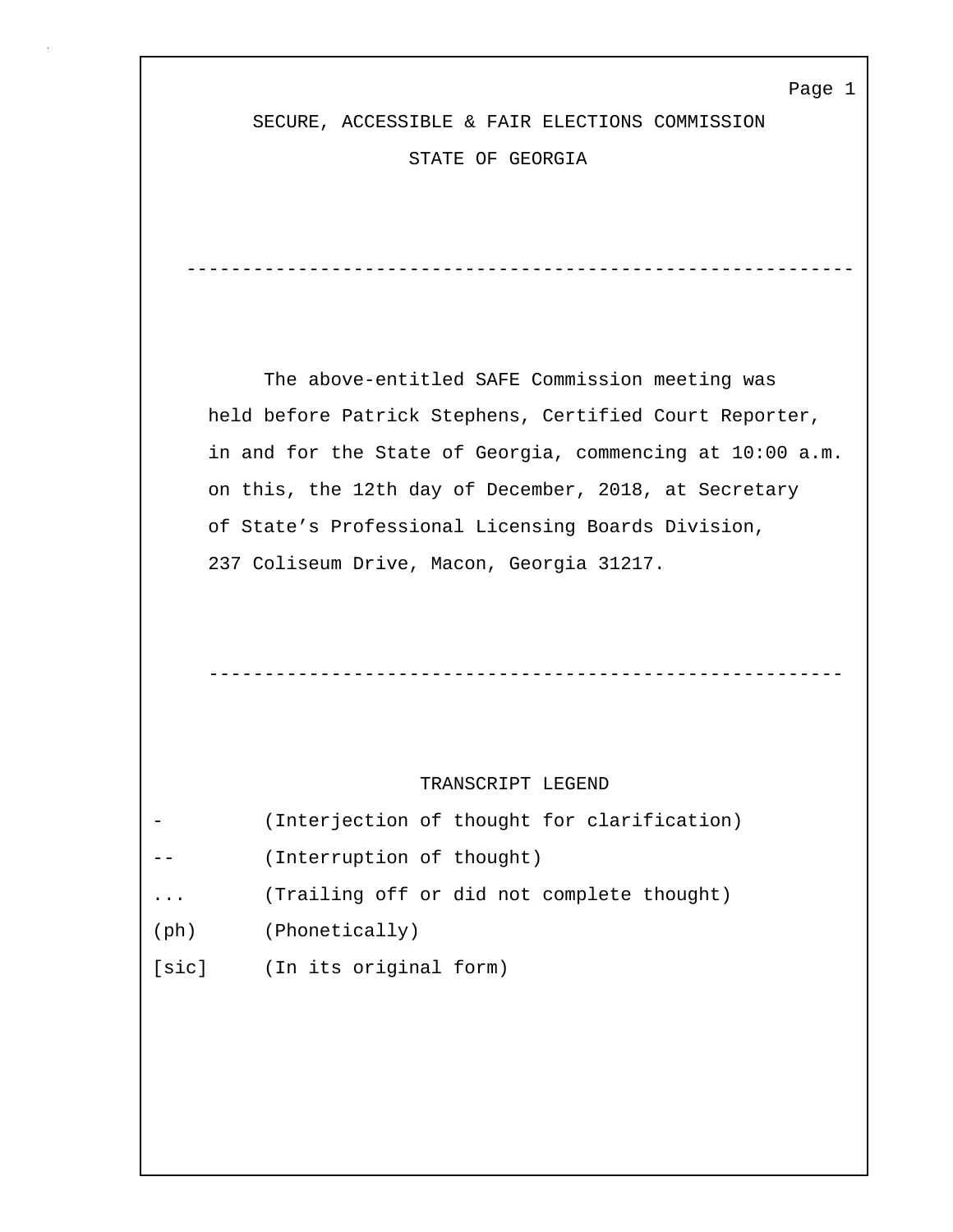1 ( P R O C E E D I N G S ) 10:00 A.M.

2 SECRETARY CRITTENDEN: Good morning, and welcome to 3 the Secretary of State's Professional Licensing Division 4 office here in Macon and the third Secure, Accessible, and 5 Fair Elections or SAFE Commission Meeting.

6 I am Robyn Crittenden and I'm the Secretary of State. 7 I was appointed by Governor Deal last month to fill the 8 **8** remainder of Governor-elect Kemp's term following -- it's 9 not on? -- following his resignation. I am honored to 10 | serve in this capacity, and my focus has been on integrity, 11 transparency and compliance with the law, which is what it 12 has been throughout my career in public service.

13 Prior to coming to the Secretary of State's office, I 14 spent time in several different areas of state government, 15 including working at the Georgia Student Finance Commission 16 and, most recently, serving as the commissioner of the 17 | Department of Human Services.

18 Now, at this time, I'd like to lead the Pledge of 19 | Allegiance, so if everyone would stand and join me.

20 (Collective Pledge.)

21 I pledge allegiance to the flag of the United 22 States of America, and to the Republic for which it 23 Stands, one nation under God, indivisible, with liberty 24 and justice for all.

25 Thank you. Now, from -- from what I understand, this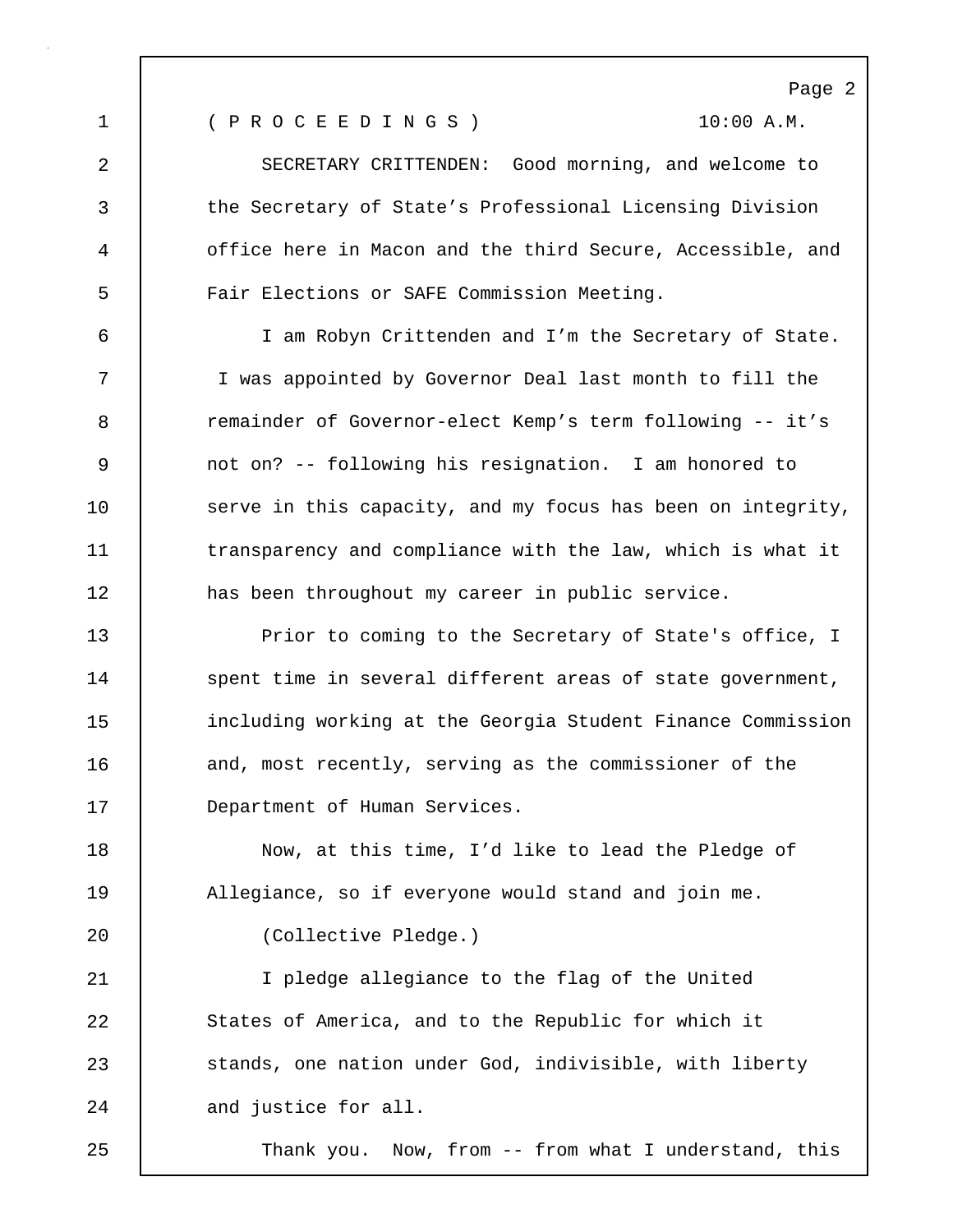Page 3 1 group has already heard from several different groups, and 2 stakeholders, and public comment and has already made a 3 great deal of progress, but I'm excited to continue the 4 important discussion about our state's next voting system. 5 We're -- we're joined here today by Representative 6 Brad Raffensperger, and he is going to be critical in 7 continuing to carry out these efforts forward and to 8 | oversee the implementation of the work of the Legislature 9 and Governor-elect Kemp. 10 Representative Raffensperger, thank you so much for 11 being here. Would you like to give a few comments? 12 SECRETARY RAFFENSPERGER: Sure. From this -- here? 13 SECRETARY CRITTENDEN: Yeah. 14 SECRETARY RAFFENSPERGER: Is that good? 15 SECRETARY CRITTENDEN: Yeah, that's fine. 16 SECRETARY RAFFENSPERGER: Thank you, Secretary 17 Crittenden and Co-chair Fleming. Thank you for this 18 | opportunity to speak to the commission members and to all 19 of the attendees here. 20 | Secretary Crittenden, I'd like to personally thank you 21 | for your gracious welcome last week in the Secretary of 22 State's office as we began our transition planning. I 23 **Parame 23** realize how many demands you have on your time and I'm very 24 grateful for the support you've given us. 25 As you know, the Secretary of State's office is the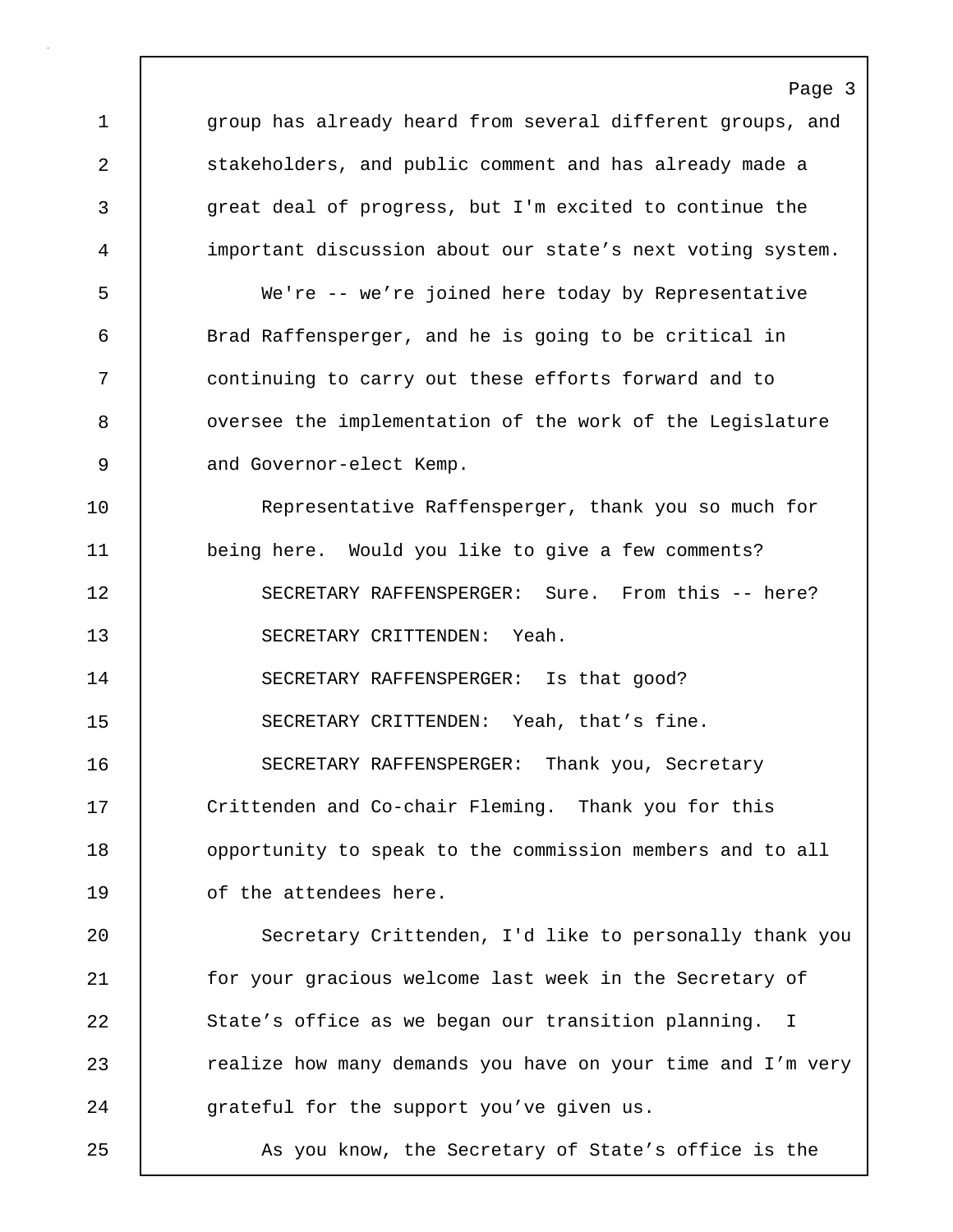1 focal point for elections because the priceless franchise 2 to vote requires free, clean and accurate elections 3 throughout every aspect of the election process. 4 Obviously, a key component of this is secure voting 5 machines. Our machines were state of the art in 2002 and, 6 today, it is imperative we complete our research for 7 Security and technology for the next decade.

8 I have said that we need the most secure, updated 9 voting technology with a verifiable paper audit trail and a 10 system that moves voters faster through the line so we can 11 Teduce wait times. Aside from that, I have no 12 **predetermined outcome on the system or the vendor for our** 13 next-generation voting machines.

14 Our next legislative session begins on January 14th 15 and I know that the General Assembly and our department is 16 looking forward to the completion and recommendations from 17 | this commission's very important work. Thanking -- thank 18 you for offering yourself for service in this critical and 19 noble effort.

20 SECRETARY CRITTENDEN: Thank you. At this time, I'm 21 going to turn the meeting over to Representative Barry 22 Fleming and he's going to walk everyone through our agenda 23 for today.

24 REPRESENTATIVE FLEMING: Thank you, Madam Secretary, 25 | and good morning to all. It's -- it's good to see all of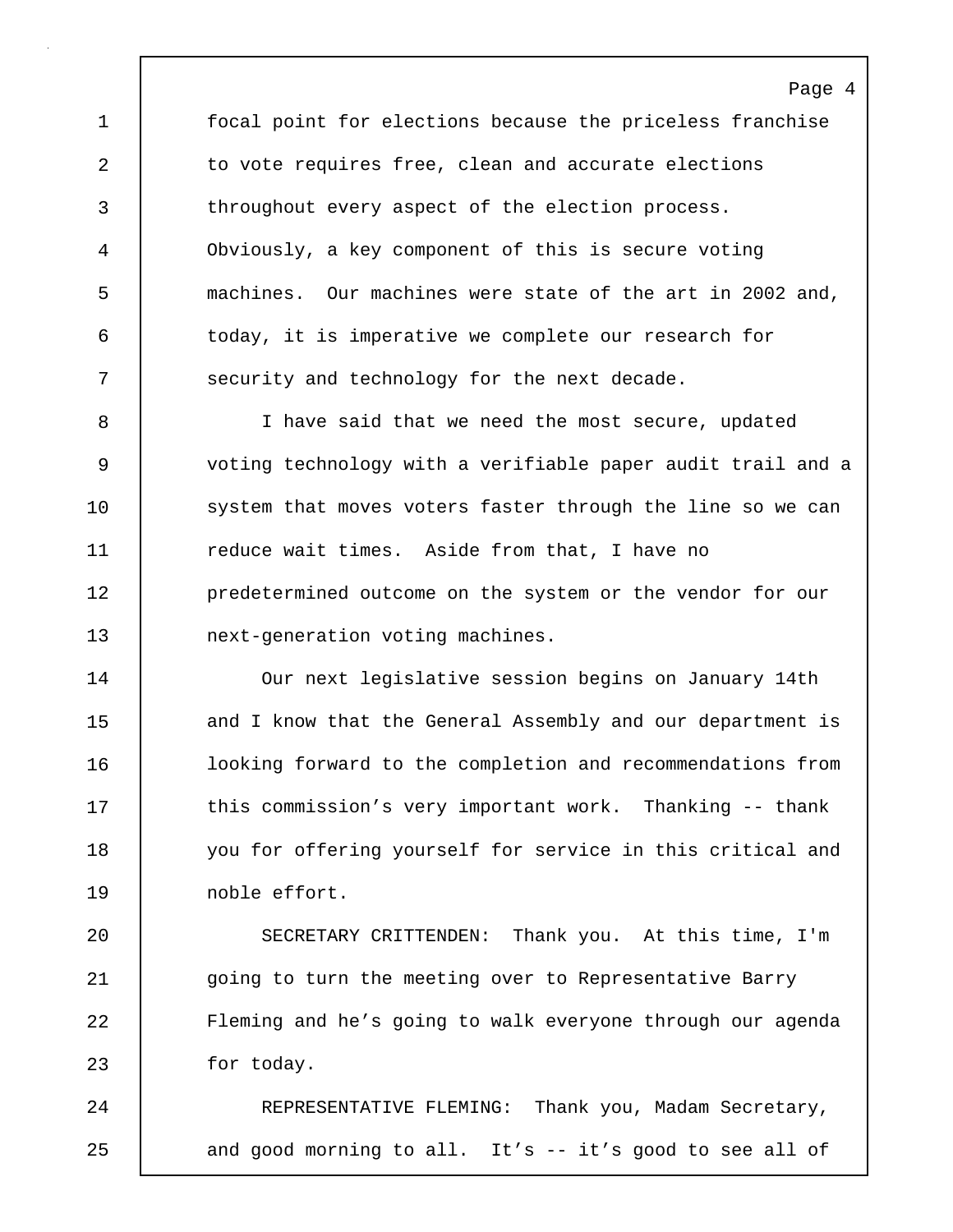1 you again. I thank all of you for taking the time out of 2 your regular schedules and Christmas shopping that you 3 should be doing and -- and being here for -- once again, to 4 talk about something very important to Georgia; that is, 5 voting in our state.

6 We do have an agenda this morning and I know there are 7 | copies on the way in right over there. We're certainly 8 going to try to stick to it. There is a time on the agenda 9 for public comment. I know there are sign-up sheets that 10 should be circulating throughout the audience. And so, if 11 you need to sign up and, for some reason, don't find the 12 Sheet, Secretary of State Crittenden's staff is right over 13 | here to my left and -- and -- and they can, obviously, be 14 able to help you out.

15 | As always, I appreciate all of you coming that has a 16 | -- have an interest in our proceedings today. We've had 17 Very good participation from the public at our prior 18 meetings. I know -- recognize a lot of faces out there. I 19 know all of you are well-intended citizens and we thank you 20 for being here.

21 | As always, we would ask everyone to be civil with 22 their comments. Also, please recognize that we do have 23 time limits for our presentations today and we will gently 24 | initially remind you of that and ask you to -- to help us 25 | keep that in order. My goal is not to have to call anybody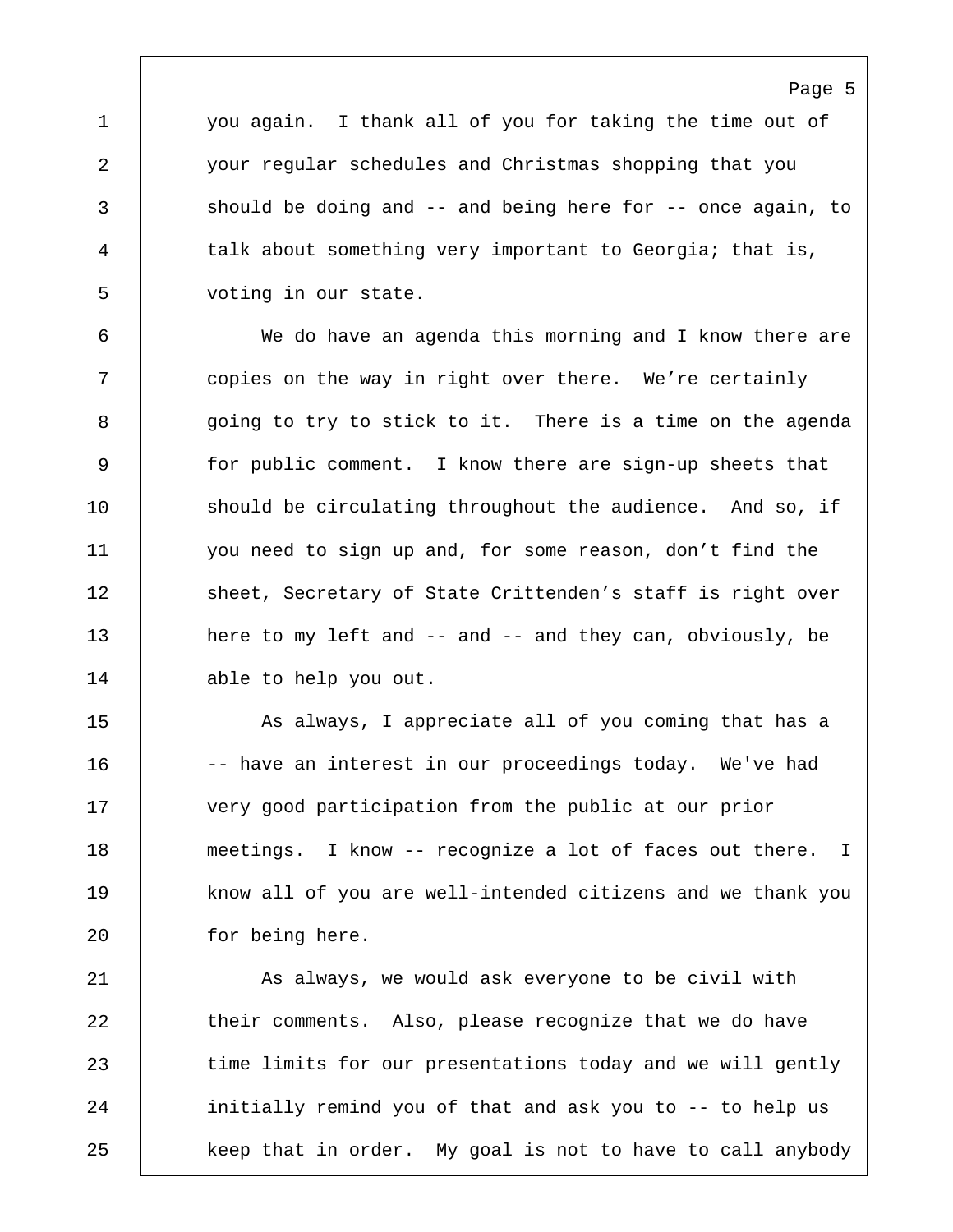1 down for not being civil, and it hasn't happened so far, 2 and -- and I thank all of you for that. But let's keep 3 those in mind as our rules.

4 We also have with us today, again, a court reporter. 5 Patrick Stephens is right over there with that thing 6 covering his mouth. He's repeating everything I say, I 7 hope, and I -- I told Patrick, when I first met him, that 8 | my dear wife is a court reporter and, as an attorney, I 9 have been trained well not to speak over other people 10 because the court reporter gets mad when you do that 11 because they're trying to take down everything we say 12 accurately.

13 So I would remind -- of course, members of the panel 14 | know this, and the audience that as we have discussions, 15 **that we want to be careful not to talk over one another so** 16 the transcript can be taken down accurately.

17 | As you see from your agenda this morning -- getting a 18 little feedback there.

19 | STAFF MEMBER: Can you try turning off the microphones 20 | that aren't being used?

21 REPRESENTATIVE FLEMING: Turn off the ones that aren't 22 being used. That would be... there we go. That will help 23 | us a little bit. All right.

24 | But, as you see from your agenda there, we'll have 25 three presentations from -- starting now until about noon,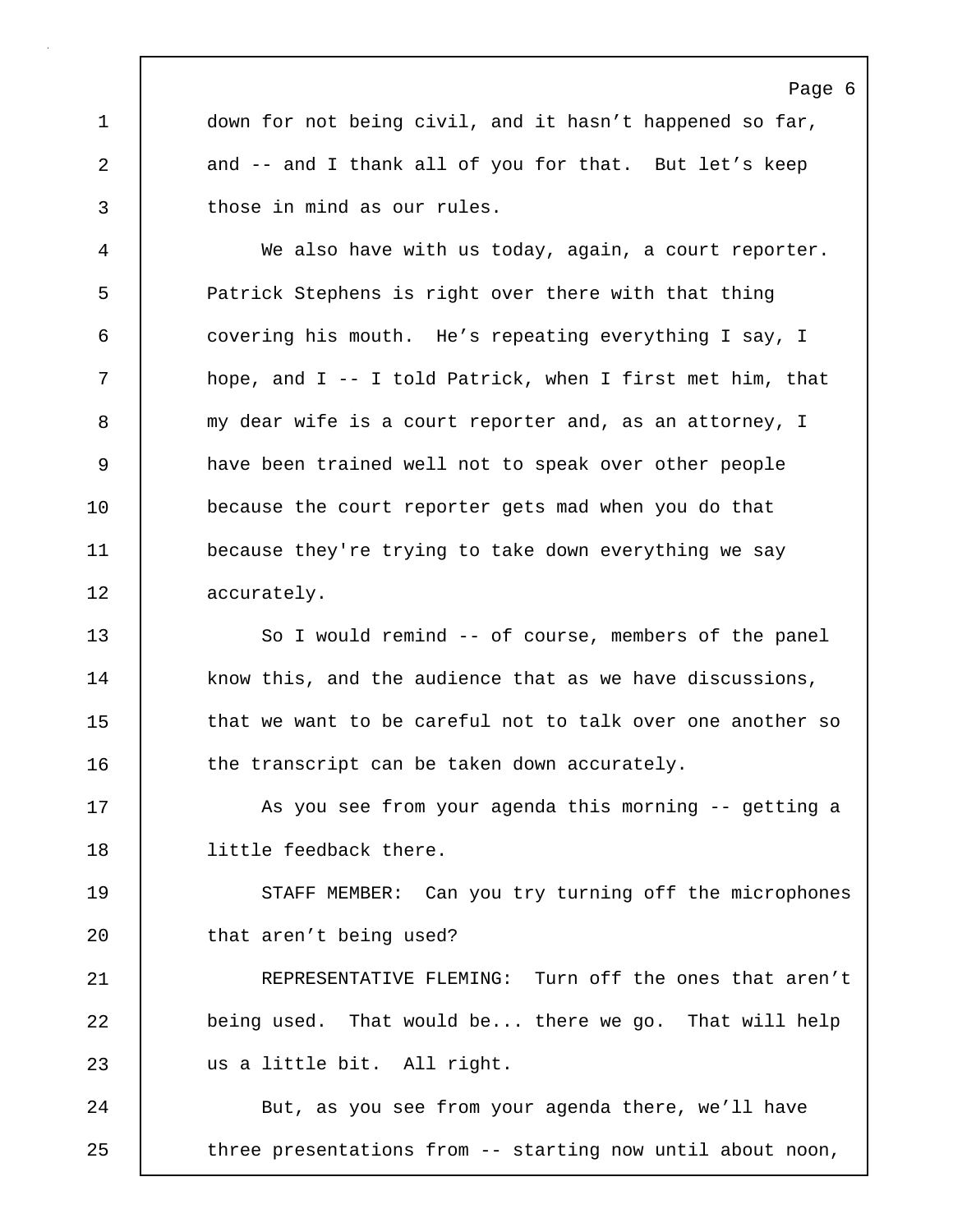1 and then we'll have a lunch break and then probably come 2 back around the 1 o'clock hour, and we'll adjust that as 3 need be.

4 Members of the Commission, we have brought lunch in 5 for you so that you can eat and we'll have some -- some 6 comments there to make that time productive for us as well. 7 There is a, as I mentioned earlier, a time for public 8 comment and then we'll end our meeting with a discussion 9 amongst the members of the commission.

10 | Our hope is to begin now to formulate our thoughts, 11 | our questions that we want the Secretary's staff to -- to 12 work on for us. My anticipation is, is that we probably 13 will announce another meeting in January, maybe the --14 | early January before the legislature meets for us to 15 **actually formalize, hopefully, a recommendation to the** 16 | governor and to the legislature as far as our thoughts on 17 Georgia moving ahead with our -- our voting machines and --18 | and what we do next basically.

19 So that's -- that's the tentative outline, the best 20 | laid plan of mice and men, and we'll see how it goes today. 21 | But, once again, thank you all for being here. Are there 22 **any questions from any of our commission members before we** 23 get started into -- into the program? Anybody? 24 | All right. Well, let's get going then. Garland --

25 and I want to say Favorito. Did I get that right?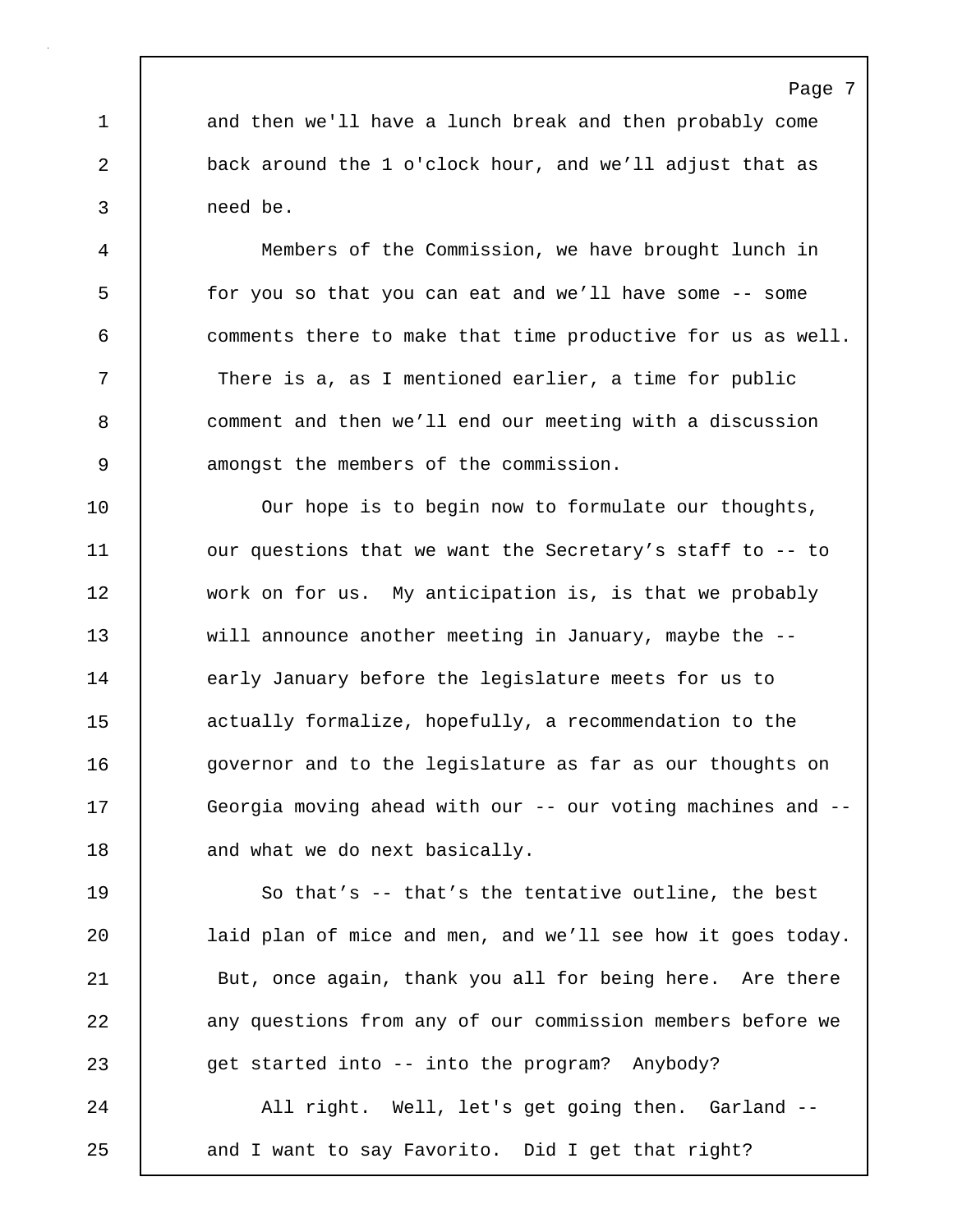|    | Page 8                                                     |
|----|------------------------------------------------------------|
| 1  | MR. FAVORITO: Yes, sir, you did.                           |
| 2  | REPRESENTATIVE FLEMING: Come -- come on up. Good to        |
| 3  | see you. I know that -- to the microphone right here would |
| 4  | be best.                                                   |
| 5  | MR. FAVORITO: So, Mr. Chairman --                          |
| 6  | REPRESENTATIVE FLEMING: Yeah?                              |
| 7  | MR. FAVORITO: -- I'm going to present from back there      |
| 8  | on the computer and you're going to probably want to see   |
| 9  | the slides.                                                |
| 10 | REPRESENTATIVE FLEMING: Okay. You're going to              |
| 11 | present from right here?                                   |
| 12 | MR. FAVORITO: You may want to --                           |
| 13 | REPRESENTATIVE FLEMING: So turn our chairs around for      |
| 14 | you? Okay.                                                 |
| 15 | MR. FAVORITO: I think that the slides are important        |
| 16 | for you to see.                                            |
| 17 | REPRESENTATIVE FLEMING: All right. And there's a           |
| 18 | microphone up there for you so, hopefully, it'll do well.  |
| 19 | Senator?                                                   |
| 20 | SENATOR JACKSON: A lot of people in the back can't         |
| 21 | hear.                                                      |
| 22 | REPRESENTATIVE FLEMING: A lot of people in the back        |
| 23 | can't hear.                                                |
| 24 | SENATOR JACKSON: Cannot hear.                              |
| 25 | REPRESENTATIVE FLEMING: All right. Two suggestions:        |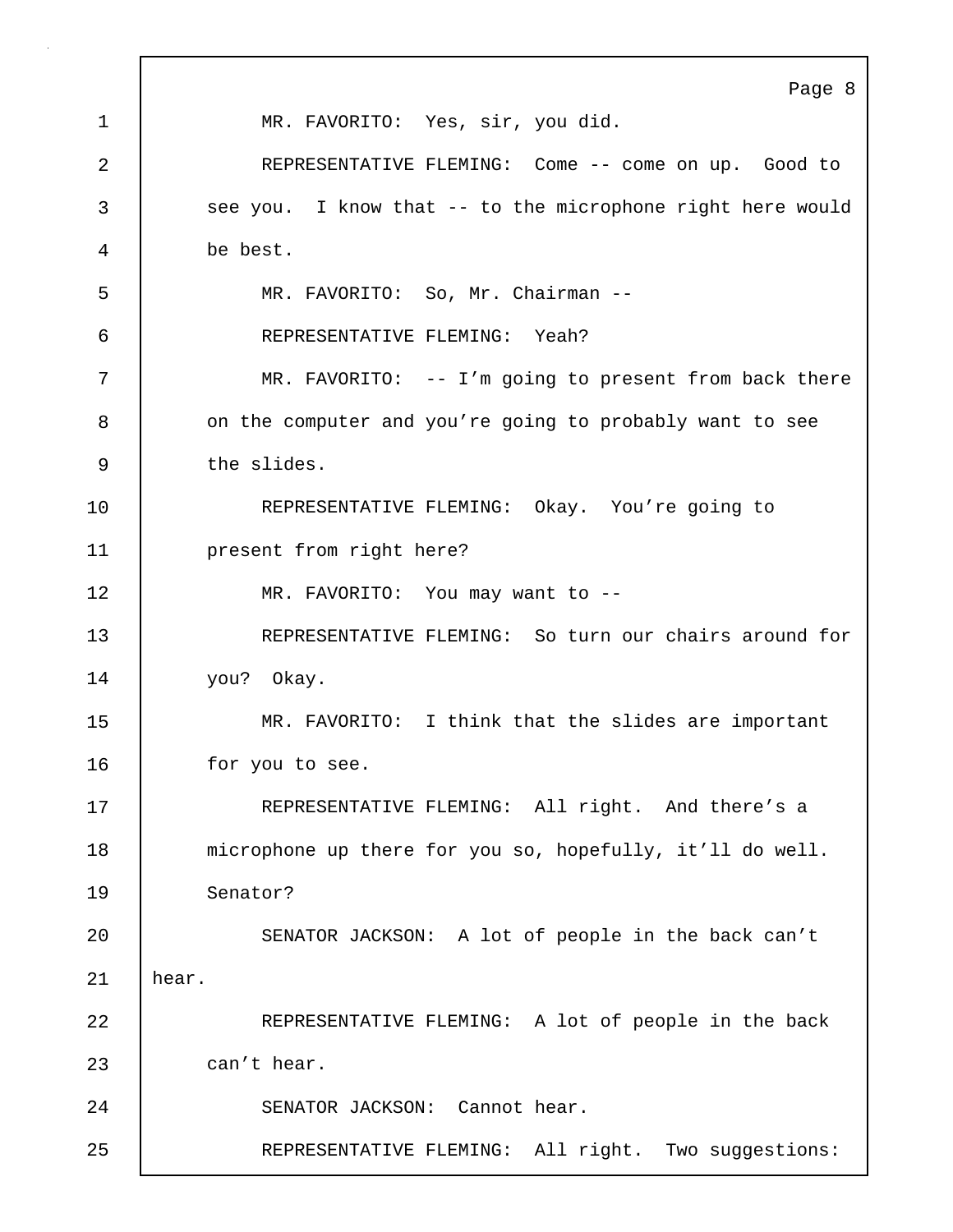Page 9 1 | Move closer to the front and, second of all, we'll let the 2 staff see if we can boost the volume a little bit for you 3 on -- on our microphone system. Okay? And we'll try to 4 talk a little better into it. 5 MR. FAVORITO: This one's not on yet, I don't think. 6 Check, check, testing, testing. 7 AUDIENCE MEMBER: Feedback. 8 MR. FAVORITO: Feedback? Testing, testing. Nothing? 9 So can y'all hear? Maybe if I just hold it. Is this 10 better? 11 | AUDIENCE: Yeah. 12 | MR. FAVORITO: Is this better? 13 AUDIENCE: (Crosstalk.) 14 | AUDIENCE MEMBER: Yeah, a little bit. I can hear. 15 MR. FAVORITO: Is that okay? 16 REPRESENTATIVE FLEMING: Yeah, that -- that's better. 17 | While -- while we're waiting to get everything going here, 18 I did, as I surveyed the audience, saw a lot of familiar 19 faces. I did see Representative Sam Teasley. Put your 20 **phone down.** I'm talking about you. Sam, good to see you. 21 We appreciate you following us and coming down today. 22 | Good to see you. 23 MR. FAVORITO: Testing, testing. 24 | REPRESENTATIVE FLEMING: The mic is working. I -- I 25 could hear it over the system.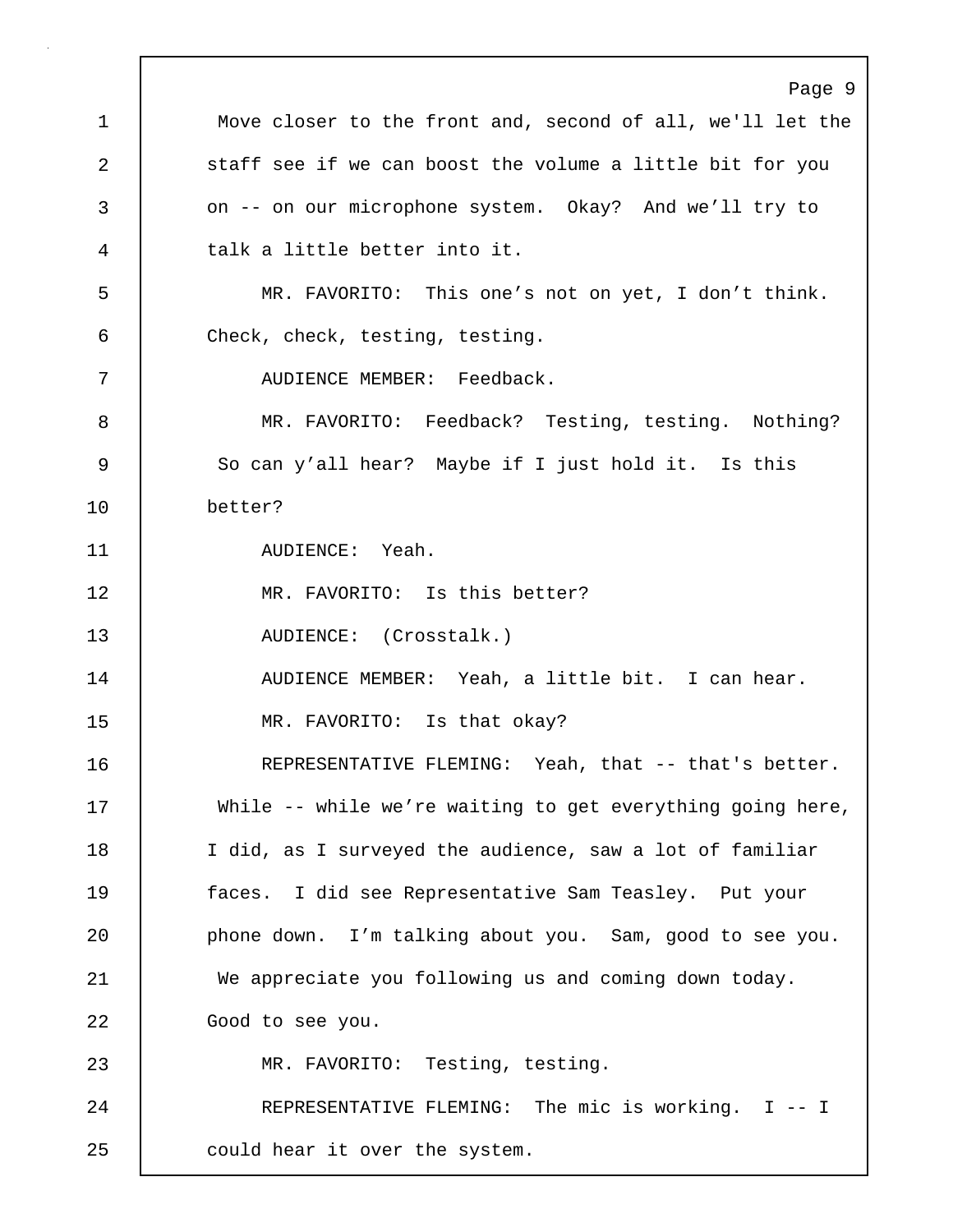Page 10 1 MR. FAVORITO: Testing, testing, check. 2 REPRESENTATIVE FLEMING: The mic is working, Garland, 3 | so just -- just speak right into it. 4 MR. FAVORITO: Okay. We'll go ahead and start then. 5 First of all, I want to thank you, Mr. Chairman, and I 6 really appreciate the opportunity to -- to come today and 7 | give a little bit different perspective from an election-8 integrity perspective. I'm the cofounder of Voter GA -- 9 | AUDIENCE MEMBER: We cannot hear. 10 AUDIENCE MEMBER: We can't -- I cannot hear. 11 | MR. FAVORITO: Okay. Testing. 12 | AUDIENCE MEMBERS: (Affirmative responses.) 13 MR. FAVORITO: Is that -- is that good enough? 14 | AUDIENCE MEMBERS: Yes. 15 MR. FAVORITO: Is that good? Okay. Thank you. Thank 16 you, audience folks. So, again, I want to thank you for 17 the opportunity to be here. It's a true honor for me to be 18 | here and present today. 19 | As y'all know, I'm the cofounder of Voter GA. We are 20 a nonprofit, nonpartisan, all-volunteer organization, a 21 due's free member group. I want to spend about 15 minutes 22 **on the current system and improvement opportunities, and** 23 about 10 on new system requirements. I'm going to be 24 Tunning through some slides really fast and just -- the 25 objective is to -- the presentation, how to restore the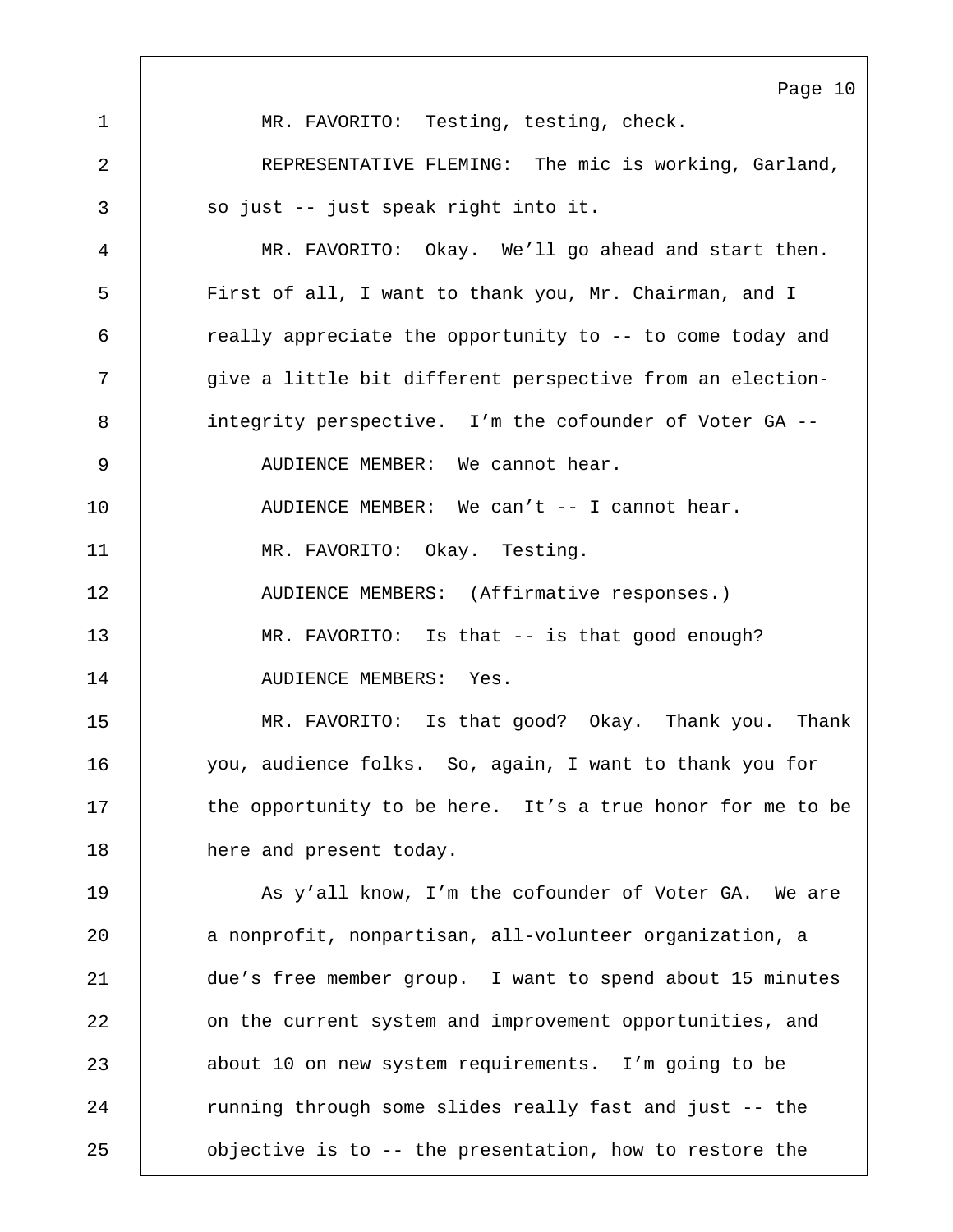1 trust in Georgia voting.

2 So I'm an IT guy. As I think many of you know, I've 3 been in the business for 40 years -- and I hate to admit 4 that because it kind of dates me, but I'm going to have to 5 fess up to it. So, in IT, we use something called systems-6 development life cycles, and that is a -- basically, it 7 | tells you the phases and the tasks that you have to go 8 through to do a big project like this.

9 And, typically, what you do is you analyze your 10 current system for improvement opportunities, you define 11 the new system requirements and then evaluate the 12 alternatives. So the purpose of my presentation today is 13 to help you identify the current system improvement 14 **opportunities and then to set the -- a framework for** 15 defining your objectives and requirements.

16 Before we get into restoring the trust of Georgia 17 elections, we have to talk about how the trust was broken. 18 Back in 2001, everything started off on a great foot. We 19 had a -- a tremendous law that said any voting systems that 20 we evaluate from the pilot have to have an independent 21 | audit trail of each vote cast, a great law, a great 22 **protection for Georgia voters.** 

23 | But as the pilot took -- took place, only one of the 24 | seven systems met the requirement of the law and there was 25 | one other system that was not part of the evaluation that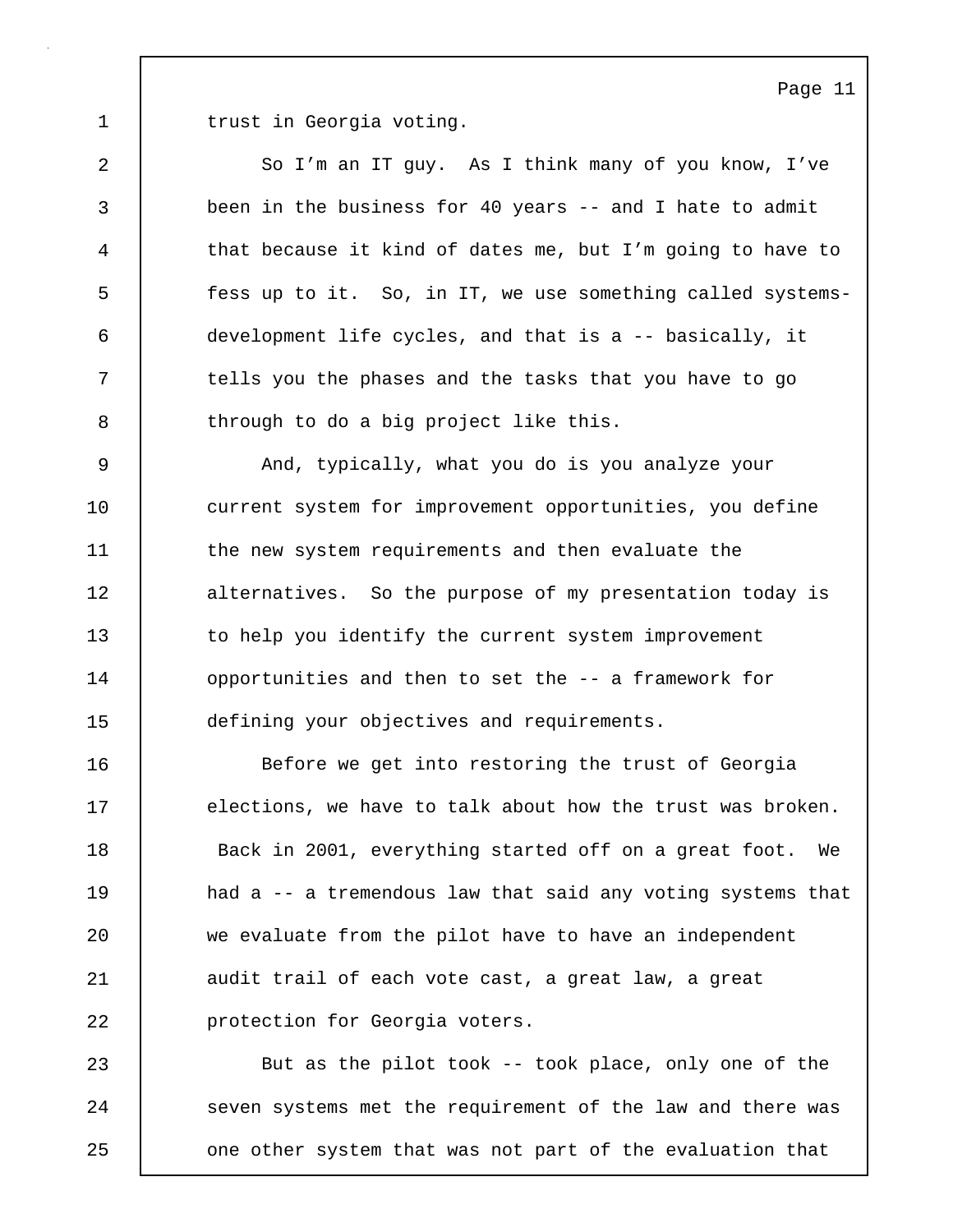1 could supply an independent audit trail.

2 The law -- in order to get the machines in, the 3 legislature then repealed that law in 2002, but the repeal 4 did not take effect until after the contract was -- was 5 purchased back in -- after the system was purchased back on 6 May 4th, 2002.

7 The reason that I bring this to the attention of the 8 commission is that we don't -- we don't want to make the 9 Same mistake again, so we're going to ask you to please 10 | only legalize auditable verifiable voting that can detect 11 | fraud. So we want to make sure that you make -- have --12 **have that in your recommendations.** 

13 So when that new system was implemented back then in 14 | 2002, we went from what we believed to be 83 percent 15 verifiability with punch cards and an optical-scan printer 16 to zero percent with what we consider to be an unverifiable 17 | system today.

18 | So what do I mean by an unverifiable voting system? 19 Well, what we contend, from the election-integrity 20 **perspective, is that the votes cannot be verified, audited** 21 | or recounted properly. So what do I mean by that? Well, 22 you, as a voter, cannot verify that the system tabulated 23 the votes and the selections that you made, the cast-ballot 24 Screen that you see may not be what's happening on the --25 I the inside of the machine.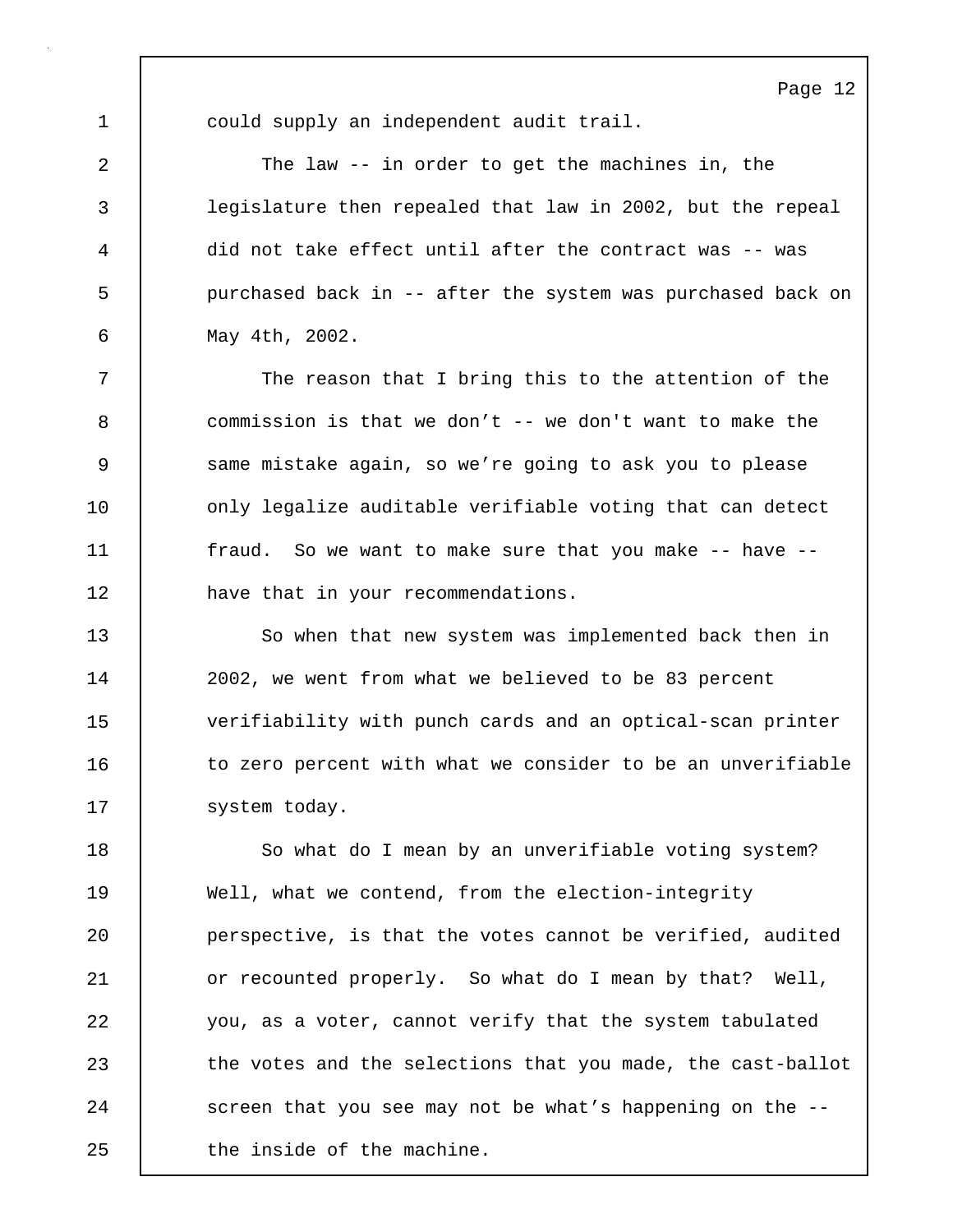1 As election officials, many of you know when -- there 2 are no audit procedures in place today to audit their 3 elections. So -- so when you -- you certify those results, 4 you're putting down what the system told you that it -- it 5 was -- it tabulated, but you don't really have a way to 6 audit that and prove that, in fact, that that was the 7 correct results that the system told you.

8 And then lastly, but not least, is the recount 9 situation. As you know, here in Georgia, we recanvas 10 votes. We don't actually recount them on the DREs. So 11 | that is a partial recount, and what, really, the law really 12 Tequires -- and, essentially, what you're doing there is 13 just reprinting previously unverifiable results.

14 | So that leaves us open to -- to fraud and -- and 15 errors potentially. So we bring this to the commission's 16 **decive** attention because what we hope we will do is to ensure that 17 you will give us a verifiable, auditable and re-countable 18 | system.

19 | So that's the election-integrity advocates' 20 perspective, but what about the state's perspective? 21 | We -- we hear quite a few arguments, and I condensed these 22 down to the four that we hear the most, and one is: The --23 the machines are not connected to the Internet, so there's 24 no risk of external hacking, and we also have heard that --25 **o**f course, that an attacker needs to have physical access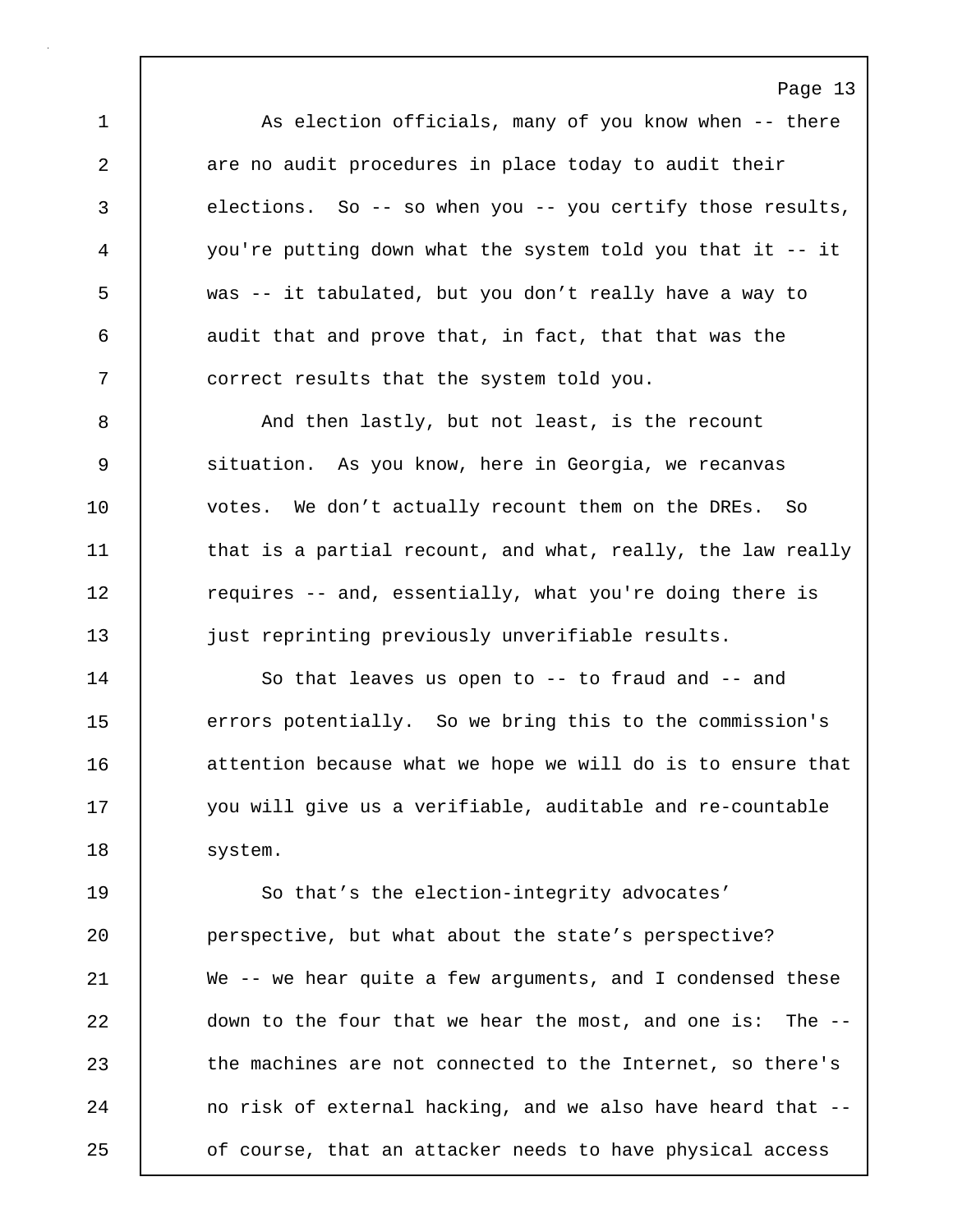Page 14 1 to a machine to hack it and the counties perform extensive 2 | logic and accuracy anyway that would detect any hack and 3 there's been -- really, there haven't been any reported 4 crimes since the 2002 implementation. 5 | So there is a huge gap in the perspective between the 6 election-integrity advocates, and the computer scientists 7 and the -- the states and -- and these -- some of the 8 **b** county elections directors. So let's look at why we have 9 | this gap. 10 | So I want to take the first two -- two issues: Is our 11 | system vulnerable to -- vulnerable to Internet hacking and, 12 two, does a hacker need physical access. Okay. On the 13 Tight-hand side here, you'll see that we have a voting 14 machine and that voting machine is not connected to the 15 Internet and no -- it's -- it's secure in the county 16 **deta)** offices and/or the precincts and, therefore, it is not --17 | it -- it -- it should be fine. It's not connected to the 18 Internet; there's no physical access to it. 19 However, the way it works on election day and in early 20 voting, that's not necessarily what we're concerned about. 21 What we're really concerned about and part of the process 22 | is the preparation process. The preparation, Georgia runs 23 a centralized preparation process and that leaves us 24 vulnerable to what the security experts call a single point 25 of attack. And, with that single point of attack, you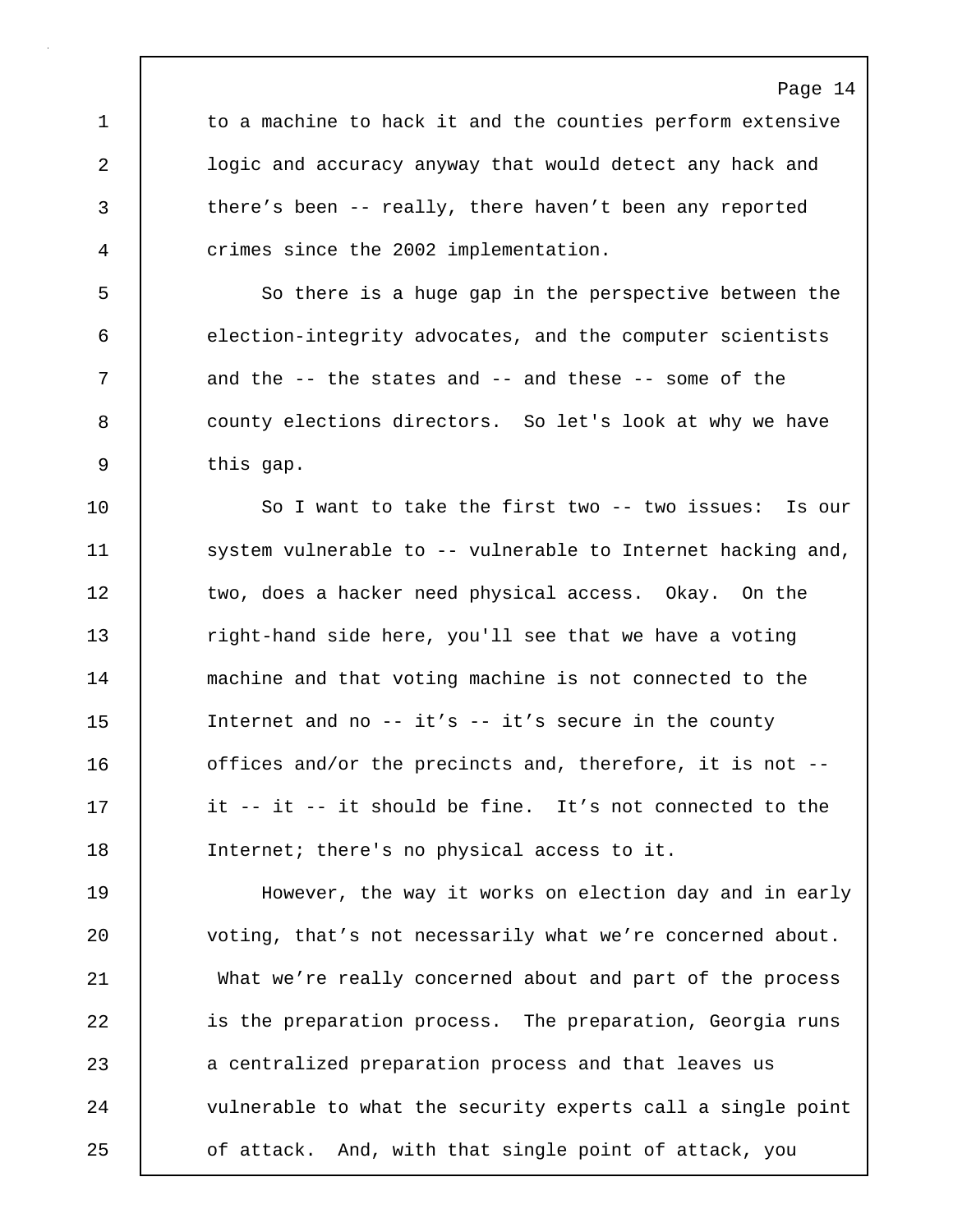1 could conceivably compromise any -- any given election.

2 So, for years, we've operated from the Kennesaw State 3 Center for Election Systems. That's where you do your 4 ballot building; that then, in turn, gives you a secure 5 elections database. From the county perspective, you're 6 getting that typically through the mail or some security 7 device. You don't get that from the Internet.

8 So, from the county perspective, everything is tight 9 and locked down. However, what happens if that -- that 10 server -- that ballot-building server has been compromised 11 by that single point of attack? That is the risk that you 12 have there, and we learned in 2017 that, in fact, did 13 happen and Kennesaw State was exposed for -- to the 14 Internet, that ballot-building server, and that was a 15 great concern to all of us. And, of course, there was a 16 | lot of publicity about -- about that back then.

17 So, again, we bring this to the attention of the 18 **commission because what we would like you to do** -- and you 19 can't quite see the bottom of the slide here, but we want 20 you to consider decentralization versus centralization. 21 | The decentralization is more secure because you cannot --22 it would -- it protects you from the single point of attack 23 but, at the same time, it puts more burden on the -- on the 24 counties.

25 So if we're going to continue with a centralized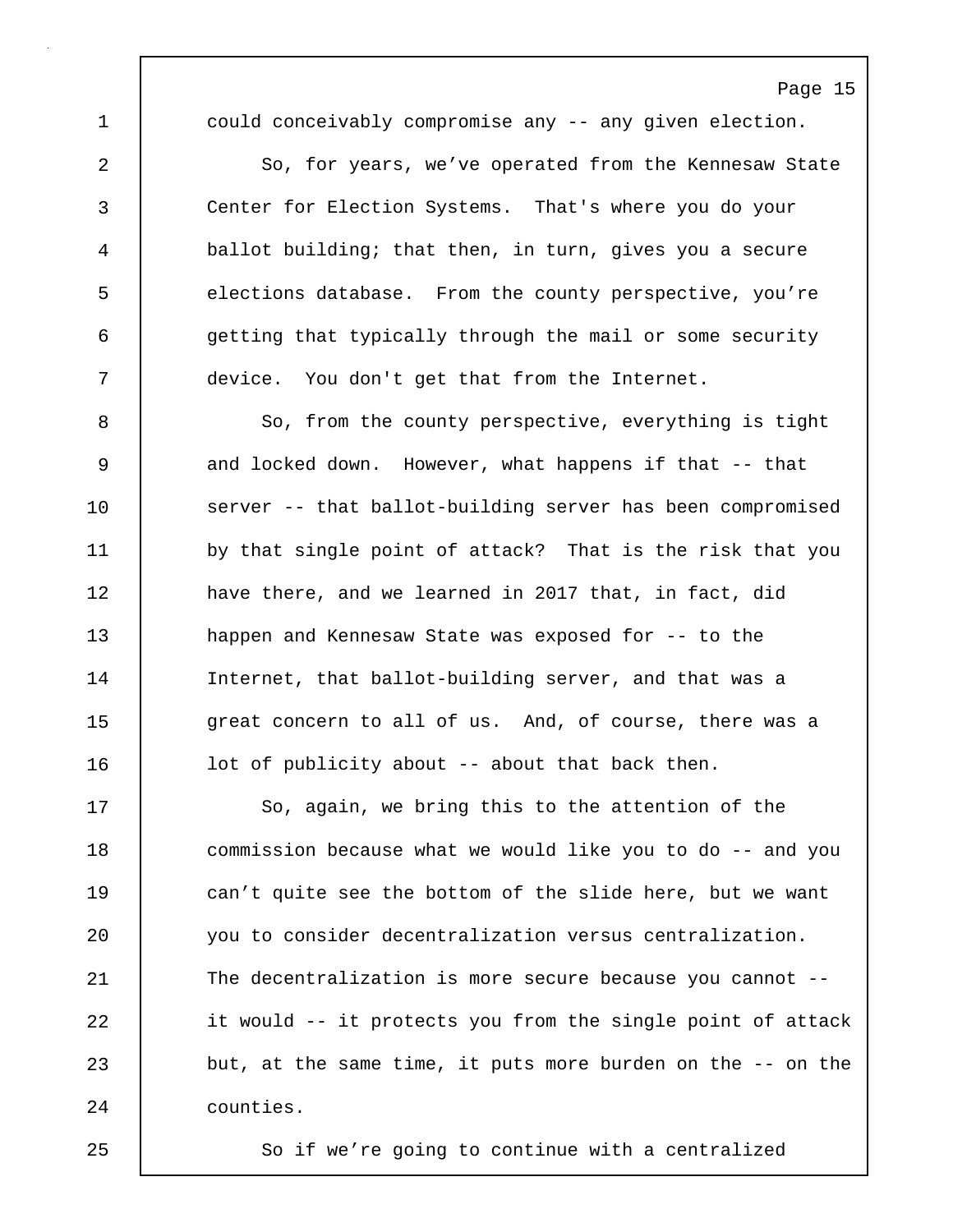1 process, we need to find a way to make sure that the 2 counties can verify that the information that is -- they 3 The receive from the central source is, in fact, secure.

4 Logic and accuracy testing: While you -- we would 5 say, Well, that would -- that would -- well, that would 6 detect a hack, wouldn't it? Well, no, not really because 7 T the voting machines operate in test mode when you're 8 testing them but, when you put them into election mode for 9 election day and early voting [sic]. Well, the software 10 can determine what mode it's in and count differently in 11 test mode than it does in election mode. So it can be 12 | intentionally designed, in any clever hack, to deceive the 13 tester to believe that everything is correct.

14 | So, this, you do not have to take my word for it 15 because virtually all of the experts in all of the lawsuits 16 **that have gone on in the state of Georgia have all agreed** 17 **that this is true; that the software can detect what mode** 18 it's in and count differently in test mode than election 19 mode. So that negates so much of your logic and accuracy  $20$  testing and it -- it still leaves us vulnerable.

21 So the reason that we bring this to the attention of 22 the commission is to ensure that the audit procedures --23 we'll have the appropriate audit procedures to protect 24 Georgians against election-day vote swapping malware. 25 Finally, I want to just quickly, as -- as fast as I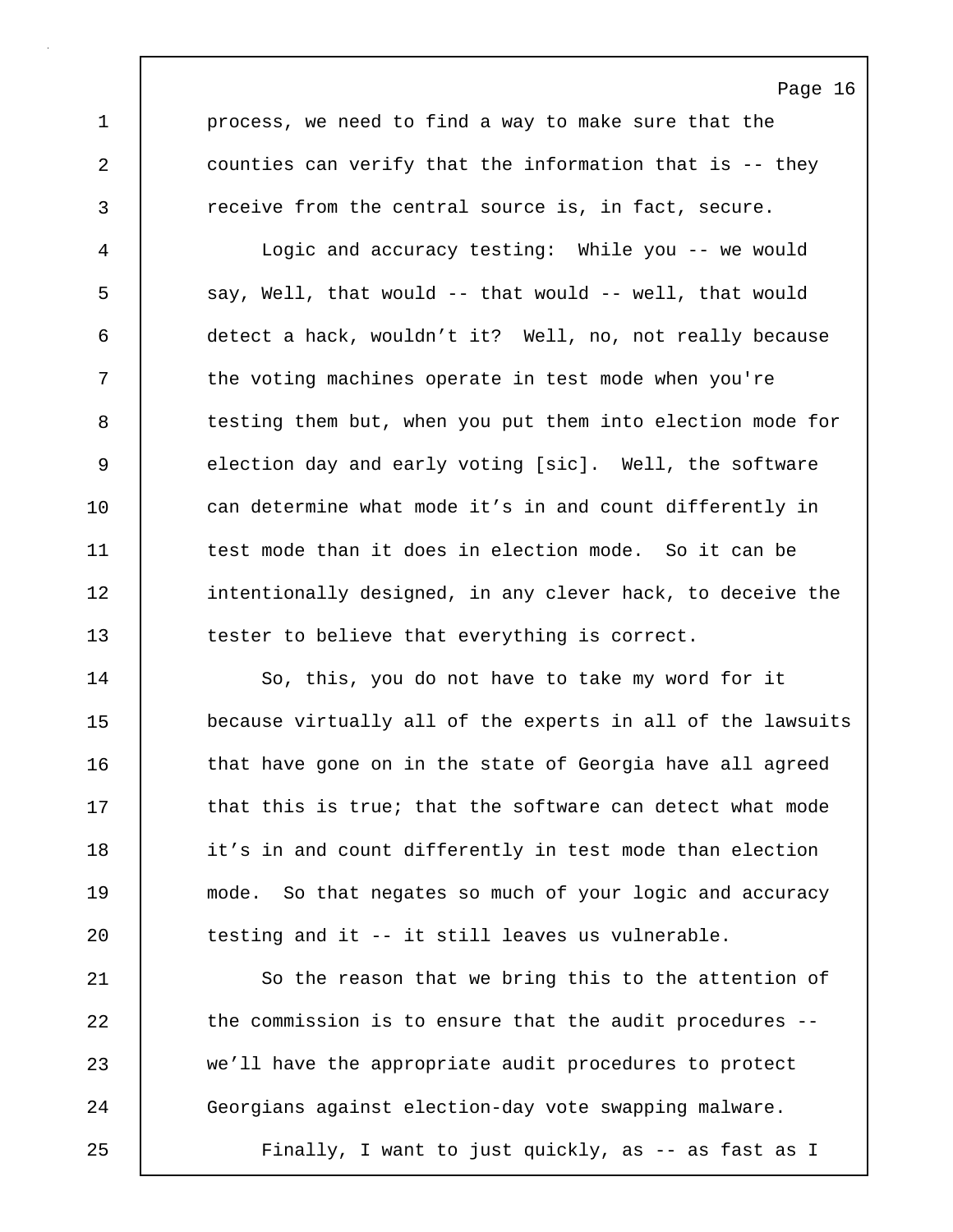1 can, talk about Georgia voting problems. There have been 2 quite a few problems that we need to consider. And, 3 starting in 2002, we had a lot of invalid votes. We had 4 3256 test votes included in Cobb County certified results. 5 Now, the Cobb County elections people caught the error and 6 they fixed it; everything turned out all right, but the 7 machines accepted these invalid votes.

8 It happened again in 2008 in Lowndes County and, in 9 2017, you might remember there was a big delay in that 10 sixth-district race where the nation was watching us, and 11 | it turned out that Fulton County had accidentally put a 12 Roswell runoff card into their sixth-district results.

13 Now, that was a human error but the machines should 14 have caught that error. As an IT person, I mean, our 15 The responsibility is to have -- make sure that we only accept 16 valid data, and that was invalid data, so the machine 17 Should have rejected that right away. It took a lot of 18 work from, both, Fulton County and Kennesaw to track down 19 what that problem is. So the machines will accept invalid 20 votes.

21 We've -- there's also been a variety of situations for 22 a lot of folks. Right here in Bibb County in 2004, two 23 machines lost over 200 votes and they simply just could not 24 accumulate their results. Director Carr at the time and 25 **heap her staff -- there was nothing that they could do to -- to**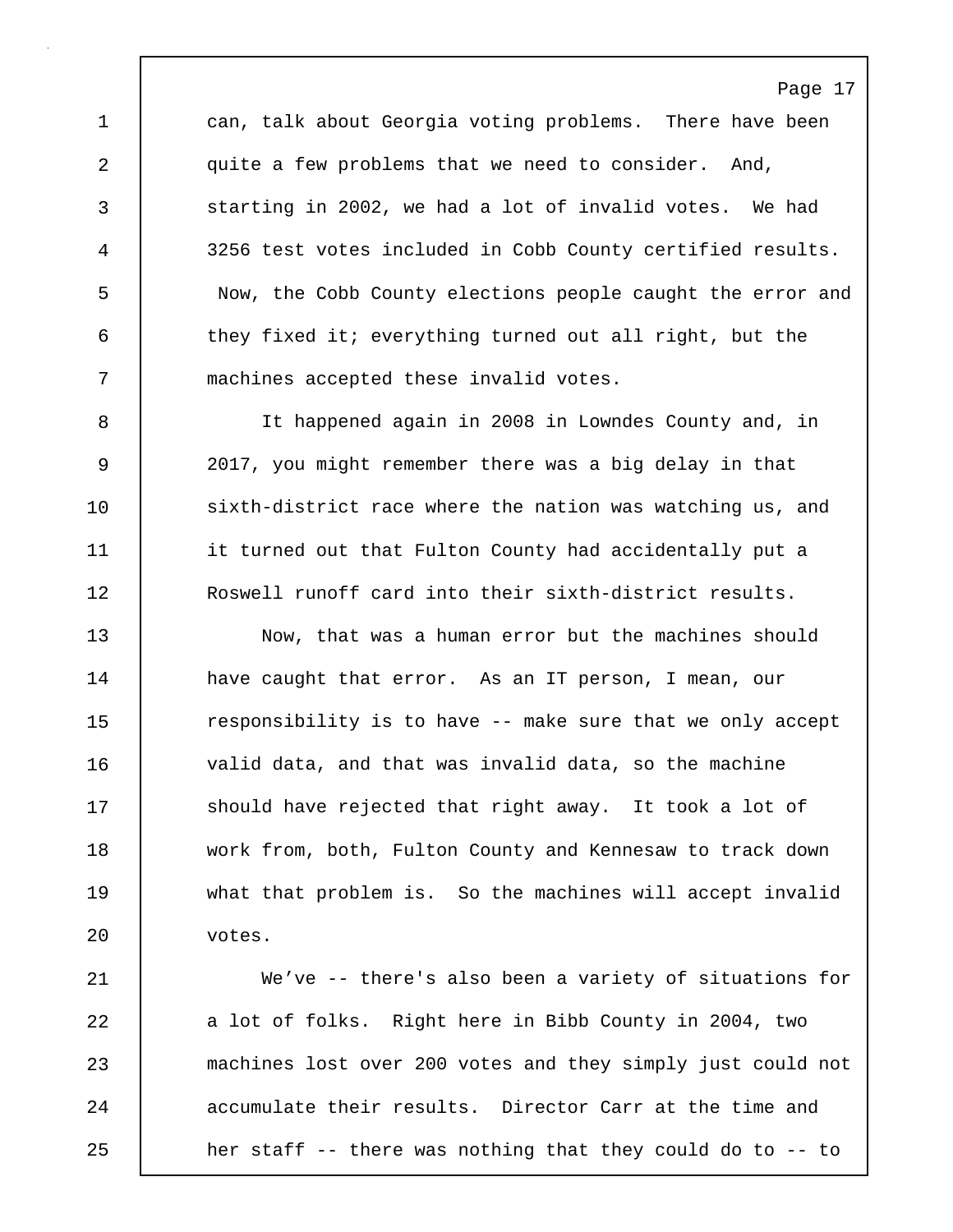1 fix the problem. So we just lost 200 votes back then.

2 In 2005, we had another situation that might have been 3 | lost votes. Over in Cobb County, we had a SPLOST that was 4 decided by 114 votes, but there were 285 blank-voted 5 ballots. So how do you have a blank-voted ballot when 6 there's only one race on the ballot? And this is -- you 7 know, a SPLOST is -- operates by itself. There's no other 8 county -- there's no other elections on there.

9 When we asked that question, we were told that the 10 voters probably waited in line, drove to the poll, got 11 **their card and then went and stuck it in the machine and** 12 then just decided not to vote. We found that not a 13 **plausible explanation, but that -- the same thing happened** 14 again in 2011 when an election was decided by less votes 15 than the actual number of blank-voted ballots.

16 | So the question comes down to, Did you lose votes 17 **there?** We don't know for sure but what we do know is that 18 a billion dollars of taxes were assigned and assessed 19 **against the people of Cobb County over these votes and they** 20 | could have been lost.

21 | In addition, just recently, we noticed in the last 22 election in 2018 the Georgia Lieutenant Governor's race had 23 a 4 percent under-vote rate, which is unheard of, and we --24 we really do not know why that happened. It's not 25 **consistent with history and it's not consistent with the**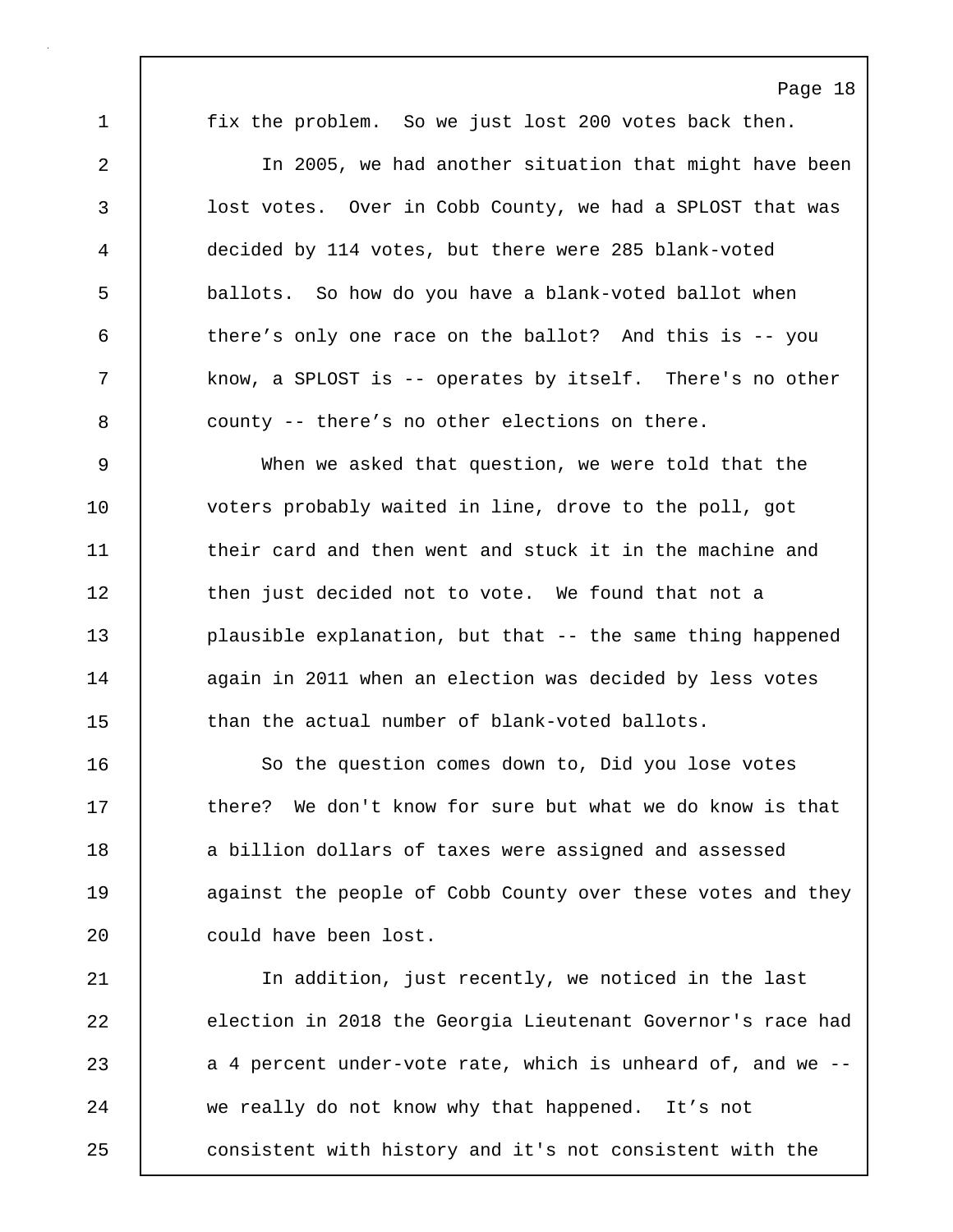1 lower-down ballot races which, typically, have a 1 percent 2 or less under-vote rate.

3 So there's the potential there that we may have lost 4 90,000 votes but we just don't know. So if you -- I think 5 we will probably hear later on that the reason the machines 6 came into Georgia was we were trying to -- to solve an 7 under-vote problem back in the 2000 presidential race. We 8 were very, very concerned about it. There were about 9 90,000 under votes back then that seemed to be suspect.

10 But I want to mention this though because -- and we've 11 | gone 16 years later and we still have the same problems 12 | with the machines. We still have lost under votes that we 13 are not really sure about why -- you know, what happened to 14 them.

15 Just a few more things I wanted to mention to you. We 16 also had a situation of altered votes. We -- in -- in the 17 Server level. We believe that the system can be altered 18 without an audit trail. This happened in 2008 out in 19 Douglas County where the chairman and the sheriff-elect 20 went to bed thinking that they had won their race. A board 21 member took the -- this is a county board member -- took 22 the results home in a spreadsheet and then went to enter 23 them in the next morning and the results changed and those 24 two individuals lost their races. How do we know this? We 25 have the inspector general's report from -- that explains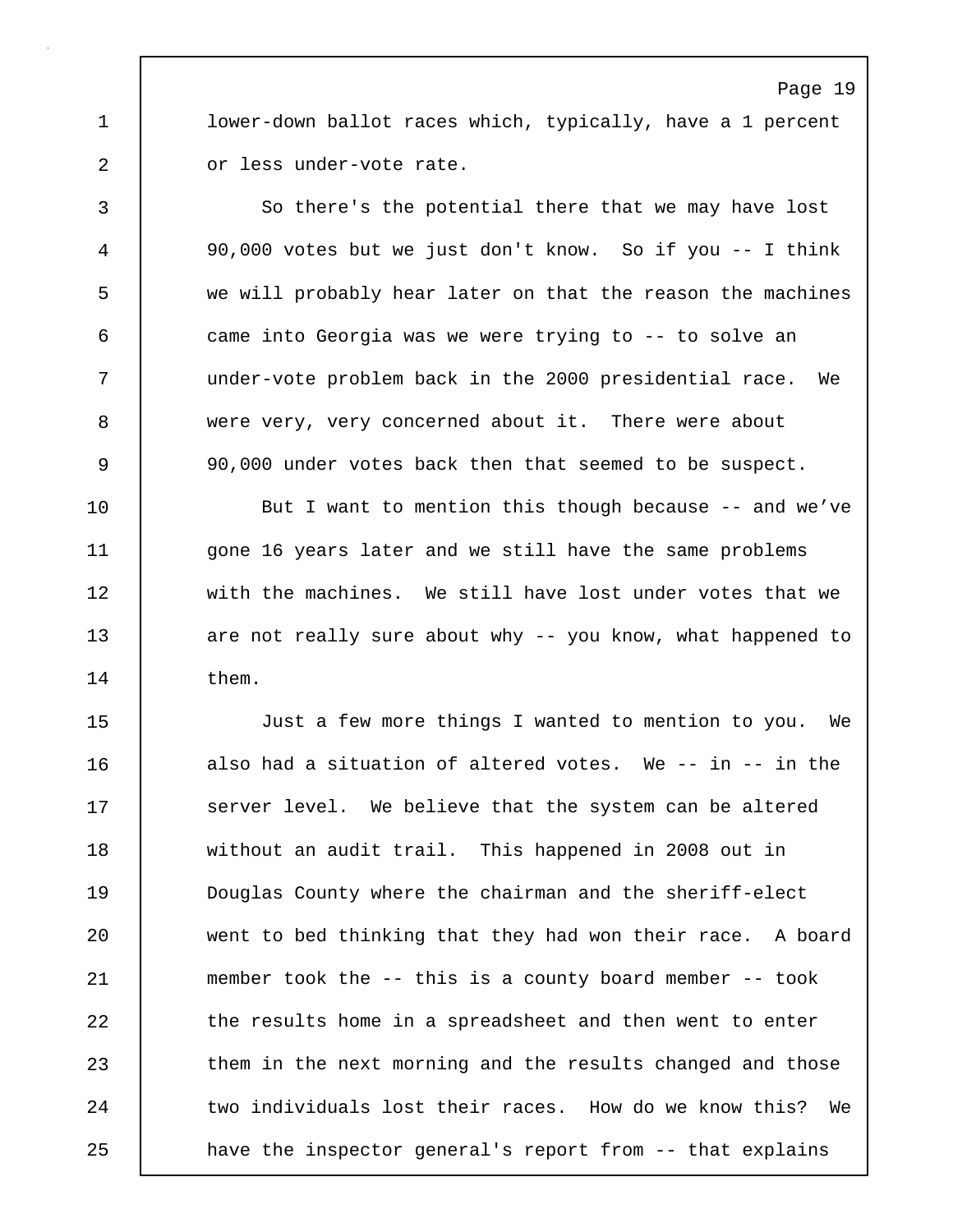1 all of this from back in 2008.

2 Two more things I wanted to mention about the 3 machines and then we're going to move to the new system. 4 The machines will accept negative votes. We know this from 5 Florida when the exact same machine types that we have 6 accepted 16,000 negative votes. Again, the elections 7 | officials always catch these errors, typically, and correct 8 them but the machines, for some reason, accept negative 9 votes and no one has ever cast a negative vote in the 10 history of American elections, so the question is why do 11 | they allow that.

12 The same situation with fractional voting. We have 13 determined that the machines do accept fractional voting, 14 which we don't implement this in Georgia but the machines 15 are set up to do that. So no one has ever cast a 16 fractional vote in the history of Georgia elections as 17 well.

18 So we bring all of this to the commission's attention 19 because we would like for you to consider -- and I'm sorry 20 | this last part of the slide is broken off. We'd like for 21 you to consider requirements that will prevent these kinds 22 of problems in the future if you should decide, in fact, 23 | that they are problems. We believe that they are.

24 | So, at this point in time, I'm going to run to the 25 handout summary --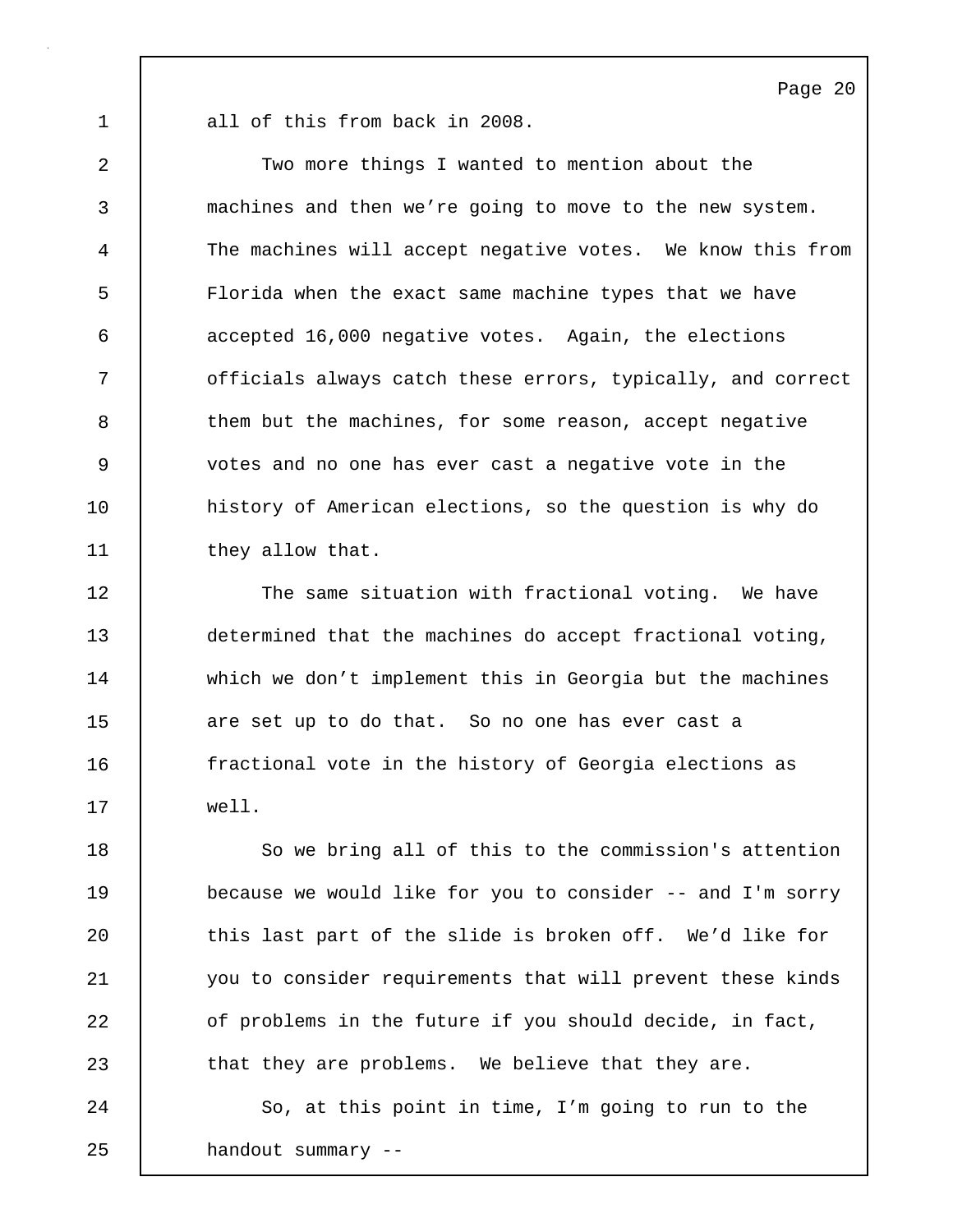Page 21 1 REPRESENTATIVE FLEMING: Garland, hold -- 2 | MR. FAVORITO: -- which you-all --3 REPRESENTATIVE FLEMING: Garland, hold on just a 4 second, Garland. 5 MR. FAVORITO: Okay. I'm sorry. 6 REPRESENTATIVE FLEMING: I want to -- you're about to 7 | switch gears, so I want to see if any of the --8 | MR. FAVORITO: All right. 9 REPRESENTATIVE FLEMING: -- members of the panel have 10 | any questions or comments about what you just covered. I 11 | know some of them did because I heard them say -- talking 12 about it while you were talking. 13 MR. FAVORITO: All right. Thank you. 14 | REPRESENTATIVE FLEMING: I just want to see if they 15 want to say it out loud. Yes, sure, Amy? 16 MS. HOWELL: Yes. Could you explain what a fractional 17 vote is? 18 | AUDIENCE MEMBER: Could you use the microphone, 19 please? 20 MR. FAVORITO: Yes. So the question was, what -- the 21 question was, what is a fractional vote. We don't know, to 22 be honest with you. We'll go back here. We know that the 23 machine, it records votes -- or it has the ability to 24 Tecord votes in -- in decimal places, two digits at least. 25 So why they have that ability? We don't know. Because,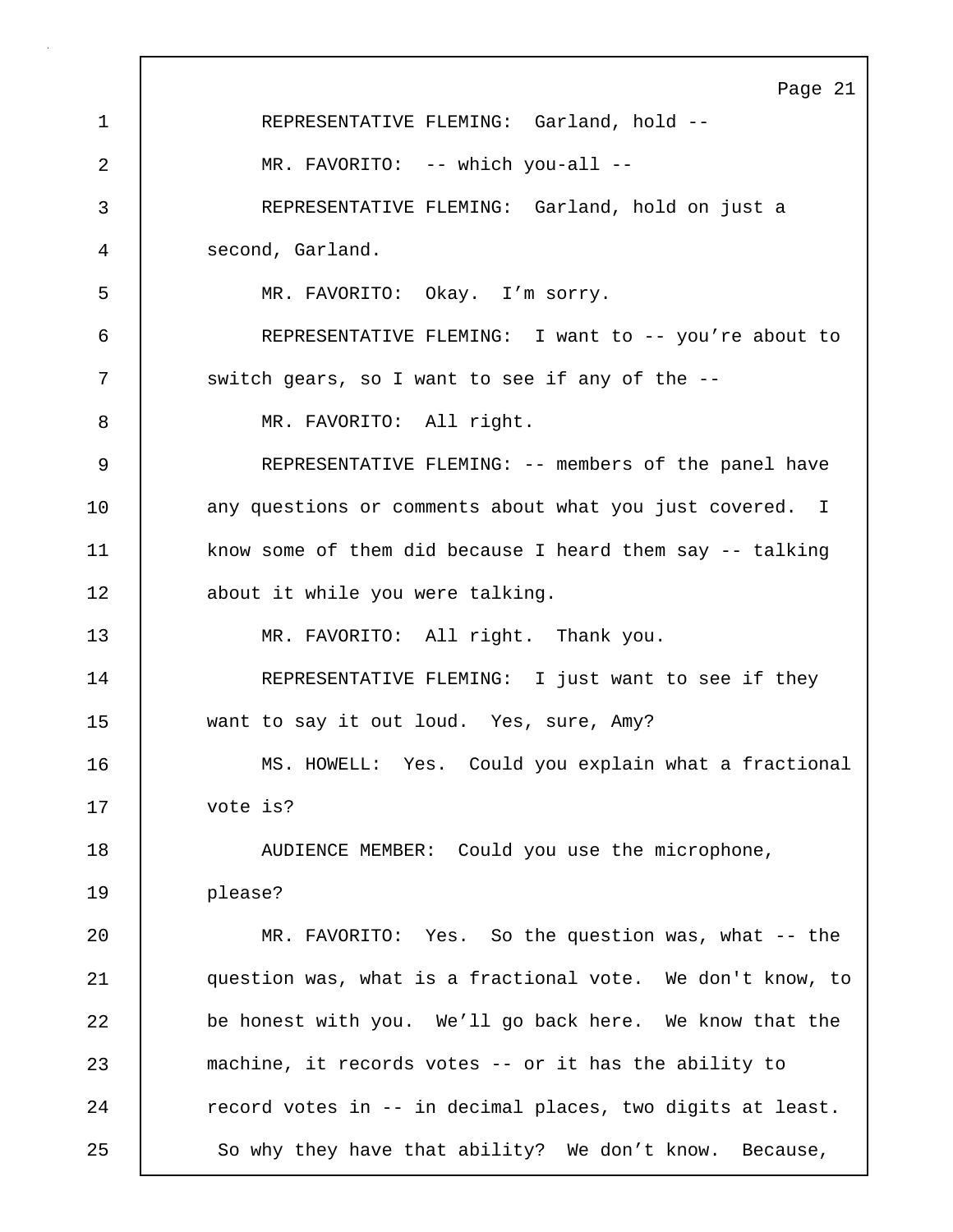Page 22 1 as I was saying, no one's ever casted a fractional vote 2 that we know of in the history of American elections. Now, 3 this is not implemented in Georgia but these machines we --4 that are of the same type do have that capability. That's 5 what we were -- that's what I was mentioning there. 6 REPRESENTATIVE FLEMING: Anybody else? 7 MS. BOREN: I had a question, Nancy Boren, about what 8 is a negative vote? 9 MR. FAVORITO: Yeah, a great -- great question. There 10 | -- as I was saying before, no one has ever cast a negative 11 vote in the history of American elections, and we don't 12 | know that it's happened in Georgia, but the machines will 13 allow negative votes because we know that the same machine 14 type allowed that 16,000 negative votes in Florida in the 15 2000 presidential election. 16 | So the question is why do they even have -- accept 17 that -- a negative vote to begin with? So these are the 18 | things that you probably ought to -- I think you would need 19 | to look at and prevent with your requirements for future 20 machines. 21 REPRESENTATIVE FLEMING: Anybody else? Yes, I'm 22 | sorry. You're sitting in the wrong spot. 23 | MS. ROSS: I'm sorry. 24 | REPRESENTATIVE FLEMING: You're in my blind spot.

25 | MS. ROSS: It's okay.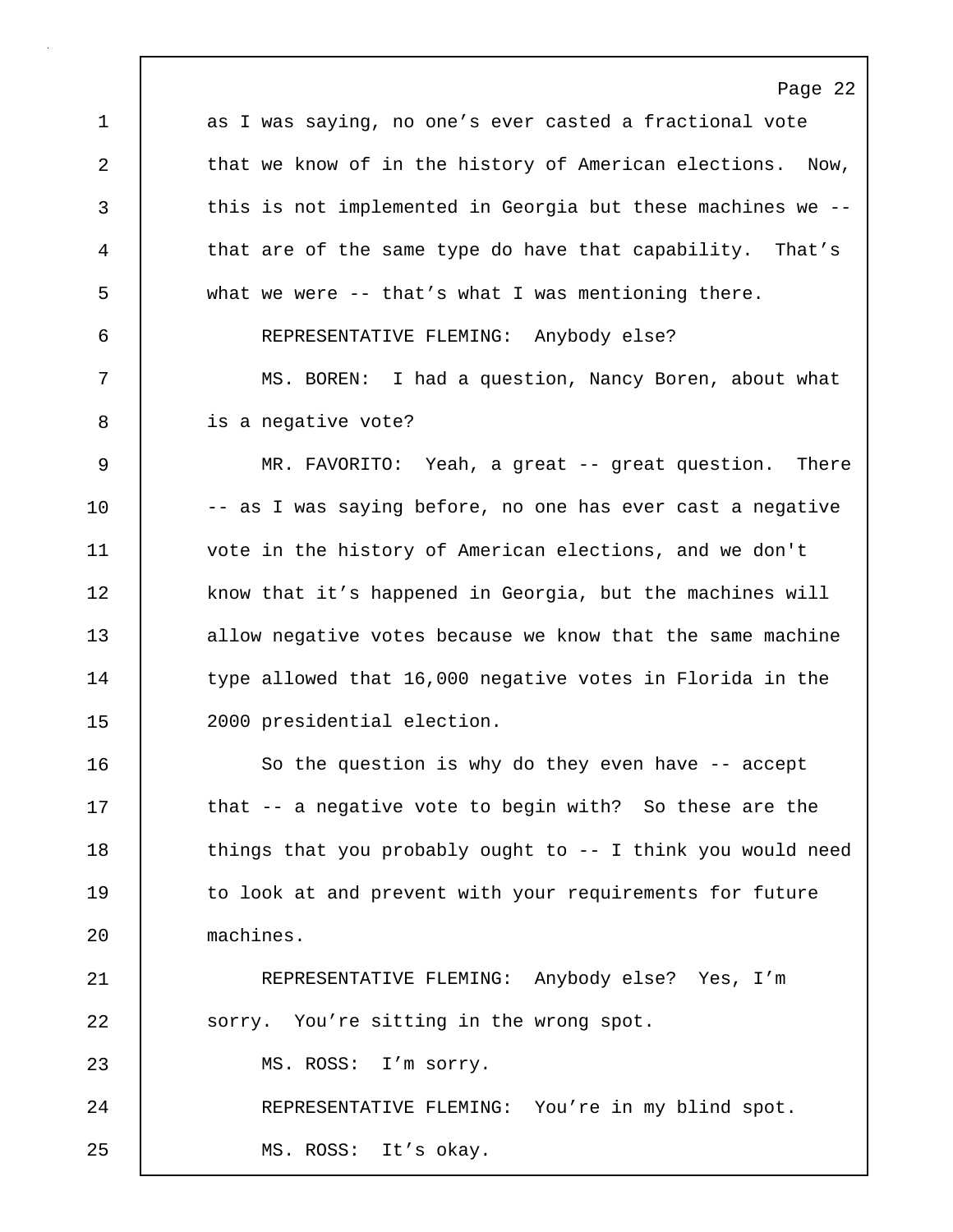Page 23 1 REPRESENTATIVE FLEMING: Go ahead. 2 MS. ROSS: And I believe I can speak loud. Under lost 3 votes, that you're asking us to prohibit lost votes, are 4 you considering those voters that have the right to not 5 vote for a race? 6 MR. FAVORITO: Oh -- 7 | MS. ROSS: So that would be a blank vote. 8 MR. FAVORITO: Yes. No, I -- I'm -- I'm sorry. Thank 9 you. Roger -- roger that for that question. Right -- 10 | right, we do not mean under votes at all. No, an under 11 vote is a legitimate under vote, so if I -- I -- if I am 12 voting and I get down to the agriculture commissioner's 13 **13** race and I don't know either one of the candidates, so I 14 decide to skip that -- that race, that's a legitimate under 15 vote. That's not what I'm talking about at all. When I'm 16 | saying lost votes, what I -- what we're talking about here 17 is completely lost ballots for the most part or, in the one 18 case of the lieutenant governor's race, possibly an under 19 vote. 20 | MS. ROSS: So what would be your suggestion for us to 21 determine what's a under vote and a blank vote? Because, 22 in our current system, it's the same number. It has the 23 same meaning in the current system that we have. So how 24 would you ask that we decipher the difference? 25 MR. FAVORITO: Okay. So, yes, how do we decipher the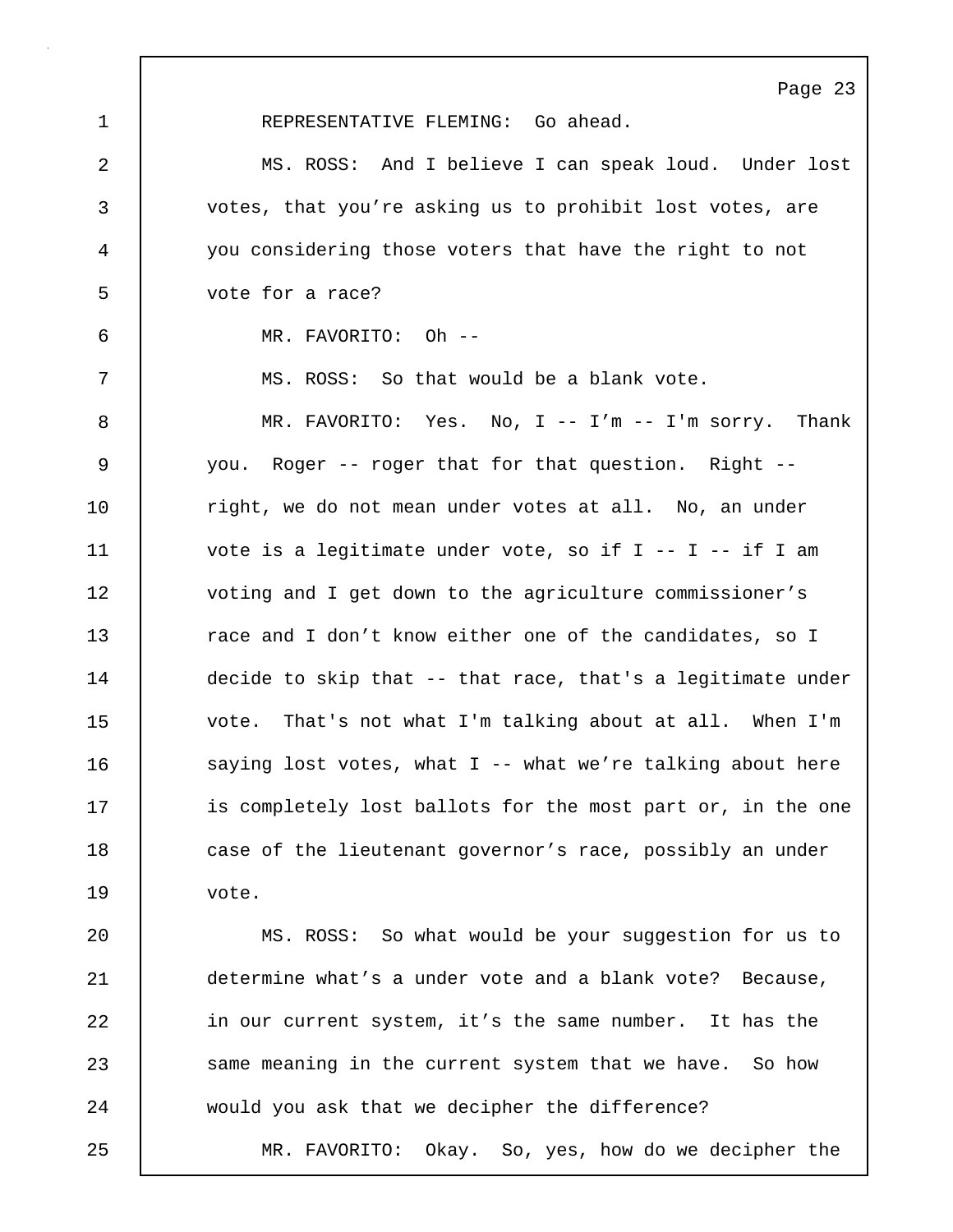Page 24 1 difference. So an under vote is always legitimate. There 2 is no problem with under votes. The -- when we talk about 3 the lost votes here, the entire ballots were lost in Bibb 4 County. And, here, there was only one race on the ballot 5 in Cobb and the entire ballot was lost. 6 So when I say, Lost votes, then that's what I'm really 7 | talking about, is the -- the entire ballot was not counted, 8 | not just an under vote of the race. An under vote's always 9 legitimate. 10 | MS. ROSS: Thank you. 11 | MR. FAVORITO: Thank you for clarifying that for me. 12 REPRESENTATIVE FLEMING: Judge? 13 JUDGE MCCOY: Just to make a comment -- Darin McCoy, 14 | Evans County. I witnessed many mail-in ballots in this 15 election where the only race that was voted on was the 16 **governor's race and, also, I have experienced where voters** 17 Sent back the mail-in ballots blank and did not vote for 18 | anyone. 19 MR. FAVORITO: Okay. And, now, there is one thing I 20 can add to that. So in the particular -- in the case of 21 | the lieutenant governor's race, the down-ballot races --22 the agriculture commissioner, the Secretary of State's race 23 -- typically had about a one percent under vote and the 24 lieutenant governor's race had a 4 percent under vote. 25 There's no logical explanation for that that we can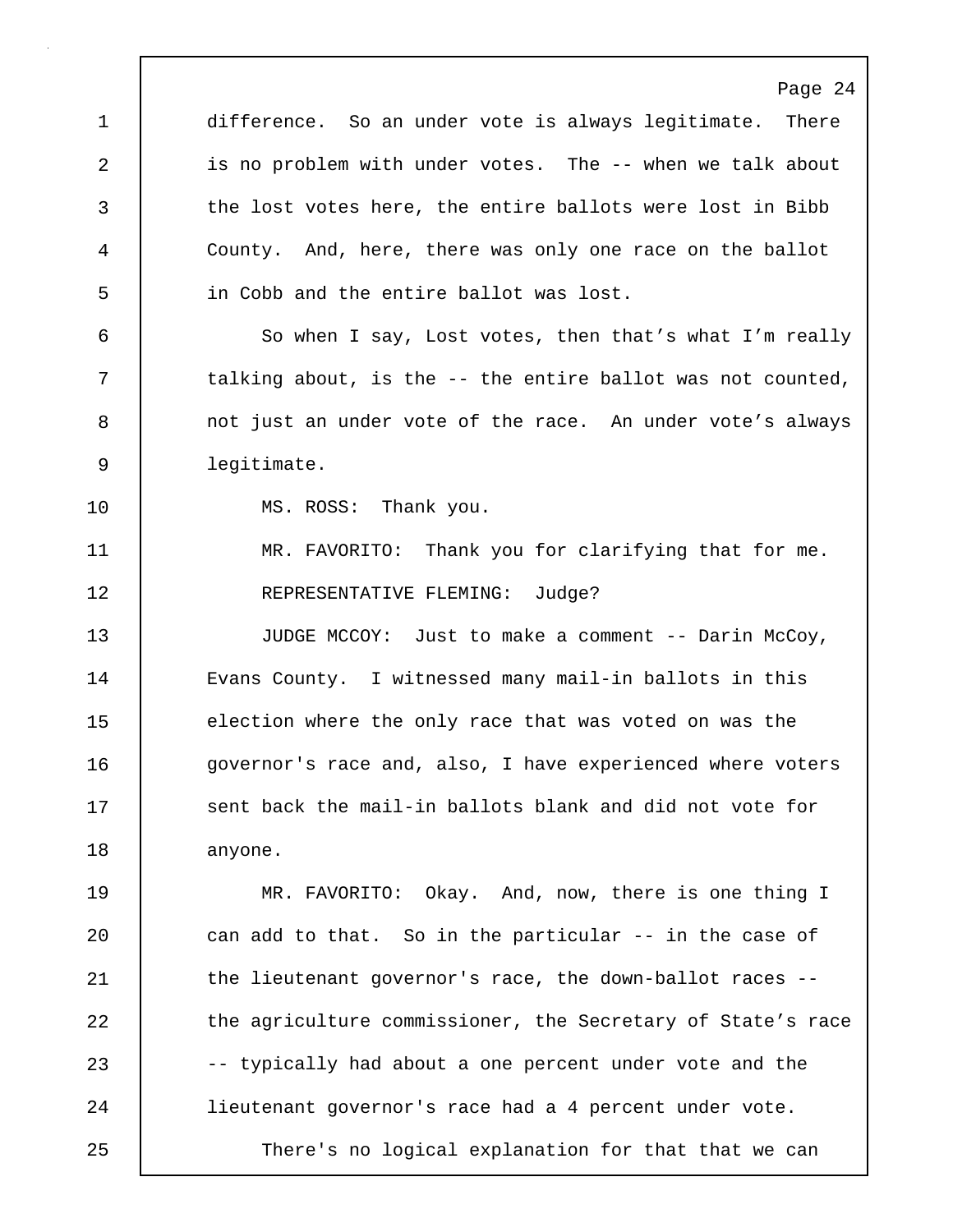Page 25 1 | find out -- that we can think of offhand. Maybe y'all have 2 one, but it seems -- in fact, there was actually a lawsuit 3 filed over this. We don't really know why they would be so 4 dramatically different in that particular race, both from a 5 historical perspective and from that current election and 6 the down-ballot races. 7 REPRESENTATIVE FLEMING: Ms. Ross? 8 MS. ROSS: Would you recommend -- are you recommending 9 | that all under votes be explained? 10 MR. FAVORITO: No. 11 MS. ROSS: Or is any unexplained under vote, in your 12 **dege** opinion, automatically suspect? Meaning, do you want the 13 voter to say -- 14 MR. FAVORITO: Yes. 15 MS. ROSS: -- I'm under voting and I really mean it? 16 MR. FAVORITO: Great -- great question. No, no, we're 17 | not asking for anything to do -- anything to happen that's 18 | not happening now. What -- as you look at it even from a 19 **historical perspective, there's a -- typically -- an under** 20 vote typically runs from about a quarter of a percent to a 21 **one percent.** That's your typical under vote. 22 And it -- it goes down as you go down the ballot, as 23 -- as Director McCoy said, you know, people -- less people 24 | vote as you go down the ballot. We don't see -- I mean, an 25 | under vote is always a legitimate vote and we don't really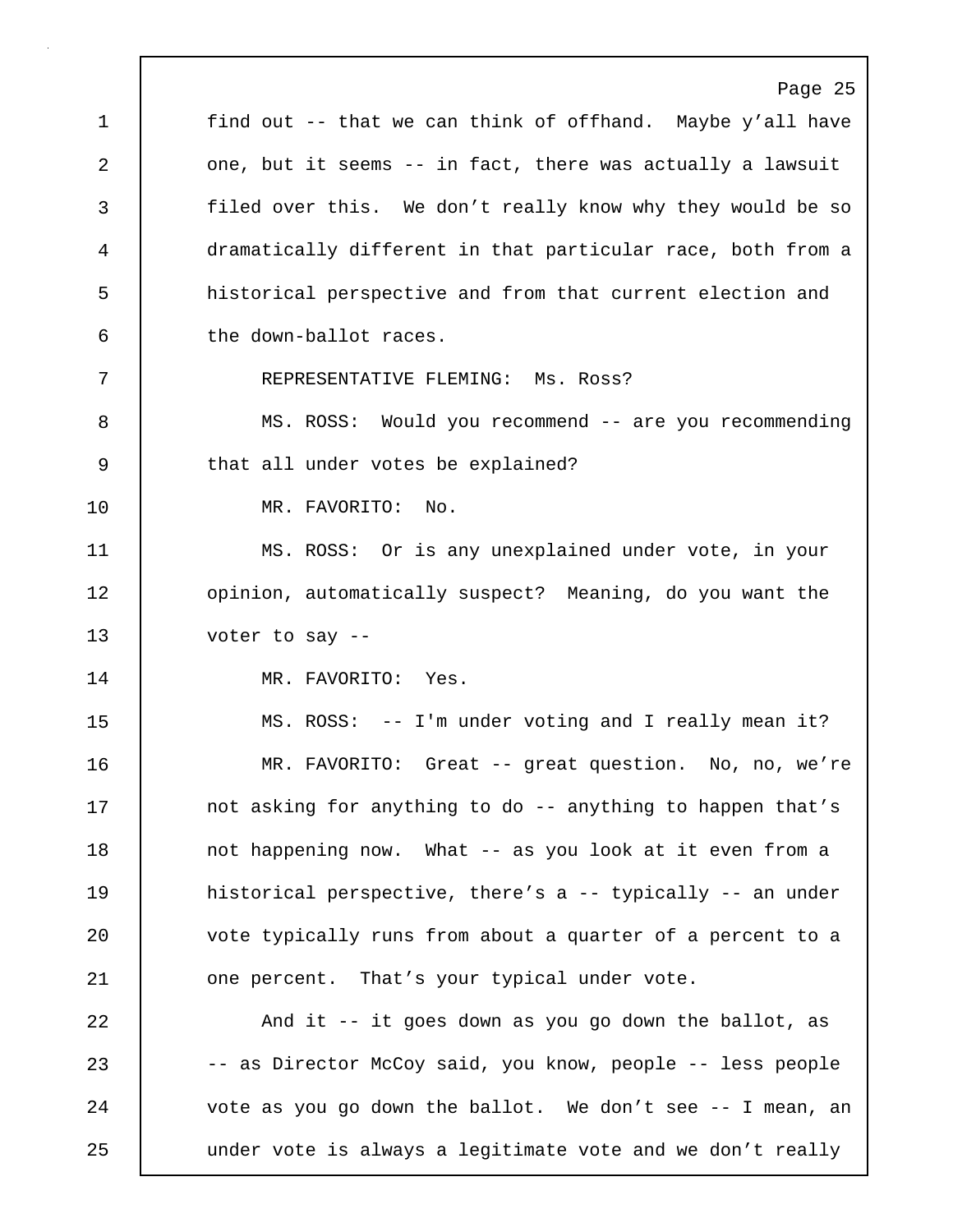1 know why this particular race was that dramatically 2 different, and I don't know that I even have a solution for 3 you as to why -- how you would prevent that from -- from 4 happening.

5 But the problem is that the machine -- you -- you 6 don't have any way to go back and check what the machine 7 did. So if you had a normal audit trail, then you wouldn't 8 a have this kind of -- of -- of strange situation.

9 You can go back to the actual physical ballots and -- 10 if you had paper ballots, and then you could see, Okay, 11 yeah, it was legitimately under voted. But there's no 12 audit -- there's no way to audit the machine. So if the 13 machine said the -- the race was under voted by 4 percent, 14 | we don't have any way to know whether or not the machine is 15 telling you the correct information or not.

16 | REPRESENTATIVE FLEMING: Ms. Bailey?

17 | MS. BAILEY: Thank you, Mr. Chairman. Lynn Bailey out 18 **o**f Richmond County. The blank ballots you spoke of out of 19 Cobb County, do you by chance know the origin of those 20 ballots? Were they generated on an electronic voting 21 device or -- 22 MR. FAVORITO: Oh, absolutely.

23 MS. BAILEY: -- either on paper or do you know? 24 | MR. FAVORITO: No. These were -- the blank-voted 25 **ballots were all off of the electronic voting machines**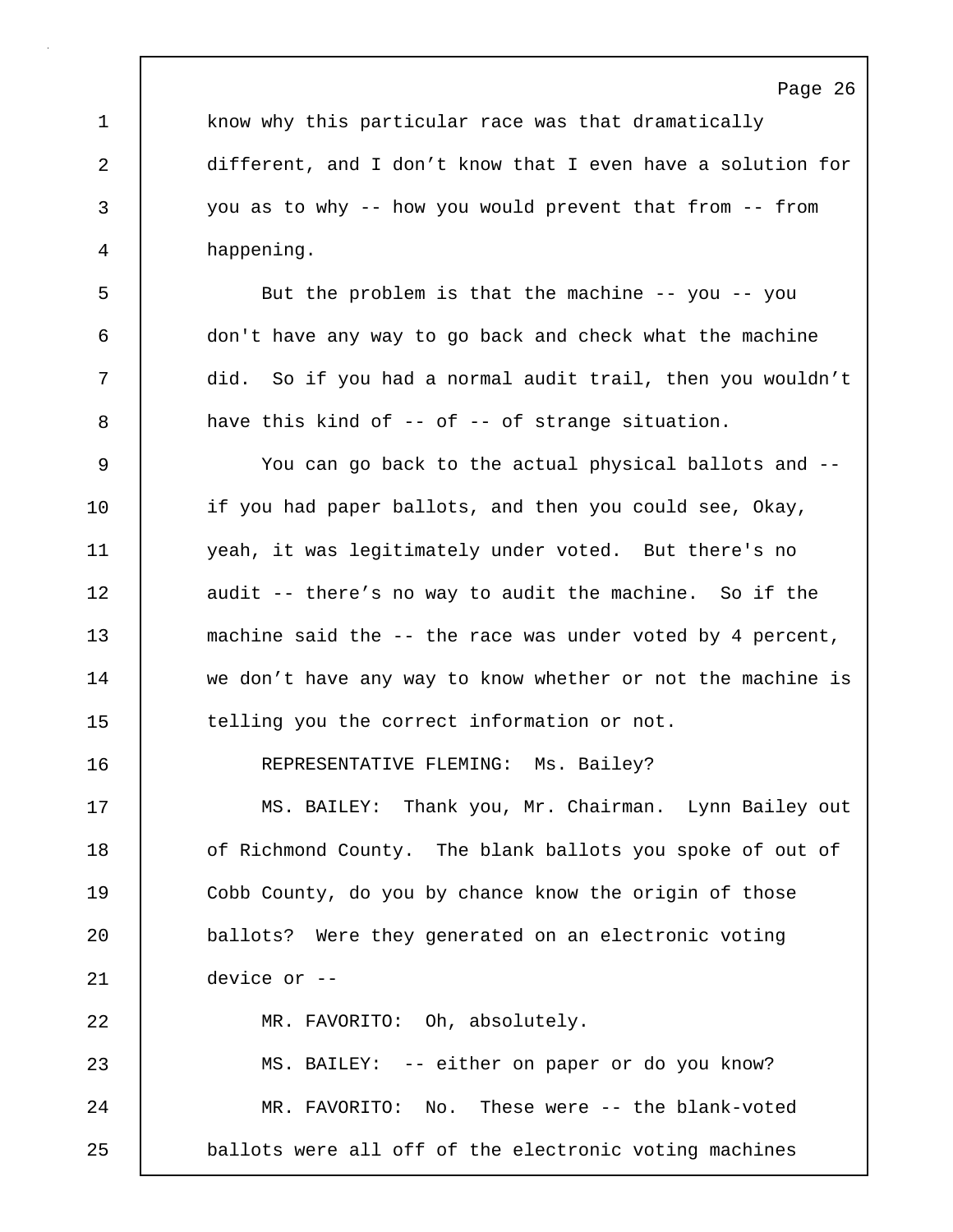Page 27 1 either from early voting or from election-day voting. 2 MS. BAILEY: So there were no mail-in paper ballots 3 considered in the numbers that we see up here? 4 MR. FAVORITO: That's exactly right. There was no 5 mail-in ballots considered in those, and about 40,000 total 6 ballots cast in those races. 7 | MS. BAILEY: Thank you. 8 | MR. FAVORITO: Thank you. 9 MS. ROSS: Can I get a point of clarification? 10 REPRESENTATIVE FLEMING: Ms. Ross? 11 MS. ROSS: Just a point of clarification: For Bibb 12 | County where it stated that over 200 ballots -- votes were 13 lost, lost votes -- isn't it true that, based on the system 14 that we have now, the votes are stored on the voting unit 15 | as well as on a memory card and that we have procedures 16 | that -- when we have a memory card that goes bad, that we 17 do have procedures on where we can retrieve those votes 18 **from the unit itself and download it to another memory** 19 card, and that we know how many votes that we're looking 20 for. 21 MR. FAVORITO: So I'm -- I don't think I'm aware of 22 the votes being stored anywhere other than the memory card 23 itself. 24 MS. ROSS: They are on the voting unit, too. 25 JUDGE MCCOY: That is incorrect.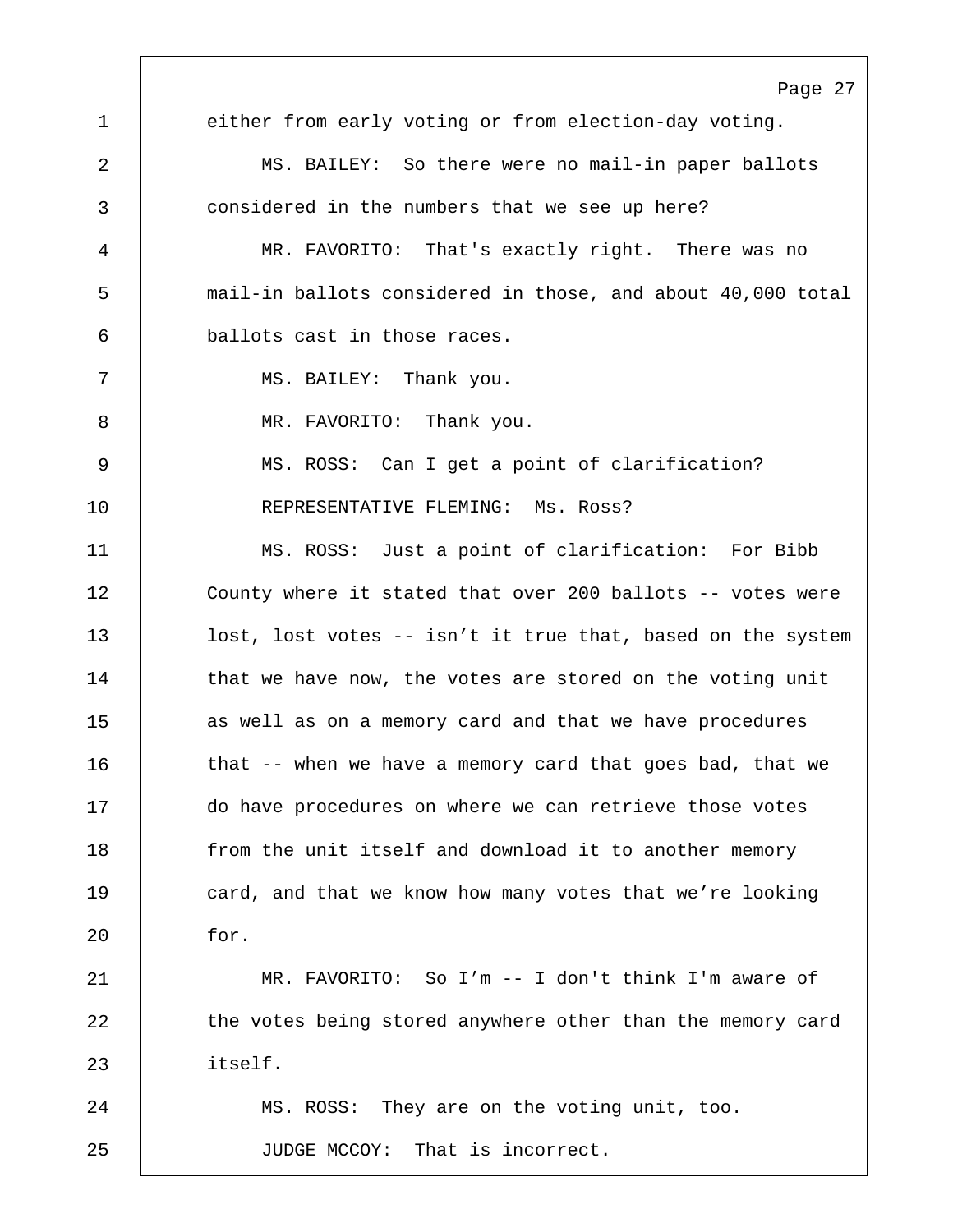Page 28 1 MS. ROSS: Yes, they are on the voting unit and 2 they're also on the memory card. So, if we have a memory 3 card that goes bad, we have procedures of how to internally 4 re-download those votes to another memory card. 5 REPRESENTATIVE FLEMING: Mr. Monds? 6 MR. MONDS: Just a point of clarification: When you 7 | talked about this negative vote, what -- what was the 8 16,000 -- what did that represent in Florida? 9 MR. FAVORITO: Yeah. So, in Florida, what happened 10 | was somebody apparently put a memory card in with 16,000 11 **negative votes.** I don't know if it was a --12 | REPRESENTATIVE FLEMING: Was it in Broward County? 13 MR. FAVORITO: It was in Volusia County, I believe. 14 That's a good question. It -- yeah, so somebody put 16,000 15 votes -- negative votes in the memory card and it was 16 | accumulated into the results. The elections officials 17 The realized that there was something wrong. They tracked it 18 back and fixed it. They found the card and they corrected 19 the problem. But the -- the point was that the machine 20 | allowed that to happen. 21 | REPRESENTATIVE FLEMING: Thank you, Mr. Garland. 22 Garland, go ahead and move along with the rest of your 23 presentation. 24 MR. FAVORITO: Okay. I'm just going to -- flip over 25 to your handout. I've just got about three or four slides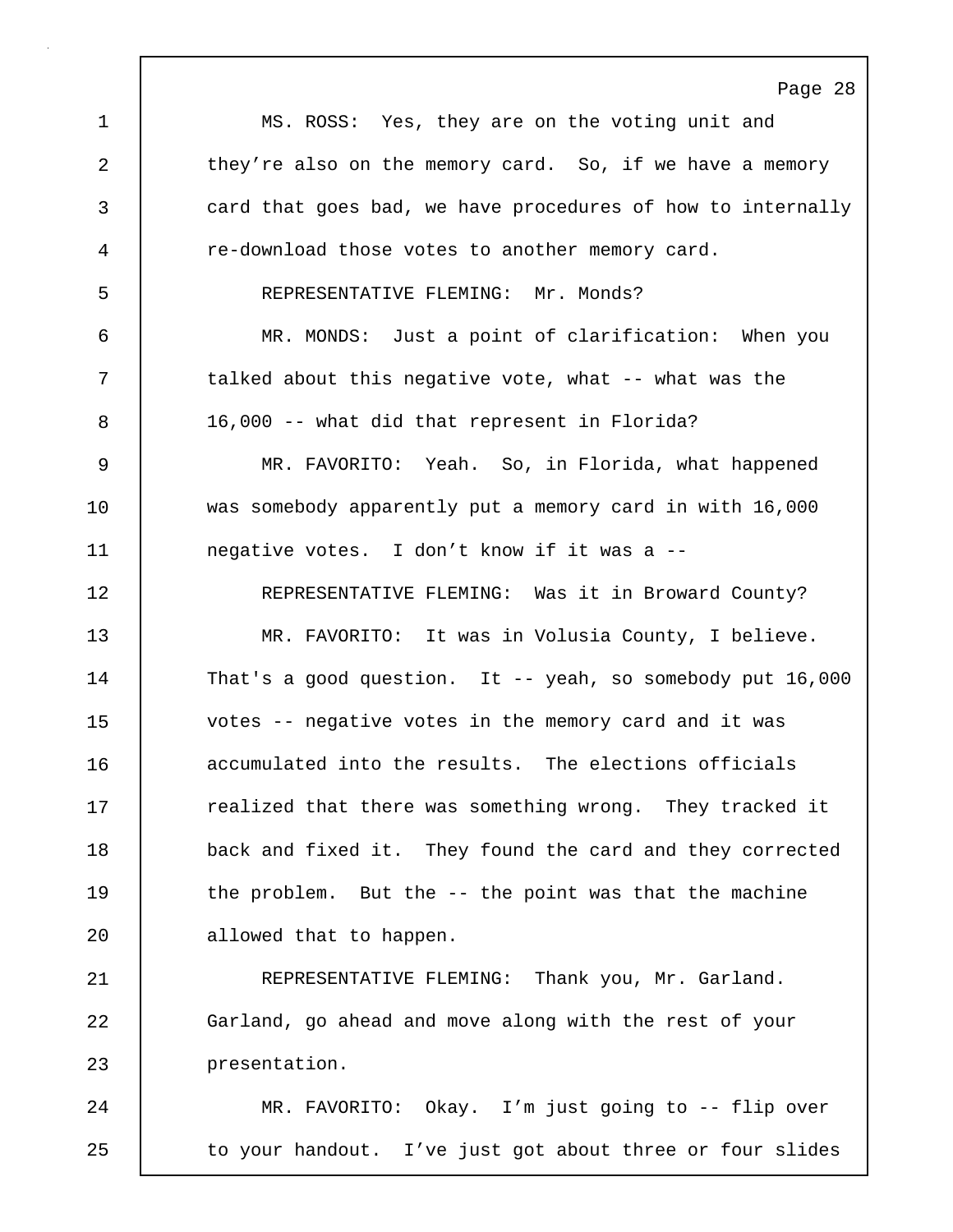1 **left that I want to leave you with.** 

2 You're going to be looking for disabled voters; I'm 3 sure you're going to be looking at ballot-marking devices. 4 The thing that I -- we want to make sure that you 5 understand -- and I think everybody knows that ballot-6 marking devices are touchscreen and you can print the 7 | selections on paper and then you can scan that and tabulate  $8 \quad \text{I} \quad \text{it}.$ 

9 But the thing that we want to mention here is there 10 are three types of ballot-marking devices, and these -- I'm 11 just using my own terms. The first one I call the 12 unverifiable barcoded ballot mark, and that is it puts the 13 votes into a barcode and then tabulates the barcode. Well, 14 we consider that to be unverifiable just like it was 16 15 years ago because the voter can't verify and see what's on 16 | the barcode.

17 So we think that those are not just -- should not be 18 **purchased for Georgia, but probably really should be** 19 | outlawed. And the senate tended to agree with us, but we 20 **never got the language quite -- in the -- in the last** 21 | session to do that.

22 There's what I call a verifiable barcode that has a 23 **human-readable verifiable vote that's scanned, and that's -**24 - that's a good thing, but they still have a barcode for 25 Things like election ID, precinct ID and so on. And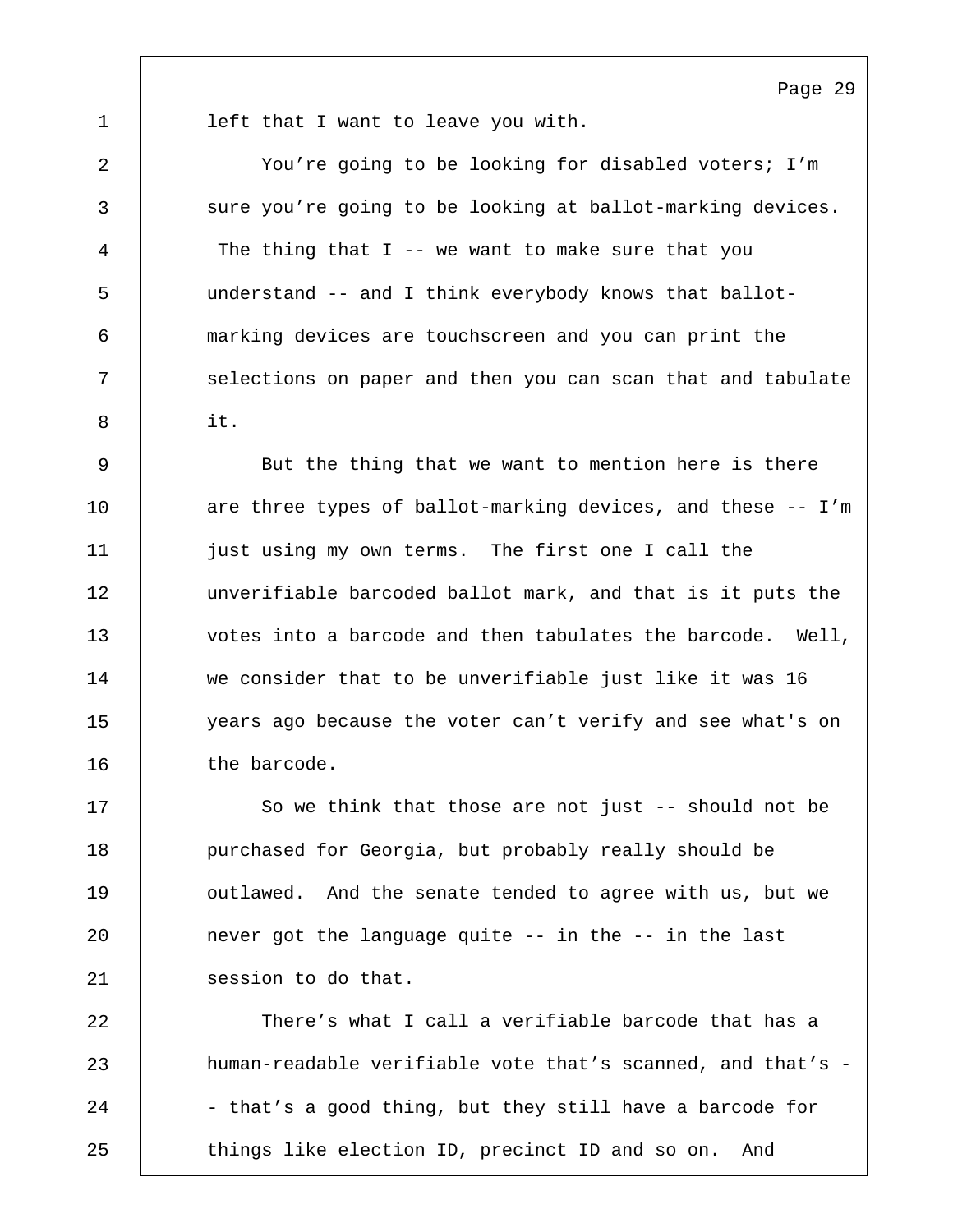1 that's an increased security risk because there could be 2 nefarious instructions transferred from the ballot-marking 3 machine to the tabulator. So it's better than the -- the 4 non-verifiable, but still not -- not the perfect solution.

5 A better solution would be the clear ballot marker, 6 which has no barcodes at all. However, those are very, 7 very rare. There's only one or two vendors out there that 8 a have that. So we bring this to the attention of the 9 commission just to ask you to legally ban unverifiable 10 ballot-marking devices. We're asking you to make that 11 recommendation.

12 So what are your alternatives to consider from a 13 | systems perspective? Basically, they are -- you could 14 Teplace all of the DREs with what they call VVPAT DREs; 15 that would be Option Number 1. But what we found out about 16 | those is -- those actually put the votes into barcodes as 17 well. So they're called -- they're called voter-verified 18 electronic voting machines but, yet, they actually don't 19 Teally have a voter-verified paper audit trail in most 20 cases. You might be able to find one out there. I haven't 21 -- haven't found one yet, but there could be one out there. 22 The other option you have is to replace all of your

23 DREs with ballot-marking devices. Two issues with this: 24 Voters tend -- there's a study, I think, from Rice 25 University that shows that about 30 percent of voters don't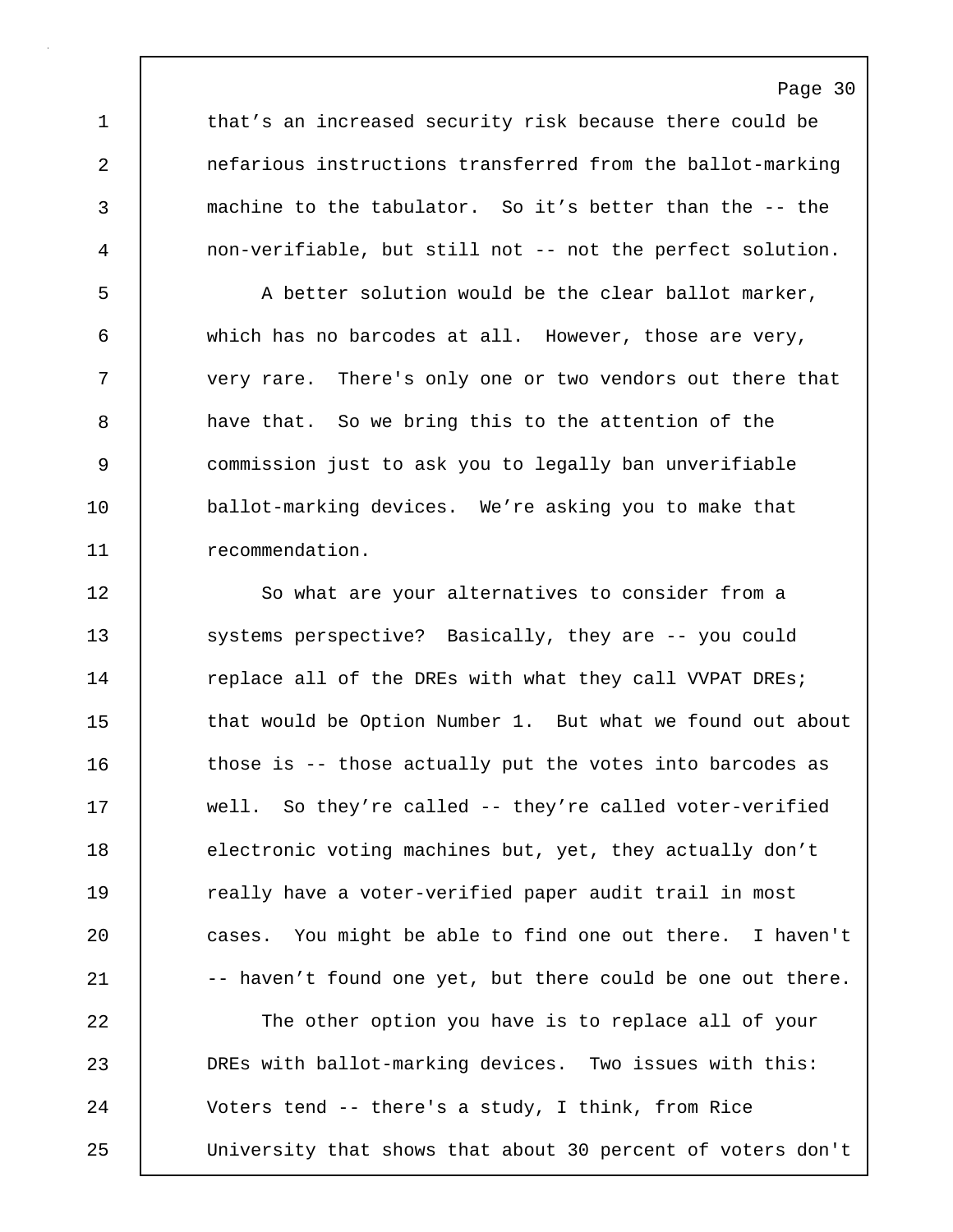1 properly verify the interpreted ballot. And so, therefore, 2 it -- it's not the best verifiability. But most important 3 probably, for your consideration, is that the cost is going 4 to be tripled because you're going to need 30 -- over a 5 hand-marked paper-ballot solution because you're going to 6 need 30,000 ballot markers to replace all of the DREs that 7 we have now.

8 The third option that we will probably be considering 9 is hand-marked paper ballot -- sorry that's a little bit 10 off the screen. Those -- that's the cheapest solution. 11 You only need one scanner for each precinct, so about 3,000 12 Scanners you'll probably be needing. It saves a lot on 13 **logistics, maintenance and testing.** 

14 It does have a higher cost of preprinted ballots. You 15 **have to -- you know, that's more expensive but you can use** 16 -- couple that with an on-demand ballot printer, which I 17 know a lot of elections directors like, and that means that 18 | the -- the -- when the voter comes into the precinct, they 19 et that ballot right there printed off, so you don't have 20 to worry about how many ballots you need to print ahead of 21 | time and throwing away all of the wasted paper. So that's 22 **less administrative issues for the elections directors.** 

23 So I want to kind of talk about the -- what we -- we'd 24 **like you to look at the seven problems that we need to --**25 we think you need to solve logistically, not just on the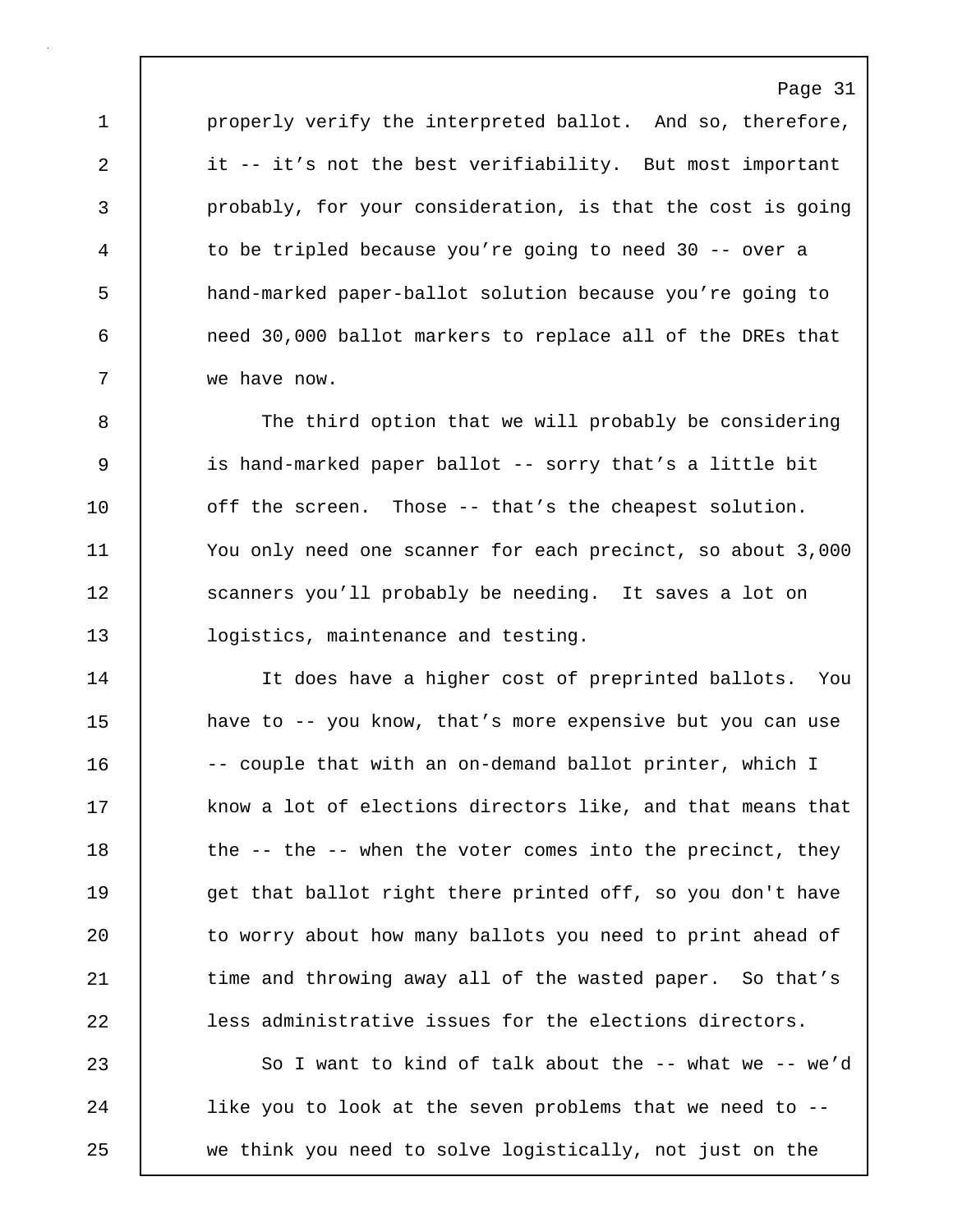1 voting system but generally speaking. Here's what we would 2 | suggest that -- we think is important:

3 The first thing would be to standardize the ballot. 4 We should have an official ballot that's a durable paper. 5 It should be the same ballot that vote -- is voted on for 6 everybody: mail in, early voting, election day, provisional 7 and disabled voters. And that's particularly important for 8 disabled voters because it helps them to maintain their 9 ballot secrecy. We don't -- we don't record that manual 10 | disabled vote, so they -- if they vote on the same ballot, 11 then their voter anonymity is better.

12 Tabulators. We talked about this. The -- the 13 tabulators can tabulate human-readable vote marks that can 14 be verified by the voter and anything else should not be 15 allowed in Georgia.

16 Election-prep security. This is another issue that we 17 **think is really important that we want the commission to** 18 consider. Decentralization versus centralization. Even in 19 a hand-marked solution, you still have to prep those 20 tabulators.

21 So how do you secure that? Should you let the 22 counties do their own prepping or can you give the counties 23 better security so that they can ensure that whatever 24 | information they get from the centralized source is, in 25 | fact, secure.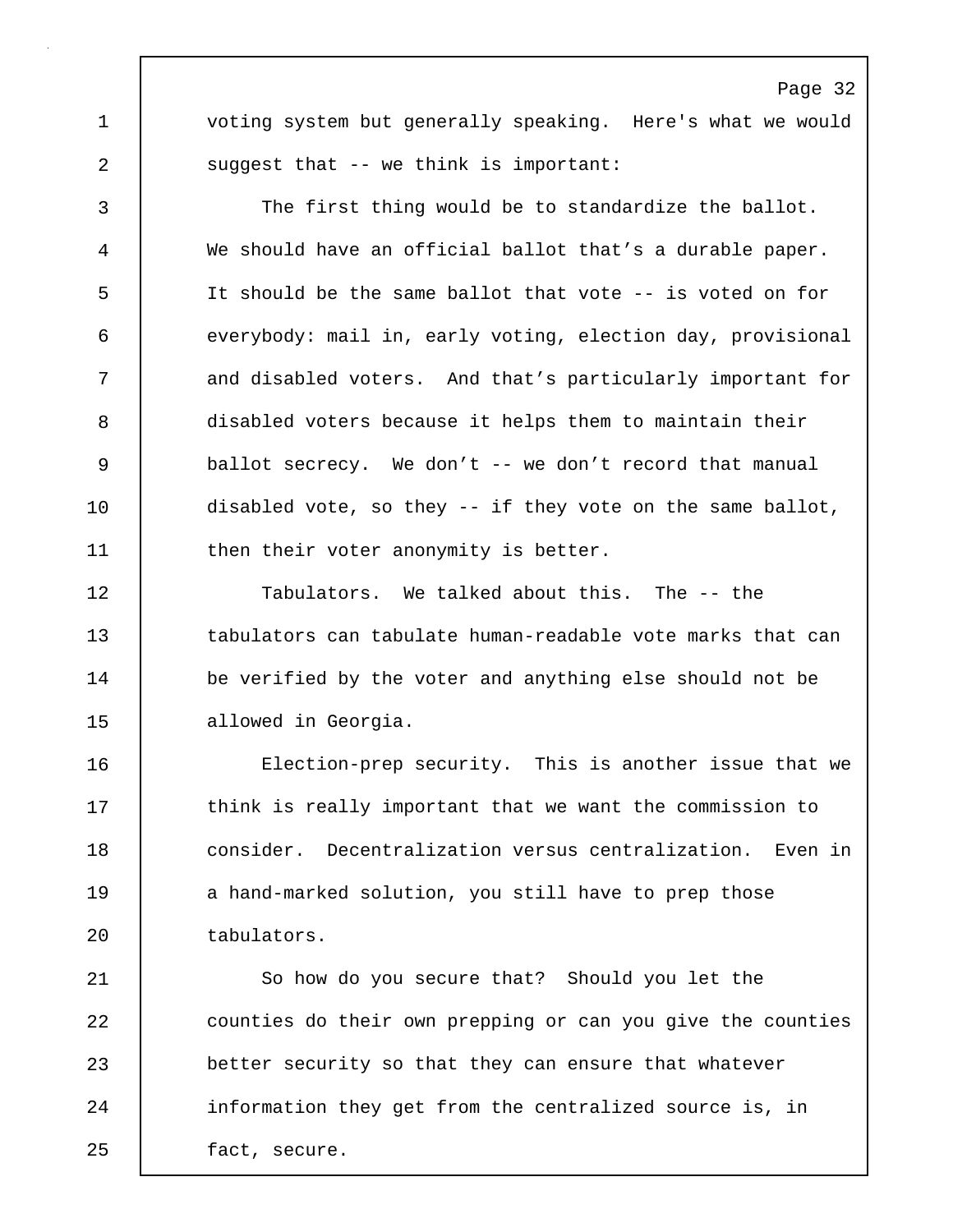1 Auditing. You have to verify the tabulators with 2 **cano** random audits either by RLA procedures or precinct-level 3 procedures. That's critical. Hand tallies are critical 4 there for a selective percentage of -- of the total votes 5 cast.

6 Recounts. Recounts you don't -- currently, today, 7 you -- let's take the mail-in, for example. If you recount 8 them, you just take the ballots and you run them through 9 the scanner a second time. So if the tabulator was counted 10 | incorrectly on election day, it would still be counted 11 incorrectly for the recount and you would never know. So 12 you have to hand tally the -- the recounts to make sure 13 that the tabulator is -- is tabulating correctly.

14 | And, finally, ballot-inspection transparency. The 15 **public is not allowed to see these ballots; they're sealed** 16 up permanently. We had a candidate who tried to see his -- 17 his -- his votes and he could not see the votes that were 18 cast in his election, sues for that right and the judge 19 | said that he had no compelling reason to look at his -- at 20 **h**is own ballots. So we don't think that's acceptable. So 21 | there should be a procedure to allow the public to inspect 22 **these ballots under the control of the ballot custodian,** 23 which would be the elections directors in the county.

24 So I would -- the final thing I'd like to leave you 25 with is that all of this -- to restore the trust in Georgia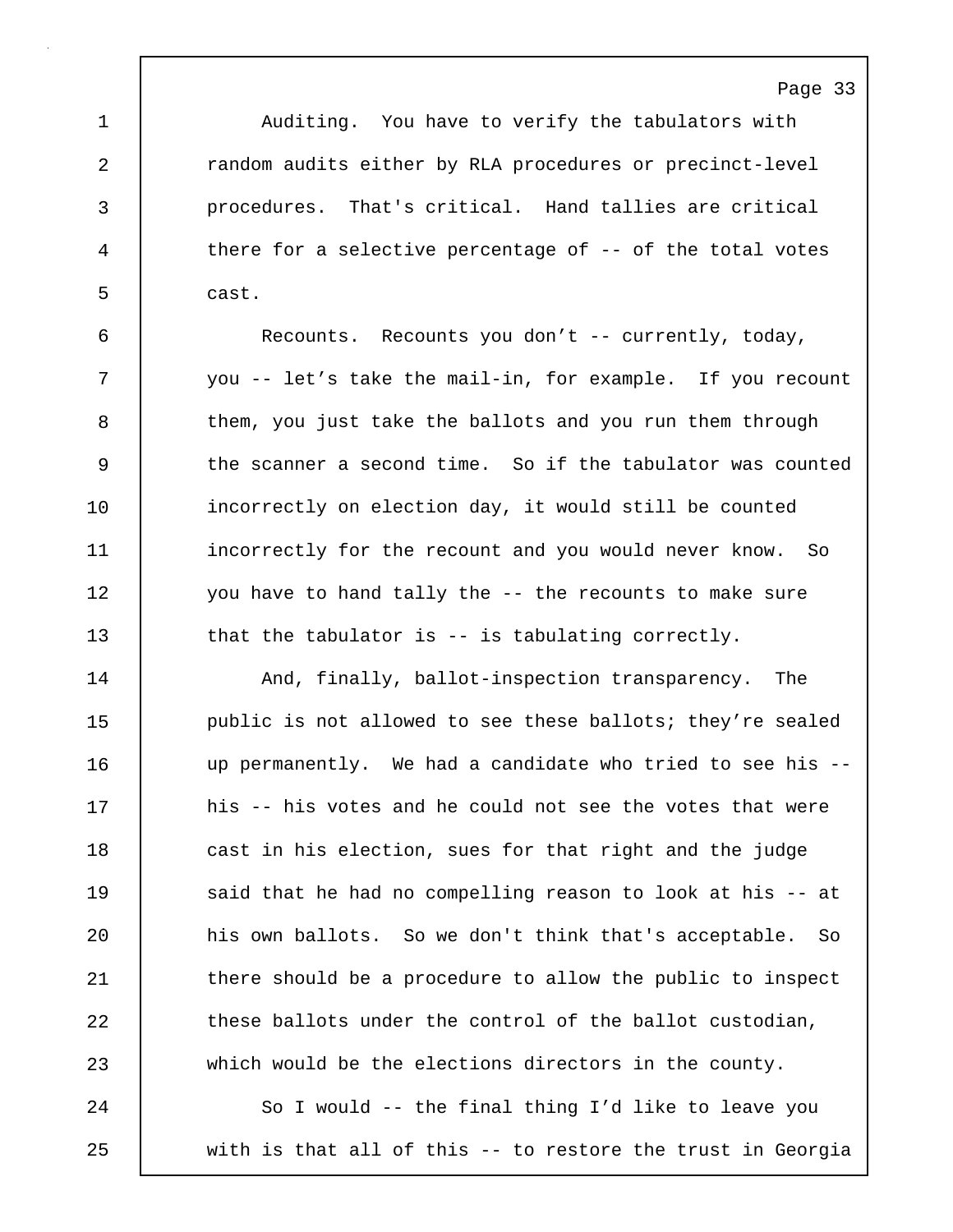1 elections, it's going to require some additional work on 2 the counties. In -- in order to do this, you have to be 3 able to audit, recount and make sure that we have 4 Terransparency in the election process.

5 This is going to be an increased burden on the county 6 elections directors. It's going to require a little bit 7 more cost, and a little bit more funding and a little bit 8 | more resources mostly at the county level. So we just want 9 | to bring that to your attention because I think the 10 Secretary of State's office needs to work with the county 11 commissions in making sure that they understand this when 12 we move to a new system, assuming we're going to implement 13 auditing, recounting and transparency.

14 | So what are the next steps? We think that -- we would 15 like to suggest that you refine the objectives that we've 16 **given** you and see exactly what you really think we need to 17 do and we think that you need to define the requirements, 18 basically, to each of these objectives and then prepare 19 legislation to -- for each of those objectives as well.

20 | So that's a big task. I know maybe that everyone 21 would like to know how to do that, so what we've done is we 22 have this VoterGA SAFE Commission recommendation report. 23 Susan's holding up a copy of that. I was planning not to 24 | release this until Friday because I wanted to get some 25 feedback from the commission as to what you thought about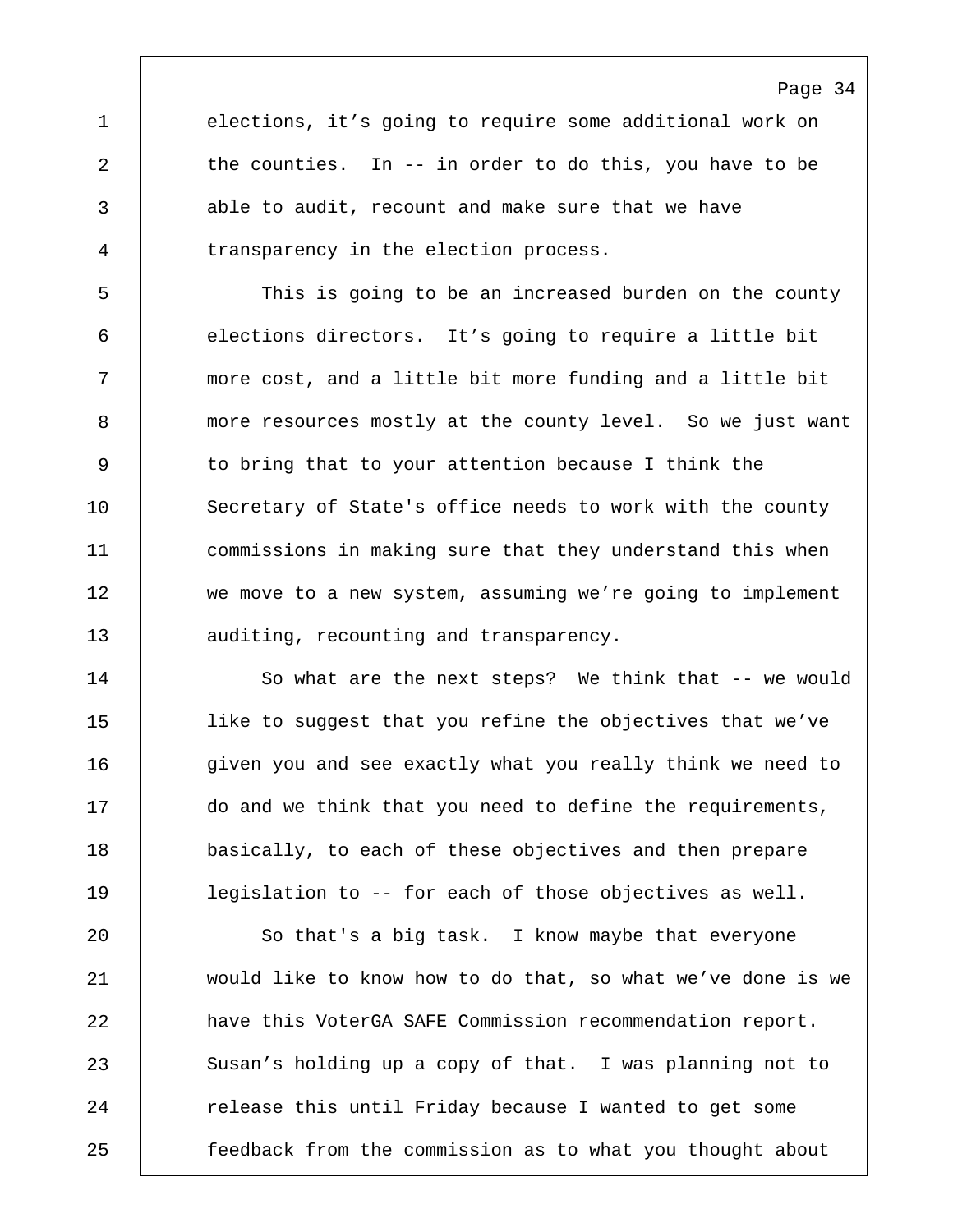Page 35 1 the presentation and then I was going to make some 2 adjustments and release that on Friday, but I am prepared 3 to talk about it in case there any questions. 4 And, with that, I'm done. I wanted to make sure I 5 stayed on my time. And so, thank you so much, and I'd be 6 glad to take any other questions about the new system as 7 well. 8 REPRESENTATIVE FLEMING: Represent Beverly? 9 REPRESENTATIVE BEVERLY: Thank you, Mr. Chairman. I 10 have a quick question for you around the idea of on-demand 11 **printed ballots.** There's a cost associated with the 12 **preprinted ballots that are wasted --**13 MR. FAVORITO: Absolutely. 14 REPRESENTATIVE BEVERLY: -- because they're not used. 15 Is there -- have you guys run a cost analysis on -- you 16 know, if we sort of looked at the amount of preprinted 17 ballots that are wasted, the savings we would have by going 18 | to a printed ballot and what would that number be? 19 MR. FAVORITO: Right. That's a good question, and we 20  $\vert$  -- we don't have cost figures on that but, as -- as we've 21 explained, the -- the cost is -- is -- not only is it the 22 cost savings, but -- see, all you really need is one -- one 23 on-demand ballot printer in each precinct, so there's not 24  $\vert$  -- that's not a tremendous amount of cost. 25 And then it's -- not only do you save the paper cost,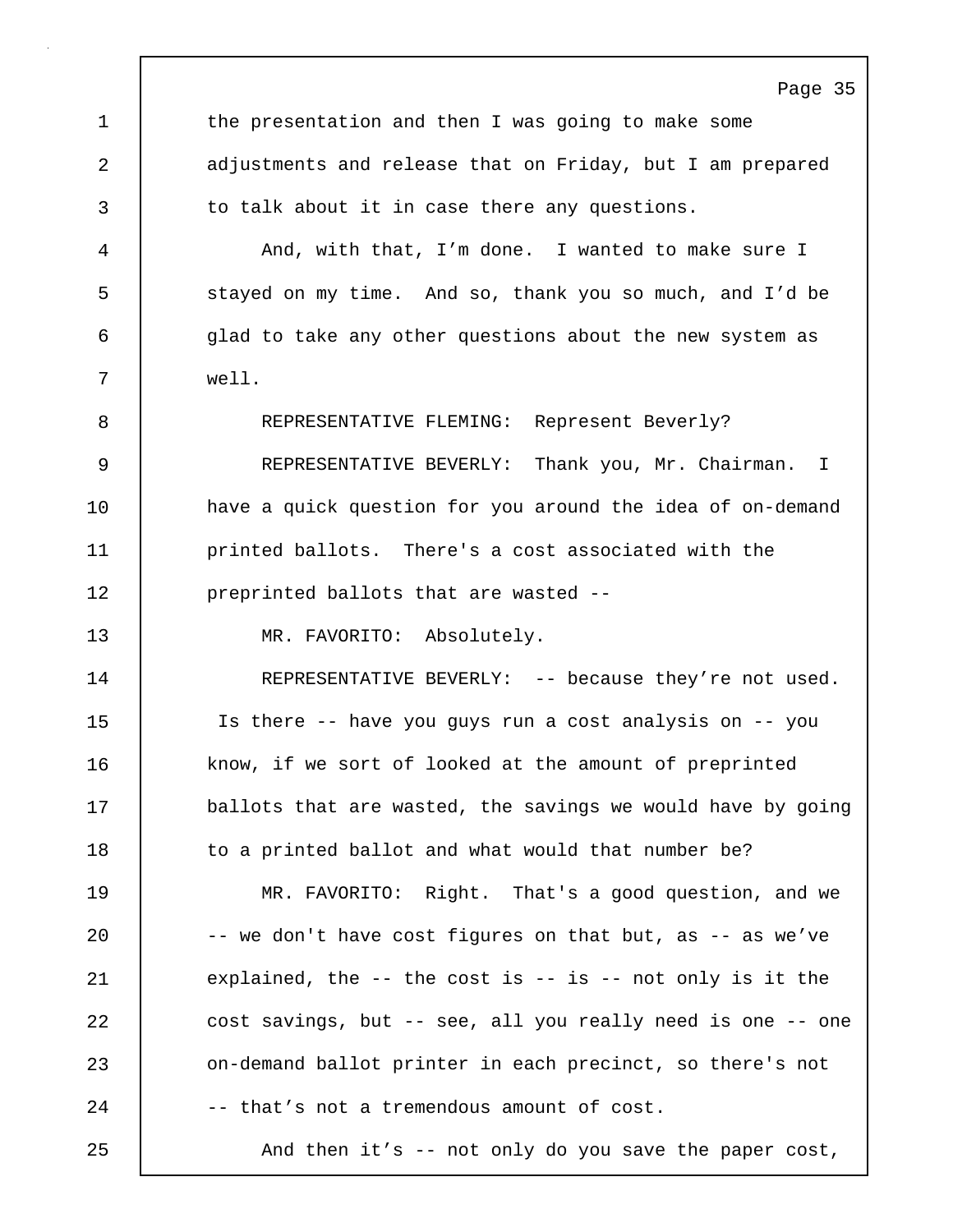Page 36 1 but you save all of this administrative work for the 2 elections directors by having to try to anticipate how many 3 ballots they need ahead of time and then, if they don't 4 have enough, then there's a big scramble. 5 So there's two -- there's two cost aspects there, and 6 that would be the -- just the paper cost alone and then the 7 administrative. I think those two would offset the cost of 8 | putting a ballot printer into -- at each precinct, but I 9 don't have the numbers to -- prepared. Great question. 10 Thank you. 11 REPRESENTATIVE FLEMING: Senator Jackson. 12 SENATOR JACKSON: Thank you, Mr. Chairman. This 13 commission is tasked with secure and accessible elections. 14 | Sir, do you have an opinion about vote by mail? 15 MR. FAVORITO: Well, yes, sir. So the -- you know, 16 | any -- there could be potential fraud anywhere. So, vote 17 | by mail, you -- the voter gets a -- has an actual physical 18 | ballot that they scan, so there's a system of record with 19 that ballot. 20 So we actually recommend that people vote by mail 21 | given the current -- the current situation with these 22 machines. So no particular mail in -- no -- no type of 23 election is basically foolproof and no particular voting 24 | type is foolproof, but we do recommend vote by mail right 25 | now, you know, in -- in lieu of voting machines.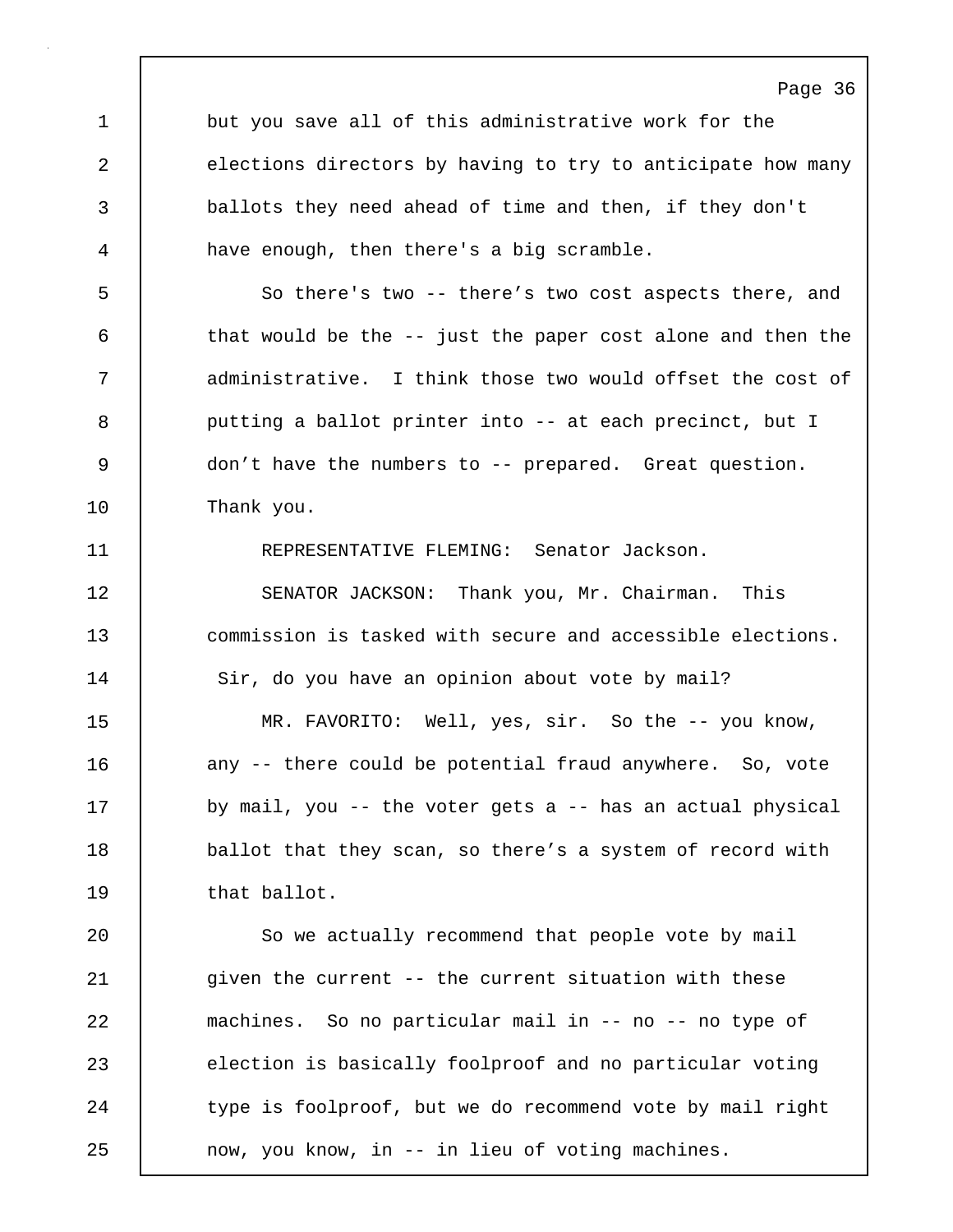Page 37 1 REPRESENTATIVE FLEMING: Garland, thank you so much. 2 We appreciate you being here today. 3 MR. FAVORITO: Thank you, Mr. Chairman. We appreciate 4 you. Thank you for having me. 5 REPRESENTATIVE FLEMING: Next, we'll ask Kevin 6 Rayburn, Secretary of State's office. Kevin, good to see 7 | you today. 8 MR. RAYBURN: Thank you. I think we're going to get 9 mic'd up and then we'll start. Check. Can everyone hear 10 me okay? 11 | AUDIENCE MEMBER: Yep. 12 | MR. RAYBURN: All right. My name is Kevin Rayburn. 13 I'm the assistant elections director and deputy general 14 counsel for the Georgia Secretary of State's office. I had 15 the honor of previously presenting to you on our first 16 **commission meeting, so thank you for letting me come back.** 17 | And the topic I'm going to talk about today is 18 | postelection audits. 19 Postelection audits are something that we currently 20 don't do in Georgia. It's something that, when we move to 21 a new system that has a voter-verified paper record, we 22 will be able to do. It's something that most states do, 23 so it's something that you may want to include in the 24 **Paramic Exerc** recommendations of this commission as you deliberate that 25 later today and something for the legislature and our state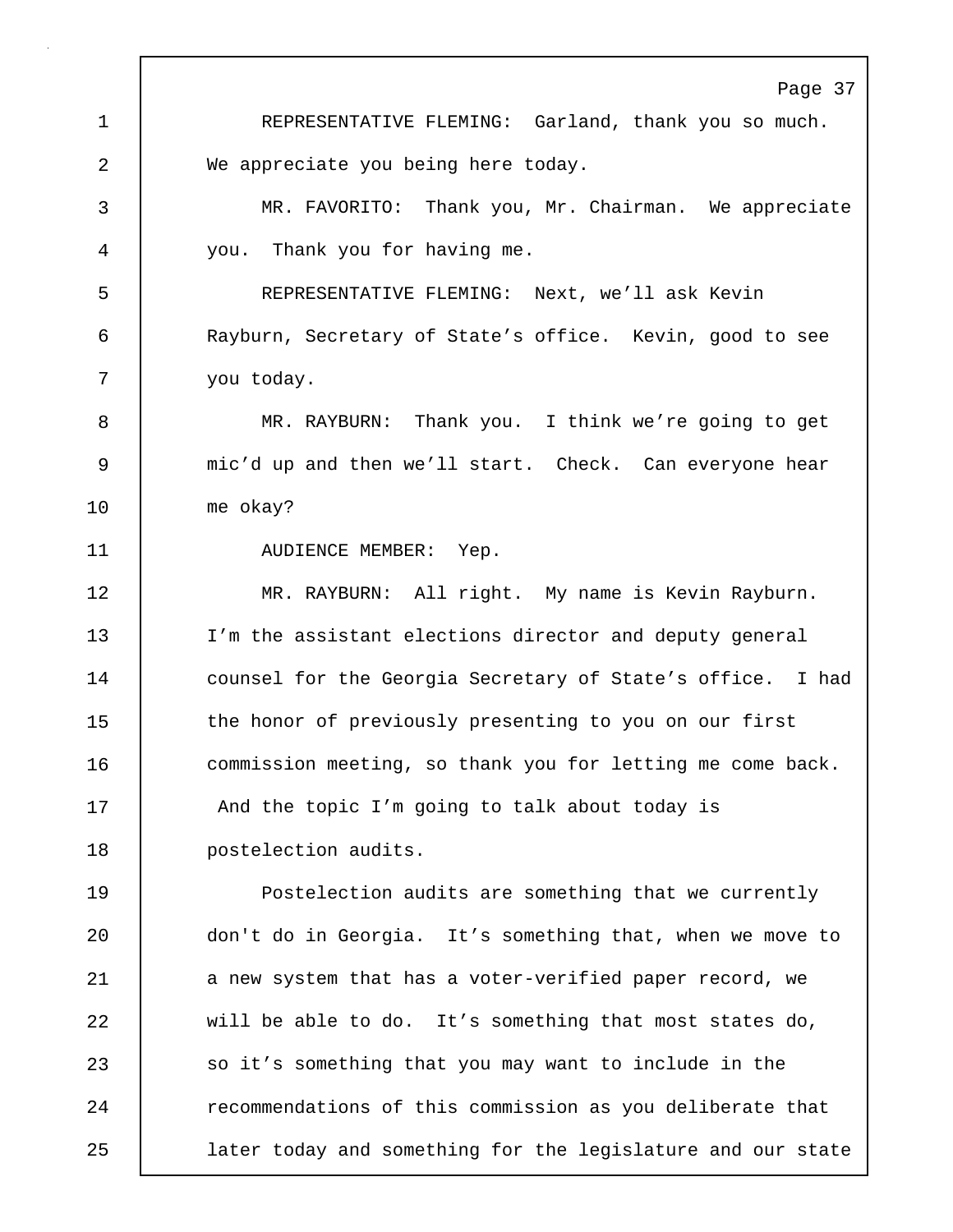1 election board to really work with in the future.

2 So we'll start with, what is an audit? One definition 3 is you're trying to independently re-create and verify your 4 results using the same underlying data. So, in our world, 5 the underlying data is the cast votes. And so, you're 6 trying to independently re-create that tabulated results, 7 | looking back at the cast votes.

8 What an audit can do is it can check out the equipment 9 and the procedures used to count the votes worked 10 correctly, that the votes were counted as cast and that the 11 election yielded the correct result.

12 What an audit is not is it is not a recount. What a 13 **recount is, is when you count every single vote for a** 14 **particular race.** So when you recount a house district, 15 you count every vote that was cast for that house district. 16 What an audit is, is it counts a portion, a sample, a 17 Subset of the total vote for a particular race and that can 18 **give you confidence that those votes were counted correctly** 19 the first time. Whereas, a recount, since the full 20 **c** re-creation, you will know what the results is.

21 So it sounds like there has been a consensus so far 22 that the next system will have a voter-verifiable vote 23 **Paramel Exter** 23 record. So why would you audit once you have that? What's 24 | the importance of that? Well, the reason is that no voting 25 system is perfect. People are not perfect and computers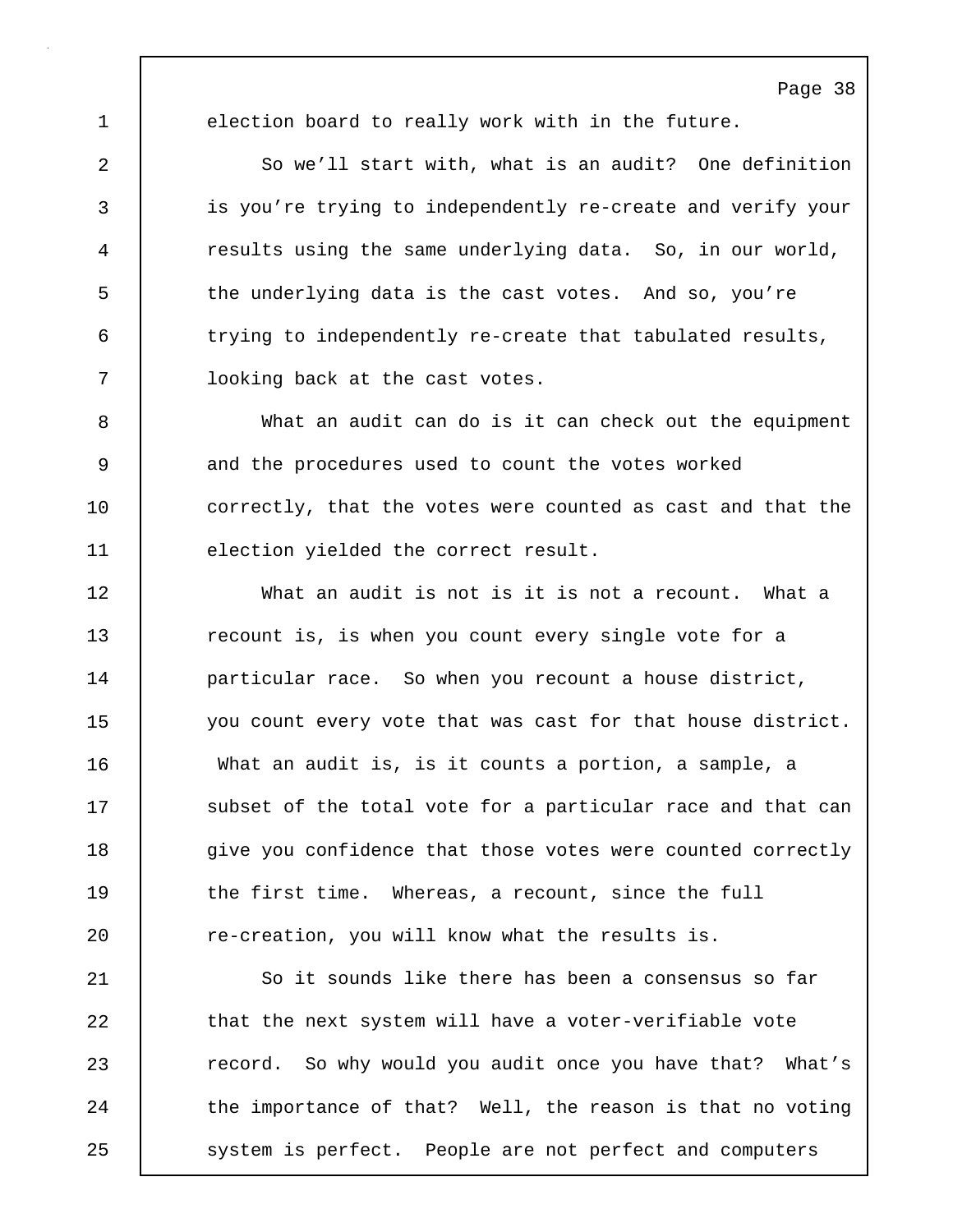1 aren't always perfect and without risk. So even if you had 2 a hundred percent hand-counted election, the practice would 3 be to have an audit of that to make sure that people who 4 hand-counted did that correctly and that their procedures 5 worked.

6 So same thing if you have a computer-tabulated 7 election where you're scanning in paper ballots. You are 8 | going to want to make sure that the computer was programmed 9 correctly and that it calculated the correct vote tally.

10 So the benefits of a audit are that you can find 11 errors, whether those were intentional errors or accidental 12 errors, it can help you have data and information so that 13 you can improve the process for future elections; you can 14 iterate on what you've learned after doing that review.

15 It serves as a fraud deterrent. Just like you are 16 | probably less likely to rob a bank if you know there is a 17 armed quard at the door. If you know that there are audits 18 going to be done after an election, you know that they are 19 going to dig in and review those results, look at the 20 ballots, that is going to be a deterrent for election 21 | fraud. And, finally, and maybe most importantly, it helps 22 build public confidence in the election and the outcome of 23 an election.

24 So I'm going to describe the three main categories or 25 | types of postelection tabulation audits that currently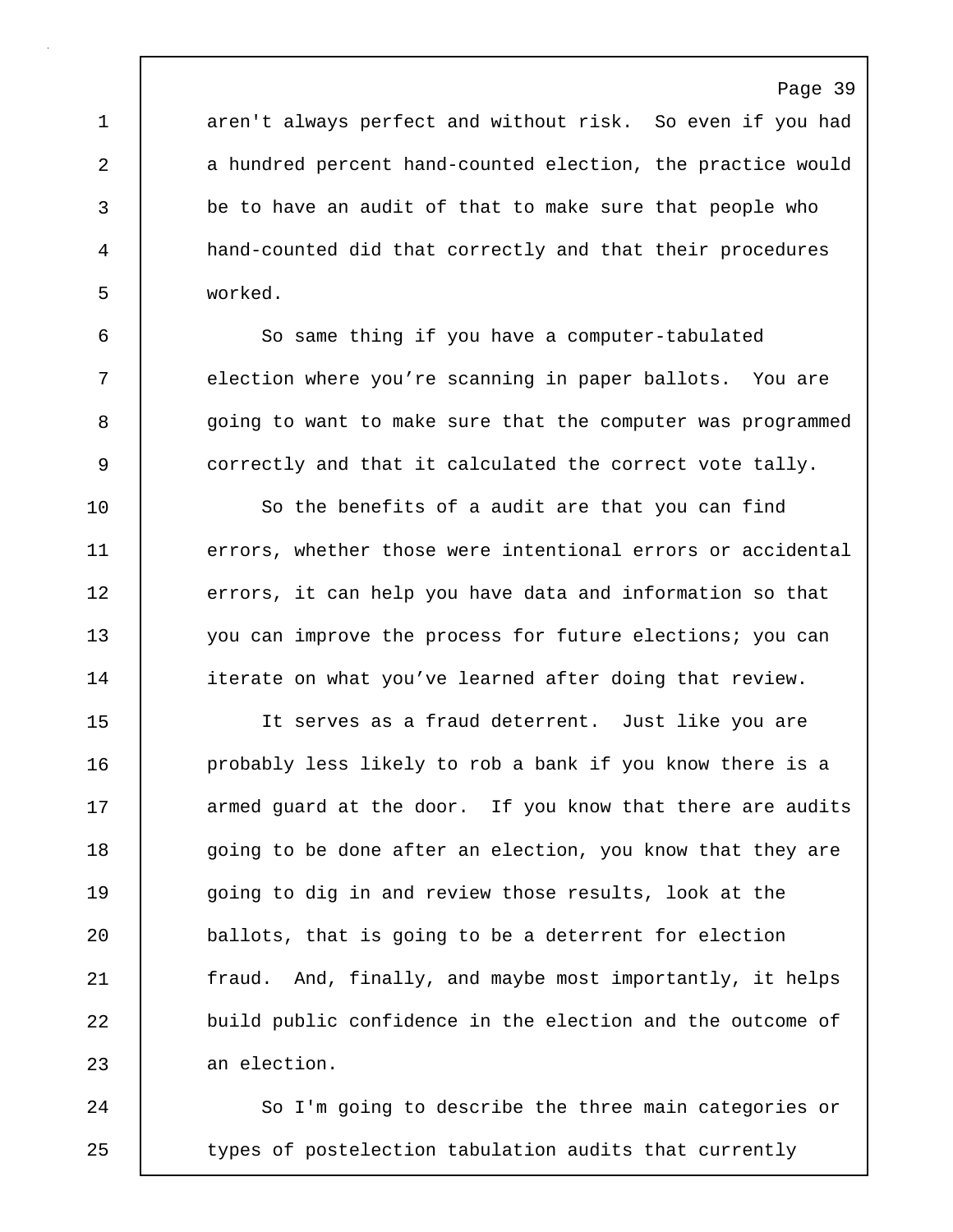1 exist. They are the fixed-percentage audit, the tiered-2 percentage audit and the statistically-based audit. Most 3 states -- 30 states have a fixed-percentage audit. What 4 this means is there is a predetermined percentage of 5 usually precincts -- it could be voting machines, but you 6 know ahead of time what percentage of precincts you are 7 | going to need to go back and re-tabulate, recount.

8 Usually, you see 1 percent, 2 percent, 3 percent, 5 9 percent or 10 percent. Those are usually the categories of 10 the percentages that you would go back and review. The 11 advantage of doing that is you know ahead of time kind of 12 the scope of your audit, you know what percentage of 13 **precincts you would have to look at and that makes it** 14 | easier to budget when you know ahead of time what kind of a 15 | scope.

16 The downside of a fixed-percentage audit is it 17 doesn't change and fluctuate based on how close the 18 election is. I think, intuitively, if you have an 19 | election that is a blowout, there's a huge margin between 20 the candidates, you would feel comfortable reviewing fewer 21 **ballots than if it was a very tight election.** Under the 22 fixed-percentage audit, it's fixed.

23 So, whether it's a close election or -- or a blowout, 24 you're not going to know beforehand but you're going to 25 **have that fixed percentage set.** And so, that's a downside.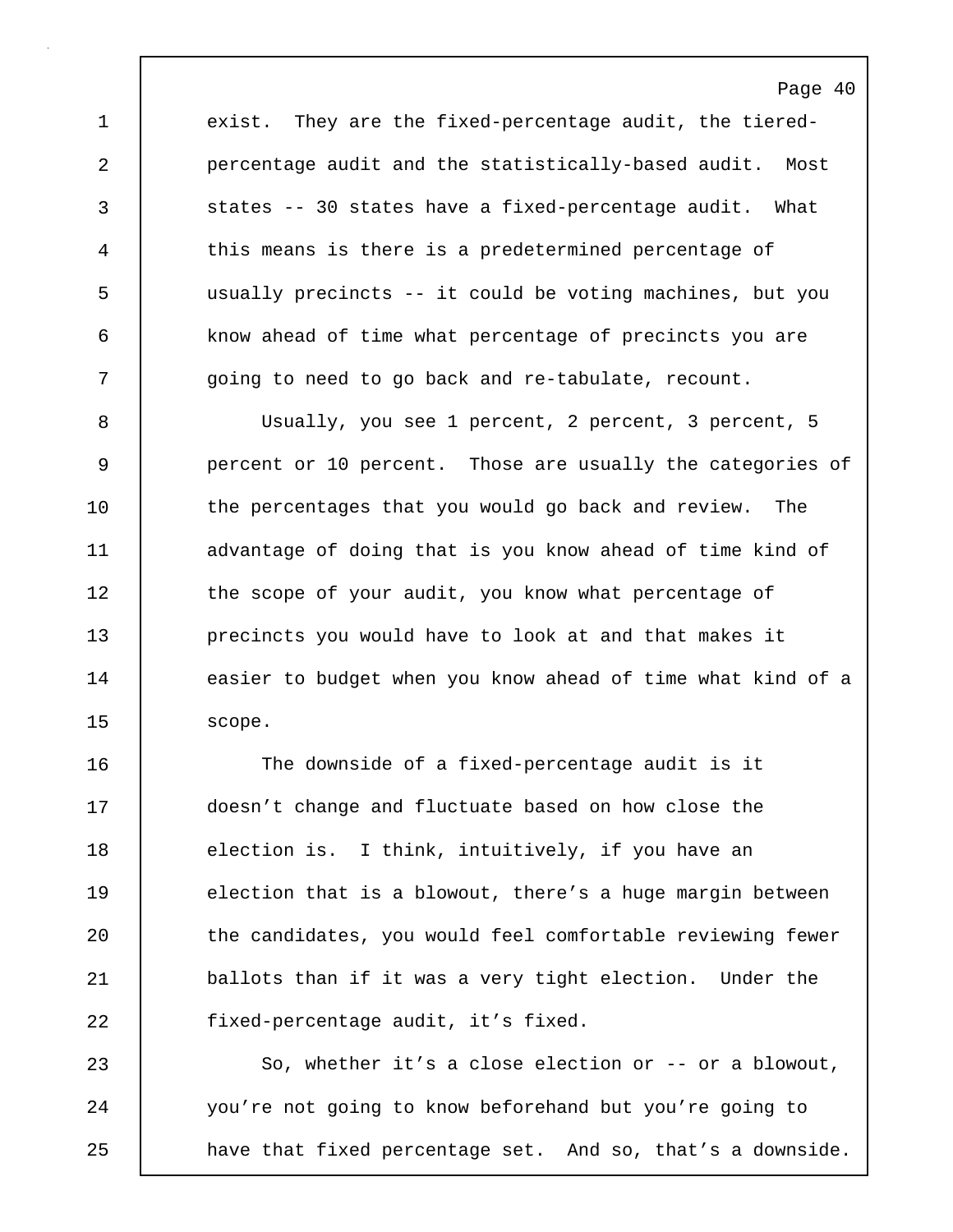1 It -- it doesn't fluctuate or change based on how close 2 the election is.

3 But, like I said, 30 states have that as a requirement 4 in their law today, is a fixed percentage. Now, a tiered 5 percentage is being done by two states right now, and what 6 that is, is it has buckets essentially that changes how 7 many precincts you will check based on how close the 8 election is.

9 So we might say if there is a 10 percent margin, 10 you review 1 percent of the precincts but if the margin 11 between the candidates is 5 percent, you review two and, if 12 it's 2 percent -- it's a close election -- you review 5 13 **percent of the precincts.** So it has, you know, clear 14 buckets, not many, but everyone can see it ahead of time 15 and, that way, it does adjust based on how close the 16 | election is.

17 | And then the third type that we're seeing, and it's 18 the newest type that's been developed, it -- it's the 19 Statistical-based audits. Now, you may have heard of a 20 Tisk-limiting audit and there's even, more recently, a 21 Bazine audit has been developed, and all of these use 22 advanced statistical methods to try to reduce the number of 23 ballots you have to review in an effort to save cost and, 24 at the same time, have assurances that, to a certain degree 25 **o**f certainty, you will know whether you will catch an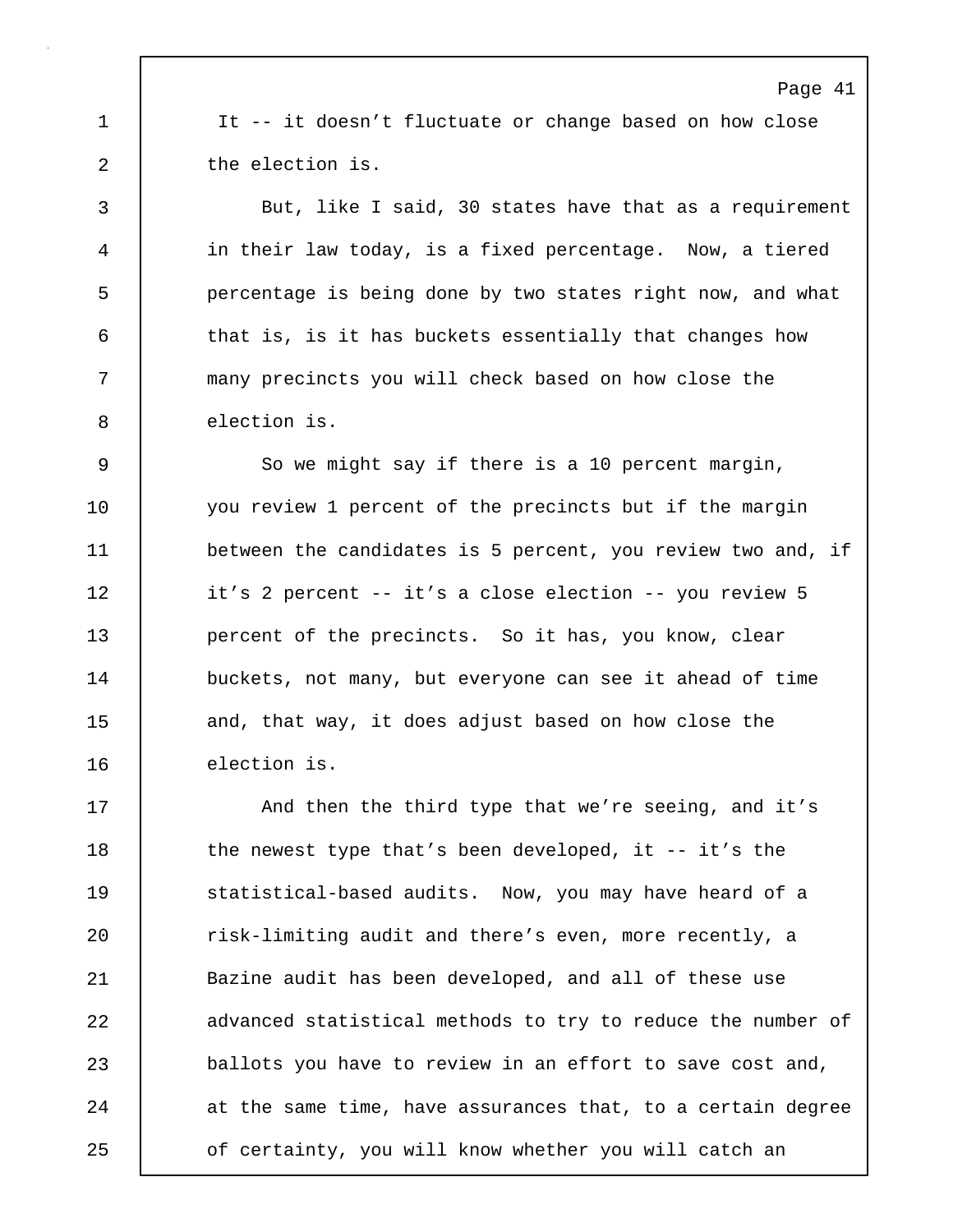1 audit.

2 So, for example, that's called a risk limit. So, with 3 a statistical audit, you would set a risk limit ahead of 4 time and -- for example, you set the risk limit at 10 5 percent. What that means is there is a 10 percent chance 6 that if the announced result is wrong that you will not 7 catch it and that there's a 90 percent chance then that if 8 the announced result is wrong, you would find out. And so, 9 you adjust your risk limit to what you're comfortable doing 10 and that would dictate, along with how close the election 11 is, how many ballots you would have to review. 12 So far, there's only one state that has done this at a 13 Statewide level, and that is Colorado. It took them 10 14 | years to get to where they are today. So it's been a long 15 journey; they did a lot of test runs and pilots with 16 elections to try to -- to get comfortable and, in 2017, 17 they did their first statewide risk-limiting audit. 18 There are two other states, I believe Rhode Island and 19 Virginia, recently passed laws requiring risk-limiting 20 **audits and they just, this year, did pilots for some** 21 Smaller elections. So they're working their way into being

23 To talk a little bit more about -- there are two types 24 of risk-limiting audits: There's the single-ballot 25 comparison and the ballot-polling audit, and I'm not going

22 able to do that statewide. But that is still not many.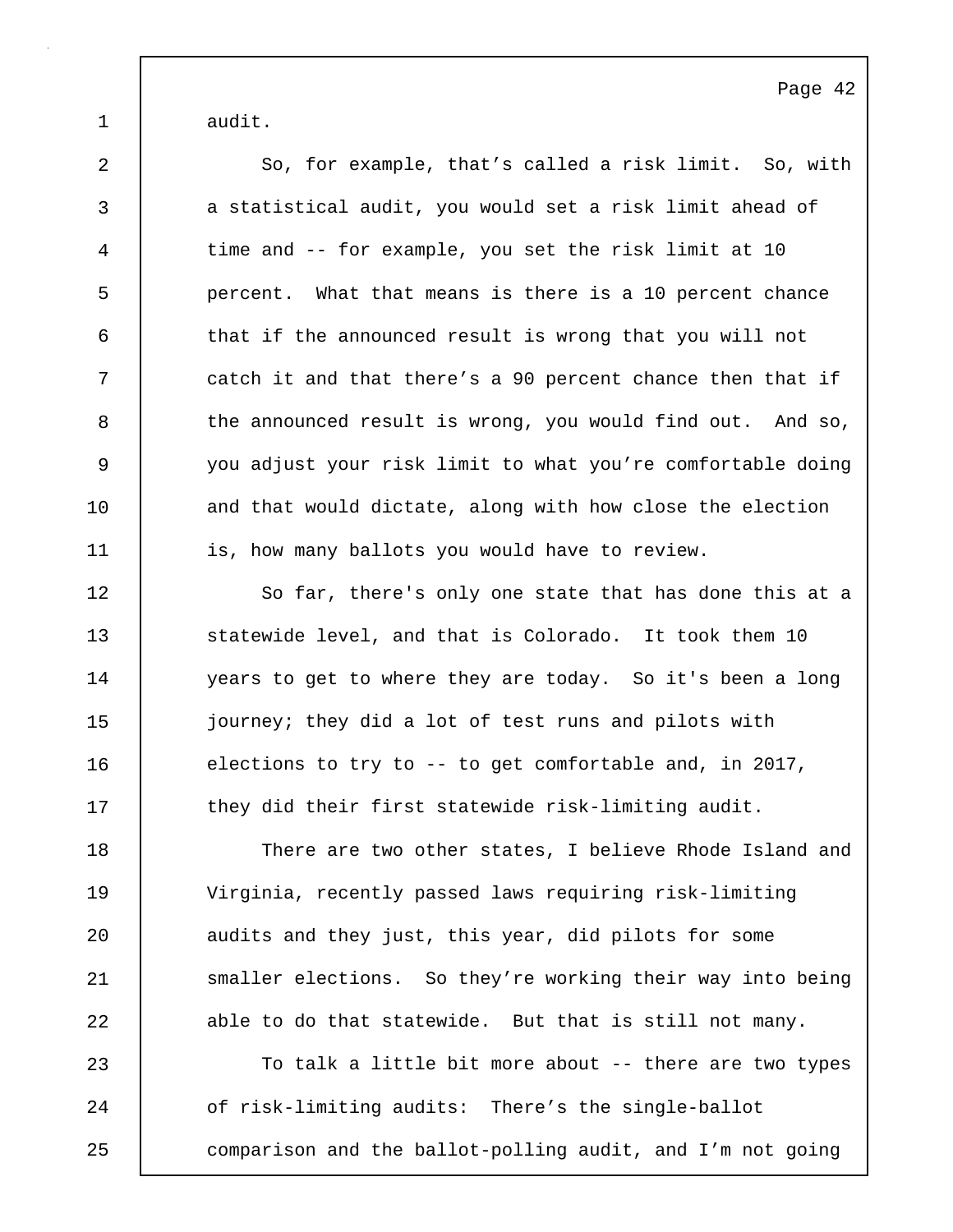1 to go into too much detail unless I get questions about it, 2 but the difference is, with a single-ballot comparison, you 3 actually look for a specific ballot.

Page 43

4 So the computer has, basically, all of the ballots 5 cast, it -- it says we know that this ballot had these 6 choices. And so, you would randomly select a ballot and 7 Then you have to find that ballot. You have to go find 8 that physical ballot. Now, that sounds like finding a 9 needle in a haystack when you're thinking about 4 million 10 votes.

11 | And so, that is the big challenge with risk-limiting 12 | audits in the comparison model is having amazing foresight 13 and planning and making sure that ballots are stacked 14 | properly and you have a ballot manifest so that you can 15 either pick maybe Box 234 and then dig down 24 ballots 16 deep, that's the ballot you need to find. That's the kind 17 **o**f detail you have to do to do a risk-limiting audit at the 18 comparison level, and that takes a lot of work.

19 And, if you mix up those ballots, you kind of can't do 20 | that type of audit. But the advantage is you can do an 21 incredibly small amount of ballots. So it's kind of high 22 | risk, high reward there.

23 The ballot-polling model is -- is probably more 24 | intuitive -- like an exit poll. You randomly sample a 25 | number of ballots and -- and you -- the algorithms help you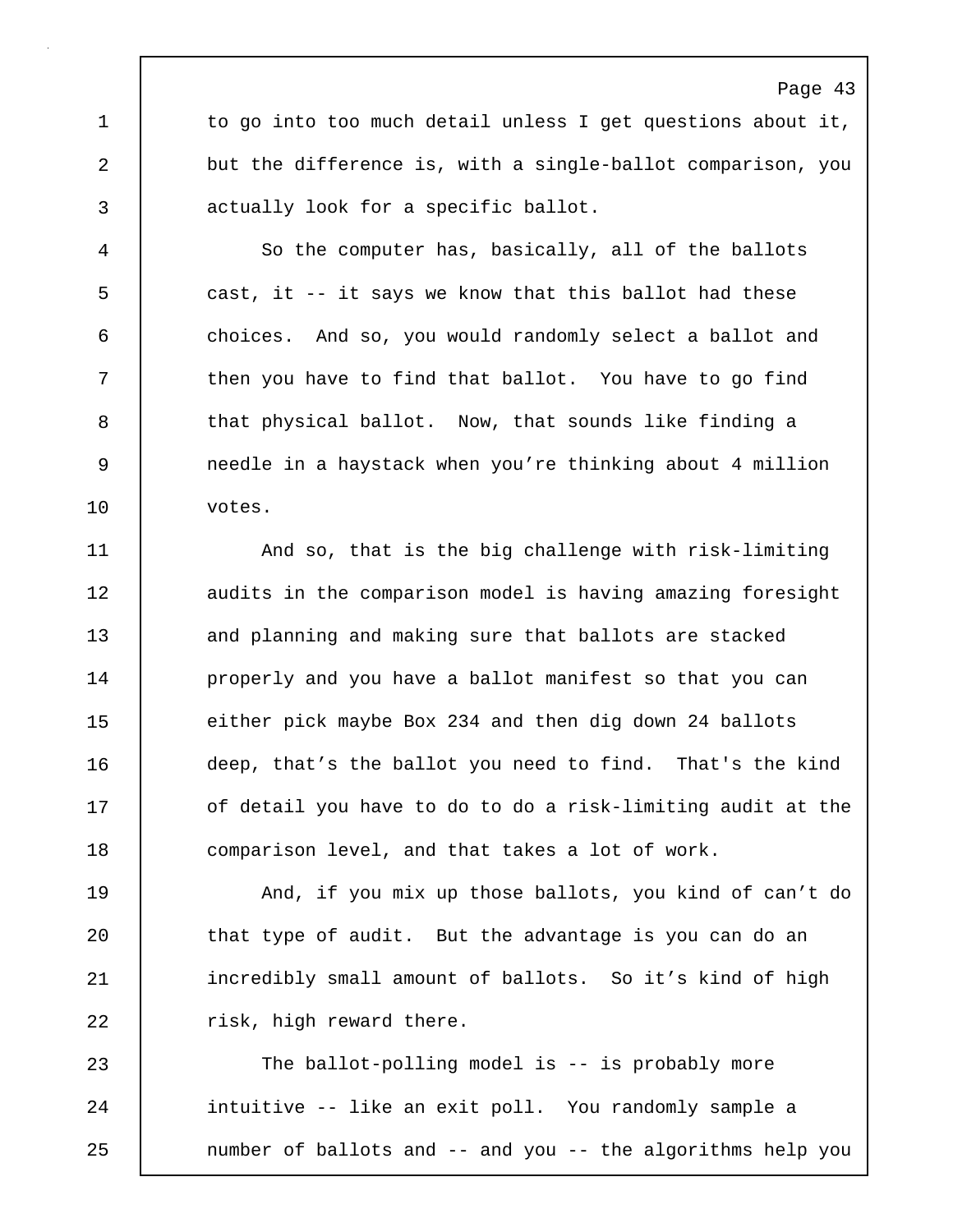1 figure out how many you would need and then, with 2 Statistics and the large numbers, if you have a good 3 sample, that should be representative of the whole.

Page 44

4 So kind of like if you -- if you dig your hand into a 5 jar of jellybeans, if you did a good job and got a good 6 sample and you counted those, that should be the 7 distribution of the whole jar. The risk is that that's not 8 always true, and there's always a chance you will be 9 unlucky.

10 You could have the most perfect election where every 11 | single vote is tabulated correctly, the voter intent is 12 clear but there's always a risk with a risk-limiting audit 13 that you might have to do a full manual recount of every 14 | vote cast. So most elections, it might be cheaper; in some 15 elections, it might be way more expensive. So, once again, 16 Tisk/reward. So that's the -- that's the third type, the 17 | statistically-based audit.

18 So, if Georgia decides to do audits, there are a 19 **19** number of questions that will need to be answered to figure 20 | out, All right, what type of audit are we going to do, how 21 would we actually put this into place, and I'm going to go 22 through those questions. I won't provide answers; I don't 23 have them, but it's important to start thinking about what 24 -- what decisions will need to be made, what -- whether you 25 include some of these in recommendations; the legislature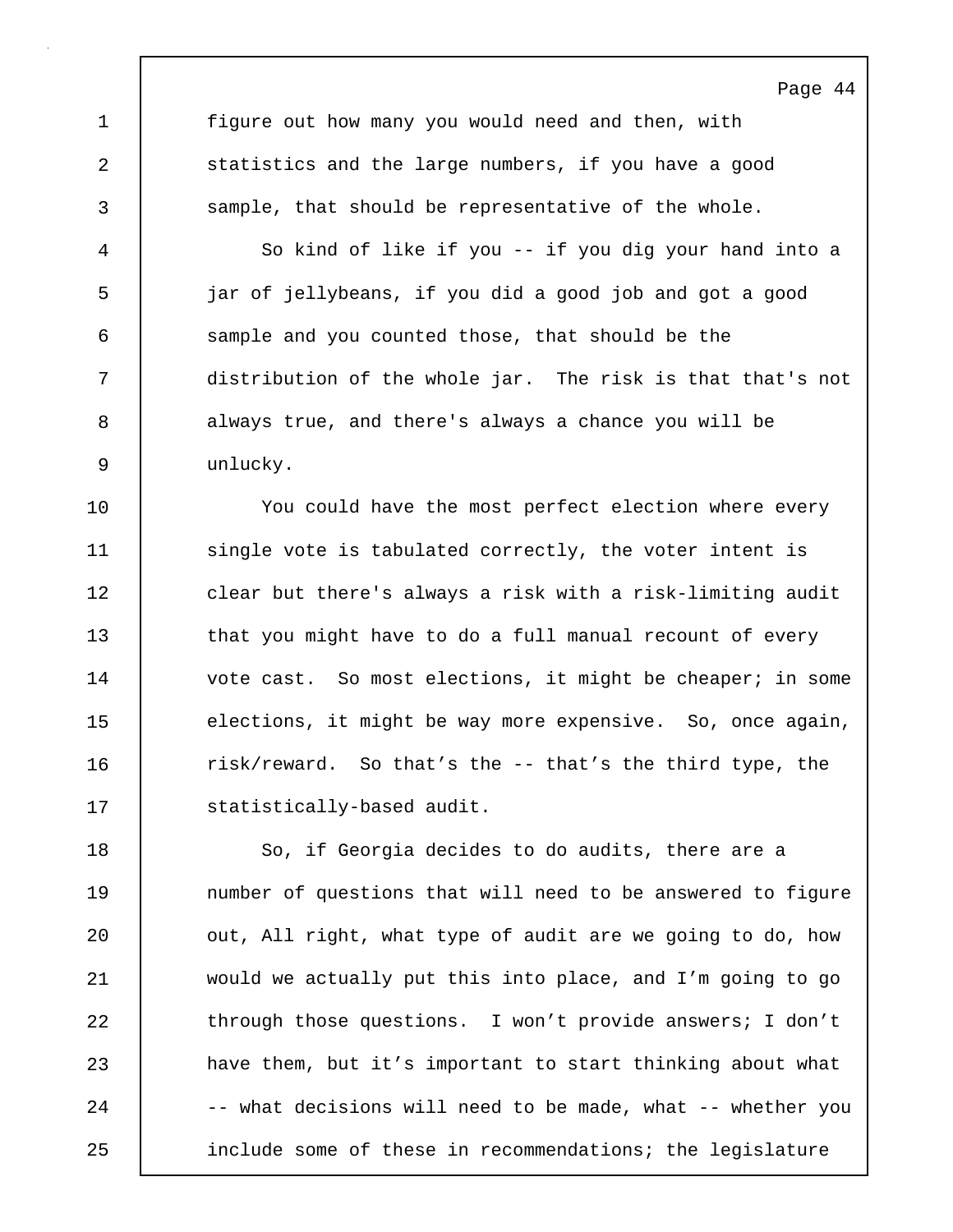1 | might want to speak to that or maybe a rule-making body 2 would.

3 So first is, what election will we audit? Are we 4 going to audit just the general elections? What about the 5 primaries? What about runoffs? We are about to have 6 several special elections due to vacancies that were 7 created in the past couple of months and we'll probably see 8 | several more here in 2019. Do you audit all of those? 9 That's a fundamental question you have to ask, and -- and 10 | that, obviously, would impact the cost of audits. Many 11 | states just do the general elections or general elections 12 and primaries.

13 **Another question is what races do you audit?** So, even 14 after you select the election, well -- as you saw with your 15 | general-election ballot, there were a lot of races on 16 there. Which ones do you do? How many do you do?

17 | Many states choose top of the ticket. So, in a 18 **presidential year, we'll audit the presidential race; for a** 19 governor's election, you audit governor; sometimes you 20 Trandomly select from the ballot; sometimes you pick one 21 | statewide, pick a district then. So there's options there, 22 and the more races would increase complexity and cost.

23 Who should conduct the audit? Should it be county 24 **o**fficials? Should it be a new county board of audits in 25 | each county? Should state officials do it? Should third-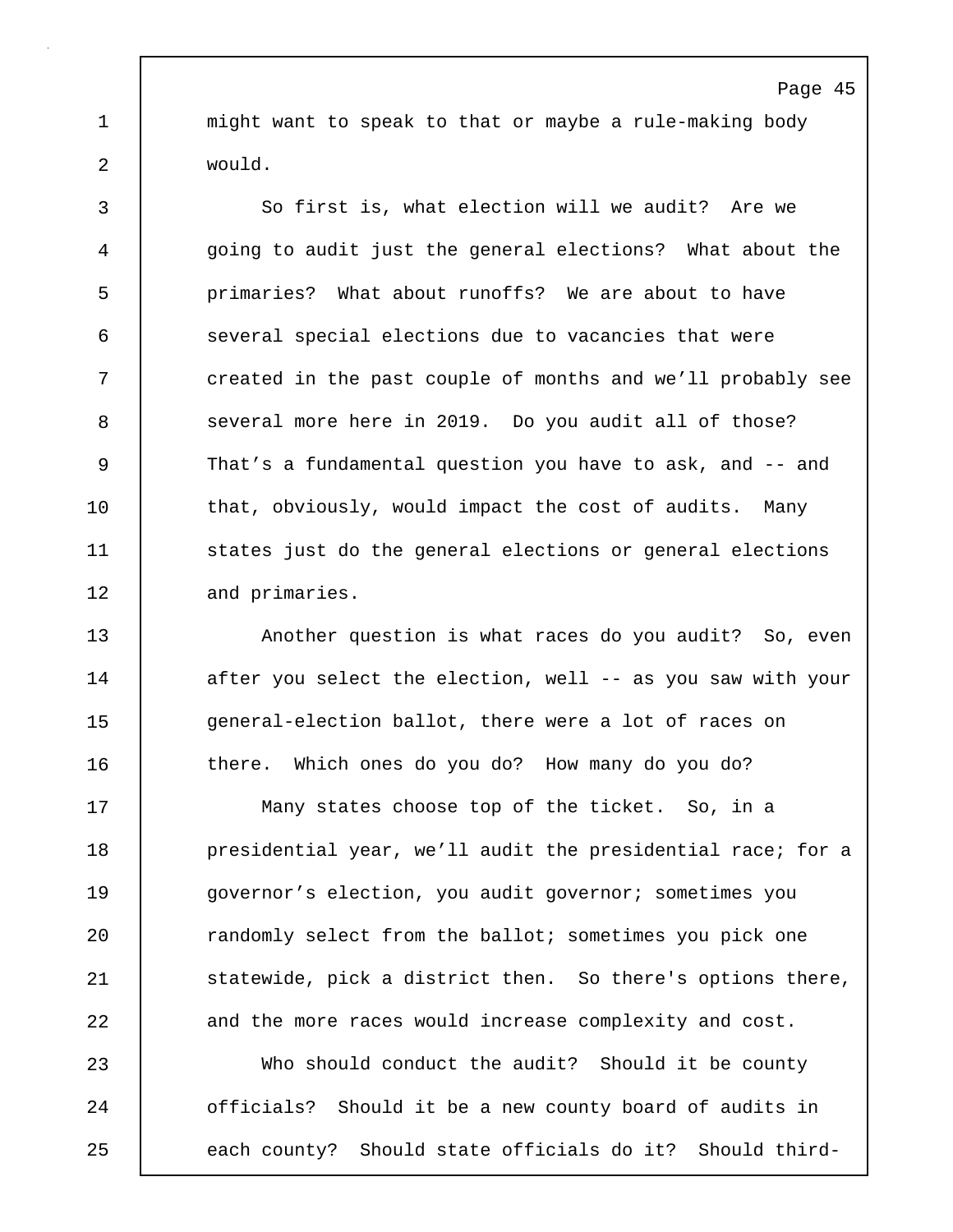1 party auditors do it? Those are questions that need to be 2 answered.

3 How many ballots? We already talked about the 4 different types of audits, which dictates how many -- how 5 many precincts. That would dictate how many ballots, and 6 there's a cost. The costs that I've seen is usually 15 to 7 30 cents a ballot, is the cost to recount a single vote. 8 So the more votes, the more expensive your audit will be.

9 An interesting dilemma that Georgia will have -- be 10 **faced with that many states don't have is we have a lot of** 11 counties, as our county election officials know all too 12 well. So if you said one precinct per county, that's 159 13 **precincts.** And if we have about 2300 precincts, one 14 **precinct per county is about 7 percent of all of our** 15 | precincts. That, potentially, is 7 percent of the votes 16 cast. So you can kind of get an idea of how big even just 17 **one precinct per county -- how big that audit would be.** 

18 **Another big question that is sometimes controversial** 19 | is when you audit. Do you audit before certification of an 20 election or do you audit after certification? If you audit 21 after the certification, the results are set. The winner 22 has been chosen; they're going to be sworn in. But some 23 States choose to do it after certification and it's 24 basically just to learn from the election. It won't impact 25 the outcome of the election that you're going to audit, but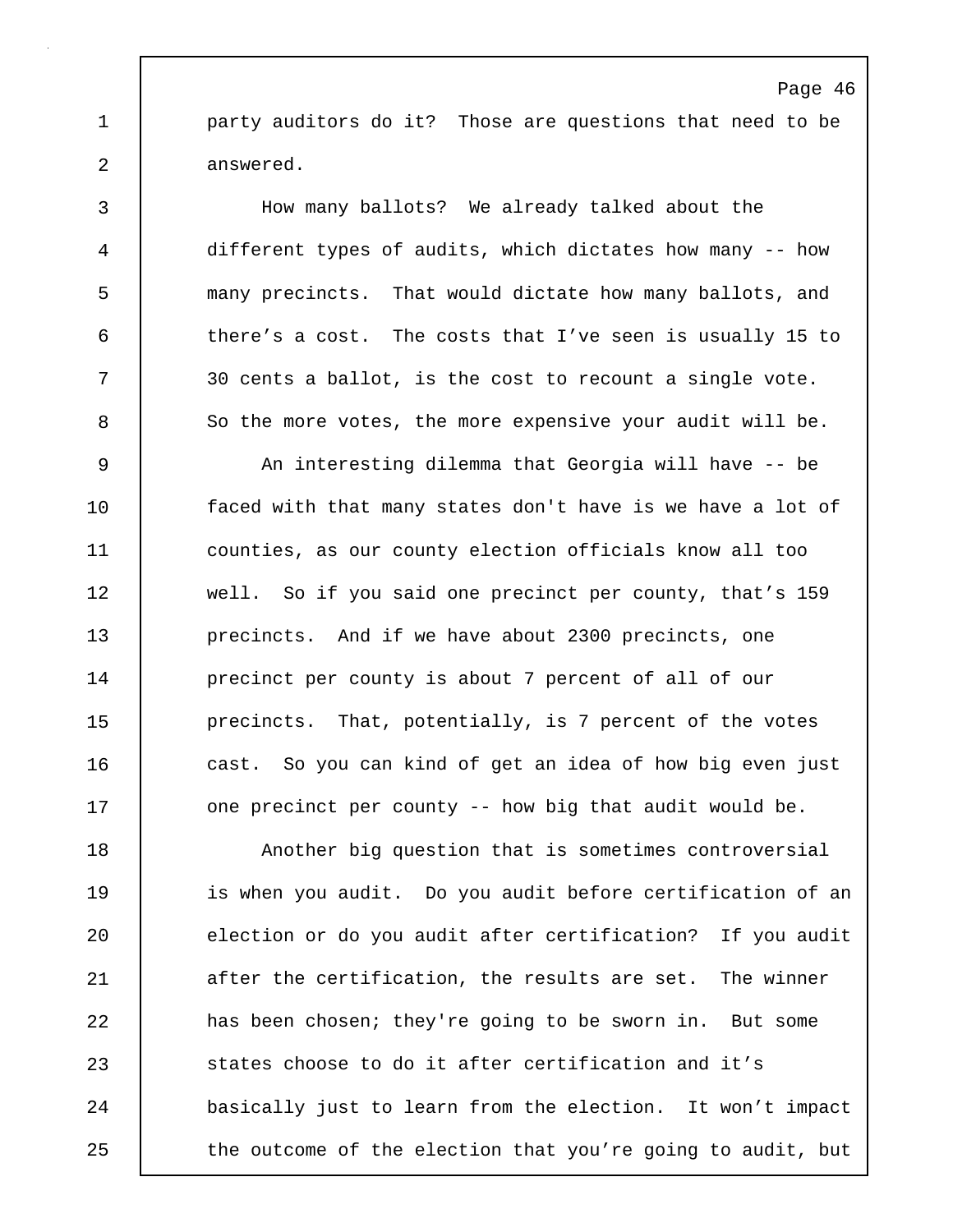1 it's to learn from it so that, future elections, you might 2 make changes.

3 If you do a precertification, now you're talking about 4 potentially changing results. You might be creating 5 **Fig.** 5 **records** that could be used for a contest. If an audit 6 fails or shows discrepancies, you might need to do a 7 T recount. So there are going to be consequences to the 8 election you are auditing if you do it before 9 certification. And the states are mixed. Some states do 10 it pre, some states do it after certification.

11 | And then, possibly the most controversial question 12 | that has to be answered is, what do you review when you 13 audit? Do you review the actual, original paper record or 14 | do you review the digital image of the paper?

15 | The current systems that you are -- were presented to 16 you at the previous meetings and submitted RFI responses, 17 They basically digitize and create an image of every 18 single ballot cast, and with current cryptographic 19 | technology and methods that have been implemented in many 20 **c** of these systems, they can digitally sign those images; 21 | they can create a hash value, which basically says, We are 22 pretty certain no one has modified these images.

23 So, if we have that in Georgia, how comfortable would 24 we be with maybe reviewing the images instead of opening up 25 **ballot boxes or maybe looking at both?** And that -- so kind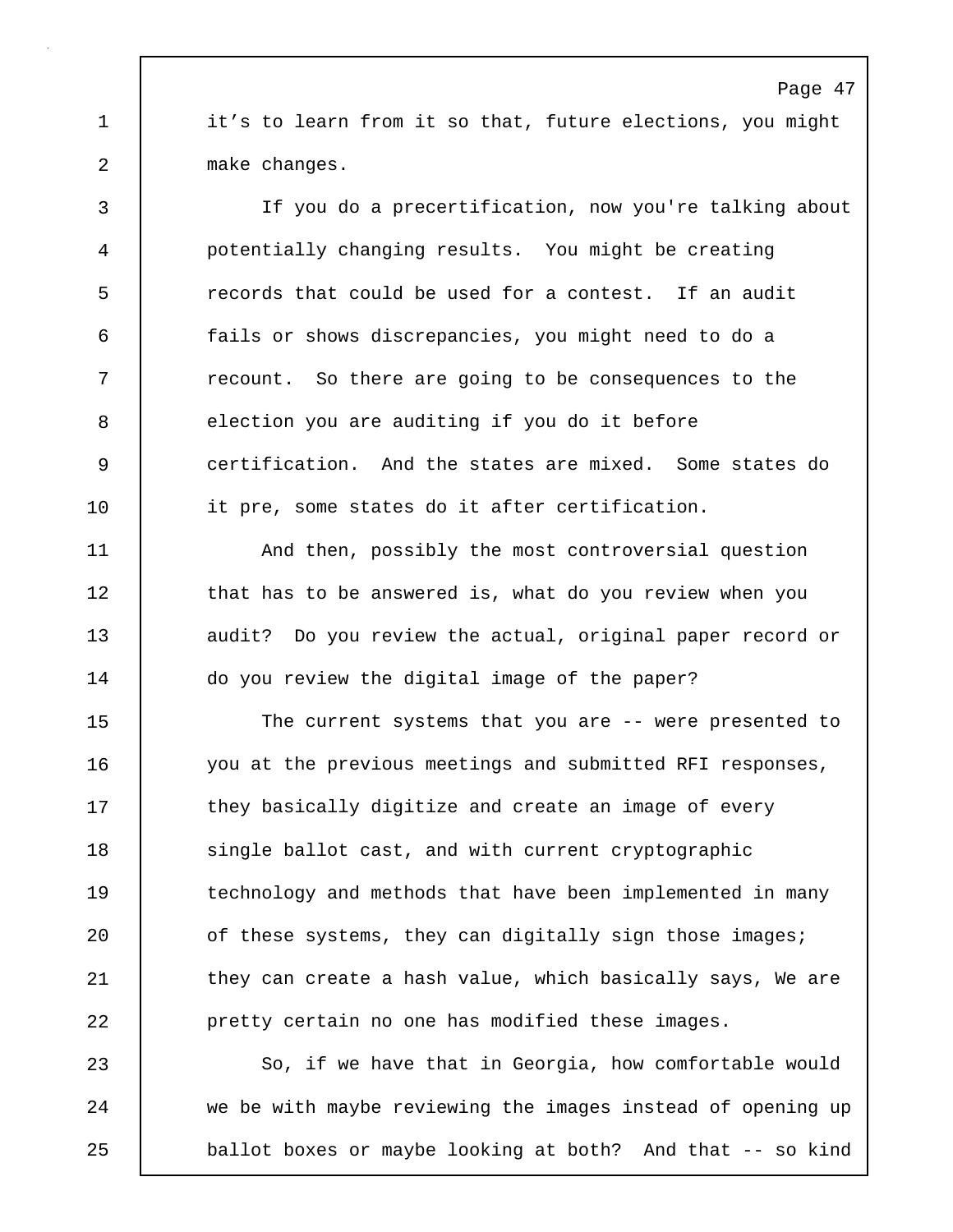1 of what you audit might dictate how you audit.

2 For example, Maryland did a pilot in 2016 and they did 3 a risk-limiting audit, they did a fixed percentage, you 4 know, X number of precincts, and then they took all of the 5 ballot images and gave it to another vendor. They picked 6 a different election vendor than that actually ran their 7 election, and they say, Here are all of the ballot images; 8 tabulate all of the results from the bottom, every single 9 Theorem 2 race, and then we're going to compare what you tabulated 10 with what our machines tabulated, what our, you know, 11 Tesults were. And so, that's an audit.

12 Their legislature just codified, basically, that plus 13 a hand-to-eye manual review, so they're going to do both. 14 So that's -- that's an interesting choice and something 15 we're going to have to decide if we choose to do audits 16 here in Georgia.

17 | I talked about cost, you know, maybe 15 to 30 cents 18 per ballot, 90 to 100 percent of the cost is labor. So the 19 more ballots you view, the -- the more the costs will be. 20 Who's going to pay that cost? In most states, the county 21 | officials are the ones doing the audit. Are they going to 22 bear the burden? Is the state going to pay a portion? 23 That's got -- that needs to be decided.

24 | Finally, with other states, 15 states currently don't 25 | have audits. Like I said, 30 states do a traditional fixed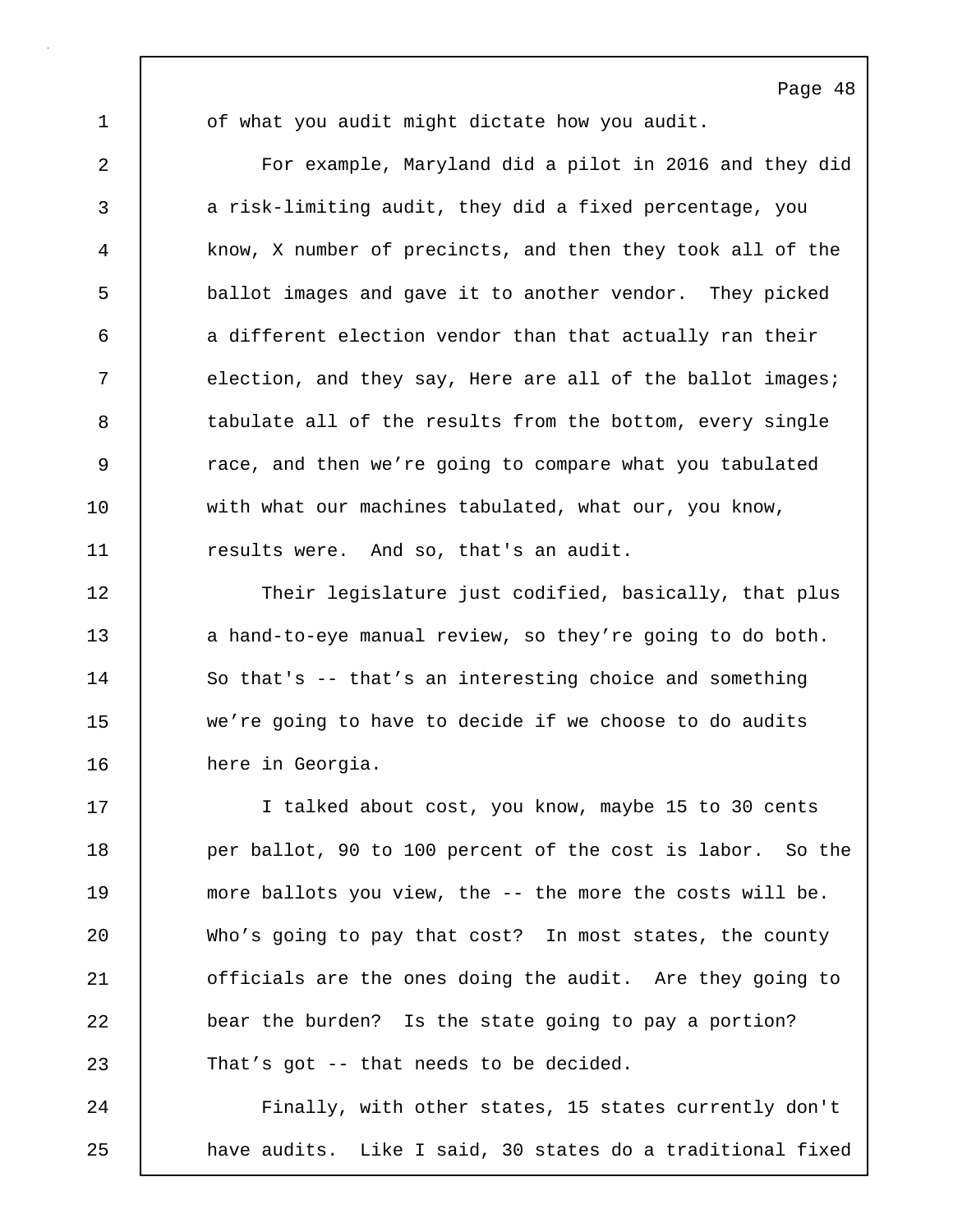1 audit, two states do tiered, three states have requirements 2 for risk-limited audits.

3 So to close it out, the kind of takeaways: It's, you 4 know, very exciting that we will potentially have a voter-5 verified paper trail. Audits can be used to -- to add 6 confidence, to help us audit and check to make sure that 7 any computer system and humans involved in the process 8 worked correctly.

9 You know, it's going to be difficult to implement a 10 new system in 2020 and also do audits, but I think that 11 | makes sense. We may want to consider whether we do --12 **overtime we, you know, iterate, and improve and expand our** 13 audit. So maybe start with a -- a easier audit and then, 14 | as we get more confidence and we develop best practices, 15 we can maybe audit more races, audit more precincts. So do 16 audits, start small, and then expand over time.

17 | And then, as I've talked to experts who talk about 18 audits, the one thing they say is don't over legislate the 19 audit. Certainly, require an audit, that's perfectly fine, 20 but as I've -- and I'm sure many of you might be bored to 21 death from what I've talked about.

22 There's a lot of details involved and there's a lot of 23 brilliant academics and practitioners who -- this is their 24 life. They -- they focus on audits. We should hear from 25 **them;** we should listen to them. Sometimes that's hard to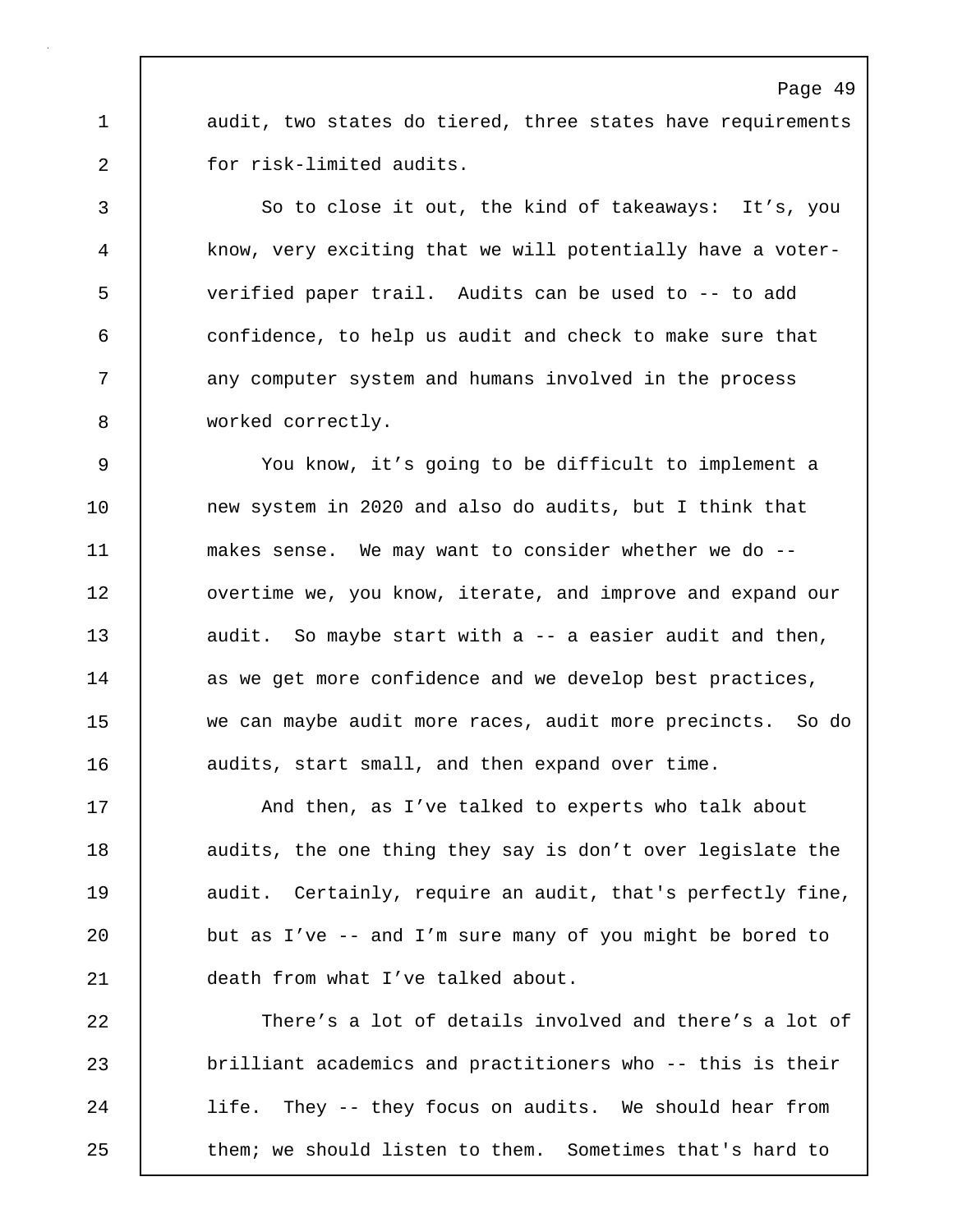Page 50 1 do in the legislative process. Sometimes it's easier with 2 a rulemaking process. There's more flexibility there. So 3 maybe have the legislature make basic requirements and have 4 the state election board or some other body really get into 5 details of how to do an audit. So, with that, I thank you 6 for your time and attention. 7 REPRESENTATIVE FLEMING: Kevin, are you suggesting the 8 legislature over legislates sometimes? 9 MR. RAYBURN: I would never suggest that. I would 10 | hate to see that happens. 11 | REPRESENTATIVE FLEMING: It happens, and it's usually 12 | Representative Beverly's fault. 13 REPRESENTATIVE BEVERLY: Most of the time. 14 **REPRESENTATIVE FLEMING:** Now, along that point though, 15 | I find it very interesting that you talked about -- was it 16 | Kentucky that -- there was one state you mentioned. I know 17 you mentioned Colorado, but there's one other state you 18 mentioned that -- that enacted statutory preventions on 19 auditing and --20 MR. RAYBURN: You mean Maryland. 21 | REPRESENTATIVE FLEMING: Maryland, Maryland. So I 22 don't want to -- I want to make sure I understood that. 23 They -- they got a system, they developed an audit and then 24 the legislature came in and codified the audit procedure 25 after it had been developed; is that right?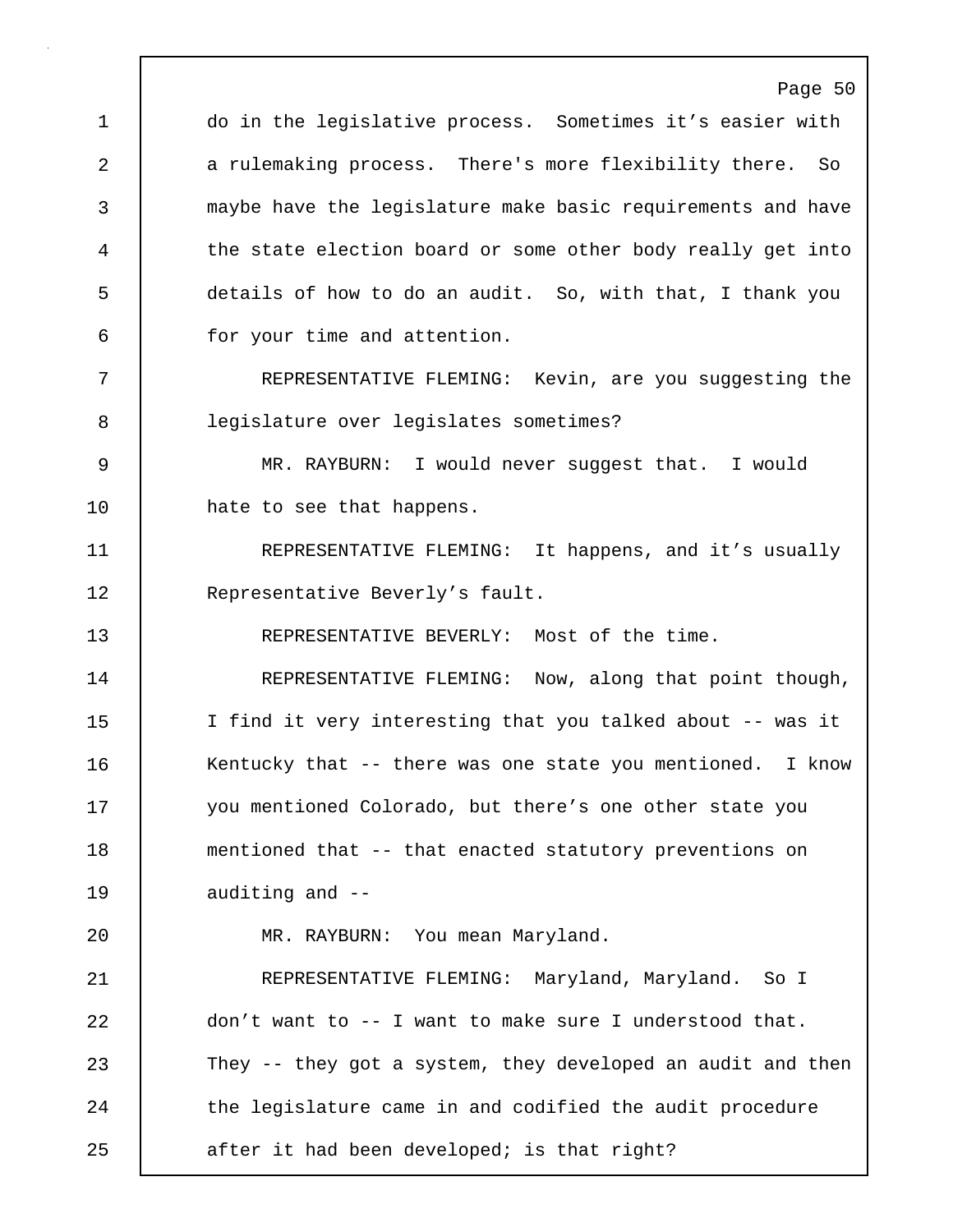Page 51 1 MR. RAYBURN: Sure. They did -- they did kind of 2 three different audits of the same election to try to see 3 how it works, what one did we like more, what gave us more 4 confidence, what -- what was the cost associated and then 5 they -- they legislated after that. 6 REPRESENTATIVE FLEMING: So, just thinking through 7 This timeline, the legislature meets in January. We 8 usually can get through sometime at the end of March, 9 sometime early April. If the legislature appropriated and 10 authorized a process and -- and directed towards certain 11 types of requirements for whatever voting system we have 12 | next, I assume that would be an RFP process probably that 13 the Secretary of State's office would carry out. 14 | But you really -- as -- as I'm listening to you, I'm 15 | thinking this through. We -- we finish let's say end of 16 | March, y'all procure a system after that. It's after you 17 | know exactly what kind of system you have that you actually 18 | need to think about codifying audits; right? 19 MR. RAYBURN: I think that's correct. There's -- 20 REPRESENTATIVE FLEMING: So -- 21 MR. RAYBURN: -- the system --22 REPRESENTATIVE FLEMING: So this legislative session, 23 if we authorize the purchase of a new system, it would 24 | probably be another legislative session where we actually 25 codify an audit procedure. Is that -- am I missing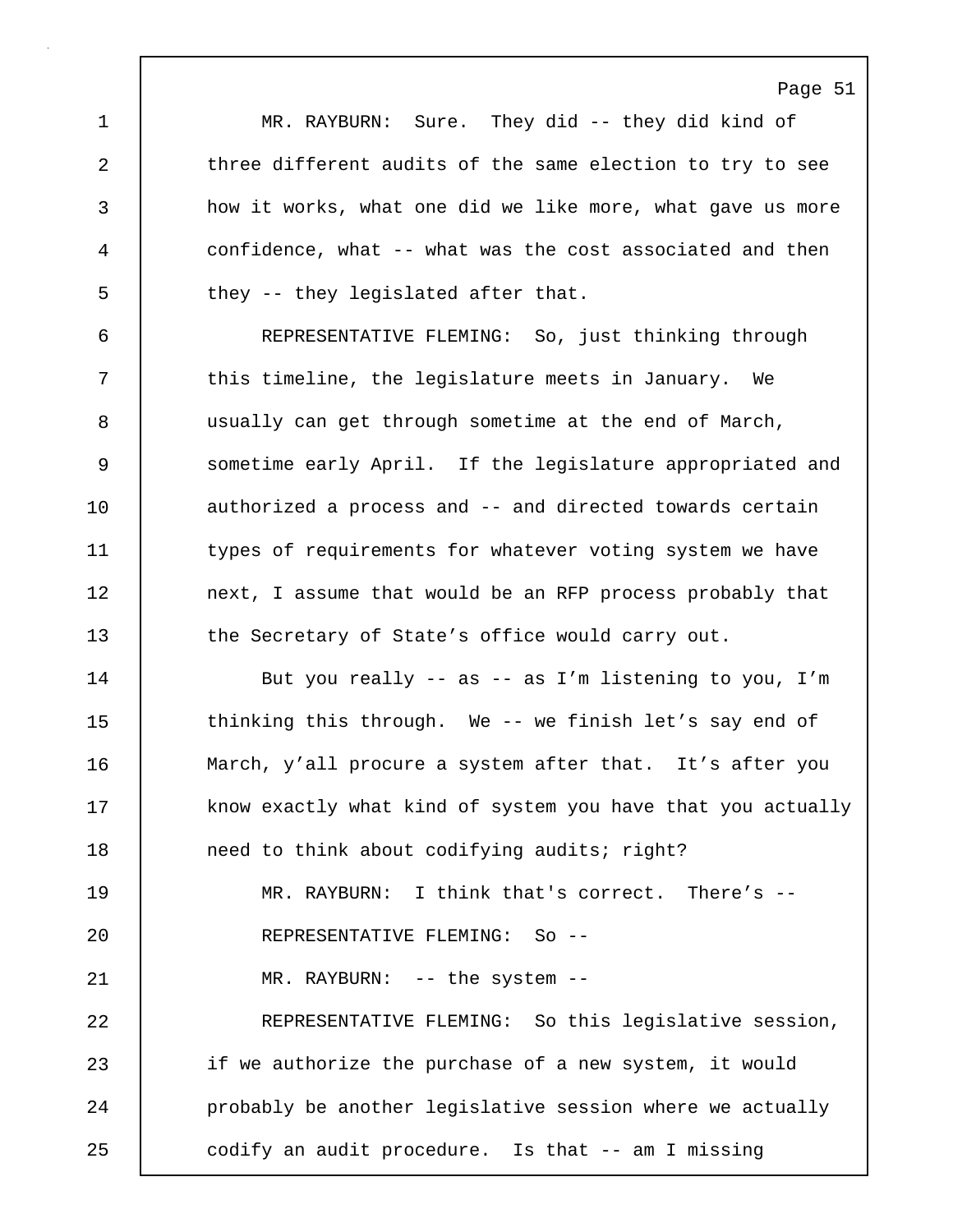1 | something there? Does that sound right? 2 MR. RAYBURN: I think that's right. I think once we 3 know what system we will have, what it's capabilities are, 4 then we can really define what type of audit makes sense 5 with that system. 6 REPRESENTATIVE FLEMING: Through -- through trial and 7 | error, and the testing and whatnot, too, I would assume. 8 MR. RAYBURN: Yes. 9 REPRESENTATIVE FLEMING: Questions from the panel? 10 Counsel? 11 | MR. RUSSO: Thank you. Vincent Russo. How long does 12 the audit process typically take? I realize it -- it 13 depends on the size of the audit -- size of the election 14 being audited and the race, but say an election of 100,000 15 | total votes being cast. 16 MR. RAYBURN: From what I read, it seems like it's 17 | usually a few days. It's kind of like with a -- you know, 18 we just saw a recount in Florida. You can kind of get an 19 idea how long that took. They had multiple stages. They 20 did a machine count and a hand count. So depending on the 21 | scope -- you know, just the recounting itself, assuming you 22 did all of the prep work and all of that, it would take a 23 couple of days and then you would have to develop your 24 **Preport to report back to the state.** 25 REPRESENTATIVE FLEMING: Absolutely.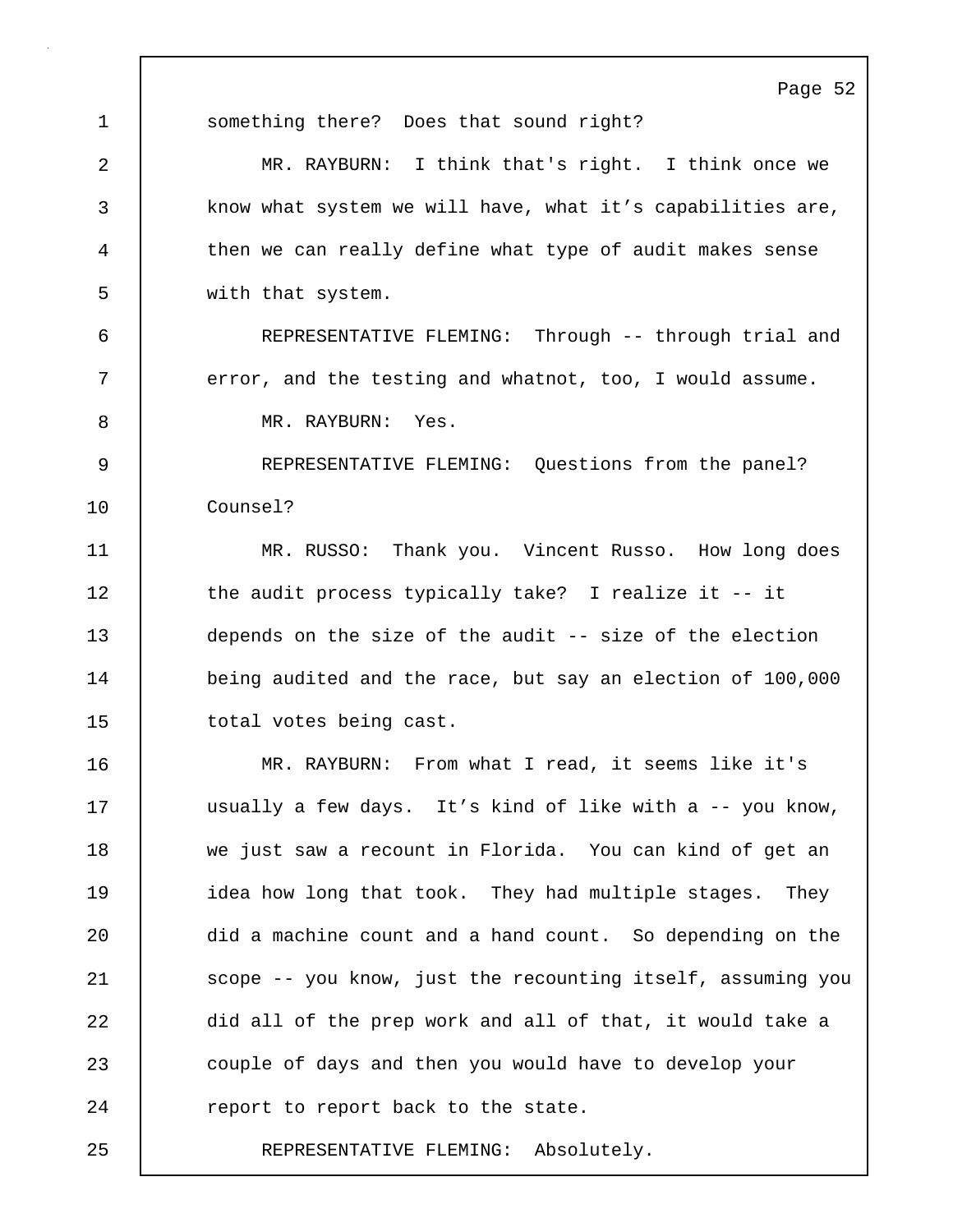1 MR. RUSSO: In your opinion, would it make sense to 2 Start the audit process -- assuming that's the route that 3 the legislature goes, would -- in your opinion, would it 4 make sense to start with, say, off-year elections like odd-5 number year elections?

6 MR. RAYBURN: Yeah. When you look at states that are 7 | introducing audits to their -- their systems, you often see 8 | pilots or, you know, test runs with -- with real elections. 9 And so, you're auditing a real election but it's -- it's 10 | localized. It might be a city election; it might be a 11 | handful of county elections. It's a big step going from a 12 | county election to a statewide election. And so, you --13 you've got to work your way up, you build your confidence, 14 you see what processes, what paperwork, what instructions 15 work with your people and you build your way up.

16 MR. RUSSO: Thanks.

17 | REPRESENTATIVE FLEMING: Yes, sir?

18 MR. JABLONSKI: I have a concern with the legislature 19 mandating a type of audit. I think -- I think an audit is 20 absolutely necessary, but I think you can cut the time 21 | period down by having the legislature authorize and fund a 22 **new machine system but also, at the same time, mandating an** 23 audit but leave it up to the state election board to 24 determine the type of audit, at least on an experimental 25 basis, until they can come back with some experience and --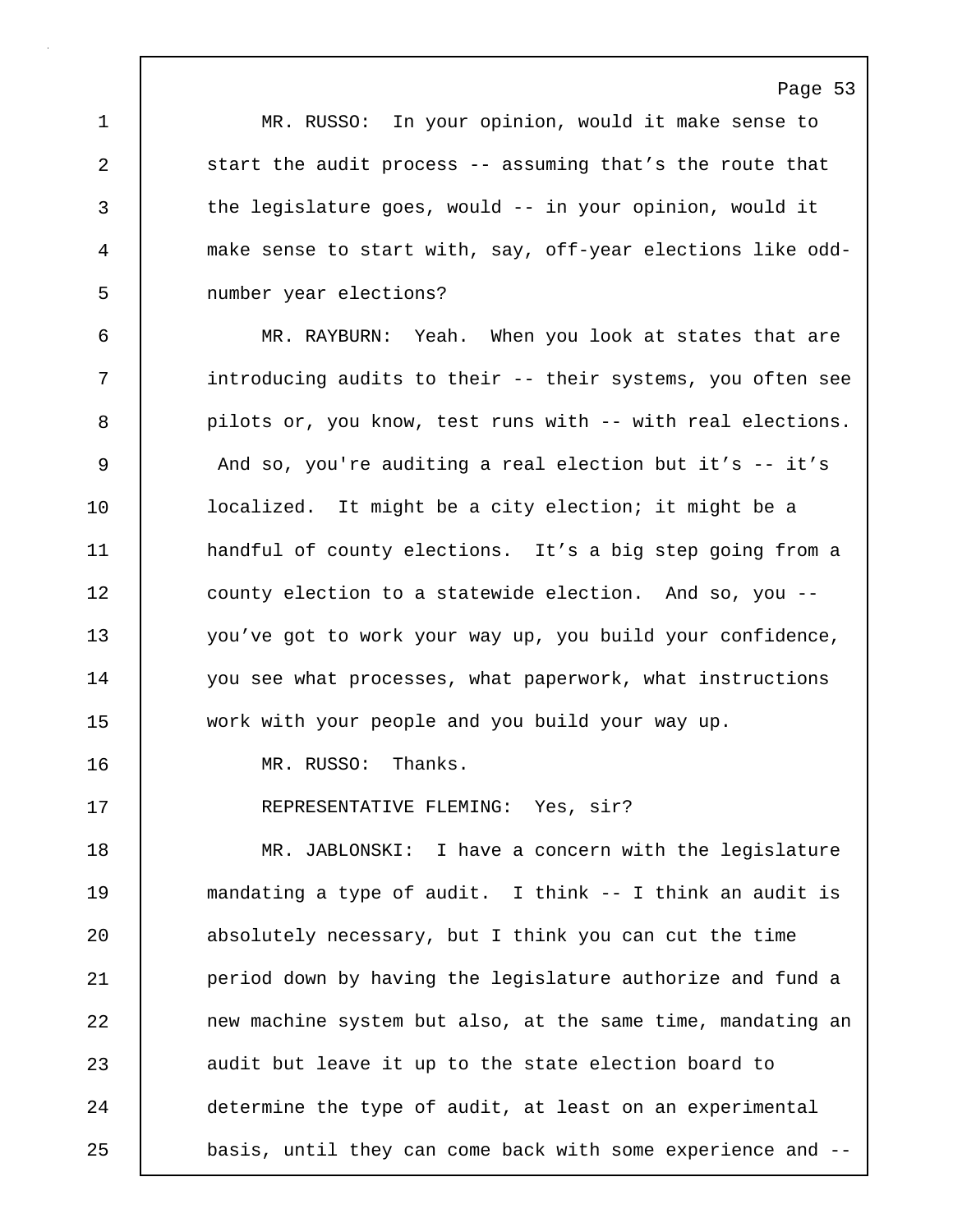Page 54 1 and have it reviewed by the legislature if necessary. 2 But I don't think it's -- I -- I think it's a mistake 3 to put it into the legislation and then we're stuck with 4 it. It would be awfully hard to change as our experience 5 with new machines change and as experience and theory on -- 6 | on doing audits improves. We ought to be able to take 7 **deg advantage of those improvements.** 8 REPRESENTATIVE FLEMING: That's kind of what I was 9 | referring to, Michael, was the timeline. Yeah, is how it 10 | flows. Other questions? Dr. Lee? 11 DR. LEE: So I just want to clarify. So for the 12 | percentage-based audit plan, so you said it's -- you set a 13 **percentage of the precincts to do audits.** Therefore, those 14 **precincts, do you hand count every single vote or do you** 15 also do a percentage? 16 MR. RAYBURN: You would -- so you would count every 17 | vote in the precinct. So, in Georgia, we know, at the 18 **precinct level, what are the results for the races.** So 19 then you would recount just that precinct and then you have 20 your -- your audited result and you compare that to the 21 | original result. 22 DR. LEE: So would it be better off if we do the 23 percentage across all precincts? So let's say each

24 **precinct, they do 5 percent -- basically hand count 5** 25 **parament** of the votes and we have people then study to say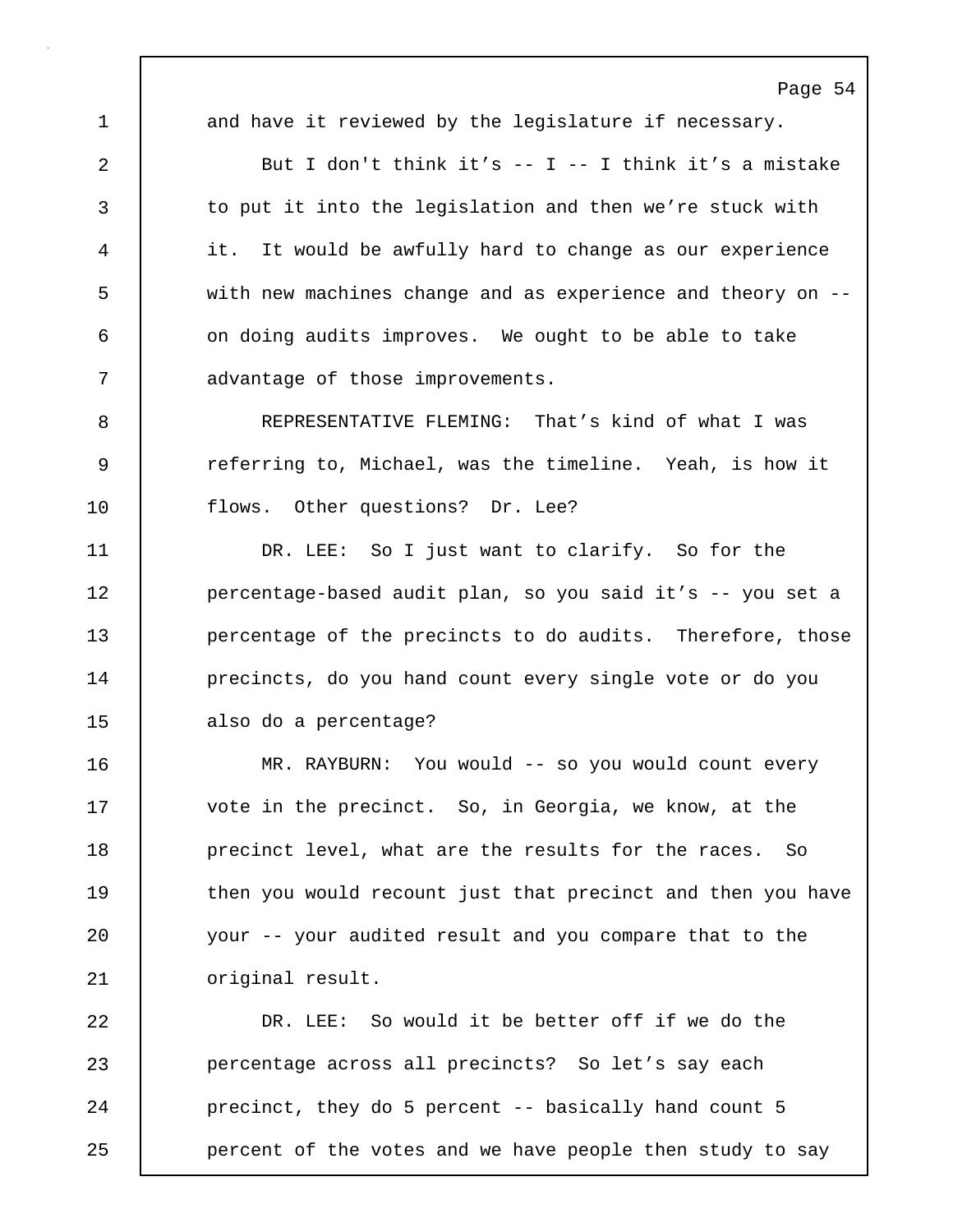1 which one's better?

2 MR. RAYBURN: So I think if we had a statistician to 3 work -- help us work through that and -- and the people 4 felt they were comfortable with a percentage of a precinct, 5 that definitely would cut down on the number of ballots you 6 would have to review.

7 REPRESENTATIVE FLEMING: Yes, Lynn?

8 MS. BAILEY: Lynn Bailey, Richmond County. Speaking 9 off of Mr. Russo's comments about the certification period, 10 we talked about this before in the senate and house race 11 that we held during the last session, and one of the things 12 we discussed with the -- with any type of postelection 13 audit that's being proposed, if we're going to do a 14 precertification -- which I would think we would do a 15 precertification -- there's no doubt that local officials 16 will need more time built into the timeline to get that 17 done.

18 You know, there are important things going on in that 19 three- or four-day period that we have to certify now, like 20 looking and adjudicating provisional ballots as one 21 example. So we do definitely need to look at that.

22 And, also, I think it's important that we distinguish 23 **c** ourselves from states like Colorado who have refined this 24 | process over 10 years and who, at this point, have mostly 25 mail-in ballots, so all paper ballots, and they're mostly,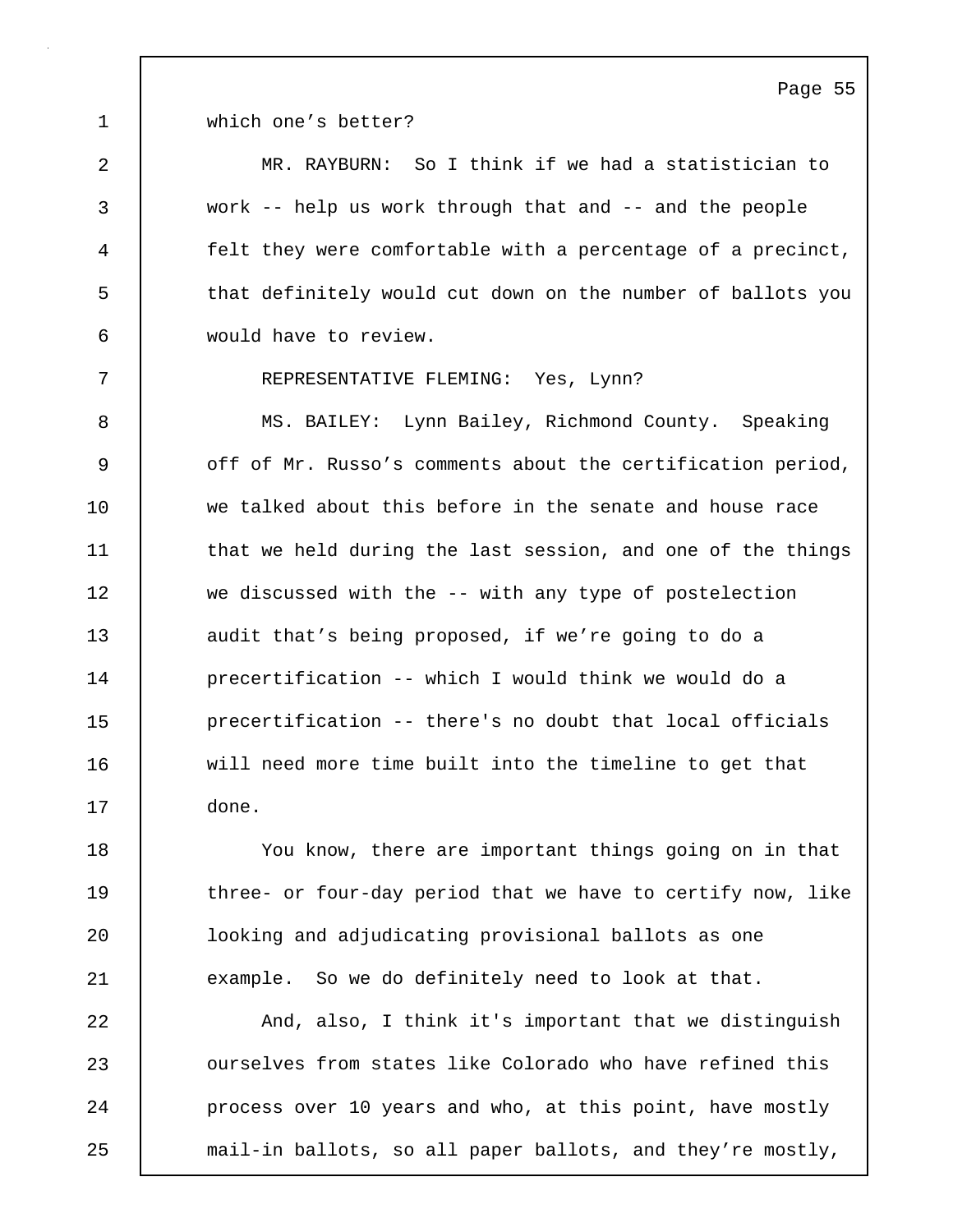# Page 56 1 if not exclusively, centrally counted and that affords them 2 the opportunity to keep these ballots in order and in -- in 3 a sequential manner so you can go in and identify a 4 particular 5 percent, or 1 percent or whatever the number 5 is, to find out. 6 But, as was mentioned earlier for Georgia, we have a 7 precinct-based system. It would, I think, indeed be like 8 trying to find a needle in a haystack to go to that level 9 of an audit. Certainly, a precinct-based type of recount 10 | based on the percentage done completely at random; we have 11 | no knowledge ahead of time which precincts are going to be 12 identified, would seem to work better, perhaps, in our 13 environment. Thank you. 14 REPRESENTATIVE FLEMING: Good. Coming around. 15 | MS. ROSS: I have a question. 16 REPRESENTATIVE FLEMING: Ms. Ross? 17 MS. ROSS: Yes. Are you aware of any of the states 18 | that already have an audit system in place that mandate by 19 | state law that the audit can change the election results? 20 MR. RAYBURN: Yes. So some states basically -- you 21 usually see two things: You either have an authority with 22 a secretary of state or a -- you know, chief election 23 official that, if there are discrepancies, they could order 24 a recount, and then the recount would be the new result. 25 The other thing we see is if, when you compared your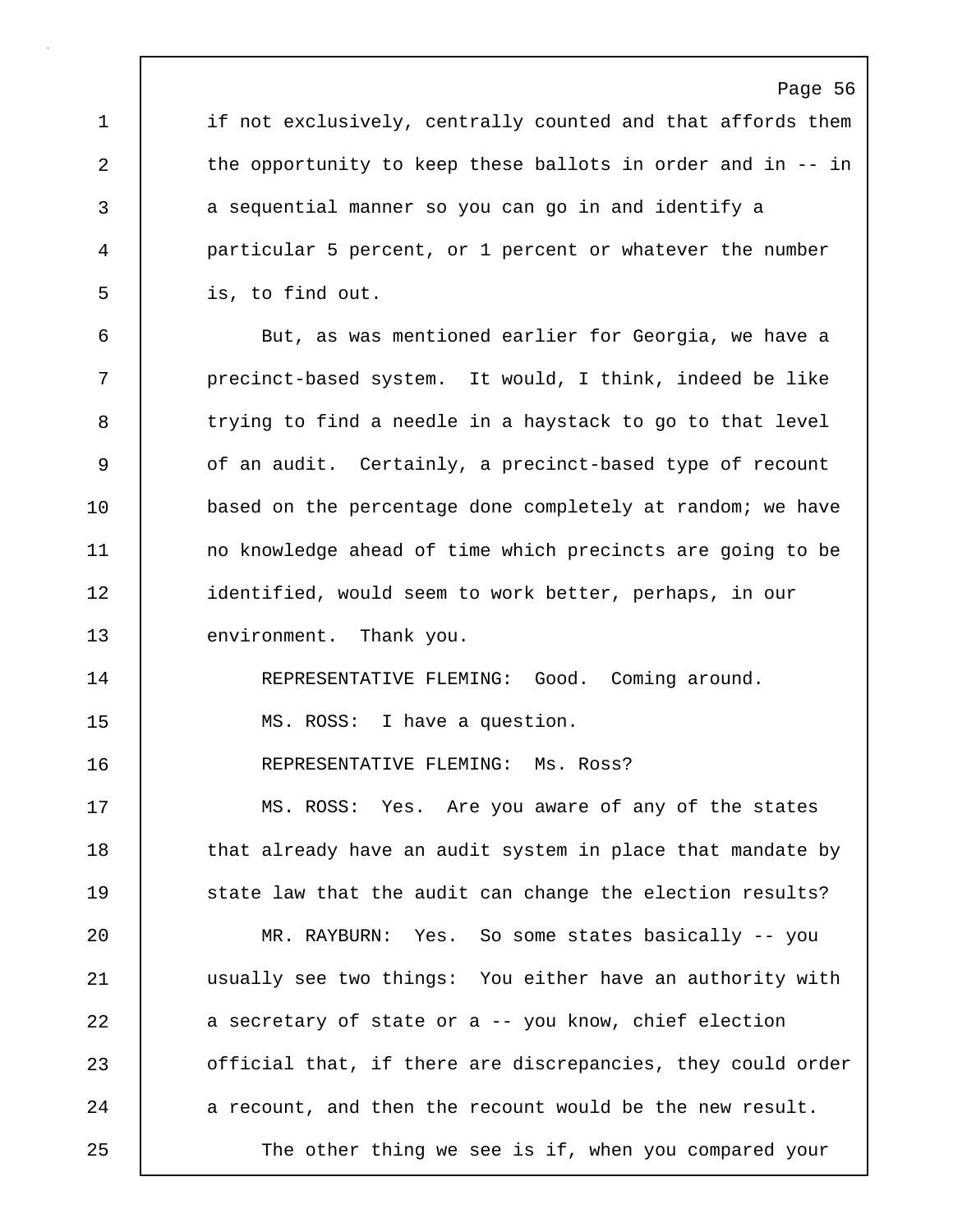Page 57 1 audited result to the original result, if the difference is 2 greater than a threshold, maybe half of 1 percent 3 difference, then that would trigger a recount. But the 4 recount, usually, is what you would rely on if you wanted 5 **b** to recertify a result. 6 MS. ROSS: Okay. So it's not like it can flip an 7 election; it's just going to order a recount or order a do 8 | over. You see what I'm saying? 9 MR. RAYBURN: It -- it could order a -- and it depends 10 | on how you do it. Some states, you know, you just give us 11 a report and learn from it. But, if you do a 12 **precertification and you do a recount, it could flip the** 13 **results depending on how close that election is.** If you 14 | have a five-vote election, your recount -- recount gets 15 | switched by 20 votes and then it flipped. 16 MS. ROSS: Right. But it -- but it will order a 17 **example 17** recount, not a do over, is my question. 18 MR. RAYBURN: Well, that gets into election contests 19 and -- and what was the discrepancy. And so, it would -- I 20 would say, if the results flipped in a recount, you're 21 | going to have a contest and you might have a judge order a 22 new election. 23 REPRESENTATIVE FLEMING: It will become evidence in 24 the case if someone tried to order -- have a new election 25 ordered. Senator?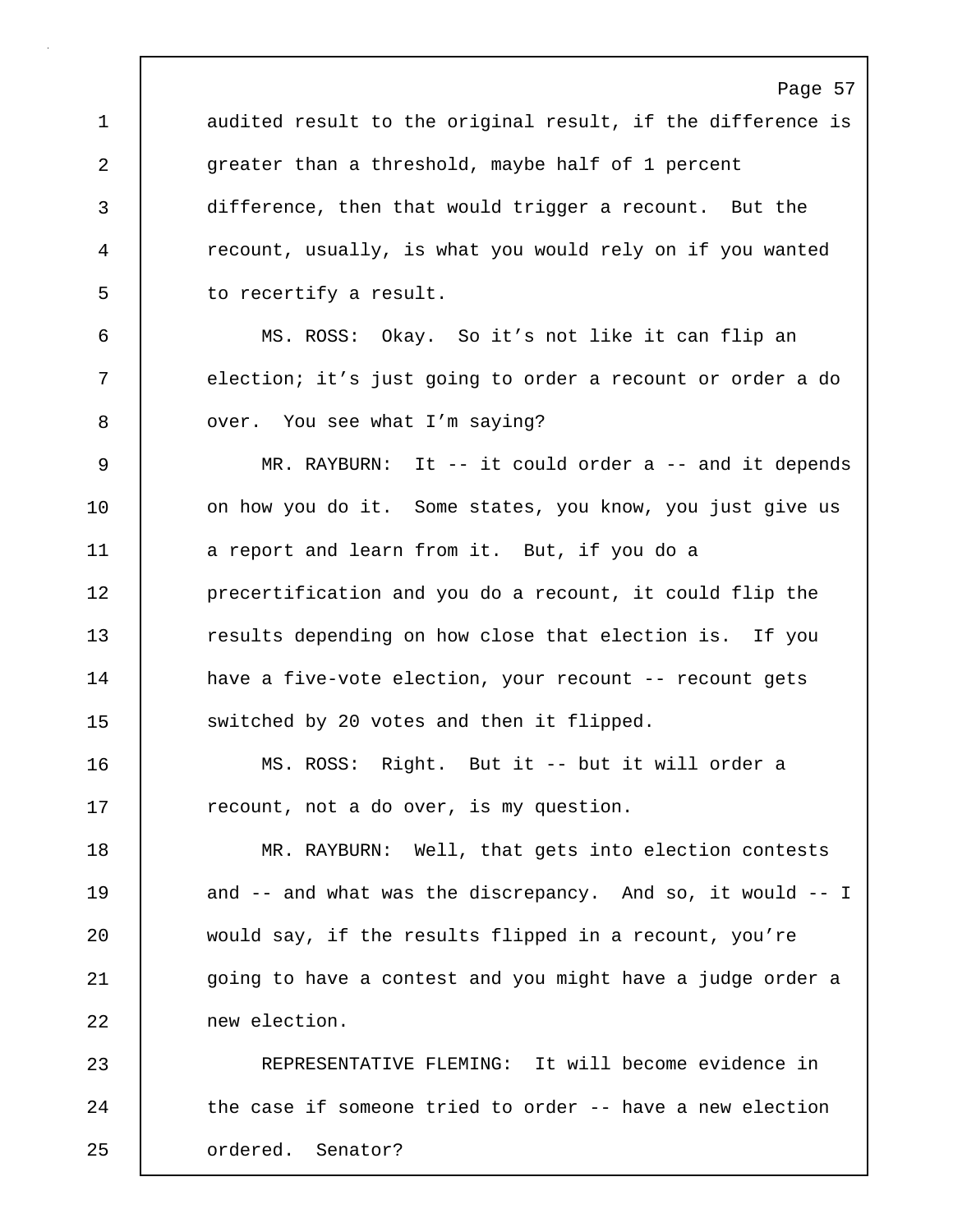1 SENATOR JACKSON: Thank you, Mr. Chairman. So, in 2 this case, you want the audit to be precertification. And 3 you would think the audit must be precertification but, if 4 you audit after you certify, it really doesn't mean 5 anything; correct?

6 MR. RAYBURN: That is -- well, I will not say it 7 wouldn't mean anything. It's -- it -- you get different 8 value from it, and we have to decide how does it work with 9 Georgia because, with runoff elections, we don't have a lot 10 of time. And so, we've got to weigh our runoff system, a 11 majority-vote system, with how we're going to fit an audit 12 | in there. And so, that's -- it's just complex.

13 REPRESENTATIVE FLEMING: Any other questions? Lynn? 14 | MS. BAILEY: Thank you, Mr. Chairman. Just one other 15 follow-up question. Lynn Bailey, Richmond County. Kevin, 16 you were talking about the -- an example of an audit that's 17 done after certification. And you mentioned the counties 18 that -- or the states that do that -- do that more auditing 19 **procedures and making sure that the local officials, I** 20 guess -- I mean the state officials did their jobs 21 **properly, and more of the learning experience, or the recap** 22 **or a review of an election** [sic]; is that correct? 23 MR. RAYBURN: That's right. They -- they still do 24 the -- the re-tabulate though. So they still actually

25 count votes. It's just after the period of contest, after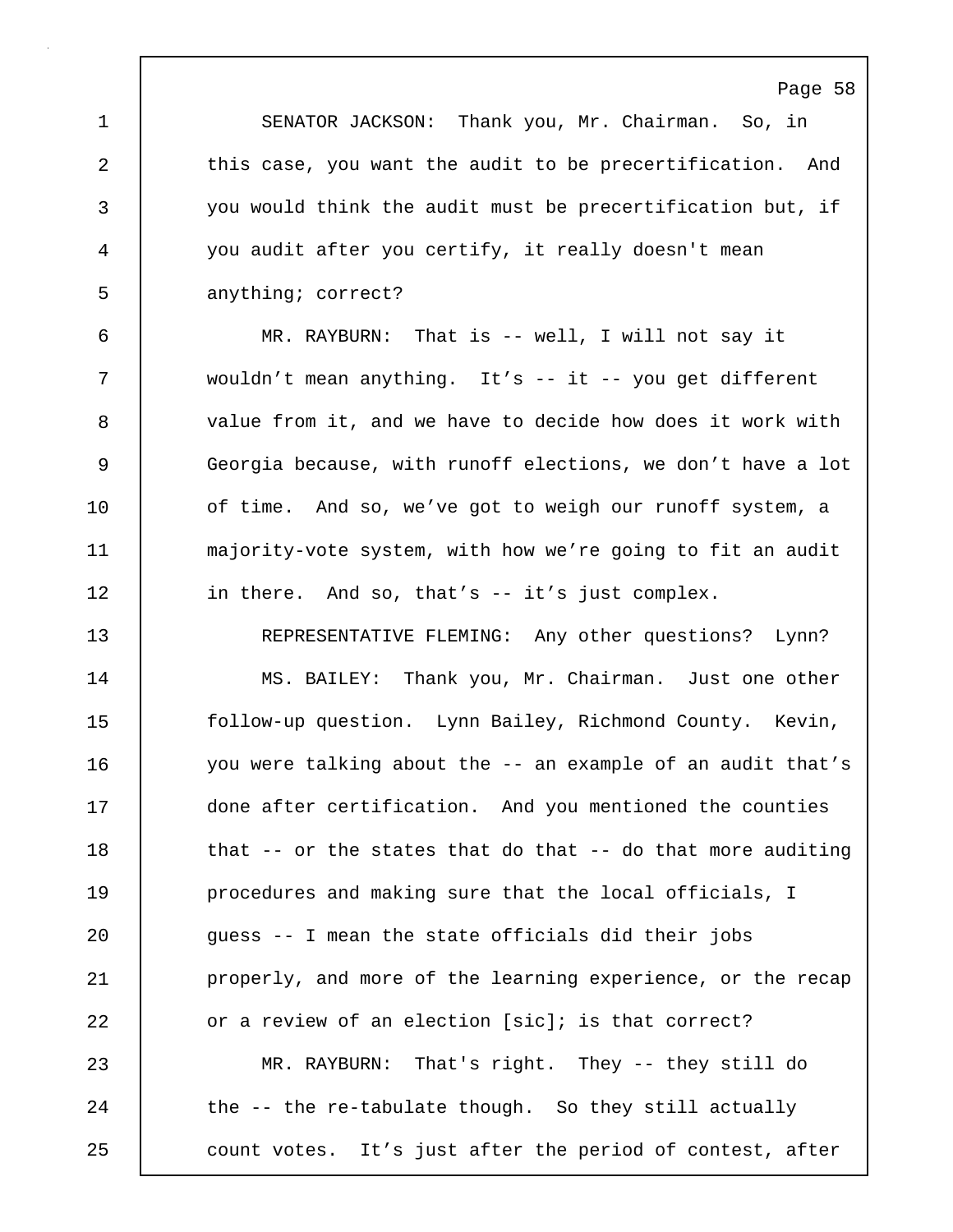1 certification. So, after a decision has been made, let's 2 learn from it.

3 And three examples are Florida, Michigan and Maryland 4 do that. In Florida, each county would send a report to 5 the state saying, This was our accuracy of our audit, these 6 were any problems or discrepancies we've found, this is the 7 likely cause of those problems or discrepancies and this is 8 how we can prevent that in the future.

9 So it's actual items that the state could then figure 10 | out, All right, do we need to change out equipment, change 11 Software, change procedures, instructions? But it wouldn't 12 impact the actual results of the election. It wouldn't 13 change who won. So that's what some states have done.

14 | MS. BAILEY: Okay.

15 REPRESENTATIVE FLEMING: Okay. Representative 16 Beverly?

17 | REPRESENTATIVE BEVERLY: Do you happen to have any 18 | statistics on when Maryland took the digitized copy and 19 Sent it to this place, what was the difference between what 20 | they counted and what that digitized company counted? Do 21 you know what that percentage was or if it was a percentage 22 difference at all?

23 MR. RAYBURN: I'm not -- I just don't know what it is. 24 | I can distribute the report that Maryland did after that 25 pilot -- those three pilots to the full commission and then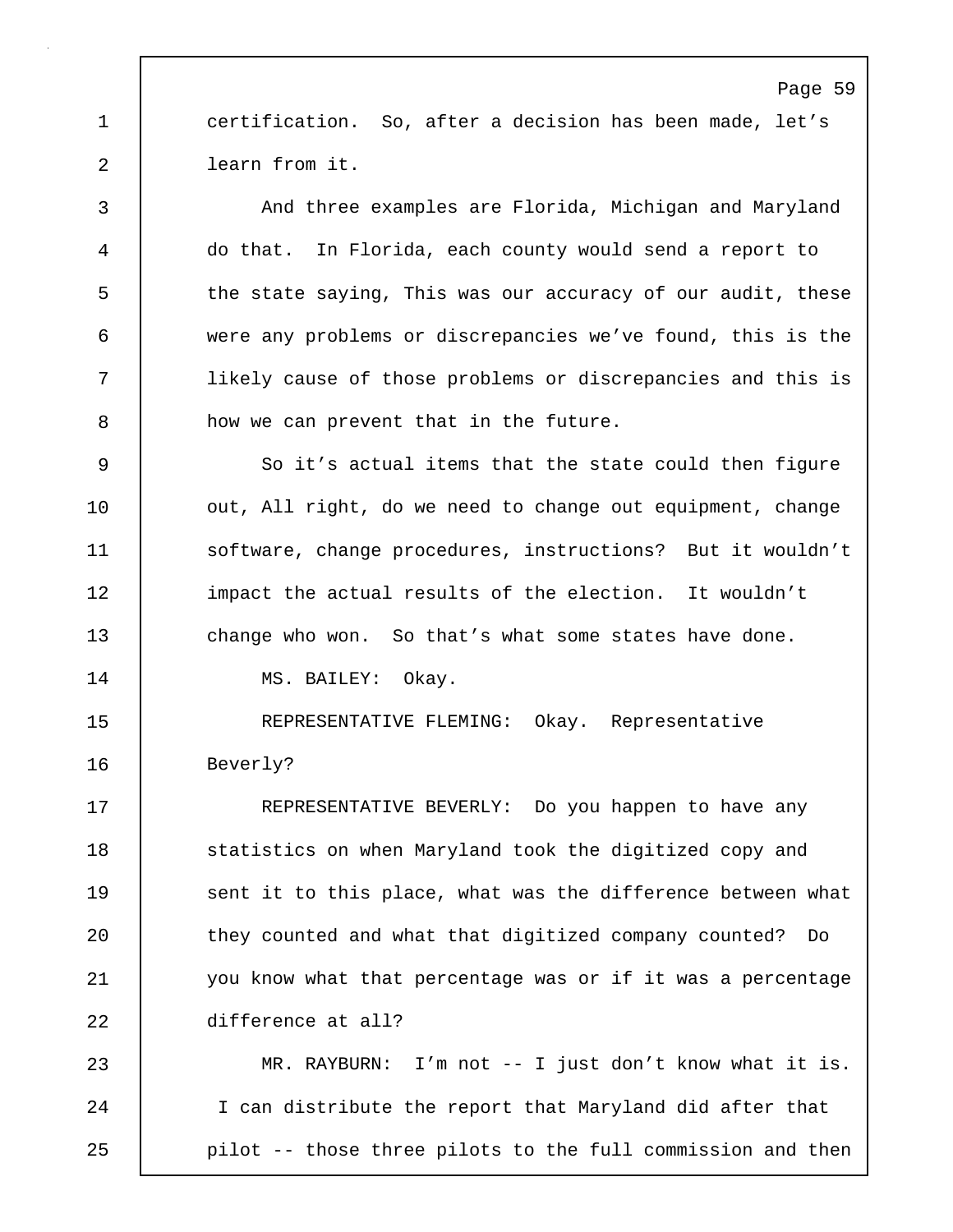Page 60 1 |  $-$  and help highlight data that's in there. 2 REPRESENTATIVE FLEMING: Kevin, good job. Thank you. 3 MR. RAYBURN: Thank you. 4 REPRESENTATIVE FLEMING: Thank you very much. Our 5 last speaker before lunch is former Secretary of State 6 Cathy Cox, who I see there in the back. Currently, dean of 7 the Mercer School of Law, right here in Macon. 8 Dean Cox, it's good to have you today. We'll let her 9 | get mic'd up. Dean, good to see you. 10 MS. COX: Good afternoon. 11 REPRESENTATIVE FLEMING: Welcome. 12 | PLAINTIFF: Thank you. 13 REPRESENTATIVE FLEMING: Dean Cox, I know, got her 14 | great training for all of the great things that she's done 15 in the House of Representatives; did you not? 16 | MS. COX: That's exactly right. 17 REPRESENTATIVE FLEMING: Where I believe your 18 father -- 19 | MS. COX: Trial by fire. 20 REPRESENTATIVE FLEMING: Your father also served 21 there; did he not? Representing --22 | MS. COX: That's right. 23 REPRESENTATIVE FLEMING: -- the Bainbridge area; 24 | right? 25 | MS. COX: That's right.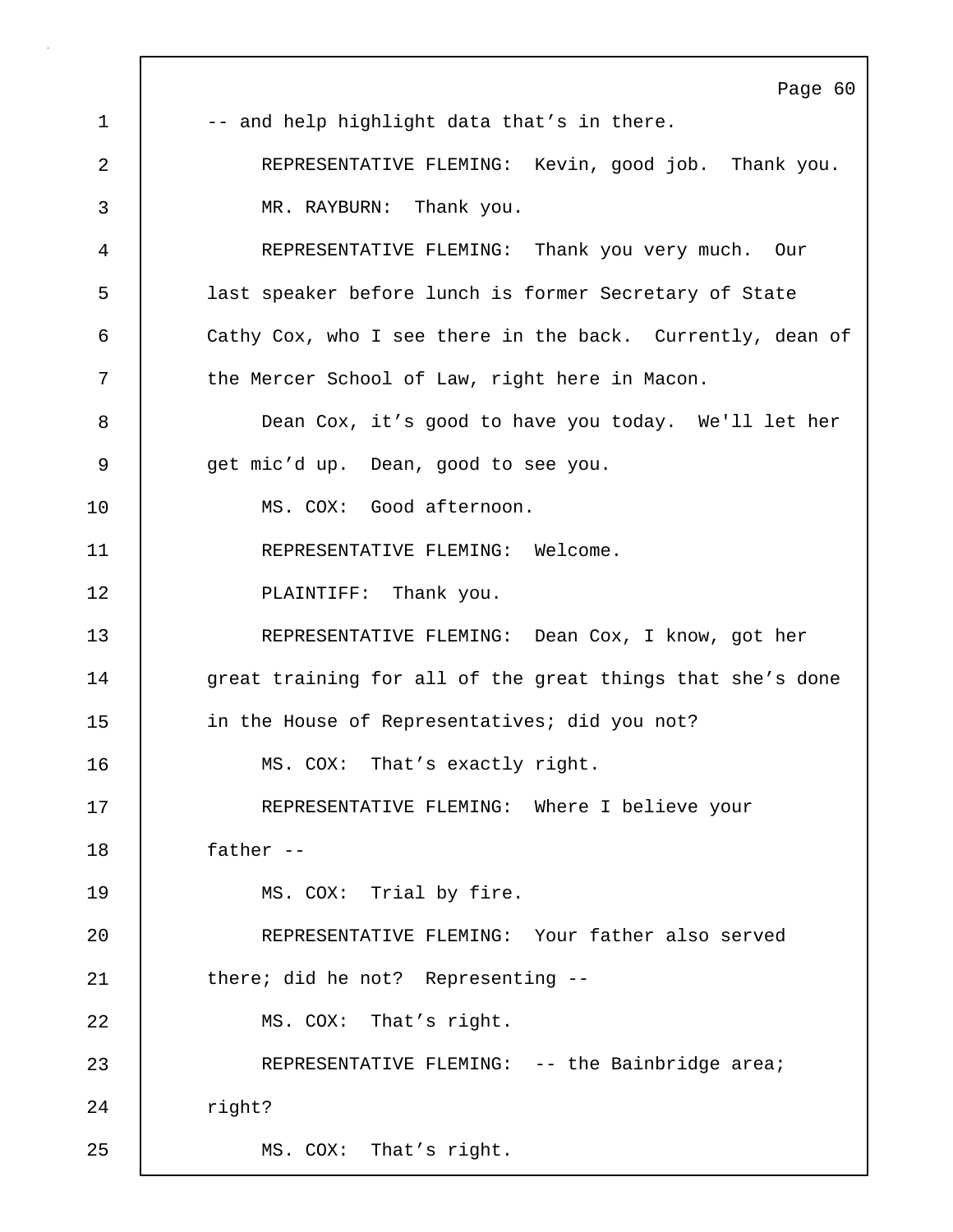Page 61 1 REPRESENTATIVE FLEMING: Okay. Good. How long were 2 vou there, dean? 3 MS. COX: I -- I had two terms in the House -- 4 REPRESENTATIVE FLEMING: Two terms in the house. 5 MS. COX: -- and I was the Secretary of State. 6 REPRESENTATIVE FLEMING: And Secretary of State. And 7 | then, after that, at some point, you were president of 8 Young Harris. 9 | MS. COX: That's right. 10 REPRESENTATIVE FLEMING: And have been the dean of 11 Mercer Law School for how long now? 12 MS. COX: I'm in my second year. 13 REPRESENTATIVE FLEMING: Second year. How are things 14 at the law school? 15 MS. COX: We're in the middle of final exams, so 16 there's a big cloud over Macon right now --17 | REPRESENTATIVE FLEMING: No tension whatsoever; right? 18 | MS. COX: -- which is probably the stress coming from 19 the law school. 20 REPRESENTATIVE FLEMING: Yeah, yeah, absolutely. I 21 Temember those days, not fondly. 22 | MS. COX: Exactly. 23 REPRESENTATIVE FLEMING: Well, Dean, we certainly do 24 appreciate you being here today. It's obvious that the 25 last time Georgia had a major change in their voting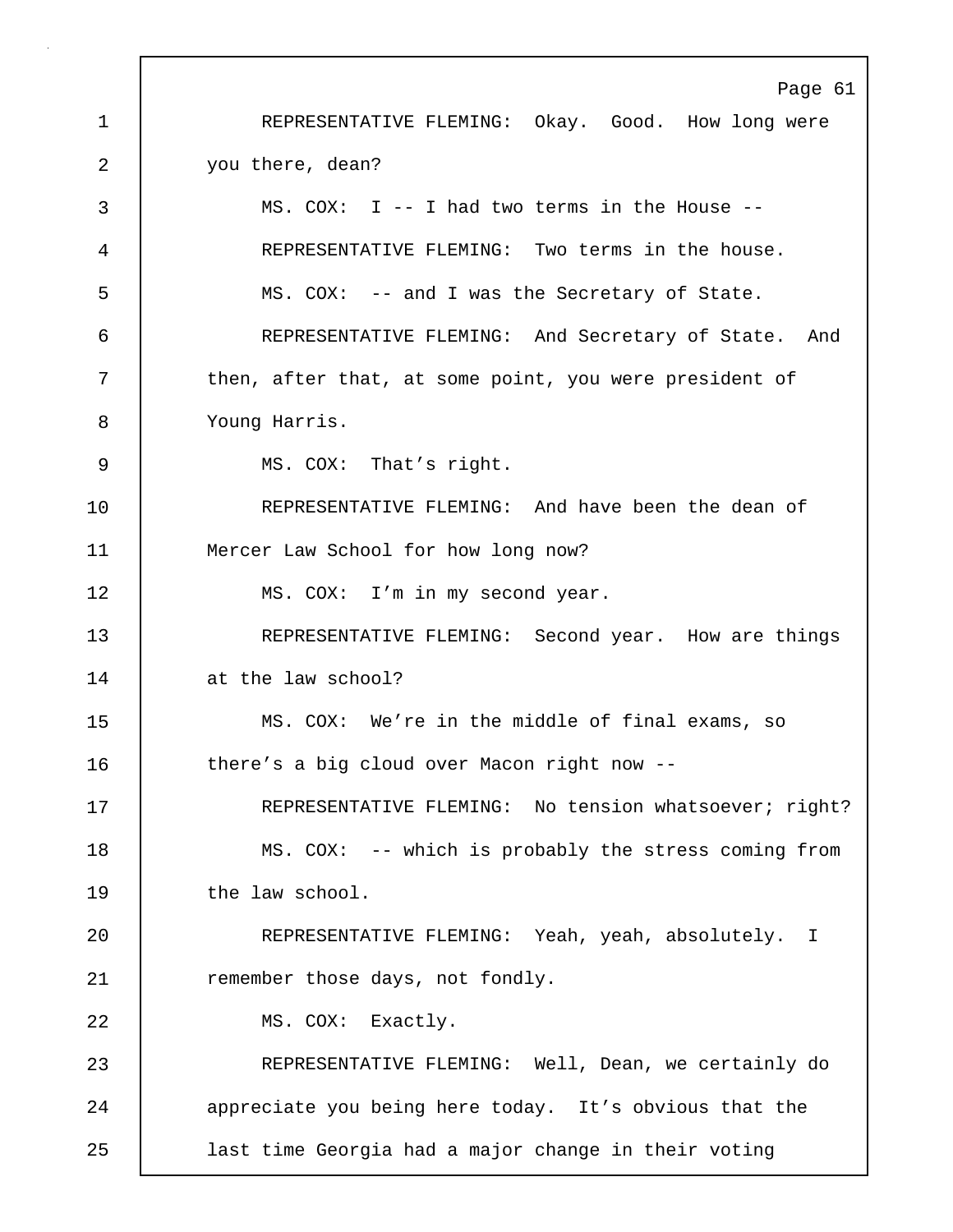1 system, I'll say in the state, you were an integral part of 2 that and we appreciate you coming today to talk about that 3 and, of course, anything else that is on your mind. And 4 I'm sure that the panel members would have questions for  $5 \quad$  you.

6 I think you know, but this is the third meeting of -- 7 | of this panel that Secretary Kemp, now Governor-elect Kemp, 8 put together to consider, you know, where do we go from 9 here with our voting system in the state of Georgia.

10 | And, as I mentioned to them earlier, we anticipate 11 **probably having one more meeting and then try to come to** 12 Some conclusions or recommendations for the legislature to 13 consider this next session. So, once again, thank you so 14 much for coming and we appreciate you being here today.

15 MS. COX: Thank you. It's great to see you again, and 16 I appreciate the invitation of Secretary Crittenden. 17 Congratulations to Secretary Raffensperger. Great to see 18 So many of you again and I appreciate the opportunity to 19 have a few minutes with you today.

20 The -- the perspective that I wanted to bring to you 21 | today that I felt very strongly I should bring to you today 22 starts really with the old adage, that, Those who don't 23 extember history, are doomed to repeat it. So if you'll 24 | give me just a few minutes to take you back to how we got 25 | to where we are today.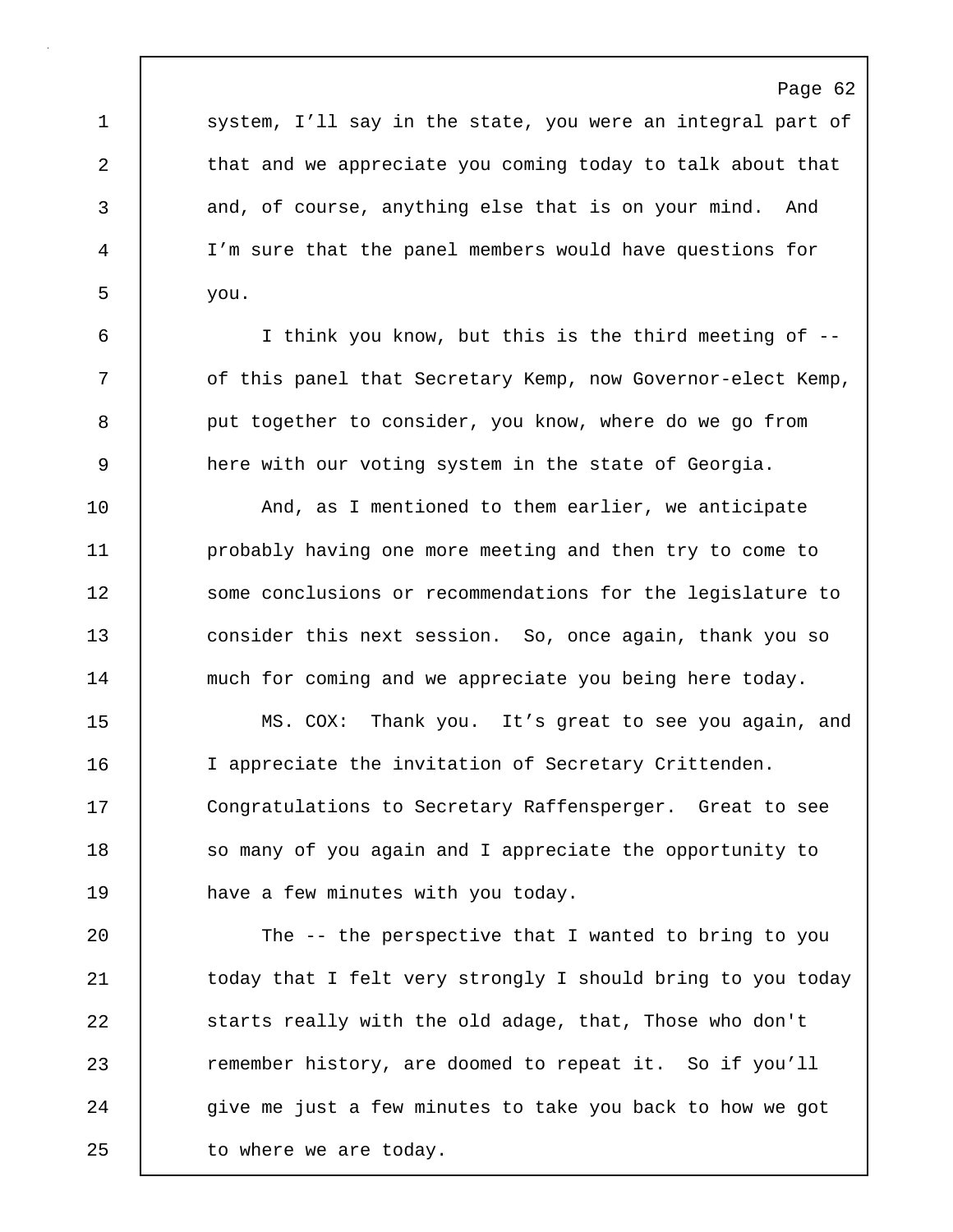1 For Georgia, it really started with the notorious 2000 2 presidential election, and when -- you-all have your own 3 memories of what was happening at the time and how the 4 world focused on Florida, and when Florida started their 5 recount of the hanging chads and the focus of the world 6 shifted to Florida.

7 I was serving as Secretary of State at the time. And 8 so, we decided we better study and figure out what had 9 happened on our own watch. And so, we engaged in a -- a 10 **pretty deep dive into Georgia elections at the time and** 11 were horrified to find out that we, in that election, had 12 | lost almost 95,000 votes.

13 We, at the time, had a hodgepodge of election systems. 14 Every county at the time got to have their own voting 15 | system, got to do whatever they wanted to do; they were 16 **c** really left to their own devices and decisions to run 17 **elections in the way that they wanted to.** 

18 We had everything from the old refrigerator-sized 19 lever machines that had not been manufactured in more than 20 50 years, to several counties that had thought they were 21 moving ahead and had bought optical-scan systems, to some 22 of our larger counties that were using the punch card 23 | system with the hanging chads, to two counties that were 24 actually still using the bedsheet-sized paper ballot from 25 the 1800s. So we had all four of those types of balloting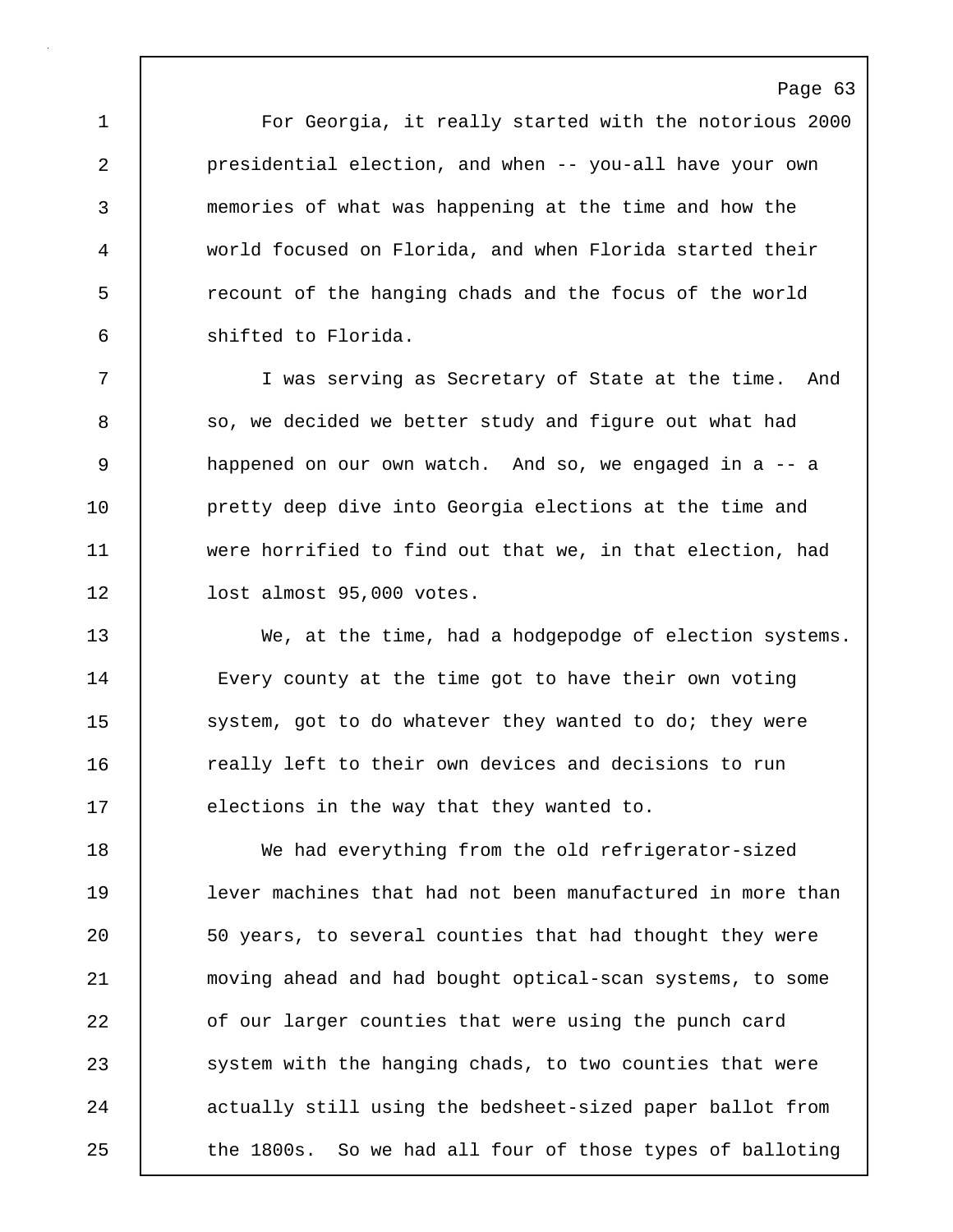1 | going on in Georgia at the time of 2000.

2 The under votes that equated to those lost 95,000 3 votes happened for a variety of reasons. Those mechanical 4 refrigerator-sized machines often malfunctioned just from 5 the mechanical wheels that would freeze up, or fall off or 6 whatever could happen.

7 They literally -- counties had to cannibalize old 8 machines to keep them working, so everybody knew those 9 needed to go out. The punch cards, everybody knows from 10 | the Florida experience why the punch cards were obsolete; 11 **paper ballots were just unwieldy for a state the size of** 12 Georgia, but people thought, Well, optical scan.

13 The counties that had moved to optical scan thought, 14 | surely, they were doing the right things but, much to our 15 surprise, some of the highest error rates that we found 16 came from counties that were using optical-scan ballots, 17 | and we -- over the years that I had been in the Secretary 18 **of State's office, had already had some issues with** 19 optical-scan ballots.

20 At one election, we had had a county that called us in 21 a panic on election night from an optical-scan county 22 **because they were starting to count ballots and no ballots** 23 would register in the whole county that night because, 24 obviously, the pen or pencil that they had provided in the 25 voting booths would not read in the scanner. So we found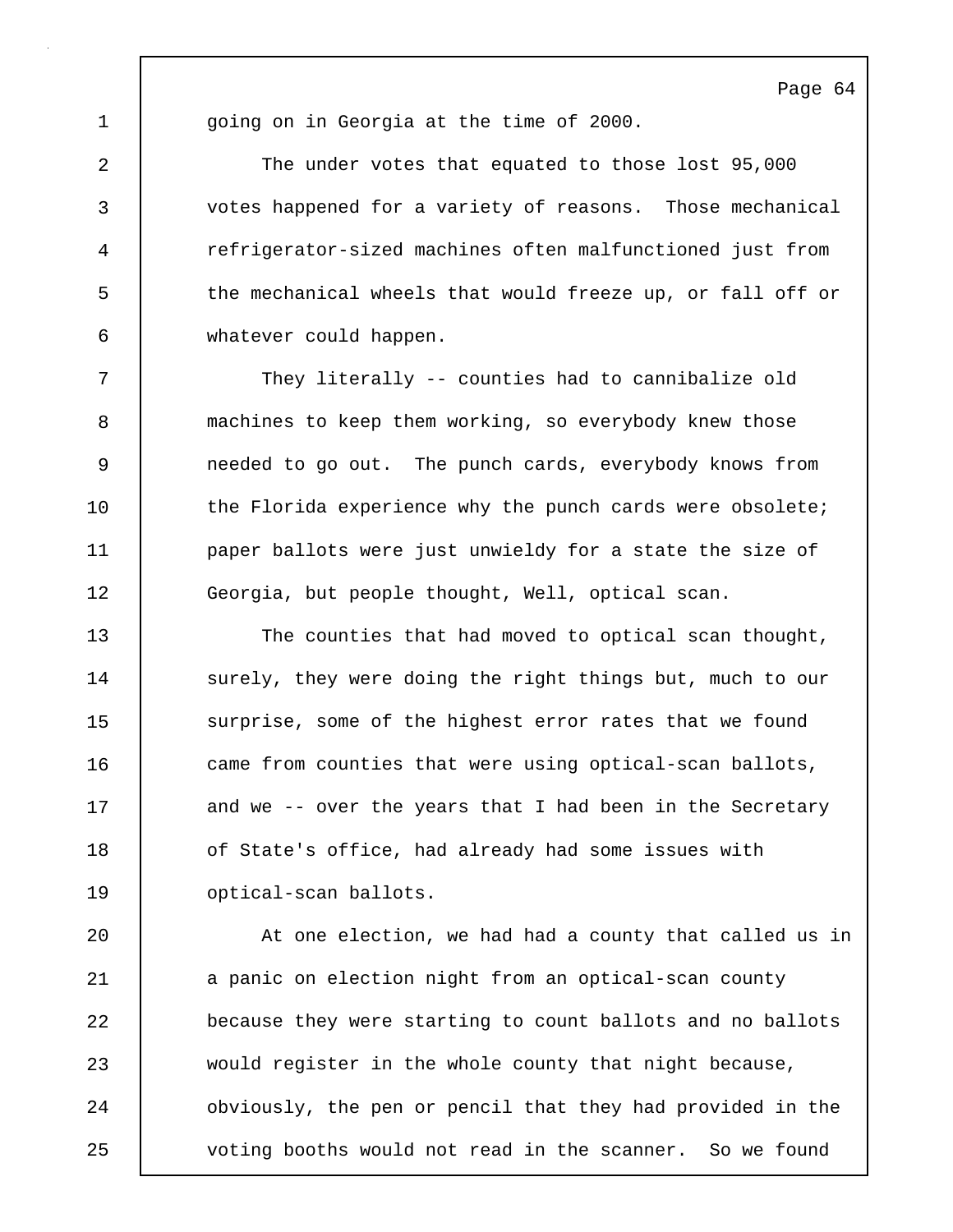1 out that many systems were dependent on the type of ink 2 **that you used on the type of ballot.** 

Page 65

3 We also found out through that study that a lot 4 of voters had not had the educational experience with 5 standardized ballot -- or standardized testing. And so, we 6 saw ballots where voters would circle the name of the 7 candidate instead of filling in a bubble, or putting an X 8 or -- or anything out beside their name.

9 | We saw all sorts of voter errors where they would over 10 vote, put too many marks out beside and it would throw out 11 the -- the vote on a name. You name it. There were just 12 enormous opportunities for voters to make mistakes on the 13 **optical-scan ballot**.

14 We also found, interestingly, within the same 15 counties, when we drilled down into the precinct level of 16 **dege is a locat of the standard in the standard Control** optical-scan counties, a wide disparity-17 black and majority-white precincts using optical-scan 18 ballots with, quite frequently, majority-black precincts 19 **having much higher error rates on optical-scan ballots than** 20 majority-white precincts within the same county.

21 We didn't have the expertise and resources to drill 22 further into why that was, whether it was an educational 23 level, experience level or whatever, but we saw it in a 24 | number of the counties that were using optical-scan 25 ballots, that disparity between majority black and white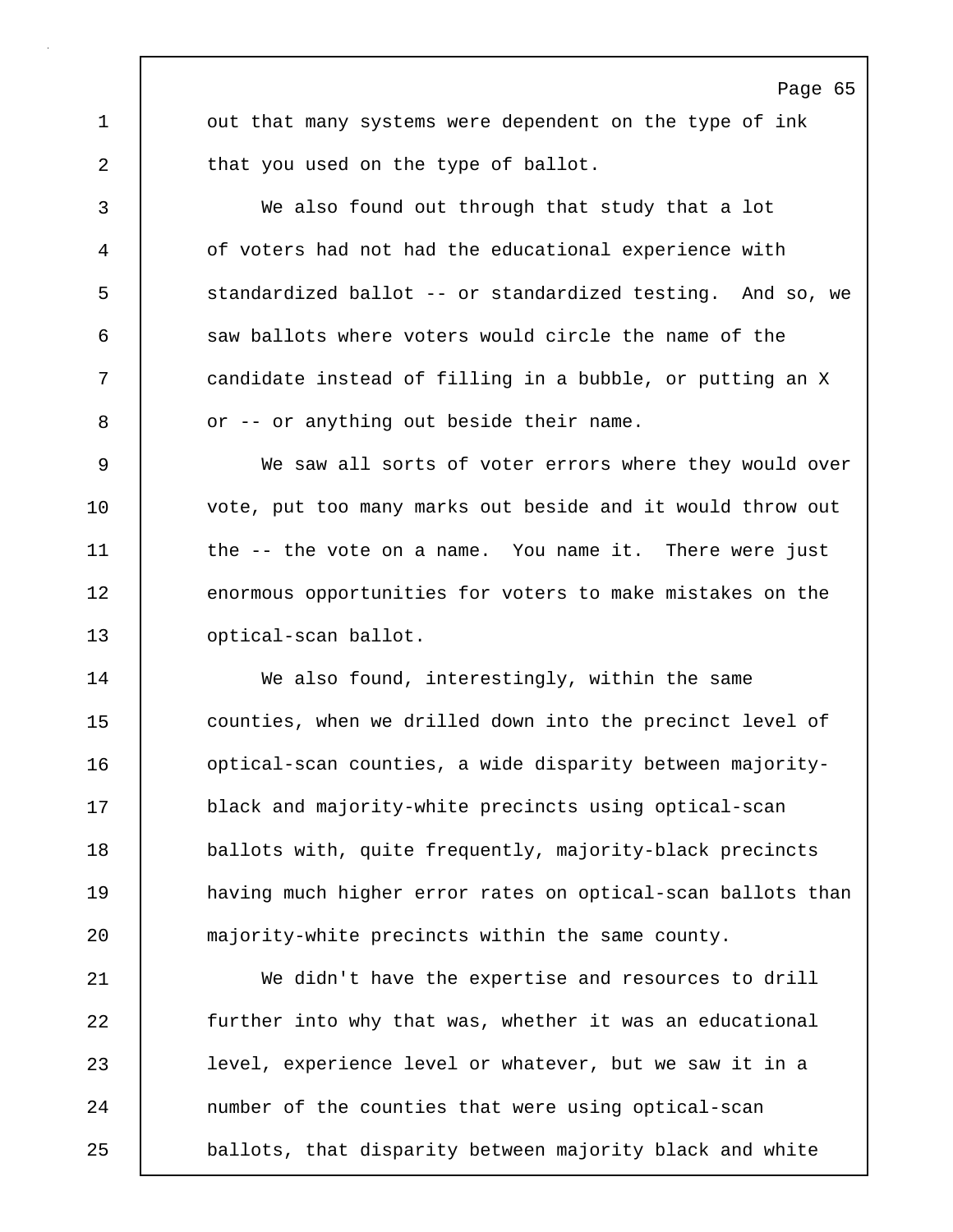1 **precincts in the same county on optical-scan ballots.** 

2 So, for all of these reasons, we were able to tabulate 3 these lost votes and we took that original study -- which 4 should be in the state archives -- we took that study to 5 the legislature and said, We need to really do something on 6 | our watch before we have the next election cycle.

7 So that was when the Georgia General Assembly 8 authorized the creation of the 21st Century Voting 9 Commission, a completely bipartisan voting commission that 10 was put together -- I think Lynn Bailey served on the 11 commission, several others of you might have, but we had a 12 combination, as your commission is composed, of local 13 election officials and legislators that studied for a full 14 year. We took the study we had done internally of what had 15 **happened in Georgia and went out to study what existed in** 16 the world in a way that we could improve the systems.

17 So we went out and -- and did an exhaustive study of 18 all of the voting equipment that then existed back in 2001 19 | -- 2000 to 2001, to figure out where we ought to go in 20 Georgia.

21 | And it was a result of that study that led us into 22 deciding to unify all of our voting systems in Georgia and 23 to move, for the first time, into a system where every 24 | county would use the same voting equipment so that we could 25 do massive voter education for all voters across the state,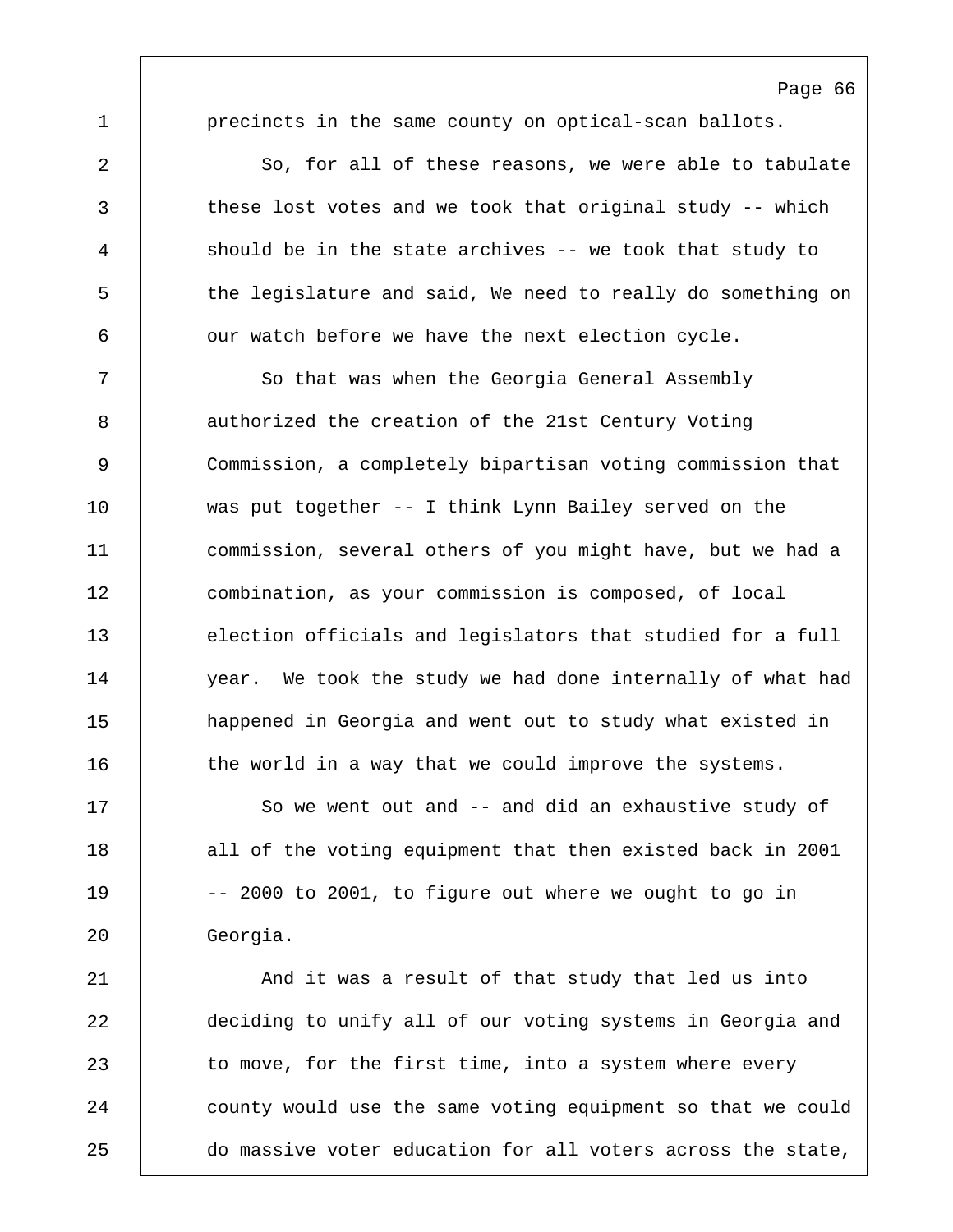1 that the Secretary of State could do training for all 2 county election officials and then to help the poll-worker 3 training piece go hand in hand with that on a unified basis 4 across the state, that the state would then, whatever 5 equipment we decided to purchase, would purchase it for the 6 counties and, at least on the first round, make that 7 | purchase for all of the counties because we had a disparity 8 | of counties who were able or not able to afford to purchase 9 new equipment. And so, that was the result of how we got 10 | into the system we have now.

Page 67

11 We had a discussion at the time of whether moving into 12 electronic voting -- whether we could have implemented some 13 type of a paper-trail mechanism at the time, but I think --14 | my recollection was there was maybe one vendor at the time 15 that had some type of a paper-trail mechanism and we really 16 didn't like the system. We didn't think it was really 17 usable or affordable. And so, we didn't go with that 18 model.

19 We ultimately, as a commission, decided on a type of 20 equipment that we put into place but we did -- we liked 21 | that paper-trail option. It just really wasn't -- the 22 technology wasn't there at the time.

23 Honestly, I think that our commission thought back 24 in 2000, 2001, that, surely, over the next decade or two, 25 technology would advance in such rapid pace that we'd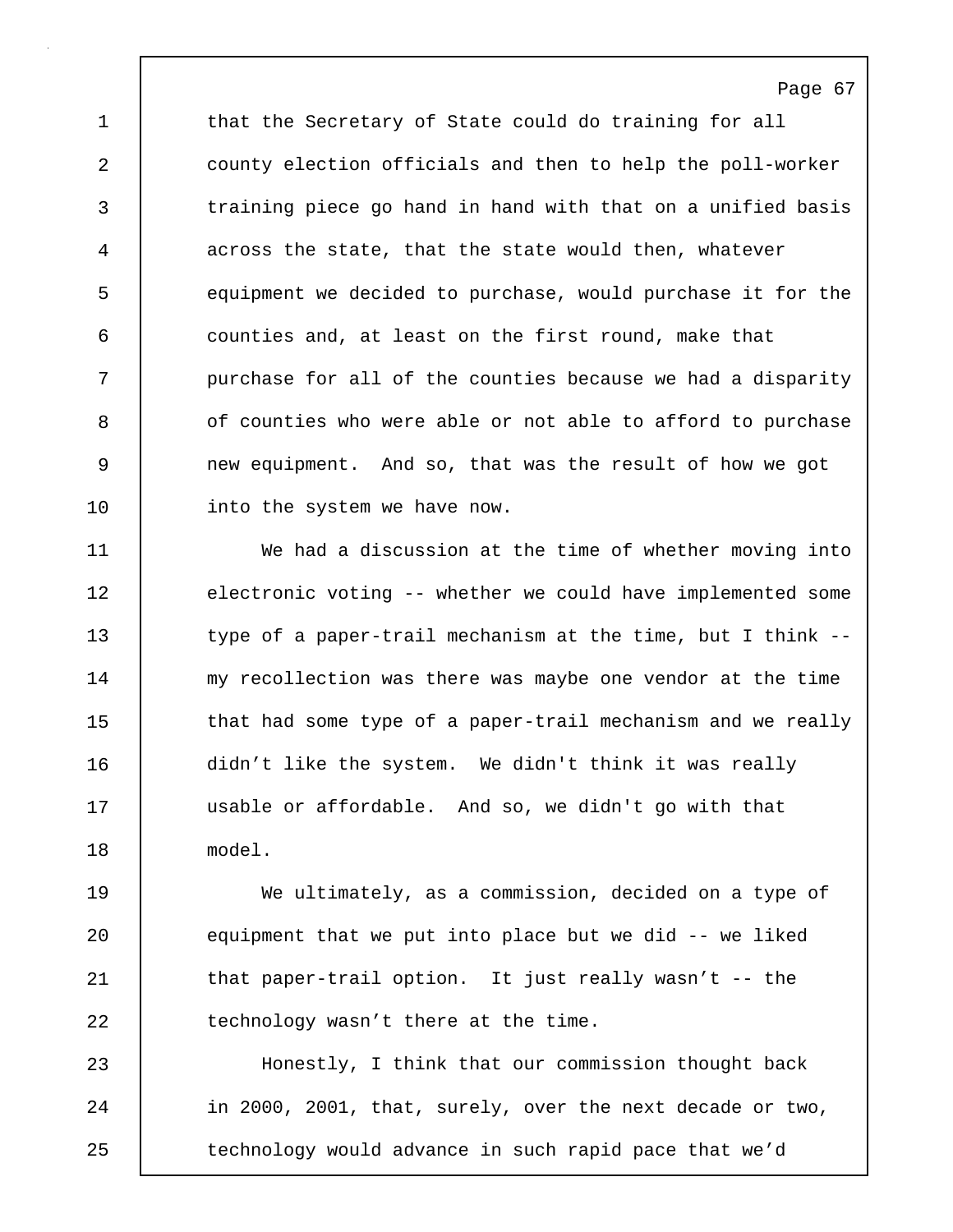1 probably be voting on the Internet by now. You know, the 2 technology would come so far so fast. We really couldn't 3 even envision the things that are happening today in 4 technology or the threats that are happening today to 5 technology back in the day when we put this equipment in -- 6 in place.

7 I think we also envisioned that there would be a 8 continuous study of election equipment over the years and 9 that there would be continuous need to purchase additional 10 equipment as counties grew and we would keep up with the 11 growth of -- for counties and to keep lines from becoming 12 | long in polling places. Some of that has happened; some of 13 that hasn't happened, obviously, over the years to bring us 14 to where we are today.

15 But one of the main -- a couple of the main points 16 | that I wanted to bring to your attention as you make a 17 decision for making a change today is to be mindful that, 18 yes, I do think it is probably time for a change and an 19 upgrade in technology because nobody is using technology 20 they used in 2000. And our system has pieces of equipment 21 | that are hard to replace now, hard to -- hard to repair; 22 things that just, by virtue of -- of age, need to be 23 **Fig.** replaced and upgraded.

24 So that, in and of itself, I think is a great reason 25 **for the state to be considering a new voting technology.**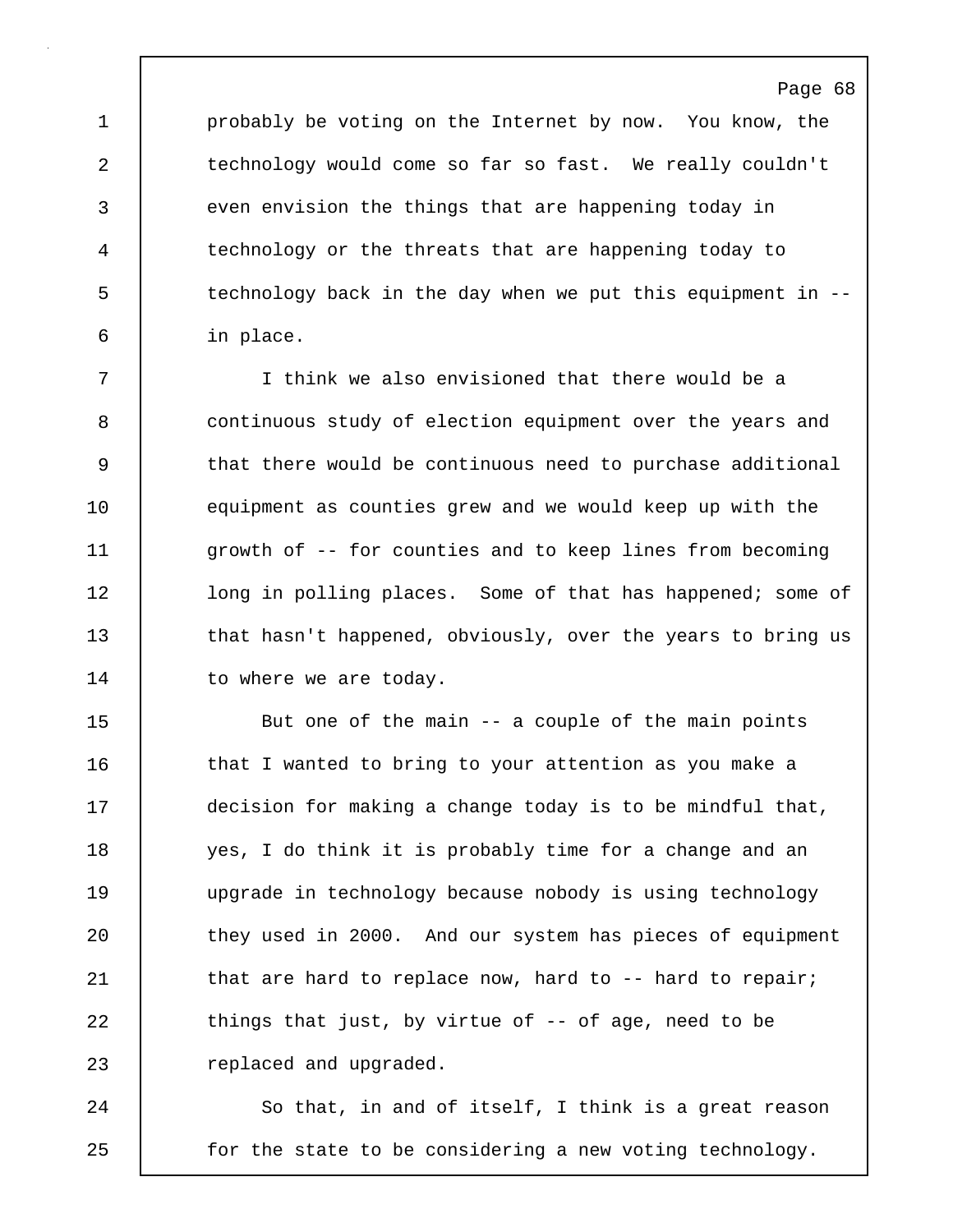1 The hacking and the threat issues that have come about in 2 -- in recent years certainly is something to consider, but 3 your charge, I think, is not only to provide a secure 4 voting system but not to throw the baby out with the 5 bathwater, and you have to provide a system that is secure 6 but that also -- you understand the voter interface with 7 | technology.

8 We were very fortunate when we bought this equipment 9 in 2001 that Congress was also mortified about that 2000 10 **presidential election and put enormous amounts of money on** 11 the table for all of the states to upgrade their voting 12 equipment. We were able, after successfully lobbying 13 congress and -- and my spending a lot of time on the Hill 14 | in DC of working with our congressional delegation and 15 **decimal** others, to be able to get an appropriation of over \$50 16 million for Georgia to pay for virtually all of the 17 **equipment** that we purchased.

18 In fact, the only money that the state ended up 19 **putting into the purchase was really the voter-education** 20 **piece, and that is a very important piece because we felt** 21 like any change you ever make in a voting system has got to 22 go hand in hand with a massive voter-education piece to 23 make sure that voters are never turned away from voting 24 **because they don't want to show up in a polling place and** 25 be embarrassed because they don't know how to use a piece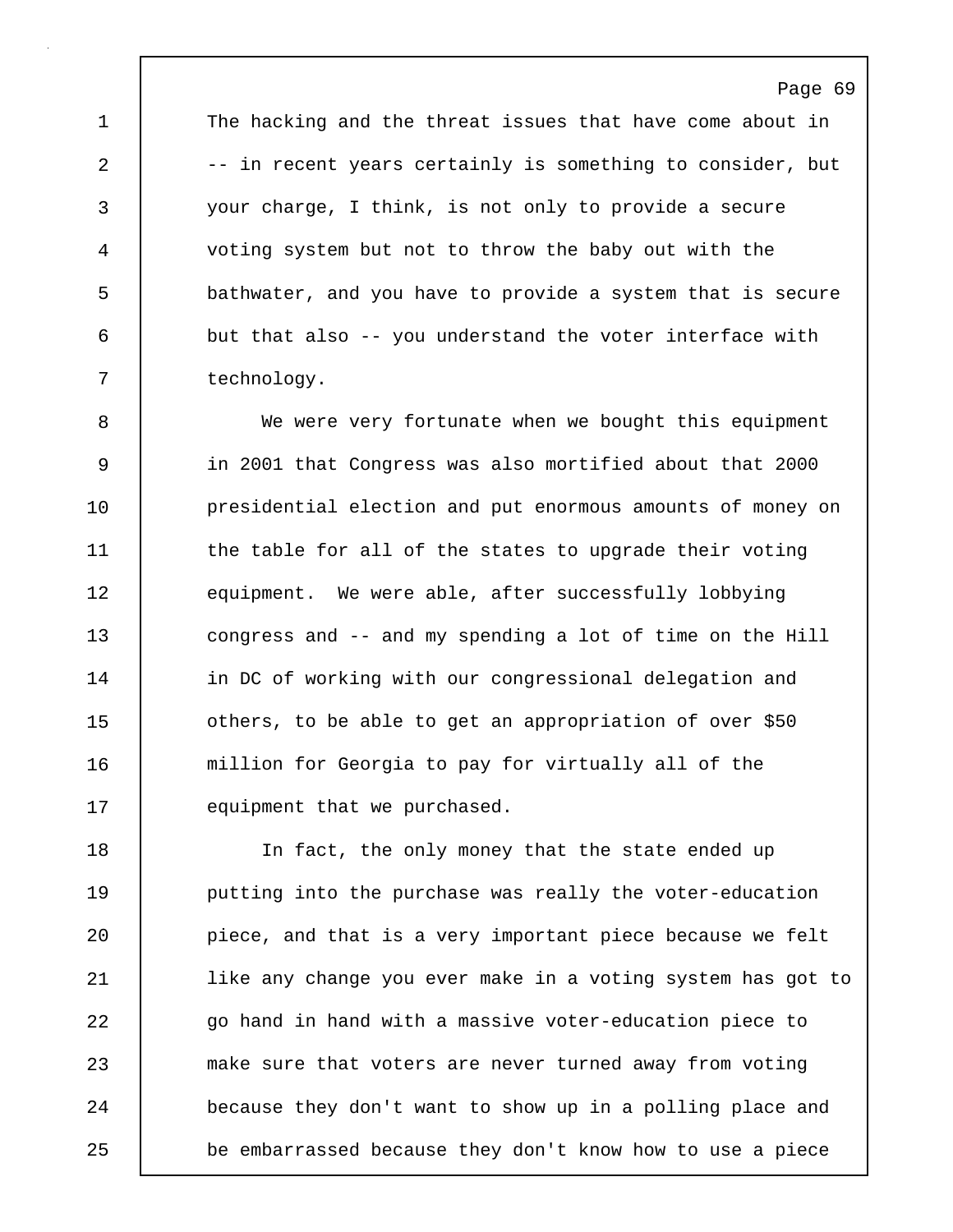1 of technology or don't feel comfortable having to ask 2 somebody to show them how to use a piece of voter 3 technology.

4 So we hired a whole team of voter-education 5 specialists to take the current equipment out across the 6 state of Georgia. We went from senior centers, to civic 7 clubs, to churches, to pharmacies -- personally, I hauled 8 around one of those pieces of equipment wherever two or 9 more were gathered. I was there to talk about voting and 10 | to show people how you could use the voting equipment. It 11 was just that important.

12 | And whatever you decide to do is going to require 13 that kind of voter-education effort to make sure that all 14 Georgia voters of all walks of life and all ages and 15 backgrounds are just as comfortable with any kind of new 16 | change in voting equipment.

17 **But be mindful that just having a secure system --**18 like, I've heard a lot of discussion about optical scan. 19 Sounds great on the surface, but we had a lot of problems 20 with optical scan and was -- and that was the primary 21 **cason we did not go with an optical-scan ballot back in** 22 2001.

23 Now, I understand that some of the technology in 24 | optical scan may have improved so that a voter might be 25 able to review their ballot before it is cast or put into a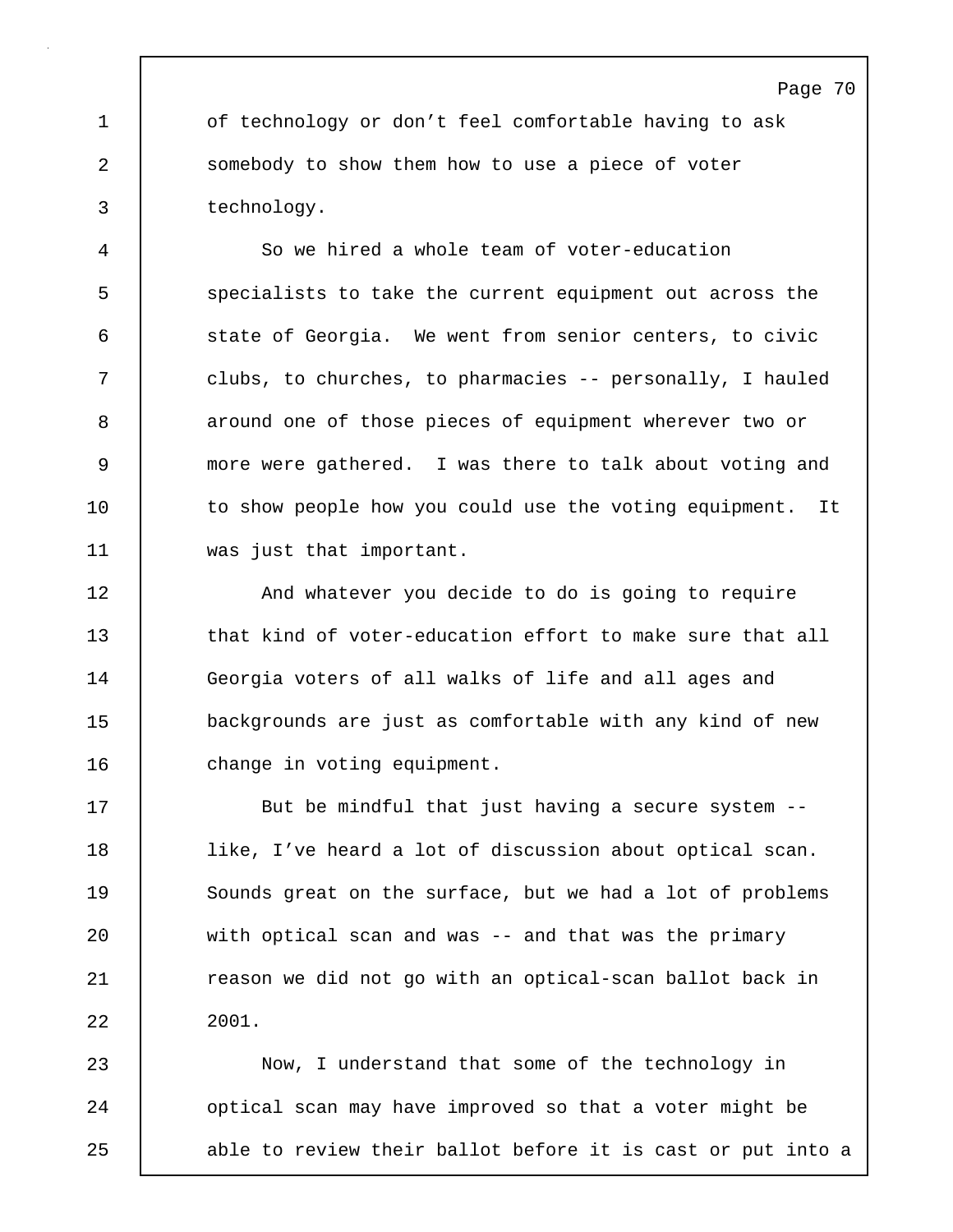1 ballot box. And I -- I can't say that I have kept up with 2 enough of the technology, but it will be very important for 3 you to consider voters with disability.

4 One of the most heartening parts of putting in the 5 equipment that we have today was being able to work with 6 voters who had visual disabilities and having a married 7 couple with a -- a -- a wife, I remember, who had -- who 8 had a visual impairment and she said she'd always had to 9 | rely on her husband to cast her vote, but -- she trusted 10 him but, then again, maybe he marked the ballot like she 11 | asked, maybe not.

12 | But to go to our current equipment where she could put 13 in an earpiece and have her choices read back to her gave 14 her a level of voting independence that she had never had 15 in her entire life, and that was a moving, moving moment 16 | to know that we, as a state, had given that kind of 17 **independence to voters who had disabilities.** 

18 On our current equipment, as you know, it can enlarge 19 the type, it can read the voters' choices back to them and, 20 **another factor to keep in mind, is that it can be** 21 **programmed to be printed in other languages, which is** 22 currently a federal requirement in areas that have certain 23 portions of population that speak different languages.

24 | And so, when you think about going to a paper-based 25 | system, you have to think about all of the issues that go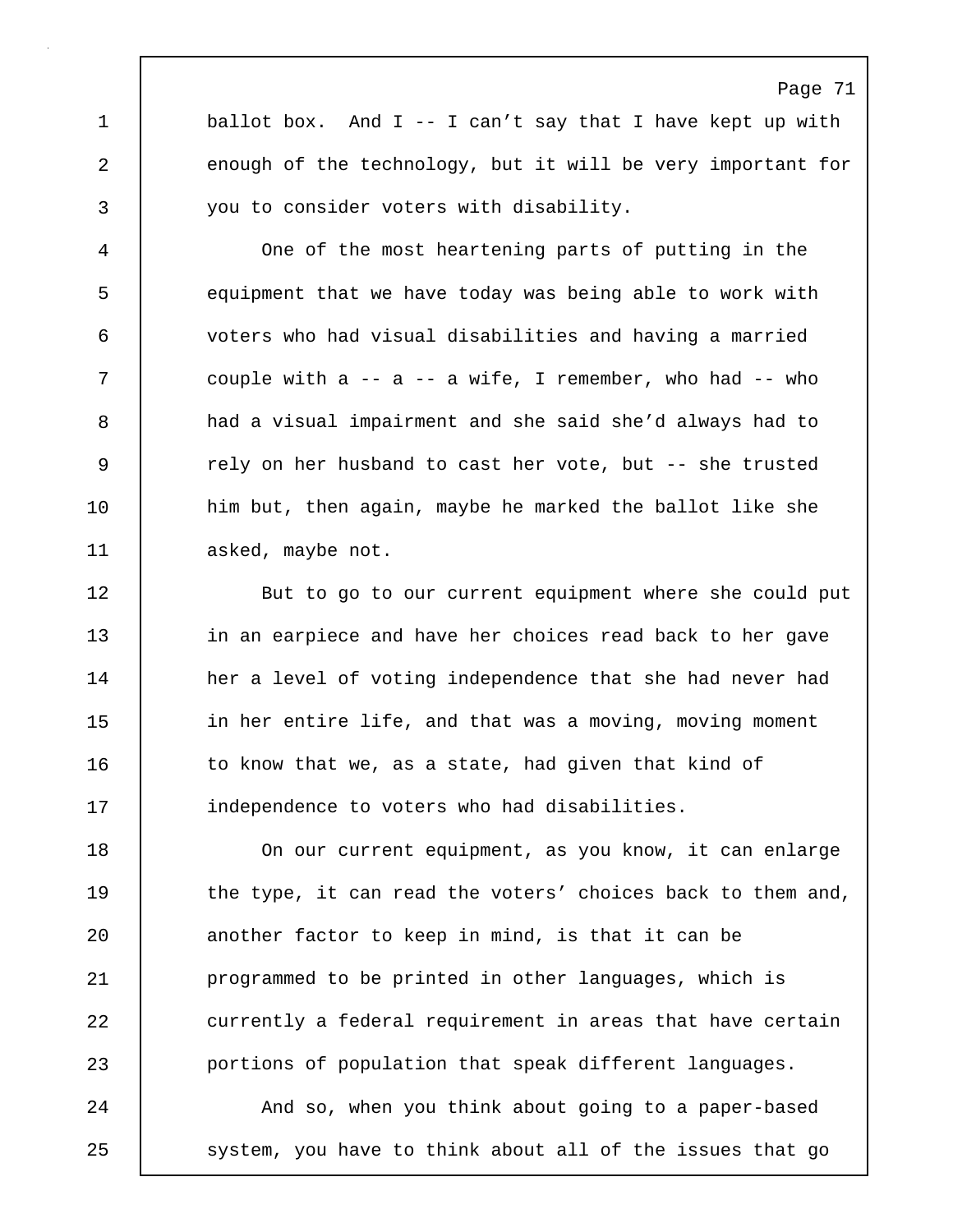1 along with that, the costs that go along with that if 2 Georgia or any particular locale, county or precinct, 3 should be required to print ballots in a different 4 language, there would be minimal costs to do it on an 5 electronic system; a lot of cost to do it on a paper-based 6 system, not to mention the cost of having to print ballots 7 | in different languages.

8 But think about some of the issues that came out of 9 this election and some of the chaos that you've heard about 10 | in 2018 of people not having enough provisional ballots in 11 a precinct; think about the different ballot styles that 12 | have to exist in a county. Right now, you don't have to 13 worry about that because, when you go into a precinct, you 14 | just show them your driver's license and you get programmed 15 for the ballot style that suits your particular living 16 residence.

17 It's -- it lines you up with the people you're 18 Supposed to vote for for the legislature, for the county 19 commission, for all of your local districts but, if 20 you're on a paper-based system, you might have to have 20 21 different versions of paper ballots within a single 22 | precinct.

23 So you've got to find a way to keep all of those secure, 24 you've got to find a way to keep all of those from getting 25 mixed up, you've got to find a way to keep 20 different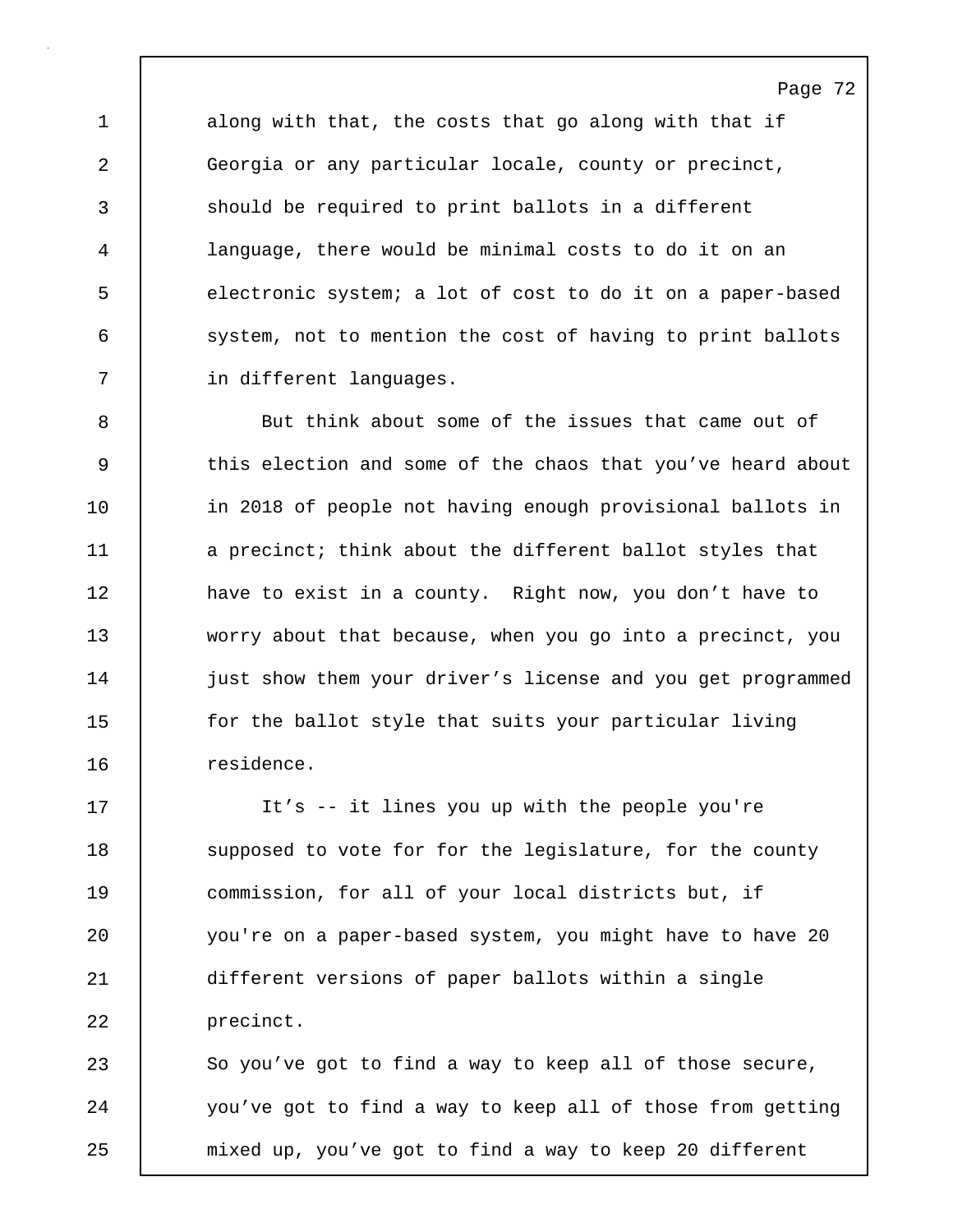1 ballot styles in correct proportion, and give them out to 2 the right people, and make sure they get the right ballot 3 and that they all get in the right place to be counted. 4 You add enormous complexity with paper ballots -- 5 complexity and cost and potential chaos that, right now, 6 you don't have to consider.

Page 73

7 The local election officials know this and remember 8 Some of this from the days of paper balloting. So it's --9 you have a lot of expertise sitting at this table that I 10 hope you will rely on when you make a decision for a 11 change, but we were able to solve a lot of those problems 12 by going to an electronic-based system that took away a lot 13 of that cost and complexity by the sake of having it 14 | programmed around.

15 But, more than anything, being mindful of the voter's 16 experience and the need for a type of equipment that can 17  $\vert$  give the voter the opportunity to review their ballot. 18 That is considered one of the best practices recommended -- 19 excuse me -- by the federal voting election commissions and 20 very important.

21 | And we felt like one of the best selling points of the 22 system we have now is that you can review your ballot and 23 the choices that you have made before you push that button 24 | to cast your ballot. When you vote on a pure -- at least 25 simplified optical-scan system, you can put it into a box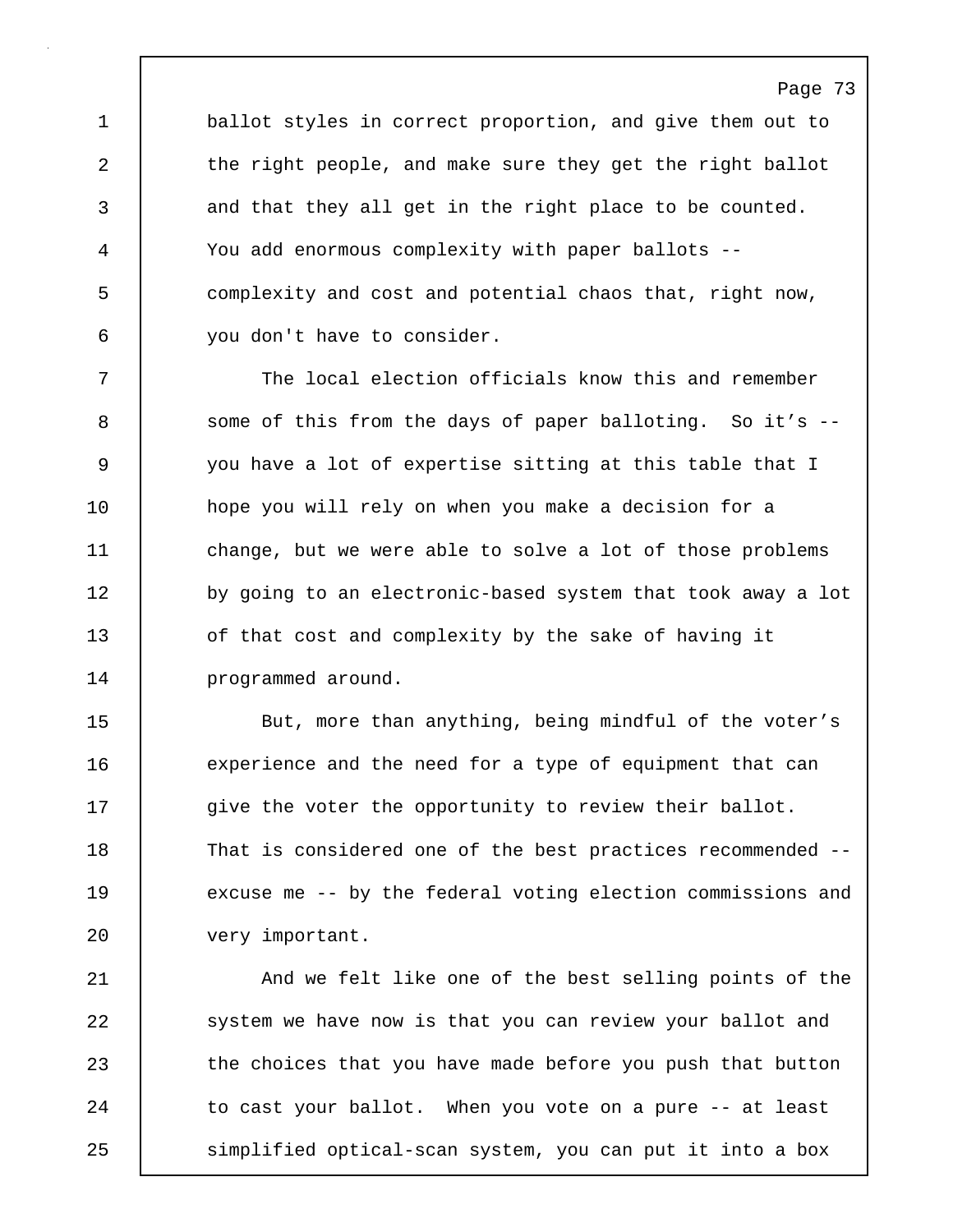1 | right now with the simple systems. There is not an 2 opportunity for the voter to review their system, to know 3 whether their ink is going to scan, to know whether they 4 properly circled -- filled in a bubble or marked an X that 5 will register. If there are some systems that give the 6 voter that review, then maybe that's another option to 7 consider.

8 But you have to consider not just the security, which 9 a lot of the computer experts I'm sure you've heard from 10 **are focused on, but you have the double opportunity and** 11 **1** requirement to consider how well the voters can interface 12 with this and how their experience is going to be to assure 13 that their intent is going to actually be captured and they 14 | get to review that before they turn that piece of paper 15 ver to someone else, and that we don't go back to the 16 history of Georgia, of voting fraud that happens with paper 17 ballots.

18 **Exermic Even in the years that I was Secretary of State, we** 19 and boxes full of paper or optical-scan ballots that 20 disappeared between election night and recount time. From 21 locked probate-judge vaults -- you know, you can go back in 22 **history and find the times when ballot boxes ended up in** 23 the bottom of lakes.

24 We have a rich and tawdry history of paper-ballot 25 fraud in Georgia, so we don't want to go solve -- try to

Page 74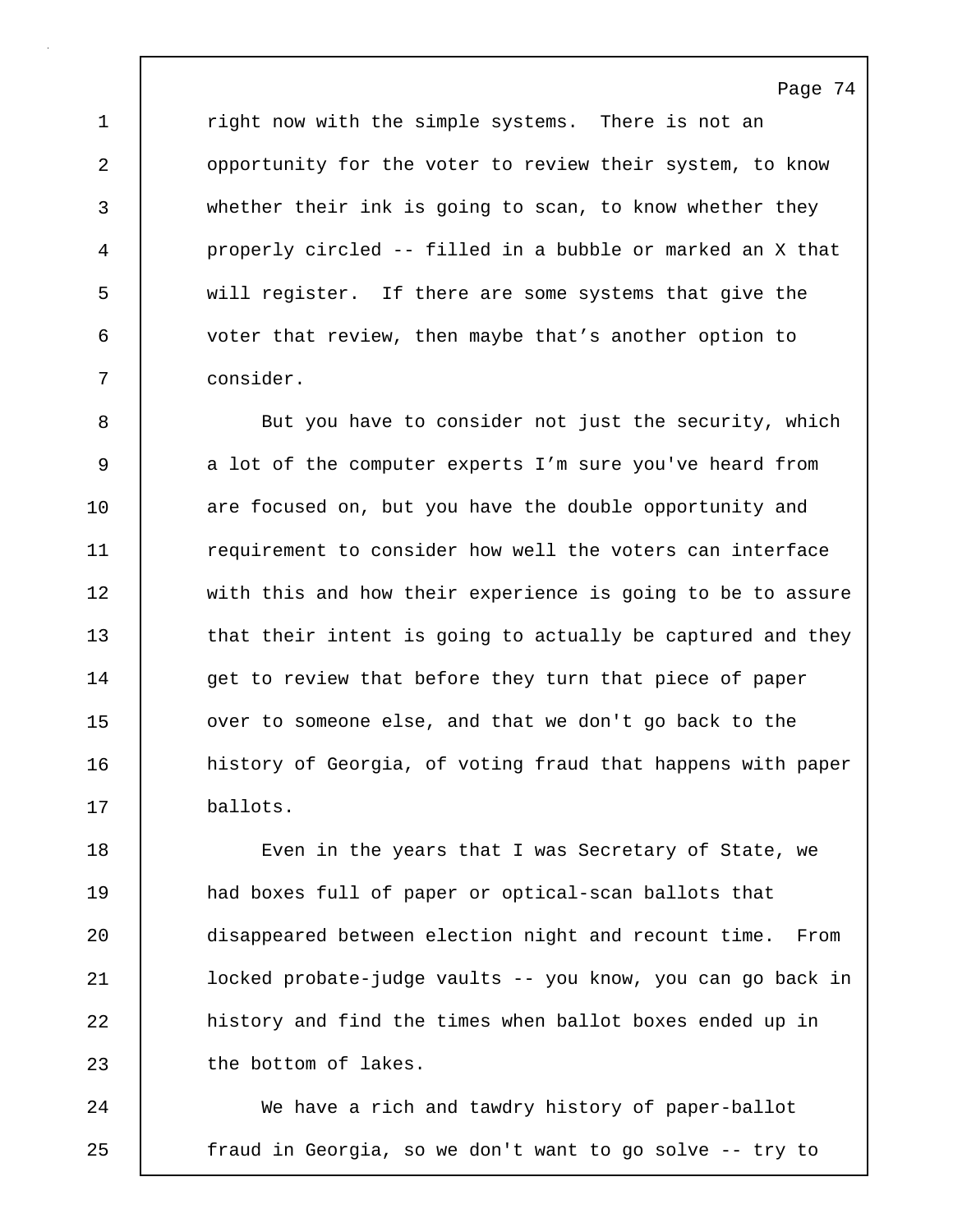1 solve one problem by re-creating the history that we have 2 in Georgia with a lot of other problems, which makes your 3 task a lot more complex than a lot of people understand on 4 the surface.

5 But you have a big charge ahead of you and a lot of 6 expertise at the table, and I'm glad that you are here 7 studying these issues and I appreciate the opportunity to 8 bring these points back to the table today. So thank you 9 very much. I'm happy to answer any questions you might 10 have.

11 | REPRESENTATIVE FLEMING: Dean Cox, as -- just as I 12 | expected, a excellent review for us of how we got to where 13 we are and all of the thought that went into getting to 14 where we are, and I'm sure there will be, potentially, some 15 questions and comments here for you.

16 Just a -- a scheduling note, if -- if I may, very 17 | quickly, just for our audience so that we all know when 18 we're going to start and finish: When we get through 19 | visiting with -- with Dean Cox here, we do plan, around 20 noon, to -- to break for lunch.

21 | As I mentioned early on, we have provided, for the 22 commission members, a lunch. There will be a room pass at 23 the check-in station that the staff will direct you toward. 24 Our goal is to get in there at about noon and come back 25 **heat about 12:30** to begin our presentations again.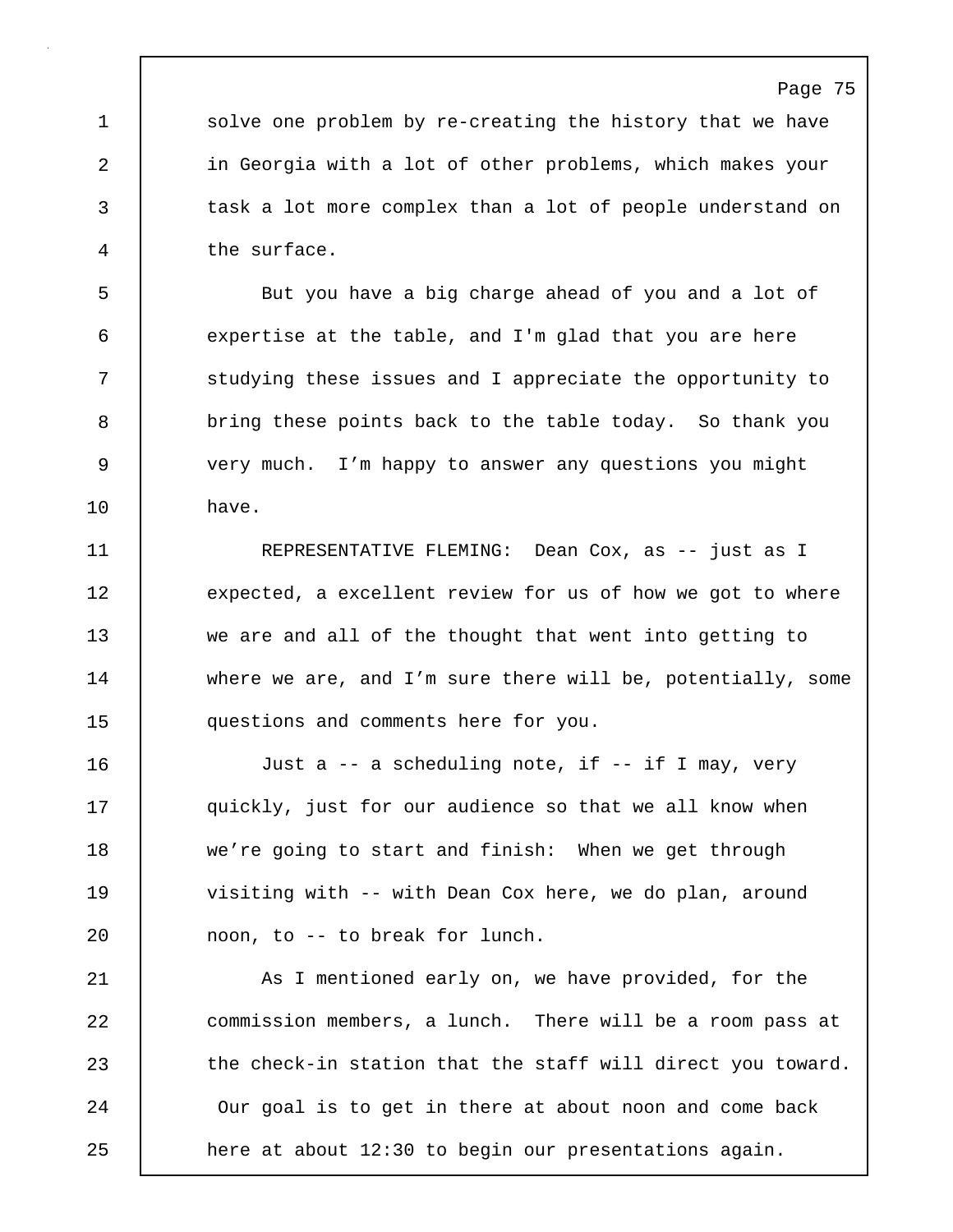Page 76 1 I wanted to mention that now to the people in the 2 audience in case -- we'd love for you to stay, but if you 3 need to slip out because you want to grab a bite and get 4 back in time, I just wanted to let you know what our 5 | schedule may be. 6 Having said that, however, though, let me go ahead and 7 | look around the table. And, Dr. Lee, did you indicate you 8 a had a question or comment? 9 DR. LEE: So, I mean, I appreciate you coming. So, I 10 mean, first comments that -- I mean, obviously, between 11 2000 and now, we've had several lifetimes in computer 12 technologies. So we actually, indeed, have seen vendors 13 **presenting the latest optical scanners that would actually** 14 | indicate to voters, that, Hey, look, you marked the -- you 15 marked the -- marked it wrong and we can get back to the 16 voter to say, Do it again. 17 So I think that concern should be -- should not be

18 there anymore. And the second -- second thing is that I 19 **think people talk about a lot of cost associated with** 20 printed ballots. I mean, I -- I think the latest vendors 21 | that we've studied -- first of all, they have very good 22 interface to design custom ballots.

23 You know, on the -- on kind of a browser window that 24 you can actually see before you print it out, and then you 25 can also print it out. So you don't have to, like, print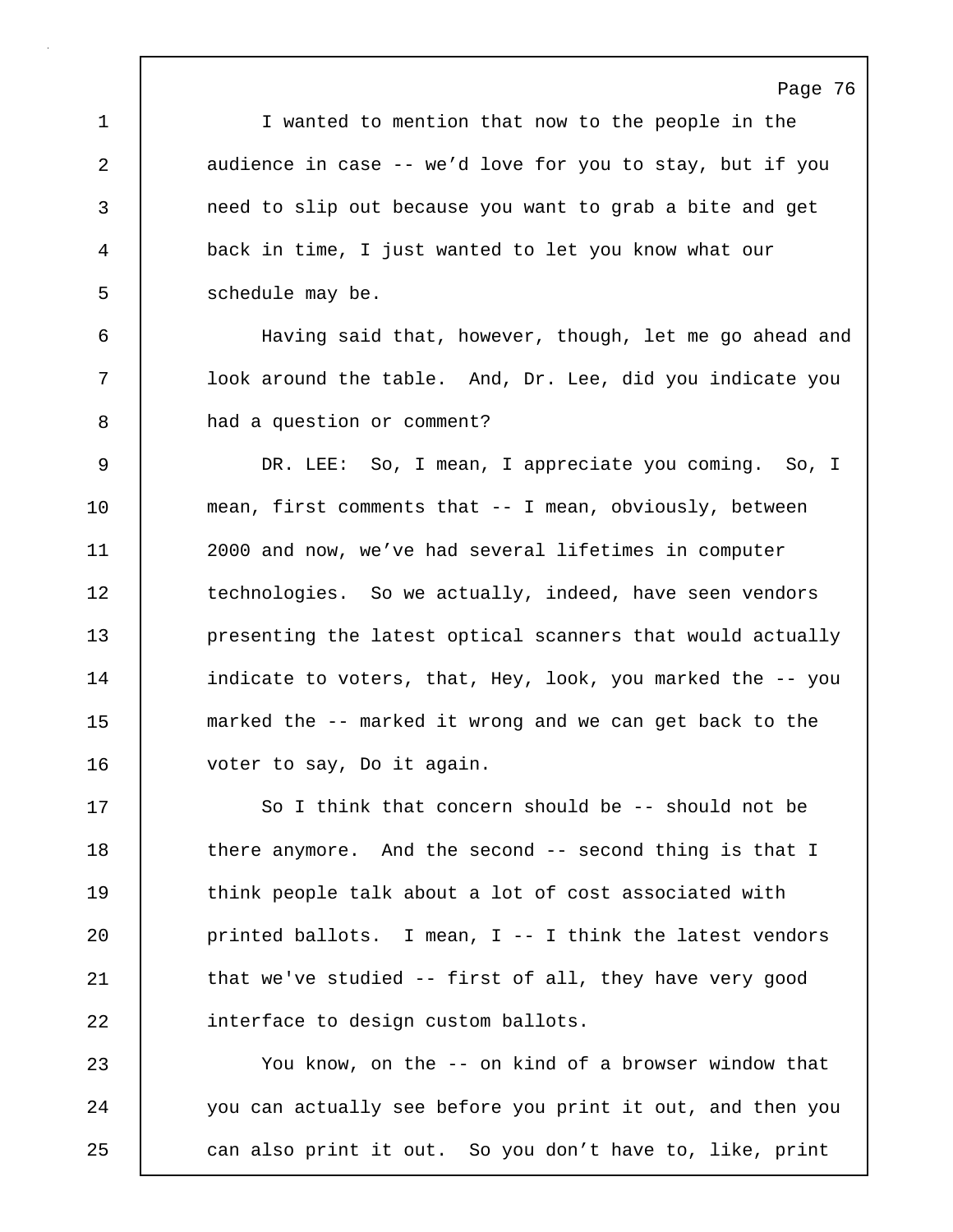1 out boxes of ballots and worry about, you know, somebody 2 would -- would steal them.

3 And then -- then, of course, I understand that 4 whenever we change technologies, right?, there's a lot of 5 costs associated with voter education, also training the 6 polling-station workers. So my question to you is that, in 7 your experience as the Secretary -- Secretary of State, 8 what's your estimate of the cost when you make the switch? 9 MS. COX: I -- I have no concept of what equipment 10 today costs, so I --11 DR. LEE: I'm talking about your experience in, let's 12 | say, 2000 when you made the switch. So you said you spent 13 a lot of money doing voter education --14 MS. COX: My recollection was that the state 15 appropriated about 2 to 3 million dollars -- 16 | DR. LEE: Okay. 17 | MS. COX: -- for the voter-education piece --18 | DR. LEE: Okay. 19 MS. COX: -- on top of the 54 million or so that we 20 | spent on equipment. 21 | DR. LEE: Okay. 22 MS. COX: And we hired -- I believe we hired a team of 23 about a dozen voter-education specialists --24 DR. LEE: Right. 25 MS. COX: -- who spent the year, you know, making

Page 77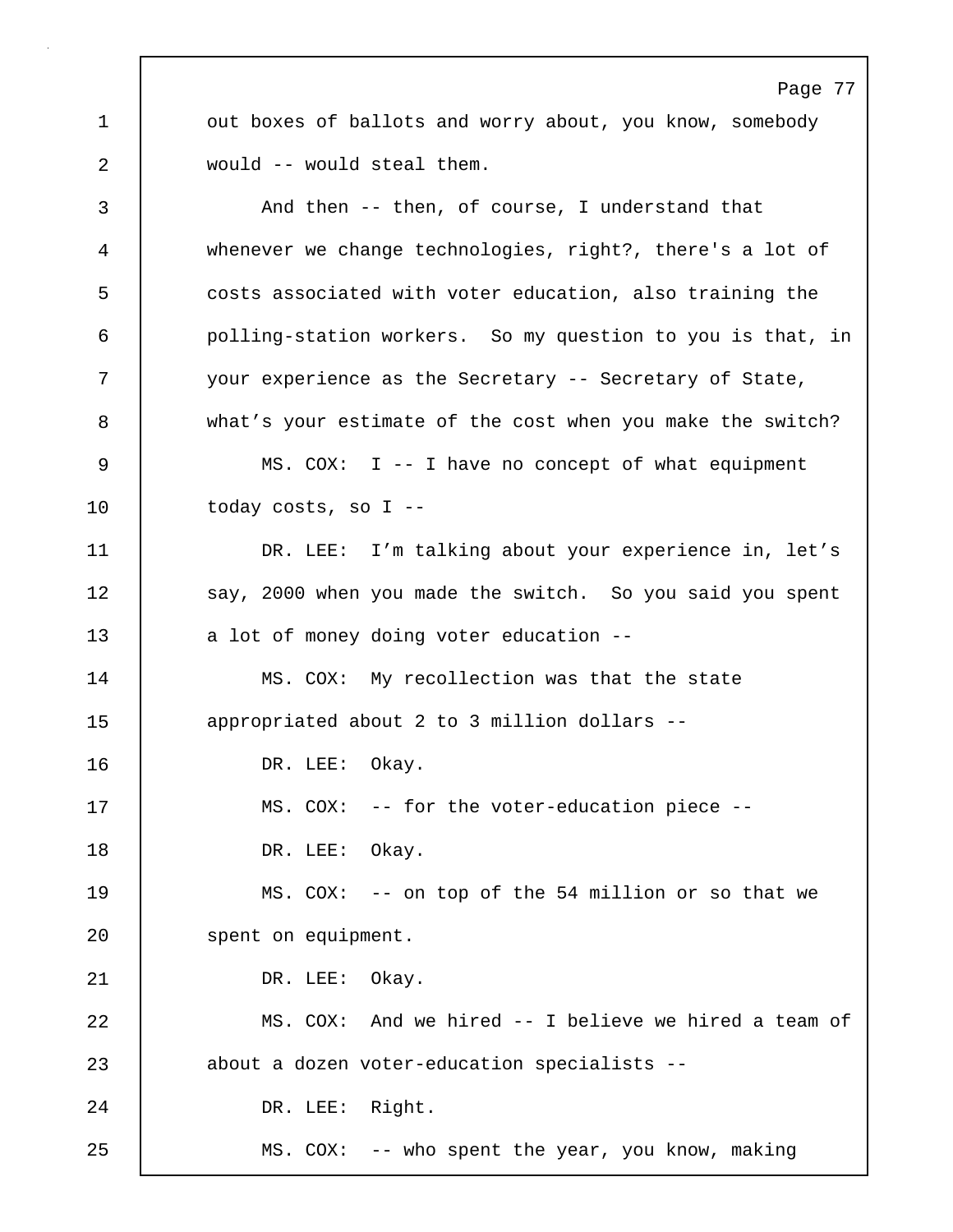Page 78 1 contact with local organizations all over the state, and I 2 think they were assigned to regions of the state so they 3 could really blanket the state in voter education. So that 4 was my top-of-the-head recollection of our budget for voter 5 education. 6 DR. LEE: Okay. And do you also budget for polling-7 | station worker training? 8 MS. COX: Yes. 9 DR. LEE: And that's also included in that \$2 million? 10 | MS. COX: I think so, yes. 11 | DR. LEE: Okay. All right. Thank you. 12 REPRESENTATIVE FLEMING: Okay. Senator Jackson? 13 SENATOR JACKSON: Thank you, Mr. Chairman. I believe 14 Dr. Lee answered -- we had the same question. Dean Cox, 15 | thank you for being here. 16 | MS. COX: Thank you. 17 SENATOR JACKSON: You mentioned that we received 50 18 | million dollars from the feds for our last voting machine 19 and it cost the state 2 million dollars -- 2 to 3 million 20 **dollars for voter education.** My question is really to you, 21 Mr. Chairman: Do you have an anticipated cost of this new 22 voting machine? 23 REPRESENTATIVE FLEMING: Tell me which one and I'll 24 tell you the anticipated costs. But -- but -- but, in all 25 seriousness, you know, I think -- it's -- it's -- the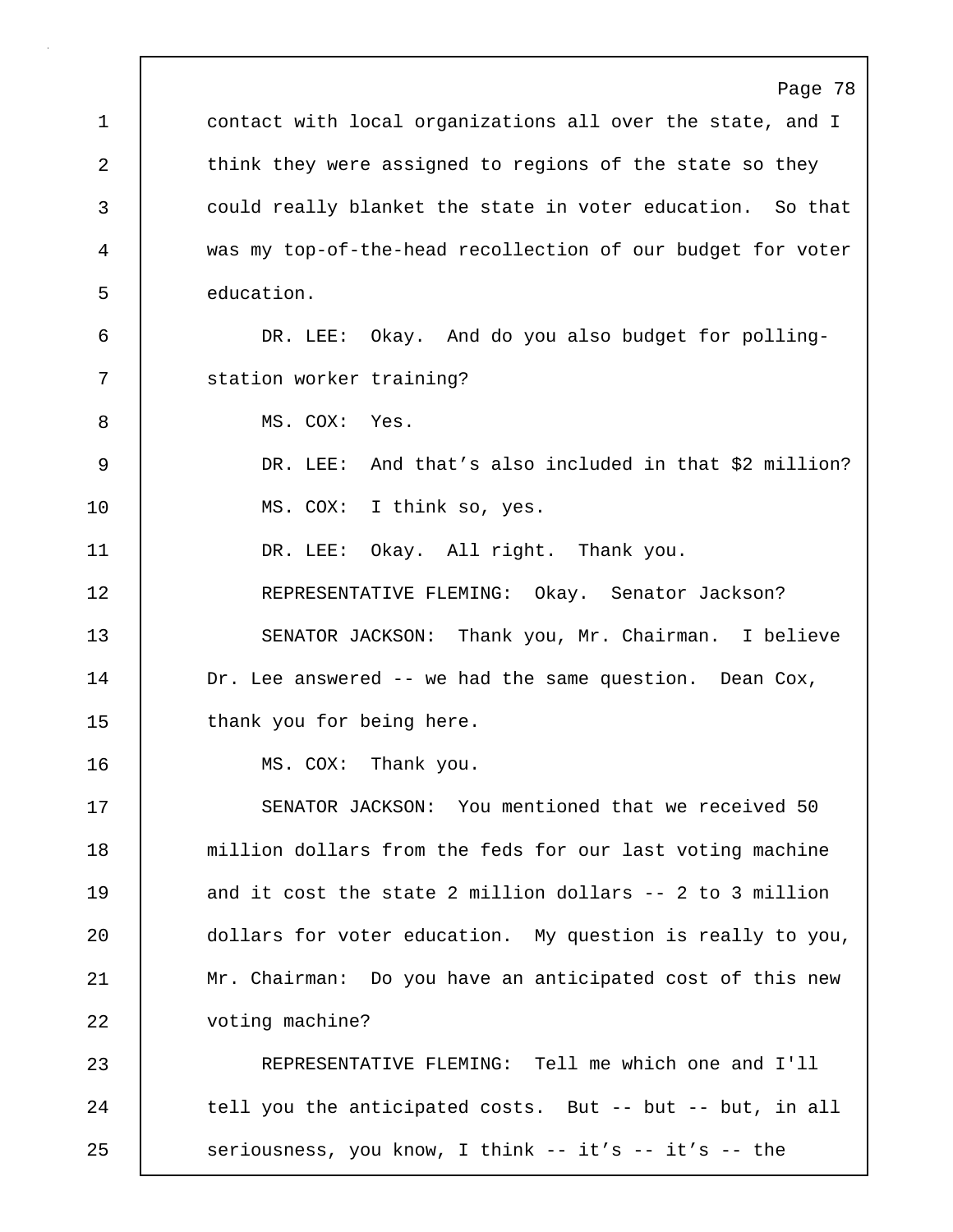1 estimations have been anywhere from a paper-based system, 2 which is -- is cheaper on the front end, and then we have 3 to get into the cost of the printers and all for the local 4 governments on the other end, can be low as in the less 5 than 50 million range to some of the ballot-marking systems 6 that are a little more complicated and -- and it's a bigger 7 front end purchase to 150 million dollar range.

Page 79

8 So that's a -- that's a, you know, just an estimate. 9 I'm sure that it can go above or even below. Does that 10 | answer what you were thinking --

11 | SENATOR JACKSON: So -- so --

12 REPRESENTATIVE FLEMING: Yes, sir?

13 SENATOR JACKSON: So we go through a training phase, 14 so -- and this would be all state -- this would be all 15 state money --

16 REPRESENTATIVE FLEMING: If we follow the last 17 | model, most of the expense was picked up by the state, 18 | understanding that the counties had a lot of expenses, as 19 the years went on, to replace machines, and for the 20 training, and so forth and so on.

21 SENATOR JACKSON: Okay. And that's my question. I -- 22 | I just want everybody to know that this will not only be a 23 State fee, but there would be a huge cost to most of the 24 | counties also.

25 REPRESENTATIVE FLEMING: There's always going to be --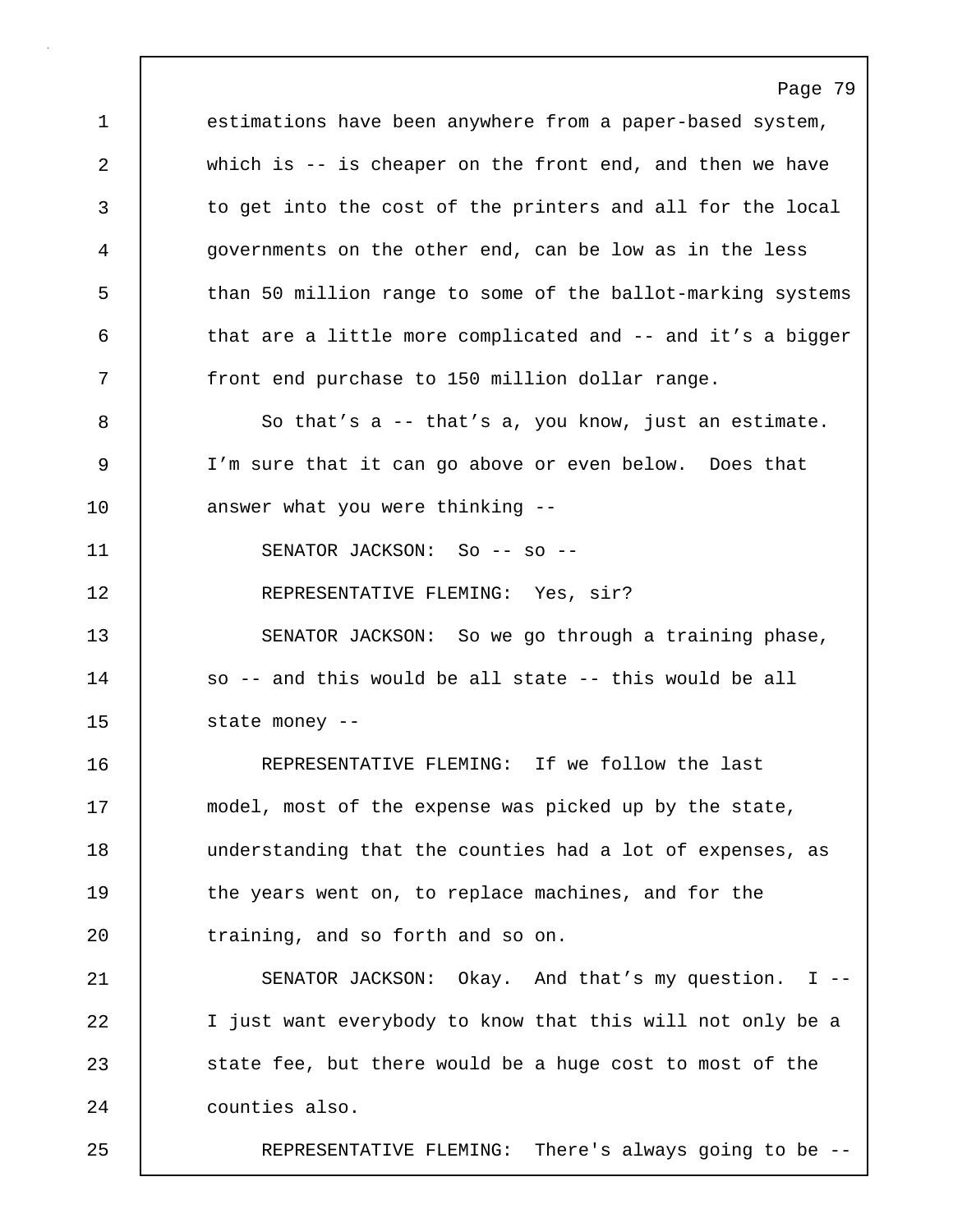1 there's currently costs in the machines that they maintain, 2 and the boards that they train, and the people that they 3 upkeep and there will certainly be continuing costs with 4 whatever system we get, understanding that, depending on 5 that system, some's going to be more, some's going to be 6 less and then the component the state kicks in will modify 7 that. Complicated answer, good question. Yeah. Yes, sir, 8 Michael?

Page 80

9 MR. JABLONSKI: Dean Cox, I remember very well the -- 10 when we revolutionized the voting system in 2000. When the 11 Secretary of State's office did the report on problems with 12 elections prior to that, was there any discussion at that 13 time about performing audits? And then, secondly, when we 14 **purchased the new machines or when we decided to do that,** 15 was there any discussion of implementing audit procedures 16 at that time?

17 MS. COX: We -- in the -- when we did the internal 18 **Study, we were just studying what the problems were, to** 19 Start with, with the existing old equipment. When the 21st 20 Century Commission surveyed all of the then existing 21 equipment, we -- my recollection is that we did talk about 22 auditing, but that's when it always gets around to your 23 definition of auditing.

24 You know, and that's when going from the time we 25 **purchased the equipment through the state election board,**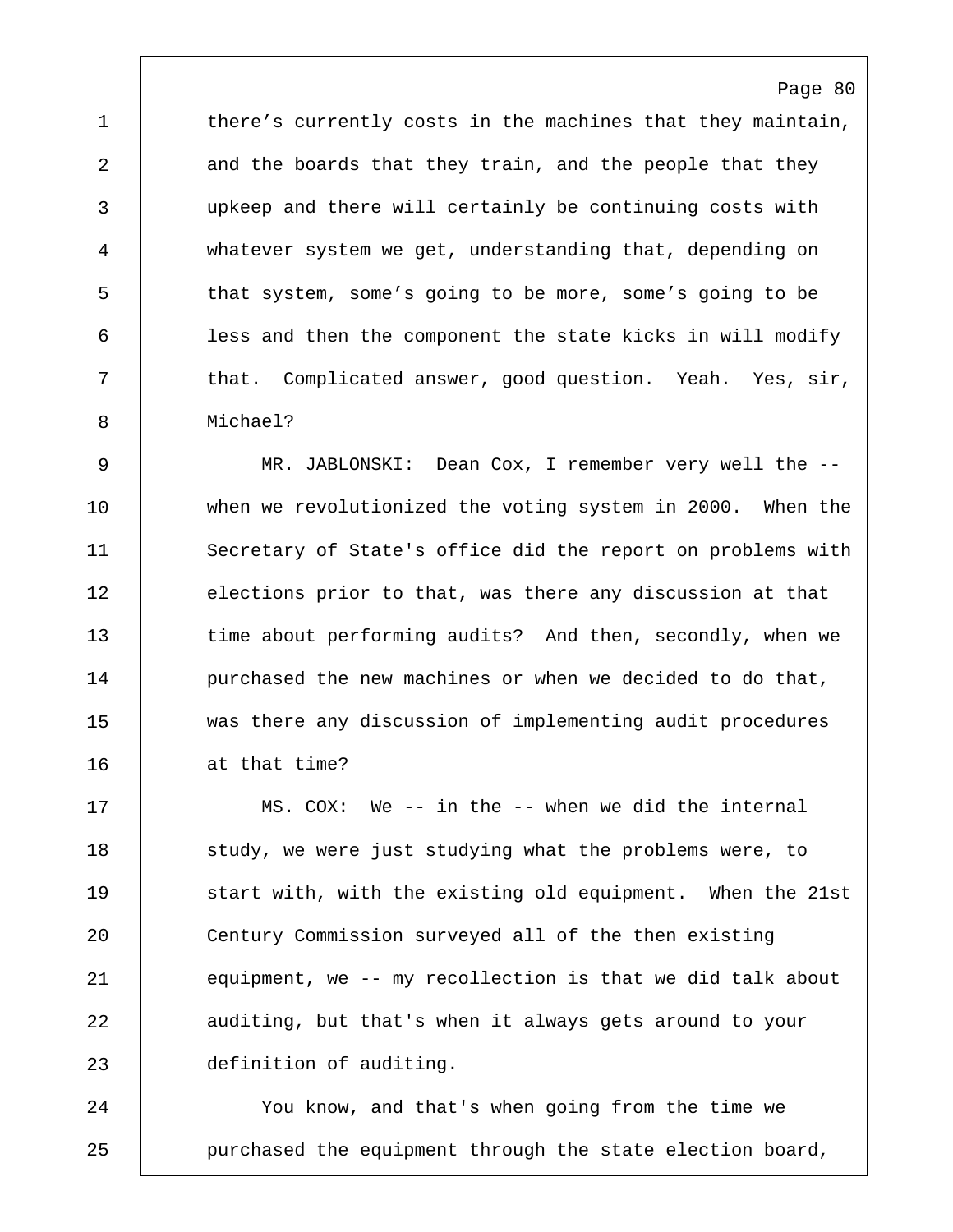1 we worked on a lot of the processes that we put in place, 2 the checks and balances of how everything from the voter's 3 list to the -- how many tapes you ran off of each 4 individual voting machine, pasting those on the window of a 5 polling place, wrapping those around the memory card, and 6 transporting that to the central election office and 7 balancing all of that out with numbered list of voters.

8 So there was that kind of an audit-trail mechanism put 9 in place as much through state election board rules and 10 **regulations than through equipment-type audits.** 

11 REPRESENTATIVE FLEMING: Judge?

12 JUDGE MCCOY: Just a couple of comments. It's good to 13 see you again.

14 MS. COX: Hey, judge.

15 JUDGE MCCOY: One thing I want to bring up that has 16 | not been mentioned today, during your tenure, we visited 17 Some other states who were using optical-scan ballots and 18 also giving paper receipts and the one thing that has not 19 been mentioned is climate control and how that affects your 20 **paper ballots.** 

21 Just in the November general election just held, a 22 couple of jurisdictions in North Carolina that were using 23 -- that switched to optical-scan ballots, their -- none of 24 their ballots would scan because they were dealing with 25 | high humidity on election day and the ballots were --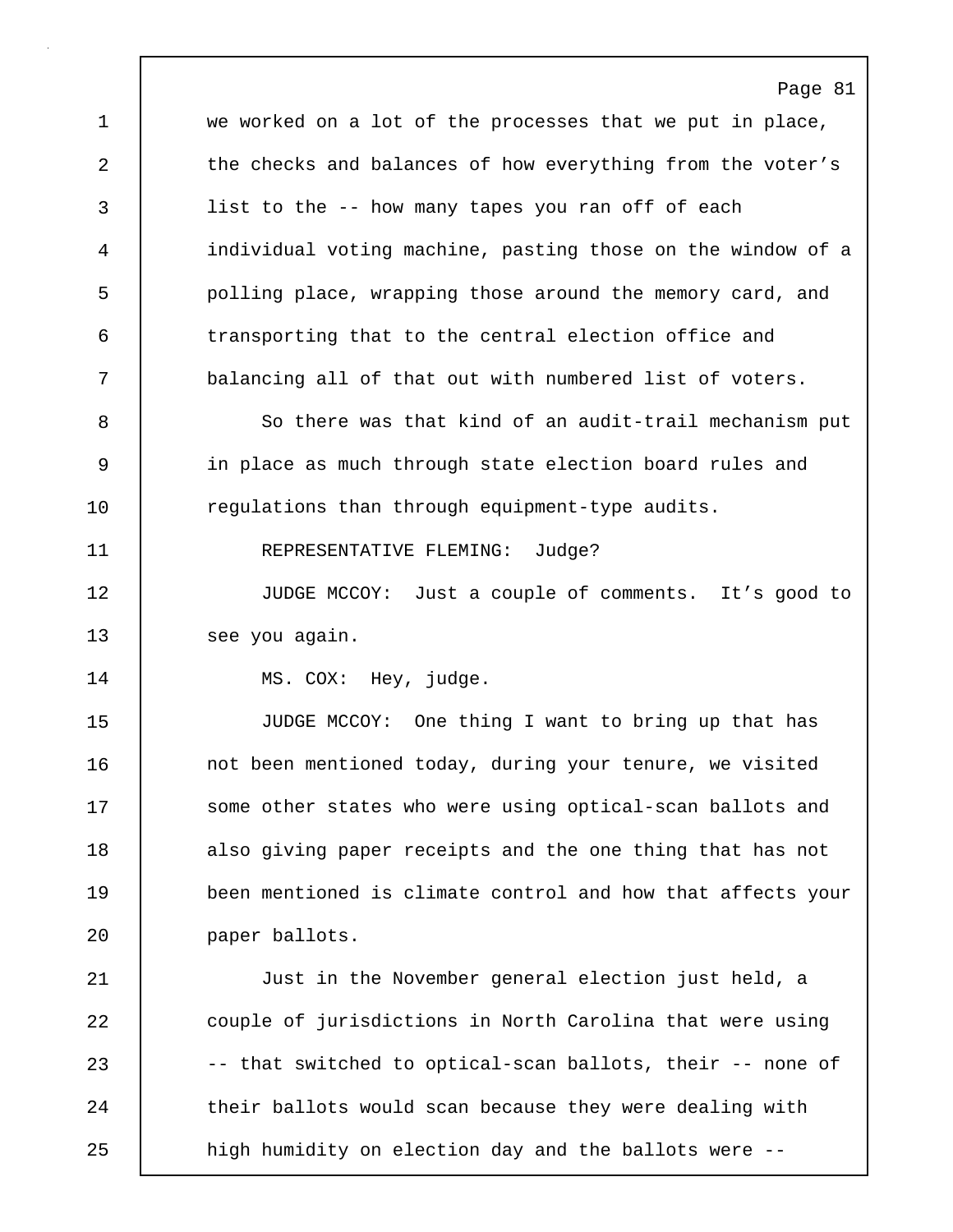1 absorbed enough dampness that they would not scan. 2 The same thing with paper receipts from voting 3 machines. When you start dealing with paper and, thinking 4 about South Georgia, you've got to consider our humidity 5 and how that affects the paper and how we count that. 6 MS. COX: We had an incident -- I remember an incident 7 | prior to the new equipment being put in place where a 8 county with an optical scan called us at one point and they 9 had that humidity issue and our recommendation was to send 10 everybody home to get hairdryers and bring out the 11 hairdryers -- 12 | JUDGE MCCOY: Absolutely. 13 MS. COX: -- and dry the ballots. And -- and it 14 helped. I mean -- 15 JUDGE MCCOY: Absolutely. 16 MS. COX: -- it was make do with whatever you can do, 17 but that was -- that is a symptom with humid climates. 18 JUDGE MCCOY: Absolutely. And those of you who have 19 **not witnessed elections in South Georgia should visit us on** 20 election day and see some of the rural precincts and places 21 where we conduct elections and -- and how we deal with not 22 **only humidity but other issues.** But -- but that is 23 definitely something that we need to consider with -- with 24 **paper receipts, with -- with, you know, ballots that we** 25 verify is, you know, dealing with weather conditions.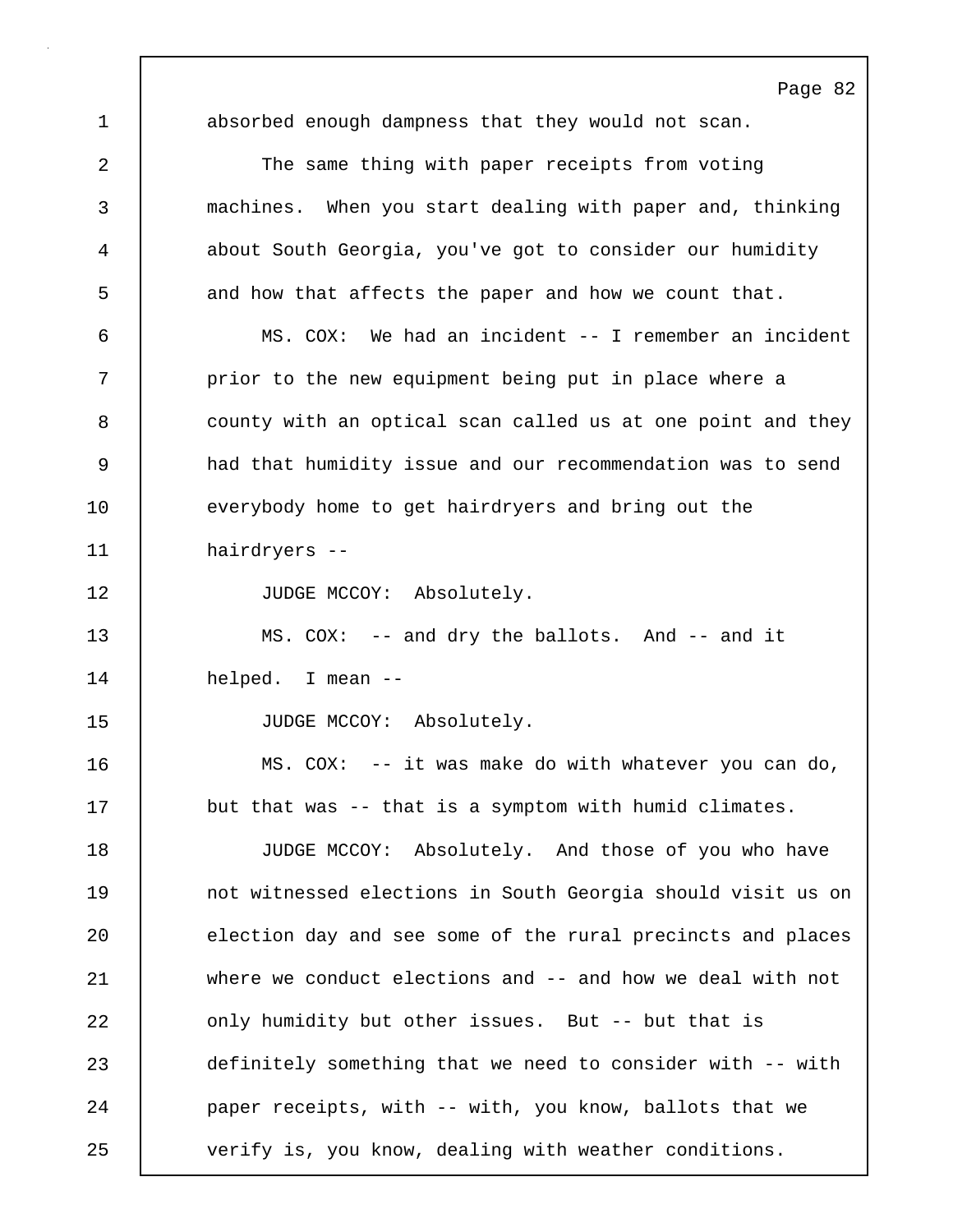1 And, also, one other comment on costs to the counties 2 and all: A lot of people do not realize that the costs of 3 conducting state and federal elections on the county level, 4 the county pays for all of that cost. Poll workers, 5 printing ballots -- everything. There -- there is no 6 funding from the state or federal government to our 7 counties for conducting elections when, many times, there's 8 not even a county race on the ballot, such as our recent 9 statewide runoff.

Page 83

# 10 REPRESENTATIVE FLEMING: Amy?

11 | MS. HOWELL: Thank you, Mr. Chairman. Thank you, 12 **Dean Cox.** I wanted to thank you for highlighting the 13 importance around access for individuals with disability 14 and the ability to independently cast their vote and 15 | privately. Historically, do you feel that the lack of 16 **access had a chilling effect on participation in the voting** 17 **process for people with disabilities?** 

18 MS. COX: I do believe that because we heard that from 19 voters. We worked with a lot of disability organizations 20 when we were sort of pilot testing this equipment and 21 different types of equipment to ask voters to try it out 22 and we heard from voters who said either they didn't trust 23 a poll worker or -- to help them at a polling place if they 24 didn't have someone in their family they trusted, so they 25 | just didn't vote.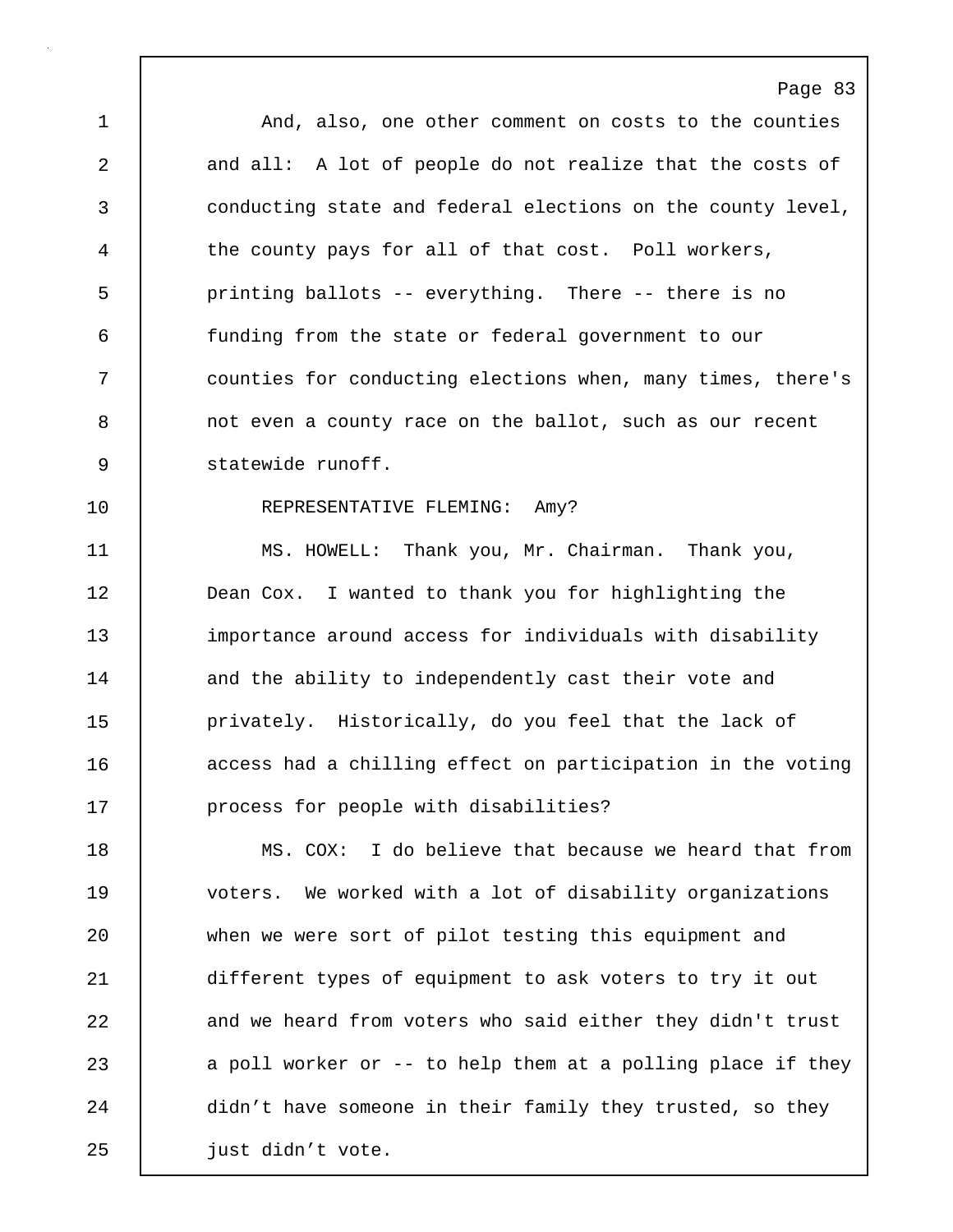Page 84 1 So I think we saw some actual, at least anecdotal, 2 experiences of voters who -- who just didn't go through the 3 trouble of voting because they couldn't vote independently 4 and didn't have a trusted person to help them. But then, 5 even those who had trusted voters [sic] always had a little 6 tinge of doubt that their ballot got marked as they wished 7 and just loved, loved, the experience of having that 8 independence of knowing their voice really, finally, was 9 heard. 10 **REPRESENTATIVE FLEMING:** Ms. Welch? 11 MS. WELCH: Good morning, Dean, and good to see you 12 | again. 13 MS. COX: Good morning, you too. 14 MS. WELCH: I just want to make one statement. When 15 we talk about having a ballot printer at the precinct, 16 there's no way that we would be able to function with just 17 one ballot printer. That would definitely create long 18 lines. It would become ballot stations, and we would need 19 at least 7 to 10 ballot stations, and you would need a 20 **printer** on each station. If you think about the concept of 21 | one ballot printer, if you have a technical issue, you just 22 | created long lines. 23 REPRESENTATIVE FLEMING: Absolutely. 24 | MS. WELCH: And so, you would need stations rather 25 | than a one-ballot printer in a precinct. So I want to make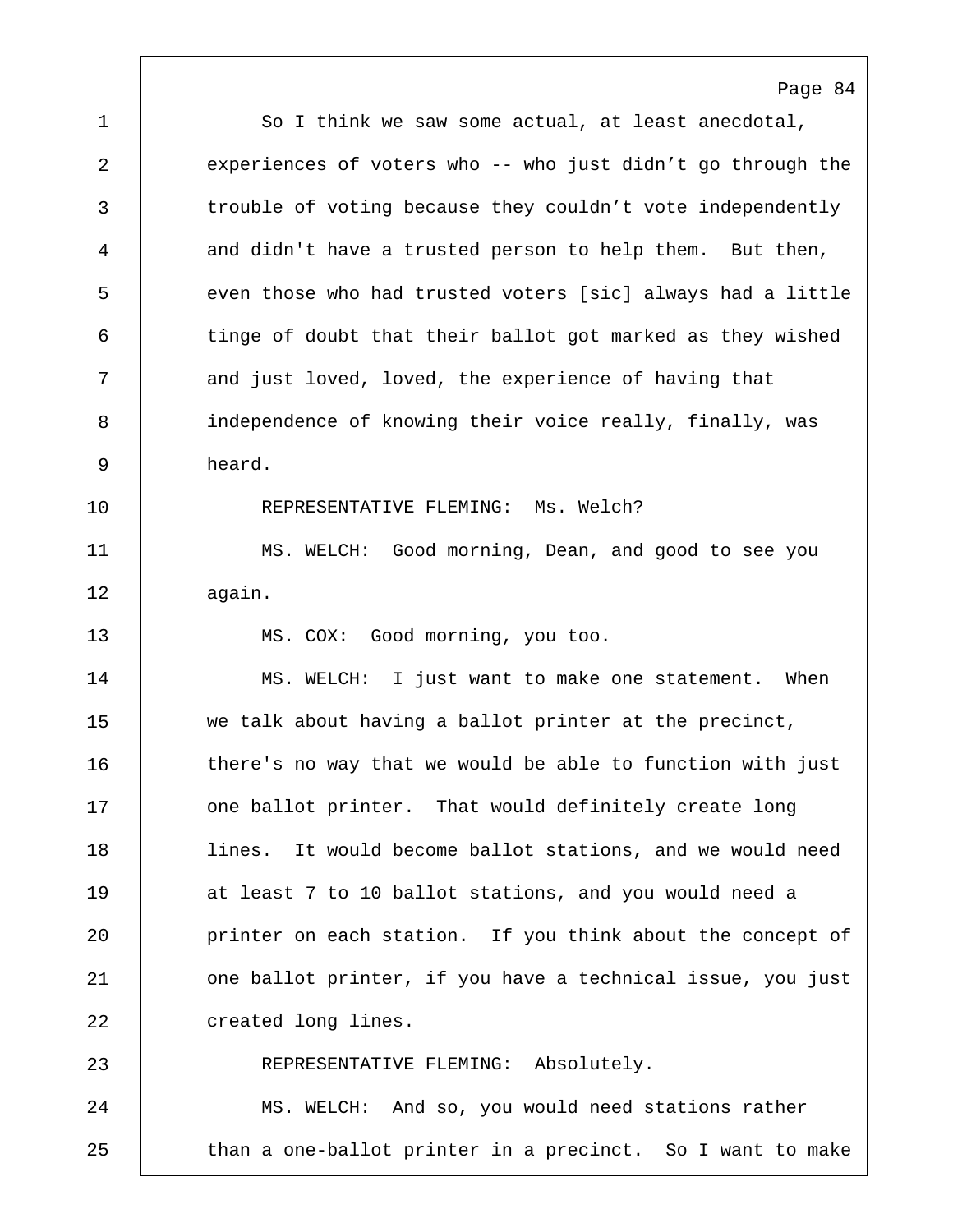1 sure that everybody understood that. Thank you. 2 REPRESENTATIVE FLEMING: Senator Jackson? 3 SENATOR JACKSON: Yes. Dean Cox, you mentioned 4 earlier that when we -- when we switched to the new machine 5 in 2002, there was a discrepancy in -- in -- in voter 6 participation -- well, maybe not voter participation, but 7 black voters and white voters. There was a huge learning 8 curve. Could you talk a little bit more about that and --9 and why you think that occurred?

10 MS. COX: I -- I don't know that I can give you the 11 | reason of why, but we saw -- we saw a margin of difference 12 that sometime exceeded 20 percent difference in under votes 13 between majority-black and majority-white precincts within 14 the same county. So the under vote rate was far greater in 15 Some majority-black precincts than majority-white precincts 16 using optical-scan ballots.

17 We didn't have the time or resources to drill down and 18 | look at the average age of voters, for example, because it 19 just sort of stands to reason that perhaps older voters who 20 didn't grow up in a school system at a time when they were 21 using standardized testing might not be familiar with an 22 **o**ptical-scan ballot, so they might not know how to fill in 23 **that bubble or mark the X.** 

24 We also -- at the time, there was one system, now that 25 I think about it, that was -- there were three different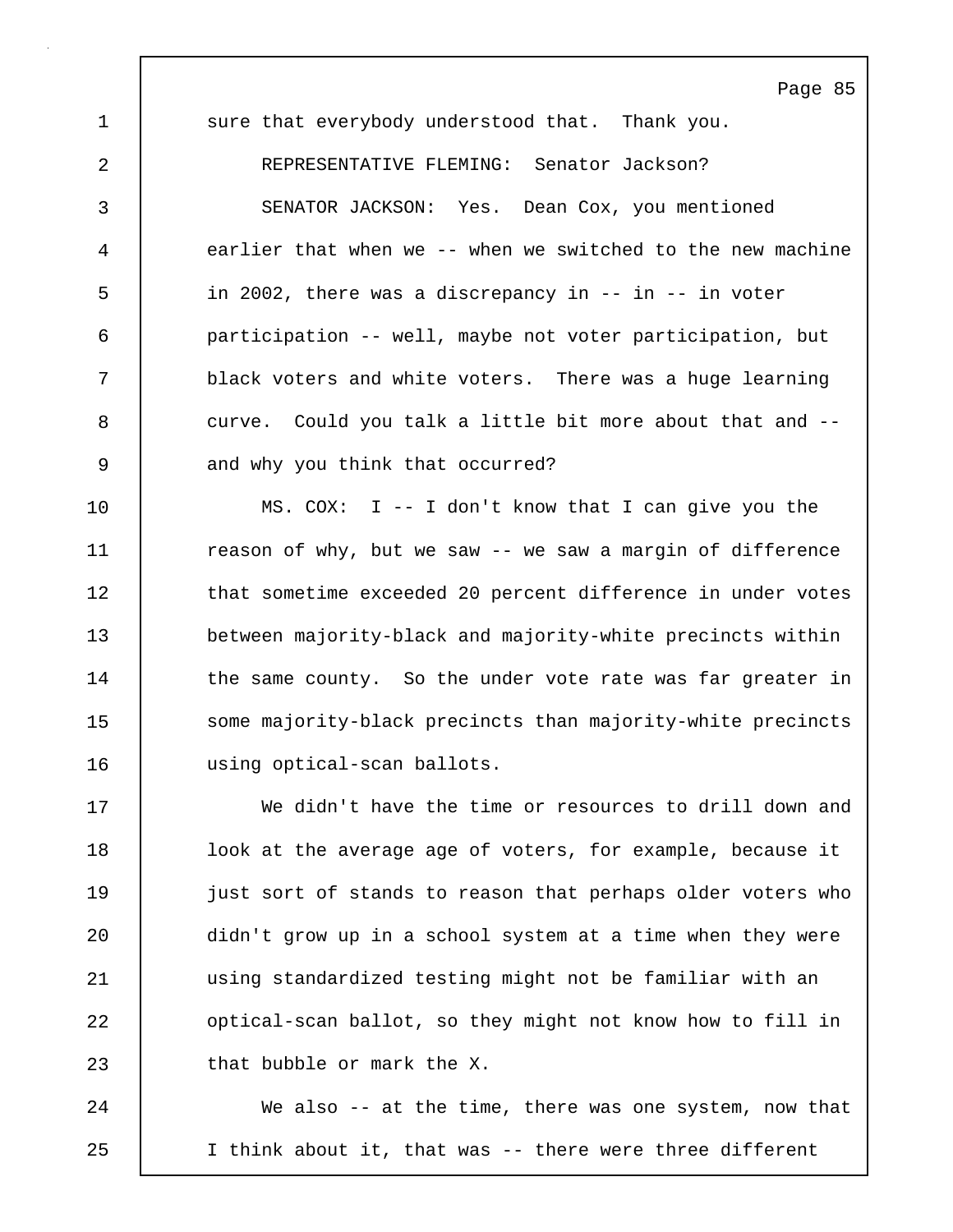1 types of optical-scan systems. There were some that you 2 marked with an X, some you filled in with a bubble; there 3 was one really horrible type that, out beside the 4 candidate's name, there was a picture of an arrow and the 5 middle part of the arrow was blank and the way you voted 6 was that you had to draw a bar to connect -- to make a line 7 **b** of the arrow complete.

Page 86

8 Now, if that sounds weird to you, it -- it defied 9 logic. Nobody understood that system. So people would put 10 an X in that blank space that didn't connect the lines --11 | the ends of the arrow, so we had all kinds of errors on 12 that system, so we knew that was a bad system.

13 But even on the other systems that were more 14 conventional optical scan, we just -- we saw this 15 discrepancy. It could be from a single digit to 16 | significant double-digit differences in majority black 17 and white precincts. So you just know there's something 18 else there that social scientists or political scientists 19 **19** needed to drill down further to know there's a -- there's a 20 **problem here in voter discrepancy that is not good and not** 21  $\vert$  -- not equitable in a voting system that we should be very 22 | mindful of in putting into place. 23 REPRESENTATIVE FLEMING: Dean -- 24 | SENATOR JACKSON: And --25 REPRESENTATIVE FLEMING: Go ahead, Senator, yes?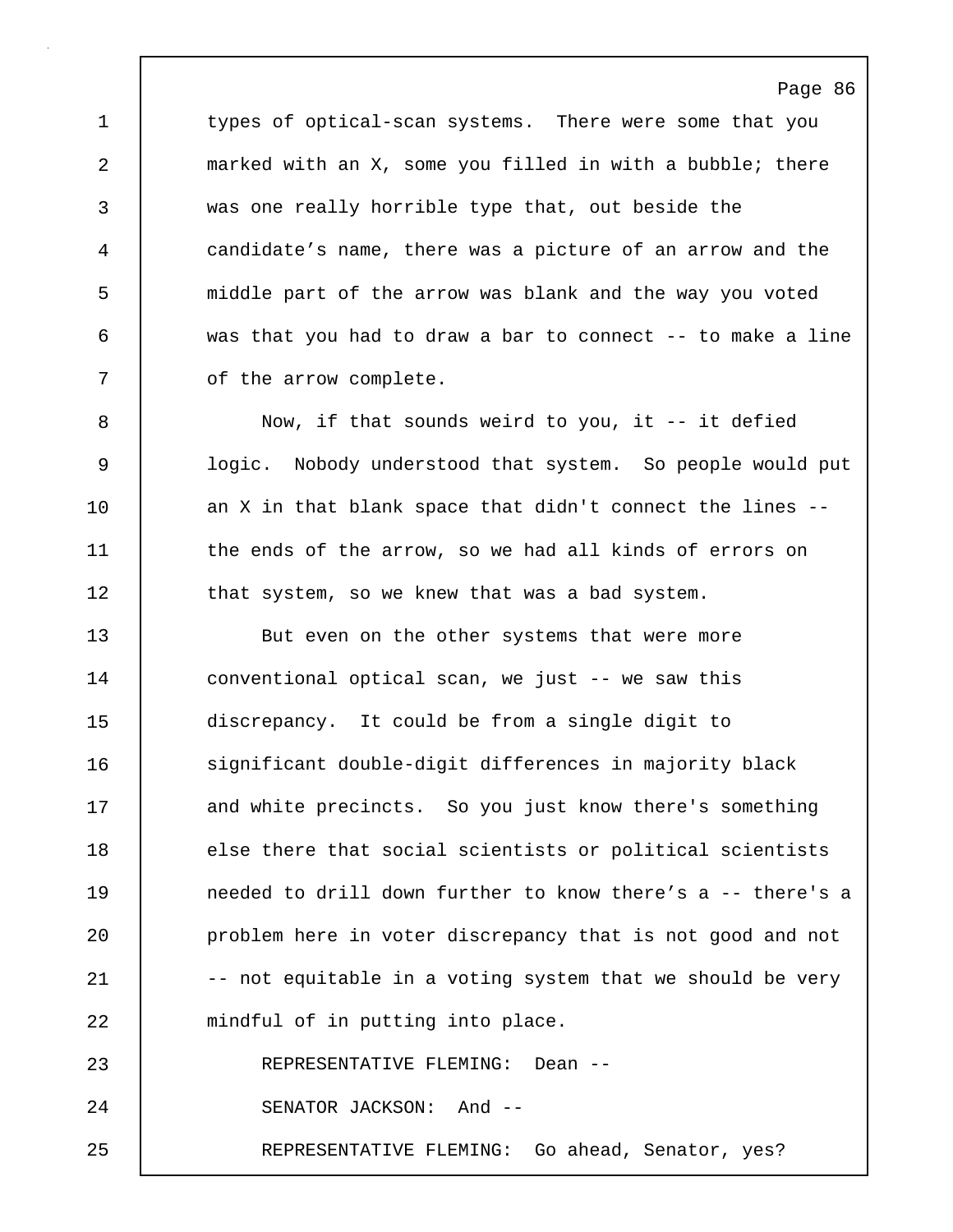1 SENATOR JACKSON: So is it of your opinion that we 2 must look at putting more educational dollars into those 3 areas of our great state so that everybody has a chance to 4 understand how to vote and -- and that everyone has an 5 opportunity to -- to vote?

6 MS. COX: Without question. If -- if you should 7 Select a system like that -- and that's why I say any 8 system where maybe all of us who grew up in an era of using 9 Standardized tests might say, Oh, everybody knows how to do 10 it. Trust me: Everybody does not know how to use it and 11 everybody does not feel comfortable with it.

12 So the county election officials around the table 13 **fully understand this, so that they need to help you know** 14 how to educate voters but it -- it will take more than a 15 **one time show people.** It will take massive media campaigns 16 and hands on, letting voters touch and feel it and 17 | experiment with it to say -- in a safe, comfortable 18 environment before they go to a polling place because, 19 The last thing -- I mean, it's human nature.

20 **People don't want to go out in public and be** 21 embarrassed, so they'll stay away from something that might 22 **put them in that situation, and that's what we feared with** 23 electronics. But we -- you know, because we knew how many 24 **deciary older voters didn't understand computer technology, so we** 25 wanted them to see, It's easy; you can do this really

# Page 87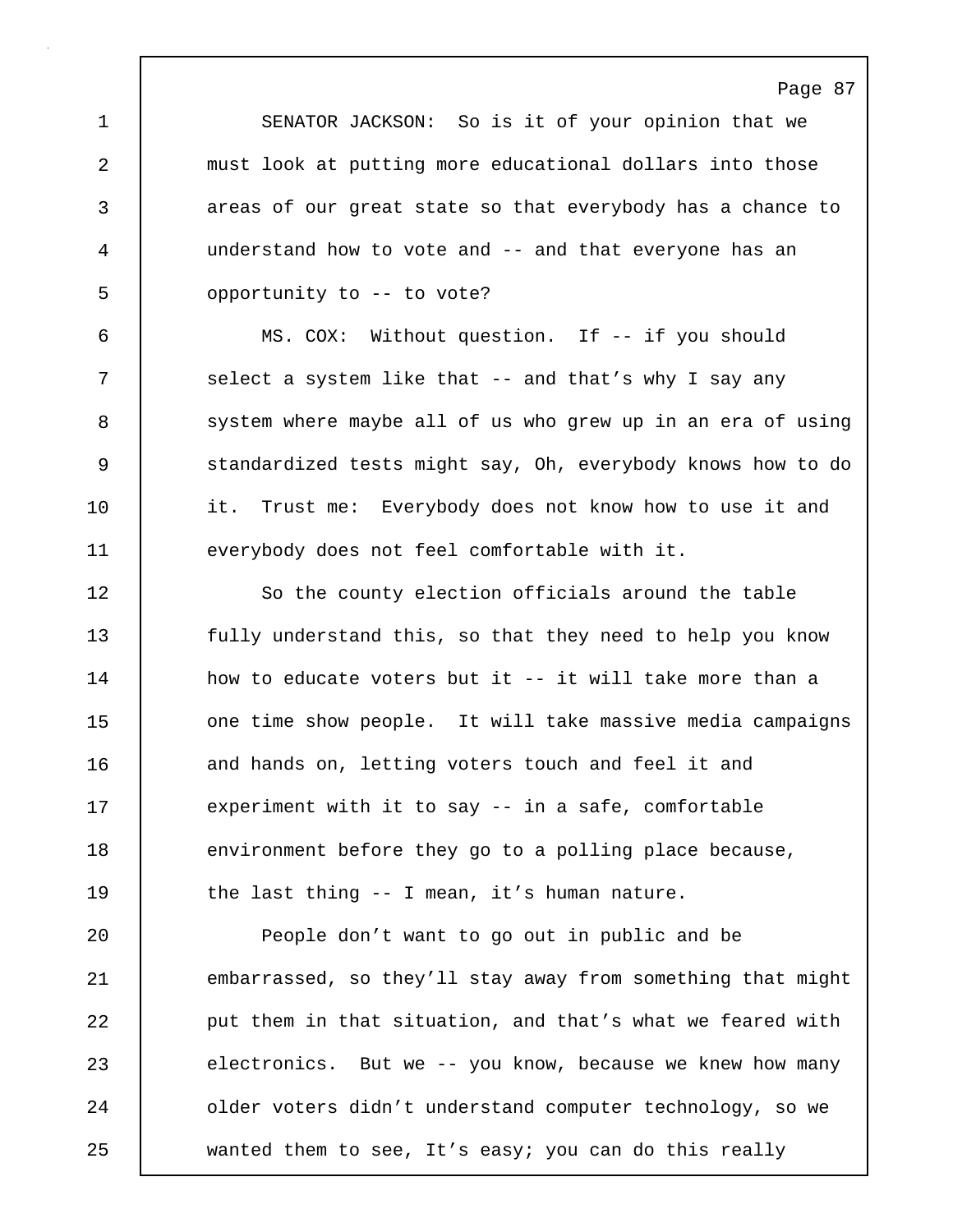Page 88 1 | easily. 2 But the same with an optical-scan ballot. I think --3 with massive voter education, I think you could probably 4 overcome it, but don't minimize the need for that. 5 SENATOR JACKSON: Thank you. 6 REPRESENTATIVE FLEMING: Dean, do you remember by any 7 chance what year -- was it in the 80s or 90s when we did 8 away with straight-ticket voting in Georgia? 9 MS. COX: I think that was still in place when I was 10 in the legislature, so I think --11 REPRESENTATIVE FLEMING: 90s? 12 | MS. COX: -- it was probably in the 90s. 13 REPRESENTATIVE FLEMING: Did we see an increase -- I 14 would assume -- in under voting when we did away with the 15 | straight party --16 MS. COX: Yes. 17 REPRESENTATIVE FLEMING: Okay. 18 | MS. COX: Oh, yes. Absolutely. 19 REPRESENTATIVE FLEMING: Yeah. 20 JUDGE MCCOY: The last year was '92. 21 | REPRESENTATIVE FLEMING: '92. Okay. Interesting. 22 Yes? Nancy, did you have -- 23 MS. BOREN: I did. Dean Cox, good to see you again. 24 | MS. COX: You, too. 25 MS. BOREN: I was the county -- Muscogee County that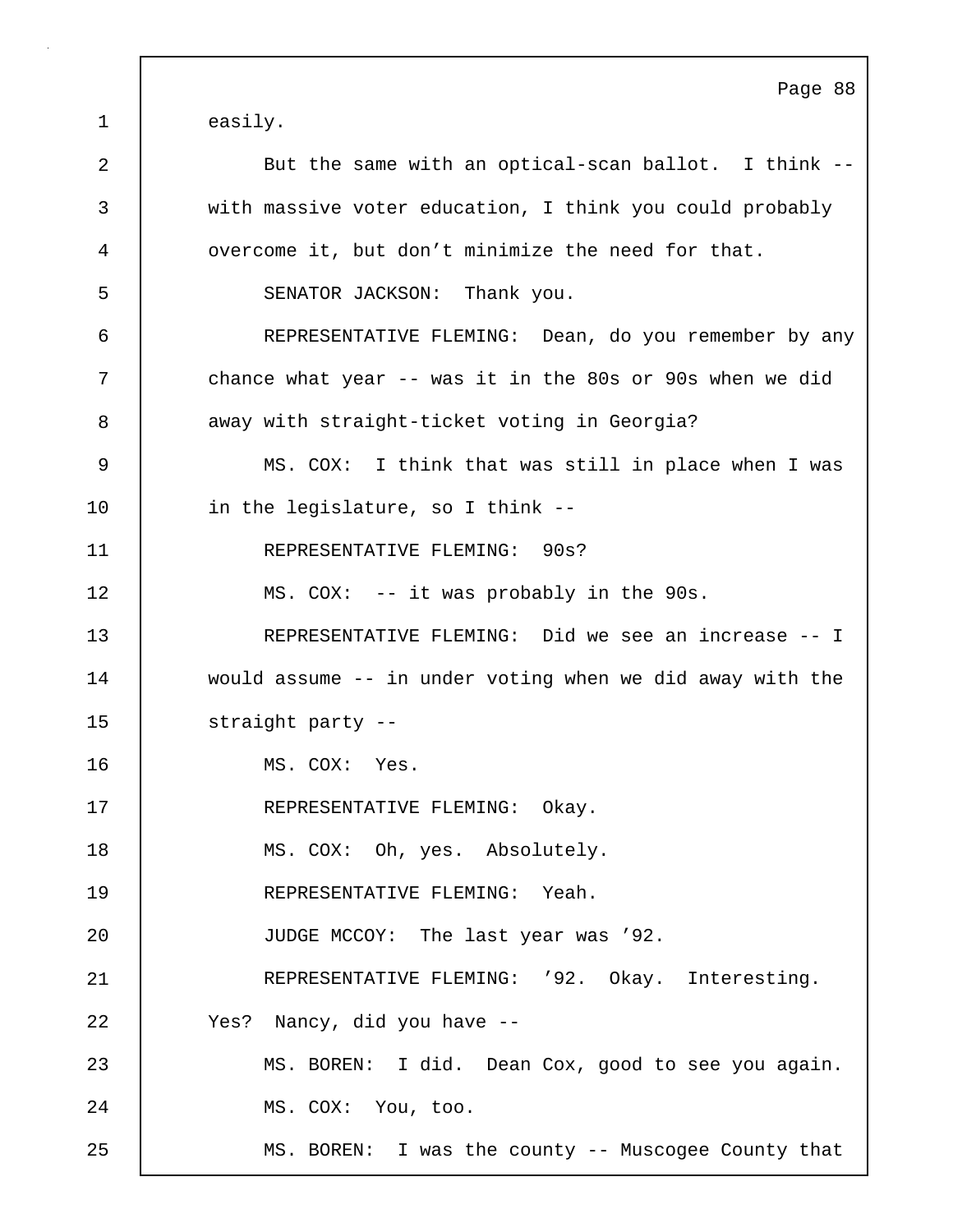1 and the arrow that you had to complete. And so, I'm --2 I'm very familiar with that type of voting system. We 3 implemented that in Muscogee County in the -- in the early 4 90s and we went back and we reviewed those ballots from 5 2000 that you were speaking about in -- in our county 6 and -- and what we saw were the results of over votes.

7 So the -- the voters would try to complete the arrow, 8 but then they would write the same candidates name in the 9 write-in box, which then created an over vote, which then 10 Tejected that ballot. Even though there intent was clear 11 | for the candidate that they wanted to vote, we couldn't 12 | count that ballot.

13 We lobbied the legislature and, of course, that was 14 changed and now we have the vote-review panel that allows 15 the vote-review panel to look at that -- that ballot and we 16 can count it.

17 | As far as voter education -- and I'm sure my election 18 colleagues around the table remember that we went every 19 place. Like you, we kept one in our car any time anyone 20 asked us, in a gathering of two or more, to educate on that 21 equipment. We did that. I even went to unsavory places 22 **often to go and demonstrate that equipment.** But the voter-23 education component is definitely very important for all of 24 the voters to understand how to use it.

25 REPRESENTATIVE FLEMING: Judge?

#### Page 89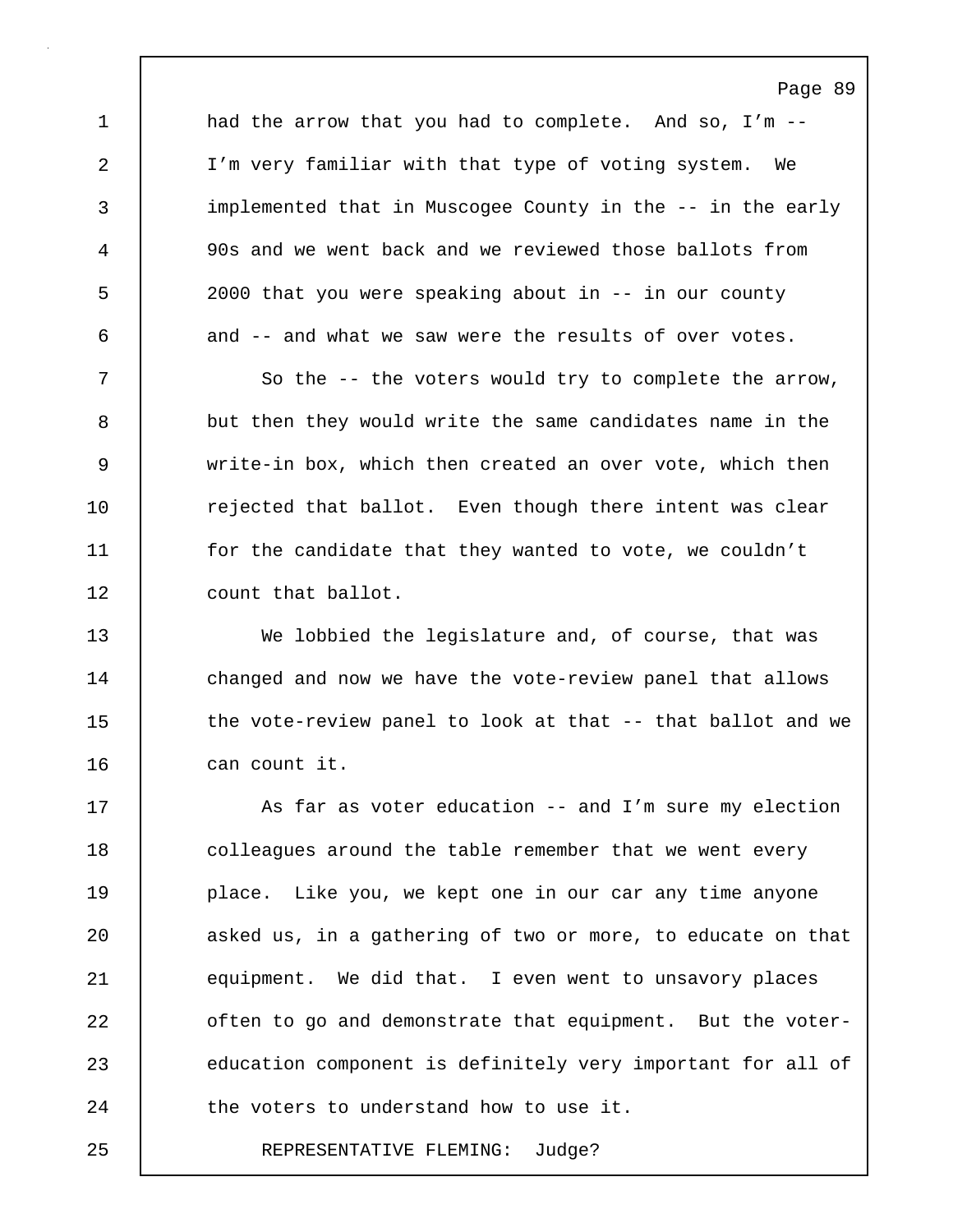1 JUDGE MCCOY: Another equally important fact is part 2 of the training money was allocated to train poll workers, 3 because uneducated poll workers do not help voters. And -- 4 and you need to realize these are temporary workers that 5 **b** only work two or three elections every other year.

6 And I remember there was money put regionally into the 7 | technical schools and we loaded them up in vans and buses 8 and carried them and they were taught how to operate the 9 equipment, and -- and that's definitely something that 10 needs to be done, is the funding to educate our poll 11 workers on how to use -- properly use and show the voters 12 **how** to use the equipment.

13 REPRESENTATIVE FLEMING: Lynn?

14 MS. BAILEY: Just a quick comment. Lynn Bailey, 15 | Richmond County. It's so good to see you. I wanted to 16 underscore, just like many others have around the table, 17 the importance of the educational component and my -- that 18 comment is more related to the judge's comments about 19 | training poll workers.

20 Yeah, that's the -- that's where the rubber meets the 21 | road, is with the poll workers, and it's so important that 22 they feel comfortable with it equally or perhaps, more 23 important, is that the voters feel comfortable with it. 24 | Even to this day, we have voters come in who are hesitant 25 to use voting equipment because -- and I don't think it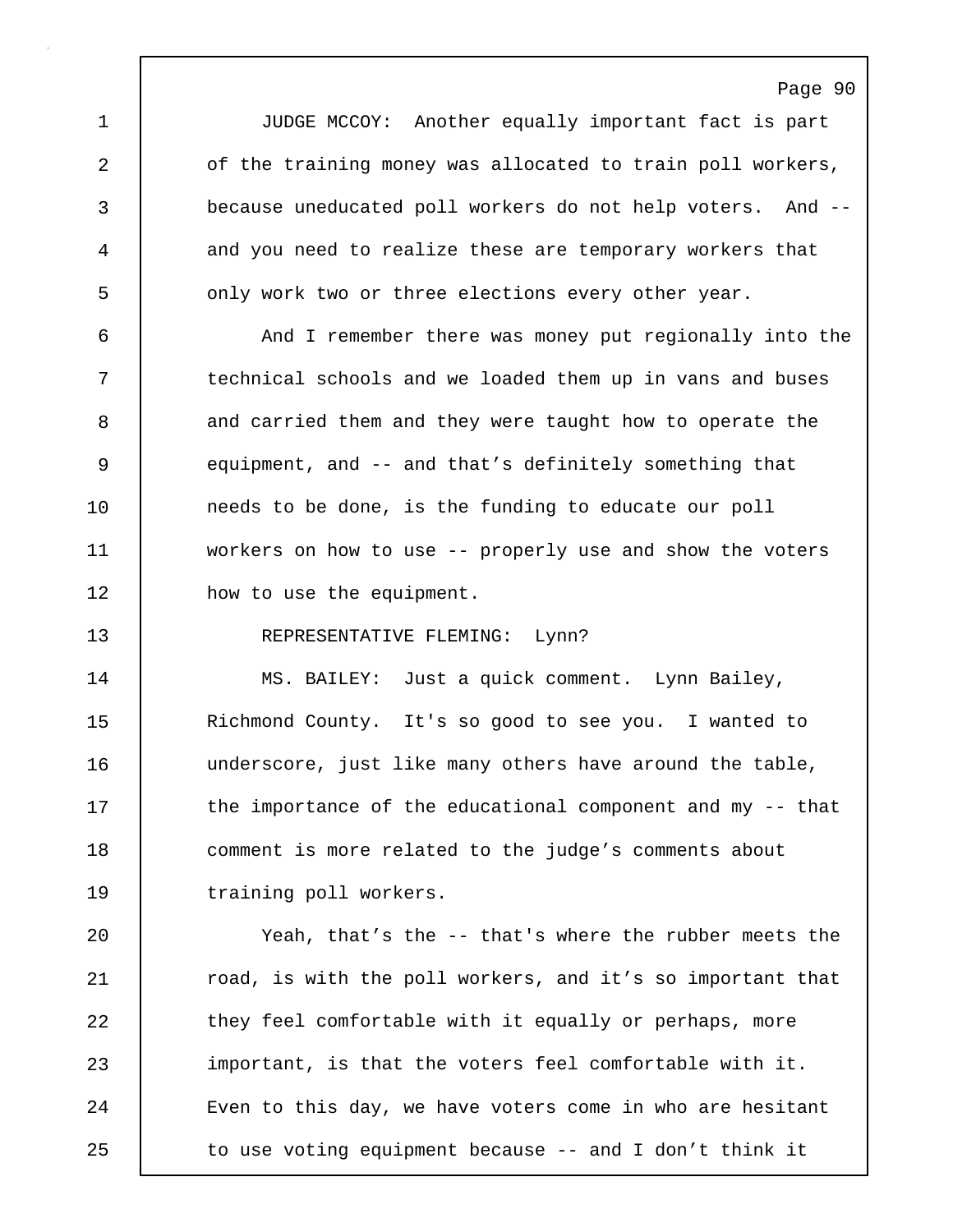Page 91 1 would matter what it is. It's just -- perhaps they're just 2 uncomfortable with the entire process. 3 So the more at ease we can make voters feel by getting 4 their hands on whatever it is Georgia goes with, I would 5 | certainly be a huge proponent of that and I'm sure that all 6 of us around the table could at least agree on that. 7 JUDGE MCCOY: And, as you've stated, some are just too 8 proud to ask for help. 9 MS. BAILEY: Yes. 10 REPRESENTATIVE FLEMING: Okay. Ms. Ross? 11 MS. ROSS: Thank you, Mr. Chairman. Good morning, 12 **Dean Cox.** Just thank you for your providing the history to 13 us and I like to learn from history as well, so I'm feeling 14 the pressure of having to make a new decision. What could 15 you tell us would be your biggest regret being at the helm 16 almost two decades ago of making the decision that you made 17 and how can we learn from your experience? 18 REPRESENTATIVE FLEMING: And don't say working with 19 | the legislature. 20 MS. COX: I mean, no, I -- I've often used, as an 21 example, in this day of partisanship that this was -- this 22 was such a bipartisan effort. The -- the 21st Century 23 Voting Commission was 50-50 bipartisan. The -- the 24 legislative -- both Democrats and Republicans welcomed me 25 into their caucuses to explain both the problems and the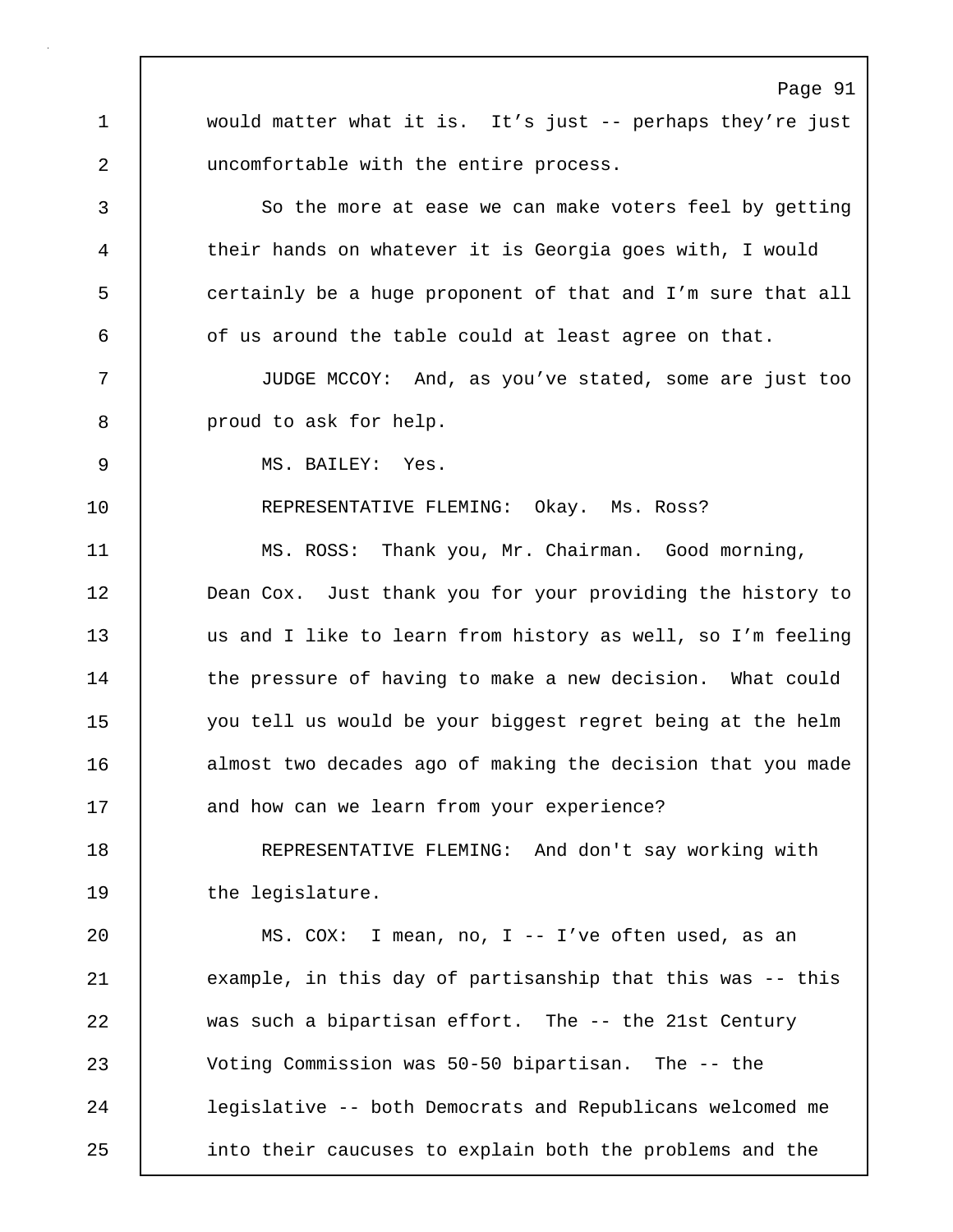Page 92 1 solutions that we were coming up with and, when we 2 ultimately put this on the floor of the House, my 3 recollection is that this passed by something like 158 to 4 2. The late Bobby Franklin was still living. And so, you 5 know, he voted against everything but God rest his soul. 6 But -- but it was a -- it was -- there was strong 7 bipartisan support for this, so I -- you know, I think 8 there was a real effort by democrats and republicans to

9 understand the problem and to try to fix it for Georgia.

10 | You know, I regret that we didn't have perfect 11 technology, but I don't think we ever will. I don't think 12 whatever you choose today is going to be perfect. That's 13 why you've got to balance it out with a lot of voter 14 education and a lot of understanding of how you keep the 15 voter interface part of it into the discussion as well as 16 | the security piece. It's not one or the other and they --17 they've got to be equally considered in your decision-18 making.

19 | And the other piece that I guess I want to put out for 20  $\blacksquare$  the legislature is that we didn't -- maybe this is my 21 | regret, but we didn't do enough to help the legislature 22 **understand that this would be an ongoing need to study and** 23 to keep up with changes in technology and to help the 24 counties.

25 We -- we knew there would be growth and we put that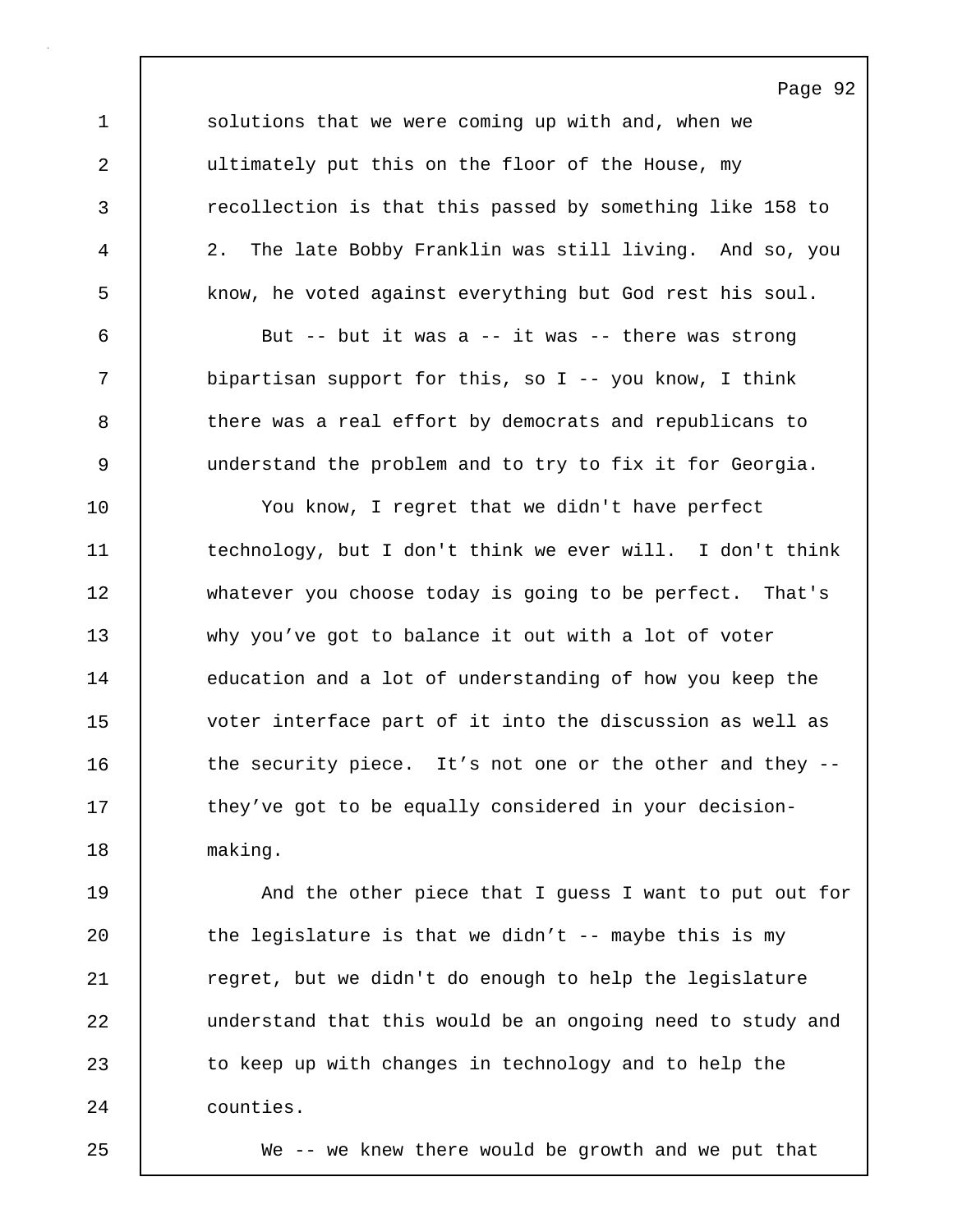1 burden on the counties, and some counties were able to keep 2 up and buy new equipment just like -- getting back to where 3 we were in 2000, some counties have not had the resources 4 to keep up and that has led to some of the longer lines 5 that we experienced in this election cycle because counties 6 -- of course, right now, all of the counties, I think, 7 understood we're probably heading into something new so 8 they -- even if they had money, they maybe were not buying 9 additional equipment.

Page 93

10 But since the state moved into this arena, unified the 11 State, the state probably ought to keep an ongoing 12 | allocation of funds so that whatever -- however you 13 allocate new equipment, one ballot station per X number of 14 | voters, that the state continue to appropriate funding to 15 the counties so that we can keep up that level playing 16 **field for all counties, not just the wealthy counties** 17  $\parallel$  versus the lesser well-to-do counties who can't afford to 18 **buy new equipment in the years to come.** 

19 We didn't do that, and that's been to the detriment of 20 the voting public. So I think an ongoing commitment by the 21 | state would really help voters everywhere.

22 | MS. ROSS: Thank you.

23 | JUDGE MCCOY: Can I add, just off of what she just 24 | said, once the original warranty on this voting equipment 25 expired, the state required the counties to fund the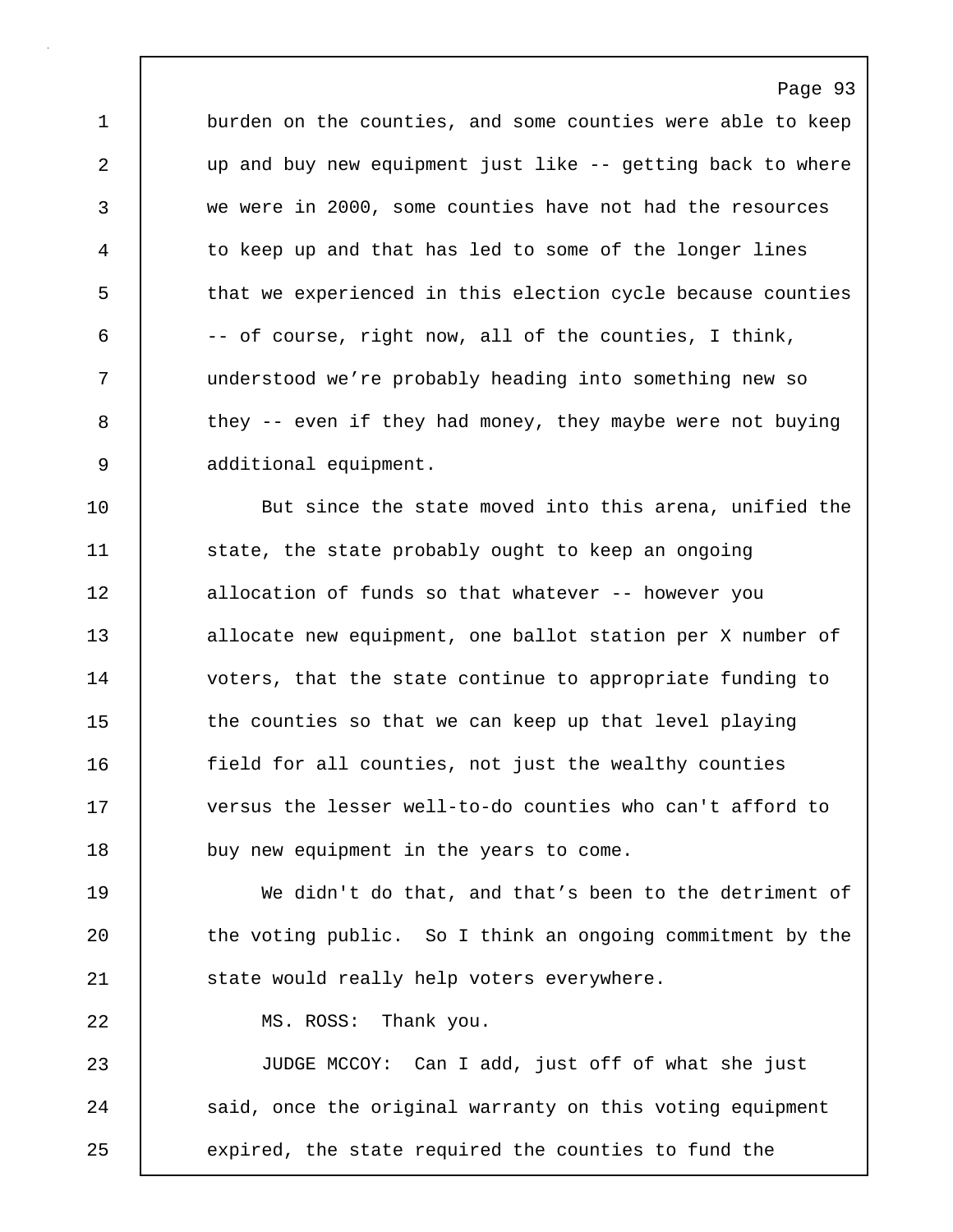Page 94 1 **maintenance contract on this equipment and a majority of** 2 the counties, including mine -- my county commissioners 3 denied the funding to renew the maintenance contract on 4 that equipment as well as many others. So that is 5 definitely something that -- that the legislature needs to 6 | look at, is maintaining whatever equipment that -- that we 7 choose. 8 REPRESENTATIVE FLEMING: Okay. Dean, thank you so 9 much again for -- 10 MS. COX: Just one -- 11 | REPRESENTATIVE FLEMING: Yes, please. 12 | MS. COX: -- other thing that I wanted to add, and it 13 goes back to the reason we set up Kennesaw State, which 14 Secretary Kemp brought into his office: There will always 15 be a need for that level of expertise if you were using 16 equipment. 17 What Kennesaw State -- the staff at Kennesaw State 18 | brought to the table was -- that people don't necessarily 19 understand, was the fact that no piece of voting equipment 20 ever showed up in a polling place that didn't come into the 21 | state and get tested first at Kennesaw State to make sure 22 there was no malware introduced to it from a vendor, or 23 from somebody who had gotten their hands on it before it 24 got to the county level and got introduced into the voting 25 population.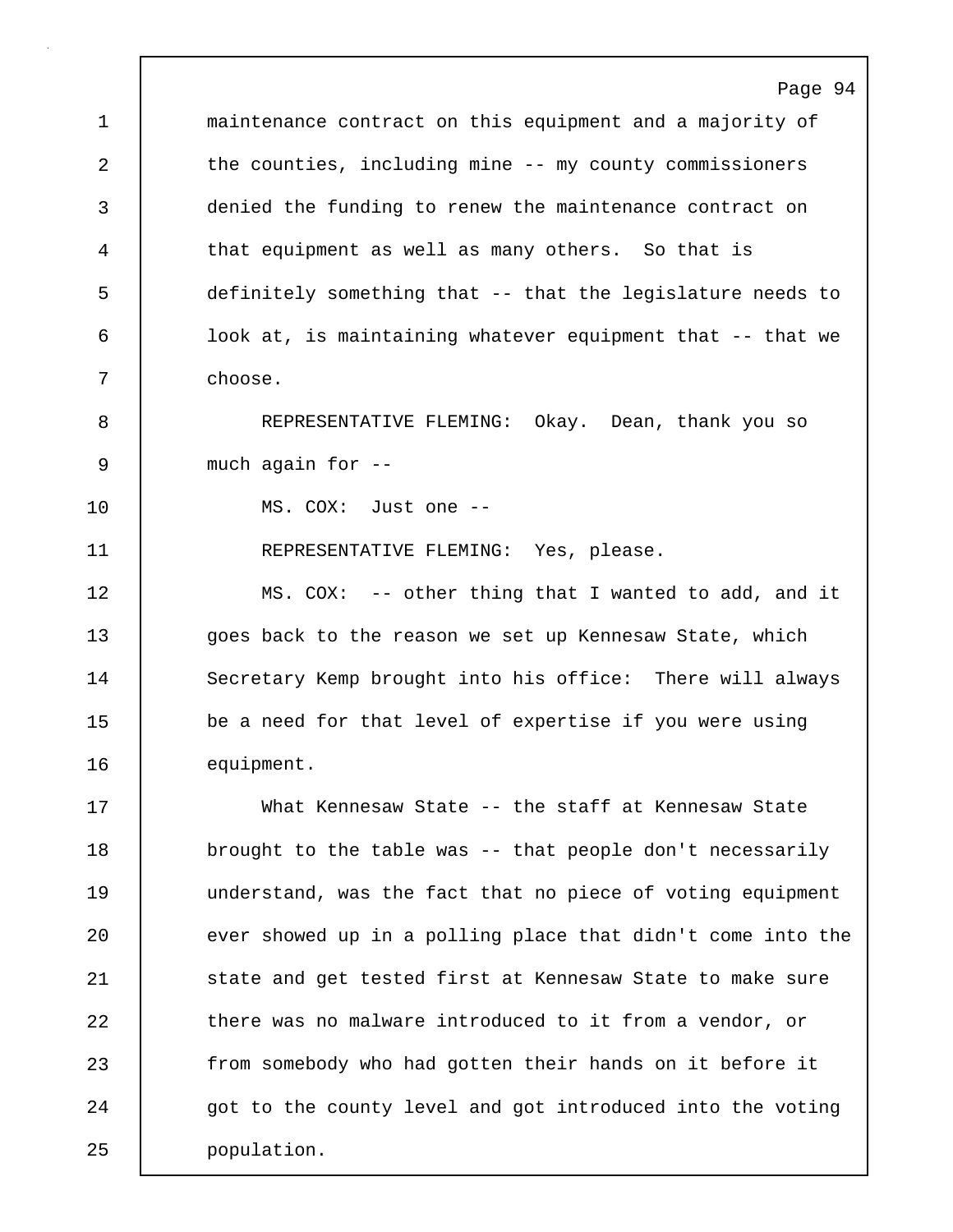Page 95 1 **And so, you're always going to -- the Secretary of** 2 State's office is always going to need that level of 3 staffing and expertise somewhere, whether it's on a 4 university campus or in-house, to be able to test equipment 5 **b** that is purchased new. 6 You can't just rely on what you buy off a shelf and 7 | think it matches up with every other piece of equipment in 8 the state. You've got to have some in-house expertise to 9 provide you that level of confidence that all of your 10 | equipment is running on the same systems, the same code, 11 the same software -- everything's got to be just right 12 based on your own staff knowing how that works. 13 REPRESENTATIVE FLEMING: Great. Dean, thank you so 14 much. 15 MS. COX: Thank you very much. 16 REPRESENTATIVE FLEMING: Excellent presentation. 17 | MS. COX: Thank you. 18 | REPRESENTATIVE FLEMING: We appreciate you being here 19 today. Thank you. We'll stand adjourned for lunch. 20 (A recess was taken from 12:11 p.m. to 12:49 p.m.) 21 REPRESENTATIVE FLEMING: Okay. If commission members 22 would come on back and grab your seat. We're going to get 23 Started. First up, we have a general-election recap. 24 Chris Harvey with our Secretary of State's office is going 25 | to provide that to us. Chris, do you want to come on up?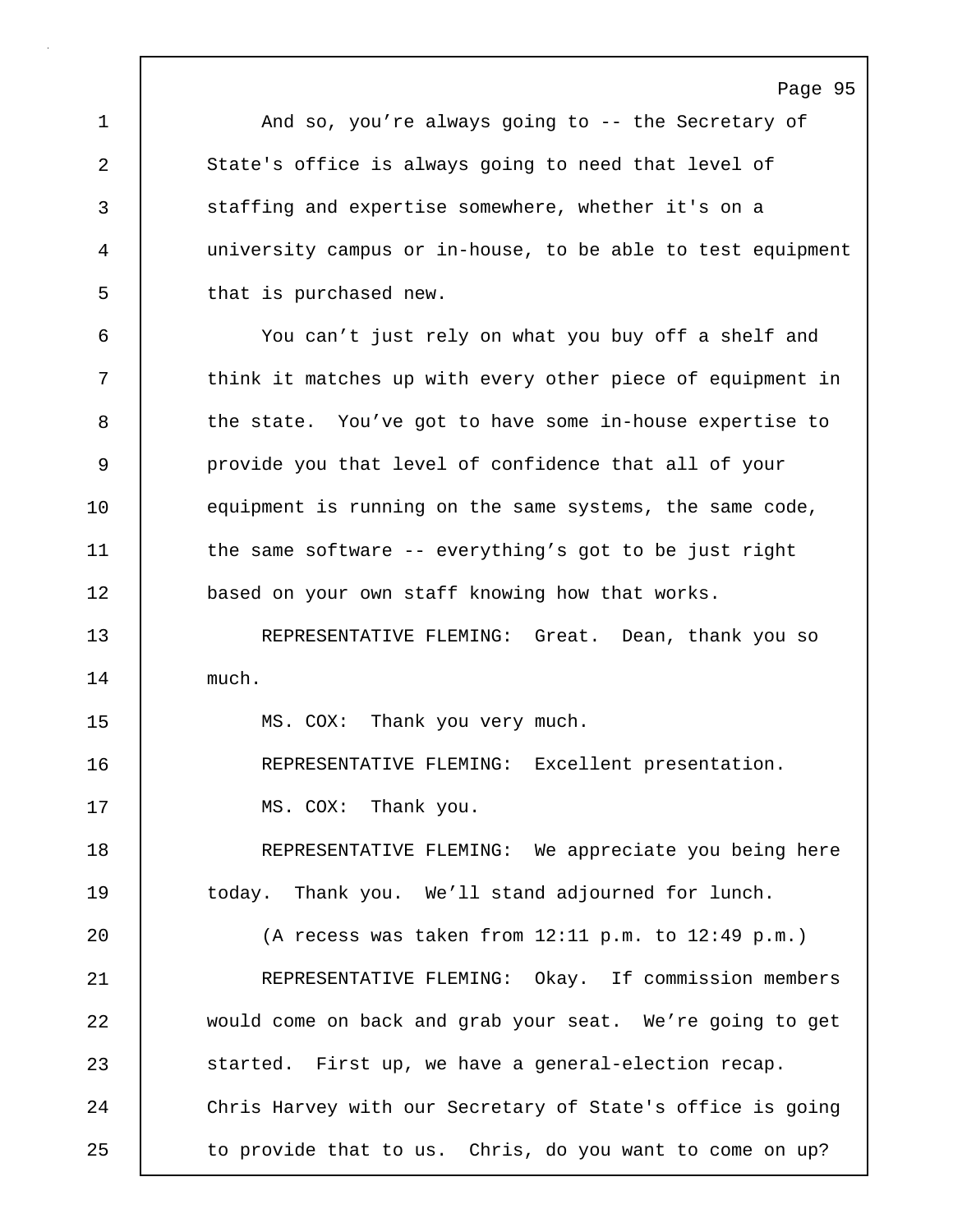|    | Page 96                                                  |
|----|----------------------------------------------------------|
| 1  | Chris, if you would, remind us of -- all of us of your   |
| 2  | position with the Secretary of State's office, and we'd  |
| 3  | love to hear from you.                                   |
| 4  | MR. HARVEY: Sure, Mr. Chairman. Members of the SAFE      |
| 5  | Commission, again, my name is Chris Harvey. I'm the      |
| 6  | election director with the Georgia Secretary of State's  |
| 7  | office.                                                  |
| 8  | AUDIENCE MEMBER: No mic.                                 |
| 9  | MR. HARVEY: Test, test, test, test, test.                |
| 10 | REPRESENTATIVE FLEMING: Hold on just a second, Chris.    |
| 11 | We'll give them a moment to see if we can get the mic.   |
| 12 | Candace, do we have somebody checking on that for us?    |
| 13 | MS. BROCHE:<br>Yes.                                      |
| 14 | REPRESENTATIVE FLEMING: Okay. Hold on just a second,     |
| 15 | Chris.                                                   |
| 16 | MR. HARVEY: Test, test.                                  |
| 17 | AUDIENCE MEMBERS: (Affirmative response.)                |
| 18 | MR. HARVEY: All right. Are you ready?                    |
| 19 | REPRESENTATIVE FLEMING: Uh-huh.                          |
| 20 | MR. HARVEY: All right. Again, members of the SAFE        |
| 21 | Commission, my name is Chris Harvey. I'm the election    |
| 22 | director with the Georgia Secretary of State's office.   |
| 23 | I had the -- the privilege of addressing you guys in the |
| 24 | first meeting talking about our current voting system.   |
| 25 | I was asked today to give a very brief election recap    |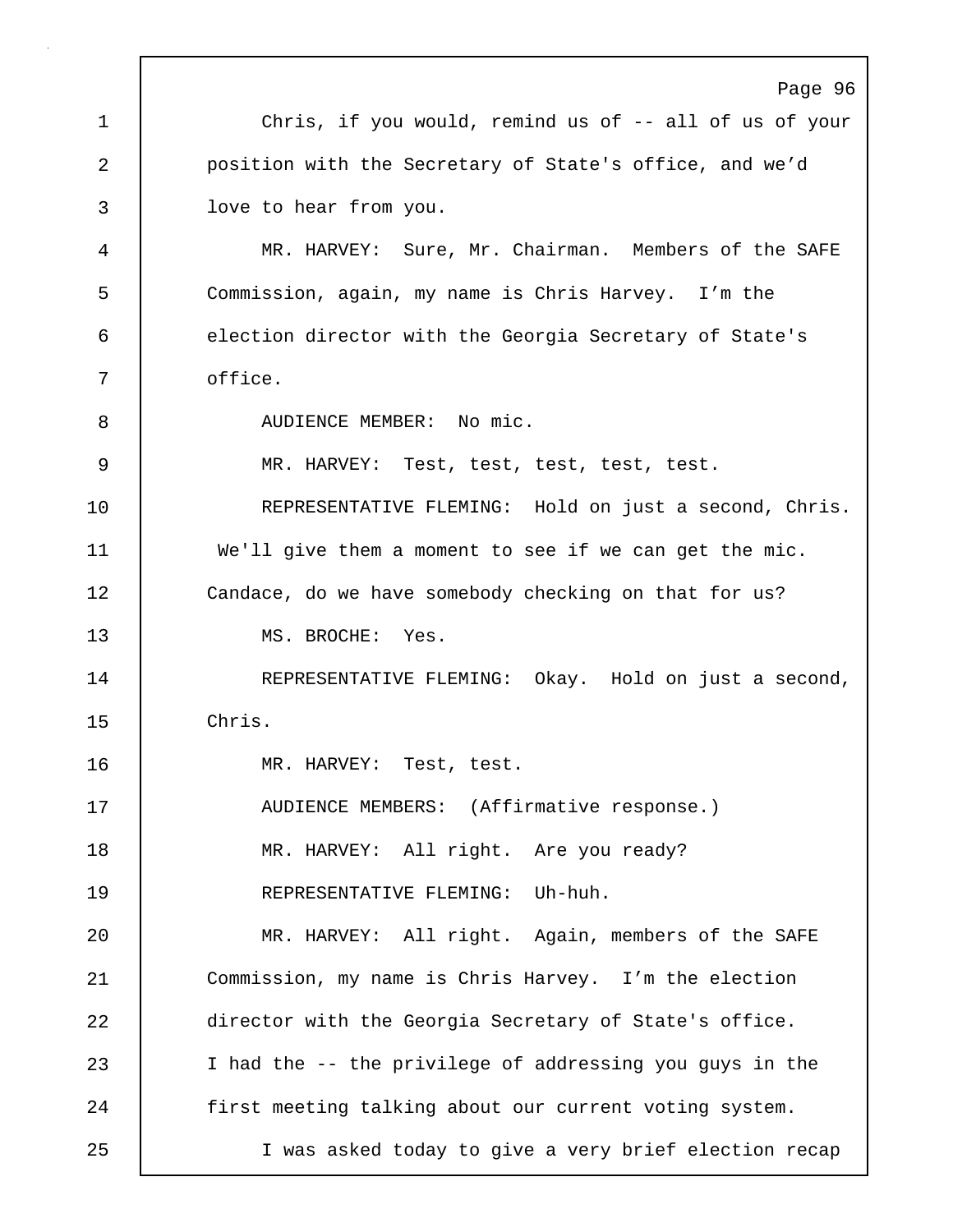1 of the general election in November of this year. And so, 2 I'm going to do that. It's not, by any stretch of the 3 imagine (ph) -- meant to be exhaustive. I'm going to hit 4 the highlights and talk about some things and then there 5 will be, I'm sure, a lot continued to be written and 6 figured out about the election.

Page 97

7 | But I want to start with, as we came into preparations 8 for 2018, about a week before advanced voting began, we had 9 a very unusual event. We had a hurricane come through 10 Georgia in a most-unexpected place. Usually, we expect 11 **hurricanes to come in from Savannah and come -- which that** 12 **happened in 2016.** This year, we had a hurricane come up 13 through Seminole County, and Early County, and Miller 14 County, and Grady County and Decatur County.

15 A week before advanced voting, Hurricane Michael came 16 | through and brought tremendous damage through Southwest 17 Georgia, an area that doesn't have a tremendous amount of 18 infrastructure to begin with. Our office stayed in 19 constant contact with those counties -- and, frankly, the 20 damage extended -- the shortages extended almost up here to 21 Macon and -- and areas even a little bit north of here.

22 On the Saturday before advanced voting was to begin, I 23 and then Secretary, Kemp, and the chief investigator, 24 | Russell Lewis, flew down to Southwest Georgia, to help 25 | survey the damage and see what was going on. We went to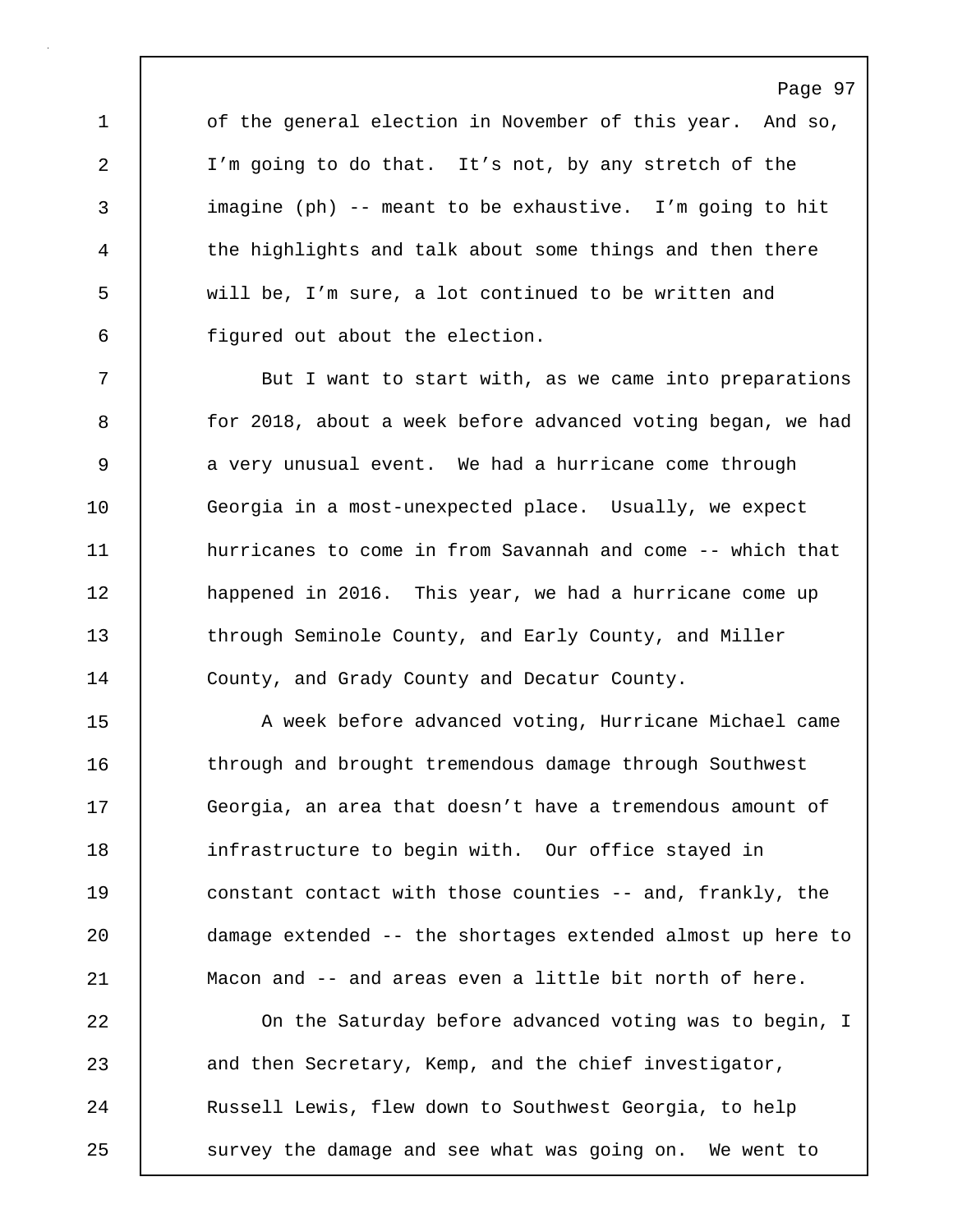1 five counties and talked to election officials and 2 **Parage 2** registrars in that county and those counties and found out 3 that throughout Southwest Georgia, the local election 4 officials performed absolutely heroically in getting ready 5 for advanced voting.

Page 98

6 These are -- these are folks that had their -- their 7 houses, in some cases, damaged, their businesses damaged, 8 their -- their neighborhoods damaged, their families' 9 houses damaged. Every single one of them was back at work 10 almost the day after the hurricane hit getting ready for 11 | advanced voting.

12 The devastation in Seminole County was -- was 13 | tremendous. We went down there and met with the probate 14 **judge and we walked outside of the courthouse and looked up** 15 and the -- the clock had been sucked out of the facade of 16 the courthouse. I asked him -- I said, Has that clock been 17 | gone long? He didn't realize it had been gone. It was 18 | literally sucked out of the facade of the courthouse. 19 Glass everywhere, trees down, no power.

20 With the exception of Seminole and Miller Counties, 21 every county was able to begin advanced voting on the first 22 day of advanced voting, and Seminole and Miller Counties 23 began the next day -- they began that Tuesday and they made 24 vup the eight hours that they missed in the following week. 25 | So what started as a very challenging situation for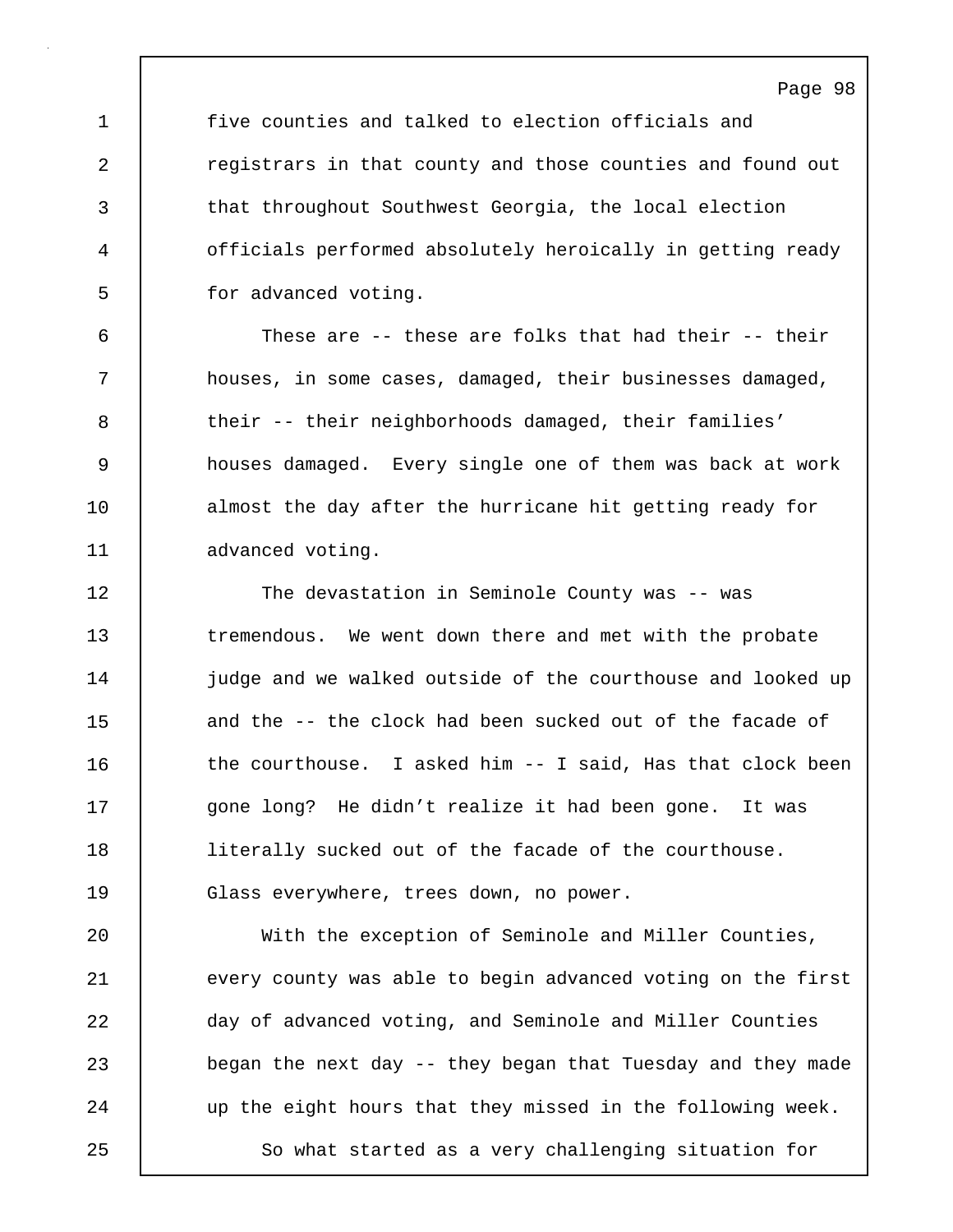1 elections, was actually turned around by the dedication of 2 the folks in Southwest Georgia that, frankly, don't often 3 get a lot of attention, don't get a lot of -- of press and 4 coverage, but I have to tell you how fantastically they 5 performed and how proud I am of what they were doing for 6 the voters in Southwest Georgia.

7 Advanced voting this year was incredibly successful. 8 Almost 2 -- over 2 million votes were cast during advanced 9 voting, absentee and in person. I won't forget -- I think 10 it was a Tuesday of advanced voting, Ms. Holden called me 11 from -- from Paulding County and said, We had 1700 people 12 vote in advanced voting on the first day of advanced 13 voting, or a number similar to that. I got calls from all 14 **around the state from election officials that were giddy** 15 with the number of people doing advanced voting.

16 Nothing makes an election director happier than seeing 17 **people voting.** You know, people talk about lines, people 18 | talk about pressure, people -- people talk about 19 **interactions with voters.** My experience is that nothing 20 makes an election official happier than seeing people come 21 | in to vote.

22 And so, advanced voting went off very well, and it 23 went off -- we had -- again, you had counties in Southwest 24 Georgia that had generator power, that had temporary 25 buildings that were working around temporary offices and

# Page 99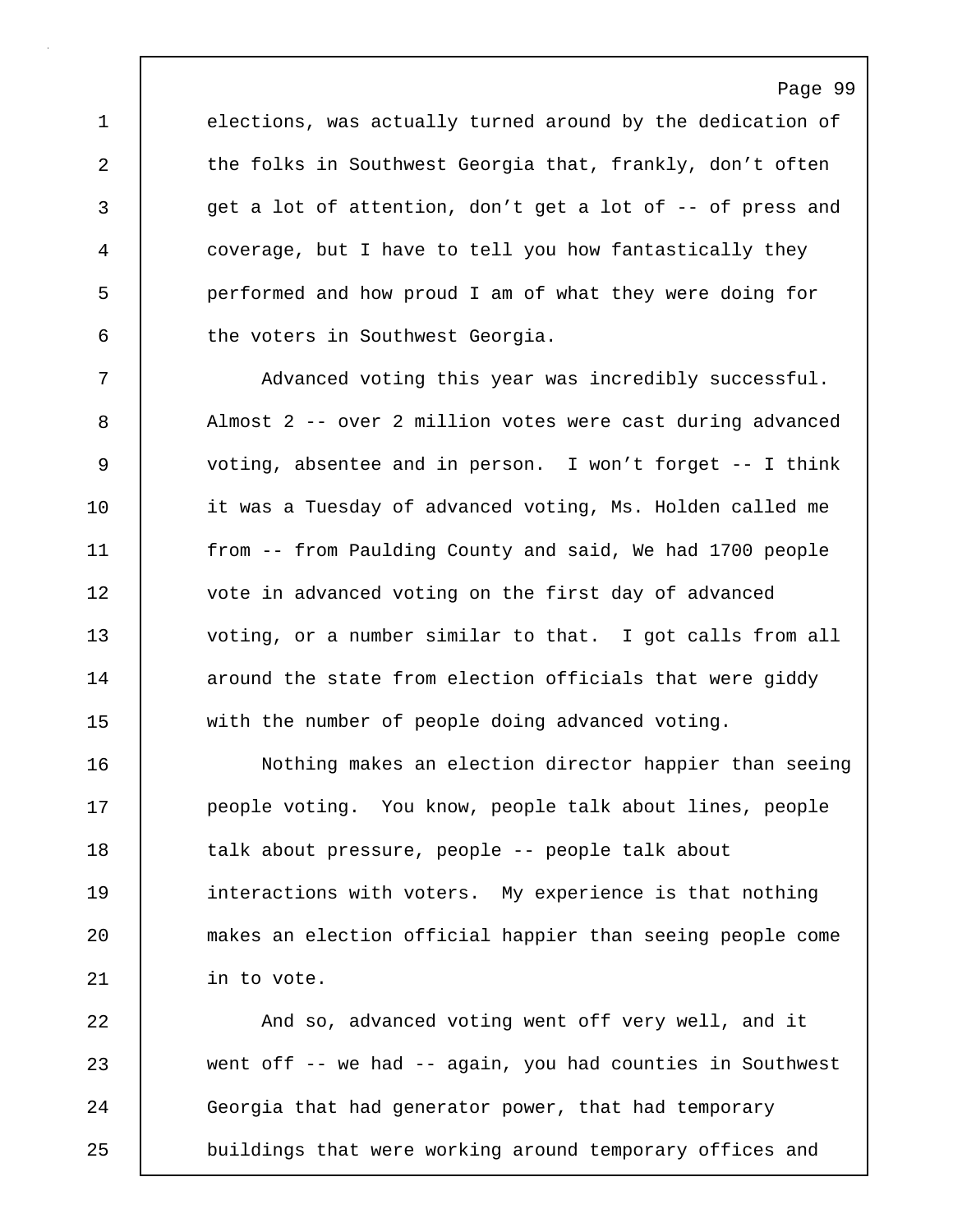1 their poll workers -- everybody sacrificed to make sure 2 advanced voting went well, and we had almost 2.1 million 3 people vote in advanced voting.

4 By comparison, in the 2014 general election, there 5 were less than a million or about 800,000 votes cast during 6 advanced voting. So we had more than double the amount of 7 | advanced voting in this election.

8 We spent some time in court leading up to this 9 election and through the election, and Mr. Germany is going 10 | to talk after I do specifically about litigation, but the 11 litigation we dealt with in this time period primarily had 12 | to do with absentee ballots, provisional ballots, 13 citizenship verification at the polls -- they were 14 essentially enhancements or clarifications of practices 15 that county election officials had been doing.

16 | And, again, I have to give some credit to the local 17 | county officials. As we got orders, as we got amendments, 18 as we got changes, we pushed those out to the counties. 19 | And, for a county election official, that amounts to -- to 20 **changing the rules in the middle of the game.** 

21 | And, again, throughout the state, the county election 22 officials responded tremendously well to the changes we put 23 **on them.** They had to change some procedures with absentee 24 ballots, their -- some of their timetables were changed, 25 | some of the procedures, some of the practices that they'd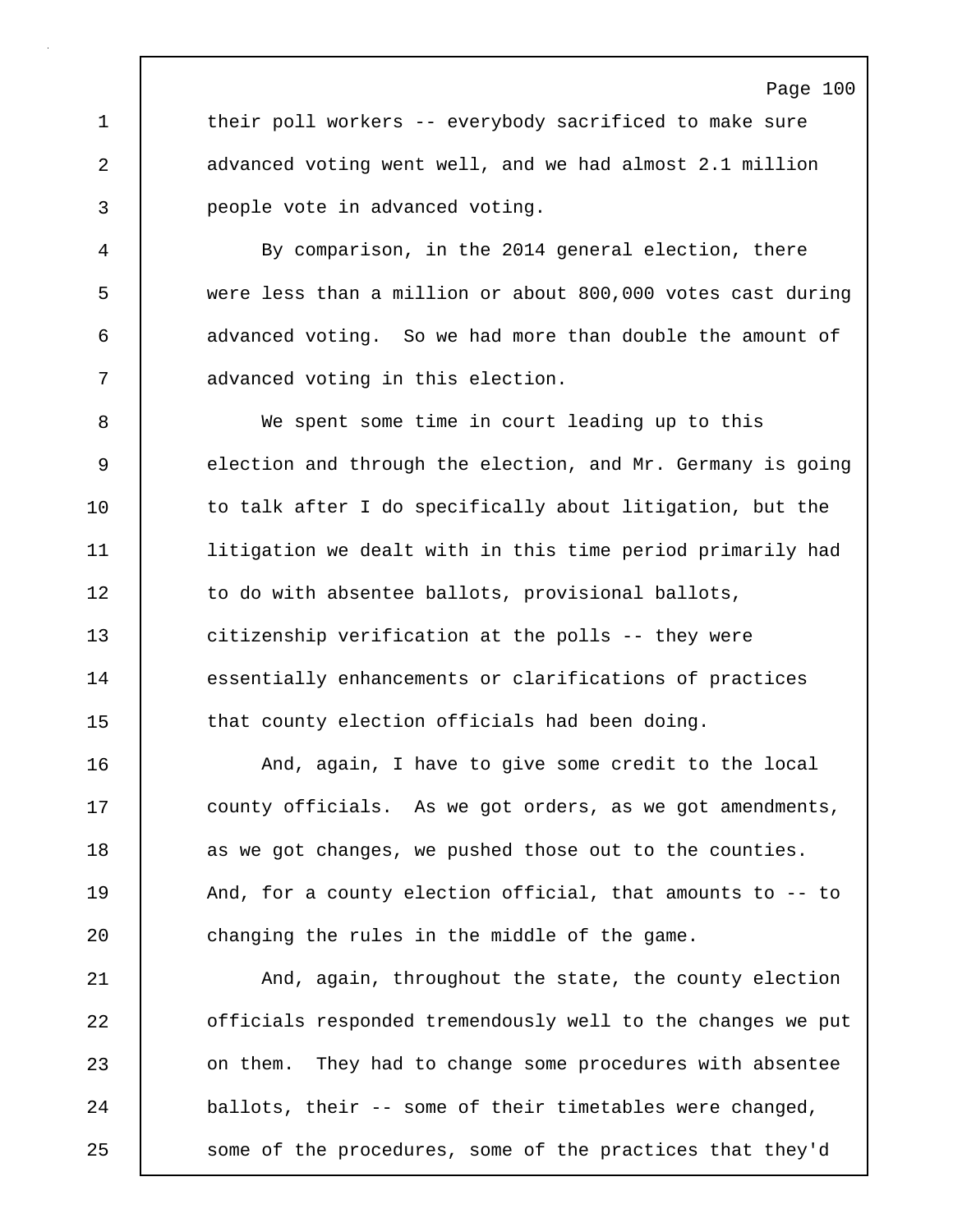1 | done in the past had been altered.

2 But, again, every county responded. They provided 3 what we needed, they communicated with us -- we did our -- 4 our very best to communicate with them and with the public, 5 as much as possible, when these changes came up and, again, 6 I think it was -- despite the difficulty of having to go 7 Through some of that stuff, I think it was executed very 8 | successfully at the county level.

9 On election day, almost 2 million ballots were cast. 10 | And election day went about as well as you can expect. 11 Now, nothing ever happens perfectly on election day, but 12 there were no systematic -- systemic or systematic issues 13 that happened on election day.

14 You had localized problems that came up, you had some 15 -- some polling places in Gwinnett County where they had 16 | problems with the ExpressPoll -- not the voting machines 17 but the ExpressPoll -- that delayed voting.

18 We noticed, when we looked at the numbers, the 19 | heaviest volume of voting time on election day was 7 20 **o'clock.** I mean, they were lined up out of the gate, ready 21 | to vote on election day, which is fantastic but, as a lot 22 of processes begin, you know, getting the kinks out and 23 working out the -- the kinks early is difficult and it -- 24 it really puts the pressure on the poll managers and the 25 **poll workers to get it done quickly, and if there are any**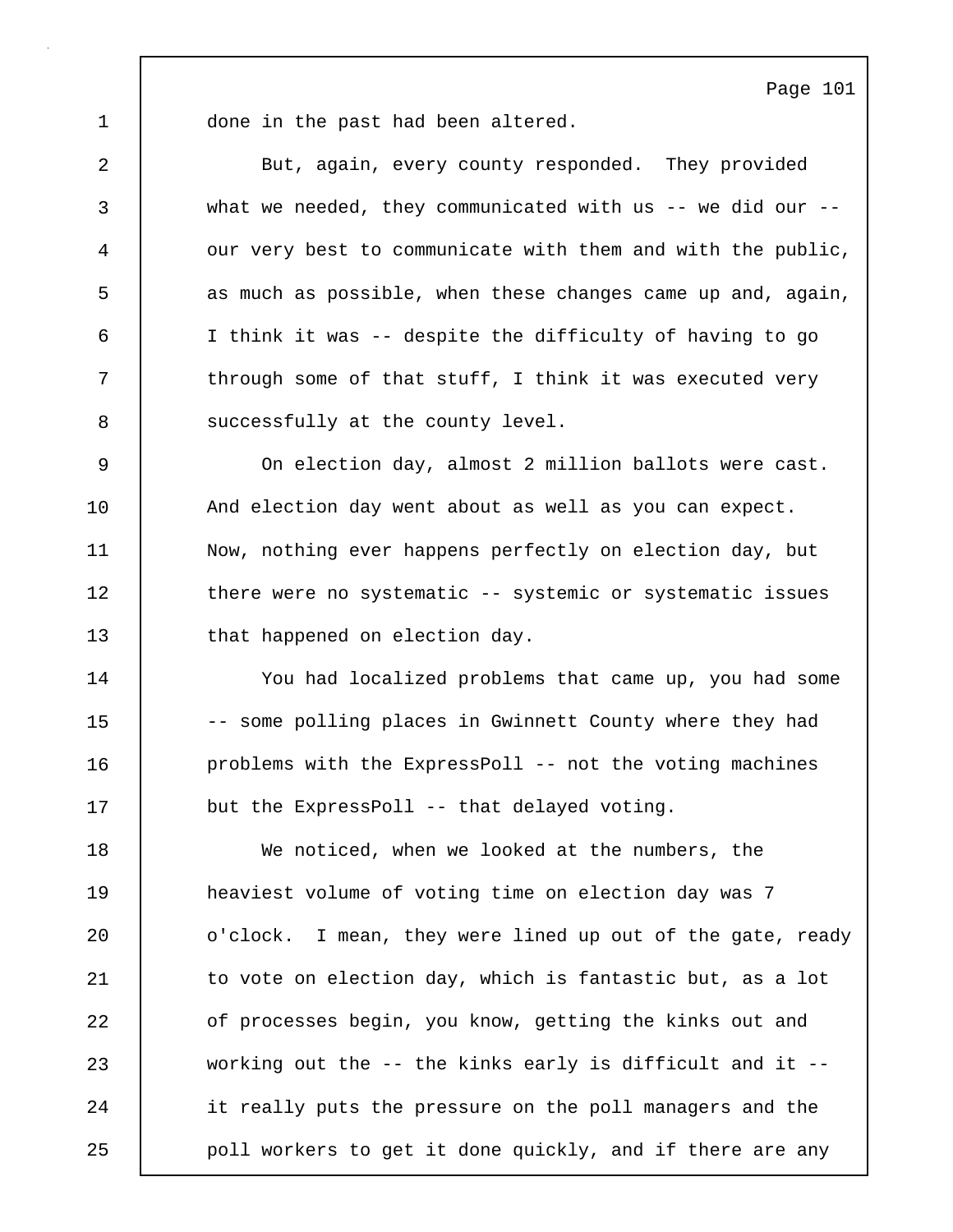1 problems or hiccups, it's going to stack up problems 2 exponentially.

3 So Gwinnett County had a couple of polling places. 4 Fulton County had a couple of places where the -- the 5 election director, Rick Barron, admitted he just -- he made 6 a mistake in calculating some polling places and he ended 7 up with some polling places that didn't have the number of 8 DREs that they should have had, and they made corrections 9 on the fly.

10 | The those cases, people went to court, they got judges 11 to issue orders extending poll hours, so there was -- you 12 | know, there were opportunities for voters to make up that 13 lost time. Again, no real systematic issues that took 14 | place throughout the state.

15 There were issues with lines that people raised. You 16 know, lines are problematic in -- in a couple of ways, but 17 they're also evidence of something, that they're evidence 18 of people out voting. And, again, that's what makes the --19 the election officials happy.

20 The polls were something that were relatively new. We 21 hadn't really -- I'm sorry. Lines were something that were 22 **Parame Exercise 1** relatively new. We hadn't seen a ton of lines in earlier 23 elections. So we did some research recently with local 24 election officials. We asked them some questions about 25 | polls and we wanted to see what poll -- I'm sorry, lines --

## Page 102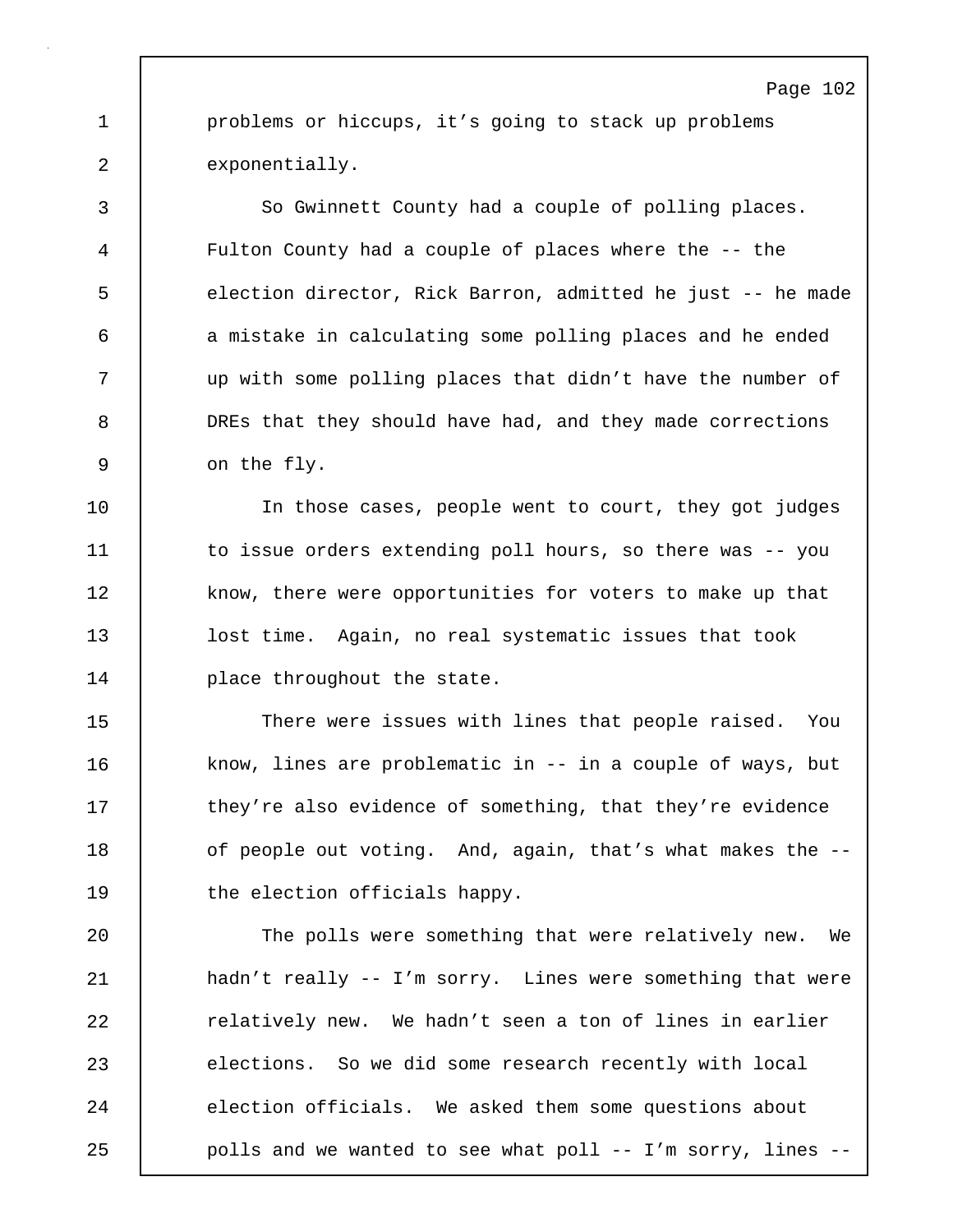1 what lines looked like throughout the state.

2 And so, we -- we did some -- some questioning and, in 3 terms of advanced voting, 75 percent of election -- county 4 election directors said that there were no -- there were 5 not lines longer than 30 minutes during advanced voting. 6 About 25 percent of the counties said there were some lines 7 T that were longer than 30 minutes -- not in every location, 8 but in some locations.

9 Compared to advanced voting in 2016, about 57 percent 10 | said the lines were about the same in 2016 for advanced 11 voting, 17 percent said the lines were longer in 2016 and 12 about 25 percent said they were a little bit longer in 13 2018.

14 | We asked if polling places on election day had lines 15 | longer than 30 minutes, which is the -- the -- sort of the 16 gold standard. 83 percent of the counties said no, they 17 | did not have lines longer than 30 minutes on election day, 18 about 17 percent said, in some cases, they did. And, 19 again, that's not everywhere. And then, in the comparison 20 | to the 2016 election, about 59 percent said the lines were 21 about the same, 17 percent said they were longer in 2016 22 and about 23 percent said they were longer this year.

23 There are a couple of reasons for lines. When you 24 | look at lines, you have to -- to look at a bunch of 25 dynamics. One thing that was -- as -- as I imagine,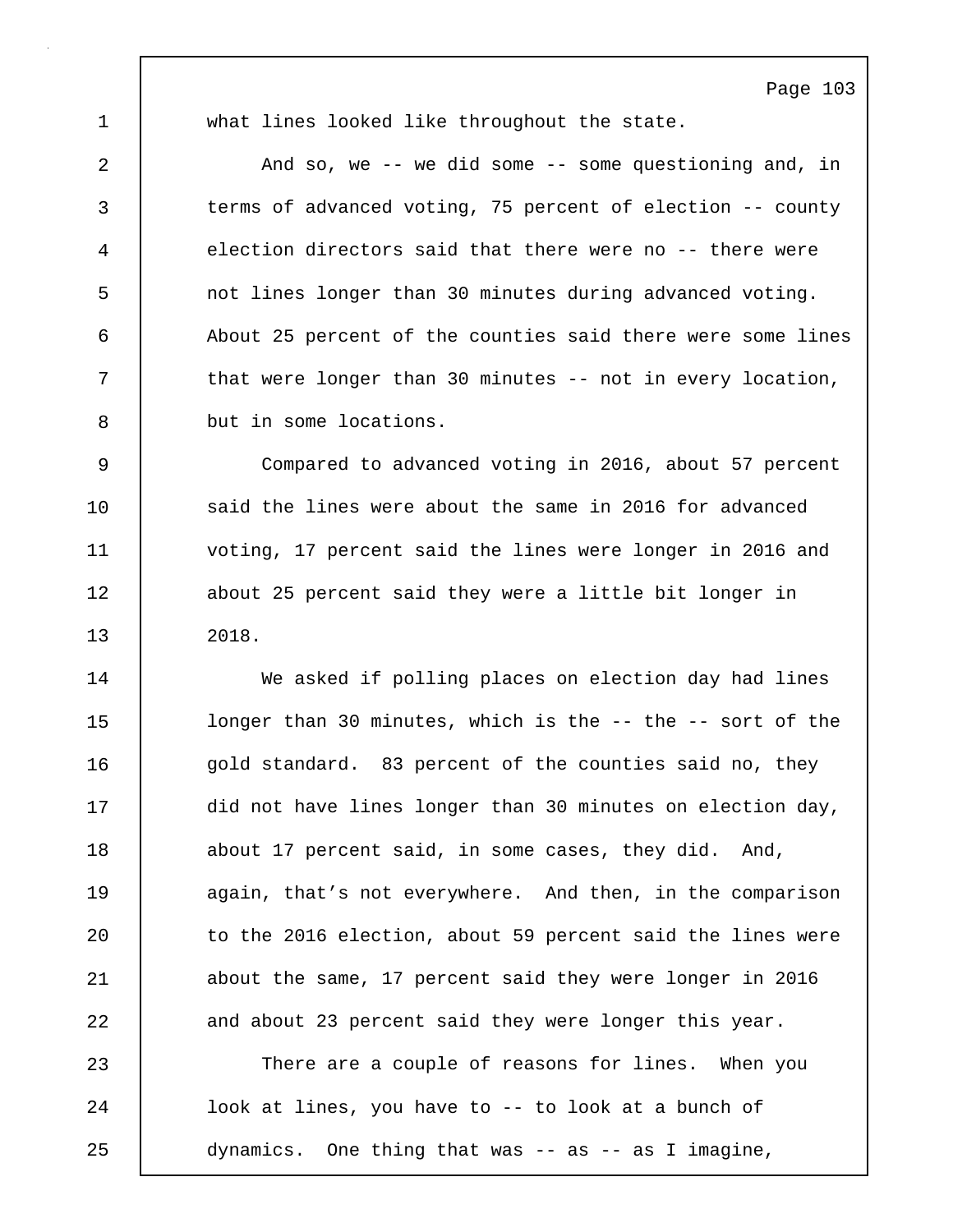1 everyone here voted that you may have remembered when you 2 voted, is the ballot was exceptionally long and complex 3 this year.

4 There were multiple referenda, there were multiple 5 constitutional amendments that had long questions; it took 6 some time to work your way through it; they were written in 7 |  $-$  in, you know, legal language that the average voter may 8 a have a hard time working through -- you had a lot of stuff 9 | on the ballot. So that's one reason. You had an 10 exceptionally long ballot with complex questions.

11 You had some counties, especially in the metro area, 12 that had some DREs that were sequestered due to litigation, 13 so they weren't able to deploy the total number of DREs 14 that they would have liked to.

15 You know, keep in mind that people in line voting is 16 | -- is an indication of a good thing. The peak times had 17 | high numbers. I mentioned 7 o'clock in the morning, people 18 **lined up ready to go. Any problems, any hiccups, are going** 19 to exacerbate problems. As the day went on, the voting 20 | lines tended to decrease.

21 | And some counties reported that they had some 22 difficulty getting enough poll workers. The poll workers, 23 as Judge McCoy mentioned, you know, they're temporary, 24 | seasonal employees and -- and they're -- they're just hard 25 | to come by in some places.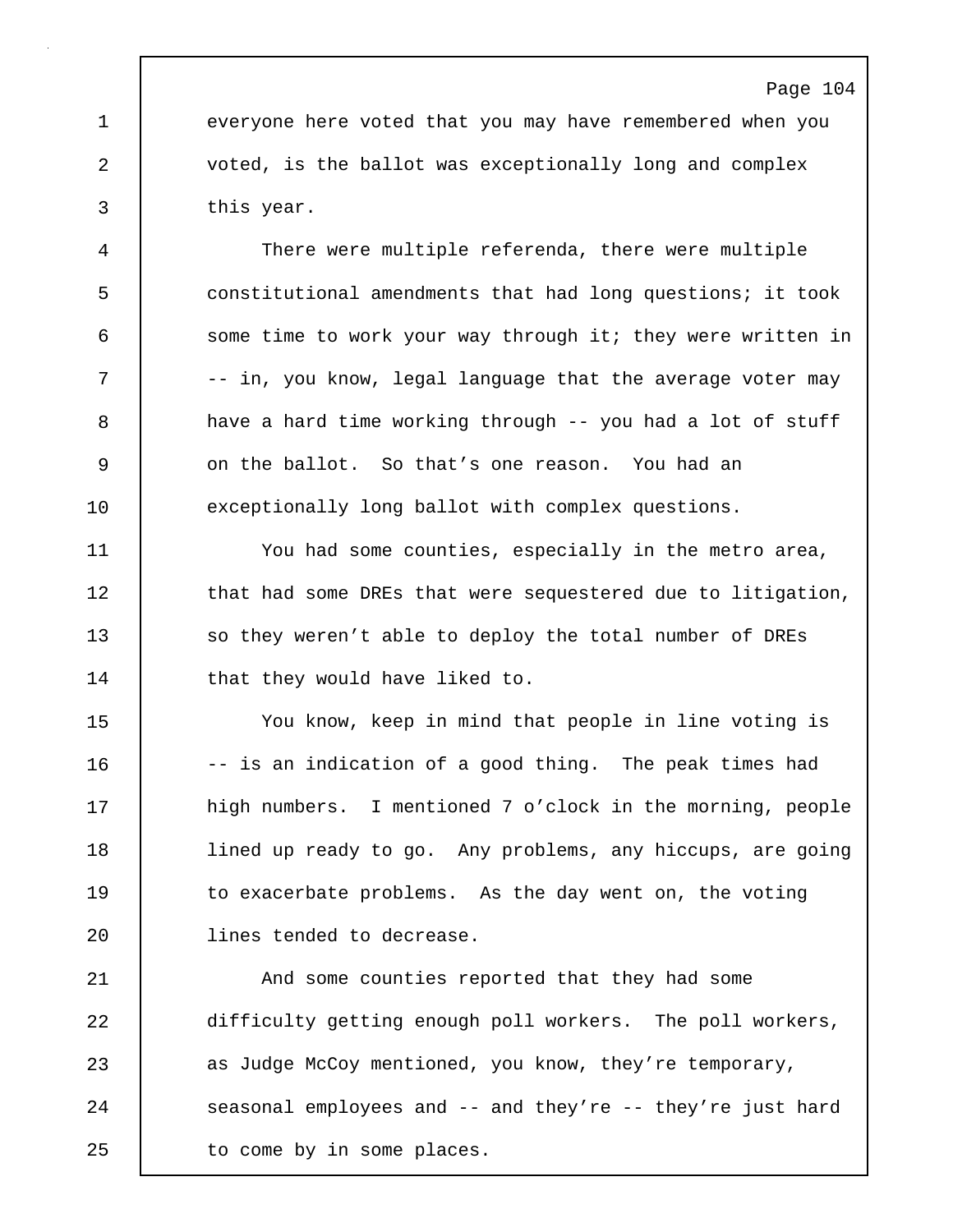Page 105 1 So counties make an effort to staff their polling 2 places as much as possible, but that was one of the issues 3 that was reported, they just didn't have as many people as 4 they would have liked. And, frankly, I'm not sure that --5 that everyone throughout the state anticipated the amount 6 **6** of turn out we were going to have, which, again, is a good 7 | thing. That's a -- that's a -- that's an okay problem to 8 have, is people out voting. But, again, for a typical 9 midterm election, this was atypical.

10 We -- as I mentioned before, there were some court 11 **decis** orders that extended polling hours in locations where 12 | problems were reported. So, even where you had problems, 13 **opportunities were -- were made to correct them and get** 14 **people the opportunity to vote.** 

15 Again, due to some court orders, we certified the 16 election on November 10th and then we resulted in two state 17 | -- statewide runoffs that happened just last week. We 18 anticipate certifying that later this week.

19 In terms of the -- the only -- I won't say only. The 20 **primary issues that we dealt with from a -- from a** 21 complaint point of view was some counties were overwhelmed 22 by the request for absentee ballots. Absentee ballots sort 23 **b** of came roaring back in this election after being a little 24 bit on the -- on the -- the wane and counties did their 25 best to respond to absentee ballots. But we did get some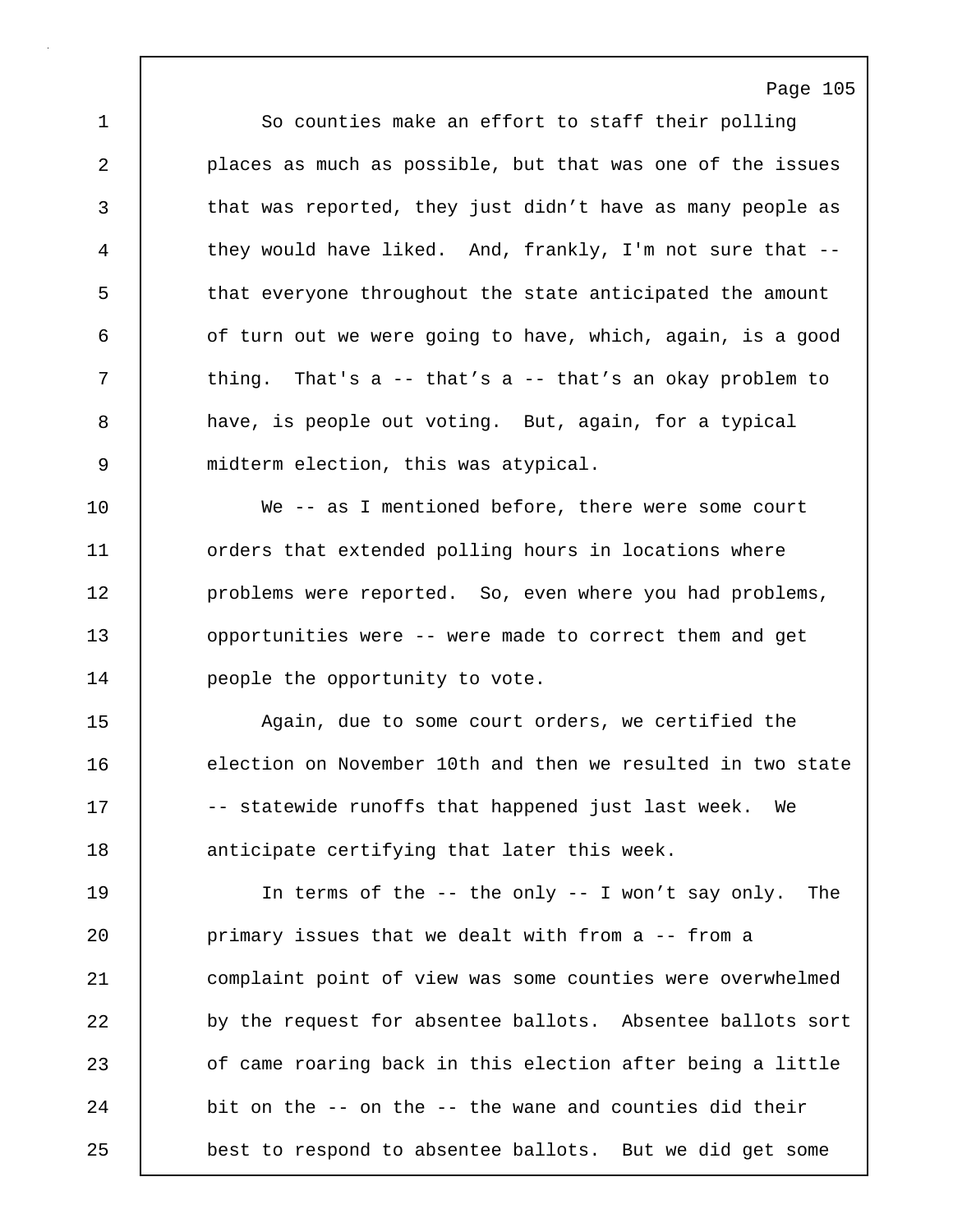1 complaints along those lines. Our office is investigating 2 those.

Page 106

3 And the second issue, we got individual, localized 4 reports from people where, when they interacted with the 5 voting machine and they would select one -- one candidate, 6 somebody else -- it would -- it would select the other 7 candidate. Again, those were individually reported; they 8 were not localized in any county, in any precinct, in any 9 area. They were self-reported by the voters sometimes 10 **after they had voted, sometimes days after they had voted.** 

11 If they were able to talk to the poll officer, 12 which we always encourage people to do if -- if anybody 13 encounters a difficulty, get somebody's attention and let 14 the poll worker or the poll manager, you know, walk 15 Somebody through and correct any errors or mistakes.

16 | Lots of reasons that could have happened. Again, not 17 | a systematic issue -- not a systemic issue, but something 18 | that -- that does get reported and, frankly, gets reported 19 | in every election. There is an element of human 20 **interaction and human interface with these devices that,** 21 sometimes, proves problematic in individual cases.

22 So that's a very, very brief rundown of what happened 23 in 2018 in November, and I'll be happy to answer any 24 questions that members of the commission have regarding any 25 of this stuff.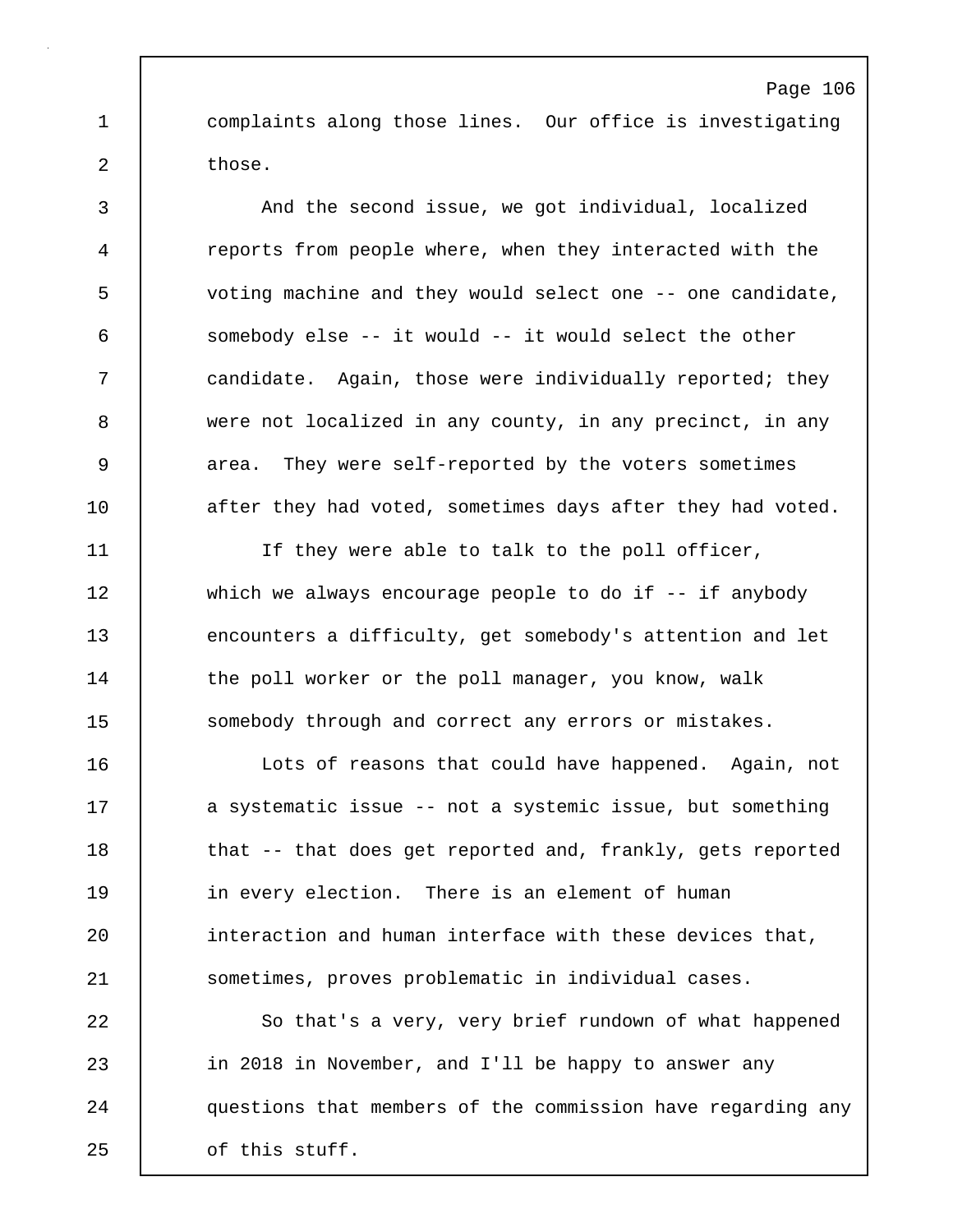1 REPRESENTATIVE FLEMING: Thank you, Chris. Questions? 2 Senator Jackson.

3 SENATOR JACKSON: Thank you, Mr. Chairman. Thank you 4 for being here today. You mentioned the voting machines, 5 how they voted for one candidate and it popped up another 6 candidate. Is there a reason for that or...?

7 MR. HARVEY: There could be a number of reasons for 8 that. When you -- when you interact with the screen, you 9 know, you're -- you're pressing an area. The screens are 10 **calibrated to reflect a registered pressure on a specific** 11 grid. It's a -- it's, essentially, a grid itself, and, if 12 you were to touch it above or below an area, it can be 13 ambiguous or, if you hit a couple of times, you could, you 14 know, bounce around.

15 These devices are older. They don't operate quite as 16 fast as an iPhone 8 or an iPad or something like that where 17 you touch and get an immediate reaction. It could be that 18 **people are touching multiple times and bouncing their** 19 finger around.

20 It could be that, when they're interacting with the 21 | screen on a tilt, if they just have -- have some kind of 22 spatial difficulty, if they're wearing glasses or reading 23 glasses -- any of those things could happen, but they're 24 always correctable. You had a summary screen that would 25 | show you in case you got to the end and say, Hey, wait a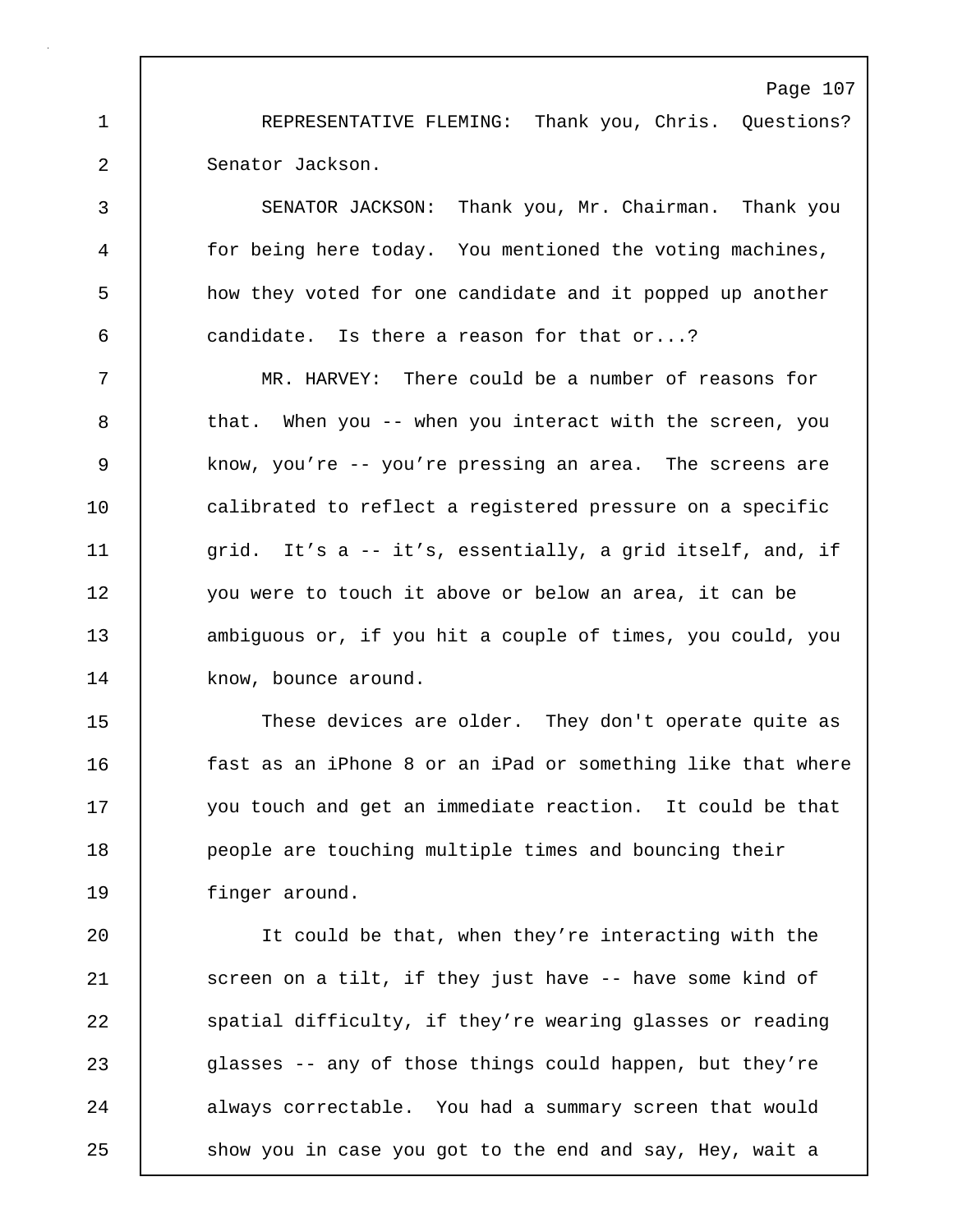|    | Page 108                                                    |
|----|-------------------------------------------------------------|
| 1  | second. I didn't -- I didn't choose this. You can always    |
| 2  | go back and correct it.                                     |
| 3  | SENATOR JACKSON: Okay. So you're saying -- if I can,        |
| 4  | Mr. Chairman.                                               |
| 5  | REPRESENTATIVE FLEMING: Please.                             |
| 6  | SENATOR JACKSON: So you're saying there probably was        |
| 7  | a difficulty with certain machines that was calibrated      |
| 8  | wrong $or?$                                                 |
| 9  | MR. HARVEY: We -- because we -- if -- if we had             |
| 10 | gotten multiple complaints from the same place -- from the  |
| 11 | same polling place or the same poll manager, that would be  |
| 12 | an indication that maybe the machine wasn't calibrated      |
| 13 | properly. When that doesn't happen, it's usually an         |
| 14 | indication that the individual voter had some type of -- of |
| 15 | difficulty interfacing with the machine.                    |
| 16 | REPRESENTATIVE FLEMING: Mr. Russo?                          |
| 17 | MR. RUSSO: He answered my question.                         |
| 18 | REPRESENTATIVE FLEMING: Okay. Any other questions           |
| 19 | for Chris as I go around the table? Okay. Chris, thank      |
| 20 | you so much. We appreciate it. Thank you.                   |
| 21 | All right. Next we have Ryan Germany, general counsel       |
| 22 | to the Secretary of State's office, and Ryan will give us a |
| 23 | -- a legal update on some of the cases that went on during  |
| 24 | the election process. Ryan, thank you.                      |
| 25 | MR. GERMANY: Thank you, Mr. Chairman, members of the        |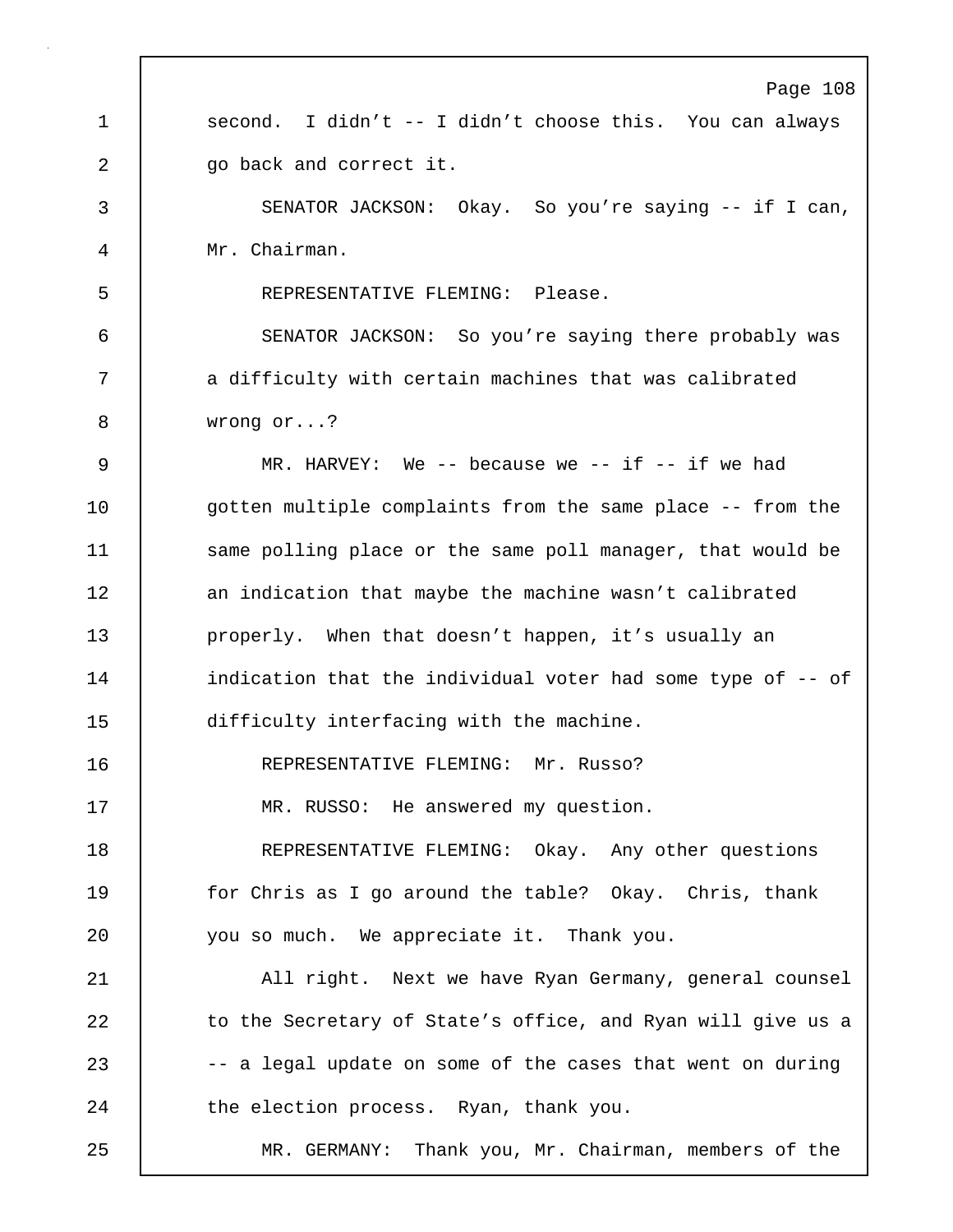1 commission, Madam Secretary. My name is Ryan Germany. I 2 am the general counsel of the Secretary of State's office. 3 I want to give you guys a very brief update on litigation 4 -- not all litigation that we are facing in the Secretary 5 of State's office, but some that I think is relevant to 6 y'all's charge here.

7 It's meant to be very brief and high level. There are 8 Some plaintiffs in the lawsuits I'm about to talk about 9 here, so I don't want to -- you know, I'll say I'm not 10 | meaning to characterize anything a certain way so, if I do 11 | so, I apologize. It's meant to be very -- just a general 12 | kind of FYI to the commission.

13 The point I want to get across is there is ongoing 14 | litigation about our current system and -- and, in my view, 15 **that litigation will continue until we move to a new** 16 system. And, frankly, if we don't move to a new system 17 | prior to the next election, we'll probably -- we'll 18 | probably see even -- even more litigation about it. 19 So time is of the essence as y'all consider your 20 **c** recommendations.

21 | So the questions in front of you are complicated, and 22 the point I want to get across is one that I think, 23 unfortunately, makes it even more complicated. We have a 24 complicated issue that we need to solve and we need to 25 | solve it quickly.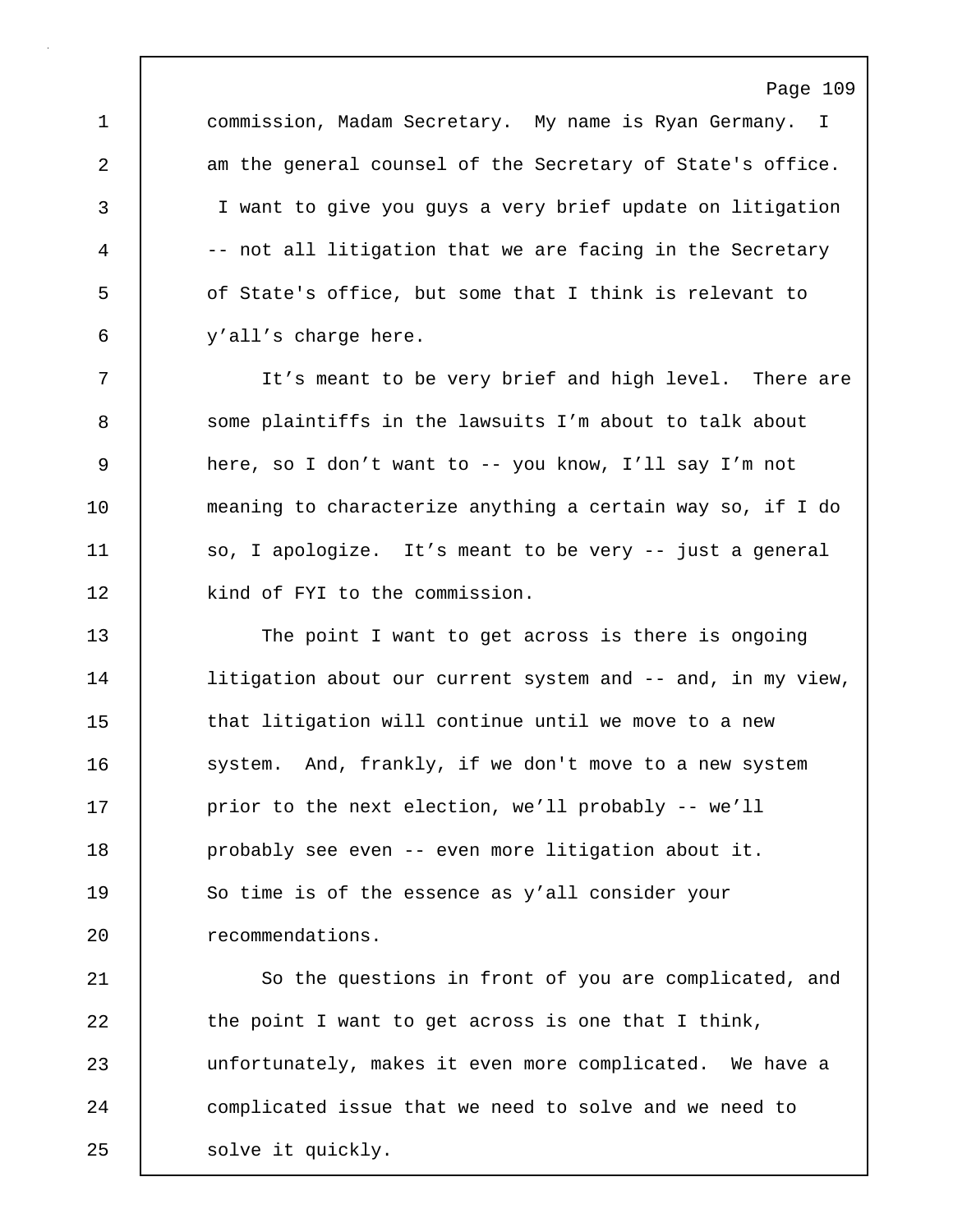1 We need to get a -- make a recommendation, get it 2 through the legislature and implement a system with all 3 deliberate speed. And, if we are not able to do that, I 4 think the state will see legal consequences in terms of 5 continuing current litigation but probably additional 6 litigation going forward.

7 The two claims I want -- the two cases I wanted to 8 give you a brief overview on are, essentially, about the 9 election machines. One of them is called Curling v. Kemp 10 -- Curling v. Crittenden now that'll soon be Curling v. 11 Raffensperger, but it's a constitutional challenge to the 12 use of the DRE machines, and the plaintiffs allege that the 13 **lack of a paper trial is a violation of the 14th amendment.** 

14 That case is in front of Judge Totenberg in the 15 Northern District of Georgia. Currently, it is on appeal 16 | in the 11th Circuit and oral argument in that case is set 17 | for January 28th.

18 Judge Totenberg issued a opinion prior to it going to 19 the 11th Circuit, indicating that she found a lot of the 20 plaintiff's claims credible. So that means, if the case 21 goes back to Judge Totenberg, you know, she's given us a 22 **pretty clear indication of how -- of how she intends to**  $23$  rule.

24 The next case is the case that Mr. Favorito mentioned 25 briefly. There's an election contest over the lieutenant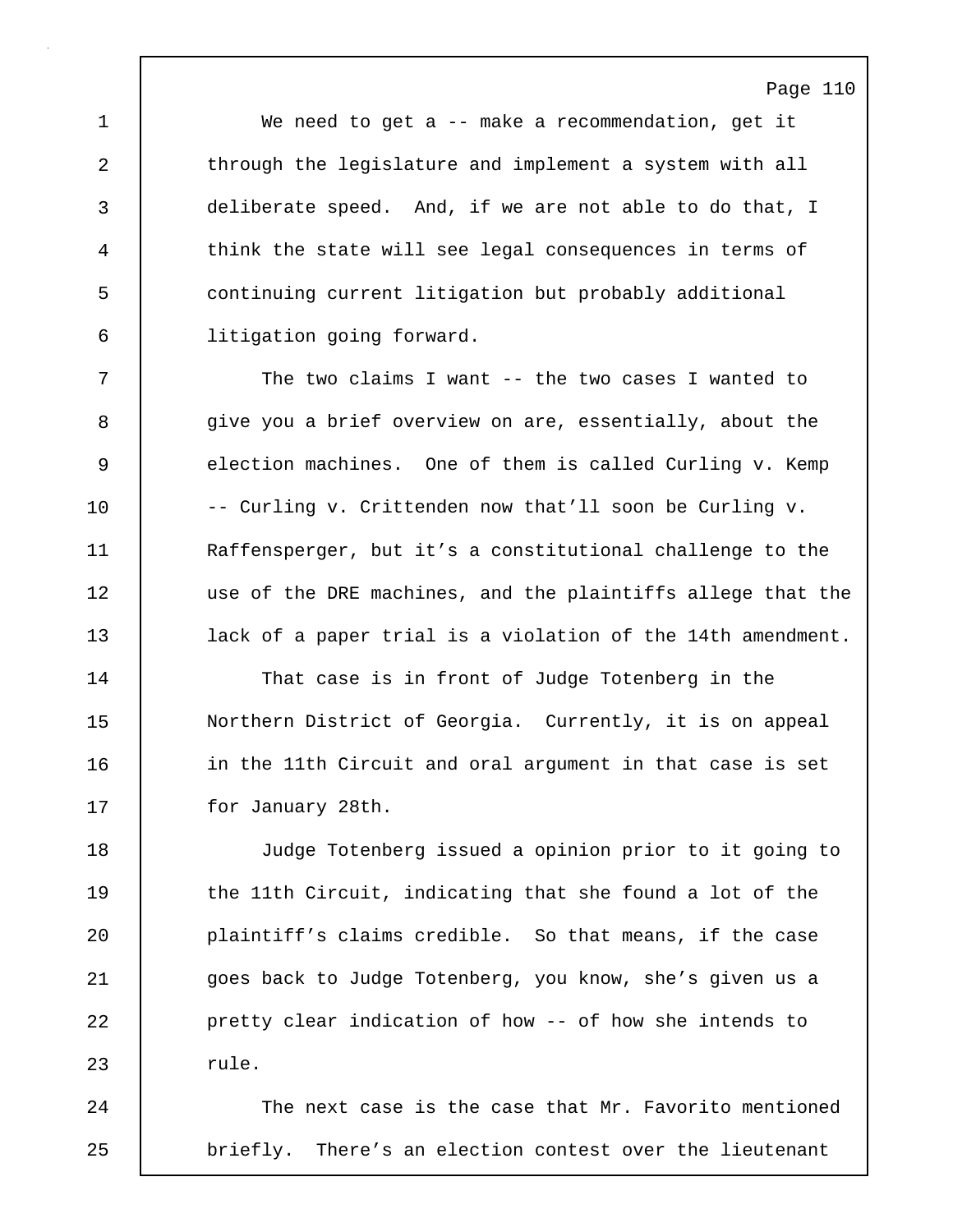1 governor's race. And, again, that's -- that's called 2 Coalition for Good Governance v. Crittenden. It's in 3 Fulton County Superior Court, and that's an election 4 challenge talking about the number of under votes in the 5 lieutenant governor's race. So that's the other one 6 involving -- involving our machines.

7 | One other thing I want to speak to very briefly is 8 there's litigation -- there's the machine cases, the DRE 9 cases. One thing that we are not currently dealing with in 10 Georgia but we have seen in other states is there are 11 lawsuits about accessibility under the -- the Americans 12 | with Disability Act. I know both Ohio and Maryland are 13 Seeing lawsuits to that -- in that.

14 | The gist of those cases is that the voter experience 15 for disabled voters should match as close as possible to 16 voter experience for nondisabled voters. Currently, we 17 have a system where those do match very well. In some 18 | states, they do not.

19 | So I think that's something to keep in mind as y'all 20 consider your recommendations or if we move to something 21 where those get further part, the experience for 22 **nondisabled and disabled voters in terms of voting, then we** 23 probably will see some of those lawsuits as well. 24 And, again, I know we're -- that's -- that's all I

25 | had. It was meant to be very high level, so I don't want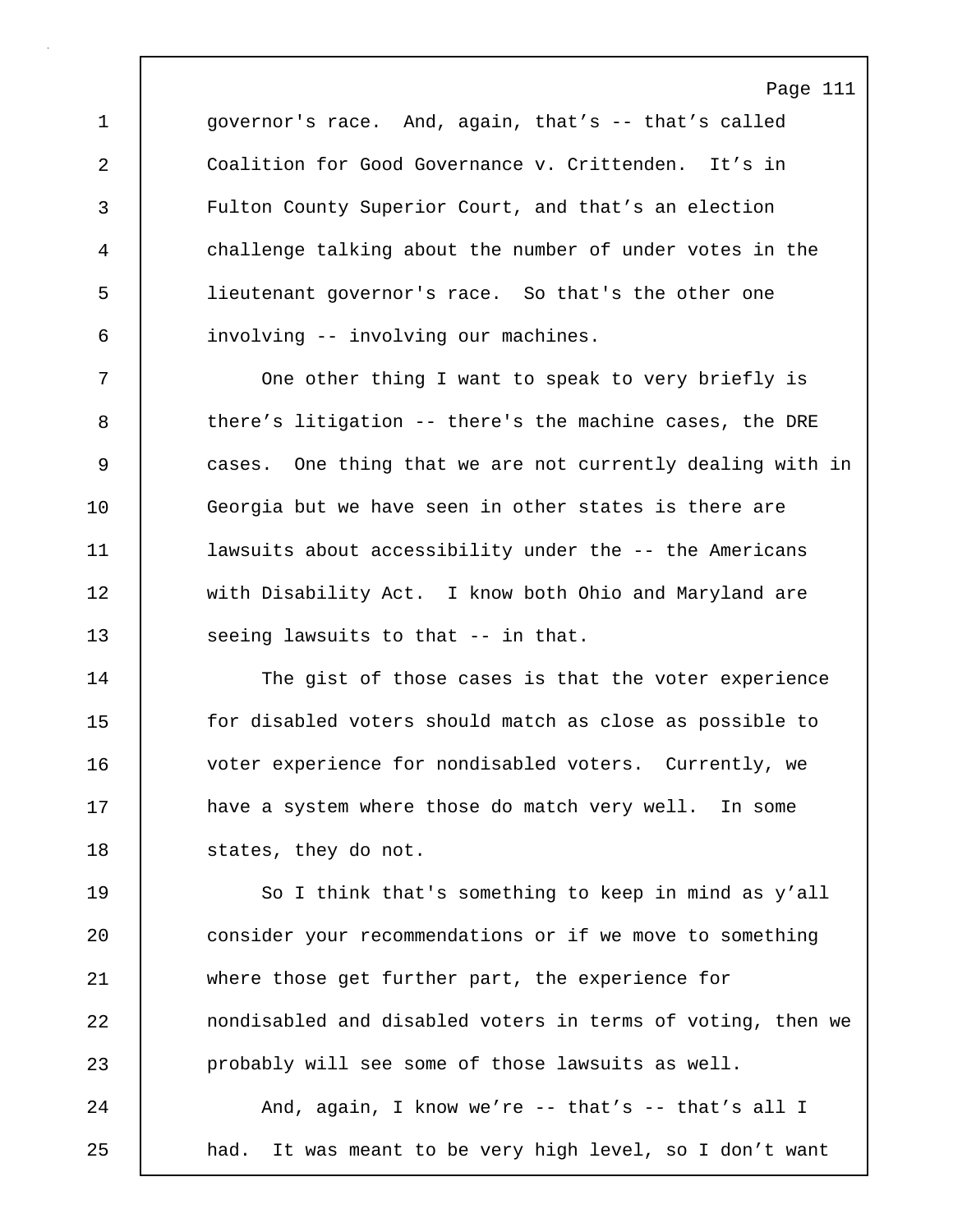Page 112 1 to get into sort of the specifics of litigation right now, 2 but I am happy to take any questions if members of the 3 commission have any. 4 REPRESENTATIVE FLEMING: Thank you, Ryan. Questions 5 from members of the commission? Ms. Bailey. 6 MS. BAILEY: Thank you, Mr. Chairman. Lynn Bailey, 7 Richmond County. You were talking about the timeframe for 8 | implementation of a new system. Are we still looking at a 9 -- having something in place prior to or at least at the 10 time of the presidential primary for 2020 or is that a 11 **decision that is yet still to be made?** 12 REPRESENTATIVE FLEMING: Well, I think -- I think it 13 is a decision yet to be made because all of that depends on 14 The legislature acting this session, and what we put into 15 | the law and working with the governor and the Secretary of 16 State. 17 However, most of the discussions I think I have heard 18 | have said that it would be great if we could possibly even 19 **in the municipal elections of '19 -- maybe statewide, maybe** 20 not -- have some test runs with new equipment at that point 21 and then that gets you closer to being ready, potentially, 22 **for the presidential-preference primaries.** 23 However, the best laid plans of mice and men -- I have

24 Said before, you know, you -- you try to set a goal there,

25 and that is an ambitious schedule and -- and the people at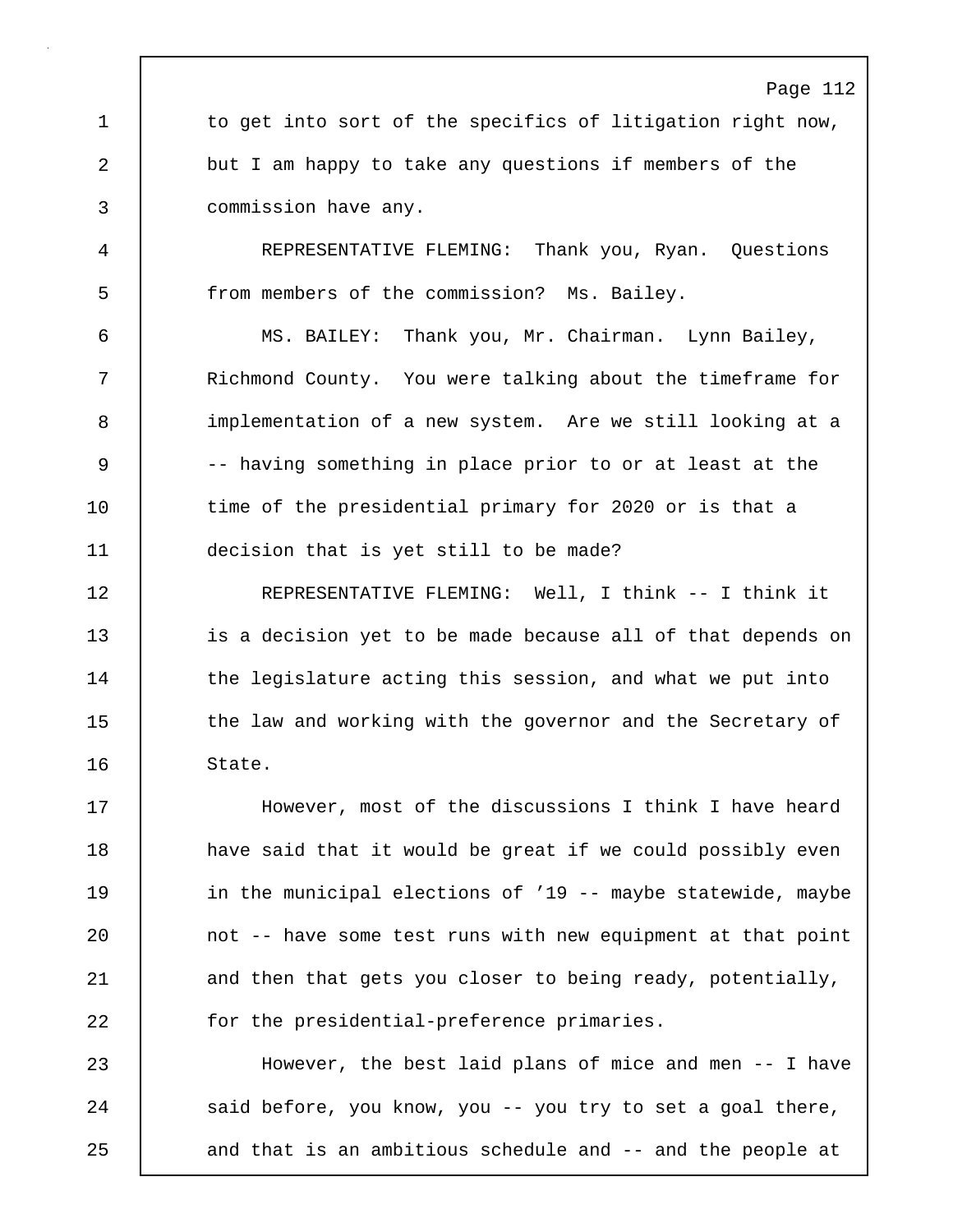1 this table represent several of the 159 folks across the 2 | state that would have to do a lot of that work along with 3 the Secretary of State's office.

4 So the -- the short answer is nobody is sure yet; the 5 even shorter answer is that it would be a good goal in --6 in my opinion, but I'm welcome for my fellow legislators to 7 | chime in if they -- they think this differently.

8 | MS. BAILEY: Thank you.

9 MR. GERMANY: I would just add that I think, Lynn, 10 that that's exactly right. It is something that I think 11 **this commission can issue a recommendation on.** The 2020 12 election cycle is -- is an aggressive goal, but I think 13 it's the correct goal and I think even -- you know, there's 14 an opportunity in November of this year with municipal 15 elections to, hopefully, have something in place that will 16 allow for, you know, more of a test run and a -- and a soft 17 launch in municipal elections.

18 And the point that I was trying to get across is, if 19 we don't have something in place by 2020, I think it's very 20 | likely that a federal court may take this matter into --21 into their own hands. So I think -- I think that is the 22  $\vert$  right goal, but it -- it is aggressive.

23 REPRESENTATIVE FLEMING: Okay. Other questions of 24 | Mr. Germany? Ryan, thank you so much. We appreciate what 25 you do.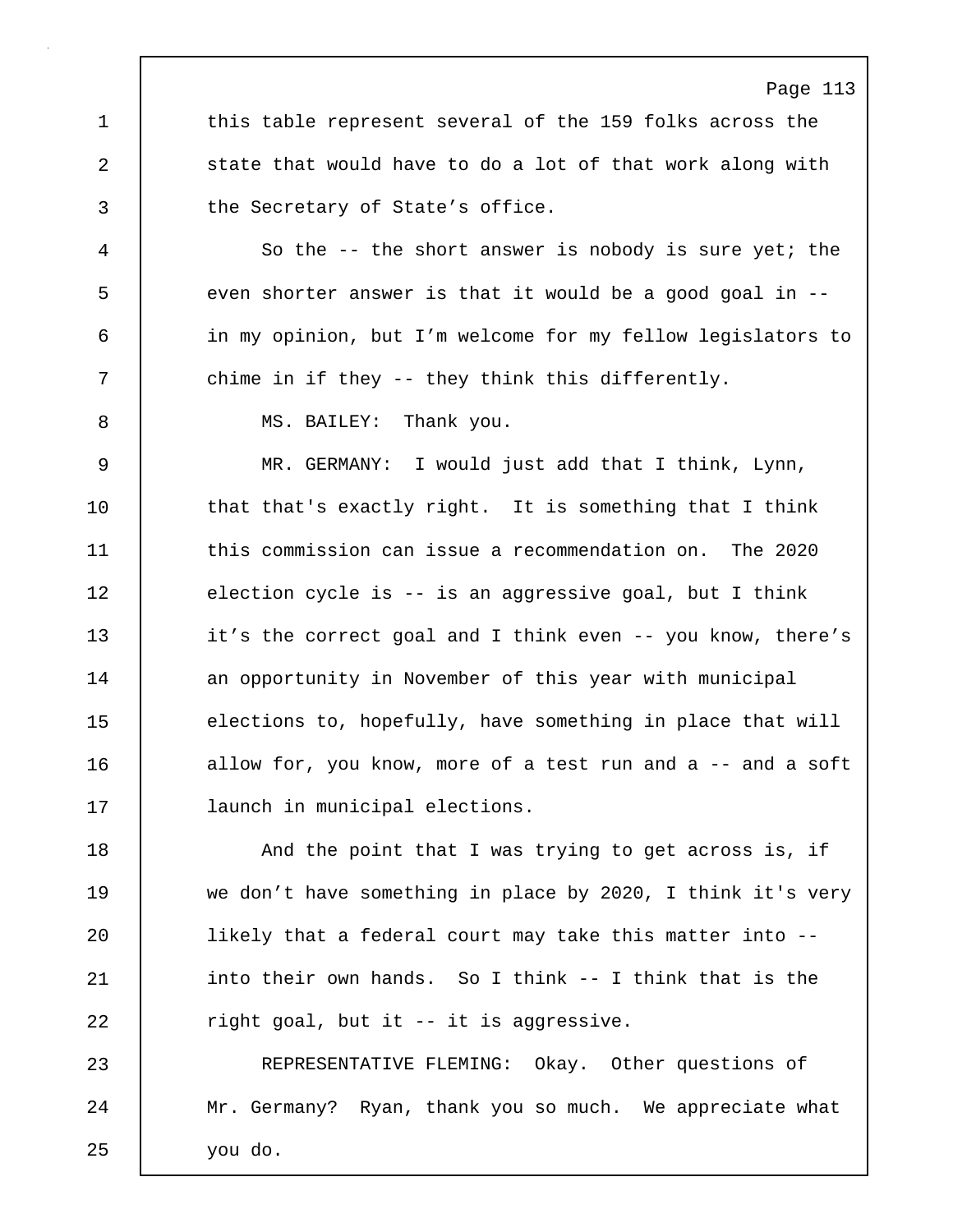1 | MR. GERMANY: Thanks for being here.

2 REPRESENTATIVE FLEMING: All right. Commission 3 members, we're now going to move to the portion of our 4 agenda that deals with public comment. I know there are 5 some sign-up sheets. If those could go ahead and be 6 brought to me, I would appreciate that. I think I was told 7 about 20 some-odd individuals had signed up.

8 Is there anybody out there who wants to sign up that 9 hasn't signed up on the sheet? Because if you're not on 10 the sheet once we start, we're -- we're going to stick to 11 | it. Okay. Going once, going twice, gone.

12 | All right. Here we go. Okay. Here's what I'd like 13 to do, just to make sure we all have a clear understanding 14 | of how we're going to handle this. I'm not asking you to 15 move yet because I'm going to call your name when you come 16 up to the -- to the mic, but just so I kind of get a feel 17 | for where everybody is, everybody who's on the sign-up 18 Sheet, I want you to stand up where you are. Just right 19 where you are, stand up.

20 AUDIENCE MEMBERS: (Complies with request.)

21 REPRESENTATIVE FLEMING: All right. So it's -- it's 22 most of the folks in the room. All right. So here's how 23 we're going to handle this, and -- no, no, stay standing 24 vp, stay standing up.

25 Here's how we're going to handle this, and -- and I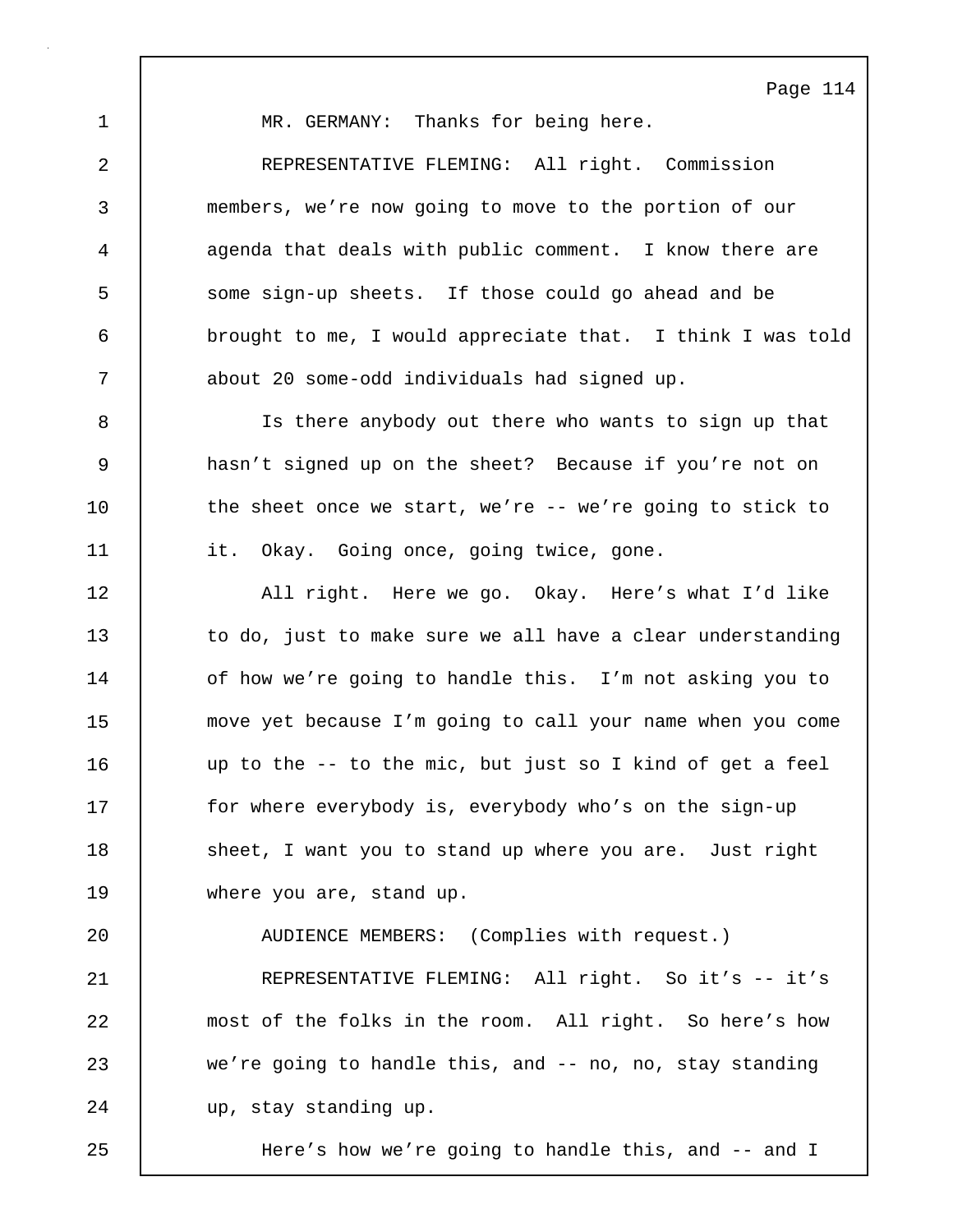1 **1** recognize a lot of the faces from our previous meetings, I 2 think. All of you that I recognize have conducted yourself 3 very well in our past meetings and I want to say thank you 4 for that.

5 What I would ask of you now is, is to understand 6 clearly the ground rules for how we're going to handle 7 this. There is 2 minutes for everyone. As you have seen 8 before, I tried to be generous with that. If you're making 9 a statement, I tried to let you wrap it up, but I am going 10 | to ask you to stick to that.

11 Members of the audience, if you approve or disapprove 12 | of what somebody else says, please keep that to yourself. 13 | If I make a good joke, you can laugh. Okay? But, 14 | generally speaking, please keep that to yourself and be 15 The respectful of the people that are trying to -- to speak as 16 well.

17 So -- and I ask you once again -- everybody has been a 18 -- has done a good job of being civil with their comments, 19 making their point but making it in such a way that it's 20  $\vert$  not offensive. I'll -- I'll leave it that way. So -- so 21 thank you for that in the past.

22 Is there anyone who does not understand the ground 23 Tules? Is there anybody who is not going to follow those 24 ground rules? Okay. Everybody sit down and I'll start 25 going down the list, and thank you so much.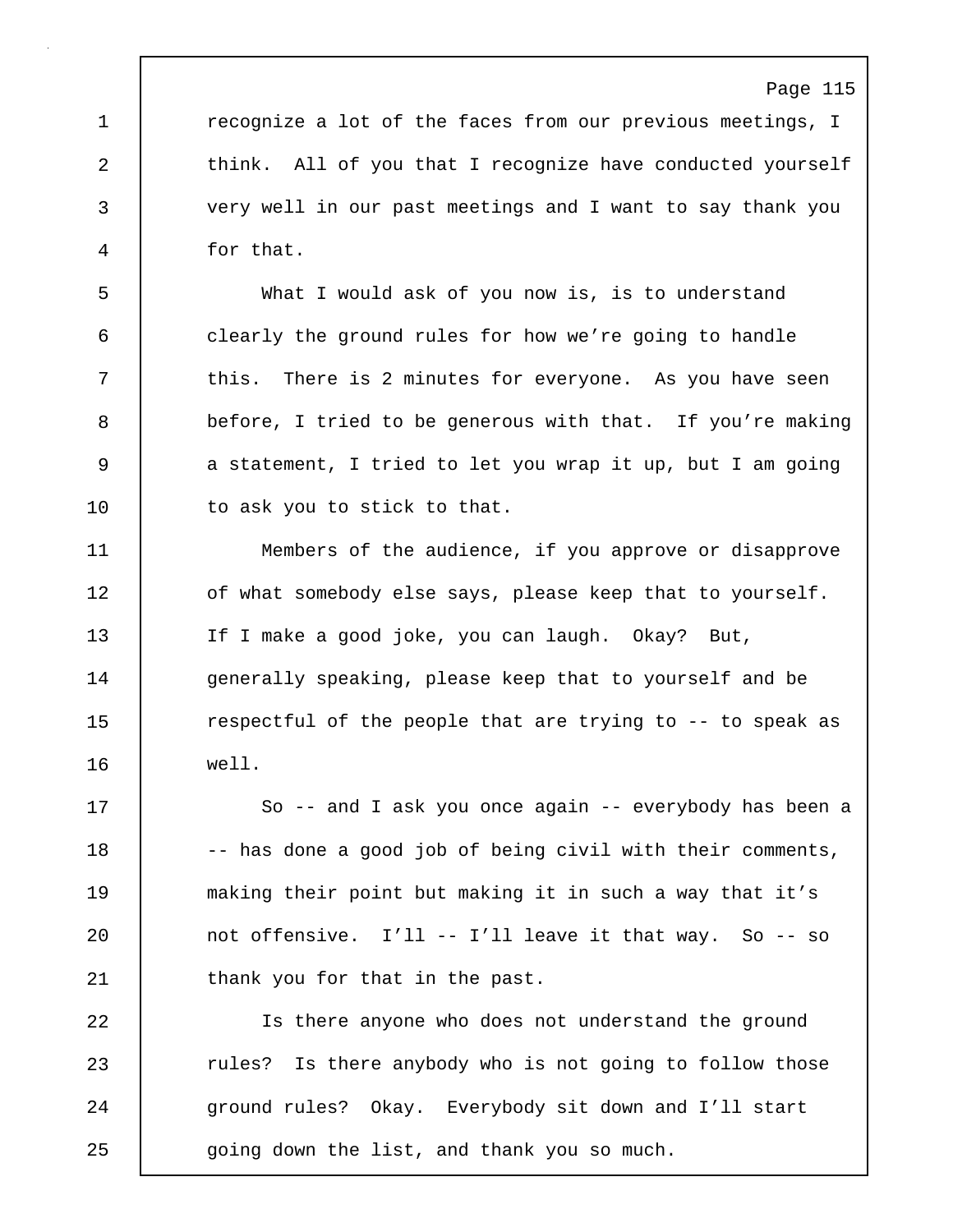1 Okay. Sara Tindall, Democratic Party of Georgia. 2 | Sara? Sara, good to have you today. Welcome. Sara, 3 please tell us where you're from, and we'd love to hear 4 from you.

5 MS. TINDALL: Hi, my name is Sara Tindall Ghazal, and 6 I am a registered voter in Cobb County. I am also the 7 voter-protection director for the Democratic Party of 8 Georgia. In that capacity, I work with the state party, 9 county-party committees and election officials. I also 10 | oversee our voter-protection hotline and our poll-watching 11 program.

**Over the course of this election season, our voter-protection hotline logged 73,449 calls from voters through December 10th.** Through the day of the general election, we 15 Terratived 30,295 calls since November 6th. After November 16 | 6th, we received 43,154 additional calls. We also had **b** observers on the ground, nearly 600 poll watchers across 18 the state on election day, 168 during the runoff and **hundreds more during the early voting periods.** 

20 Throughout these -- from these calls and reports, we 21 The recorded 723 separate reports of machine problems during 22 the general election and the -- and the runoff. Hundreds 23 of these were of vote slippage or vote flipping where a 24 voter would make a selection only to have the machine 25 | reflect a different result.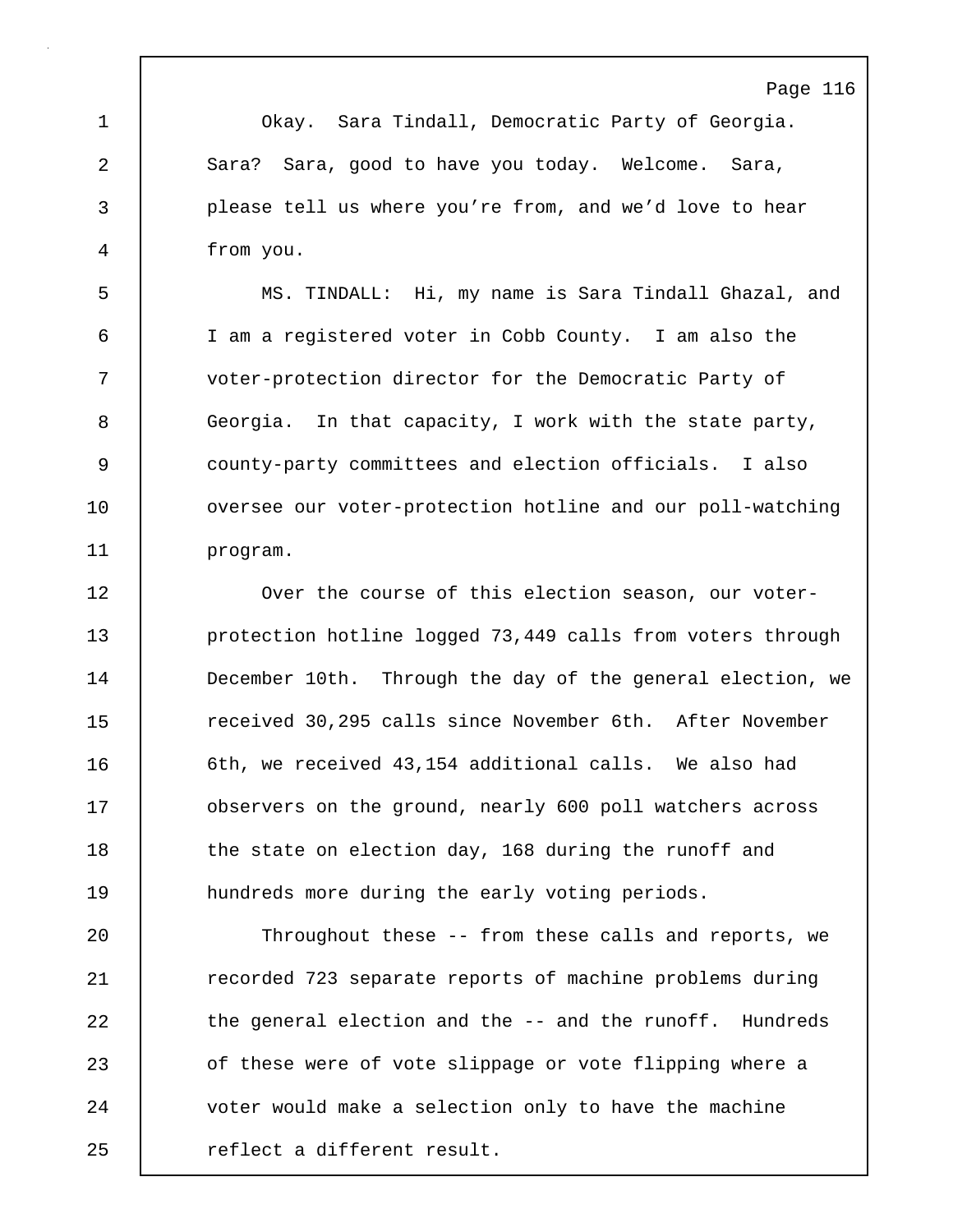1 In many cases, these voters were assisted by poll 2 workers and the machines were still malfunctioning. There 3 was one voter who reported having to change her vote five 4 times before it correctly reflected her choice. In 5 another case, in Gwinnett County, the voter had to go to 6 three separate machines before they could find a machine 7 | that would correctly reflect that -- that choice.

8 We also received multiple reports of races not 9 9 appearing on the electronic ballots for both the general 10 election and the runoff. In many cases, the voters were 11 unable to correct the machine mistake and the vote was 12 **Follow** recorded that did not reflect that voter's choice.

13 Problems weren't limited to the election machines. 14 There were many problems with the registration system. We 15 **had multiple voters willing to swear affidavits that they** 16 voted and they have witnesses attesting to the fact that 17 they voted but their votes do not appear on MVP.

18 We have other cases where voters found their 19 Teqistrations online, they had printed registration cards; 20 they did not appear on the lists when they appeared at the 21 | -- at the polling booths.

22 REPRESENTATIVE FLEMING: Sara, you -- you've passed 23 your 2 minutes, but I do want to let you wrap up. 24 | MS. TINDALL: Thank you. 25 REPRESENTATIVE FLEMING: Yeah.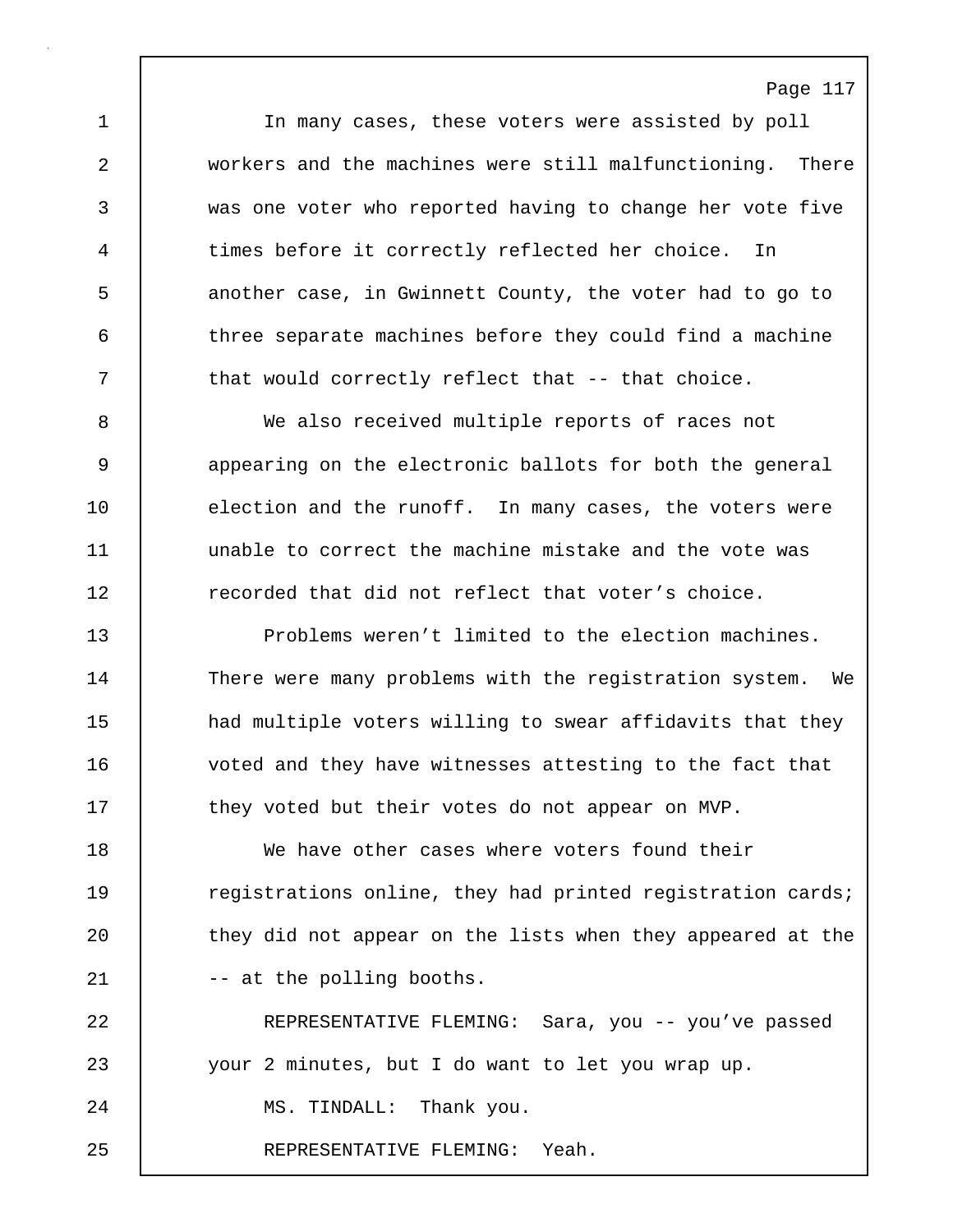1 MS. TINDALL: It's going to take a lot of time to 2 **Fig.** research these problems. I would like to share them with 3 each county as we go through so that we can look at them 4 and figure out what happened and where the system broke 5 down for these voters, but the bottom line is there is a 6 crisis of confidence right now in the voting system, and 7 | in the officials and the administration of the system.

8 What's critical now is that this body develop a set of 9 Standards against which the decisions that -- on a system 10 will be made. You have to have standards that you 11 establish here because if we don't set a baseline that 12 includes making sure that the voters are able to create and 13 confirm their own votes, that the system reflects 2018 14 electronic and cyber-security standards, and that these 15 votes are auditable independently without any intervention 16 by a computer, that this crisis of confidence will simply 17 continue. 18 REPRESENTATIVE FLEMING: Thank you, Sara.

19 | MS. TINDALL: Thank you. 20 REPRESENTATIVE FLEMING: We appreciate you being here

21 today. 22 | MS. TINDALL: Thank you. 23 REPRESENTATIVE FLEMING: Thank you very much. 24 Jen Nelson? Jen? Jen, did I pronounce your name right? 25 MS. NELSON: Yes.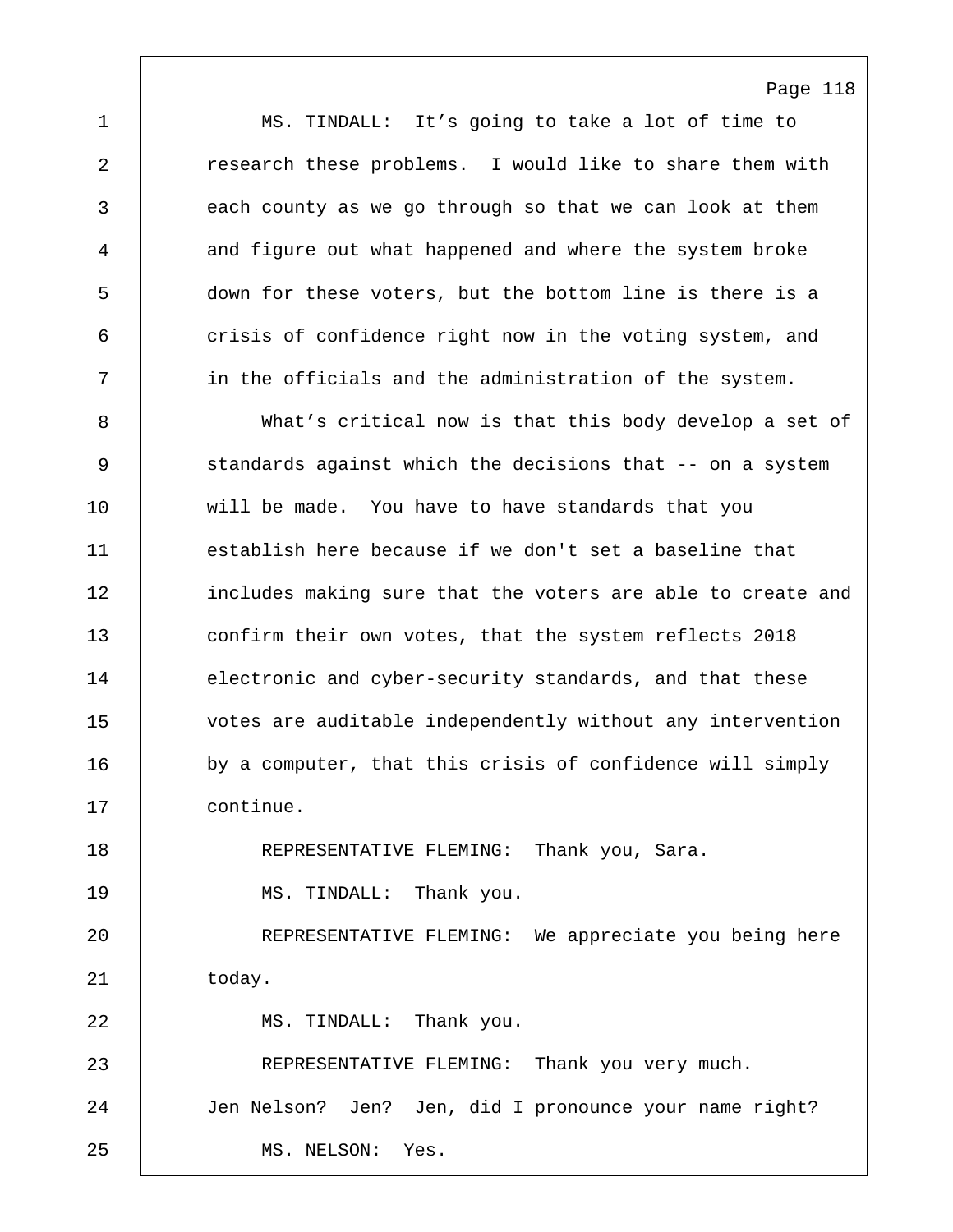Page 119 1 REPRESENTATIVE FLEMING: Come on up. Good to have you 2 today. 3 MS. NELSON: Thank you. Thank you so much for -- 4 REPRESENTATIVE FLEMING: Thank you -- 5 MS. NELSON: -- having me. 6 REPRESENTATIVE FLEMING: -- for being here. We'd love 7 | to hear from you. Tell us where you're from. 8 MS. NELSON: Sure. I am from Fulton County. I'm a 9 | registered voter, just a community advocate and I'm not 10 with any particular organization. I really appreciate your 11 time. 12 | AUDIENCE MEMBER: Volume. We can't hear you. 13 | MS. NELSON: Oh, sorry. 14 | AUDIENCE MEMBER: We can't hear. 15 REPRESENTATIVE FLEMING: That microphone's --16 | MS. NELSON: This one? 17 REPRESENTATIVE FLEMING: Try that one, yeah, a little 18 closer. 19 MS. NELSON: Yeah. So I am a -- just a concerned 20 **citizen and not with any particular organization and I** 21 | appreciate your time. 22 So I am concerned particularly with any electronic 23 system, as has been proven by experts that there's no 24 System known out there right now that is completely secure 25 from hacking and is not vulnerable. Particularly,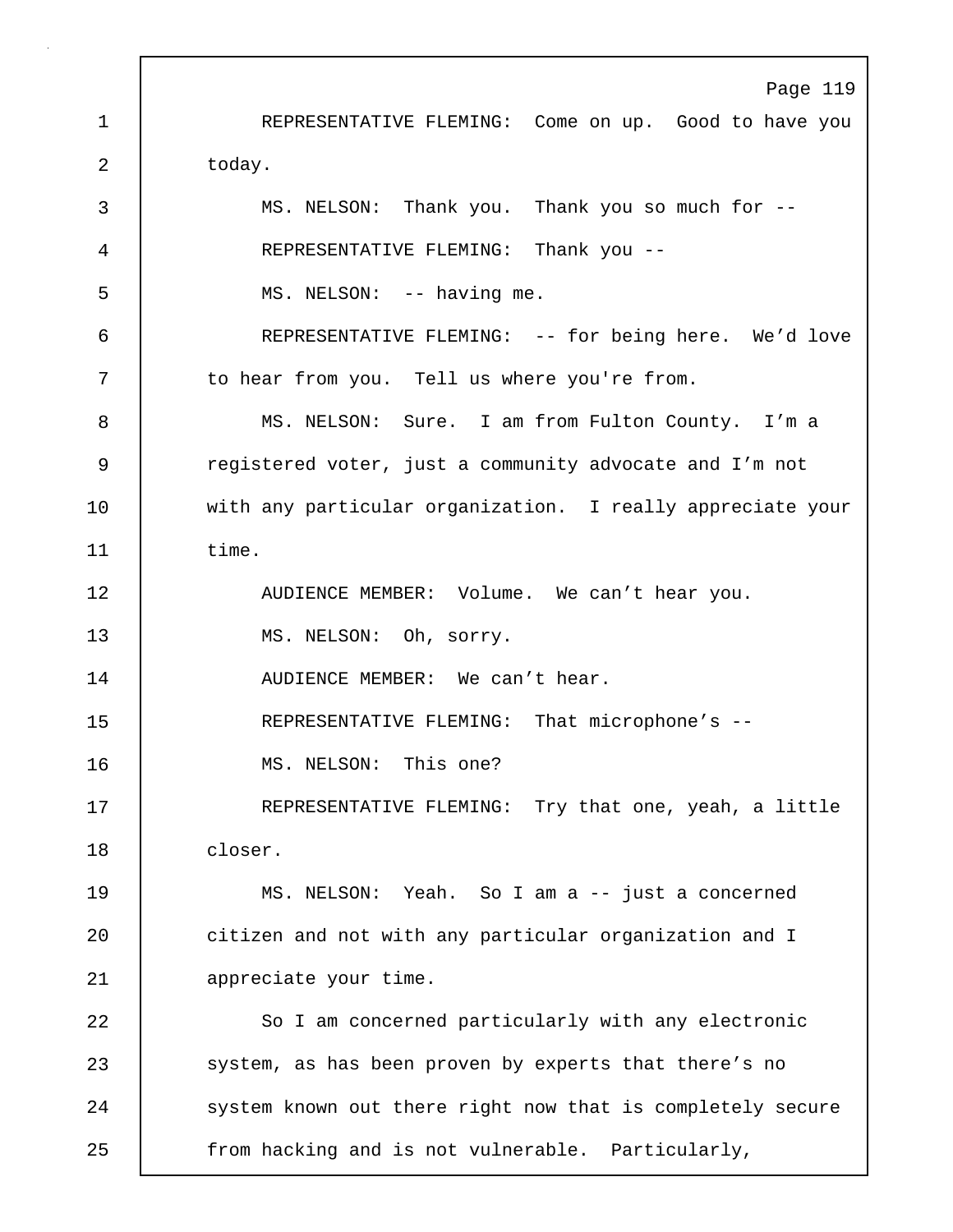1 Professor Halderman, who was present in Judge Totenberg's 2 courtroom with the Curling versus Kemp hearing and showed 3 us the vulnerability that had nothing to do with whether 4 the machines were clicked in and had nothing to do with a 5 physical presence being in the secure room at KSU or any 6 central database.

7 So decentralizing for sure would be -- would be 8 helpful, but I believe that hand-marked paper ballots are 9 the only way to be able to have an auditable, verifiable 10 **postelection secure system, and I wanted to speak a little** 11 bit to the disabilities concerns.

12 I am differently abled; I have a lot of friends that 13 are differently abled and we heard at a postelection where 14 little people showed up to their polling places and were 15 not given stools or chairs, left without casting their 16 vote. People were not provided wheelchairs, or access or 17 even heights to the screens or discrepancies with their 18 | access to cast their vote.

19 So, right now, we are already facing a lot of 20 disability issues and, completely understandably, with 21 handwritten ballots, we would need to take all of the 22 considerations for disabled and differently-abled people. 23 REPRESENTATIVE FLEMING: Jen, thank you for being here

24 today.

25 MS. NELSON: Thank you.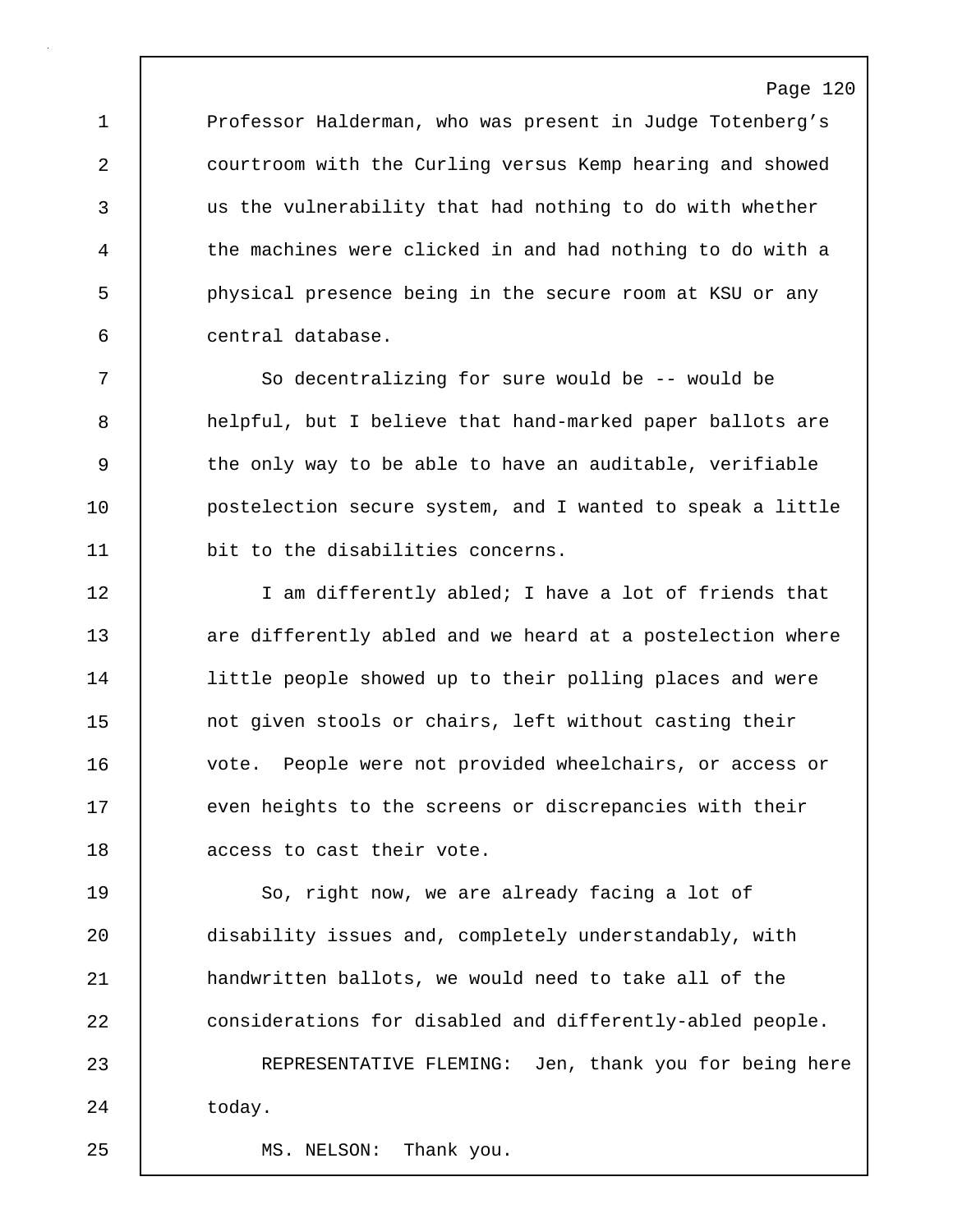Page 121 1 REPRESENTATIVE FLEMING: We appreciate hearing from 2 you. Heidi Natkin? Heidi, come on up. Welcome. Good to 3 have you today. Heidi, did I pronounce your last name 4 right? 5 | MS. NATKIN: Yep, thank you. 6 REPRESENTATIVE FLEMING: I'm not going to try again. 7 I'm just going to say Heidi. Okay? All right. 8 | MS. NATKIN: You did a good job. Thank you. 9 REPRESENTATIVE FLEMING: And tell us where you're 10 from. 11 MS. NATKIN: Yeah. My name's Heidi Natkin; I live in 12 | Atlanta, Georgia. I'm here as a private citizen, but I 13 Spent the last several months working as a field organizer 14 | for the Democratic Party of Georgia. 15 And I can tell you that, of the thousands of voters 16 | that I spoke to over the course of -- of the last three 17 months, a very significant number of folks expressed a lot 18 of concern about whether their ballots were actually cast. 19 The trust in the election system has degraded 20 significantly. 21 There was a lot of concern and I -- I believe that 22 there is only one way to be able to rebuild that trust, 23 which is to be able to provide voters with a way to verify 24 | that they actually vote -- the votes that they actually 25 made were registered in the way that they intended. And,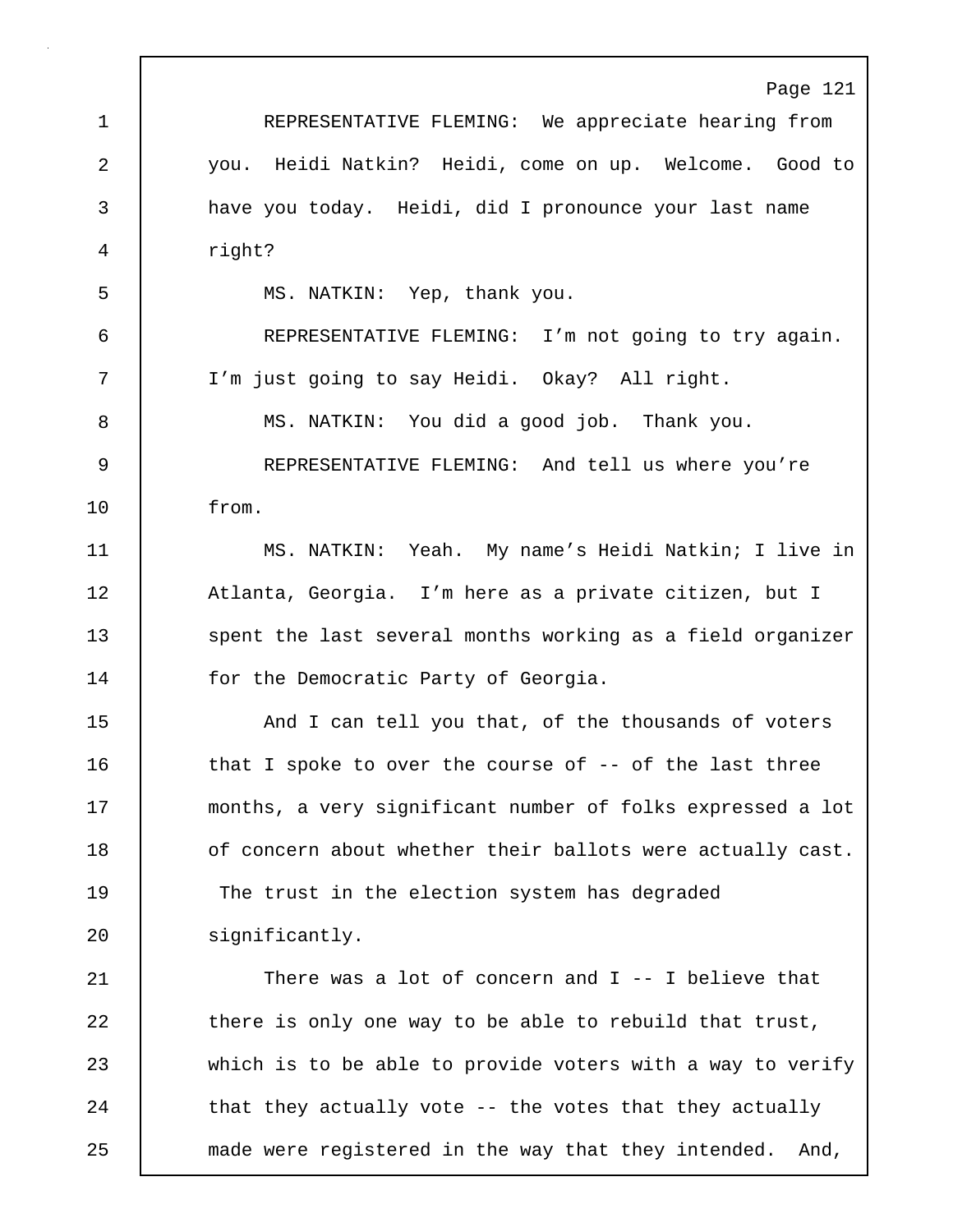1 therefore, hand-marked paper ballots is the best way to 2 make sure that that happens.

3 They need to be able to know, and see and feel that 4 they're actually submitting a ballot that gets entered into 5 the system exactly as they've expressed and, without an 6 audible -- an audible paper trail, that confidence can't be 7 The restored. So I really hope that you take that into 8 consideration since the voter confidence is -- is so 9 critical to the success and the stability of our election 10 | system. 11 REPRESENTATIVE FLEMING: Okay. Thank you so much, 12 | Heidi. We appreciate you being here today. 13 Ms. Blassingame? And I want to -- okay. I'll try the 14 | first name since you're not responding. Simonia 15 Blassingame? 16 Okay. Next would be Eric Weir. Eric? Did I 17 **pronounce your last name right, Eric?** 18 | MR. WEIR: Yep. 19 REPRESENTATIVE FLEMING: Good. Welcome, Eric, good to 20 have you and please tell us where you're from. 21 MR. WEIR: Thank you. I'm from Decatur. I'm here 22 **just as a concerned citizen.** I came mainly to learn. This 23 is a whole new set of issues for me, and what I know I've 24 | learned from talks on media and I've learned a lot today. 25 I've been pleasantly surprised with one exception: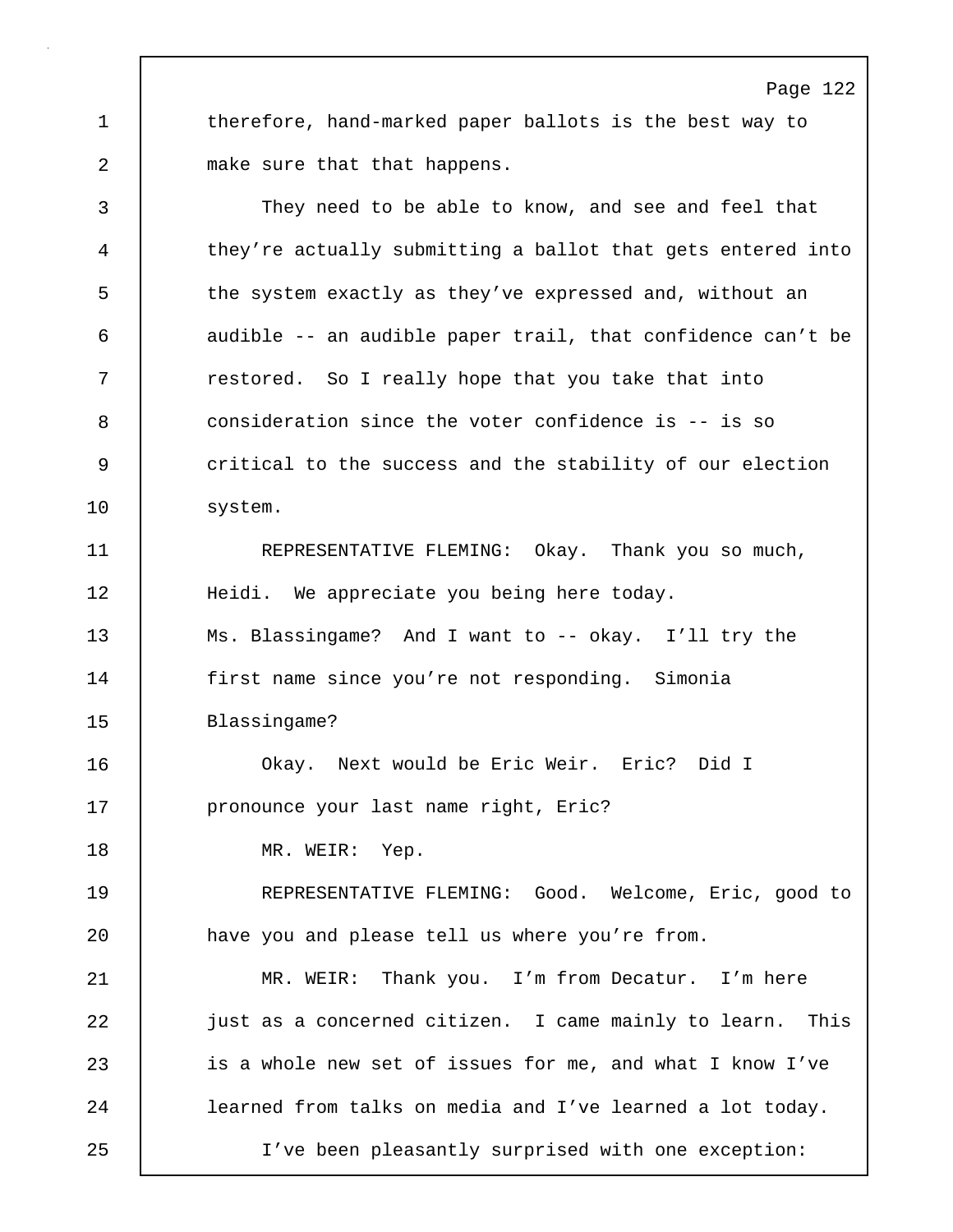1 | And maybe all I will say -- the thing that I -- I was 2 delighted that the first word that I heard was trust, and 3 it seems to me, pretty clear, that that is a really 4 critical issue.

5 As we all know, we live in a time of polarization, 6 of distress in our institutions and this set of issues is 7 | not a partisan thing. Republicans, democrats, 8 independents, libertarians, all want safe, accessible, 9 | fair elections. So I hope you will give that the highest 10 | priority.

11 You know, as -- as I said, I'm just learning. It 12 | sounds to me like what I've learned -- what I've heard is 13 that the gold standard internationally is paper -- hand-14 marked paper ballots and -- but, you know, I'm just 15 learning. So that's it. Anyway, thank you.

16 REPRESENTATIVE FLEMING: Thank you, Eric. We 17 **appreciate you coming today.** Tom Ellington? Tom? Is Tom 18 | Ellington here? Tom Ellington? Okay. Janine Dufort? 19 Janine? Janine, I remember seeing you in August, and I 20 | think I mispronounced your name the first time. Did I 21 | mispronounce it this time? 22 MS. DUFORT: Yes, you're consistent, which is --

23 | REPRESENTATIVE FLEMING: You can't blame me --24 MS. DUFORT: -- what we want in elections. 25 REPRESENTATIVE FLEMING: You can't blame me for being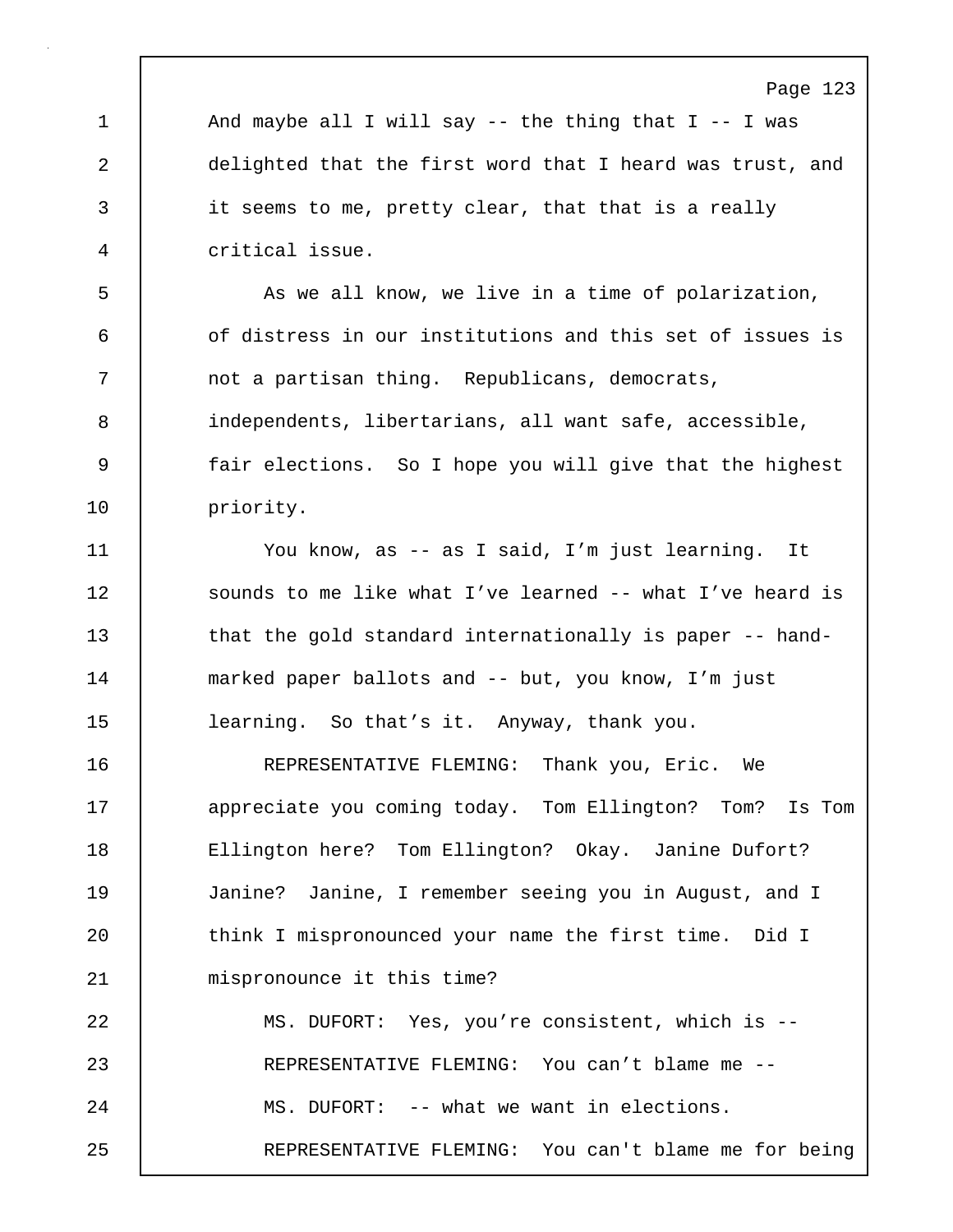Page 124 1 | qood. Okay. All right. 2 MS. DUFORT: I'm -- I'm Jeanne Dufort. 3 REPRESENTATIVE FLEMING: Jeanne Dufort. Okay. 4 MS. DUFORT: It's the French spelling, and I'm from -- 5 REPRESENTATIVE FLEMING: There we go. Jeanne, 6 welcome -- 7 MS. DUFORT: -- Madison, from Morgan County, Georgia. 8 REPRESENTATIVE FLEMING: Good. 9 MS. DUFORT: And -- and I want to brag: We have the 10 **best election board and we have the best election director** 11 | other than those of you who are election directors sitting 12 here, who are also fabulous but we should brag. 13 **And -- and that's important because in this day of** 14 | lack of trust, it is important for you to hear that I have 15 experienced voting this year in a county that gets it 16 | right, that works hard to get it right and -- and worked 17 **hard to take the rules and make sure voters can vote.** 18 We literally got down to only one advanced paper 19 ballot submitted that couldn't be counted and that was 20 because we worked with private citizens, worked with our 21 election director to reach people to solve problems, so 22 you can work with the rules without disenfranchising 23 voters. 24 I am also -- full disclosure, I'm party to the

25 Gwinnett lawsuit which is proof positive you can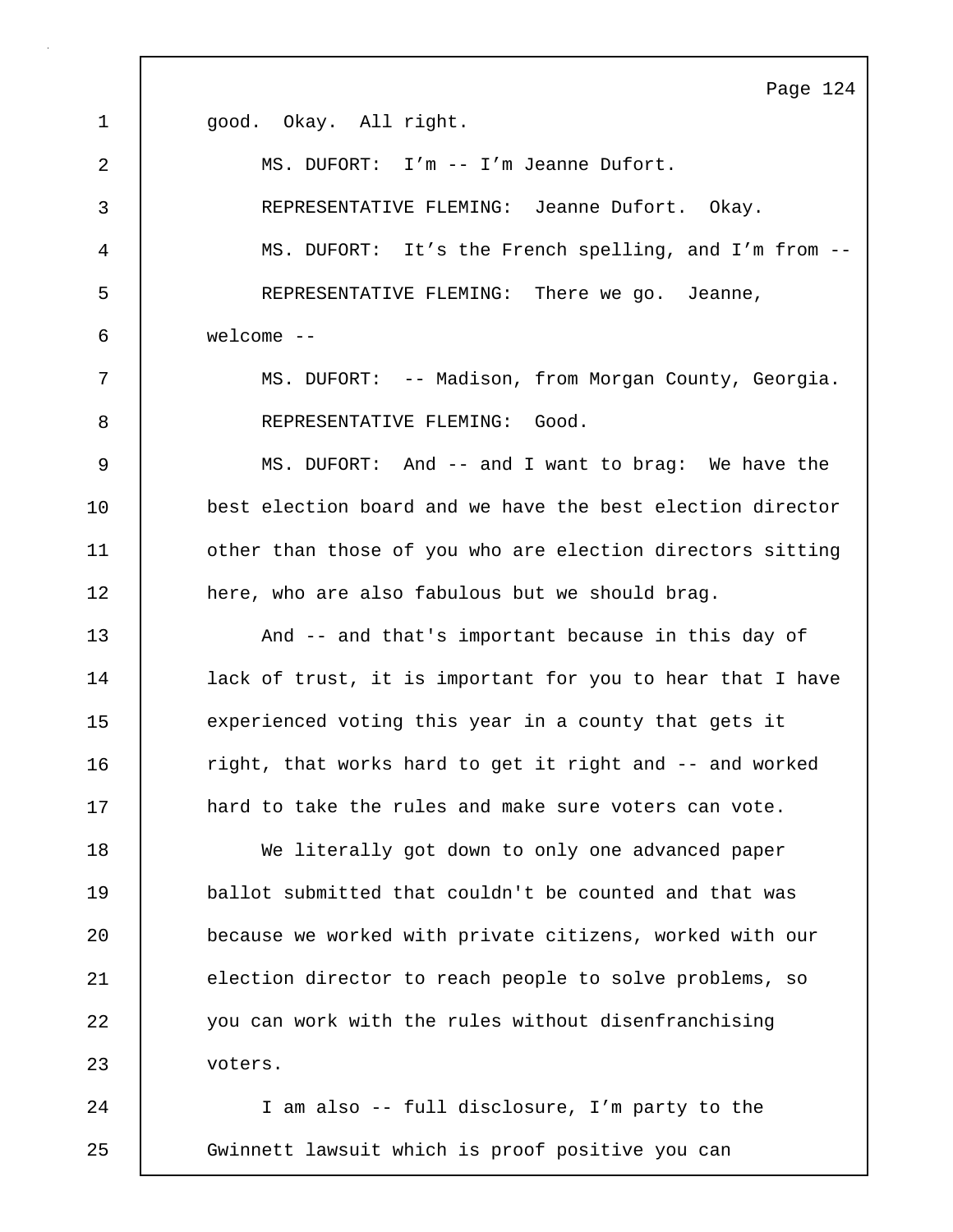1 disenfranchise people with -- with paper ballots if you 2 choose to, and that's why I joined that suit because I just 3 think that's not right that you can live in Georgia and be 4 treated one way if you're elderly and your handwriting is 5 shaky in one county and be treated another way if you're 6 elderly and your handwriting is shaky in another county. 7 That's not right, and that's why I joined that suit.

8 Hand-marked paper ballots with well-designed 9 postelection audits are clearly the advice of your cyber 10 expert here, of other cyber experts of everything you've 11 The read so that should not be in dispute that that is what 12 | the experts are saying.

13 As to how you count them, I would consider it's not a 14 Surprise that Chris Harvey said 3 out of 4 counties didn't 15 **have problems with lines.** 3 out of 4 counties in Georgia 16 don't have 10 stop lights in them. You would be hard 17 **pressed to have a line in those counties if you tried.** 

18 Our largest precinct in Morgan County is maybe 7 -- 19 | 800 voters on election day over 12 hours. Right? So it 20 would be hard to have three- or four-hour lines unless your 21 equipment was down, so don't be confused by those 22 Statistics. Actually look at, you know, how many people 23 | had real fundamental problems.

24 So I'll wrap it up but what I would say is this: You 25 need to consider implementing some of the smart-scanning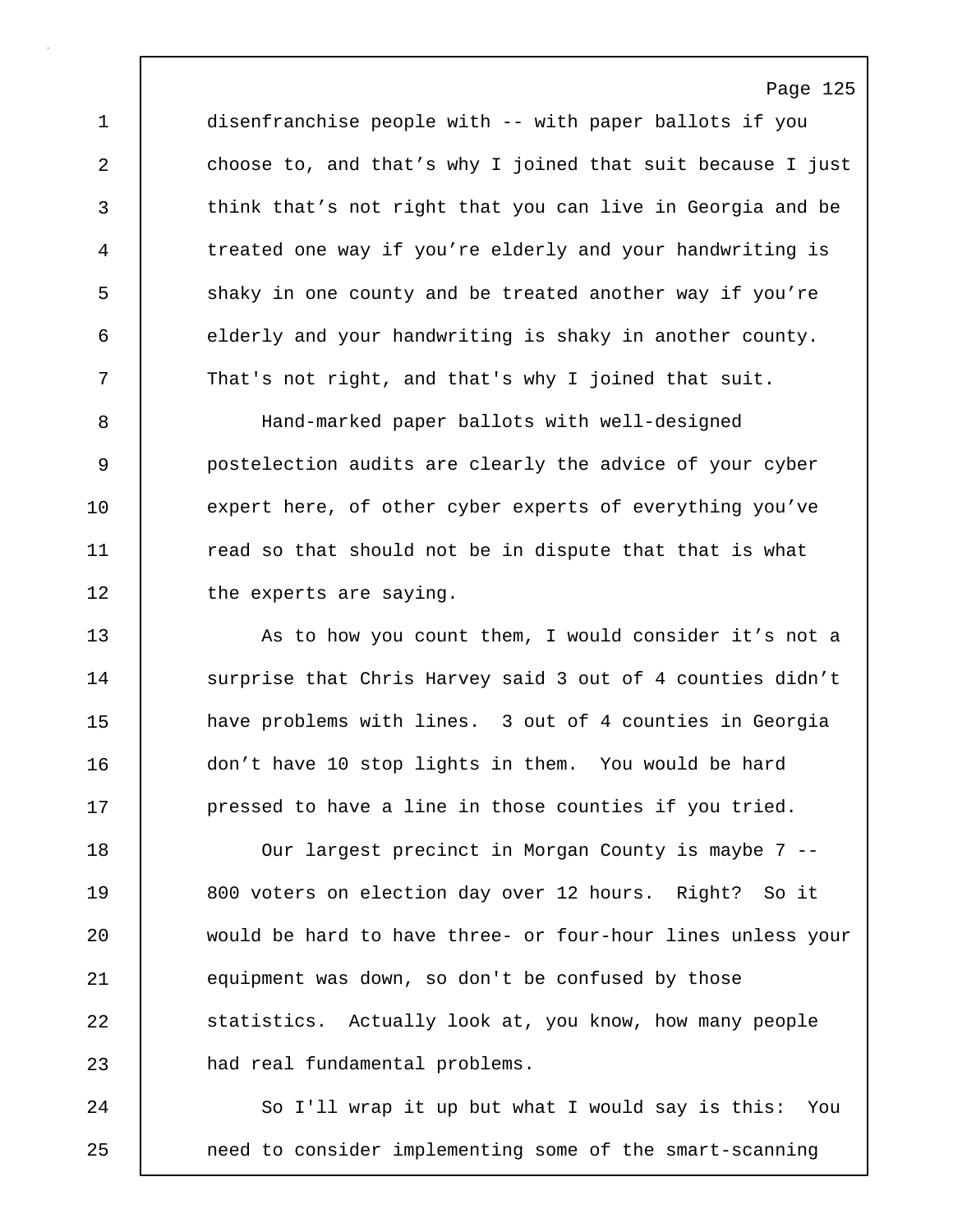Page 126 1 stuff, optical scanners. There's some really smart 2 equipment that -- that we saw last time in Augusta that 3 speeds up your review of those problems, and that could be 4 useful in counties that have to process a lot. 5 | And, yet, you might not have to make that investment 6 in counties where you're processing 7 or 800 votes at most 7 | in a precinct on election day. So think about scale as you 8 think about the right resolutions. Thank you very much. 9 REPRESENTATIVE FLEMING: Jeanne, thank you. We 10 | appreciate you being here today. 11 Randall Savage, WMAZ? Randall? Randall? Okay. 12 | Krista Brewer with ProGeorgia. Krista? Welcome. 13 | MS. BREWER: Thank you. 14 REPRESENTATIVE FLEMING: Tell us where you're from. 15 We'd love to hear from you. 16 MS. BREWER: My name, again, is Krista -- Krista 17 Brewer. 18 | REPRESENTATIVE FLEMING: Krista Brewer. Okay. 19 MS. BREWER: I'm a native of DeKalb County, Georgia, 20 and I come here today as -- serving on the board of 21 ProGeorgia, which is a collaboration of 501(c)(3) 22 nonpartisan organizations that work in the civic-engagement 23 space. All of the groups have a variety of different 24 missions, but part of their missions is voter registration, 25 voter education and voter mobilization, and all of these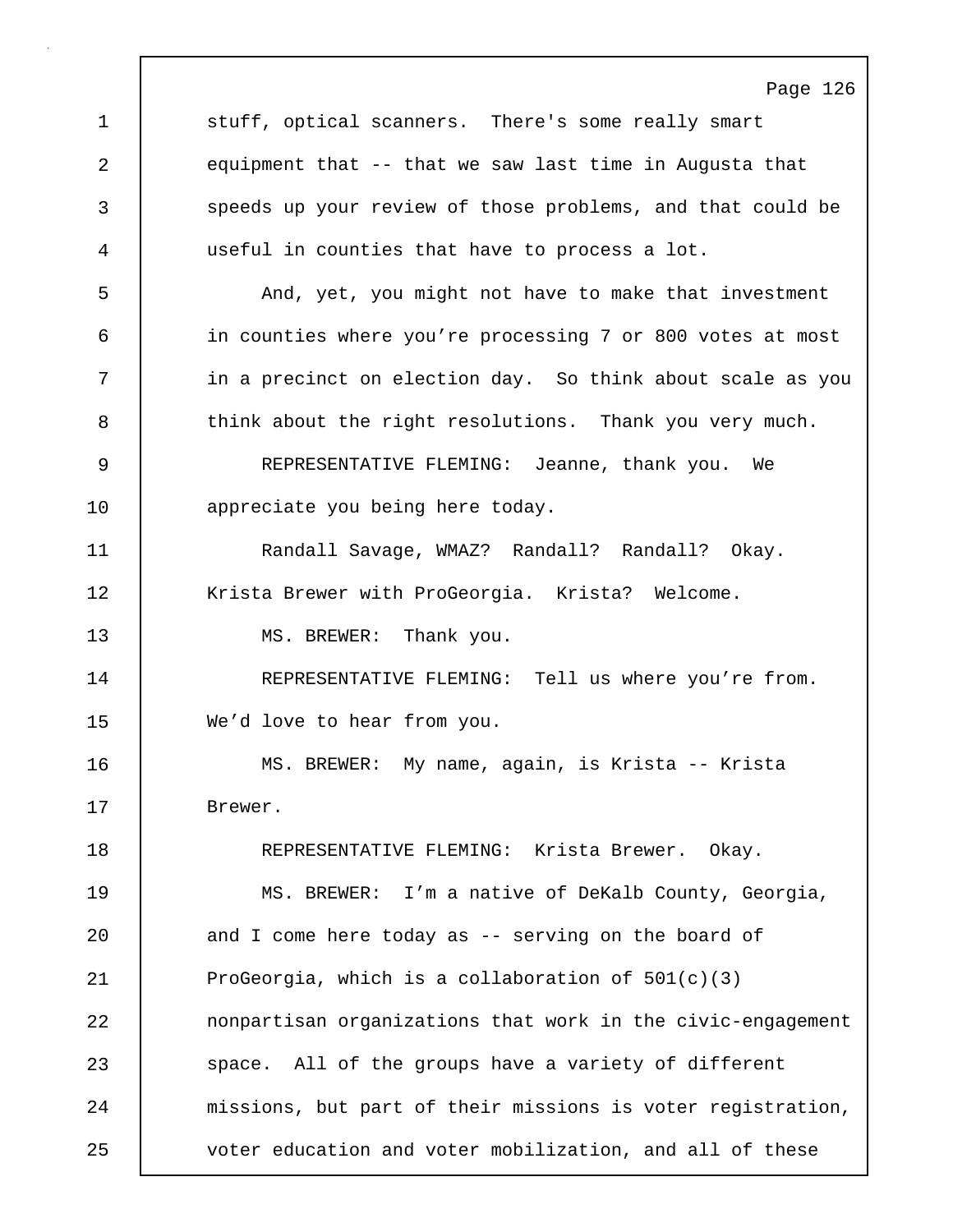1 groups have worked very hard in many elections over the 2 years to help voters get access to the polls and vote 3 effectively.

4 The groups came together -- several of these groups 5 came together over the summer and fall and agreed on a 6 couple of principles that we wanted to share with your 7 commission. The groups are Women Engaged, which focuses on 8 engaging primarily African-American women in the electoral 9 process, then the League of Women Voters, Common Cause 10 Georgia, the League of Women Voters of Georgia, ACLU of 11 Georgia and the Georgia Coalition for People's Agenda. 12 Most of those you have heard of.

13 Georgia's -- and -- and so, we have this set of 14 | principles that I handed out at the beginning of the 15 program, and I'll just highlight the basic points.

16 We advocate for a system that is secure, a system that 17 **is accurate, that is recountable, that is accessible and is** 18 transparent. We advocate for a voter-verified paper trail; 19 we advocate for a sophisticated risk-limiting type audit, 20 | an audit that is based on ballots that are conducted using 21 human-verifiable data.

22 We advocate for a system of maintaining custody -- a 23 chain of custody for ballots, for oversight of elections 24 and audits that include citizenship participation and 25 monitoring and -- and really very importantly, we feel a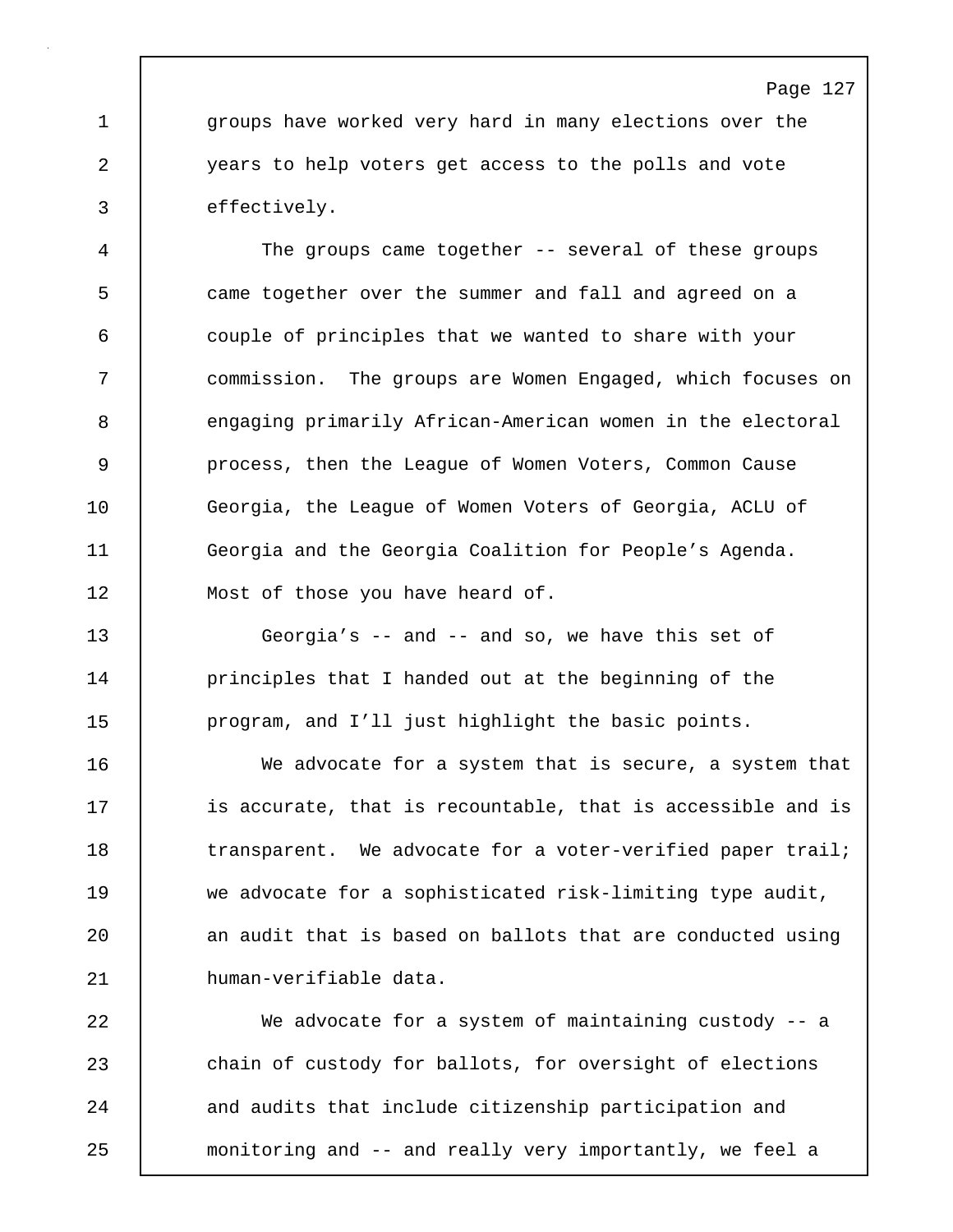Page 128 1 | real asset that we have here in Georgia is that our 2 election system is uniform around the state and we don't 3 want to lose that. 4 So we present these principles and characteristics as 5 guides for -- for elected officials, for this commission, 6 for the elections board and for elections supervisors as 7 you go about this very tough decision about what type of 8 equipment and the accompanying overall system for our 9 elections. So -- 10 REPRENSETATIVE FLEMING: Thank you, Ms. Brewer. 11 | MS. BREWER: -- thank you very much. 12 REPRESENTATIVE FLEMING: Thank you for being here 13 today. Toni Reid? 14 | MS. REID: I'll pass. 15 REPRESENTATIVE FLEMING: You'll pass. Okay. And 16 anybody else can pass if they want to. Thank you, Toni. 17 Vicki Krugman? Vicki? 18 | MS. KRUGMAN: Krugman. 19 | REPRESENTATIVE FLEMING: Krugman? 20 | MS. KRUGMAN: Krugman. 21 | REPRESENTATIVE FLEMING: Vicki, good to have you with 22 us today. 23 | MS. KRUGMAN: Thank you. 24 | REPRESENTATIVE FLEMING: Thank you for coming. Tell 25 us where you're from. We'd love to hear from you.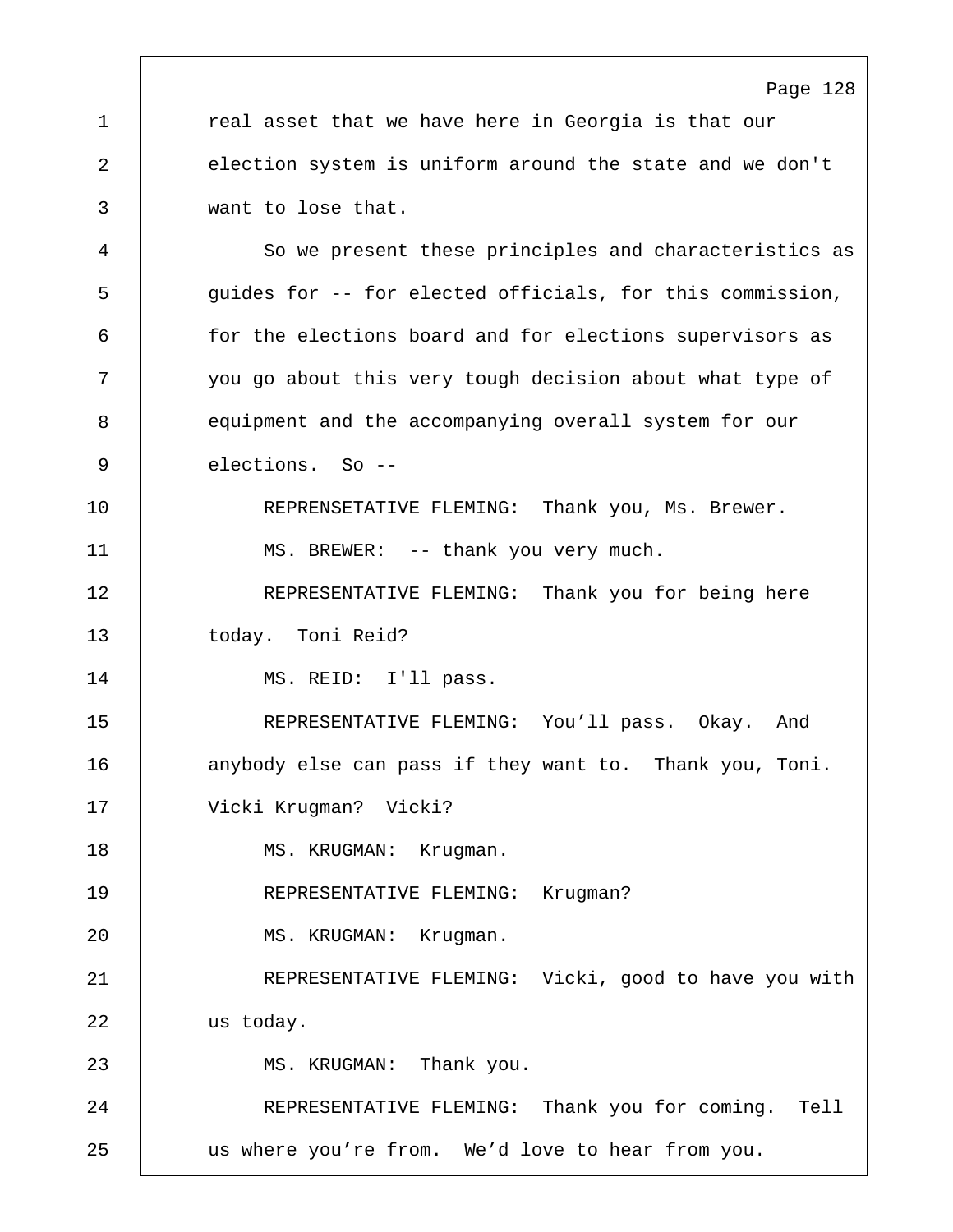1 MS. KRUGMAN: Vicki Krugman from Oconee County in 2 Georgia. I was a poll watcher this year for the first 3 time. I learned a lot. I've been following your group and 4 what you've been doing since the inception of this group. 5 I'm happy to know that we have this group and hope that you 6 will be able to convey what voters want in this state to 7 T regain the trust that we need in Georgia both locally and 8 mationally in our elections.

Page 129

9 I did a lot of campaigning this year and a lot of 10 talking to voters and I learned a lot about how people are 11 saying, My vote won't count, they won't include me, I don't 12 want to sign up, I'm not getting involved, and I learned 13 that because people have lost trust in Georgia's voting 14 system. And so, your job is very -- very, very serious. 15 It's got to follow a timeline.

16 I feel really -- that, once you started, you've met a 17 | couple of times and you've been very diligent in terms of 18 Tunning a long meeting and making things happen, but we 19 **have a timeline that is short.** I concur with your lawyer, 20 your counsel, that says, These problems are going to 21 continue with our voters until this is changed.

22 So please -- I must say consider the timelines of what 23 has to be done and expedite this so we can take this burden 24 **o** off the voters of Georgia and put in really effective and 25 | supportable ways for people to be good citizens and to have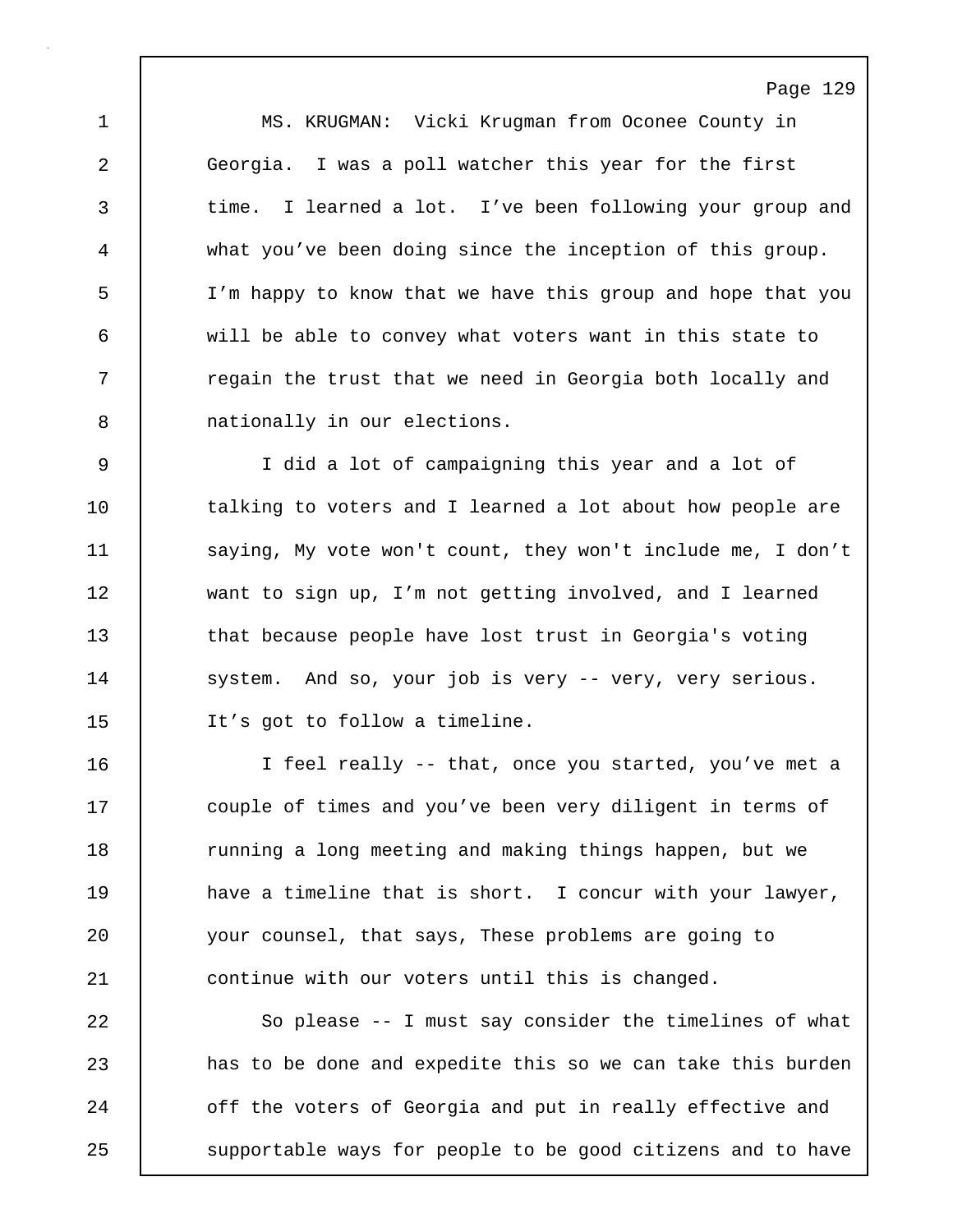1 a good democracy represented in our state.

2 In closing, I would like to make a couple of things -- 3 statements. I -- I believe that we need handmade -- or 4 hand-marked ballots. It's the only verifiable -- and if 5 people are saying, Well, we're going back and we're 6 going... but, right now, we're in the era of some very 7 Serious problems with hacking, and they're not going away 8 and they get better every day. 9 So the easier it is for a voter to come in, as 10 | Kathy Cox shared with us, to take a piece of paper, hand-11 mark it, see what they did, run it through a scanner -- the 12 | scanner can tell them if there's something they can't read 13 and then let it be corrected. We're going to regain trust.

14 | So I really implore you to look at that hand-mark 15 system. I think we need to mandate manual risk-limiting 16 **dece** audits after every election -- all elections -- because we 17 know elections make big decisions for our counties and our 18 communities and for the entire state.

19 REPRESENTATIVE FLEMING: Thank you, Vicki. We 20 **appreciate you being with us today.** 

21 | MS. KRUGMAN: Thank you.

22 REPRESENTATIVE FLEMING: Thank you very much. Okay. 23 Robert Covi? Robert, did I pronounce your last name right? 24 MR. COVI: Correct.

25 | REPRESENTATIVE FLEMING: Okay. Robert, thanks for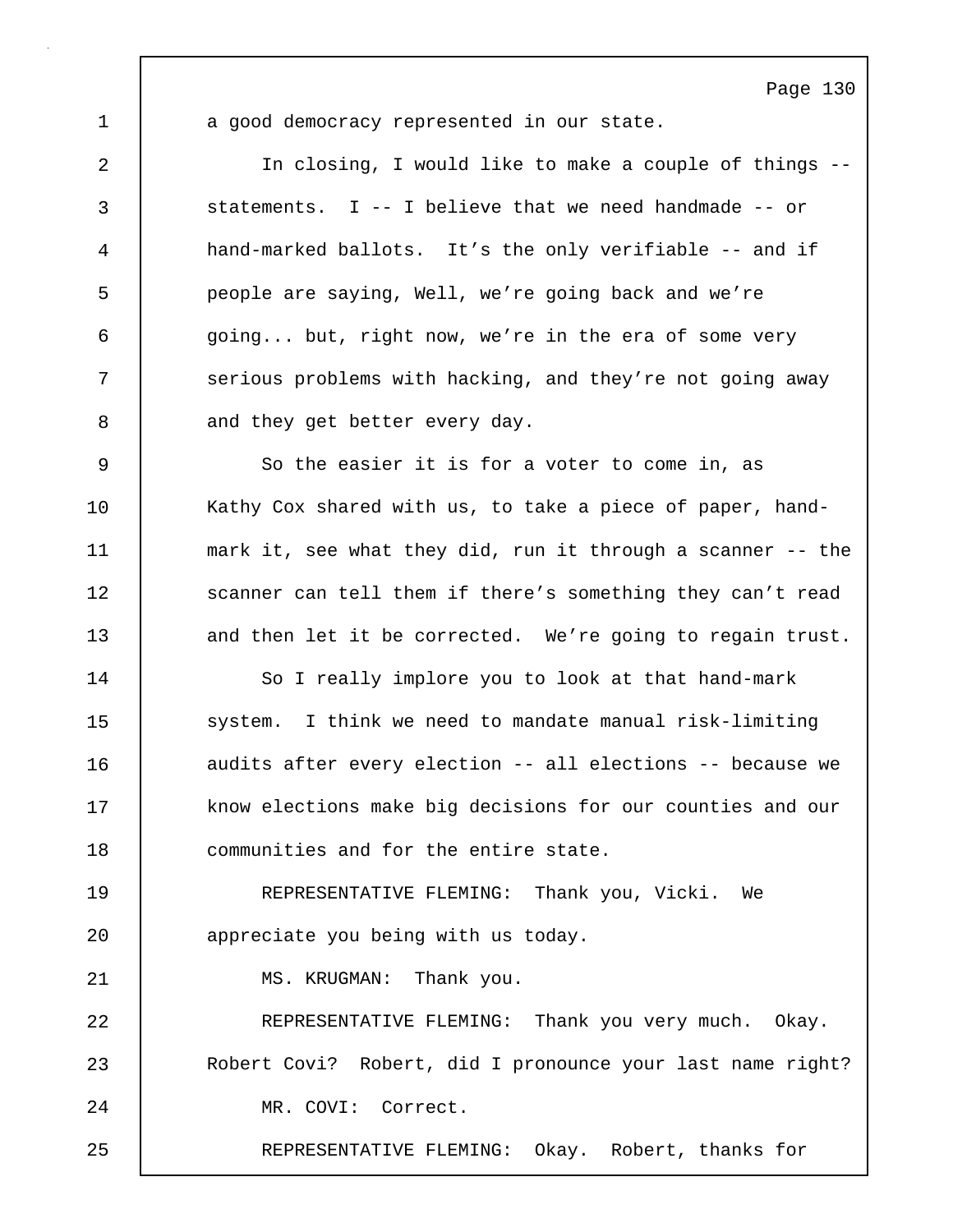Page 131 1 coming today, love to hear from you. Please tell us where 2 you're from. 3 MR. COVI: I'm from the metropolis of Bogart, Georgia, 4 and I came here because I was concerned about this 5 important decision that you have to make. 6 First of all, I've been on enough committees to know 7 | that it's a lot more work than people think it is. And so, 8 | I -- I appreciate the efforts that you've put in and I know 9 that all of you think it's important as well as people out 10 here. 11 | I was going to actually ask a different question, 12 but it turned to me after Dean Cox was talking that there 13 were a lot of problems that have to be dealt with more so 14 | than I even imagined, and I thought, I hope you really 15 **consider the use of mail-in ballots because** I think it does 16 **Solve a number of problems that otherwise would have** 17 difficulty getting fixed [sic]. 18 | But several states, as you know -- Oregon is one which 19 I have looked at very carefully, seems to have done a 20 **c** really good job of fixing their problems, and they've been 21 doing this actually since 1982. Can I ask a question? 22 REPRESENTATIVE FLEMING: (Nonverbal response.) 23 MR. COVI: The question is: Are you seriously 24 considering the use of mail-in ballots or is that -- is 25 | that on the table?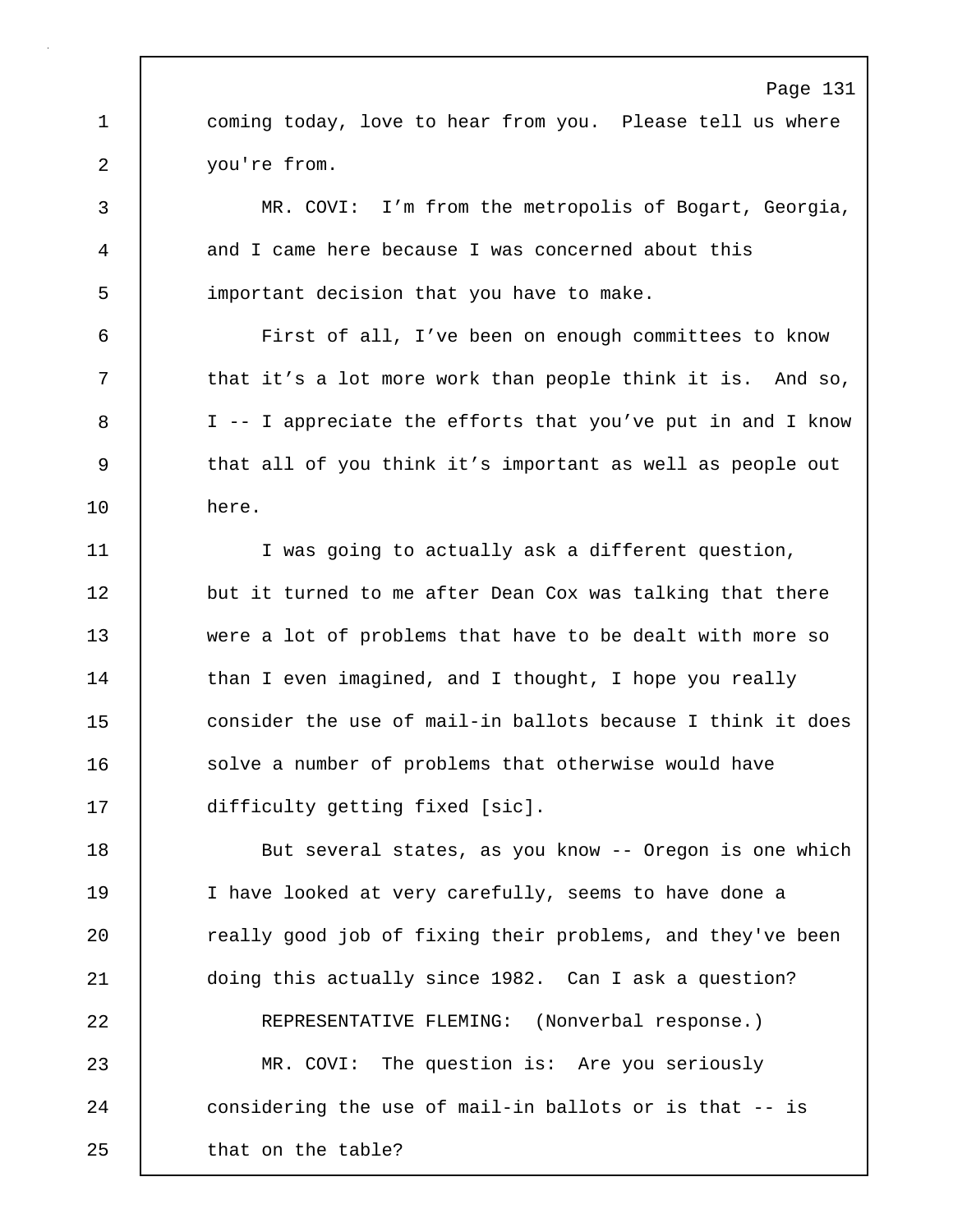Page 132 1 REPRESENTATIVE FLEMING: We'll -- we'll have a 2 discussion period later and -- and the members can bring 3 That up if they'd like at that time. 4 MR. COVI: All right. Well, that's all I needed to 5 say. Thank you very much. 6 REPRESENTATIVE FLEMING: Thank -- thank you, Robert. 7 We appreciate you coming today. Cameron Pennybacker? 8 Cameron? Cameron, good to have you today. Did I pronounce 9 your last name right? 10 | MR. PENNYBACKER: Yes, sir. 11 | REPRESENTATIVE FLEMING: Good. Well, tell us where 12 | you're from. Good to have you. 13 MR. PENNYBACKER: Thank you. I'm a Macon-Bibb 14 Tesident, a Georgia citizen, and a voter since 1998. Thank 15 you for taking public comment seriously as a factor in your 16 decision making in this detail-rich electoral process, a 17 **lack is riding on your conclusions.** Setting the broadest 18 electoral goal, our primary civic purpose, with clarity and 19 conviction is essential. 20 It is my understanding that security -- voting 21 | security is a minimal standard to be achieved, a critical 22 feature of any worthy system we adopt. The central 23 hallmark of our voting system is broadening citizen 24 | participation. Boldly stated, moving toward a more 25 perfect union is predicated upon improved inclusion.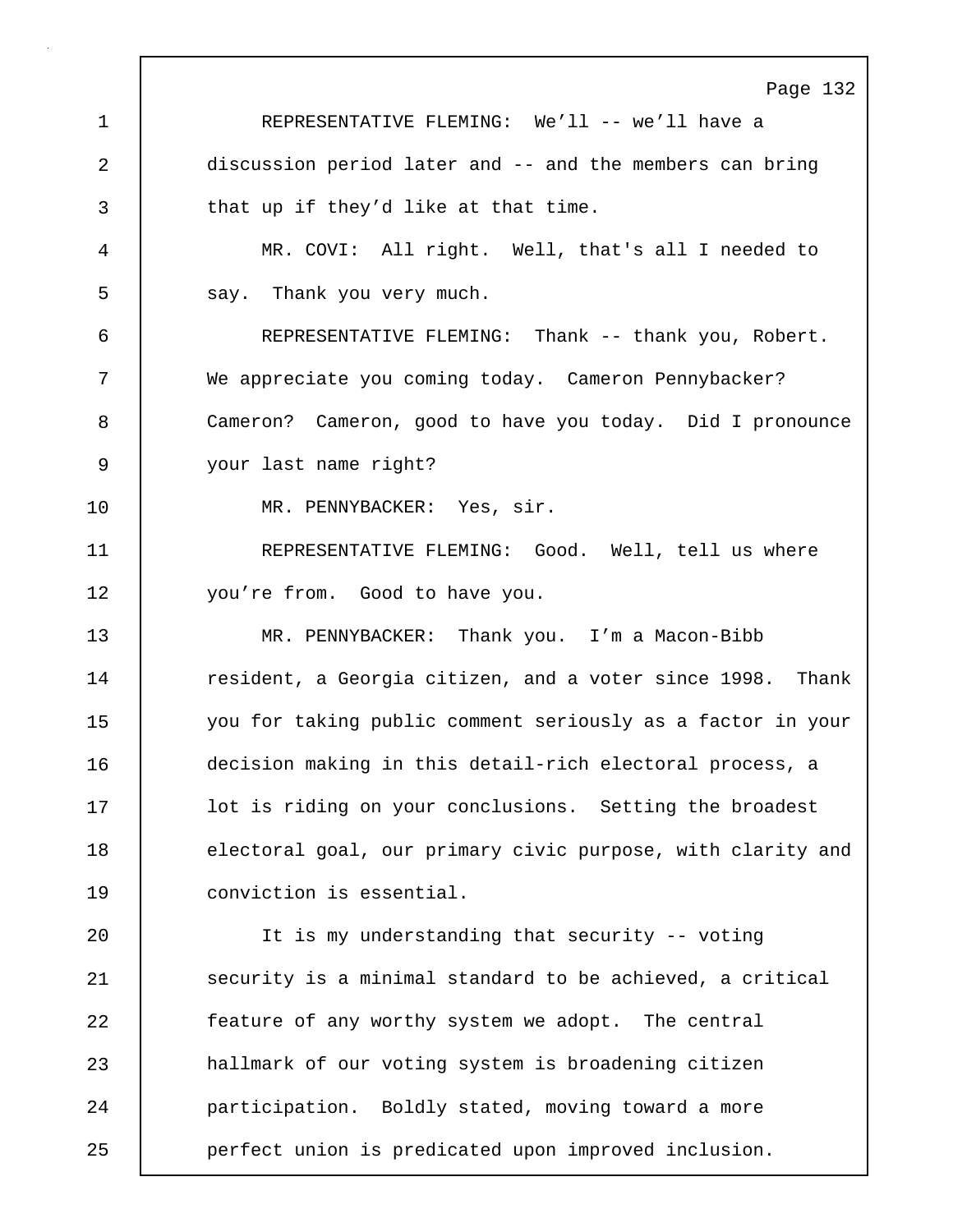1 Inclusion is a constitutionally-supported American 2 democratic core value, one of-age citizen, one vote. What 3 voting system meets this first mark? Attaining lesser 4 goals will not be an adequate substitute for the primacy of 5 inclusion. Obtaining a misplaced primary goal will not 6 advance our standard of fair representation.

7 My fear, Mr. Chairman, is that we are tempted -- and 8 co-chair -- is that we are tempted to center our needed 9 electoral-reform focus tangentially based upon slim 10 **anecdotes that miss the mark of greater citizen inclusion.** 

11 The security of our voting system is, indeed, 12 essential. Security, however, is not antithetical to the 13 **larger goal of greater inclusion.** It seems to me security 14 is a means to fairness, not an end unto itself. Security 15 and inclusion are not opposing forces as we seek a system 16 that pursues the full participation of all Georgia 17 citizens.

18 Here before us is an opportunity for nonpartisanship, 19 **19** across-the-aisle work that moves from -- moves Georgia from 20 a lagging to a leading state. Let us take the time and due 21 diligence to get it right, to lower barriers while 22 insisting on security and inclusion.

23 In conclusion, the task of fuller citizen 24 **participation is the primary -- is primarily a political** 25 act of courage, not a technical-capacity question. In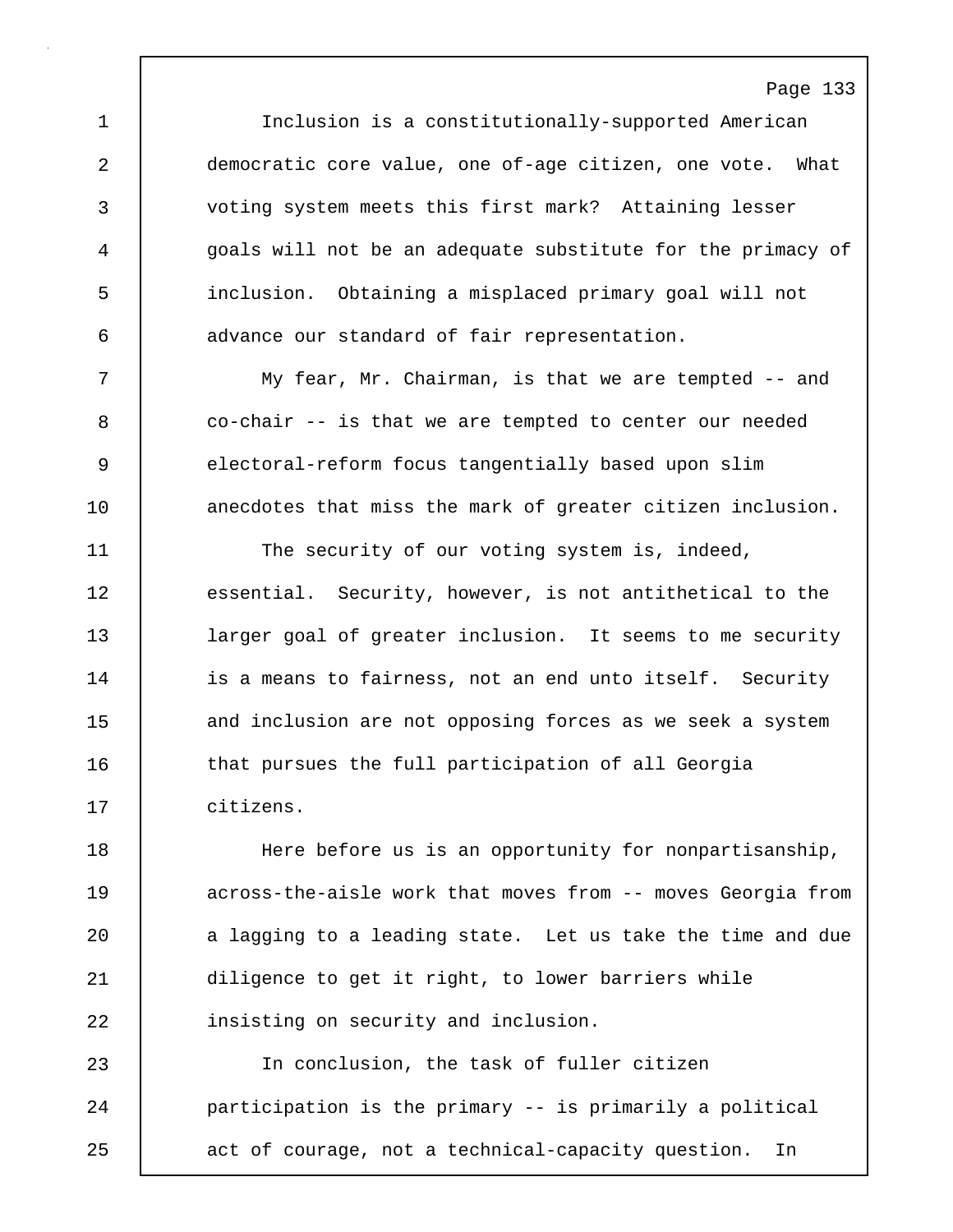1 this way, I respectfully urge the commission to prioritize 2 citizen/voter inclusion as our state's hallmark. We can do 3 better by one another.

4 REPRESENTATIVE FLEMING: Cameron, thank you for coming 5 | today, and we appreciate you being here. Joseph Kirk? 6 Joseph Kirk? Joseph, welcome. Thanks for coming today. 7 | Please tell us where you're from.

8 MR. KIRK: Hello. My name is Joseph Kirk. I'm the 9 elections supervisor in Bartow County, Georgia. I hold a 10 degree -- a degree in computer science from the University 11 **of Georgia; I've been involved in elections since 2002,** 12 including voting technology in two different states. I've 13 held my current position since 2007.

14 I am an advocate for ballot-marking devices for all 15 voters, increased uniform-voting experience, guides voters 16 through the process and keeps the ongoing costs lower on 17 local jurisdictions.

18 We need to have meaningful audits before 19 certification. We -- if -- I never want to tell someone, 20 I'm sorry, I -- I've audited it and I can see that you 21 lost, but you're out of luck. So we need it before 22 certification and I'm completely okay with the use of 23 barcodes as the primary method of tabulation because, if 24 we're doing a meaningful audit, we're going to test 25 whatever the form of tabulation is and make sure that it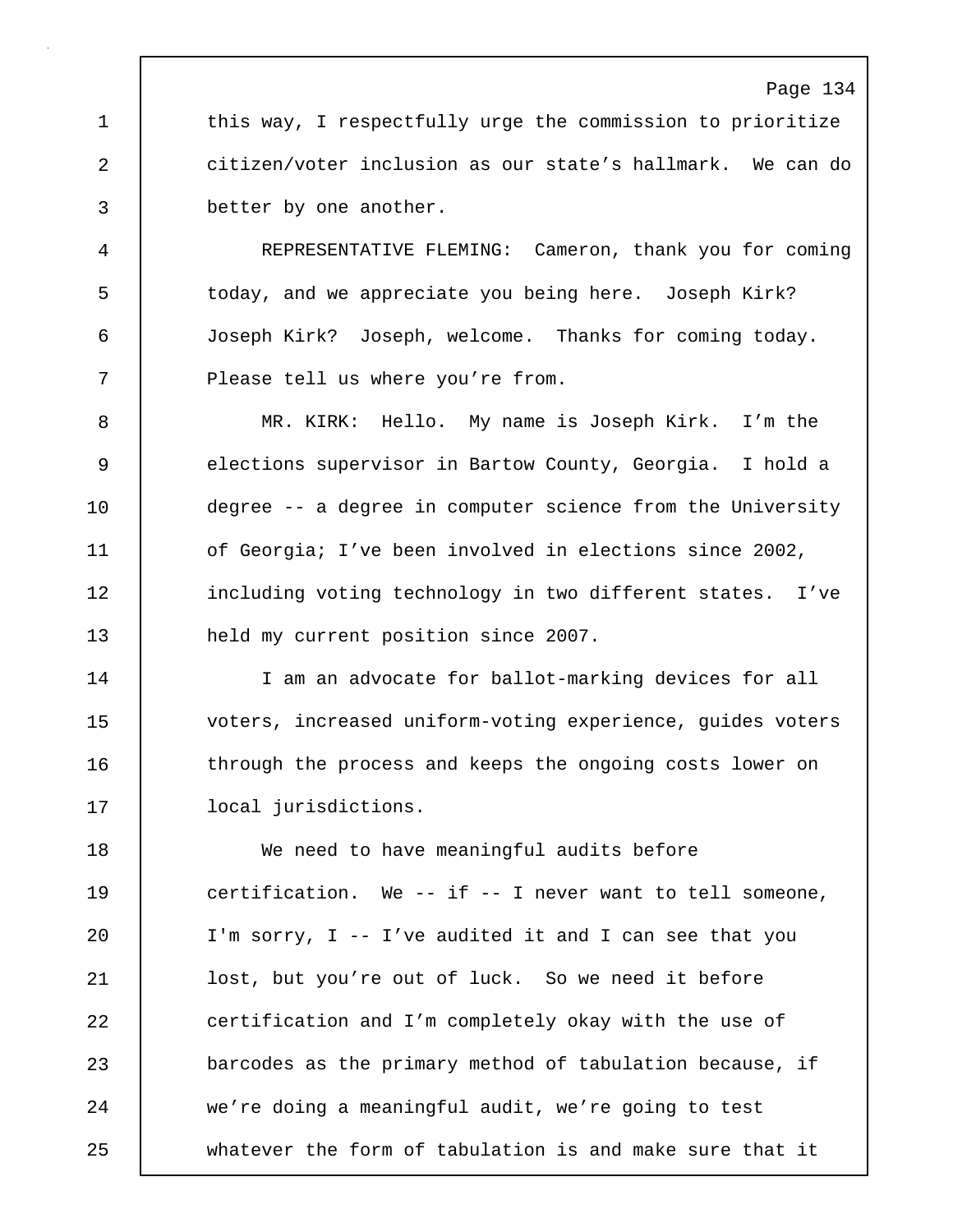1 was accurate.

| $\overline{2}$ | So whatever the form is, whether it's hand-marked            |
|----------------|--------------------------------------------------------------|
| 3              | paper ballots or a thing that was printed off of a ballot-   |
| 4              | marking device with a barcode on it, we're going to verify   |
| 5              | it. We do this every day at the stores as we shop. We see    |
| 6              | what the price is, scans the barcode [sic] $--$ that barcode |
| 7              | is not associated with the price, it's associated with       |
| 8              | evidence (ph), and then it comes back and, when we get our   |
| 9              | receipt, we audit that. So I don't see why this should be    |
| 10             | any different. Thank you very much.                          |
| 11             | REPRESENTATIVE FLEMING: Okay. Thank you, Joseph. We          |
| 12             | appreciate you coming. Smythe DuVal? Mr. DuVal? Thanks       |
| 13             | for coming today. Good to have you again.                    |
| 14             | MR. DUVAL: Hi, thank you.                                    |
| 15             | REPRESENTATIVE FLEMING: Please tell us where you're          |
| 16             | from.                                                        |
| 17             | MR. DUVAL: All right. Smythe DuVal. I'm from Cobb            |
| 18             | County and I was a former libertarian candidate for the      |
| 19             | Georgia Secretary of State, and it looks like I'm also       |
| 20             | representing the libertarian party today. They did ask me    |
| 21             | to address you guys.                                         |
| 22             | The libertarian party has passed a resolution on --          |
| 23             | that we only support a voting system that is designed        |
| 24             | and guaranteed to be safe and secure from hacking and        |
| 25             | alterations and does not use any computer interface between  |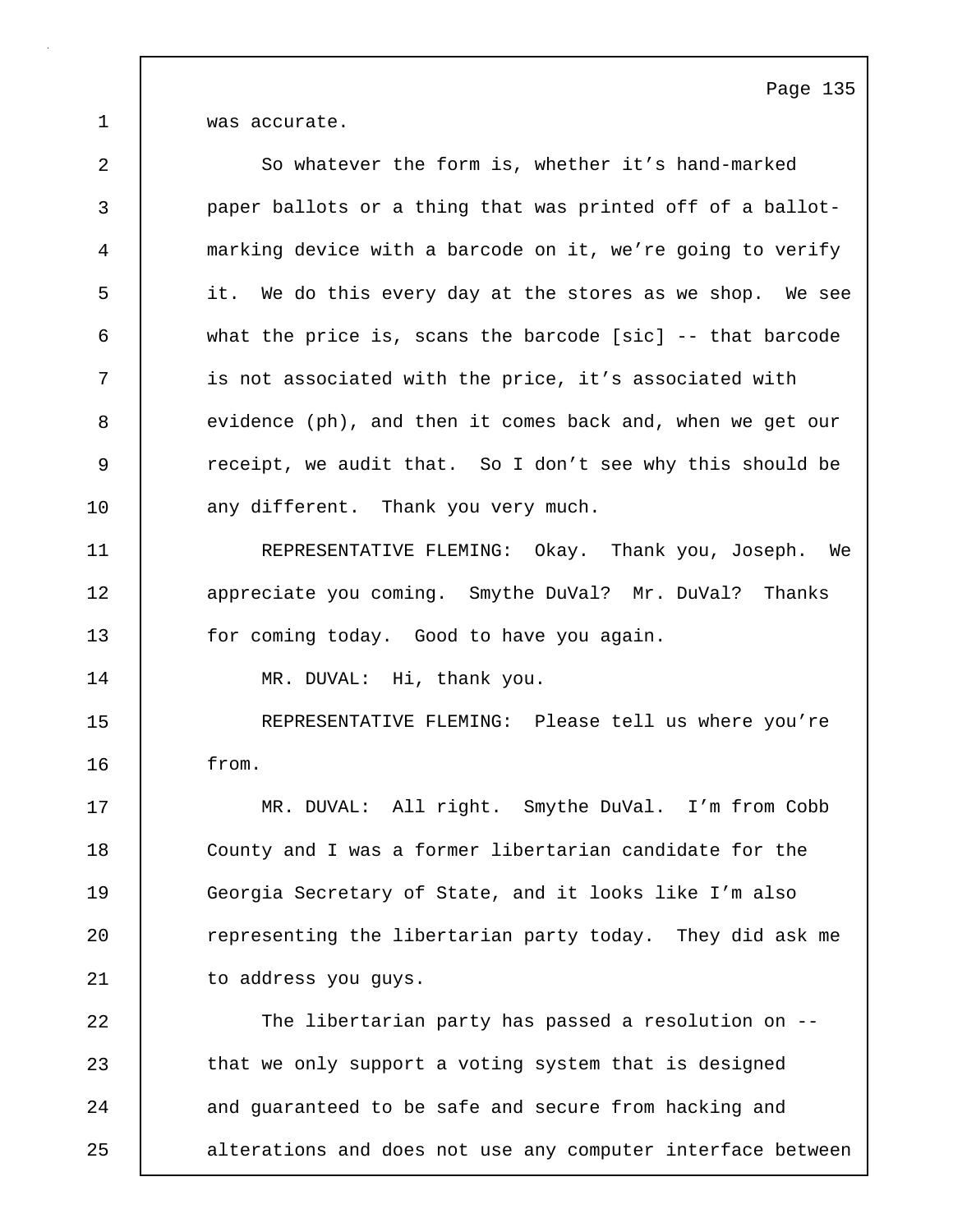1 voter input and ballot production.

2 I want to go ahead and put on record that I graduated 3 last night from KSU from their IT program. I've been a 4 cyber-security risk manager for years. I would like to ask 5 all of you to put your hats -- your project-manager hats on 6 for just a second.

7 | One of the reasons that we've had so many problems is 8 that we introduced, in 2002, technology to counties which 9 they fundamentally did not understand and it created a 10 dysfunctional relationship to their vendor.

11 | Kathy Cox said it very eloquently: You had to have 12 a Kennesaw, a state university, you had to have a 13 intermediary to actually go in and check all of those 14 | inputs. If you guys really want to get an election system 15 **i** in by 2020, you're going to have to do it in such a way 16 that you match the skills that you have out in your 17 **counties and, if you do it with paper, the then computer** 18 | system starts at the optical scanner.

19 Not only that, your costs are going to come way down 20 because you don't have to have all of that skill on the 21 **front end of collecting the input.** Your costs are going to 22 **become -- extraordinarily come down and you're going to** 23 | have a whole lot more in terms of a functional relationship 24 to your vendor.

25 Because, right now, the only way that you're going to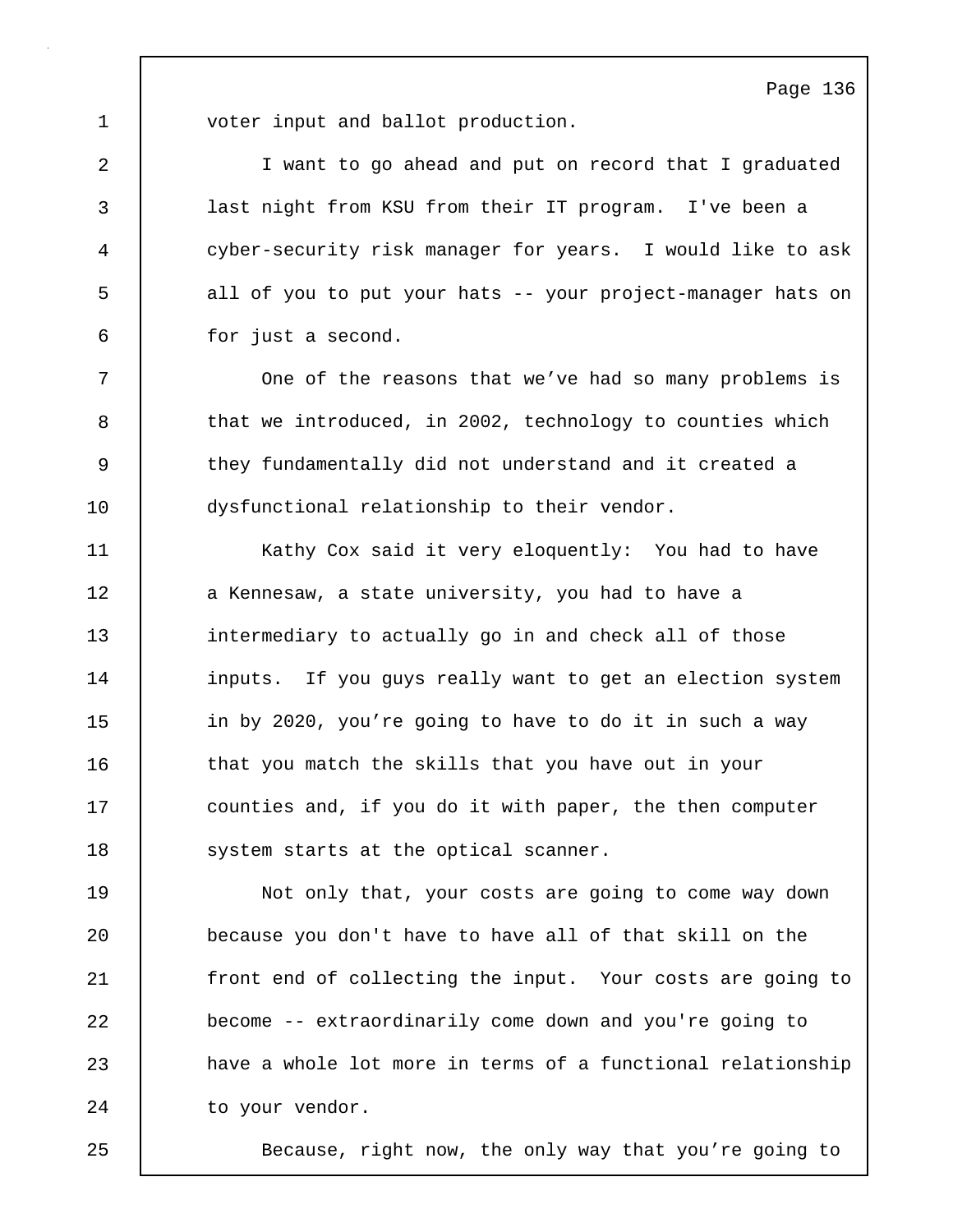1 be able to run an election in 2020 is to be extremely 2 dependent on your vendor. Notice how dependent you guys 3 are on your vendor now to tell you what's actually going 4 on.

5 So with the closing remarks: The Libertarian Party 6 **6** of Georgia, we want hand-marked paper ballots, postelection 7 audits -- and we are doing this not only because of 8 integrity of the election but because it is the best value, 9 the best security, for the state of Georgia. Thank you 10 very much.

11 REPRESENTATIVE FLEMING: Thank you for being here 12 today. We appreciate you being here. Sara Henderson? 13 Sara? Sara, welcome. Good to have you today. Please tell 14 us where you're from.

15 MS. HENDERSON: Thank you. I'm Sara Henderson. I am 16 executive director of Common Cause Georgia. I am here 17 | today to talk to you --

18 REPRESENTATIVE FLEMING: And where do you live, Sara? 19 | MS. HENDERSON: I'm sorry. 20 REPRESENTATIVE FLEMING: What county are you from? 21 | MS. HENDERSON: Oh, I live in Fayette County. 22 REPRESENTATIVE FLEMING: Fayette County. 23 | MS. HENDERSON: Yes. 24 REPRESENTATIVE FLEMING: Thank you. Go ahead. 25 MS. HENDERSON: You're very welcome. I'm here today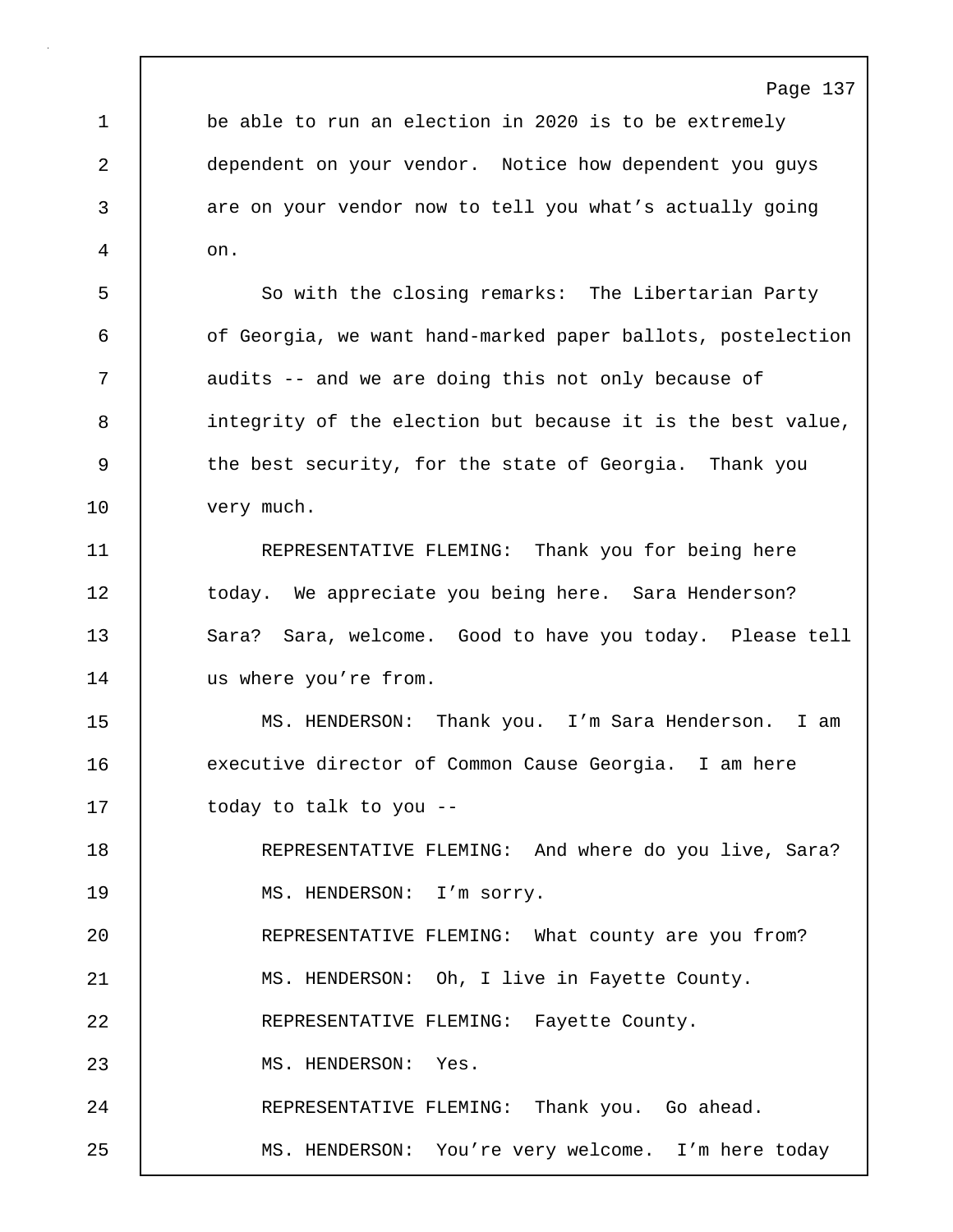1 to -- to remind you-all of the -- if you don't already 2 know, about the federal lawsuit that we filed on November 3 6th of this year, and we filed that lawsuit around our 4 voter databases.

5 We basically said that you have to count provisional 6 ballots if they're related to voter-registration issues. 7 Now, why -- we -- the federal court sided with us and said 8 there are serious security issues here. Mind you, this is 9 the same court that, a month prior, had sided with the 10 state.

11 There are serious issues with our machinery. There 12 **12** are serious issues with our voter-registration databases. 13 We have got to address these problems. And why do groups 14 | like mine have to sue to get these problems addressed? Why 15 do we have to spend taxpayer money and our own resources to 16 do that? Not to mention the fact that we have to use our 17 The resources in order to educate the public because that's 18 Something that the Secretary of State's office has not done 19 in several years.

20 | So we come to ask you: Paper ballots, hand-marked 21 paper ballots. That's what we need to have in the state of 22 Georgia, and it's so, so, so important to listen to the 23 election-integrity activists, to Garland Favorito that's 24 Sitting behind me, and understand that we have worked on 25 this for decades. We know what we're talking about; we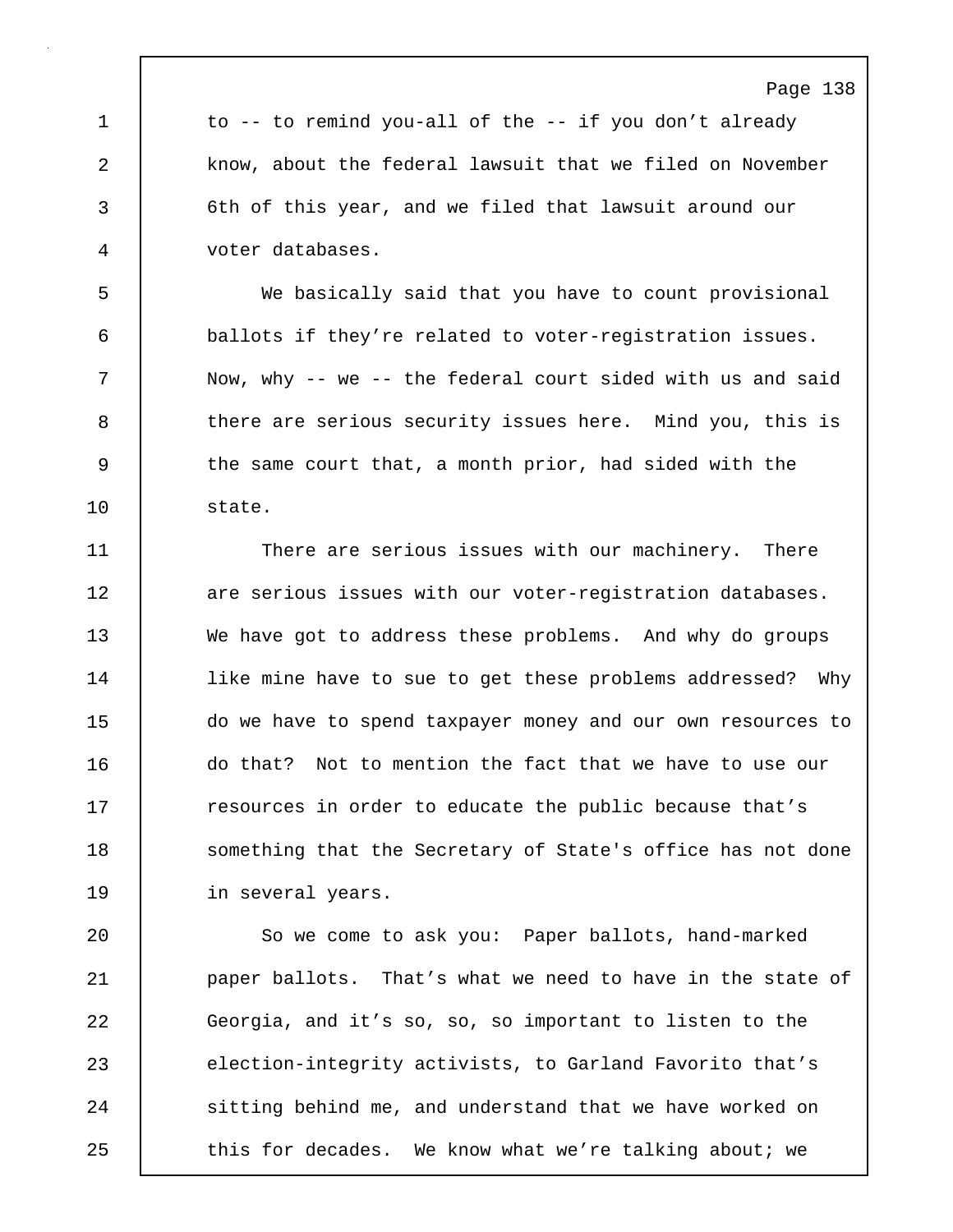Page 139 1 want to be an ally to the Secretary of State's office and 2 to this commission and we call upon you-all to make the 3 right decision and use paper, don't saddle the taxpayers 4 with 400 million dollars in debt. 5 REPRESENTATIVE FLEMING: Thank you, Sara. We 6 appreciate you coming today. Marilyn Marks? Marilyn. 7 | Marilyn, good to have you today. 8 (Alarm chiming.) 9 | MS. MARKS: Already? 10 | REPRESENTATIVE FLEMING: You're done. Bye-bye. 11 | MS. MARKS: It was quieter than I thought it would be. 12 REPRESENTATIVE FLEMING: Thank you, Marilyn. 13 | MS. MARKS: Thank you. 14 | REPRESENTATIVE FLEMING: Good to have you. Please 15 | tell us where you live. 16 MS. MARKS: Thank you. I'm Marilyn Marks. I'm with 17  $\vert$  -- the executive director of Coalition for Good Governance. 18 I'm here today representing our Georgia-based members. 19 REPRESENTATIVE FLEMING: And tell us where you live -- 20 which county you live in. 21 MS. MARKS: I -- I live in Charlotte, North Carolina. 22 REPRESENTATIVE FLEMING: North Carolina. Thank you. 23 MS. MARKS: Yes. And I'm here to urge you to take the 24 time to study the real issues here and what the state's 25 voters need from you, and it's a more thoughtful process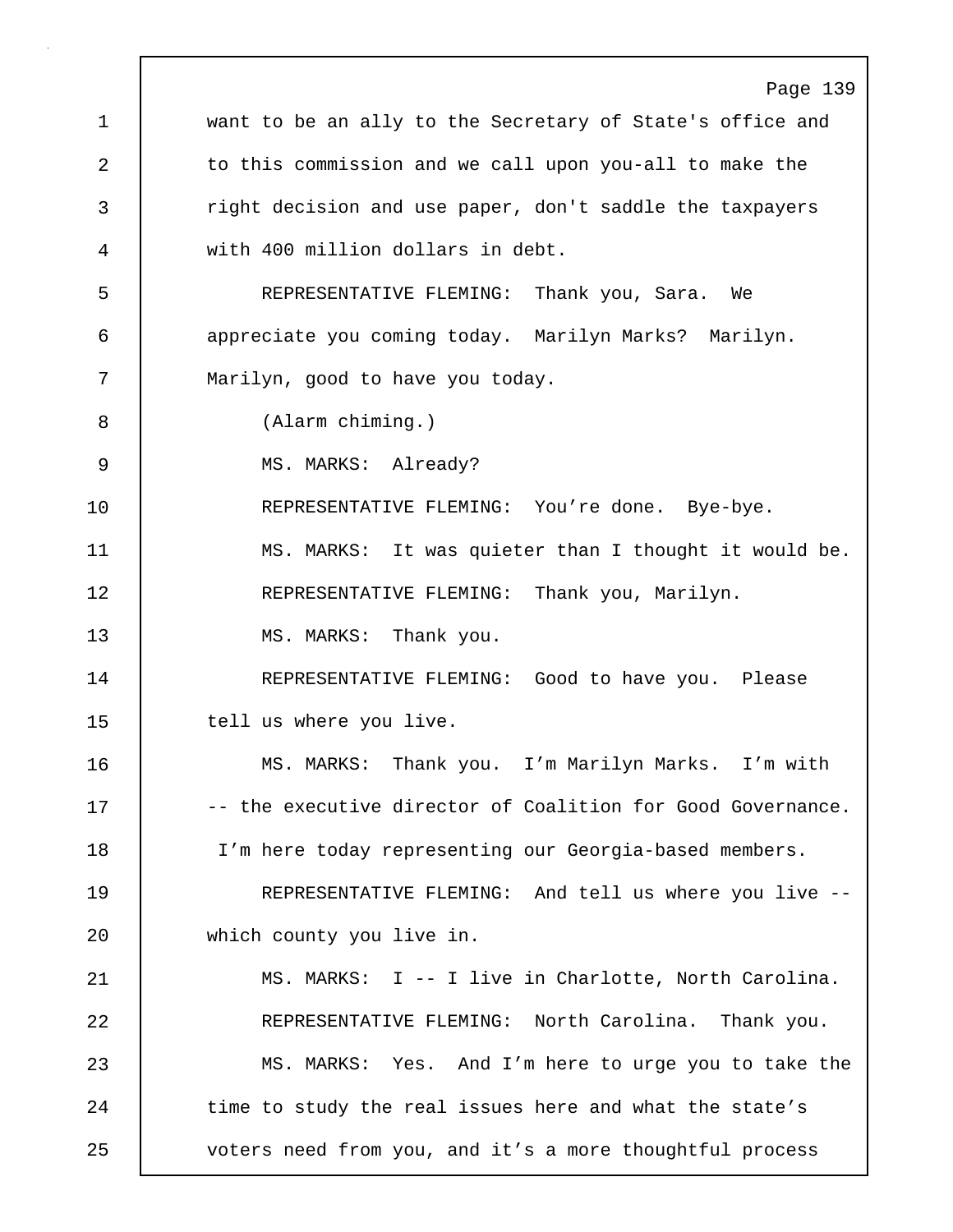1 than you've had the time to go through yet.

2 What we need to know from -- from this commission 3 is the types of policies and the verifiability of the 4 elections that the voters need. The only way that we are 5 going to get verifiable elections, auditable elections in 6 Georgia, is with hand-marked paper ballots. It is the only 7 verifiable system.

8 The types of ballot-marking device systems that you-9 all have been looking at have proven to be not auditable, 10 not verifiable, and it's time to quit calling them 11 verifiable. And it's going to take this commission a while 12 to come back to the basic principles and I urge you to do 13 that. To make another mistake by buying electronic voting 14 Systems will be a huge mistake for Georgia, an expensive 15 one both financially and in terms of the integrity of the 16 elections.

17 | Theard, earlier today, that there's some thought of 18 you'll determine what the audit requirements will be after 19 you determine what kind of equipment you bought. I almost 20 set my hair on fire. No. We have to figure out how 21 Georgia's elections can be audited, to what level they 22 **need to be audited, what the people are looking for in** 23 terms of total verifiability and then work backwards to 24 what kind of equipment is needed. It's obvious what kind 25 of equipment is needed: hand-marked paper ballots, the only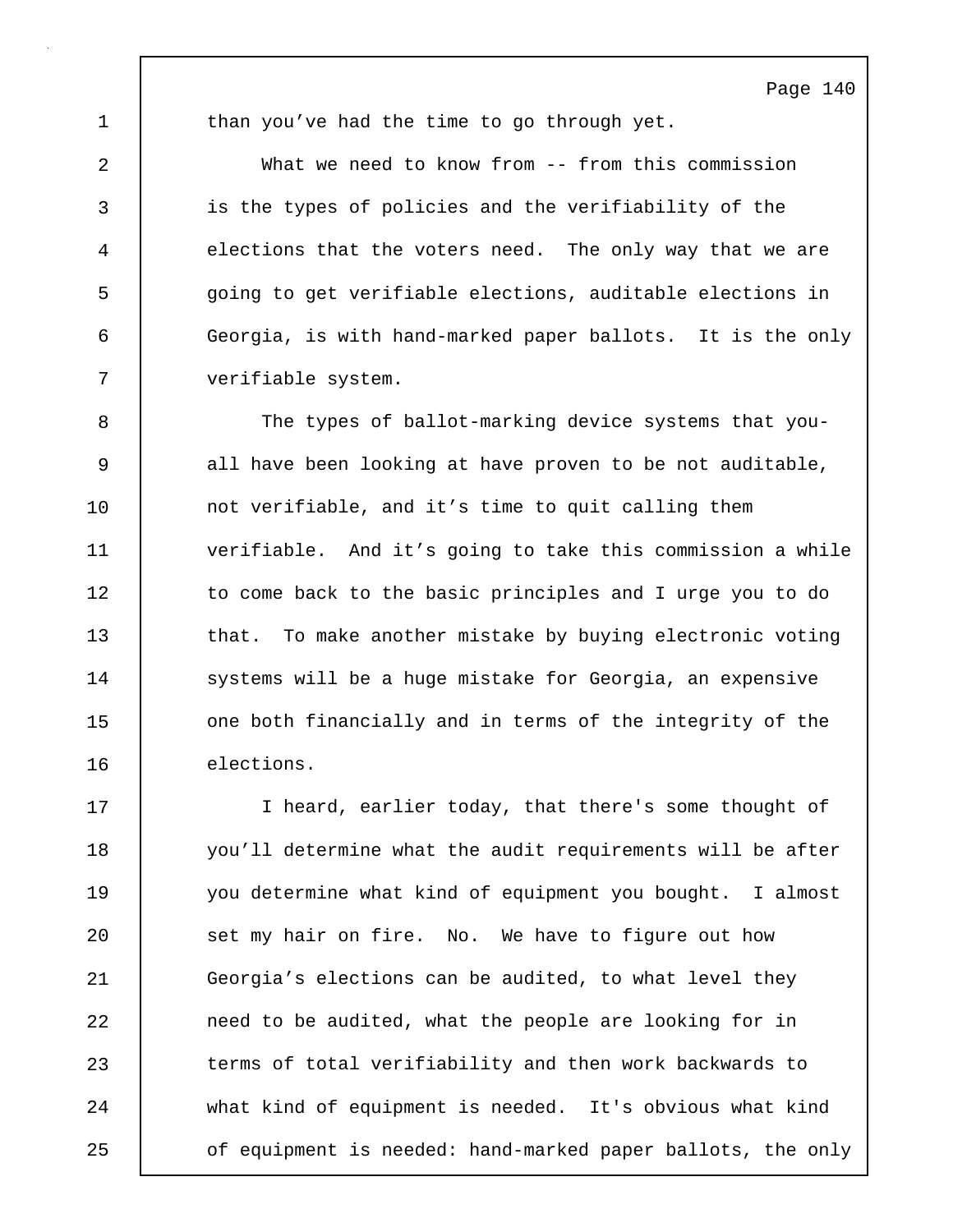Page 141 1 type of system that's -- that is auditable. 2 I hear the second bell, and I'll just end by saying 3 that the types of electronic voting problems you heard Sara 4 Ghazal talk about and including the 100,000 missing votes 5 from the lieutenant governor's race, same types of problems 6 will happen with electronic ballot-marking devices. Only 7 hand-marked paper ballots will solve that problem. 8 | REPRESENTATIVE FLEMING: Thank --9 MS. MARKS: Thank you. 10 REPRESENTATIVE FLEMING: Thank you, Marilyn. We 11 | appreciate you coming today. Chris Chan. Chris? Welcome, 12 | Chris. Good to see you. 13 | MR. CHAN: Thank you. 14 REPRESENTATIVE FLEMING: Love to hear from you. Tell 15 us where you're from. 16 MR. CHAN: Yep. My name is Chris Chan. I'm a 17 The registered voter in Fulton County. I want to thank the 18 **commission for their time serving our great state and** 19 hearing the citizens' views on this important issue. I'm 20 here to speak on my personal capacity and my views are my 21 vown and do not necessarily reflect the views of my law firm 22 **c** or any organization I am affiliated with. 23 I am a past president and current board member of 24 GAPABA, the Georgia Asian-Pacific American Bar Association, 25 which represent the interests of over 500 Asian-American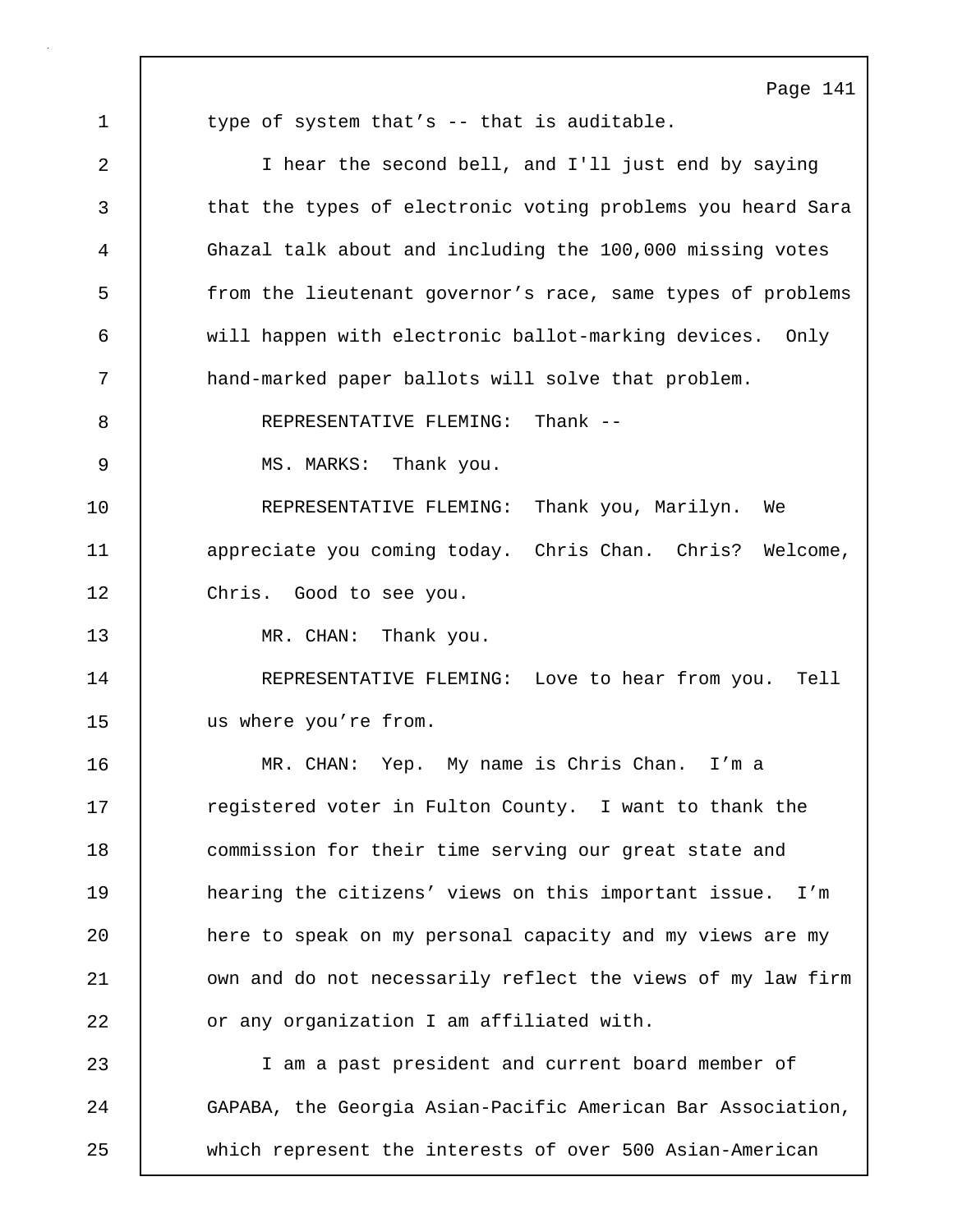1 lawyers and law students here in Georgia. I'm a third-2 generation born Chinese-American and have lived in Georgia 3 for 34 years. I voted for almost 30 years. I'm a lawyer, 4 a Georgia Tech grad engineer and I now practice patent law 5 in my hometown of Atlanta.

6 The issues before this commission are a matter of 7 dollars and sense, common sense. Even though we rely on 8 technology for many conveniences in life, I am smart enough 9 | to know and you should be smart enough to know that we 10 should not rely solely on technology and machines. To do 11 so is to introduce the risk of computer and software error 12 and, in some instances, a risk of hacking into the system.

13 A more common sense solution is to rely on the 14 | combination of computer technology and humans to create an 15 auditable verifiable paper trail of the electorates votes 16 and to preserve a paper record of their votes.

17 This issue is vitally important to -- to the citizens 18 of Georgia because of the nationwide attention paid to 19 Georgia's voting process in the past election cycle, and 20 given the small window of time with the relatively short 21 legislative session and the upcoming 2020 presidential, 22 | federal and state elections.

23 Corporations, which are seeking to move their 24 | headquarters here to Georgia and bring jobs to Georgia are 25 also watching us. They want to know that our state's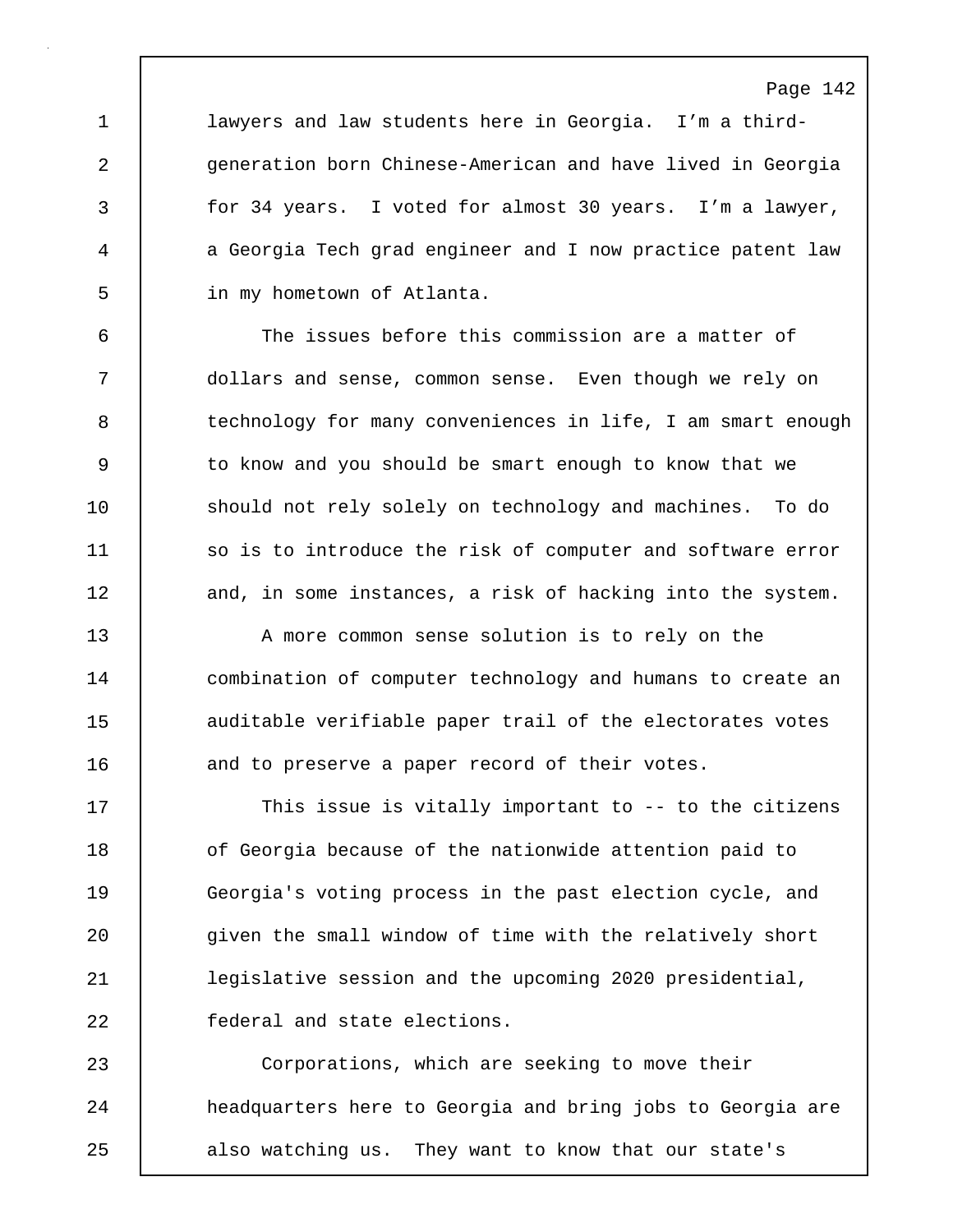1 | infrastructure is state of the art in the treatment of its 2 citizenry is fair and just.

3 Our state is way behind the curve on the state-of-the-4 art voting technology and election procedures. Let's not 5 continue to be the laughingstock of other states due to our 6 voting equipment and procedures. I, again, emphasize the 7 | importance of the task ahead of you.

8 Like never before, our democracy is under attack by 9 foreign powers who may not support our nation's values and 10 would like to do nothing more than to sow discord and 11 confusion and topple one of the pillars of our democratic 12 values, the ability to cast a ballot, verifiable vote, to 13 elect our own leaders.

14 And I'll finish up. Do not kick the can down the 15 To road. Please make a common sense recommendation benefiting 16 all citizens of Georgia, to instruct the legislature to 17 | spend the money necessary to update Georgia's voting 18 equipment and to implement an auditable, verifiable paper 19 trial of the electorates' votes and preserve a paper record 20 | of their votes. Thank you.

21 REPRESENTATIVE FLEMING: Thank you, Chris. We 22 **b** appreciate you coming today. Cam Ashling? Cam? Welcome, 23 Cam. Good to see you. Did I pronounce that right, by the 24 way?

25 MS. ASHLING: Yes, yes.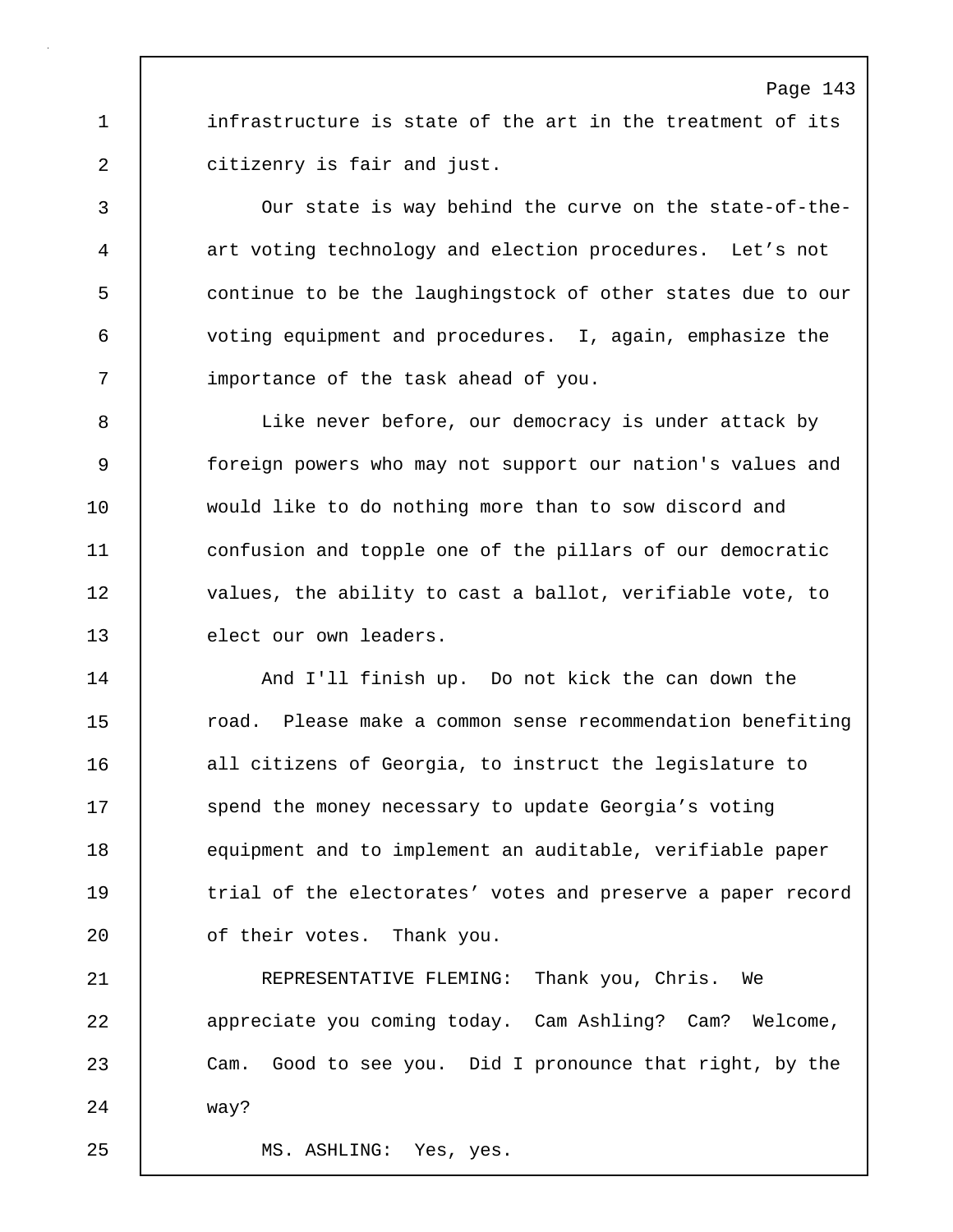1 REPRESENTATIVE FLEMING: And tell us where you're 2 from.

3 MS. ASHLING: My name is Cam Ashling. I'm from Fulton 4 County. I'm like a 1988 refugee from the post-Vietnam War. 5 I am now the founder and president of the Georgia 6 Advancing Progress PAC who mostly work in the Asian-7 American community in Gwinnett County.

8 You know, the right to vote is so important in our 9 democracy, and I -- you saw that with Vietnam and other 10 | countries. If we don't protect it, it will, you know, go 11 | to the wayside and God knows what kind of leadership we 12 would have.

13 And, you know, as a PAC, we work very hard to get all 14 Americans to vote, new Americans -- you know, newly-15 **naturalized Americans to vote, younger Americans to vote,** 16 | elderly Americans to vote, Americans with limited English 17 to vote, and it's a huge problem for us to get voter 18 | turnout if we can't convincingly tell people that your vote 19 will get counted.

20 | So, you know, as a investment professional, as a CFP, 21 | we usually make these tough decisions based on a risk-and-22 **Fig.** reward method; right? So if we look at this choice and --23 and think of what's the greatest risk per unit -- what's 24 the greatest reward per unit of risk, and we say that cost 25 and error is our measure of risk and accuracy, voter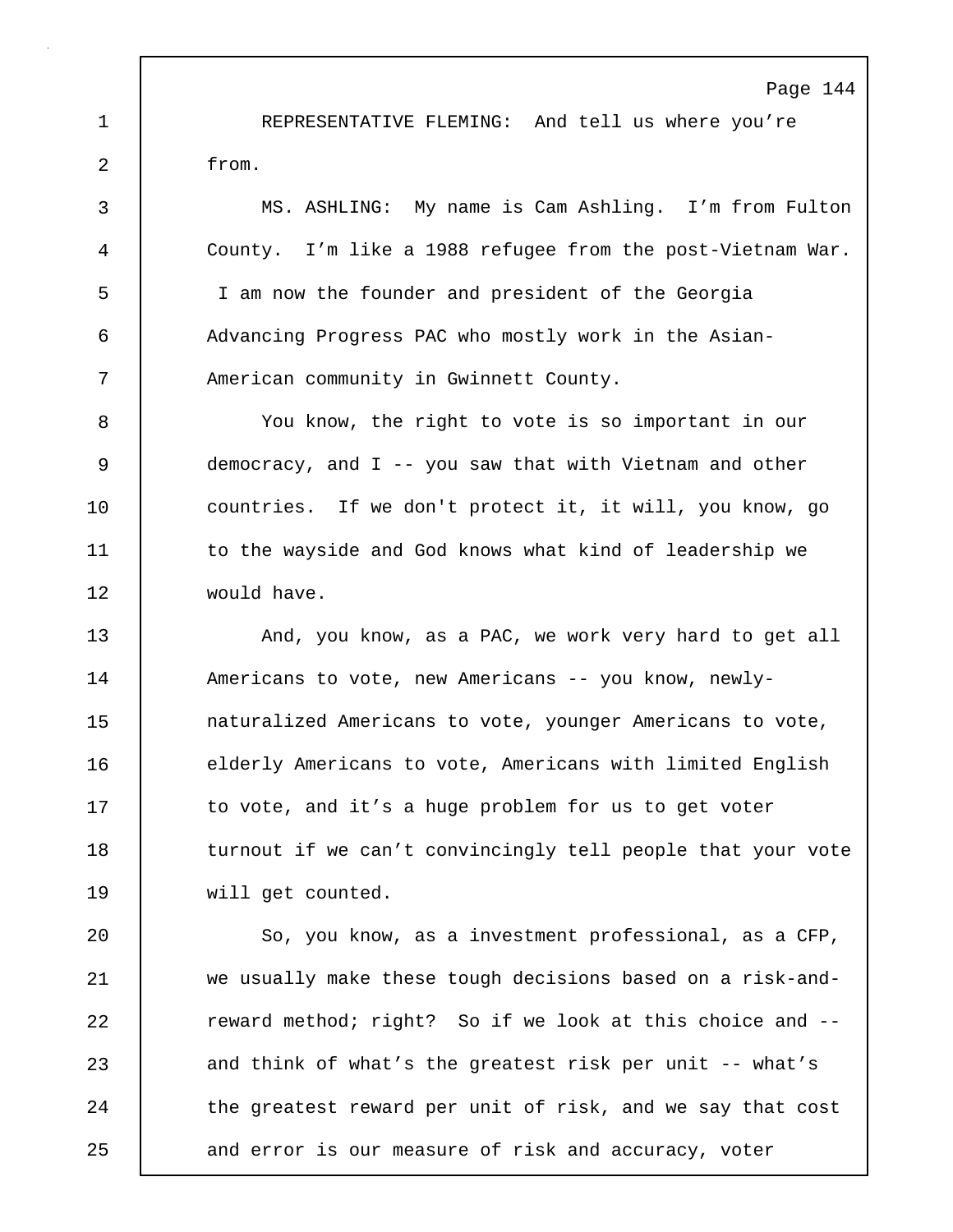1 confidence, auditable transparency is our measure of 2 **c** reward, how do we come to the most logical conclusion free 3 of bias and be bipartisan?

Page 145

4 So far, it seems to me that, you know, paper ballot -- 5 the optical scanners, would be like the lowest risk in --6 in cost. If it's 50 million up to 150 million, that's like 7 | huge. You know, and it's more free of computer errors than 8 |  $-$  that can impact hundreds of votes instantly without 9 detection versus human errors. That's a isolated -- and, 10 with more voter education, we can turn that around, so why 11 don't we do that and fix it?

12 Paper ballots seem to be the most -- the gold standard 13 for voting integrity. Most states use them, why is Georgia 14 | so behind? And, you know, with us trying to engage more 15 younger voters, they're going to be very turned off by 16 unauditable (ph), nontransparent voting system.

17 So how do we get the voter engaged? If we can tell 18 them that it's safe and secure and your vote will count, 19 | they'll come out but, if people don't trust the system, 20 | they just won't.

21 **REPRESENTATIVE FLEMING:** Cam, I'm going to allow you 22 to wrap up.

23 MS. ASHLING: Okay, sir. Sorry. Thanks. And I also 24 would like the board to consider the cost of future 25 litigation as a cost to taxpayers.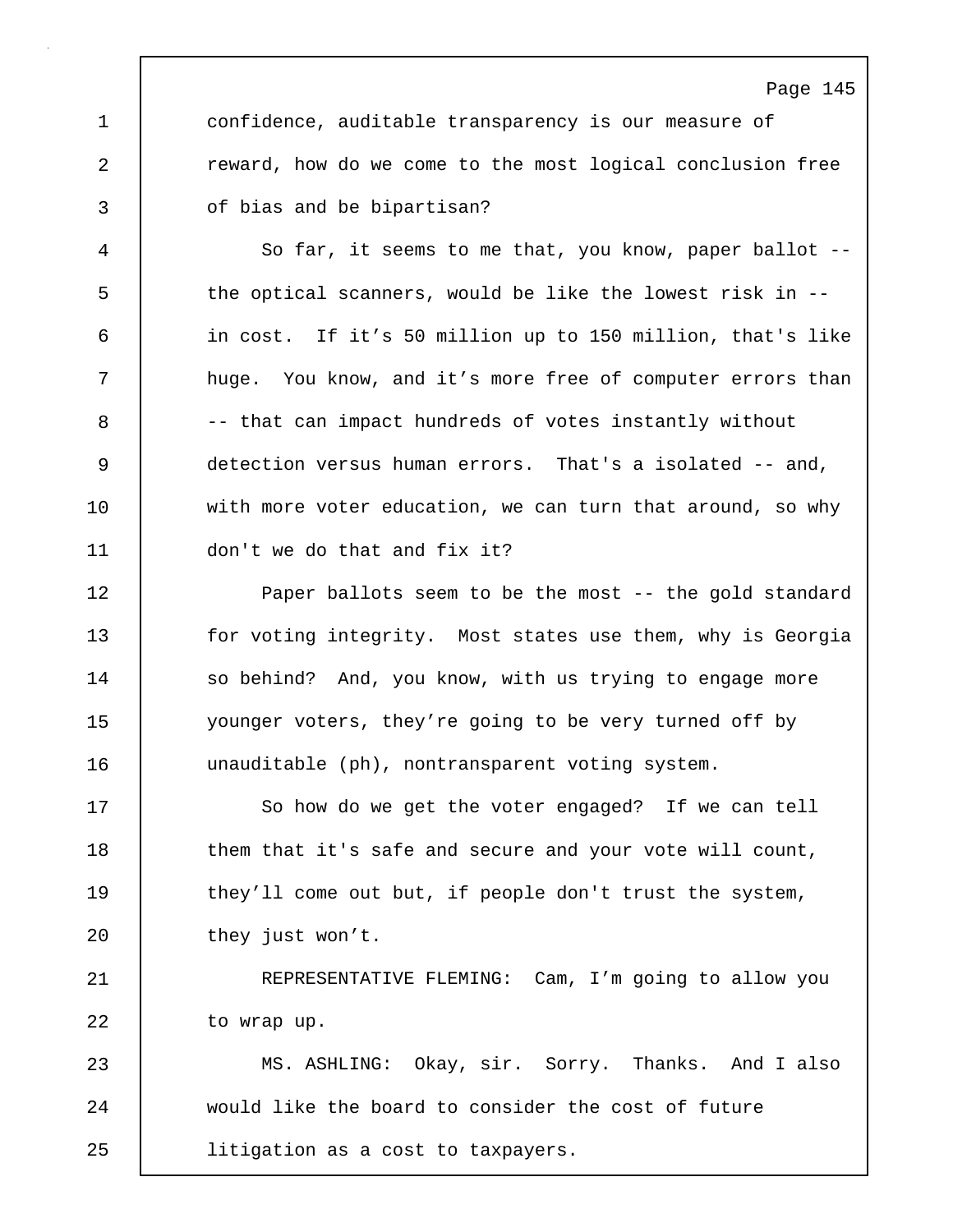Page 146 1 Two points from, you know, Voter GA, the question you 2 a had regarding the fractional votes: It's like half a vote. 3 So when we vote, it's one; right? But the computer is 4 showing half, like .5 of a vote. That doesn't happen. So 5 that's a computer error we can fix with paper ballots. 6 And then your other question, Ms. Nancy, regarding the 7 negative vote. So -- so a negative vote would take away 8 somebody else's vote. So, instead of me being plus one, 9 I'm going to take your vote out and I'm going to be 10 | negative one and subtract from your total. 11 REPRESENTATIVE FLEMING: Thank you, Cam. 12 | MS. ASHLING: Thank you. 13 REPRESENTATIVE FLEMING: We appreciate you coming 14 | today. Thank you very much. Ann Nettles? Ann? Ann, 15 | thank you for coming today. 16 | MS. NETTLES: Thank you. 17 REPRESENTATIVE FLEMING: Please tell us where you're 18 from. 19 MS. NETTLES: I am from Macon. 20 REPRESENTATIVE FLEMING: You came a long way. 21 | MS. NETTLES: I know, a short commute. I am just 22 here representing myself. I've been a voter since 1972 23 and, first off, I am very concerned about the cyber 24 Security, not only Kennesaw State but also Secretary of 25 State's office. We've had intrusions and I feel like the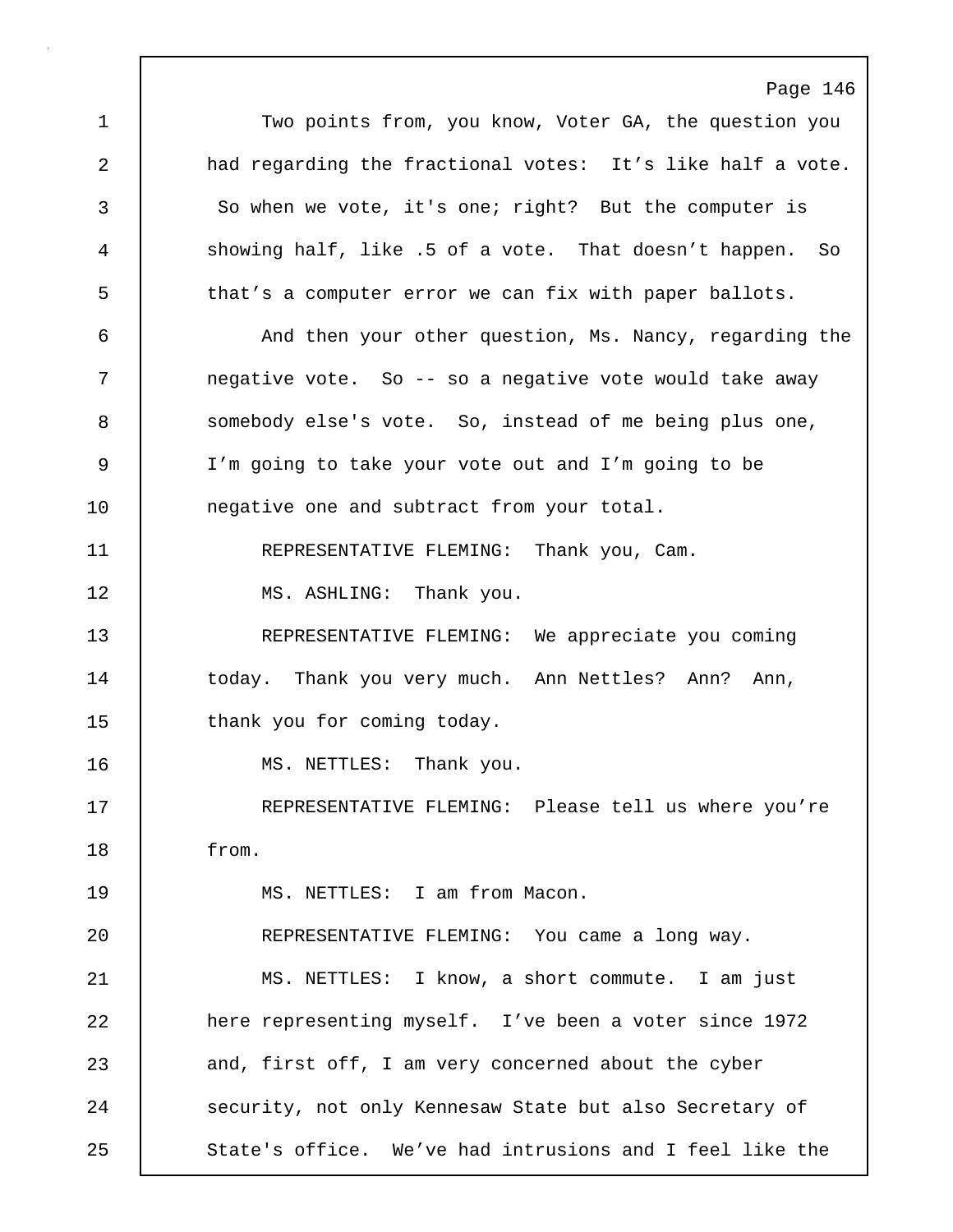$1$   $-$  we've  $-$  that really needs to be strengthened.

2 And the other issue is, is that I'm totally opposed to 3 any type of voting equipment that manufacturers a barcode 4 that's not readable. I don't know about you. I look at a 5 barcode and it's just a bunch of lines. And so, I am in 6 favor of hand-marked paper ballots and, you know, upgraded 7 Scanners that can handle the humidity.

8 | And perhaps we do need to consider mail-in paper 9 ballots. I lived in Colorado for 10 years and that was 10 never a problem. Also, there is no humidity there. 11 Without it, you know, that's a plus out there.

12 But -- and one other thing that I don't think 13 anybody's touched on is I -- I'm -- as a citizen, I feel 14 | like the Secretary of State's office should be the guiding 15 **decist** of fice to encourage all citizens to register to vote, and 16 how to vote, and -- and I really think that that's -- if 17 | it's not in your job description, I think it should be.

18 And that's -- that's about all I've got to say. But I 19 | think the lowest-tech type of voting system is by far the 20 | most reliable and the last thing we need to do is cast any 21 doubt for anyone, for any reason, that their vote was not 22 taken in and recorded as they desired. Thank you.

23 REPRESENTATIVE FLEMING: Thank you, Ann. Rhonda 24 Martin? Rhonda? Rhonda, thanks for joining us today, 25 | and please tell us where you're from and we'd be happy to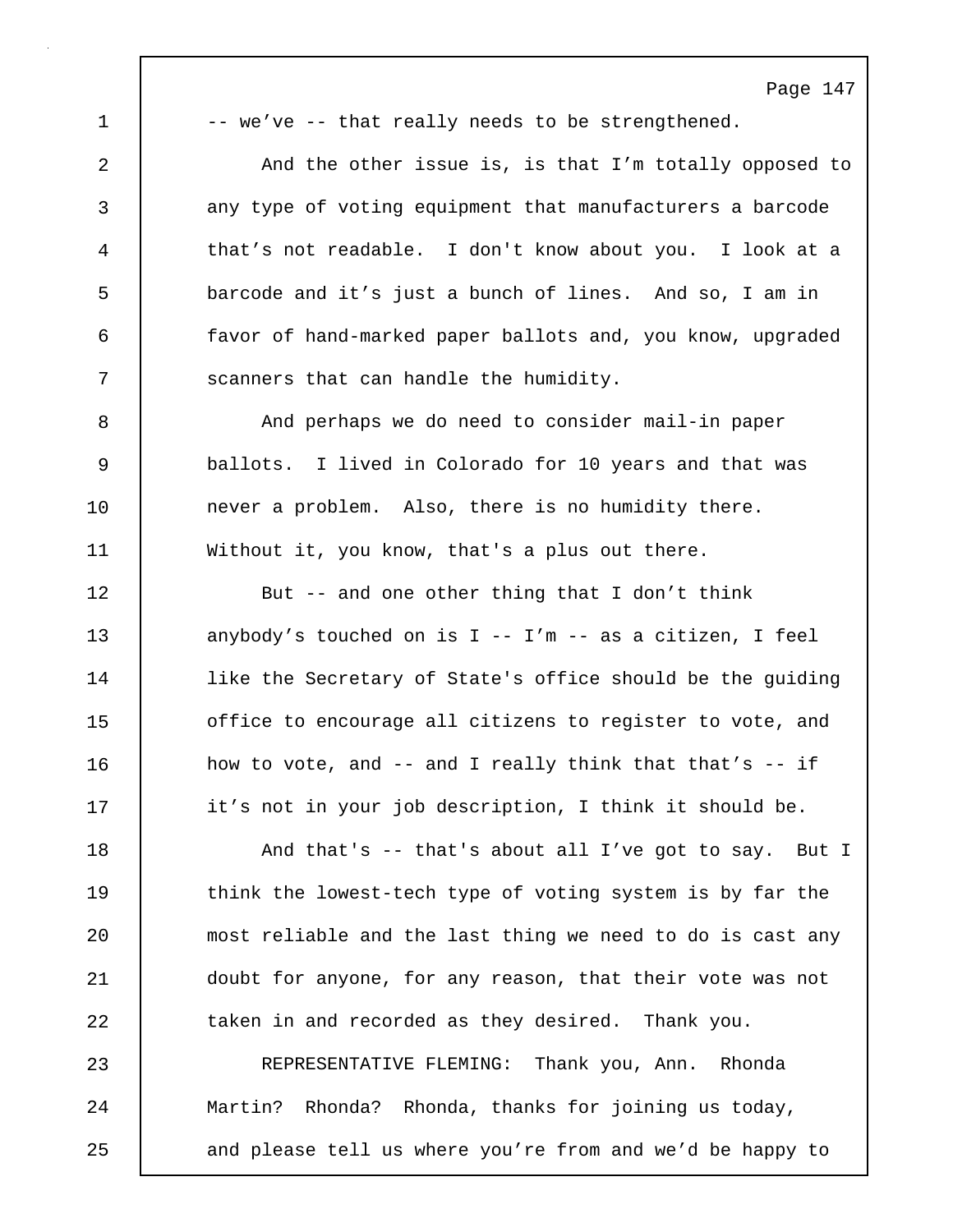1 hear from you.

2 MS. MARTIN: Okay. My name is Rhonda Martin. I'm a 3 Georgia voter and a resident of Fulton County. The 4 foundation of our democracy is the right of the people to 5 vote, to have their votes counted and, when counted, to 6 have their votes represent their intentions.

7 It is imperative that the new voting system that you 8 **8** recommend provide voters with reliable means to make their 9 voices heard on election day. In our recent election, 10 there were reports of problems with the DREs showing 11 erroneous ballots and flipping votes.

12 | I am concerned that any continued use of touchscreen 13 technology, that with any continued use of touchscreen 14 technology these problems will persist. They can be 15 | avoided entirely, however, by providing voters with paper 16 **ballots where they hand mark their selections.** Surprise; 17 The right? With the DREs with no paper trail, there was no way 18 to really know if the recorded votes accurately represented 19 the rule of the voter.

20 I understand that the ballot marketing -- marking -- 21 marking devices that you are considering will produce a 22 **paper-ballot summary.** Unfortunately, if the ballot summary 23 includes a barcode, we remain in a situation of not knowing 24 if the voters' intentions are being accurately captured and 25 recorded.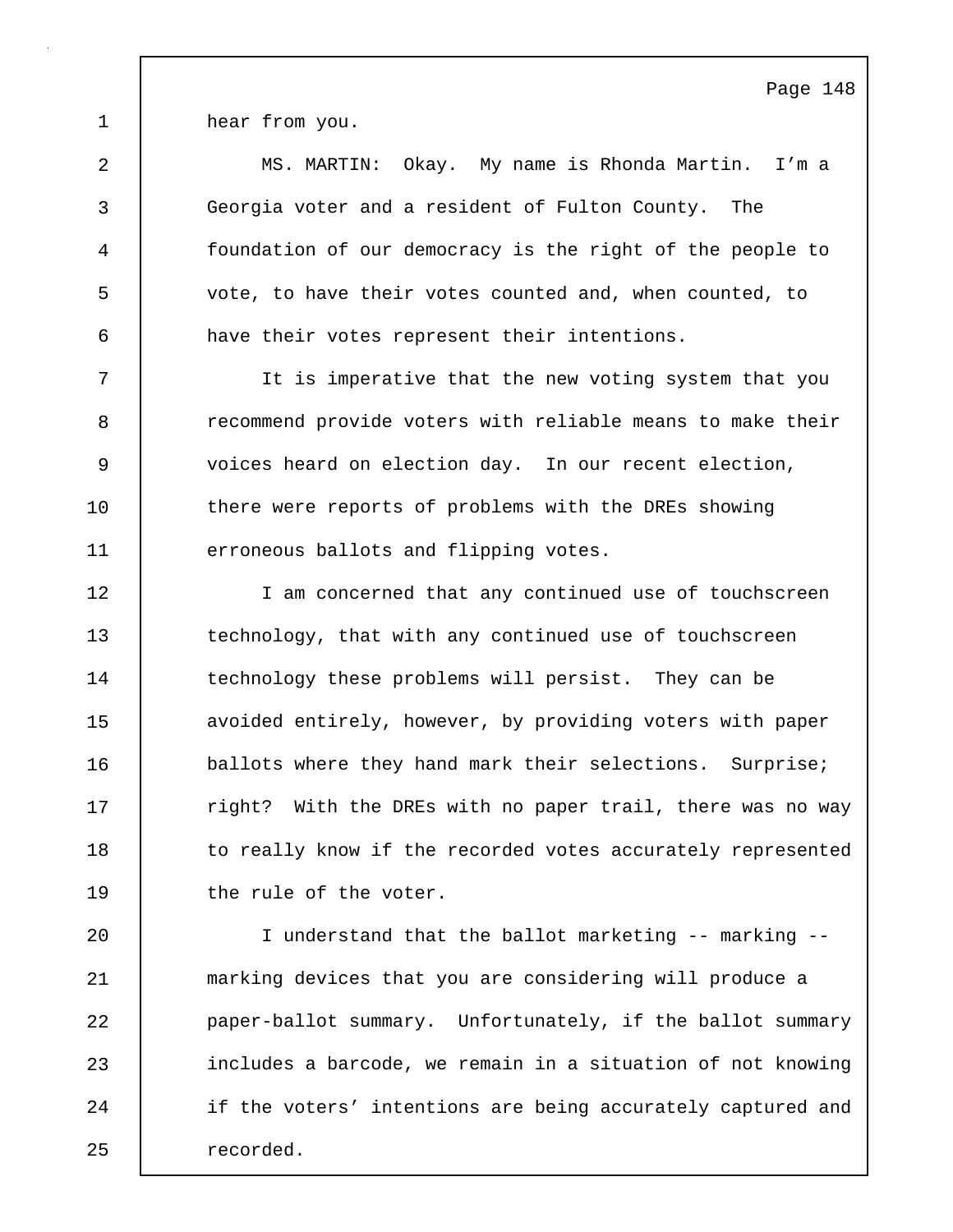1 Let me be clear: Ballot-marking devices are not the 2 answer. The paper trail that electronic ballot-marking 3 devices offer is not a paper trail that can be audited. I 4 cannot verify barcodes. Can you? Nor could I memorize the 5 | touchscreen ballot content at the level needed to verify a 6 ballot card for accuracy and completeness.

7 In fact, limitations of human short-term memory make 8 it impossible for voters to recognize errors and omissions 9 when they have been introduced to their ballots prior to 10 the verification steps. If votes are cast on paper ballots 11 marked by the voters themselves, there is no need for the 12 | separate verification step and issues of human limitations 13 become moot.

14 Computer scientists and cyber-security experts agree 15 | that, today, the use of hand-marked paper ballots counted 16 by optical scanners and audited in a statistically-valid 17 audit is the best available method for conducting 18 elections. I implore you to carefully consider and take to 19 | heart the recommendations of the experts.

20 **REPRESENTATIVE FLEMING:** Okay. Rhonda, we --21 MS. MARTIN: Thank you for your time, consideration 22 and service to the voters of Georgia.

23 REPRESENTATIVE FLEMING: Thank you, Rhonda. We 24 | appreciate you coming today. John Fortuin? John? John, 25 | good to -- good to have you today, and please tell us where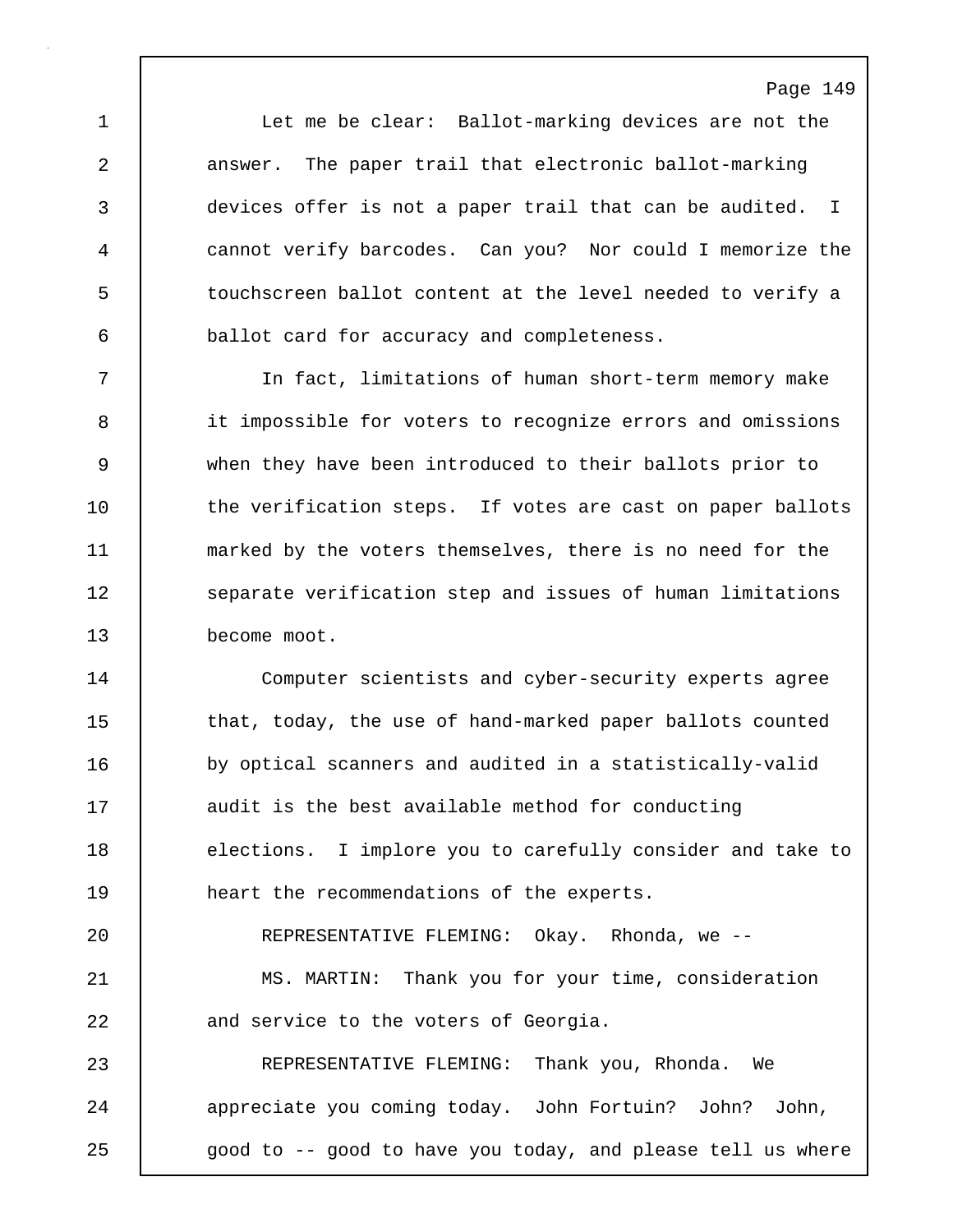1 you're from and we'll be happy to hear from you.

2 MR. FORTUIN: Hi, my name is John Fortuin. I'm from 3 Athens, Georgia. I've been a nonpartisan advocate for 4 restoring integrity to Georgia's voting system since 2004 5 and have been trying to debunk misinformation provided by 6 the vendor of our current system and parroted by election 7 | officials since that time despite that information being 8 | thoroughly debunked by scientists.

9 The vast majority of computer-programming analysists 10 and security professionals want to minimize the amount 11 of computer technology involved in our election process. 12 They know that if they have access to the system at any 13 **point, especially at the level of the Kennesaw State** 14 | University database or the -- and now the Secretary of 15 | State's database, that they can manipulate our election 16 statewide.

17 So science -- scientists, scientific organizations, 18 **professional organizations, have written a slew of papers** 19 Supporting hand-marked paper ballots. For instance, the 20 National Academy of Sciences, Engineering and Medicine 21 | this August released a paper titled, Securing the Vote: 22 Protecting American Democracy, that's called for minimizing 23 the technology involved in our election system.

24 And I -- I will actually -- I do want to credit the 25 Secretary of State's office for, in their electronic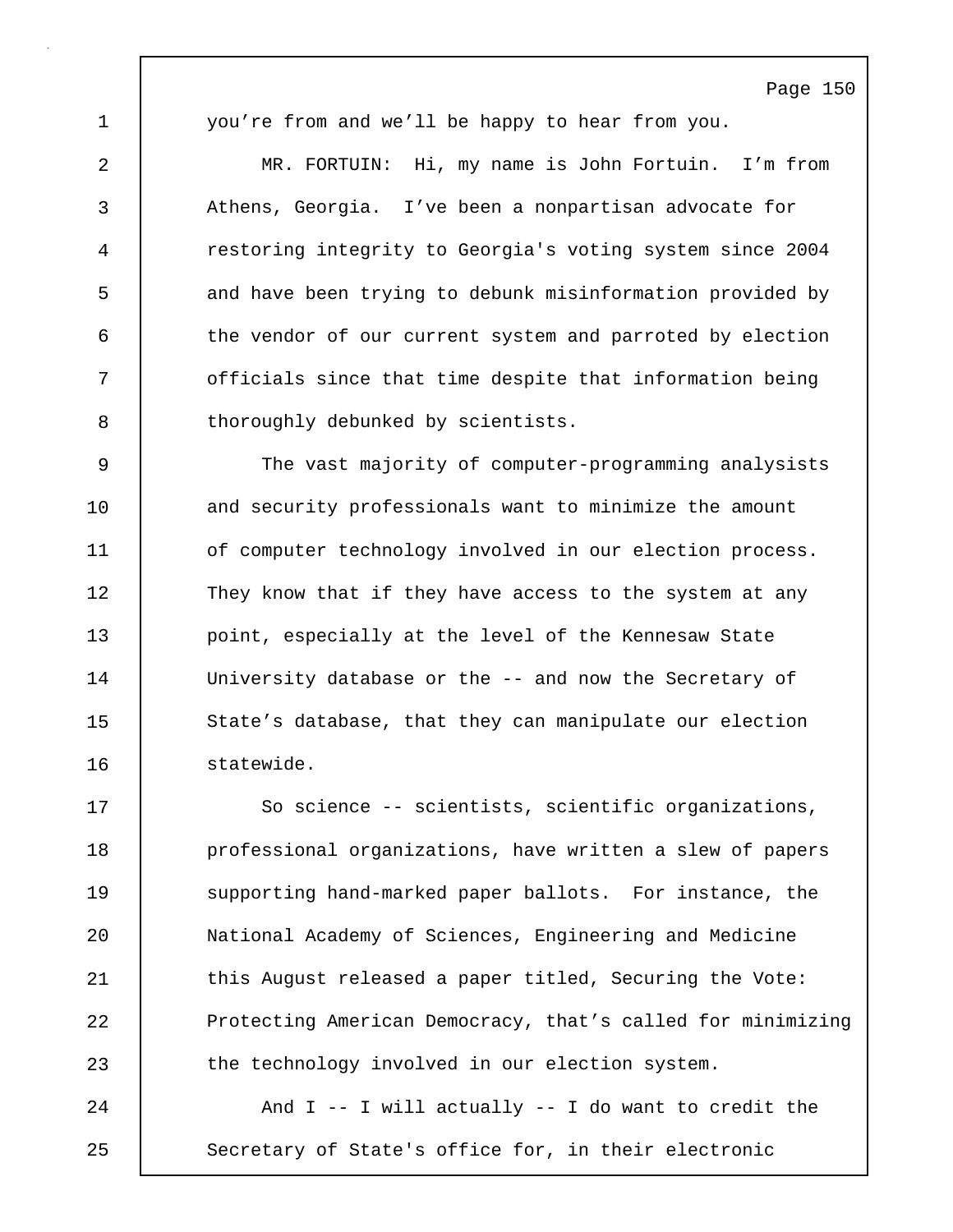1 **c**request for information, the -- under Section 3(4) Method 2 1, that they are requesting for proposals for hand-marked 3 paper ballots that are optically scanned in the precinct. 4 I strongly suggest, for the security of our election 5 system, that you review only these methods and relegate the 6 ballot-marking devices only to for folks with disabilities.

7 REPRESENTATIVE FLEMING: John, I'm going to allow you 8 | to wrap up.

9 MR. FORTUIN: All right. So, also, the ballot-marking 10 | devices are in violation of the KISS principle. They can 11 be replaced by pens and pencils for the average voter at a 12 | mere fraction of the cost, and every piece of technology 13 that's in our voting system is a potential bottleneck if 14 | there is any sort of power failure or -- and -- and so, 15 | hand-marking paper ballots will minimize wait times at 16 **precincts here as it has done in many other states that** 17 **have gone to this system.** 

18 REPRESENTATIVE FLEMING: John, thank you for coming 19 | today.

20 | MR. FORTUIN: Thank you.

21 | REPRESENTATIVE FLEMING: We appreciate having you. 22 | Anita Tucker? Anita? Good afternoon, Anita. Good to have 23 you. Please tell us where you're from. We'd be happy to 24 hear from you.

25 MS. TUCKER: Hi. I'm Anita Tucker and I am from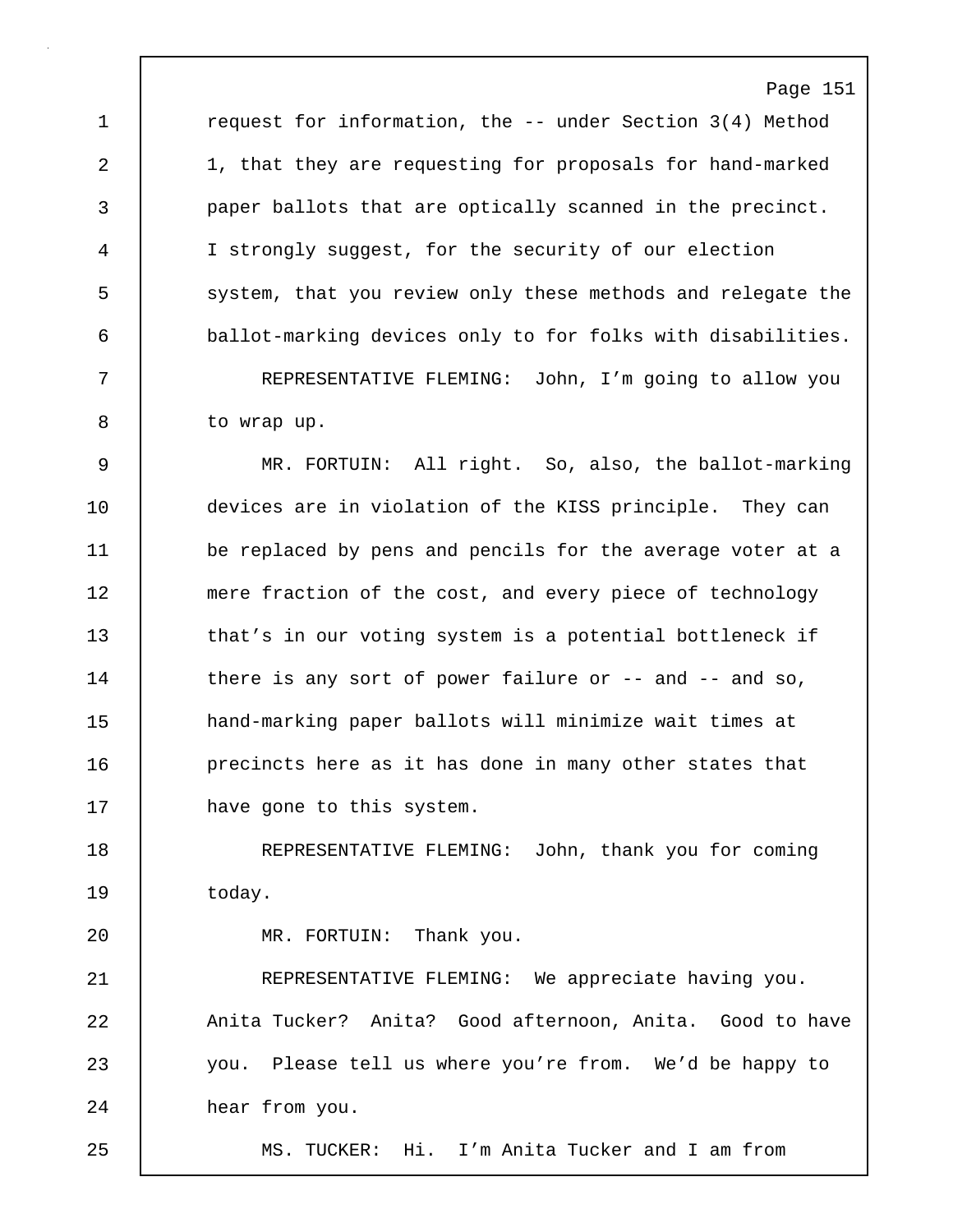Page 152 1 Forsyth County. I ran for office this year, so I had a 2 **heightened sense of need for every single vote to count,** 3 and I knocked on a lot of doors and --4 REPRESENTATIVE FLEMING: Tell us -- 5 MS. TUCKER: -- I talked to a lot of people. 6 REPRESENTATIVE FLEMING: Tell us what office you ran 7 for. 8 MS. TUCKER: I ran for House -- House of 9 Representatives, District 25. 10 REPRESENTATIVE FLEMING: Go ahead. 11 MS. TUCKER: Do you want to know how I did? 12 | REPRESENTATIVE FLEMING: Only if you want to tell us. 13 MS. TUCKER: Well, I'm actually -- I didn't win, but I 14 am very proud to say that, in Forsyth County, I got 36 15 **percent of the vote, which is pretty good for Forsyth** 16 | County. Yeah, I ran as a democrat. 17 But my point is that of all of the people I talked to 18 -- and I knocked on a lot of doors -- everybody's concern 19 | -- they -- My vote's not really going to count, and I can 20 | tell you the experience -- I personally do an absentee 21 ballot because I did not trust our voting system and I felt 22 like my vote probably counted because I did that. 23 **But I think that the experience of being able to see** 24 | that your vote really did go the way you wanted it to vote 25 and that it really did count will increase voter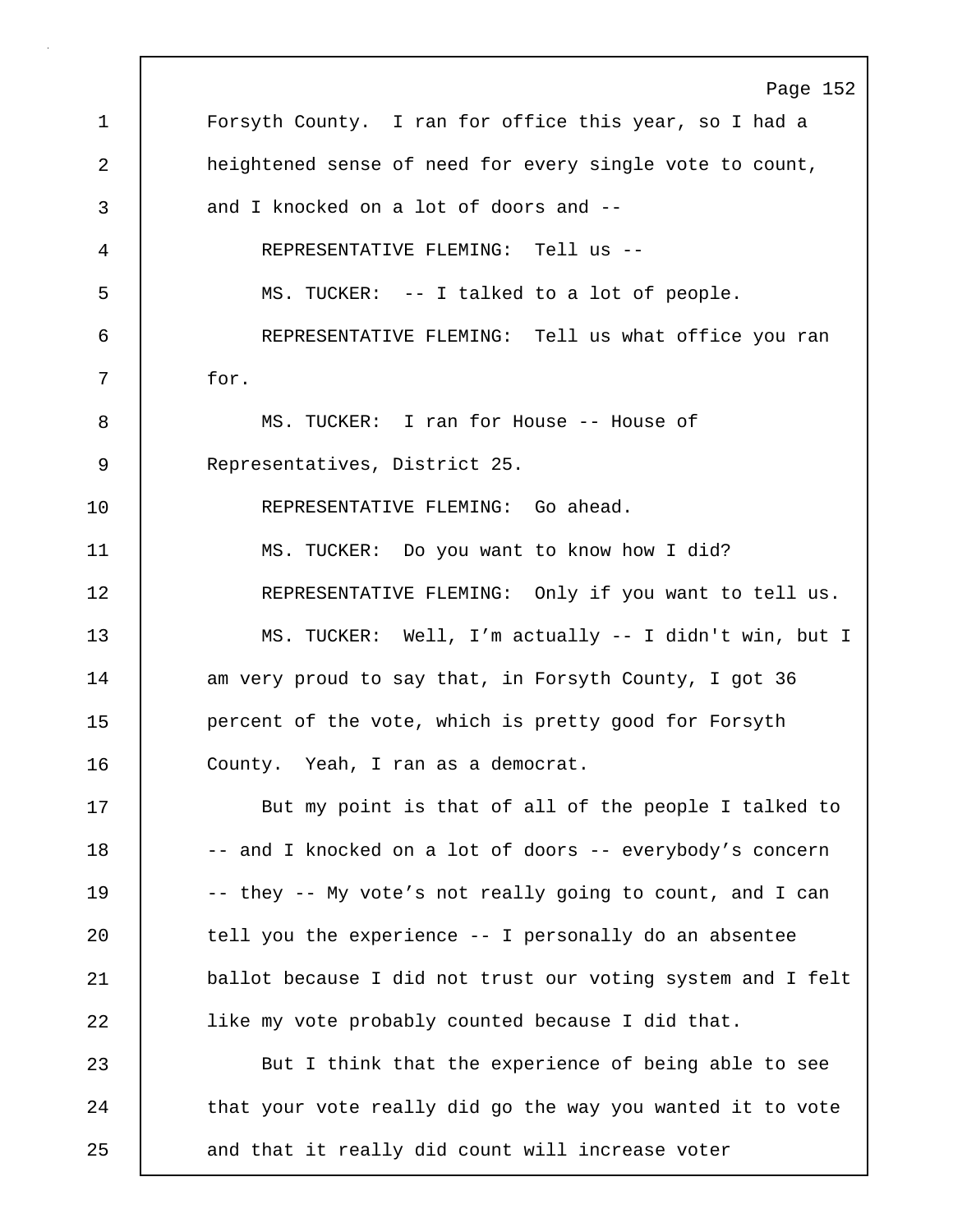Page 153 1 **participation and excitement.** I think it is something that 2 we desperately need, is to be able for voters to walk away 3 from the voting booth and go, Yeah, I did vote and it did 4 count. Thank you. 5 REPRESENTATIVE FLEMING: Thank you, Anita. We 6 appreciate you coming today. Susan Gambell (ph) -- 7 Gambell. Did I pronounce that right, Susan? 8 | MS. GAMBLE: Las Vegas. 9 REPRESENTATIVE FLEMING: Gamble. 10 | MS. GAMBLE: Thank you. 11 REPRESENTATIVE FLEMING: Susan Gamble. Susan, good to 12 | have you. Please tell us where you're from. We'd be happy 13 to hear from you. 14 MS. GAMBLE: I'm from Gwinnett County, and I'm here 15 just as a citizen. I personally also would like hand-16 marked paper ballots to have a hard copy representing my 17 voter intent that is auditable. And somebody else can have 18 | my time. I've saved my time. 19 REPRESENTATIVE FLEMING: Susan, I like you. John 20 Askins? John Askins? 21 | MR. ASKINS: Right here. 22 REPRESENTATIVE FLEMING: Okay. John, good to have you 23 with us. Tell us where you're from and we'd be happy to 24 hear from you. 25 MR. ASKINS: My name is John Askins. I'm from DeKalb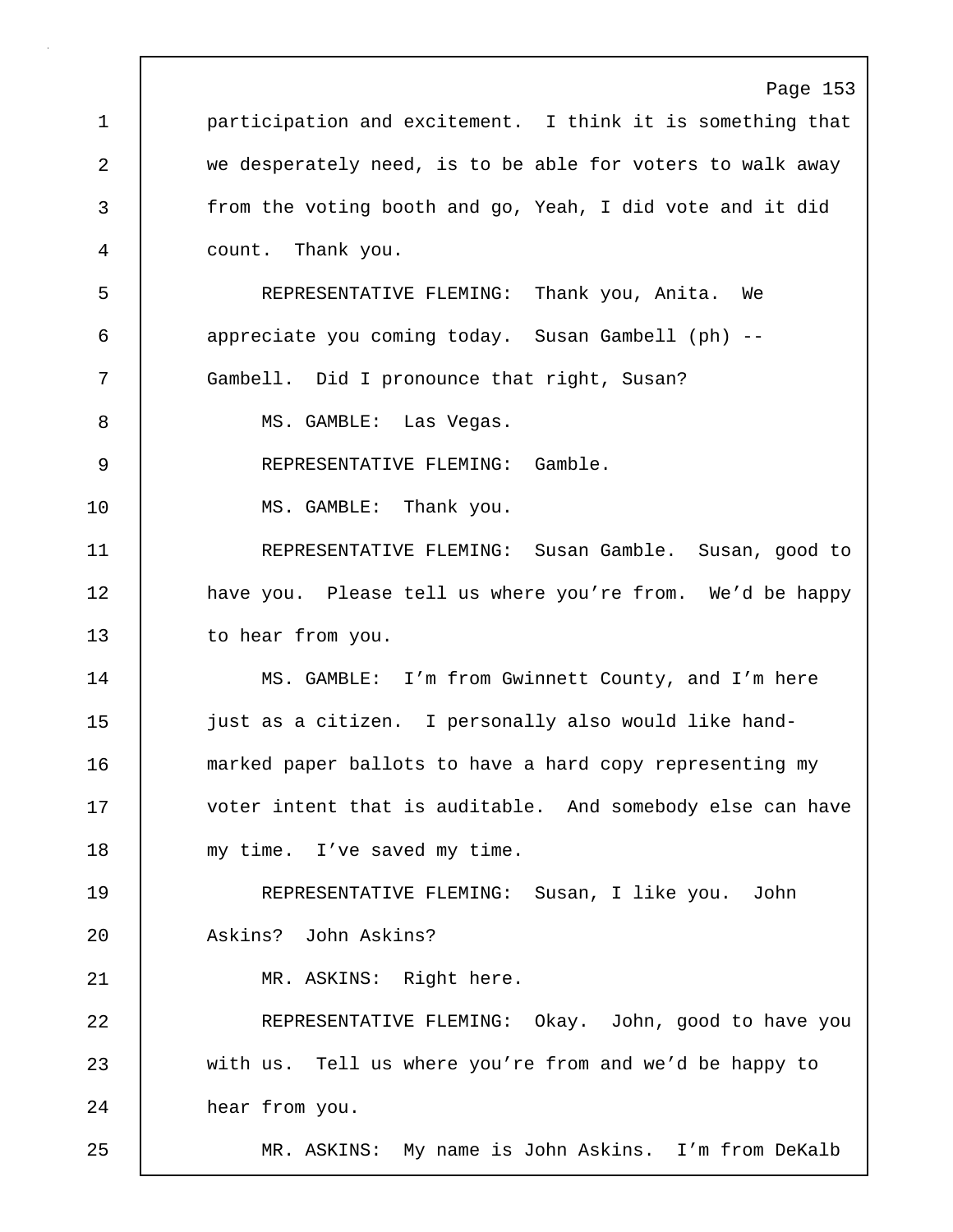Page 154 1 County. I want to -- could I -- could I have Susan's time 2 since she offered? 3 REPRESENTATIVE FLEMING: No. 4 MR. ASKINS: Had to ask. I got to retire from the 5 news business a few years back after a long career both in 6 national news and state-local news in another part of the 7 country. I've also grew up in politics. My father was an 8 elected official. I've seen and covered dozens of 9 elections, both good and some -- with those missing ballot 10 **boxes** we were talking about. 11 | So I understand that any system can be hacked, any 12 system is fallible; shenanigans are always possible -- not 13 that that's ever happened to any of the elected officials 14 here, but you've all heard about it. 15 | And that's why I think we need -- the KISS principle, 16 Suggesting the KISS principle I think puts it perfectly. 17 We need to keep it as simple as possible for us, for the 18 voters -- for everybody, and that's -- that's paper 19 ballots. That's hand-marked paper ballots. 20 I love the idea that we can print them on demand. 21 That's -- that's a huge cost factor. I realize there's a 22 **lack** lot of -- this is kind of labor intensive. I had the honor 23 of being an observer at DeKalb County for the absentee 24 **ballots** -- for the absentee-ballot count and saw the 25 **head a** herculean effort that went into doing that. But, my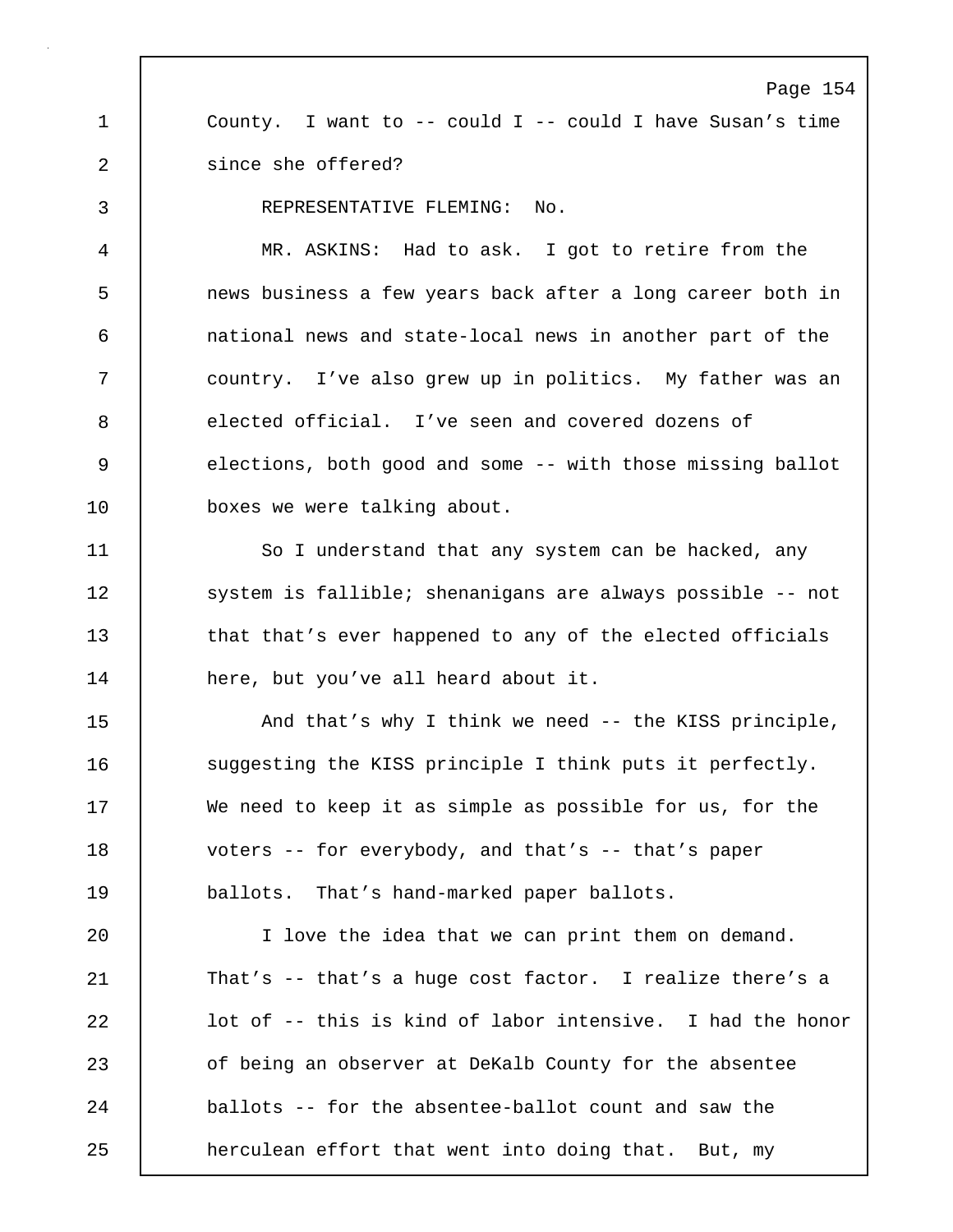1 **goodness, it's worth it because this is our democracy** 2 that's at stake.

3 As been said many times today -- and I've heard over 4 and over since I got involved with this issue, which I 5 didn't really plan on until the 2016 election, of getting 6 involved in this stuff, is people are afraid their vote 7 will not count. Think about that. American citizens are 8 afraid their vote will not count.

9 If you're afraid your vote's not going to count, 10 you're going to stop voting; you stop voting, democracy 11 goes away. Is that what we want? I don't. I don't think 12 anyone here does, and I think we need to get this -- get a 13 handle on this, and I think the paper ballot is the way to 14 | qo. Thank you.

15 | REPRESENTATIVE FLEMING: Thank you, John. Marjory 16 Timmer? Marjory? Marjory, good to have you today.

17 | MS. TIMMER: Why, thank you.

18 REPRESENTATIVE FLEMING: Thanks for coming.

19 MS. TIMMER: I'm from DeKalb County, and thank you for 20 allowing me this opportunity to speak and thank you for the 21 work you're doing on this committee on behalf of the people 22 of Georgia.

23 AUDIENCE MEMBER: Closer to the mic, please. 24 | MS. TIMMER: Oh, yes. I usually have a really big 25 voice, so I don't even think about a microphone. So I had

### Page 155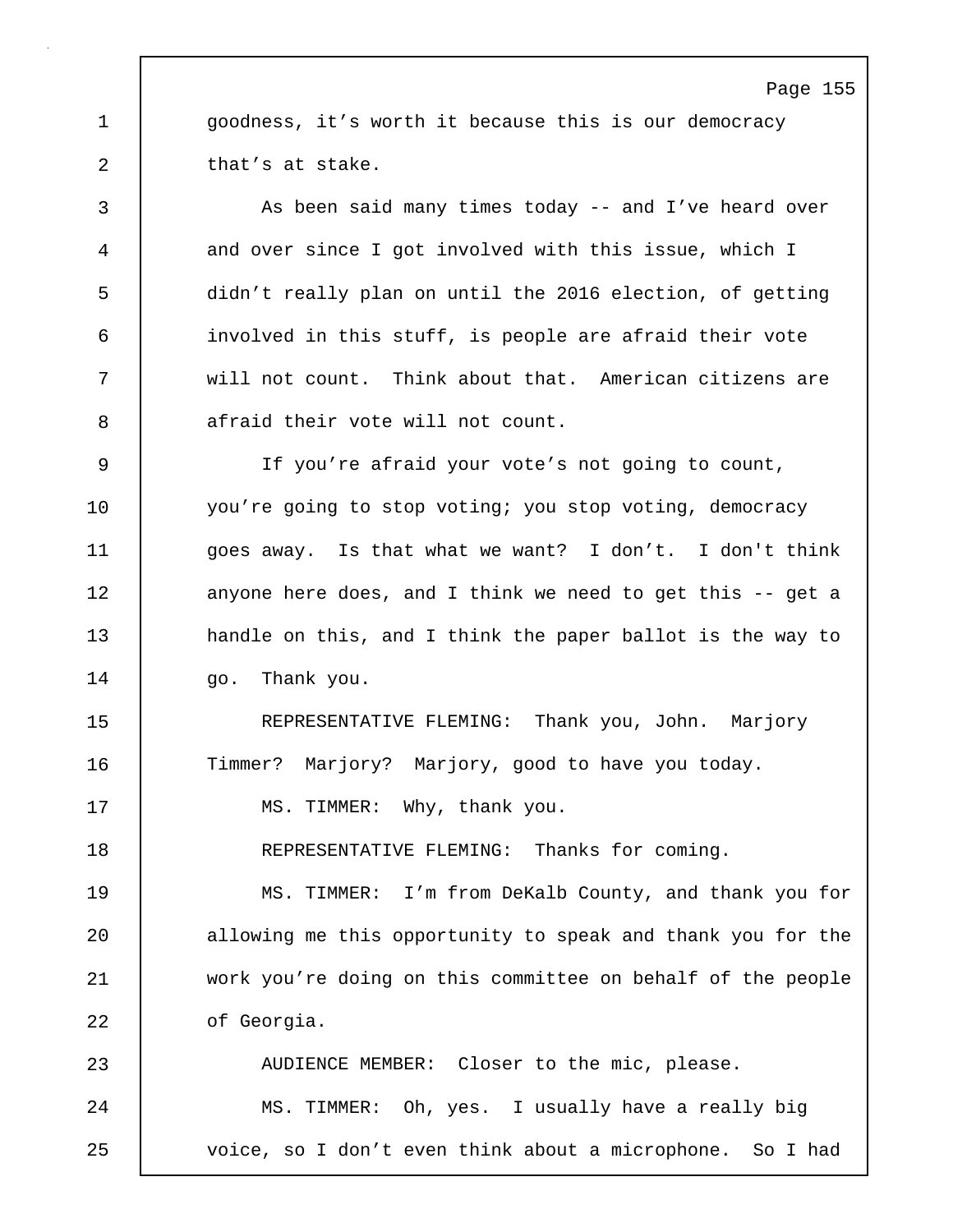1 |  $-$  I am retired from the healthcare industry and  $-$  and, 2 having taken care of sick folk for 45 years, I -- I have a 3 pension for accurate, reliable data.

Page 156

4 And I'm no expert in politics or on voting, but I will 5 tell you that my experience since we have had electronic 6 voting here in Georgia has been whenever I hand that little 7 | vellow card to the poll worker, I find myself offering a 8 | little prayer that what is -- what I -- what I think I put 9 9 on there is actually what's going to get counted. I've 10 never quite trusted it.

11 We've been using that system for years and years and 12 **lots of people, as you've heard, don't trust it.** And we 13 kind of were a -- a little bit of a laughingstock in the 14 USA during this last election because of the -- the lack of 15 trust.

16 Today, I heard about fractional ballots so I'm 17 wondering, Okay, did my vote count for 1 or .7 or .3 or a 18 negative ballot, maybe negative 1. So I -- you know, 19 | that's kind of -- that kind of takes my breath away.

20 I think what I want to see is that everyone gets -- 21 everyone who is a qualified voter gets a vote of one 22 accurately counted for whomever they voted for or whatever 23 they voted for, that they can have documentation that their 24 vote went through as they intended and that those votes can 25 be audited.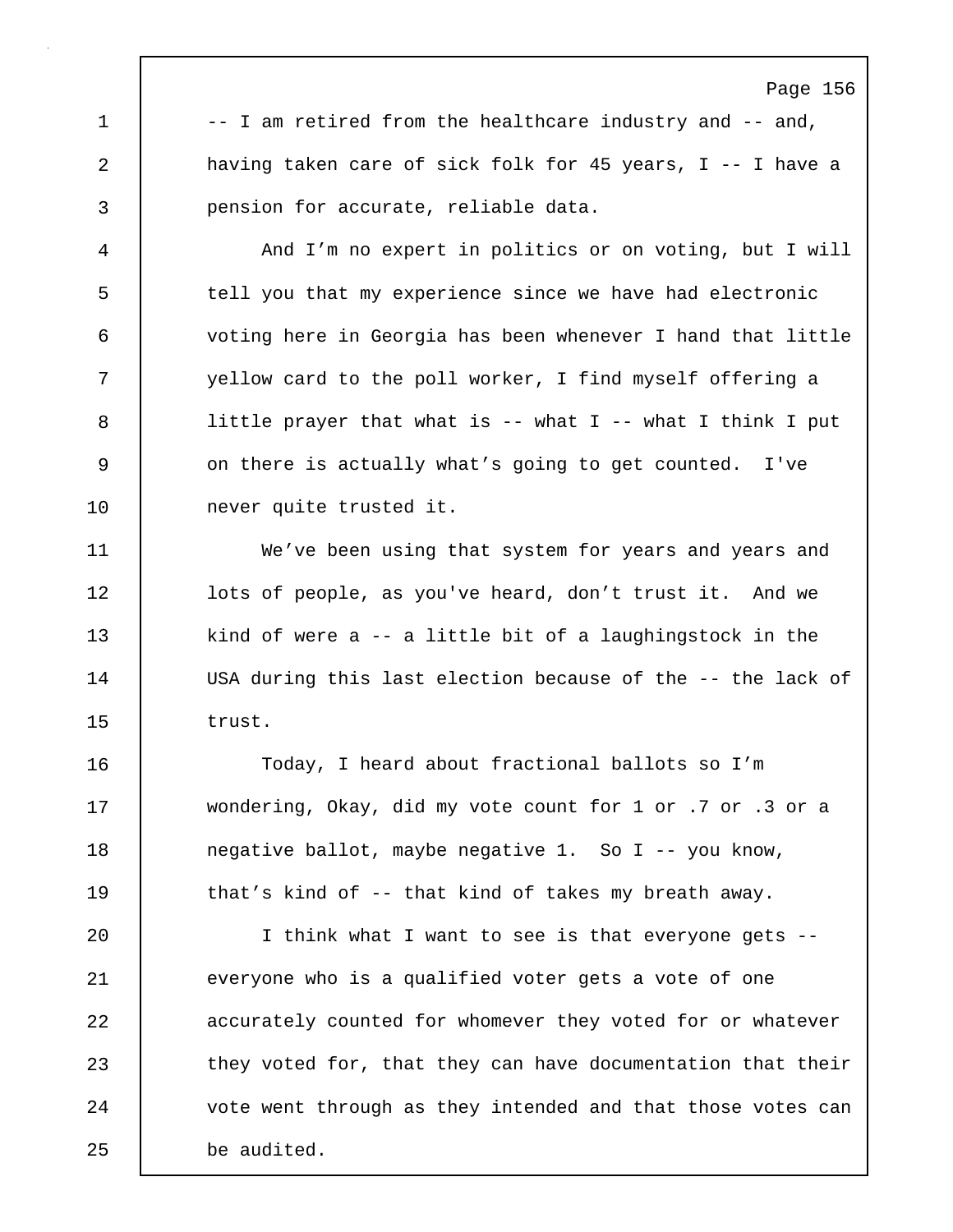Page 157 1 | And I think the optical-mark recognition system, the 2 **paper ballots, is the only way to accomplish that.** As 3 you're -- just one last thing. As you're making your 4 decision, if you find yourself leaning toward this 5 electronic system that we have, remember the definition of 6 insanity: It is doing the same thing over and over again 7 and expecting different results. 8 REPRESENTATIVE FLEMING: Thank you, Marjory. 9 | MS. TIMMER: Thank you. 10 REPRESENTATIVE FLEMING: Okay. So down to the top 5 11 now. Susan McWealthy? (ph) 12 | MS. MCWETHY: McWethy. 13 | REPRESENTATIVE FLEMING: McWethy. 14 | MS. MCWETHY: Susan McWethy, yes. 15 REPRESENTATIVE FLEMING: That's a hard one, Susan. 16 | MS. MCWETHY: Well, you've said it correctly in the 17 past. 18 | REPRESENTATIVE FLEMING: Okay. Well, I'm just not as 19 | qood as I used to be. 20 MS. MCWETHY: Anyway, thank you to the SAFE Commission 21 for allowing us to speak here. 22 REPRESENTATIVE FLEMING: And tell us, once again, 23 where you're from, Susan. 24 | MS. MCWETHY: Oh, I'm from Decatur --25 REPRESENTATIVE FLEMING: Thank you.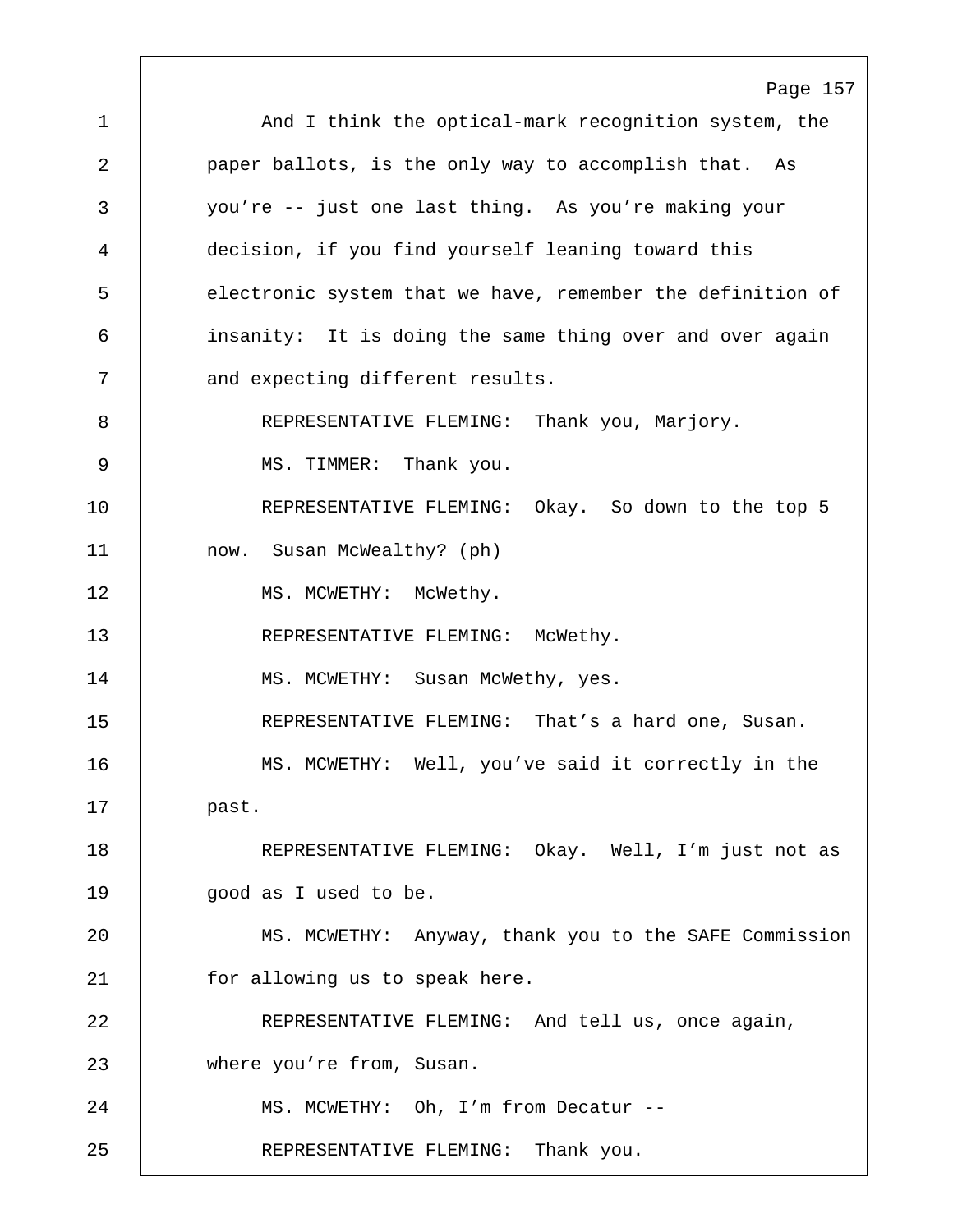Page 158 1 MS. MCWETHY: And I'm -- I've been an activist for 2 years about voting; I'm a poll worker, so... But my 3 question is -- it's kind of a repeat of what's been stated 4 here already. It's a rhetorical question, but why don't we 5 **just listen to the IT experts?** 6 And Georgia is blessed with some really smart people 7 | here. This morning we heard from Mr. Favorito. He had 8 **8** really -- a really informative summary of the IT concerns; 9 we have Mr. Lee on the commission here, and I'd like to 10 | quote you, if I may. In October 8th, a paper entitled, 11 | Basic Security Requirements for Voting Systems, quote: The 12 best approach is to require the voters to hand-mark paper 13 ballots that are then scanned and tallied by cyber system, 14 but also dropped into a safe box. 15 **And not much has been said about what happens to these** 16 **paper ballots, but we've heard about losing ballots and** 17 we've heard about -- we -- we have heard, over the years, 18 | about stuffing ballot boxes. I think this would eliminate 19 that problem. These would be attached to the optical 20 Scanners in some of the models that I have seen and the 21 voter introduces it and it just drops down into a secure 22 **place.** So I think that solves that one problem. 23 We also have -- he's still here. Mr. DeMillo back 24 there. He's a distinguished professor of computing at 25 Georgia Tech and his -- he recently did some research with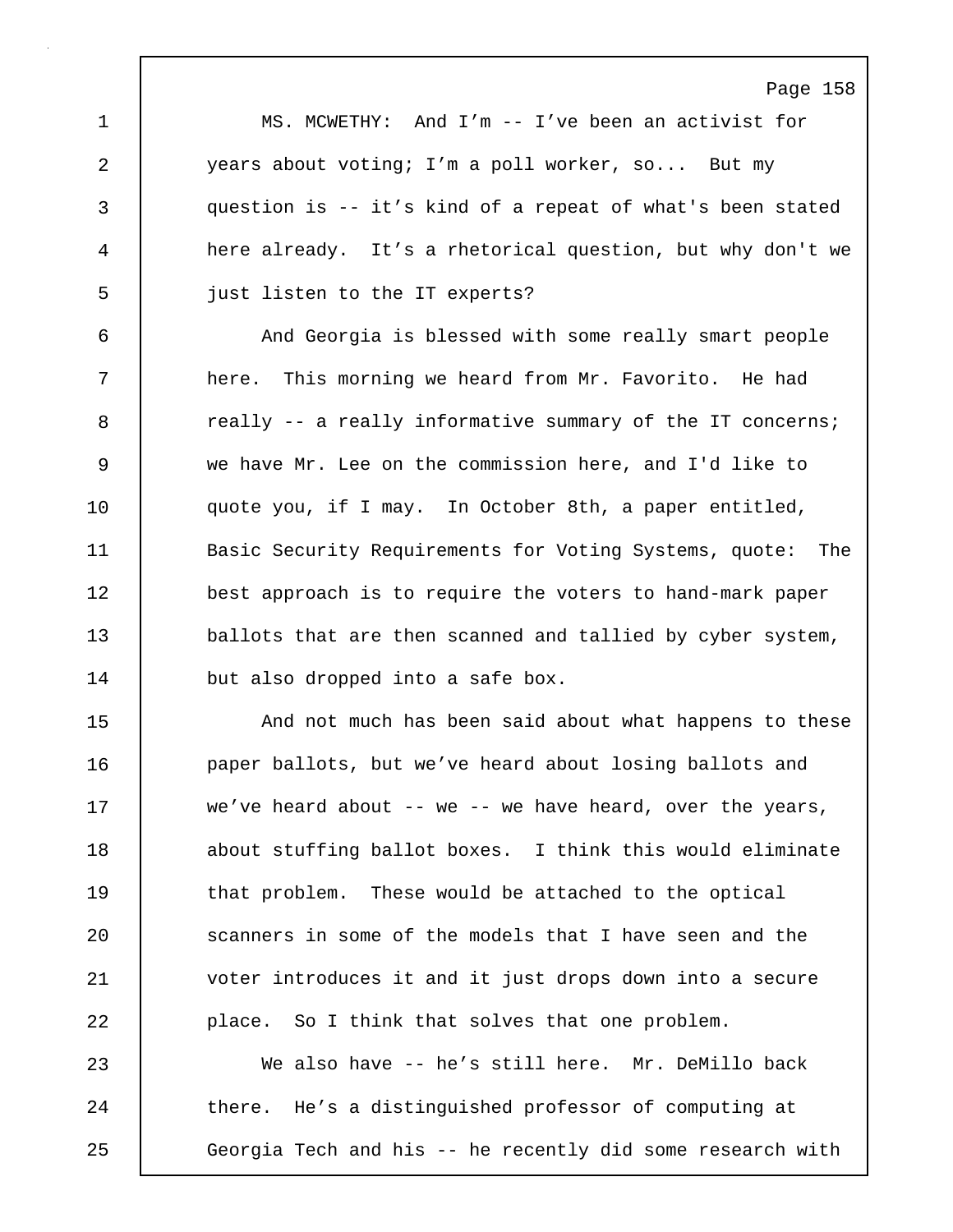Page 159 1 a team about voter behavior -- use in verifying --2 verifying vote behavior. Half of the voters didn't inspect 3 their ballot cards; the other half inspected them for an 4 average of 3.9 seconds. 5 When you're given a summary that you have to check, 6 human beings just don't do a good job at that. So please 7 listen to the IT experts. I think they have the best 8 advice. 9 REPRESENTATIVE FLEMING: Thank you, Susan. 10 | Liz Throp (ph)? Liz? 11 MS. THROOP: Hi, it's Throop, Liz Throop. 12 | REPRESENTATIVE FLEMING: Throop, T --13 MS. THROOP: Hi. I live in DeKalb County -- 14 REPRESENTATIVE FLEMING: Hold -- hold -- hold on a 15 second now. T-H-R -- 16 MS. THROOP: Yeah. 17 REPRESENTATIVE FLEMING: -- 0-0-P. 18 MS. THROOP: Yeah. The H is silent. 19 REPRESENTATIVE FLEMING: Oh, okay. There we go. 20 Throop. All right. 21 | MS. THROOP: Good. 22 REPRESENTATIVE FLEMING: Like Troop County. 23 MS. THROOP: It's pronounced the same. 24 | REPRESENTATIVE FLEMING: There we go. Thank you, 25 Liz.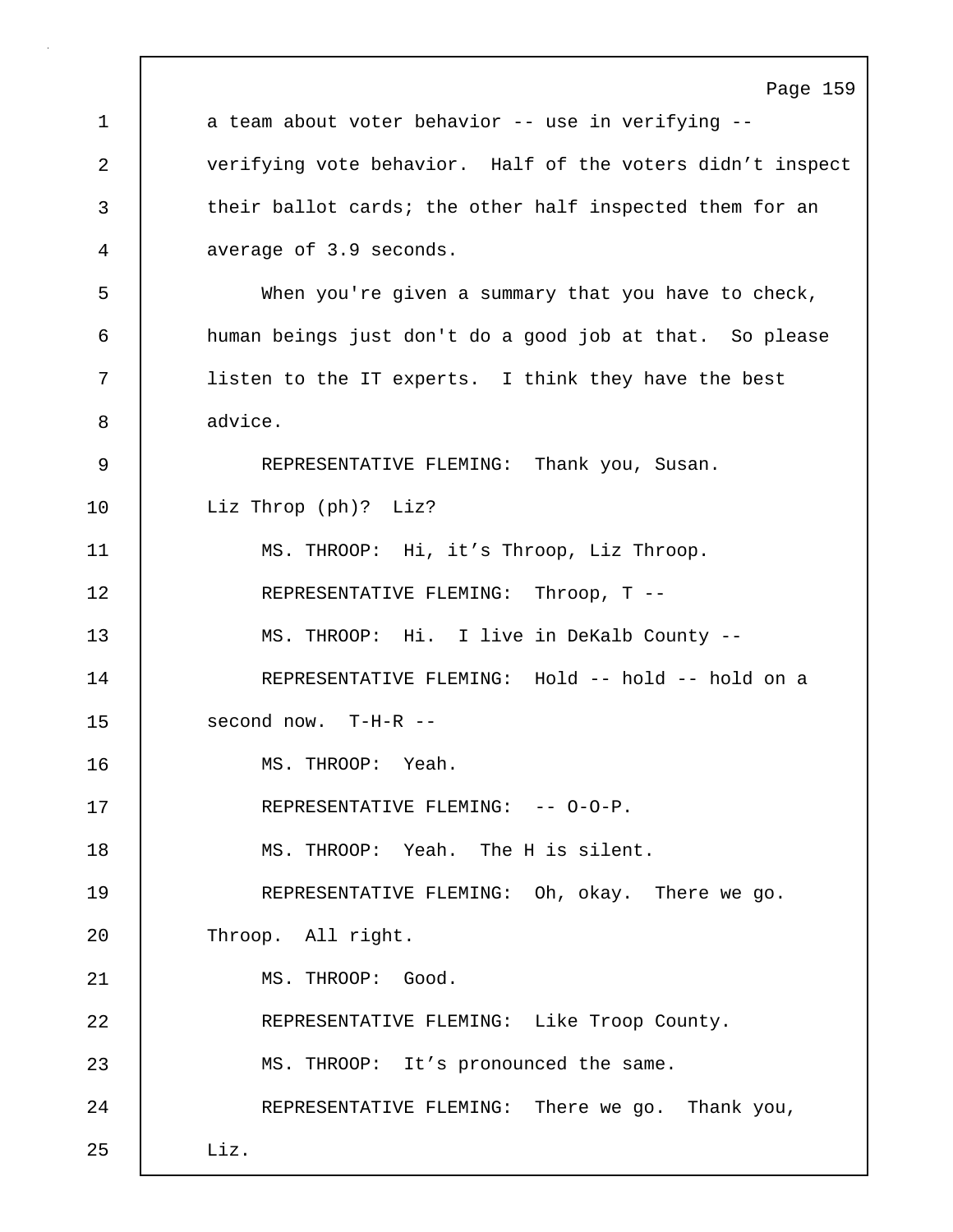Page 160 1 MS. THROOP: Yeah. So I -- we heard a lot of 2 qood presentations this morning and have had a lot of 3 good discussions. Obviously, hand-marked paper ballots 4 are a very popular choice among public commenters, but I 5 think it's important to be very specific with these things. 6 So hand-marked paper ballots could conceivably still 7 involve barcodes or QR codes. One of the more important 8 things I've heard this morning from Garland Favorito was 9 | that the barcodes -- that even -- are supposed to be 10 signifying something as simple as the precinct number could 11 | introduce malware into a digital system. And -- and, for 12 | that reason, I think it's very important that we get 13 **proposals from vendors where it's unambiguous that there** 14 are no barcodes on the ballots. 15 It's been a little while since I've looked at those 16 | proposals, but it was very hard for me to discern exactly 17 what some of those ballots were going to look like. And it 18 -- and it brings me back to the idea that this excellent

23 And I know that it's -- everyone's tired of the DREs, 24 they're very old; we -- we want to move ahead but it's 25 important to get this stuff right, especially now that we

19 **Set of presentations we heard today should have happened at** 

21 were to vote today on a proposal where they don't know what

20  $\vert$  the first meeting. I -- I would be very sorry if anyone

22 those ballots are going to look like.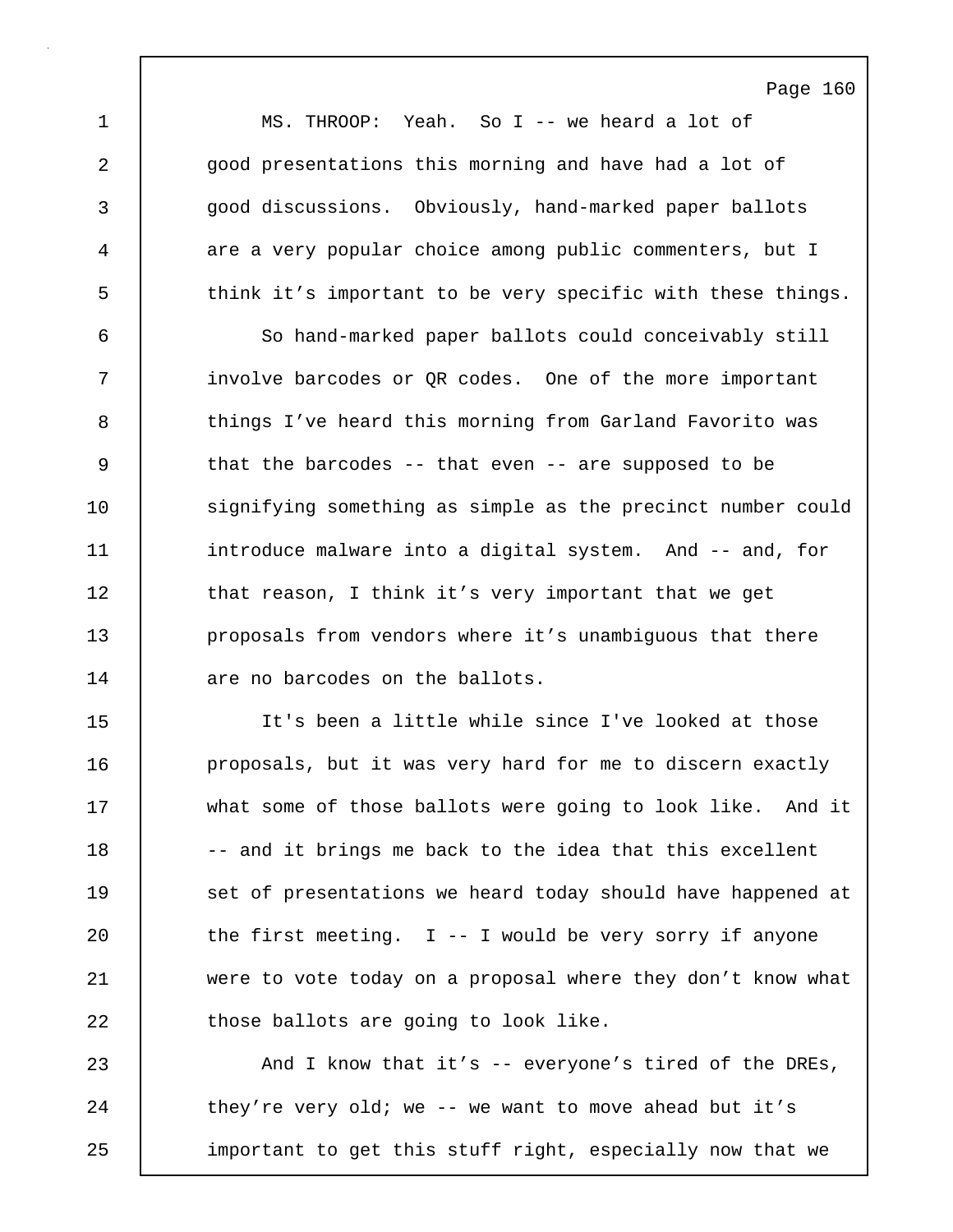Page 161 1 are the focus of national press attention as one of the 2 worst states for voting integrity. 3 REPRESENTATIVE FLEMING: I'm going to go ahead and 4 allow you to wrap up, Liz. 5 MS. THROOP: All right. Thank you. 6 REPRESENTATIVE FLEMING: Thank you, Liz. Okay. 7 Kathy Lynne Sanderson? Kathy Lynne? Welcome. Good to 8 have you. 9 | MS. SANDERSON: Thank you. 10 REPRESENTATIVE FLEMING: Please tell us where you're 11 from. 12 | MS. SANDERSON: I'm Kathy Lynne Sanderson from Athens-13 Clarke County, and I just want to talk about one thing 14 | really quickly. 15 The goal here is for the voters to have confidence in 16 the -- the voting system and we can't have confidence 17 | unless there's an auditing system that's mandated that 18 | they have confidence in also. And I feel very strongly 19 that, at the same time the voting system is voted on by the 20 | legislature -- at that same time, they have to decide on 21 the auditing system. They can't push it off until the next 22 Session or something because you know how hard that is, 23 that things don't get done that way. 24 | And as one speaker said: You don't have to deal --25 detail the exact system; you -- you detail the standards,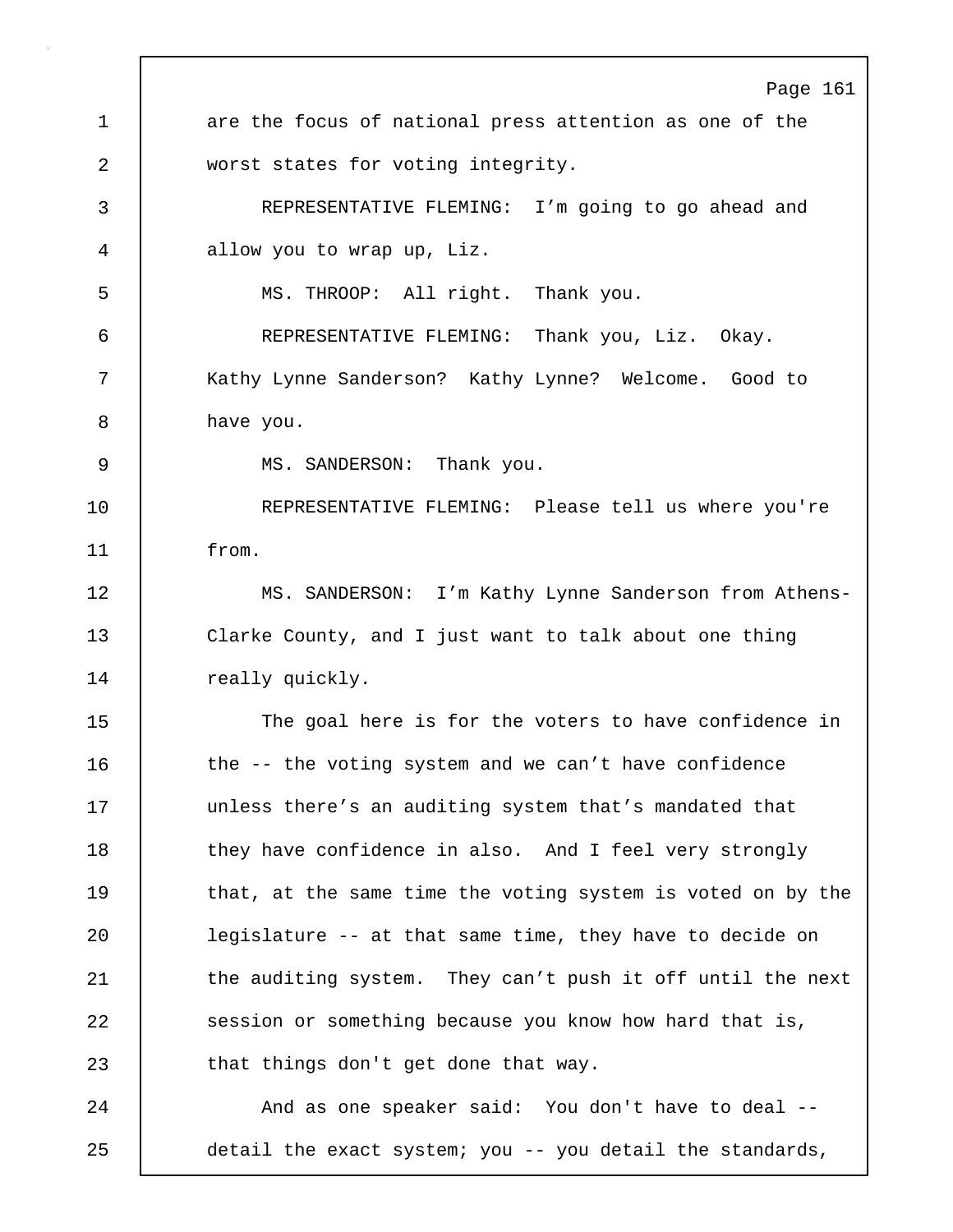Page 162 1 that this is what we want the auditing system to 2 accomplish, and that should all be done in one package when 3 the legislature decides on the system. 4 And I also wanted to say, as somebody else did, that 5 the auditing has to be done precertification, that people 6 aren't going to have confidence in a system that says, Oh, 7 | guess what? We did an audit and we found out the wrong guy 8 9 got elected. That's -- that's not going to build 9 confidence, so that's all I have to say. 10 | REPRESENTATIVE FLEMING: Thank you very much. 11 George Ballbona (ph)? 12 | MR. BALBONA: Close enough. 13 REPRESENTATIVE FLEMING: Close enough. All right, 14 George. 15 MR. BALBONA: Balbona. 16 REPRESENTATIVE FLEMING: Balbona. George, thank you 17 | for being here today. 18 MR. BALBONA: I'm from Georgia, a concerned citizen; I 19 | live in Cobb County. 20 REPRESENTATIVE FLEMING: Thank you, George. 21 MR. BALBONA: Most people think barcodes are just 22 those lines that tell you what things cost at the store, 23 but that isn't entirely accurate. Barcodes never tell 24 anyone what something costs; barcodes tell machines what 25 | something costs.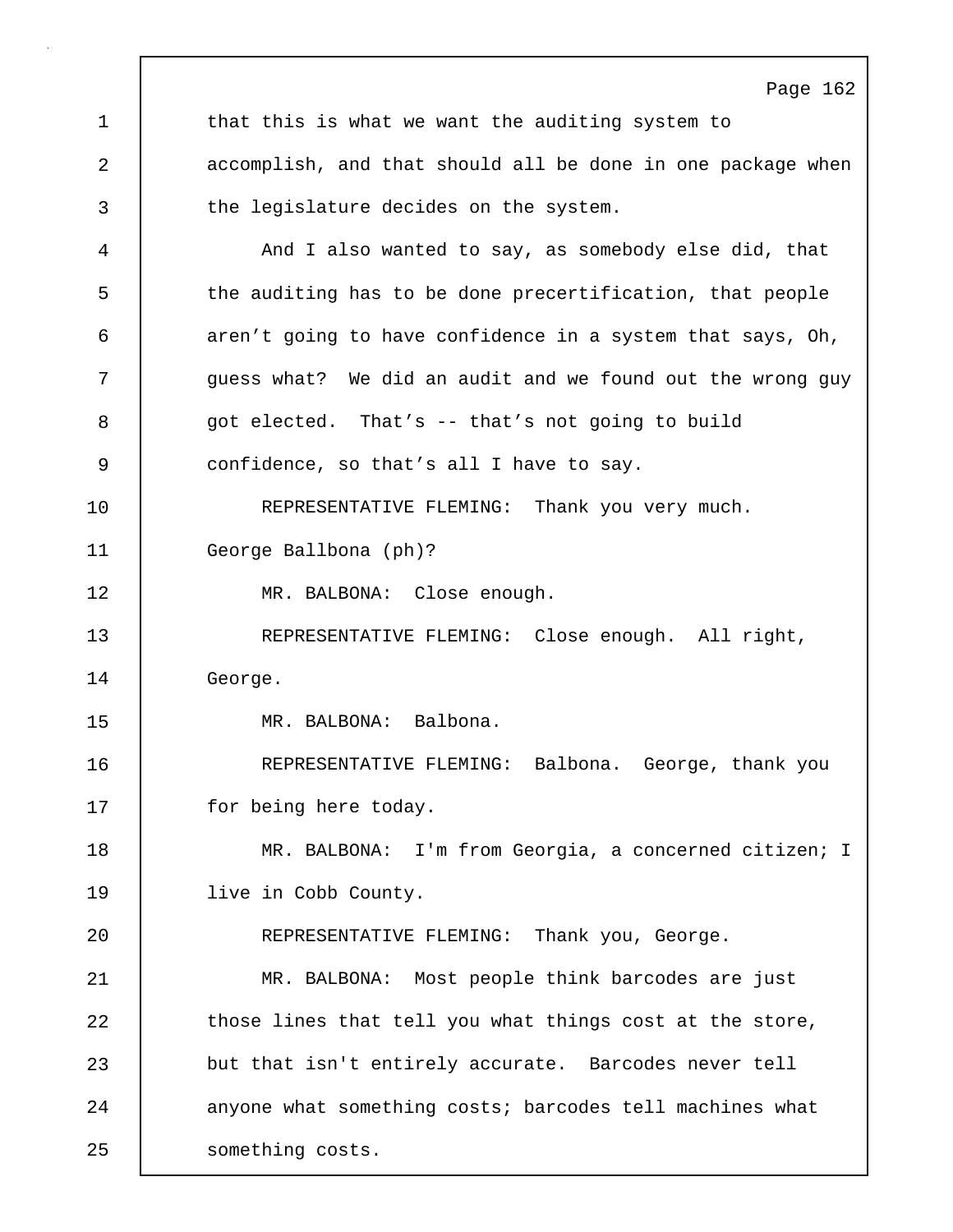1 No person can read a barcode. That is an empirical 2 fact and the reason why these machines are not verifiable. 3 Anything else you hear is barcode snake oil, and the cost 4 of those proposed voting machines are not merely 100 or 150 5 million dollars, they will cost us our democracy itself.

Page 163

6 This is not a partisan issue. The most important 7 | issue here is the sanctity of our votes. And if these 8 politicians don't believe in getting the votes we cast 9 accurately, transparently and verifiably, then, quite 10 simply, these politicians should not be our political 11 | representatives anymore.

12 A barcode also tells a machine what an item is. If 13 you didn't know whether you put -- in your coffee this 14 morning was sugar or rat poison, you wouldn't drink it 15 | [sic], and with the barcode voting system, that is exactly 16 | the situation it will give us.

17 Ed Setzler, Chairman of the House of Science and 18 Technology Committee, an architect, assured the government 19 | affairs committee -- Barry, you were there -- quote, If 20 there's a discrepancy between the electronic information 21 and a ballot, the manual tally ballot would be the 22 preeminent expression of voter intention for official 23 elections in this state, unquote.

24 However, how would we ever know that a discrepancy 25 exists? This is more political maneuvering to ensure that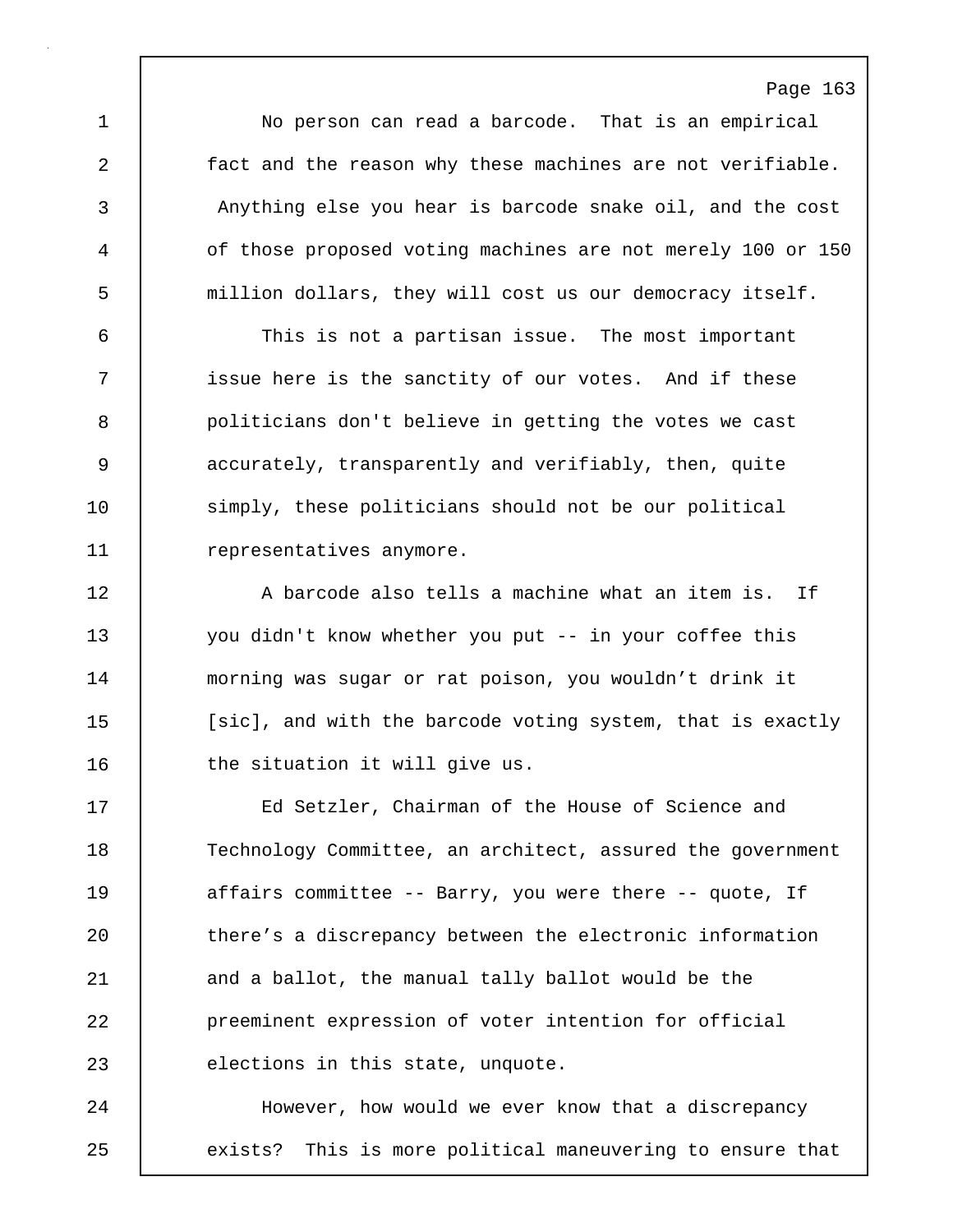1 Georgia elections remain unverifiable. Setzler then 2 stated, The paper is the ballot. Then why the hell do we 3 need to force an entirely superfluous and ridiculously 4 expensive step upon Georgians with these barcode voting 5 machines?

6 Senator Bruce Thompson's main comment was, quote, 7 Don't let the pursuit of greatness -- and this -- be 8 derailed for the demand for perfect, unquote. There is no 9 chance of this occurring since the only greatness achieved 10 by this system is its level of unverifiability (ph) and the 11 amount it sucks. As for perfect, this is a perfect scam 12 **dege** against the citizens of Georgia.

13 Lastly, why would other elected officials -- machines 14 -- want the voting machines that cannot be verifiable 15 | [sic]? Two words: job security. And, lastly, you have the 16 brazen hypocrisy to name this commission SAFE, but I'd like 17 to know safe for whom? Because it sure isn't Georgia 18 voters.

19 REPRESENTATIVE FLEMING: Thank you, George. 20 Jacqueline Elsner? Jacqueline? Jacqueline, thanks for 21 | coming today.

22 | MS. ELSNER: Thank you. 23 REPRESENTATIVE FLEMING: Good -- good to have you. 24 MS. ELSNER: I'm from Clarke County, and -- and I want 25 | to be civil, but make it cheap, make it paper. It's --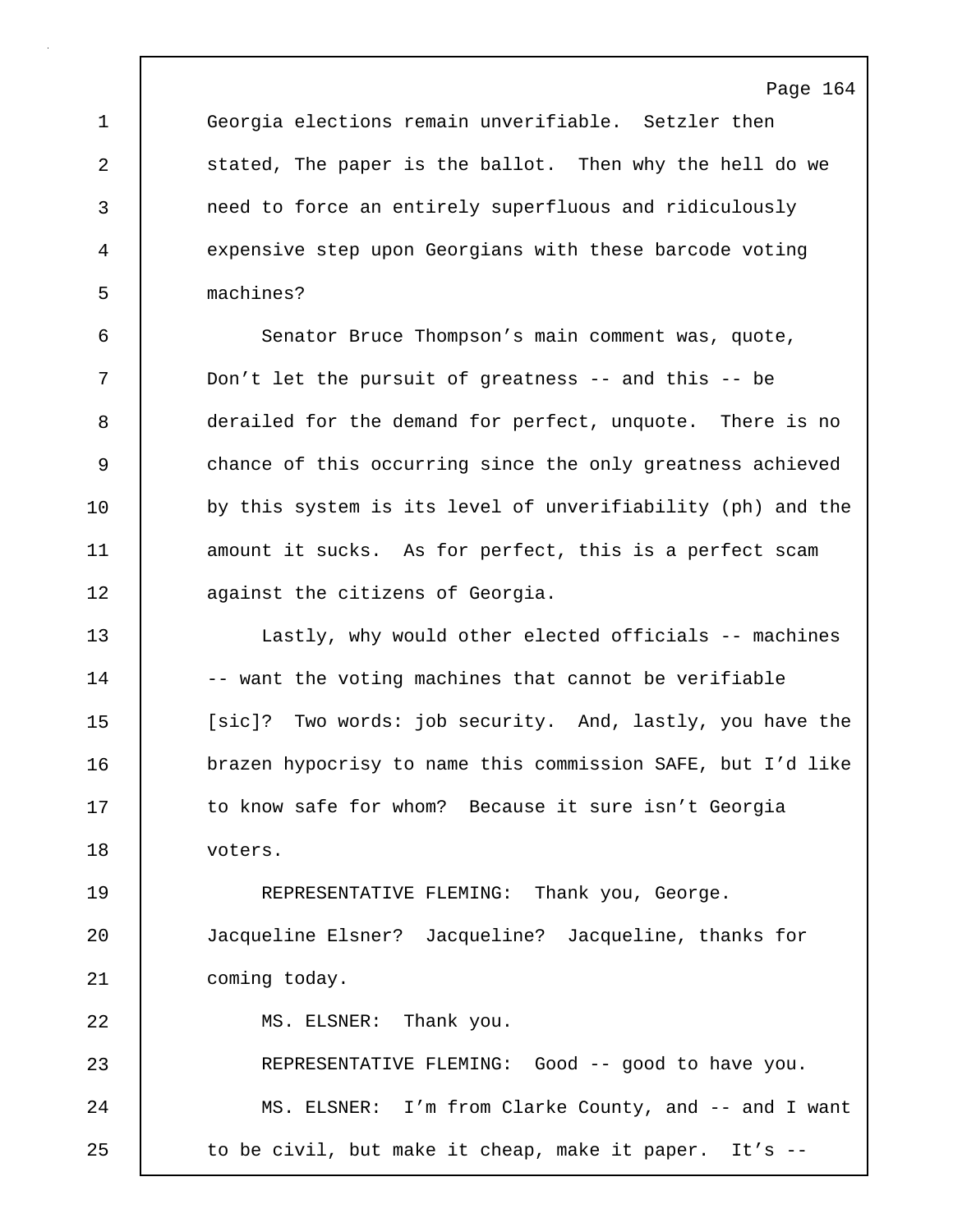1 it's the least expensive option. And everybody's saying --2 Hello, Mr. Lee. You're the dude who says it's 3 scientifically and computerized, the safest thing.

Page 165

4 Georgia doesn't have the money to throw a whole -- you 5 know, an extra 100 million dollars into some machines that 6 y'all are sitting here listening that aren't really going 7 | to do the job. And you already know that your county 8 boards of elections, they don't have the money to roll out 9 all kinds of extra training and -- and somehow upgrade 10 things and, all of a sudden, three -- four years from now, 11 | it needs upgrading.

12 | But Georgia simply doesn't have that kind of money. 13 They don't do that. They say, You are now mandated to 14 | update your thing and it is now your financial 15 The responsibility to do it, and this is what happens.

16 So I'm just saying I've listened to all of this. I 17 came in thinking, Okay, the paper ballot. It -- that's the 18 way it needs to go. You can afford that. You could even 19 tell the legislature, We selected the most economical, 20 The trustworthy thing we could present to you. By jingo. We 21 saved you 100 million dollars right now. Thank you.

22 REPRESENTATIVE FLEMING: Thank you. Commission 23 members, we are going to take a 5-minute break and, at 24 about 2:30, I'm going to ask you to return promptly and 25 we'll begin the discussion portion of our meeting and the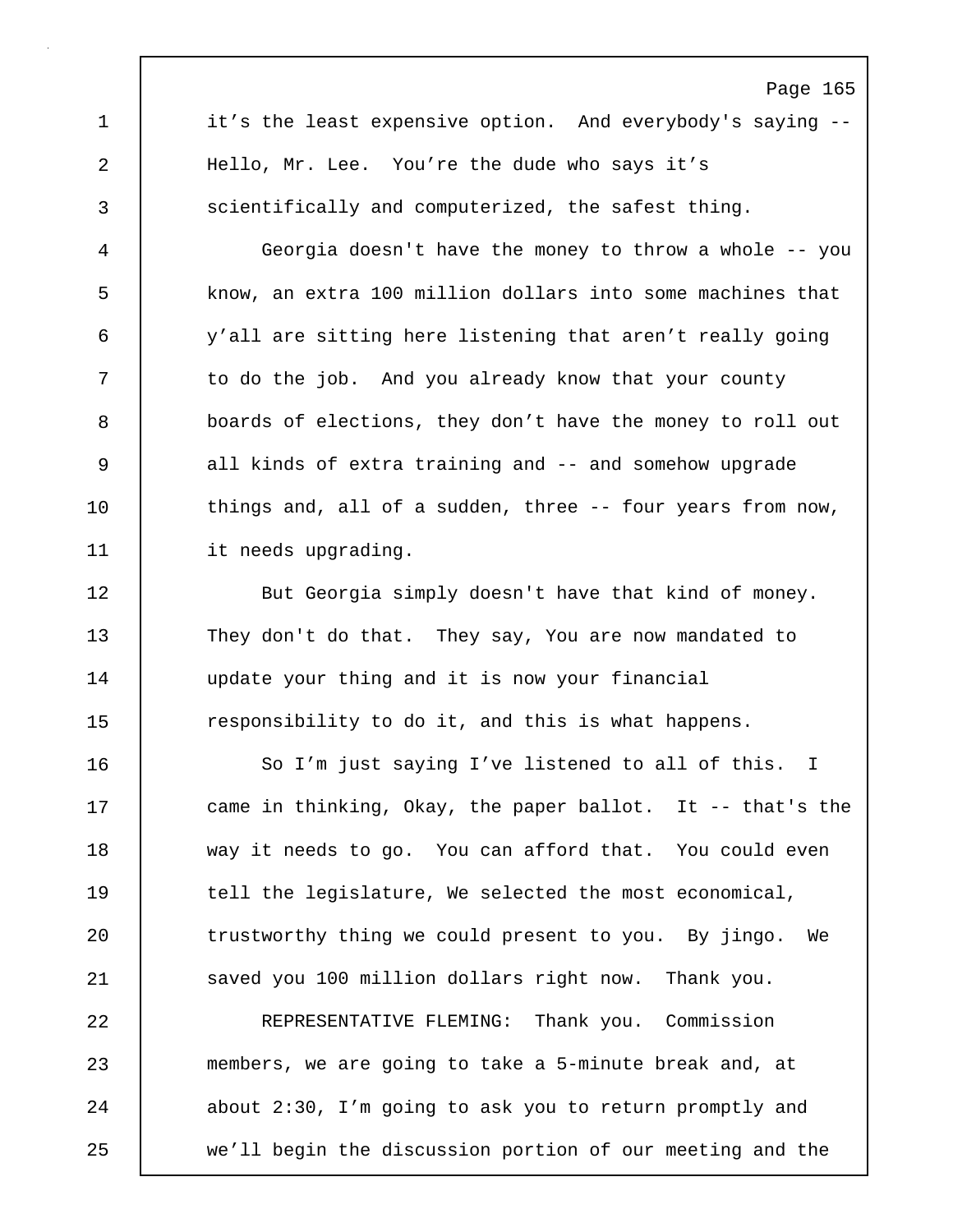Page 166 1 | final portion. Okay? We'll stand in recess for 5 minutes. 2 Thank you. 3 (A recess is taken from 2:25 p.m. to 2:35 p.m.)

4 REPRESENTATIVE FLEMING: Okay. As our commission 5 members come back to the -- to the front, we will begin the 6 final segment of our discussion today as -- as a panel. 7 I certainly do appreciate all of you coming today, 8 and showing your interest here and -- and we had a very 9 | good public-input section of our meeting.

10 I would ask you, as you have done at every meeting and 11 -- and have done today, I would appreciate your respecting 12 the conversations here now as we have them at this table. 13 I do want you to be able to hear and I do want everybody 14 here at the table to be able to hear each other. So you 15 may approve, you may disapprove, you may want to yell, you 16 may want to clap and jump up and down when somebody makes a 17 | comment, but I'm going to ask you to please refrain from 18 doing that. But you've done a good job so far, and I want 19 to thank you for your public participation.

20 Members of the commission, I certainly do intend for 21 this to be a free-flowing discussion as we move forward. 22 There is an awful lot of expertise and experience at this 23 **table and we certainly want to tap into that.** 

24 | As I mentioned when we started today, I think a good 25 | goal for us to think about would be the possibility of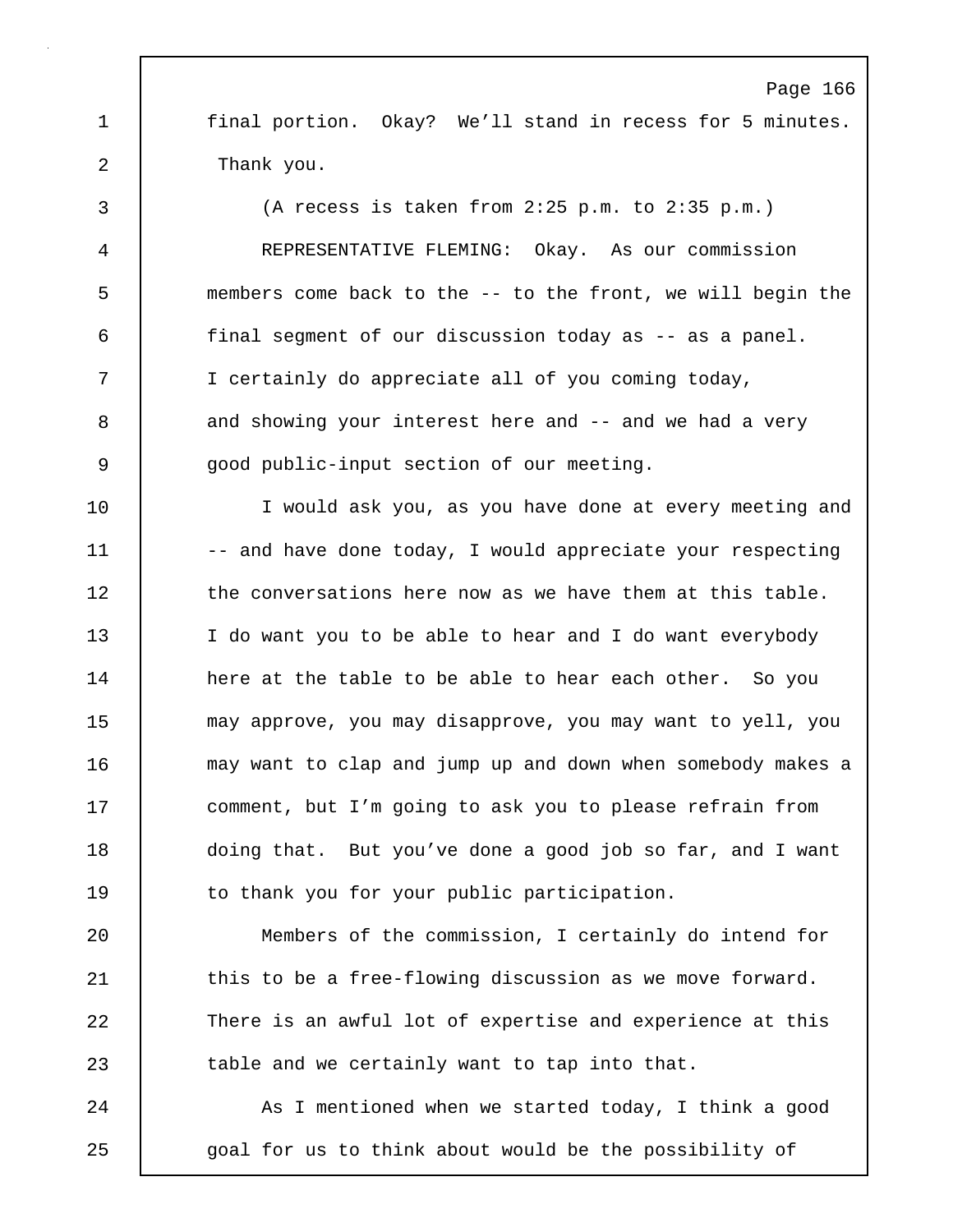1 having one more meeting before the legislature goes into 2 session. The legislature starts relatively late this year 3 as far as the scheduling normally goes. We don't start 4 until mid-January on the 14th. That's the day that we're 5 all sworn in so we can then be sworn at, and the governor 6 is inaugurated.

7 | And so, we'll have a couple of weeks before that. Not 8 two full weeks, but I'm thinking probably that first week 9 in January might be a time that we're looking for a 10 meeting. Although it has not been set in stone yet, I 11 would think that that may be in Atlanta at the Capitol. 12 There are some meeting rooms there that are very available 13 and can accommodate people this size.

14 Folks will already be coming to Atlanta at that time 15 **period anyway.** We will get back to you on that as we have 16 every time we put one of these meetings together. 17 Secretary Crittenden and I have had this discussion and 18 agreed upon some of those general thoughts. We would 19 certainly welcome your input on that as well.

20 However, what I think I'd like to do is I'd like to 21 | throw out maybe five or six questions and -- and just give 22 you those all at once and then go back to the start and 23 move through them so that you'll know what's coming in the 24 discussion. Once again, not limiting any input that you 25 would want to give on any of those, and I'm sure that I

# Page 167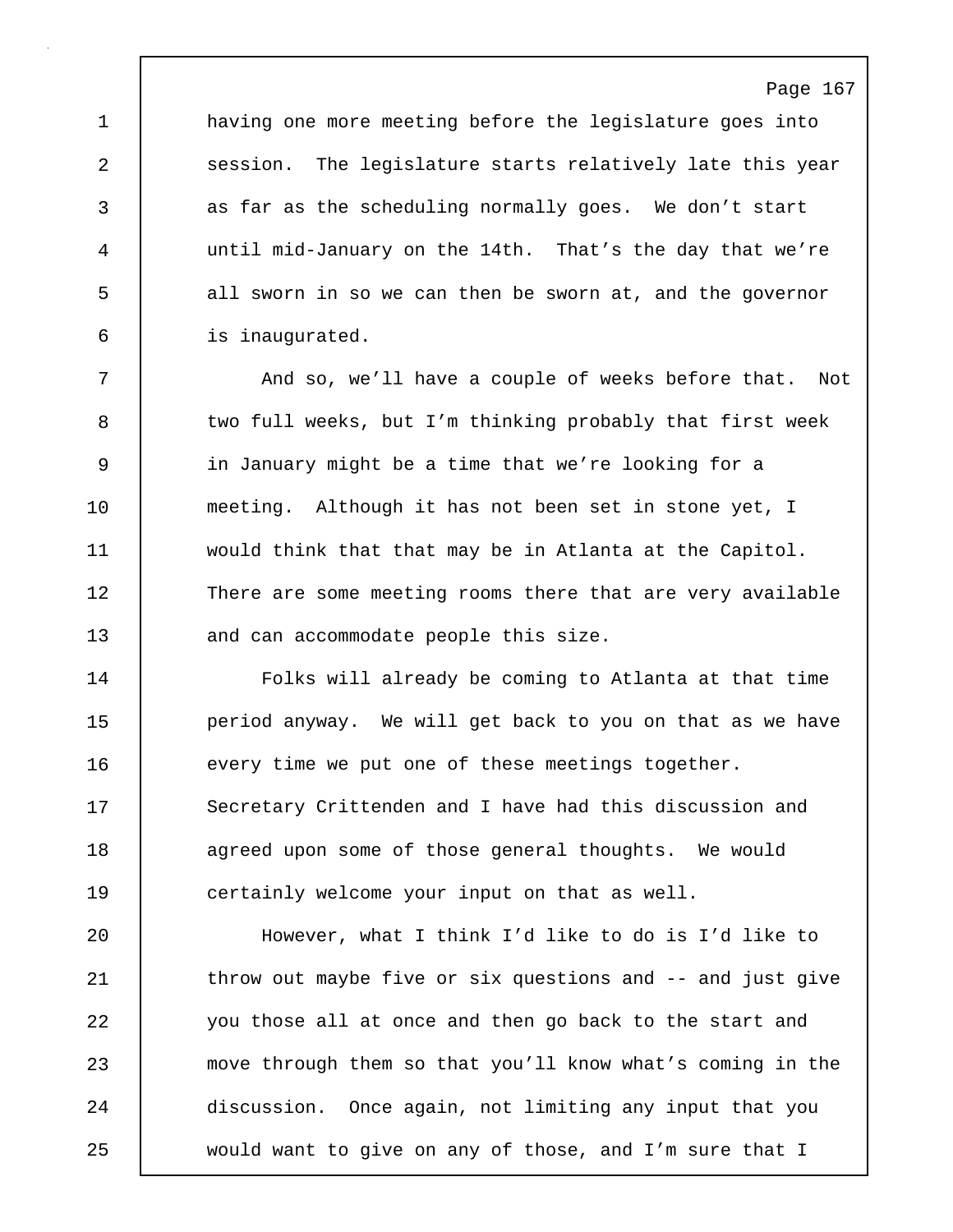Page 168 1 will have -- we will have missed something. Madam 2 Secretary and I, like I said, kind of put our heads 3 together on some of these questions, but you feel free to 4 jump in as -- as you will. 5 Some of the -- the -- the things though that I would 6 like for us to cover -- and, of course, the goal being for 7 us to be able to bring a recommendation back to this table, 8 a have a final discussion on that, whatever input we think we 9 might need to have and -- and probably, ultimately, have a 10 vote so that we, as a -- as a commission, could make a 11 **The recommendation to the legislature.** 12 | And, of course, that's all it will be, is a 13 Tecommendation. The four of us members of the legislature 14 that have been here today will be four of 180 on the House 15 side and 56 on the Senate side and, of course, the governor 16 gets the final say-so because he has to sign the bill. 17 | So all it is is going to be a recommendation, but I 18 | think the kind of input and discussion -- I know it's been 19 valuable to me to be able to go back to my colleagues, when 20 we debate this and discuss this, as to how would be the 21 best way to move forward. 22 Those questions that I've mentioned to throw out to 23 you, to think about: Should Georgia put in place a new 24 voting system? We -- we've taken for granted that, but I

25 | -- but I think we should at least pass through that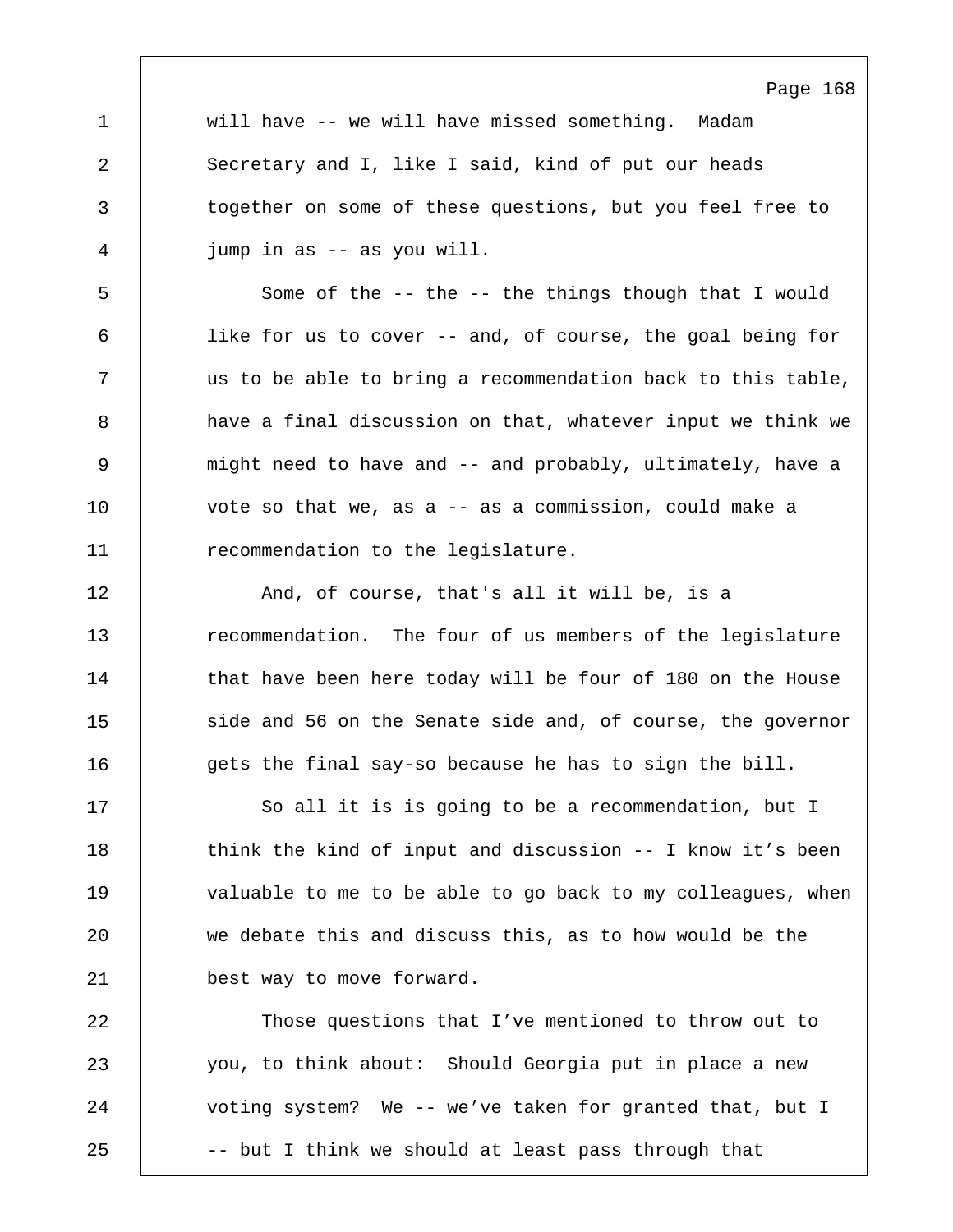Page 169 1 thought. Should the new system provide a paper-vote record 2 when -- and when should we seek to have it in place? 3 Should Georgia remain a uniform state? And, of 4 course, that term -- we've almost glossed over that because 5 you've heard Secretary -- former Secretary of State earlier 6 this morning, Kathy Cox, tell us that we were not at one 7 | time. 8 Whatever system we recommend, should the state include 9 funding through a comprehensive education for voters, and 10 county election officials and poll workers? I think that's 11 an assumption that we make, but it would be good to hear 12 | from our election officials on how important that could be. 13 Should we be looking for a fully-integrated system? 14 | In other words, should we be looking to update electronic 15 **poll books, scanners, in addition to vote-casting devices** 16 **i** if that's the kind of system that we were to choose. In 17 | other words, top-to-bottom replacement of the whole system. 18 Of course, one of the most important questions that we 19 have asked and has been focused on a lot: What should be 20 the primary means of vote casting in the new system? 21 Should it be primarily utilized ballot-marking devices or 22 Should it be hand-marked paper ballots? A lot of 23 discussion has been here today on that. 24 Should Georgia require postelection audits? And, if

25 we do that, how are we going to implement that given our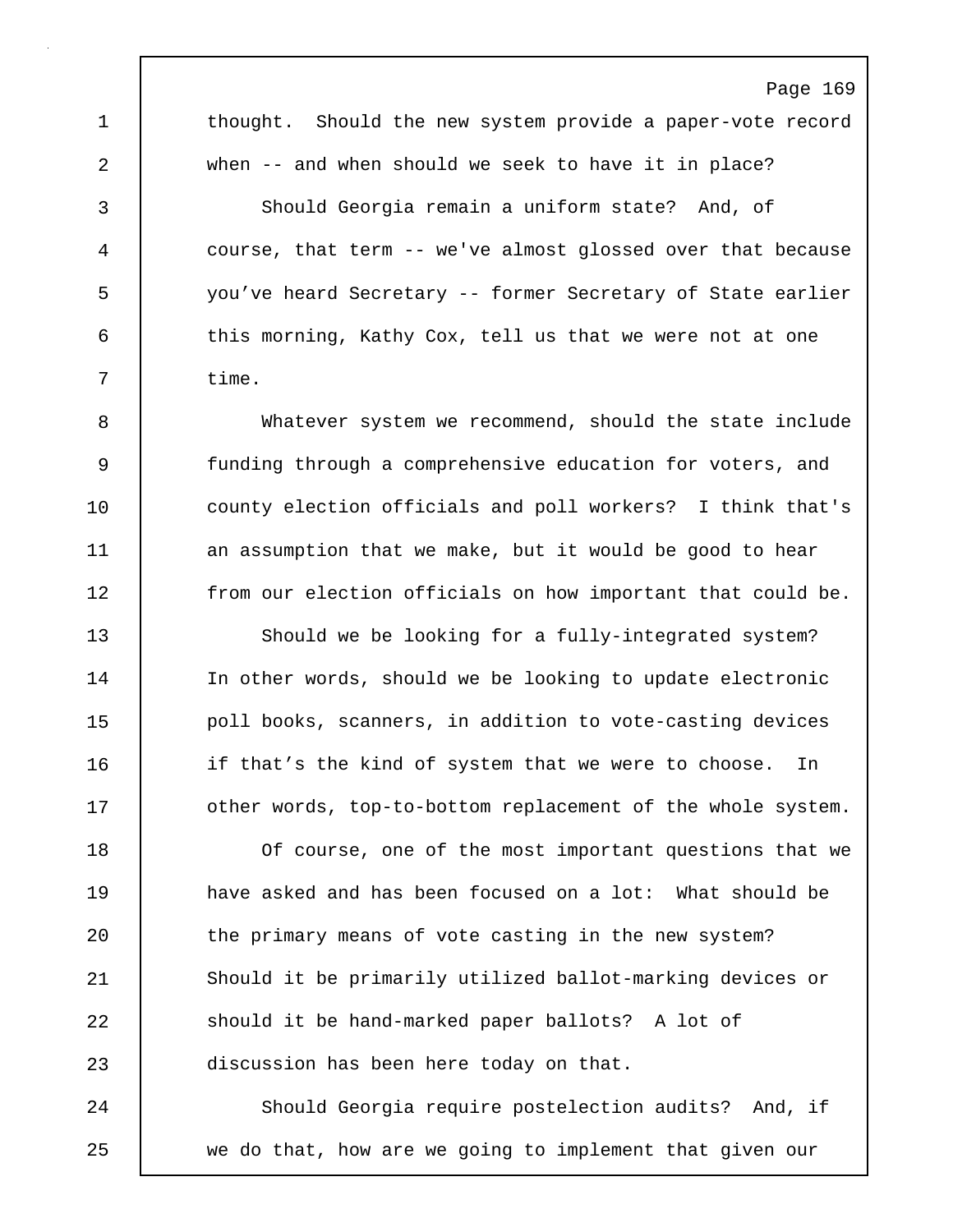1 traditional timeframes for certifying elections? And when 2 should that be done? What level should it -- at which 3 should it be done? State board of elections, legislators 4 writing it into code or not.

5 And -- and, finally, what other procedures in the 6 election code and/or state election board rules should 7 Georgia look at when we update this new system? We are 8 | going to have to open up the code section, as we refer in 9 the legislature, on this issue.

10 | And, while we have it open, what else should we do 11 there? Have we learned lessons from several years of 12 elections -- not just this past election -- for potential 13 changes which we might be able to make? Just -- just some 14 | thoughts on my discussions with the Secretary of State as 15 to the summary that we need to begin to work toward our 16 discussions.

17 | So, with those things in mind, now what I will do is 18 I'm going to go back through and repeat those questions and 19 invite you to begin this discussion, which I said I'm happy 20 | to be free-flowing.

21 | The threshold question though that I mentioned 22 initially: Should Georgia put in place a new voting 23 system? Should the new voting system provide a paper-vote 24 | record of some sort and when should we seek to have them in 25 place? Pretty -- pretty easy question; right? Comments?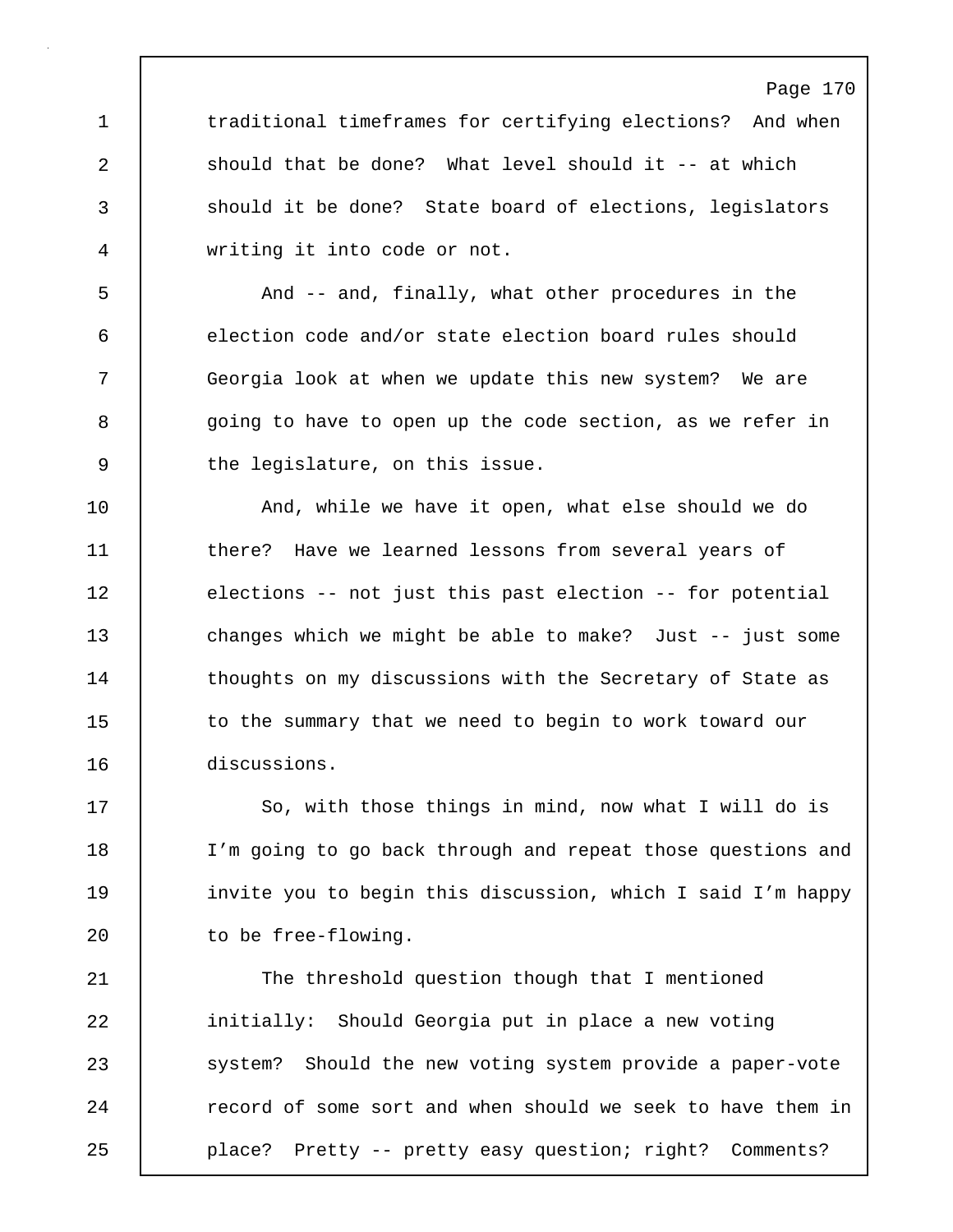1 I'll open it to the floor. Senator?

2 SENATOR JACKSON: Mr. Chairman, if I may, I -- I think 3 that we do need a new voting system. I think that a voting 4 system should be in place by 2020. I think that we should 5 have some sort of hand-marked paper ballot system but, even 6 before then, I think we should have a -- a test run or a 7 | trial run in some local-election entity to make sure it 8 actually works and -- and -- and how it works. 9 I think the test should not just be -- I think the 10 test should be an actual municipal or local election to 11 make sure before we implement a statewide system to see how 12 **i** it works and -- and -- and how it benefits us as a state. 13 REPRESENTATIVE FLEMING: Thank you, senator. Senator? 14 SENATOR STRICKLAND: As the other senator here, I 15 would have to agree with my colleague. We sit on different 16 sides of the aisle. What I hope is that we have a 17 consensus with this commission that's -- that's nonpartisan 18 and then hope, as someone said earlier today, that what the 19 legislature does is also not partisan because it's 20 | important that we all can trust what we come up with as a

21 | plan together.

22 I'll say this: I don't remember if -- for the first 23 time I voted, I think it was with these systems. I think 24 I'd be the only person that may have always voted with this 25 same system my whole life. And so, I don't share the lack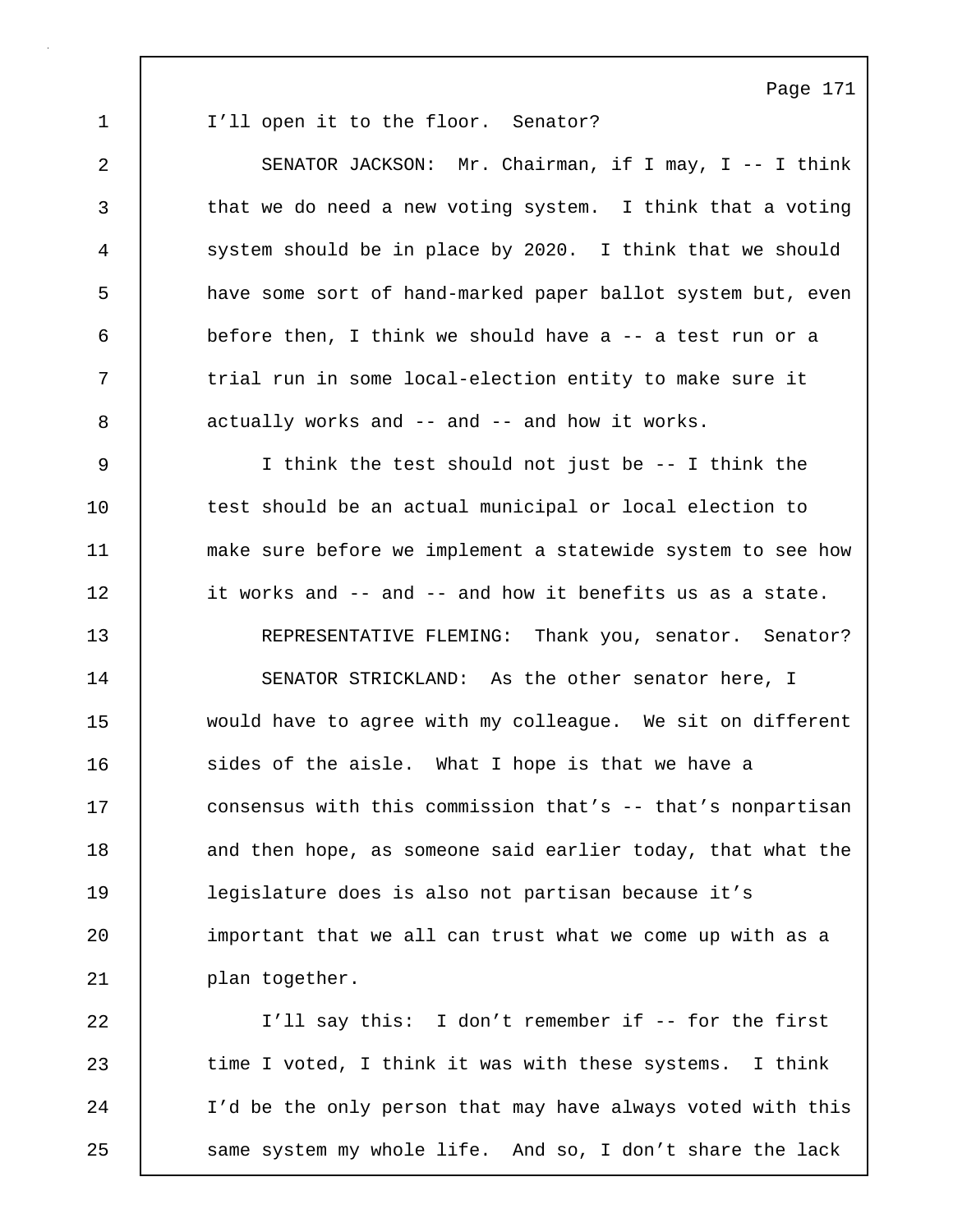Page 172 1 of trust that I've heard today, honestly. I've never 2 doubted, when I handed my card, my vote was counted. Maybe 3 it's because it's the only thing I've ever known. 4 But I can't help but obviously note there is a lack of 5 trust, and I think it's important that we go to a system 6 that has the ability to be audited. And how that -- what 7 | that looks like, I don't know the answer; what that system 8 | looks like, I don't know the answer. 9 But I think it's important that we start, in my mind, 10 with the idea of an audit because that helps us to gain 11 | that trust and regain that trust to have a system we all 12 can believe in. 13 But I hope that -- the thing I've been most proud with 14 this commission, in the middle of a very contentious 15 election year, I love that we are a nonpartisan group that 16 all have the exact same goal in mind, and that's to make 17 Sure that we have a -- a safe, secure and trustworthy 18 election process where every single person's vote is 19 counted. 20 REPRESENTATIVE FLEMING: Thank you, Senator. We 21 caught the fact that you're bragging that you're young. 22 SENATOR STICKLAND: Yes, sir. 23 REPRESENTATIVE FLEMING: He didn't tell us he was 24 | good-looking, but that's coming later I bet. No, we -- we 25 appreciate your comments. I think they're dead on. Other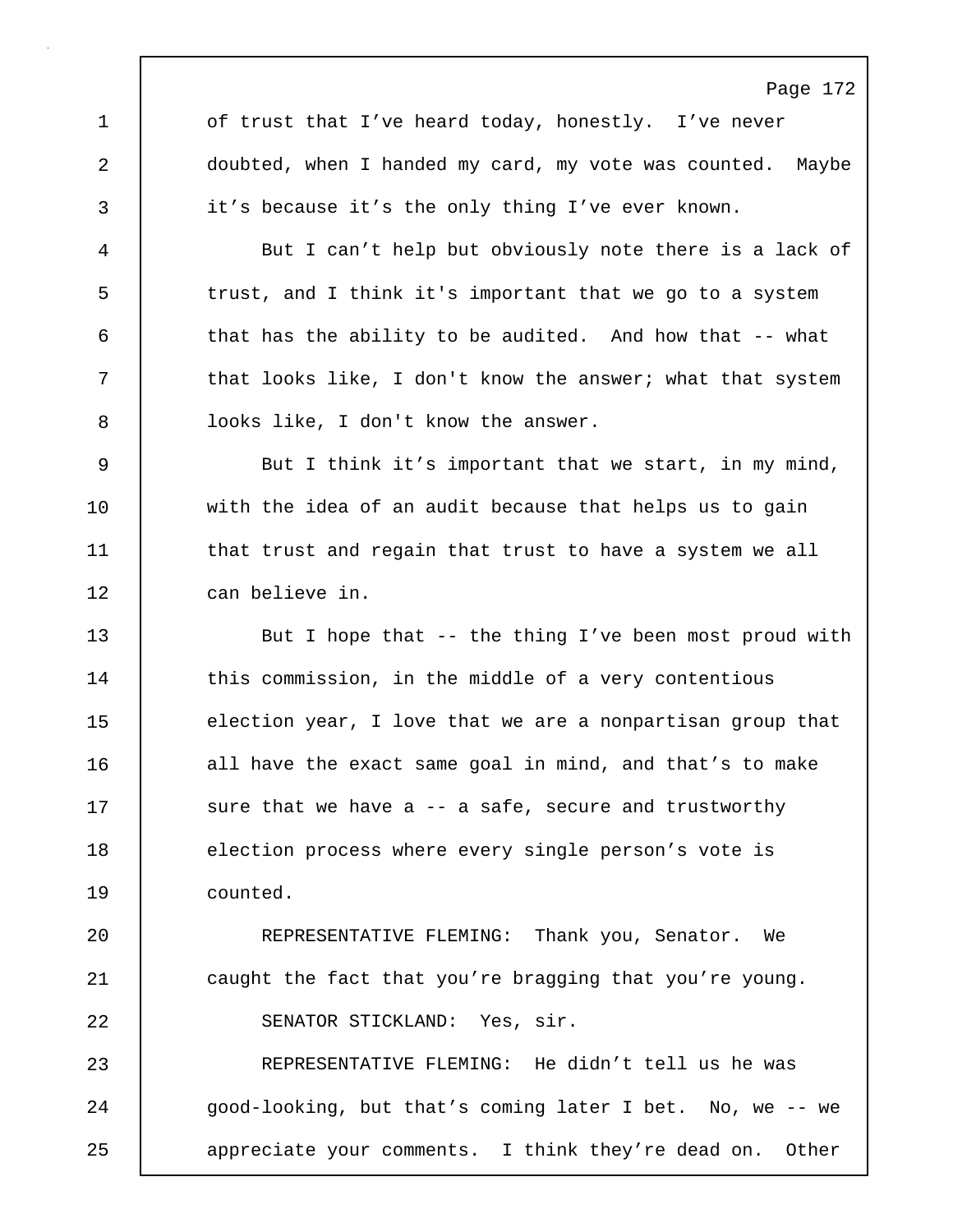1 comments from the commission? Lynn? 2 MS. BAILEY: Thank you, Mr. Co-chair. Lynn Bailey out 3 of Richmond County. I agree with what I've heard. I think 4 Georgia does need a new system. The system that we have 5 now is -- is -- without a doubt, has a lot of age on it. 6 As local election officials, we're finding it impossible to 7 Teplace them without buying from a secondhand market from 8 previously-owned units in other states and other 9 jurisdictions around the country and that's -- you know, 10 it's worked okay, but it's not something that we can 11 | sustain or continue. 12 Based on what we've heard, I think as a community, 13 | over the last year, year and a half or so in particular, 14 voter trust is something that we need to reestablish and I 15 concur wholeheartedly that a good audit pre-election --16 good testing pre-election and a postelection audit is the 17 way to achieve that or at least it certainly sets us on the 18 | right path. 19 REPRESENTATIVE FLEMING: Okay. Other comments? 20 Senator? 21 SENATOR JACKSON: Mr. Chairman -- 22 REPRESENTATIVE FLEMING: Certainly. 23 SENATOR JACKSON: -- along with the comments, I -- and 24 -- and -- and my colleague from -- from the Senate [sic], I

25 | think an audit should be pre-certified. I think that the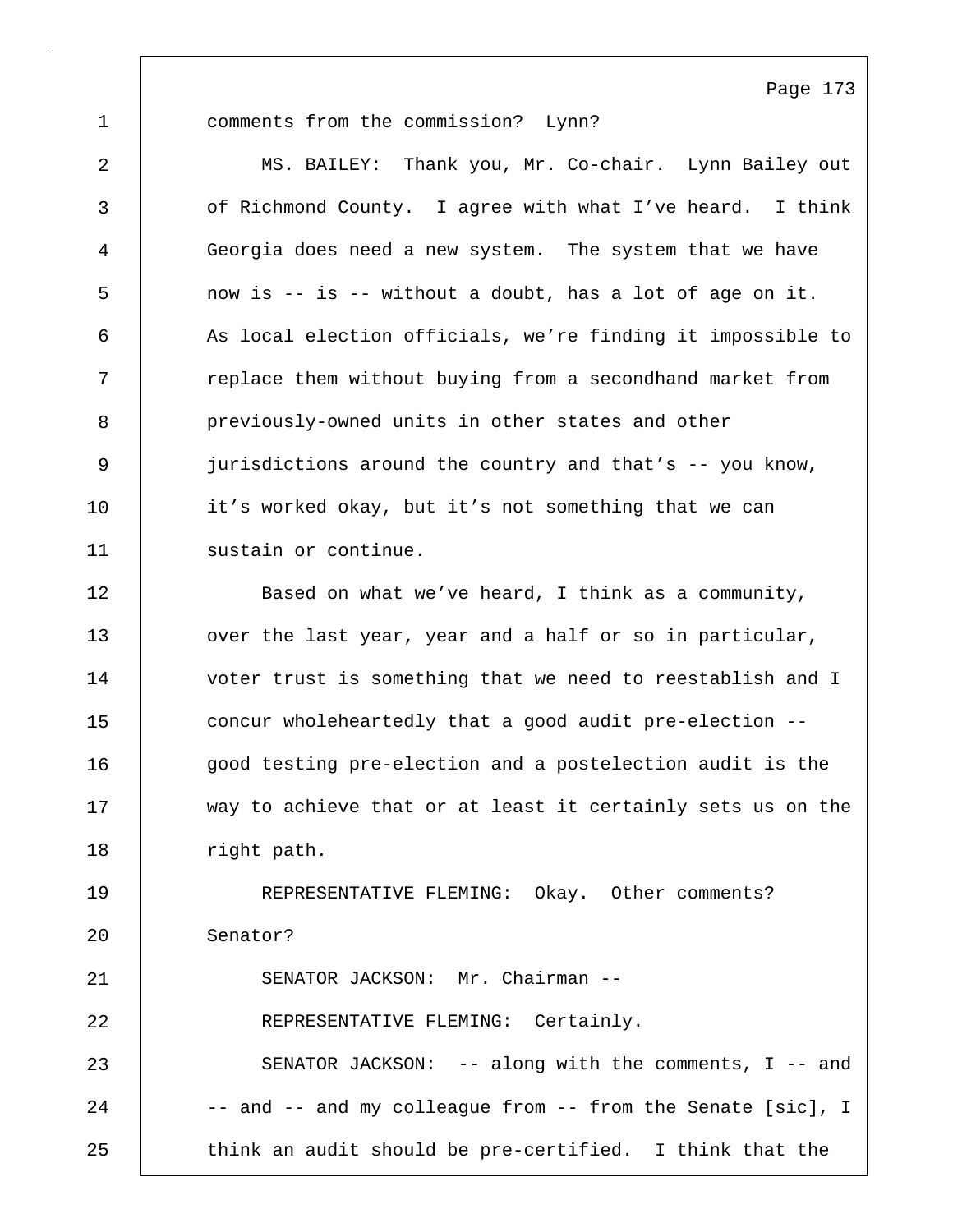Page 174 1 audit should be done before we certify the general 2 election. 3 JUDGE MCCOY: Absolutely. 4 MS. BOREN: Concur. 5 JUDGE MCCOY: Absolutely. 6 MS. BOREN: We agree. 7 REPRESENTATIVE FLEMING: So, along those lines -- very 8 | -- very good point, you -- those of you who, back in the 9 counties, run these elections, tell me what that does to 10 | the date you certify on? 11 Because here's my -- here's my -- there's a pro and 12 con to everything you discuss, and there's no doubt they're 13 error of they didn't have any cons to them, we'd 14 implement them all. But -- but there's something to be 15 **Soure 1** said for the fact that when the elections had it certified 16 **fairly quickly, I think that's a confidence-building thing.** 17 The audit sounds like a great idea, but won't it slow down 18 | that certification and how much? 19 MS. BAILEY: Most certainly. 20 REPRESENTATIVE FLEMING: Yeah. 21 | MS. BAILEY: You know, just -- if I may. 22 | REPRESENTATIVE FLEMING: Please. 23 MS. BAILEY: Just with this election we had this past 24 | November, just in our jurisdiction, we had nearly 300 25 **provisional ballots to consider, and that's important work.**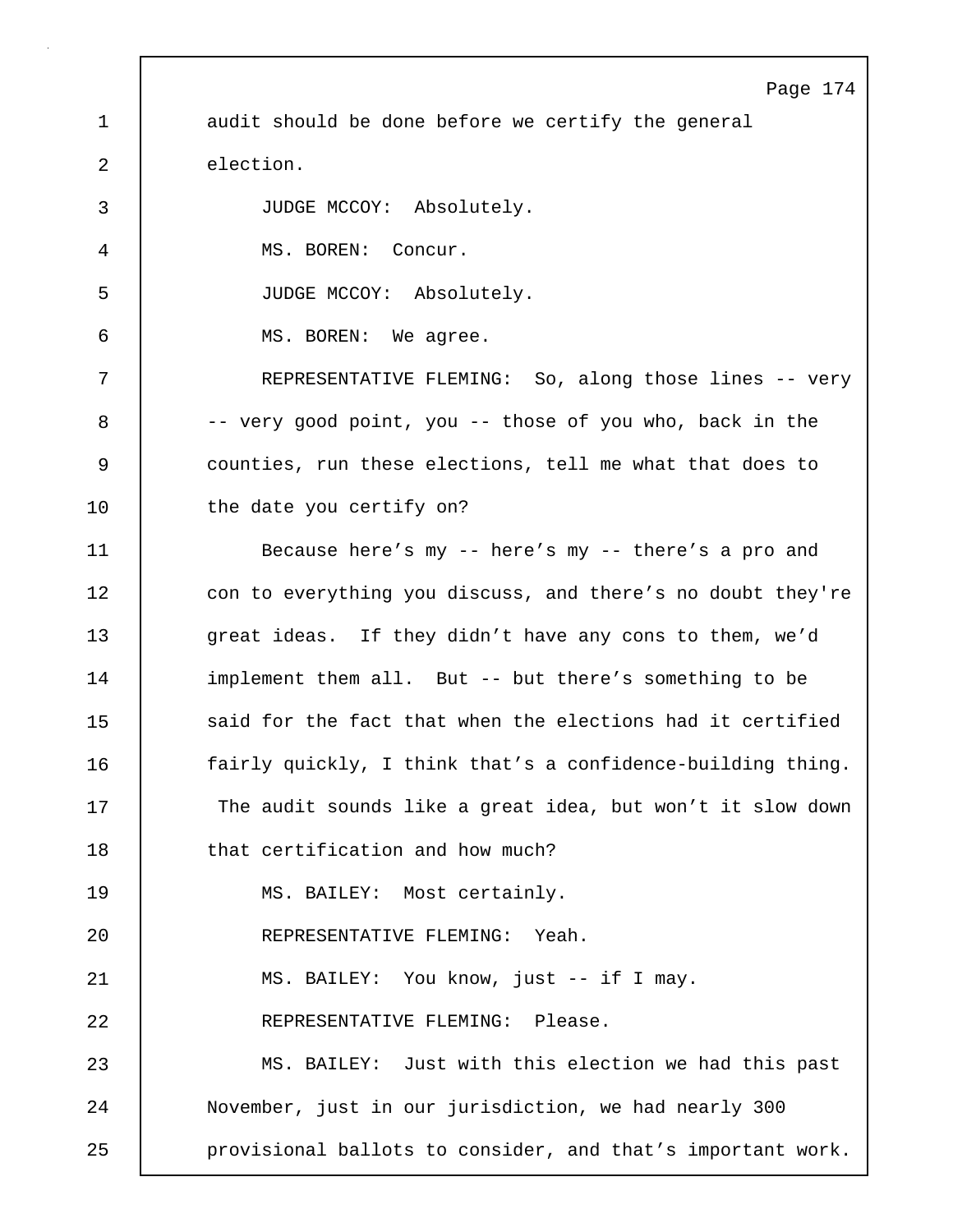1 It's not something that needs to be rushed or hurried.

2 The audit would also be important work not to be 3 rushed or hurried but to be done in an adequate amount of 4 time. Now, it's easy to sit here and say or contemplate 5 that but, when you consider Georgia's election schedule and 6 the fact that we have runoffs just like we had this past 7 November, a mere four weeks later, our window really is 8 tight. And so, all of that needs to be taken into 9 consideration.

10 | I don't know exactly what the answer is, but -- and 11 I've never been involved intimately with a postelection 12 audit. I've -- I've read a lot about them; I know that 13 they take time; I know that they can take as much time as 14 | you want them to depending on how far you want to go down 15 | that path.

16 But, you know, I would say we would need at least a 17 three- or four-day window in addition to what we have now 18 **in** order to accurately perform an audit that we can have 19 any faith in. And, again, it depends on the parameters of 20 it.

21 REPRESENTATIVE FLEMING: See, I like the sound of 22 | three or four days. I mean, I -- I worry about you -- you 23 were going to say weeks.

24 | JUDGE MCCOY: No.

25 MS. BAILEY: No. I think -- you know, right now, we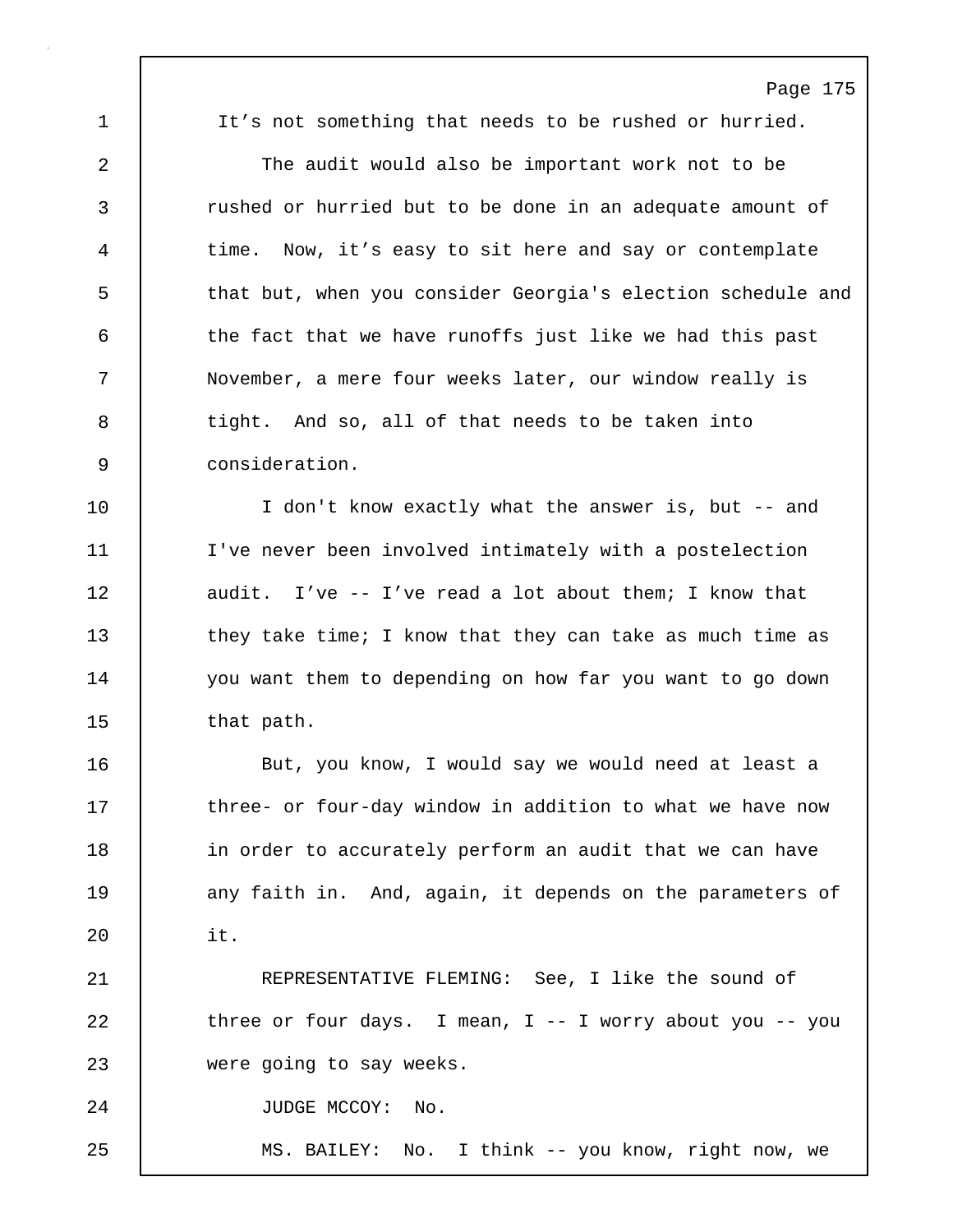1 have, I guess, four working days to certify the election 2 but that does build in a weekend which is good. So, if we 3 a had another four working days in addition to that, it's --4 it's possible that we could get it done depending on how 5 | the audit is structured.

Page 176

6 REPRESENTATIVE FLEMING: Okay. Yes, ma'am? 7 MS. WELCH: When we talk about after the election, 8 what election officials do, there are three things that 9 we have to do before we reach the certification process:

10 Number 1 is a reconciliation of the votes. Although 11 we count votes on election night, the next day, we 12 | reconcile those votes; we reconcile the number of votes to 13 the number of people that voted. We also have to account 14 for those unused ballots. You know, you hear about ballots 15 found in the trash and so forth -- we have to account for 16 those unused ballots.

17 The second thing that we have going on is we are 18 validating provisional ballots and, from there, we're --19 we're still waiting on the UOCAVA ballots by that Friday. 20 So if we now add auditing in, we have to talk about at what 21 | time, at what period that we do this auditing, because are 22 we going to wait until we validated provisionals?

23 Are we going to also include the ballots -- military 24 ballots that we receive on Friday? So does that auditing 25 **process start after that period?** And, if that's the case,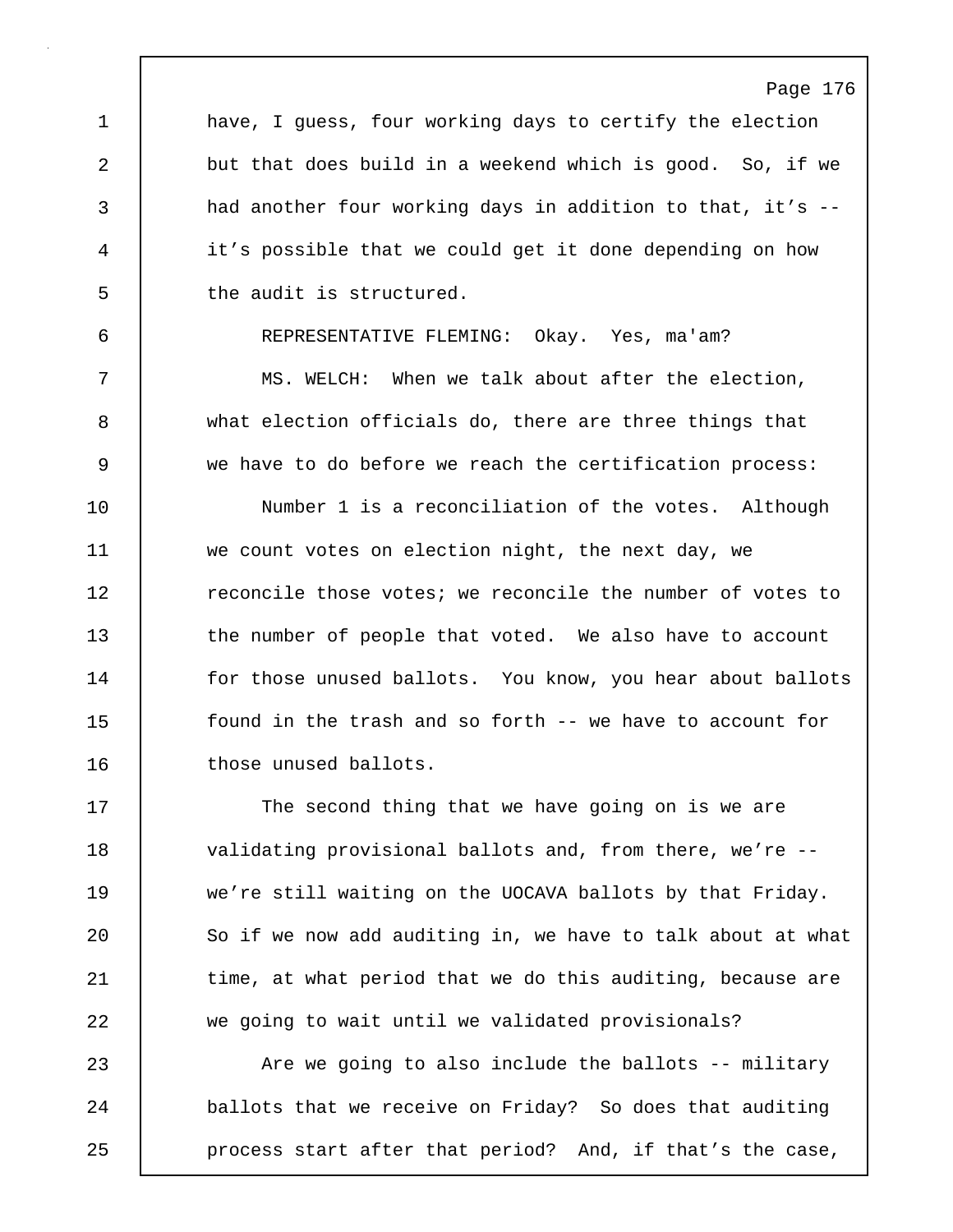1 we're definitely going to need four or five -- maybe six 2 days to do an audit. So it -- the law would need to be 3 very clear as to when we start the auditing process and 4 does that include all ballots.

5 REPRESENTATIVE FLEMING: I think -- I think those are 6 good points, and you mentioned something early in that that 7 made me think of what we refer to in -- in legal cases as 8 chain of custody.

9 When we go from a system like we have now to one where 10 **paper could be involved, then who touches that paper and** 11 when becomes extremely important in confidence of the 12 | system, and we don't really, I guess, have as much of a 13 focus on that now as we would need to if we change the type 14 | system that we have to something that dealt with more 15 | paper.

16 | So I would think that, you know, some rules and 17 quidelines on the chain of custody of those ballots to keep 18 them from popping up out of a closet somewhere is exactly 19 | something that would need to be focused on and thought 20 | about as well. Judge?

21 JUDGE MCCOY: I just want to focus on what my 22 colleague in Rockdale County was saying because we were 23 obviously thinking on the same line. As she was saying 24 that, I had thought about the audits auditing what had 25 **happened on election day and with what we had counted prior** 

### Page 177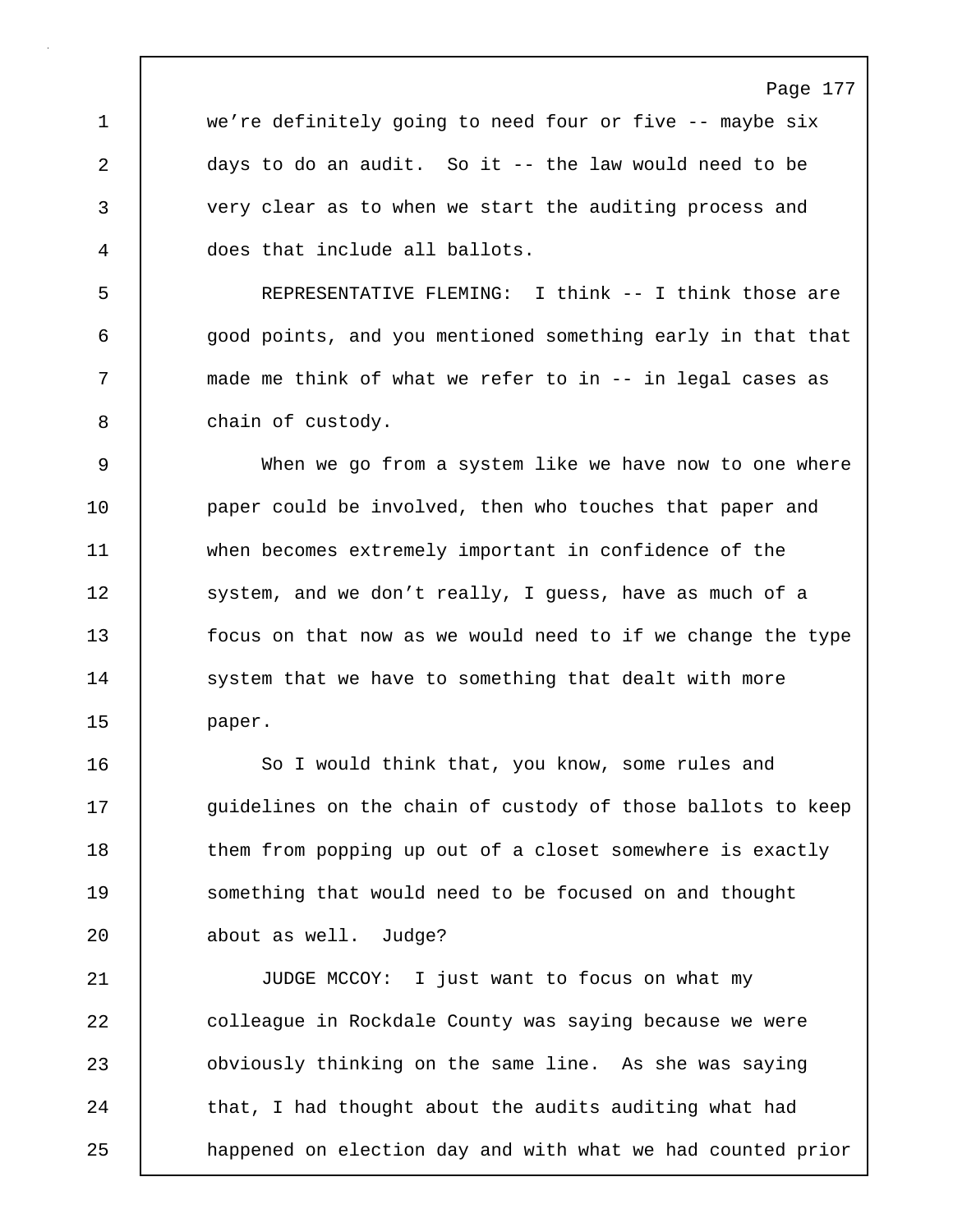1 to provisionals.

| $\overline{2}$ | Because, generally, they are not thousands, and             |
|----------------|-------------------------------------------------------------|
| $\mathsf{3}$   | thousands and thousands of provisionals and UOCAVA ballots, |
| 4              | and if -- I think we should consider the audit covering     |
| 5              | what we do through election night and at -- at that point,  |
| 6              | we know there's 200 -- 300 ballots and provisionals and we  |
| 7              | know how many we count at that point and then just review   |
| 8              | the figures to make sure that everything balances when we   |
| 9              | add the provisional in but the audit focus on what is done  |
| 10             | from election night prior -- all the way back to the start  |
| 11             | of voting.                                                  |
| 12             | REPRESENTATIVE FLEMING: Okay. Other thoughts?               |
| 13             | SECRETARY CRITTENDEN: Can I add something?                  |
| 14             | REPRESENTATIVE FLEMING: Yes, Madam Secretary.               |
| 15             | SECRETARY CRITTENDEN: Thank you.                            |
| 16             | REPRESENTATIVE FLEMING: I don't think it stretches.         |
| 17             | SECRETARY CRITTENDEN: That's all right. I think --          |
| 18             | REPRESENTATIVE FLEMING: Oh, hold on. There it goes,         |
| 19             | there it goes. (Provides microphone.)                       |
| 20             | SECRETARY CRITTENDEN: Oh, okay. I know we're going          |
| 21             | to talk about audits a little more later on, but I just     |
| 22             | wanted to make sure we're also thinking about exactly which |
| 23             | races we would be auditing and whether we would audit all   |
| 24             | of them each time and -- and how that would work, because   |
| 25             | that's an additional amount of time to add.                 |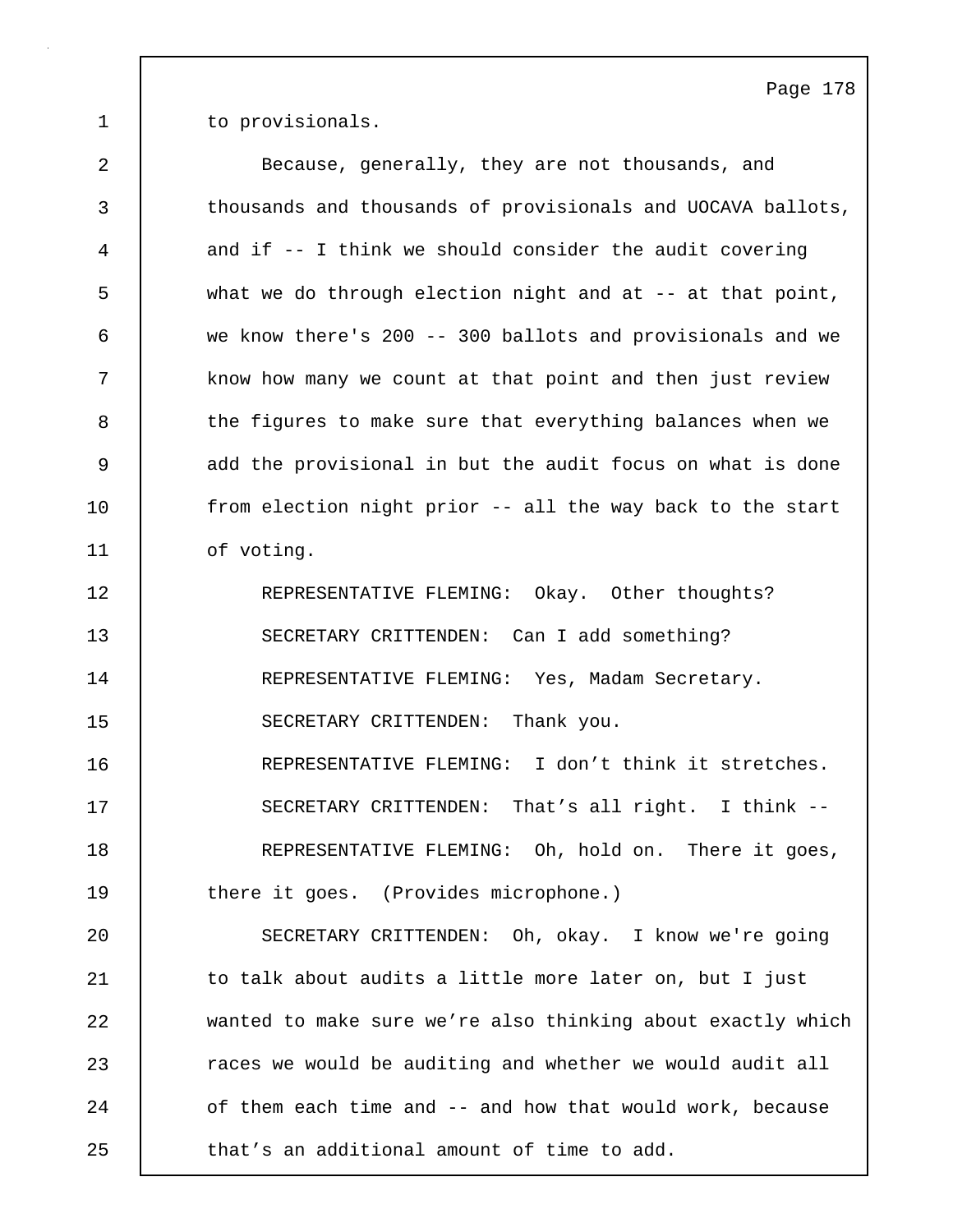Page 179 1 Also, I believe when Kevin presented, he mentioned the 2 possibility of having someone external come in and do the 3 audits and whether they would be being done by the 4 elections staff or whether we would have somebody external. 5 And so, there's really a couple of different kinds of 6 audits to think about as we're doing this. 7 With -- with the machines and -- and with the optical  $8$   $-$  with the  $-$  not the optical, but with the scanning of 9 the audits -- of the ballots, there's a certain amount of 10 | auditing that can take place right there but then, if you 11 want to do more in depth audits, you may want to consider 12 **having a third party come in to do that.** So we just need 13 to keep that in mind. 14 | REPRESENTATIVE FLEMING: Mr. Russo? 15 MR. RUSSO: Yeah. Thank you, sir. You know, we've -- 16 I think we've focused a lot on security and having a 17 verifiable -- a verifiable voting system; I think that's 18 important. I think the other half though that -- I heard 19 at least one gentleman speak about, during public comment, 20 use the phrase security and inclusion. 21 | And, from my perspective, I think we'll -- we're not 22 discussing what's been left out of -- out of a number of 23 the presentations was how -- how is a paper ballot -- will 24 a paper-ballot system disenfranchise any particular groups

25 of voters. And I think we need to be cognizant of that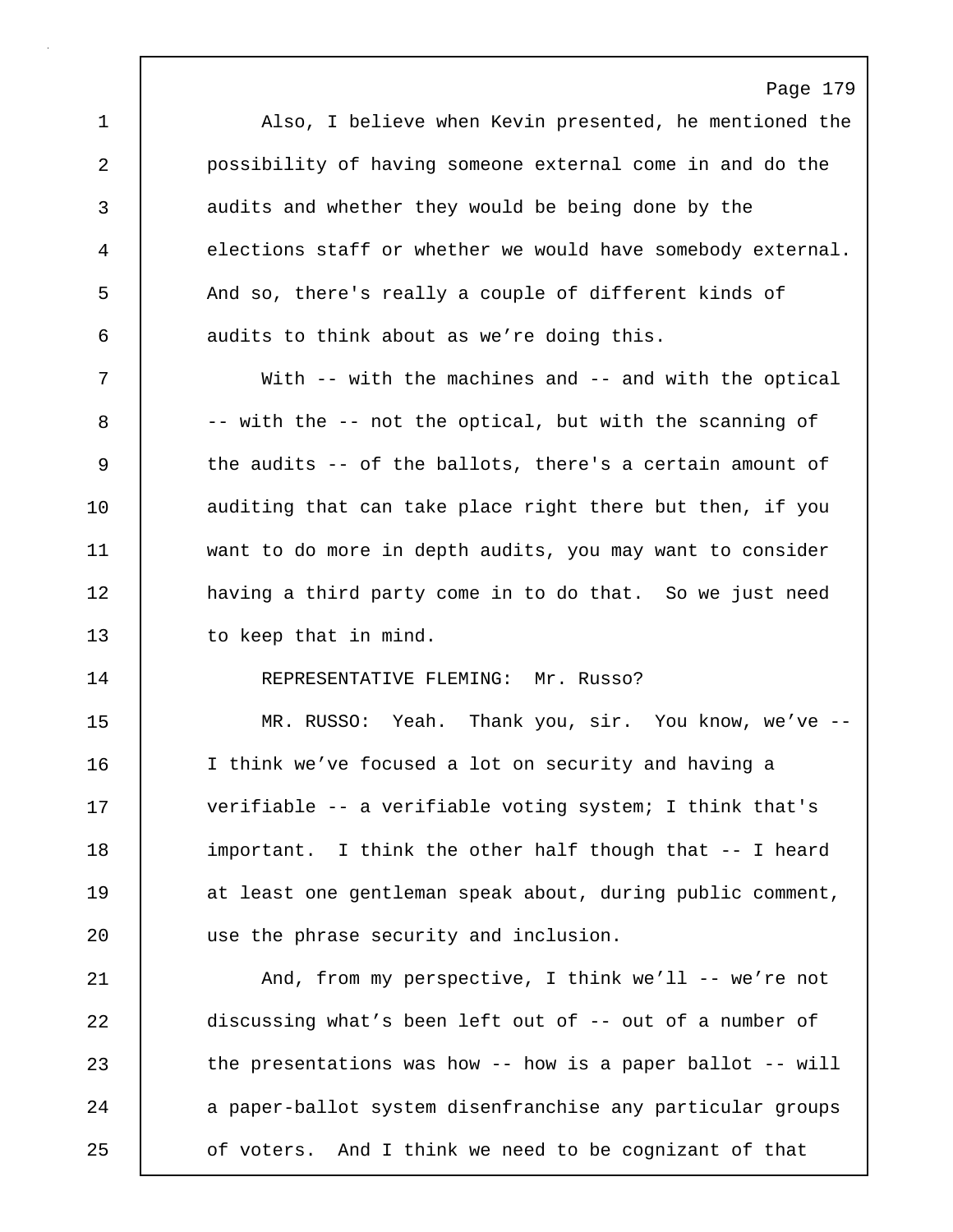| Page |  | 180 |  |
|------|--|-----|--|
|------|--|-----|--|

1 because our -- our -- you know, we might be putting one 2 type of litigation aside by having the most secure voting 3 system out there, but we're just inviting another -- other 4 types of lawsuits.

5 REPRESENTATIVE FLEMING: Because there are basically, 6 generally speaking, federal requirements for having that 7 | access of a -- the most similar ballot possible for all 8 people, whether or not they're -- they have disabilities or 9 not. Is that a general statement that's correct?

10 MR. RUSSO: Well, I would say from both a disability 11 Standpoint and, you know, any racial groups or, you know, 12 **groups with -- that speak different languages, what have** 13 you. I think that there are a number of different reasons 14 why a paper ballot could possibly have a discriminatory 15 | impact on certain voters versus others.

16 **And that is something, I think, that's -- that -- that** 17 we just need to be cognizant of because a 100-percent 18 Secure voting system that has a disproportionate effect on 19 certain groups is not necessarily -- is not going to be the 20 best voting system for the state of Georgia. So I think we 21 | need to keep that -- keep that in mind.

22 And -- and, you know, I don't think we've heard from 23 any -- any of the groups -- we have not heard from the 24 NAACP or any other groups that might have an interest in 25 **that aspect of the -- of our review and the new system.**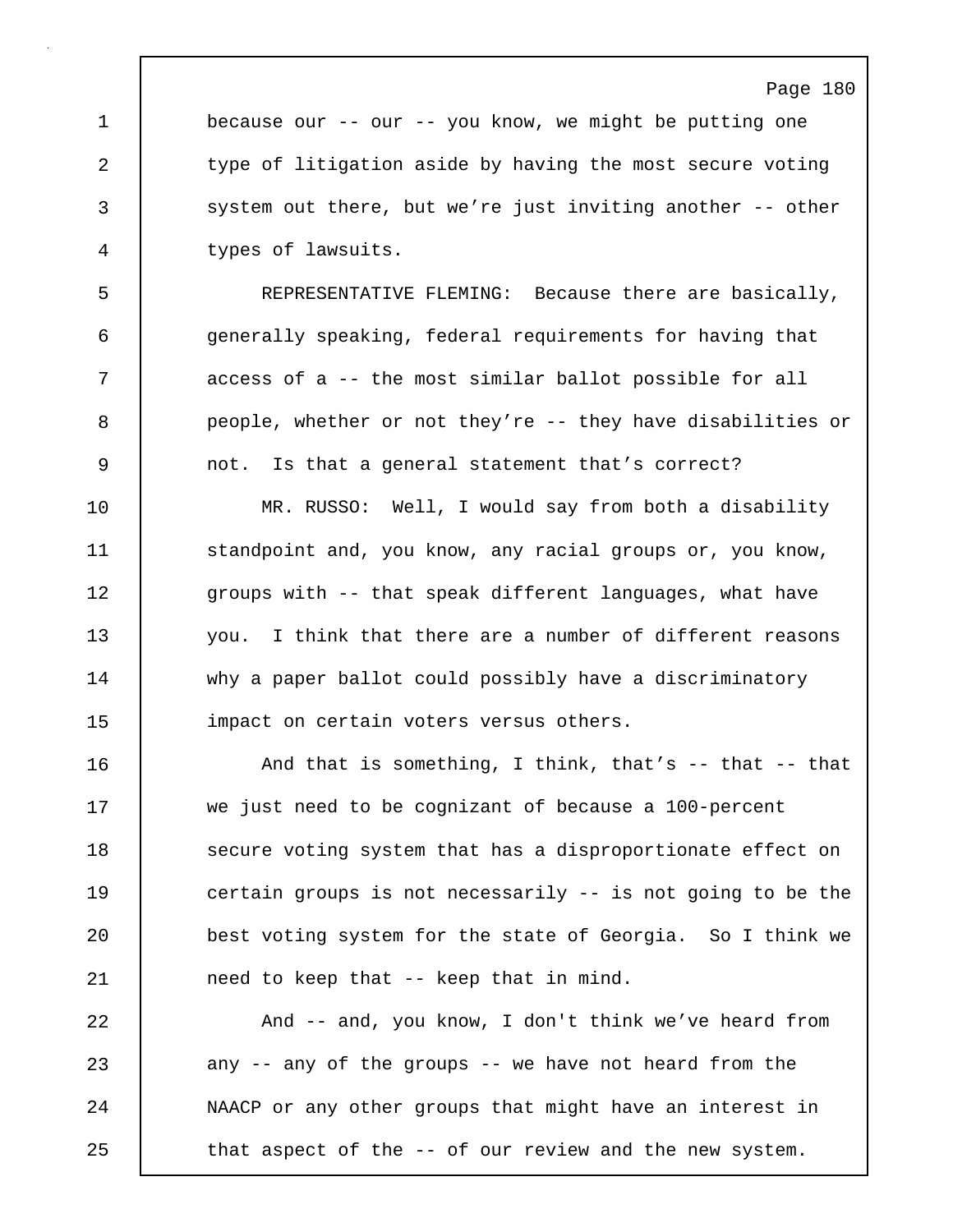Page 181 1 So -- and also, with regard to audits, I think that 2 some -- some level of audit prior to certification is -- 3 is fine, so long as it doesn't hold up the process. 4 Obviously, getting absentee ballots out to voters if 5 there's a runoff election and getting early voting started 6 for runoff elections is extremely important and -- and, if 7 | that -- if that process doesn't start in a timely manner, 8 we're just -- again, we're inviting additional litigation 9 upon us. 10 | You know, regarding whether an audit is going to make 11 | sure we have the -- the right person, the person who 12 **duali** actually won, as the -- you know, determined, you know, 13 there's still going to be a process for an election 14 | contest, and some of the audit -- you know, maybe a deeper-15 dive audit is something that could come out in an election 16 contest if there are irregularities. I don't think the 17 **State's** initial audit though needs to be the equivalent of 18 | an election-contest proceeding. 19 REPRESENTATIVE FLEMING: Thank you, Vincent. Yes, 20 sir, Michael? 21 MR. JABLONSKI: In fact, following up on Vincent's 22 comments, it seems to me that there are several different 23 things that can trigger a level -- should be different 24 things that trigger specific levels of auditing. One of 25 which could be, if there is an election contest, one of the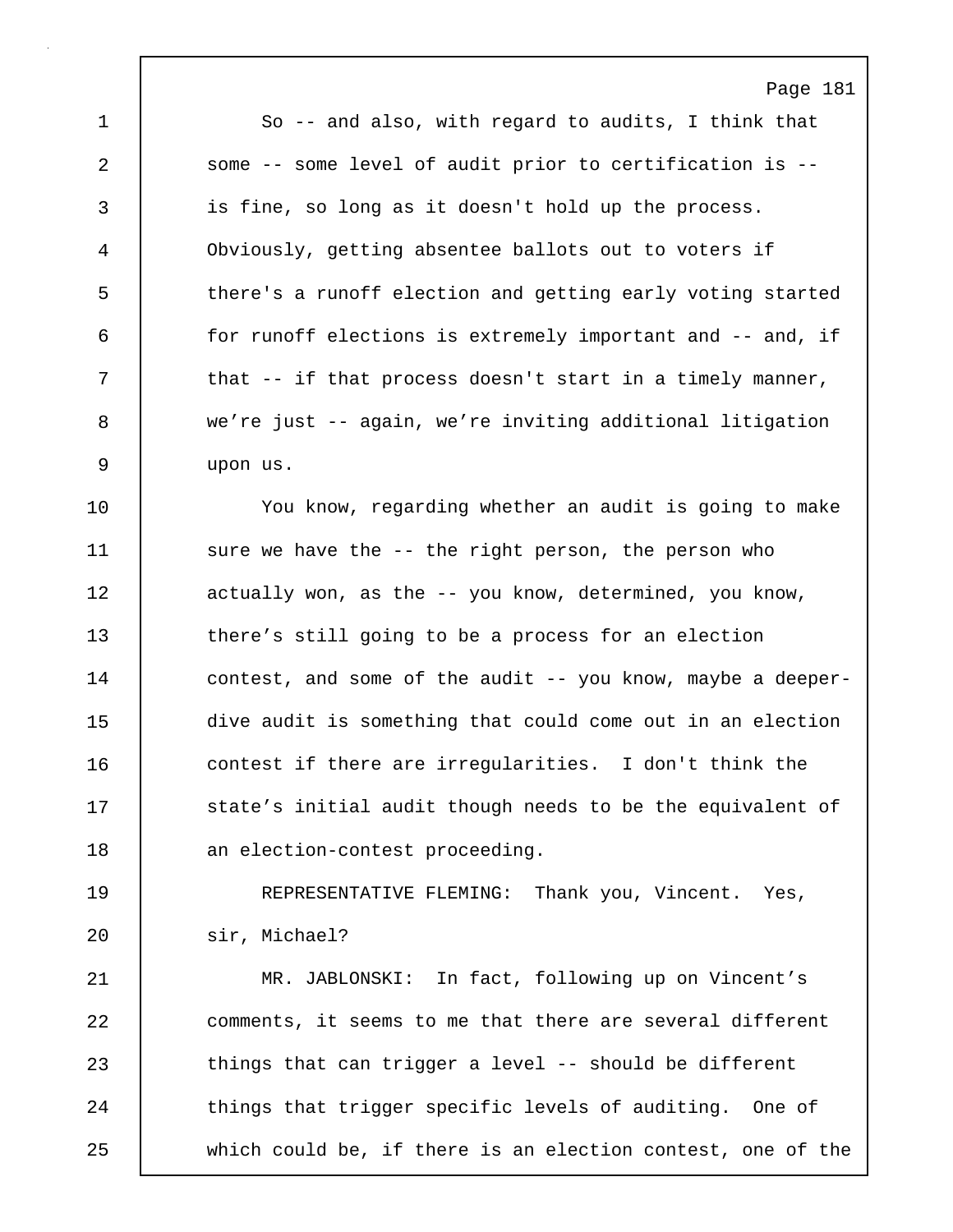1 **c** remedies of that contest would be to allow the court to 2 **canadical** order a deeper-dive audit. 3 But it -- it seems to me that most elections in the

4 state, there's no -- no real question as to the -- as to 5 the outcome. In those cases, there still should be an 6 audit but it doesn't need to be as big an audit or as deep 7 an audit as something that's relatively close.

8 REPRESENTATIVE FLEMING: When -- when you win by -- by 9 73 percent, there's a difference --

10 | MR. JABLONSKI: Exactly.

11 | REPRESENTATIVE FLEMING: -- than winning by, you know, 12 | 51.1 percent. Yeah, yeah.

13 JUDGE MCCOY: You know, we may --

14 REPRESENTATIVE FLEMING: Judge?

15 JUDGE MCCOY: We may want to think about -- now, under 16 **current law for a recount, a candidate has to lose -- you** 17 know, there has to be less than 1 percent, but there's also 18 discretion in the law for recounts and for challenges where 19 the elections superintendent, on their own motion, when 20 they suspect an irregularity, can call for these things.

21 | And, you know, there may be some thought that we need 22 to put into -- to the auditing to leave some discretion 23 about the superintendent calling on particular races or 24 whatever where they've -- where there could be a 25 discrepancy or something.

# Page 182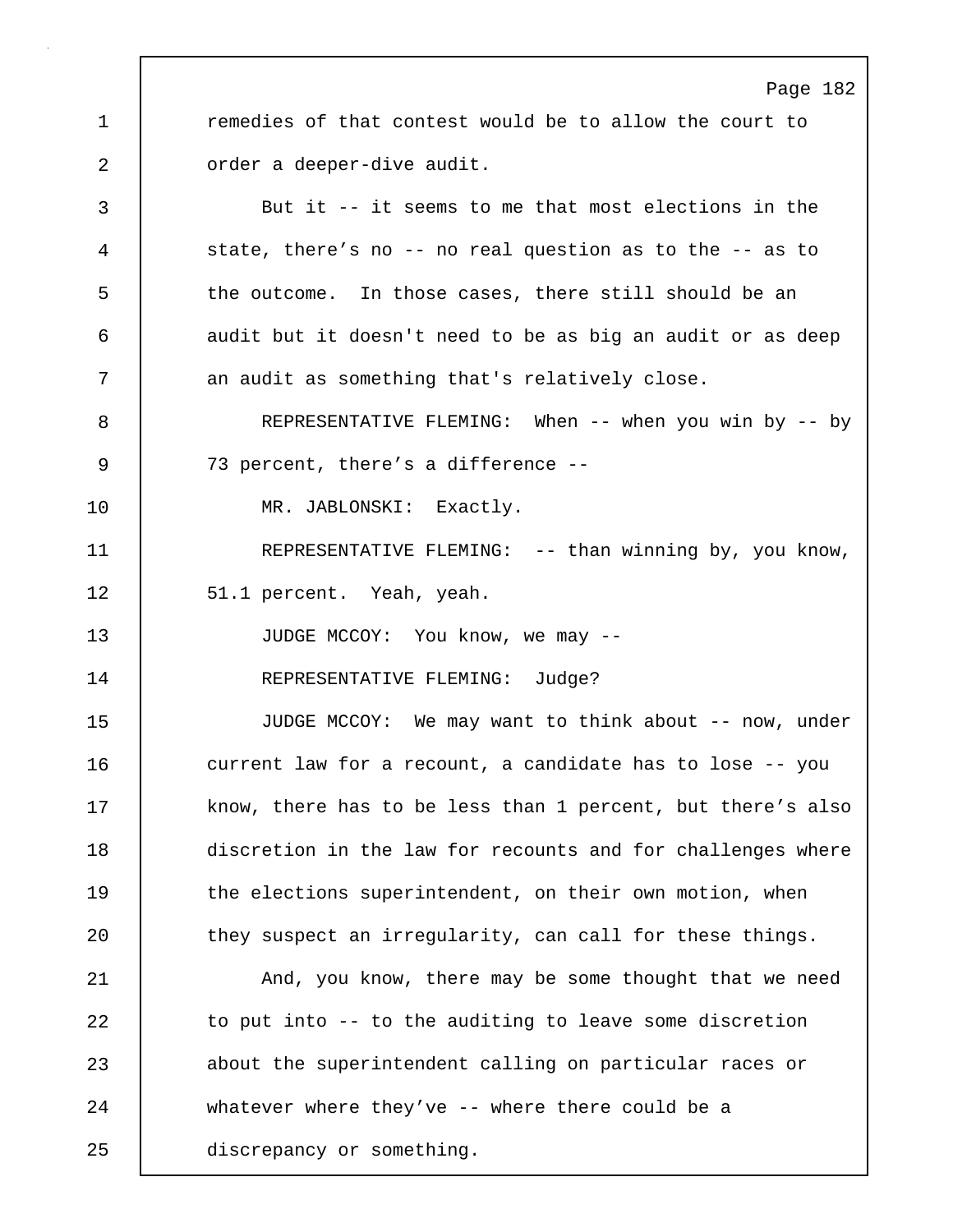# 1 | REPRESENTATIVE FLEMING: Okay.

2 JUDGE MCCOY: And -- and, speaking of runoffs and the 3 xush for the primary or whatever: For a runoff, seriously, 4 maybe we need to reconsider our runoff laws in the state. 5 You know, municipalities have the discretion to put in 6 their charter that they don't have runoffs. Some do and 7 Some don't, but -- in our law for -- for city elections, 8 the charter is what governs whether there has to be a 9 xunoff. And, personally, I really think we should review 10 | our laws on -- on runoffs.

# 11 | REPRESENTATIVE FLEMING: Nancy?

12 MS. BOREN: Two things: What are we going to do if 13 the audit shows that it doesn't match, and is there a 14 margin of error that will be allowed and will that need to 15 be determined? And then, secondly, I'm like Darin, I think 16  $\vert$  runoffs need to be revisited. I -- I don't know if rank-17 choice voting is anything that could ever happen in the 18 State of Georgia, but there are other solutions other than 19 a runoff and, perhaps, we should look at some of those 20 **delar** other solutions.

21 | DR. LEE: Mr. Chairman? 22 REPRESENTATIVE FLEMING: Dr. Lee? 23 DR. LEE: Can -- can someone explain to me what the 24 **pre-election audit means?** Are we just certifying the 25 | system --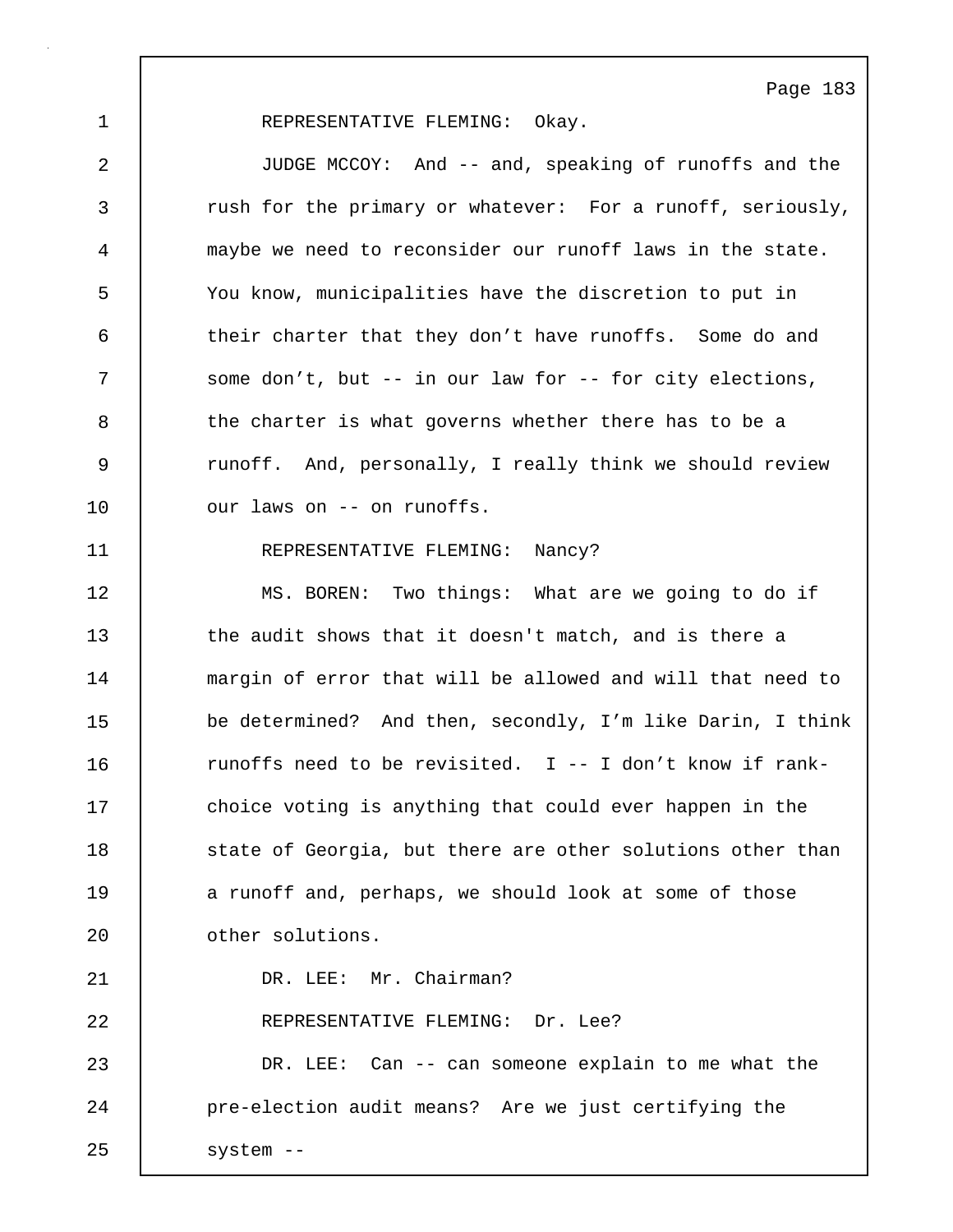|             | Page 184                                                  |
|-------------|-----------------------------------------------------------|
| $\mathbf 1$ | MS. BOREN: Pre-certification.                             |
| 2           | REPRESENTATIVE FLEMING: Who --                            |
| 3           | JUDGE MCCOY: Precertification.                            |
| 4           | SECRETARY CRITTENDEN: Precertification.                   |
| 5           | (Crosstalk.)                                              |
| 6           | JUDGE MCCOY: Yes.                                         |
| 7           | DR. LEE: What are we certifying?                          |
| 8           | MS. BOREN: The election.                                  |
| 9           | JUDGE MCCOY: We're certifying the election.               |
| 10          | (Crosstalk.)                                              |
| 11          | DR. LEE: But what I heard pre -- pre-election or          |
| 12          | precertification.                                         |
| 13          | COMMISSION MEMBERS: (Collective.) Precertification.       |
| 14          | REPRESENTATIVE FLEMING: Precertification.                 |
| 15          | JUDGE MCCOY: Yes. Before we certify, we conduct the       |
| 16          | audit.                                                    |
| 17          | DR. LEE: Yeah. So I just want to add one comment,         |
| 18          | that I don't think we can audit anything if there's no -- |
| 19          | there's no paper, so that everybody's on the same page;   |
| 20          | right?                                                    |
| 21          | Because, when you go back to the system, if everything    |
| 22          | is kept -- kept on a computer, if the system has been     |
| 23          | hacked, the malware now can just go away and we won't --  |
| 24          | won't be able to find any evidence whatsoever one way or  |
| 25          | the other; right? So it's -- I want to make sure we       |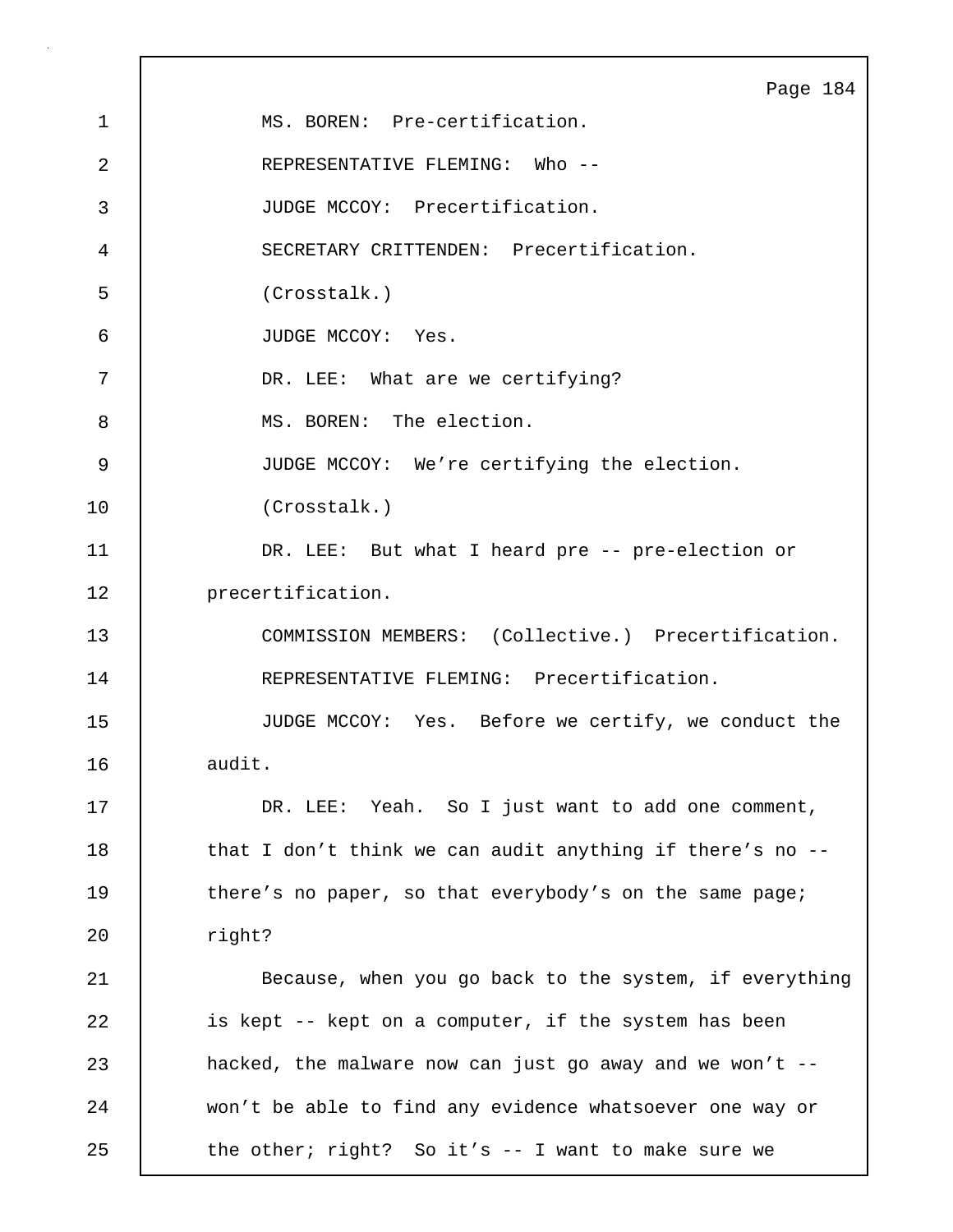Page 185 1 understand that if we're doing one audit, we want to have a 2 paper trail. 3 REPRESENTATIVE FLEMING: Nancy? 4 MS. BOREN: But you do have to test it prior to 5 putting it in the field, and I think that's what some of us  $6$  are talking about with the pre-audit --7 DR. LEE: Okay. 8 MS. BOREN: -- is that you test the equipment to 9 ensure that it operates and functions as you -- as you 10 intend it to do in the field. And perhaps that was the 11 **pre-audit that you heard that we have to do prior to the** 12 field. 13 DR. LEE: Okay. All right. 14 REPRESENTATIVE FLEMING: And, if it's a electronic 15 | system like we have now, you test the machine; if it's a 16 | paper-based system, you test the scanner, I would think --17 | JUDGE MCCOY: Correct. 18 | REPRESENTATIVE FLEMING: -- for example. 19 JUDGE MCCOY: That's correct. 20 REPRESENTATIVE FLEMING: Okay. 21 | MS. BOREN: We test everything. 22 REPRESENTATIVE FLEMING: Right. 23 | JUDGE MCCOY: And -- and might I add that all of this 24 | is done in public and it's publicly advertised, and --25 REPRESENTATIVE FLEMING: People can come watch, is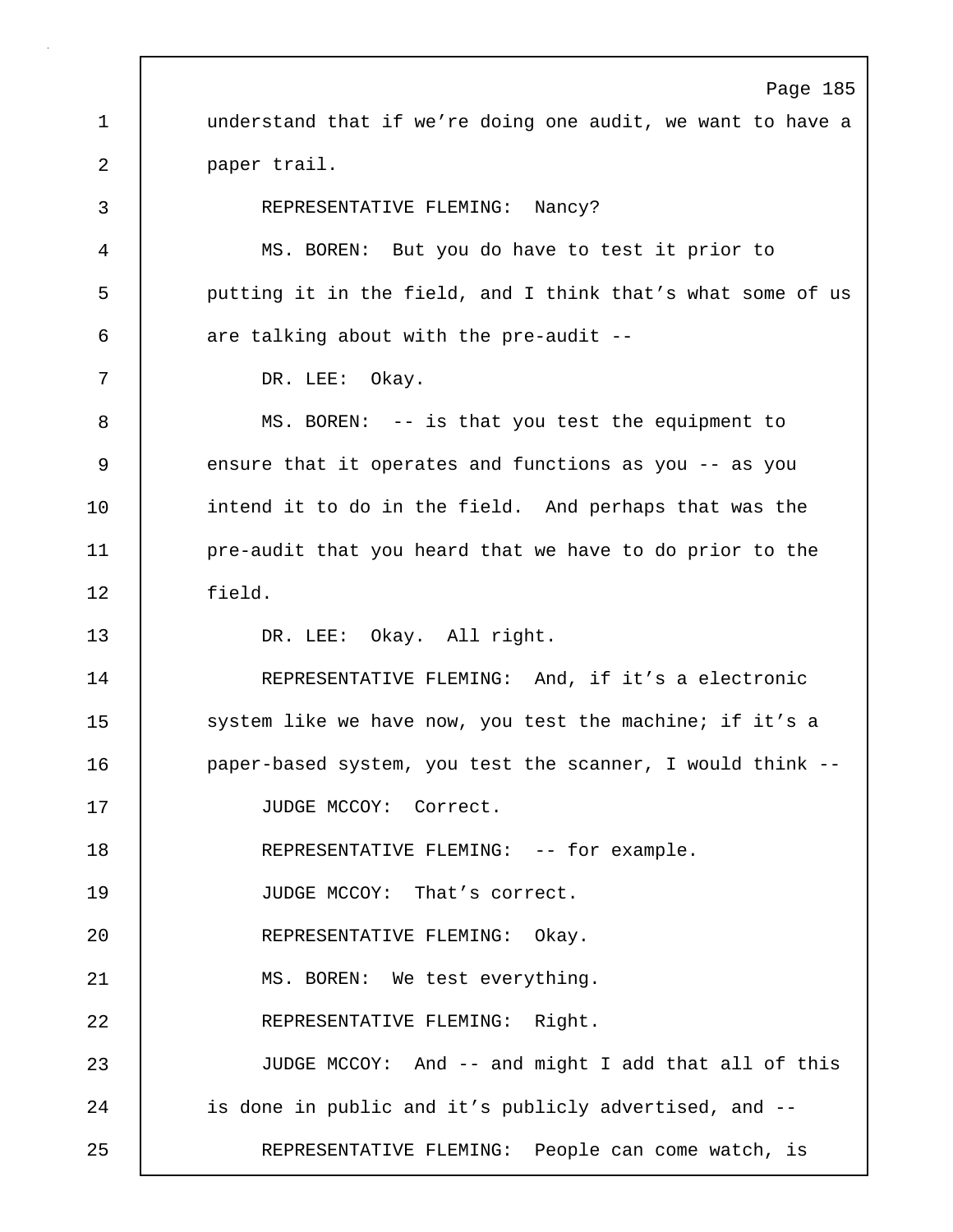1 your point.

| 2      | JUDGE MCCOY: Absolutely. And I don't know whether           |
|--------|-------------------------------------------------------------|
| 3      | everybody in my county just trusts me or -- but nobody      |
| 4      | shows up to these public things and then you hear these     |
| 5      | stories about the distrust and, you know, that makes you    |
| 6      | wonder if -- if -- if there's so much distrust, why are     |
| 7      | the people -- the voters not showing up to observe what     |
| 8      | we're doing pre-election and postelection?                  |
| 9      | REPRESENTATIVE FLEMING: Okay. Madam Secretary?              |
| 10     | SECRETARY CRITTENDEN: I had a question, Dr. Lee.            |
| 11     | Under -- I know there's been a lot of discussion about      |
| 12     | ballot-marking devices, but I just want to clarify: With a  |
| 13     | ballot-marking device, there are systems that still produce |
| 14     | a piece of paper; correct?                                  |
| 15     | DR. LEE: Yes.                                               |
| 16     | SECRETARY CRITTENDEN: And then the voter can look at        |
| 17     | the piece of paper and see if it accurately reflects how    |
| $18\,$ | they voted --                                               |
| 19     | AUDIENCE MEMBERS: No.                                       |
| 20     | SECRETARY CRITTENDEN: -- and then that would be             |
| 21     | auditable. No?                                              |
| 22     | DR. LEE: So --                                              |
| 23     | SECRETARY CRITTENDEN: Because you said there are no         |
| 24     | papers --                                                   |
| 25     | DR. LEE: No, so -- so, I mean, I think you're               |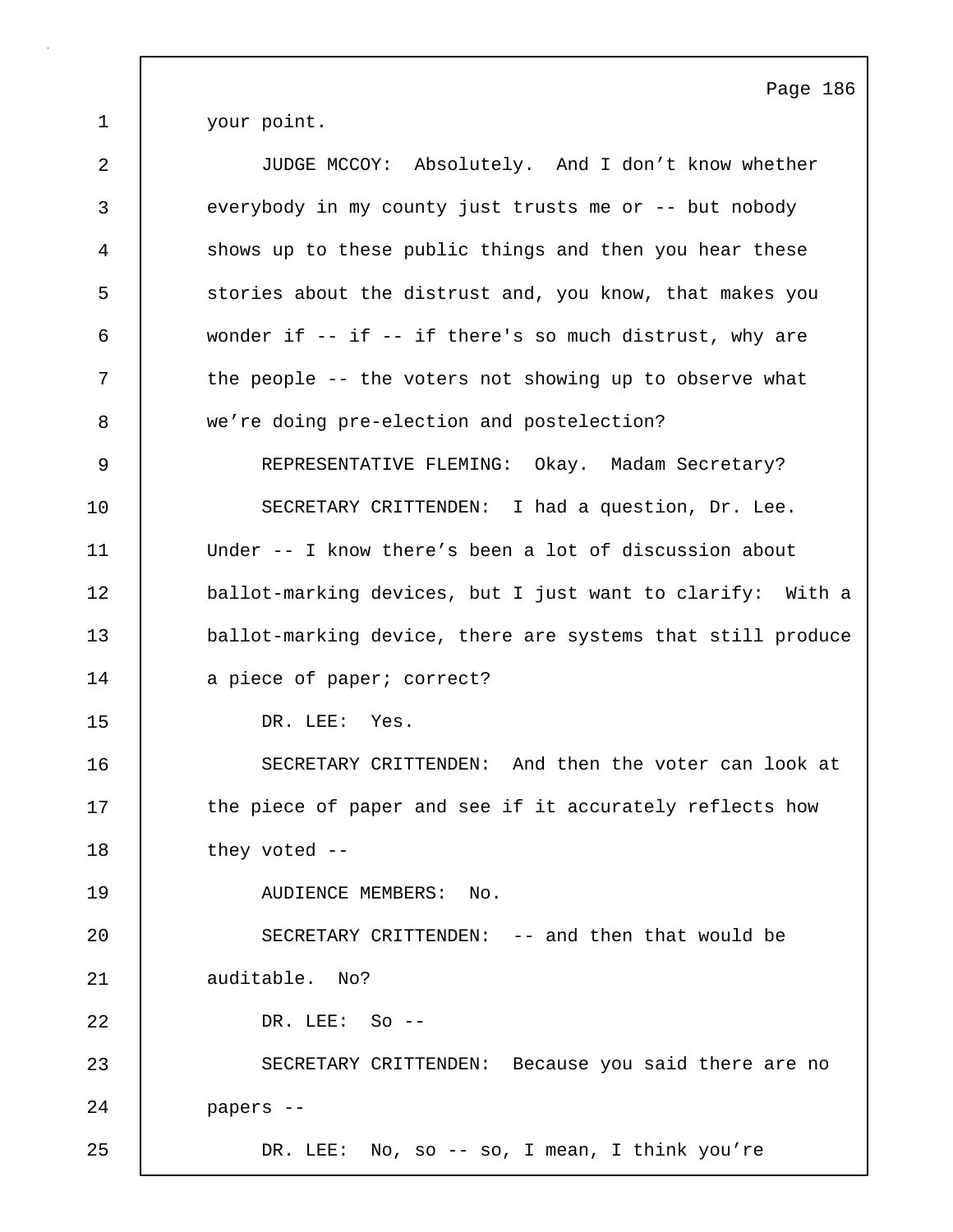1 correct. So I think if the ballot-marking devices print --2 **prints out a paper ballot.** So -- so, in order for that to 3 be auditable, it depends on several conditions; right?

4 One is that it has to clearly print out every single 5 vote as the voter has -- has cast; right? And then we also 6 have to rely on the fact that the voter -- the voter also 7 and  $\vert$  and has to verify every single vote on the paper ballot.

8 And so, to me, one of the major discomforts that I had 9 with this kind of solution is that there's no proof, 10 there's no sort of a study that suggests that the majority 11 | of the voters would do that.

12 So that's the major concern, is that -- the point is 13 that if the voter believes their printout does not really 14 accurately reflect the vote, what's the point of auditing? 15 You could be auditing the wrong -- kind of wrong votes.

16 Because, you know, if the printout has been wrong, has 17 | not been verified by voters, your audit doesn't mean 18 anything. So that's my main concern. I mean, so that's 19 the major -- I mean, as -- as I said in my report, that's 20 the major difference, is between paper hand-marked ballot 21 versus printout ballot.

22 Because, you know, a hand-marked ballot -- I mean, as 23  $\vert$  -- as -- as those of us who have taken a standardized test, 24 you -- you mark and you -- you verify and then you pass 25 basically, because you actually -- the -- the act of hand

# Page 187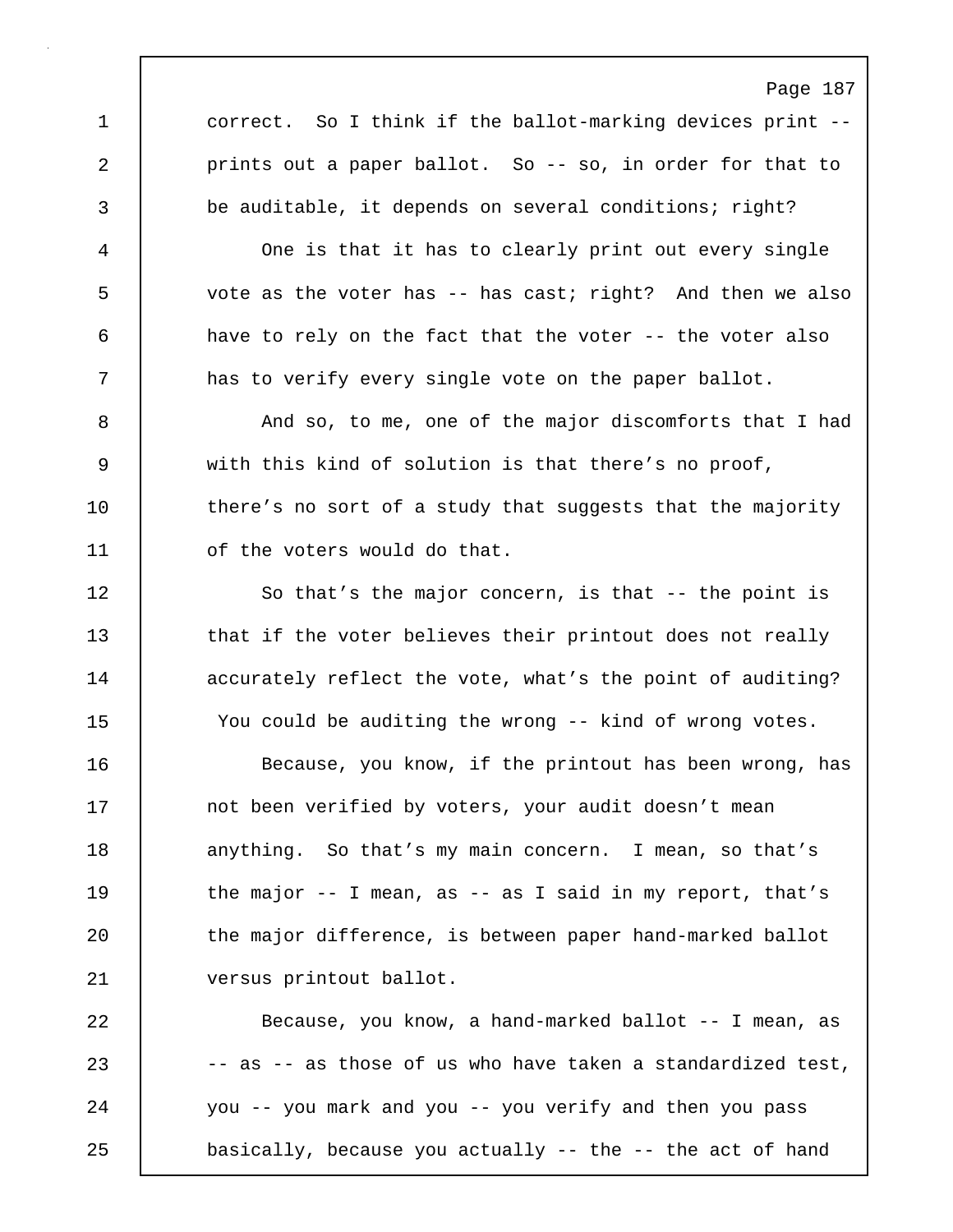Page 188 1 forcing yourself to hand-mark forces you to verify, Hey, 2 that's me, my vote. 3 So -- so that's really the subtle difference, but it's 4 very critical. So my point is that, when you audit, you 5 want to audit based on data that's already accurate. 6 Otherwise, you'll -- your auditing result will not be 7 | accurate. 8 SECRETARY CRITTENDEN: Okay. Thank you. 9 | REPRESENTATIVE FLEMING: Judge? 10 JUDGE MCCOY: If we provide the voter with a paper 11 ballot of what they've done and they don't take the time to 12 | look at that and verify, there's really nothing we can do. 13 That's the voter's responsibility. If we provide them 14 with -- with a receipt or with paper as to what they've 15 done and, if they don't want to take the time to do that 16 and just drop it in the box, we -- we can't help that. 17 | AUDIENCE MEMBERS: No, no, no. 18 REPRESENTATIVE FLEMING: All right. Hold -- hold on. 19 Stop. Now, you've been pretty good so far, but I do -- I 20 want to stress to you this is not the last meeting that 21 we'll have; there will be other chances for public input, 22 but I do not want to end up having to ask someone to leave 23 this room. 24 So I'm going to ask you -- once again, this discussion

25 that's taking place now is among the members on the panel,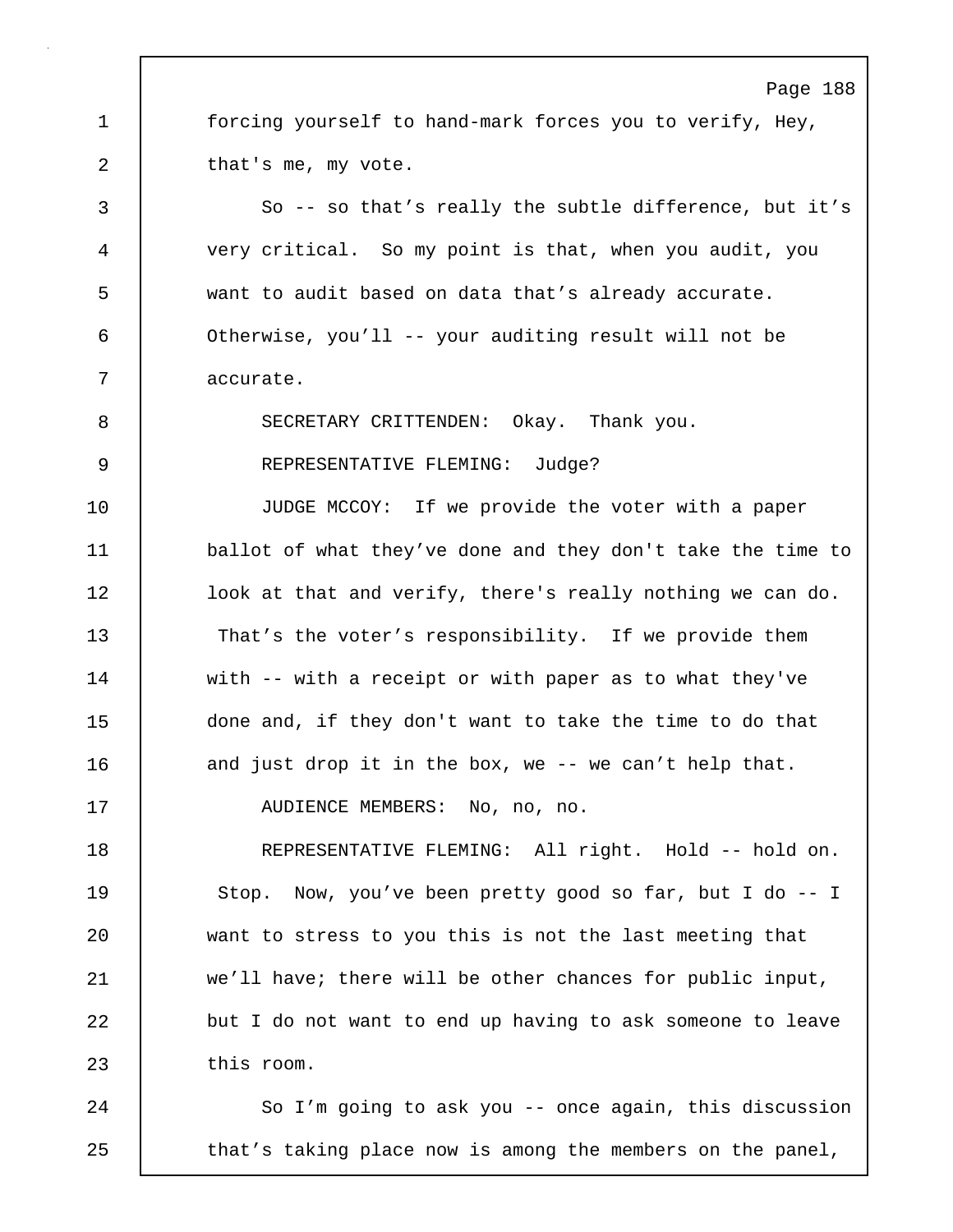1 and I'm going to ask you to be respectful toward their 2 discussion just like they listened to you when you had your 3 chance to talk and they didn't interrupt you. Okay?

Page 189

4 Nobody made catcalls, nobody hollered no on this panel 5 when you were having the discussion that you had with us,  $6$  so I want you -- to ask to have the same respect up here. 7 | Okay? Thank you very much. John?

8 MR. MONDS: I want to make a comment on the lack of 9 confidence and -- versus distrust or -- the being a 10 difference. For example, just as a layperson, you know, 11 I've never really had confidence in the system that we have 12 | right now.

13 And -- but I do -- I do trust my election officials, 14 you know, locally, and I think they do a wonderful job. 15 But there's just something about not having that -- that --16 that paper, you know, trail after I vote that just makes me 17 **question, you know, whether my vote is recorded accurately.** 

18 **And -- and I think, from a lot of what we've heard,** 19 there's a lot of people, you know, with that sentiment that 20 | -- they're not necessarily saying that there's something 21 wrong, that it's not being done, but it's just not really 22 **feeling confident in knowing.** 

23 So I think, from what I have definitely learned, we do  $24$  need a new system. I -- I think we can concur on that, you 25 | know. And -- and, what it entails definitely some type of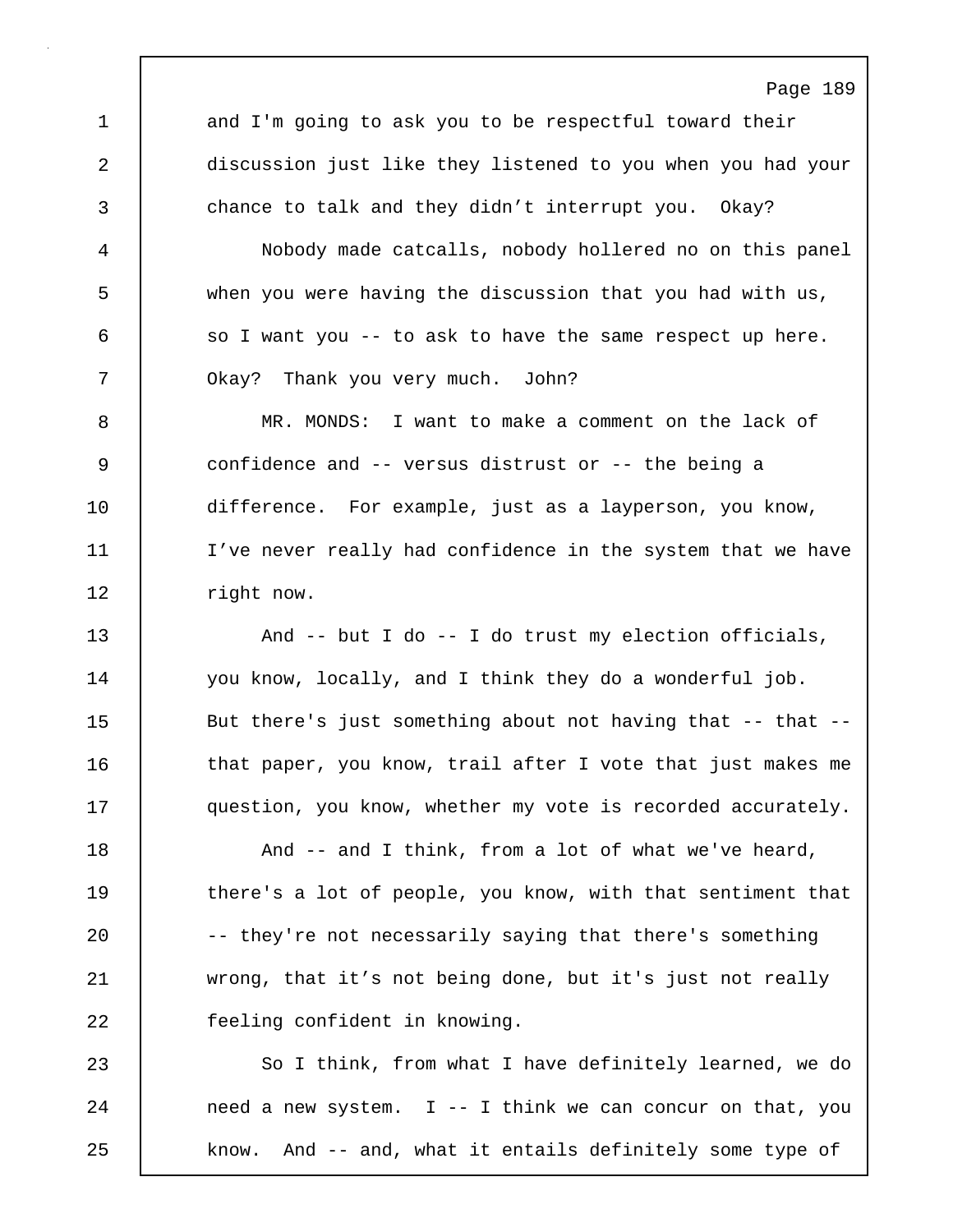1 hand-marked paper ballot, and we spoke in a previous 2 meeting about being able to accommodate those who are 3 disabled and making sure, whatever the system is, has to -- 4 to be able to accommodate everyone.

5 So, you know, what that entails, I quess we have to, 6 you know, get in -- in the details of that, but a new 7 | system, hand-marked paper ballots -- and -- and then 8 the audit process. It was very interesting, with the 9 discussion that was had earlier about, you know, how do you 10  $\vert$  go about and what level of audit do you include.

11 So, you know, there's definitely more, I guess, 12 information that I would need, you know, to try to find out 13 -- we know that, you know, a large number of states are 14 | doing this type of audit, and then there's some new things 15 **out there that states are trying and, you know, we just** 16 have to -- you know, personally, I have to look at that a 17 | little bit closer to say, Hey, you know, what -- what's 18 | going to be best for Georgia?

19 REPRESENTATIVE FLEMING: The -- the other -- one of 20  $\vert$  the questions that I -- I mentioned to you probably goes 21 without saying that is needed, and that's voter-education 22 **training and whatnot.** I would envision that I certainly 23 would make the argument to my colleagues in the legislature 24 that there be a budget just like there was last time for 25 whatever system that we go to for training.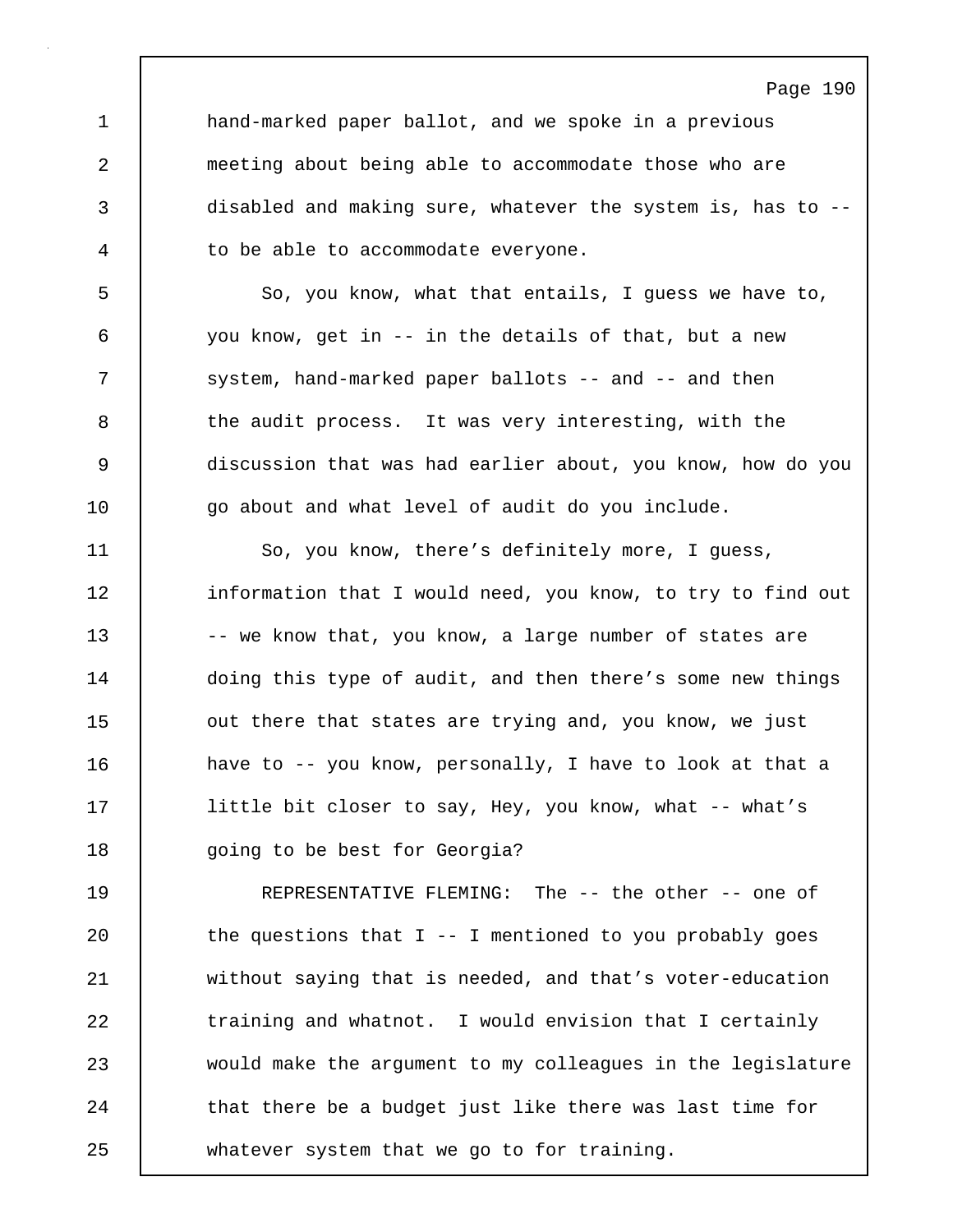1 If it is very similar to the current system, you 2 **budge 1** obviously don't have as much voter education; if it's very 3 different, you obviously have a whole lot more. Any kind 4 of new system though, particularly for those of you who run 5 elections, will require training of the people that work  $6$  for you to -- to use that new system.

Page 191

7 But maybe just a few comments on the importance of 8 that component of whatever we do, the training and 9 | education, whether it be voters or workers. Thoughts? 10 Lynn?

11 | MS. BAILEY: Thank you, Mr. Co-chair. I -- you know, 12 | I said it earlier and I'll -- I'll stand by that comment: 13 I think education is one of the most critical components to 14 the whole thing, and we're talking about implementing a 15 System just prior to the beginning or at the beginning of a 16 major presidential-election year which, no doubt, will be a 17 very controversial election in the best of situations.

18 If we're going to change voting systems in Georgia -- 19 and it, you know, looks like we are -- we need to get out 20 ahead of that. The presidential primary will be the first 21 week in March of 2020 and, if it is our intention to roll 22 **out a statewide system to implement for that election, you** 23 know, we would need to get on that, I would think like 24 November -- by November, which is when we're talking about 25 piloting.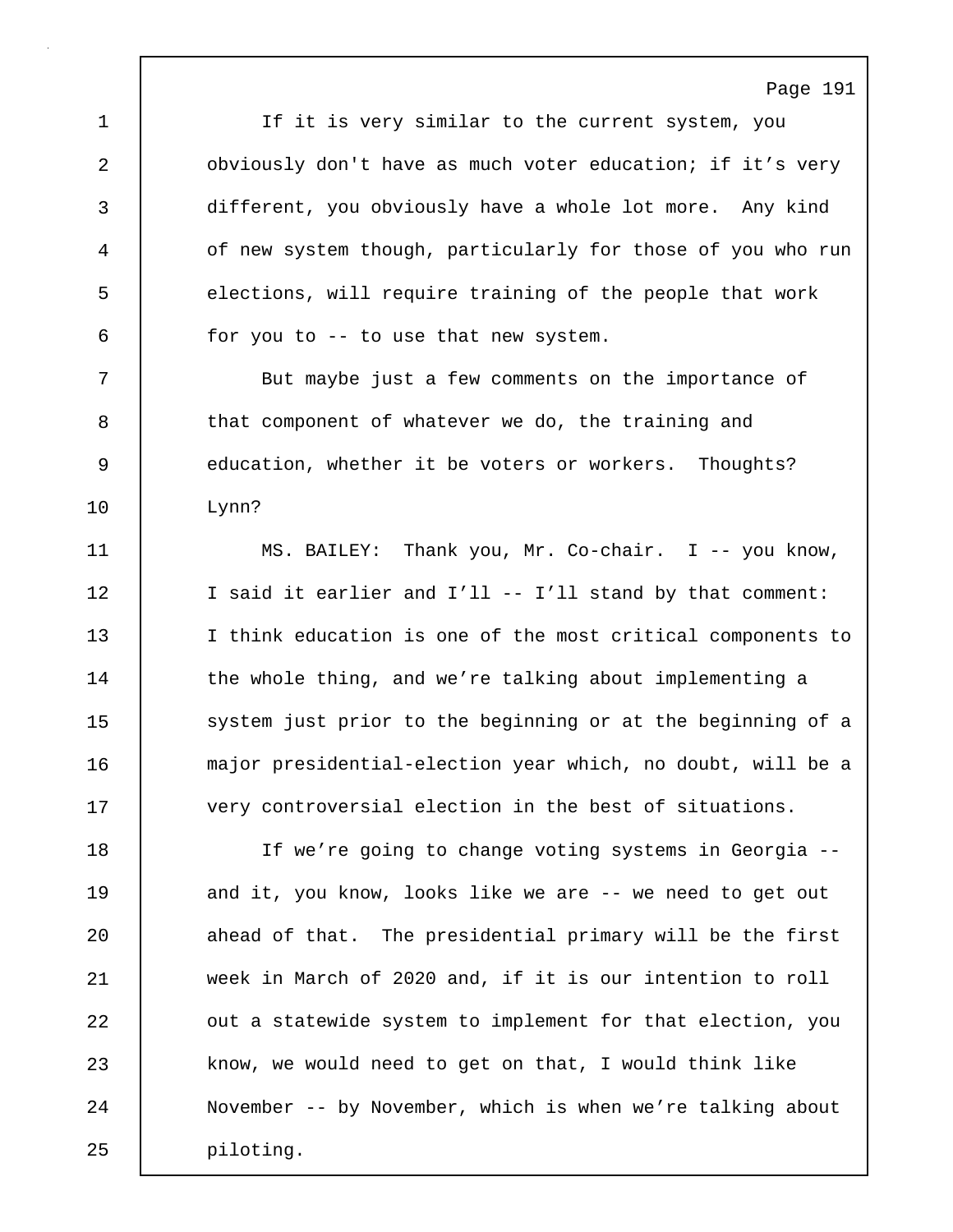Page 192 1 | And, you know, as we -- as we get within that two-2 month-or-so window prior to the election, that's going to 3 be more or less a blackout period for the election 4 officials, because that's when we're in the trenches doing 5 the other important work. So we need to have the education 6 component fairly well buttoned up at that point. 7 But it does need to be well-funded; we're going to 8 need some help with it. You know, we're -- we're 9 fortunate. In my jurisdiction, our League of Women Voters 10 has re-banded after being disbanded for years and they're 11 very eager to help. I hope that that's true across the 12 | other places in Georgia as well, that there are volunteer 13 **qroups out there that are ready to help.** 14 I know that it was federally funded in -- with the 15 implementation of the system in 2002. But, no, I agree 16 completely. It's a very important part, it needs to be 17 **funded and it needs to be a part of any legislation or any** 18 | report that we come up with. 19 | JUDGE MCCOY: Agree. 20 REPRESENTATIVE FLEMING: John? 21 MR. MONDS: I think maintaining uniformity is 22 important also. Dean Cox in -- in her presentation just 23 talked about, you know, how it was like when -- when 24 **Systems** are different all over the place. 25 So, if you look at education, we have educating the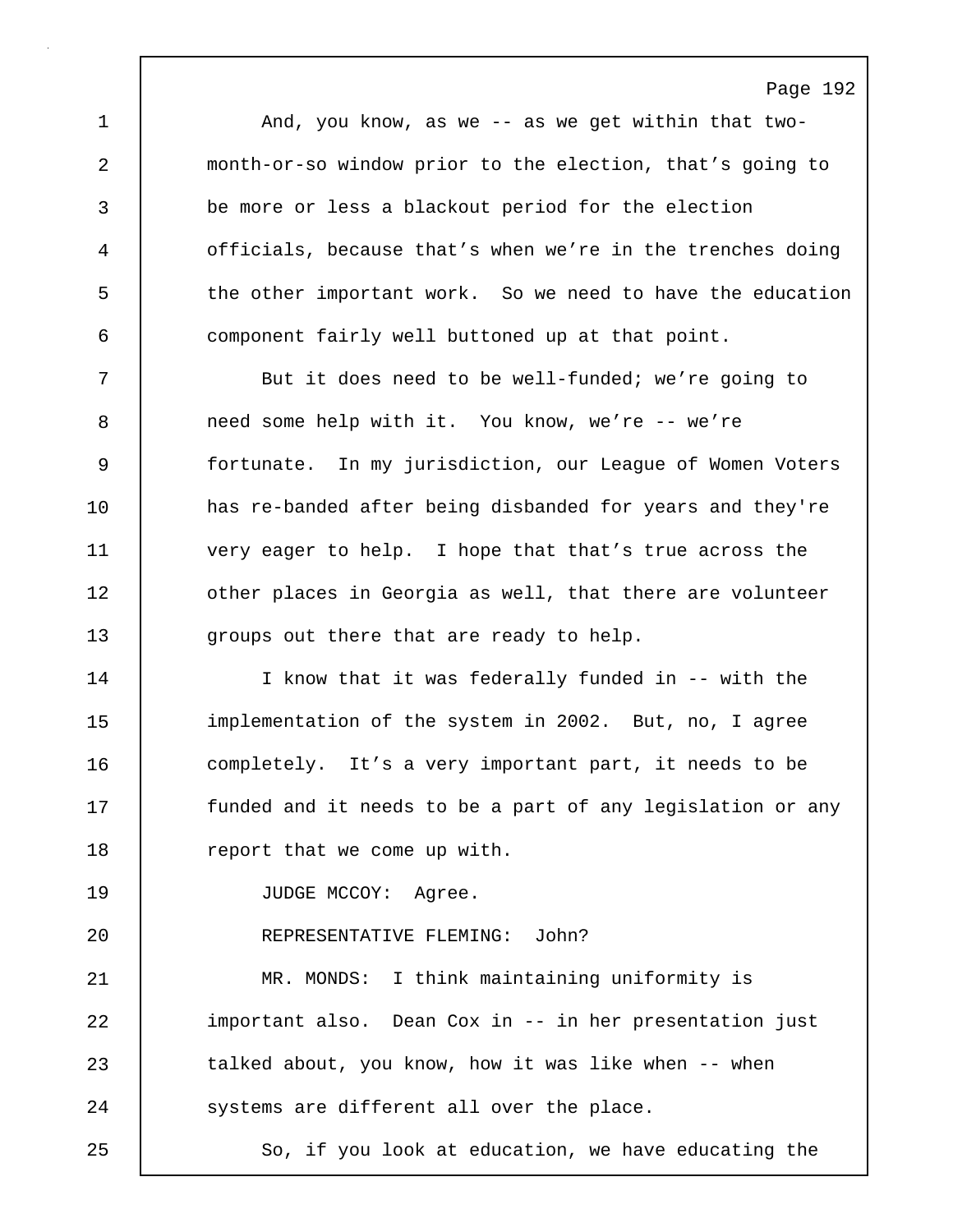1 | poll workers and then educating the voters and, with 2 uniformity, if -- if a voter, you know, lived in south 3 Georgia where I live and moved, you know, to north Georgia, 4 you know, it wouldn't -- we wouldn't have to learn 5 Something new or do something different.

6 And the same thing with a poll worker. You know, if 7 they were working in one precinct in one county and moved 8 and they wanted to continue their service, they would have 9 to relearn, you know, some different type of system. So I 10 | think uniformity is -- is definitely important.

11 REPRESENTATIVE FLEMING: And -- and, John, you touched 12 directly on the third thing that I threw out there for us 13 to talk about. Most of our conversations have made the 14 assumption that uniformity -- we're a uniform state now; we 15 were not before the current system was rolled out, but that 16 we would maintain this uniformity.

17 So it may be worth a -- a comment, or more or two on 18 | that one before we move past it. I will throw out one 19 | thing: You talked about different parts of the state and 20 all using the same system. I've heard several times, from 21 | the Secretary of State's staff, it's so much easier for 22 them to help when particularly smaller counties call with 23 problems. Lynn, you're surrounded by much smaller 24 jurisdictions. I know they call you regularly for help. 25 MS. BAILEY: Well, it's just as helpful for us --

# Page 193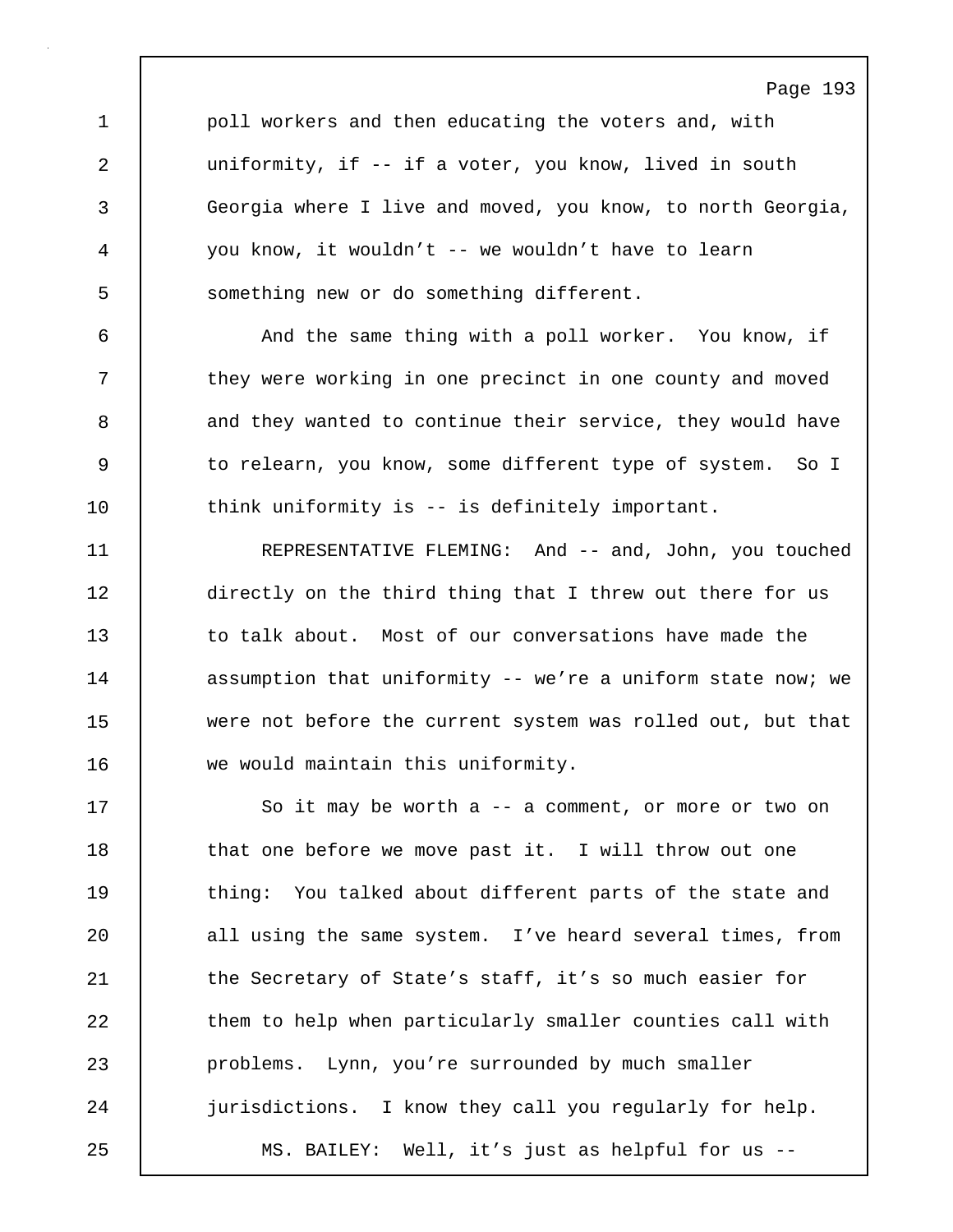1 REPRESENTATIVE FLEMING: Yeah.

2 MS. BAILEY: -- to feel like we can -- we can share 3 procedures and processes. And, as John said, the voters -- 4 there's continuity where ever they move in the state for 5 poll workers -- 6 REPRESENTATIVE FLEMING: Well, and -- and -- and 7 probably one of the best examples was the hurricane that 8 hit southwest Georgia. I am told that -- that those 9 jurisdictions reached out to some of the unaffected places 10 | and got help in all kind of ways and, because you're all 11 | using the same machines, the same procedures, it was easy 12 to help. Is that a fair statement? 13 | JUDGE MCCOY: Exactly. 14 MS. BAILEY: Yes. 15 REPRESENTATIVE FLEMING: Okay. 16 JUDGE MCCOY: Prior to -- 17 REPRESENTATIVE FLEMING: Judge? 18 JUDGE MCCOY: Prior to 2002, there was absolutely no 19 way that there could be statewide poll-worker training or 20 voter-education training because of the mixed systems that 21 | the state used prior to '02. 22 REPRESENTATIVE FLEMING: Okay. Madam Secretary? 23 SECRETARY CRITTENDEN: Yeah, I think that's going to 24 be really key to -- to rolling out the system and being

25 able to roll it out quickly, is -- is having the uniform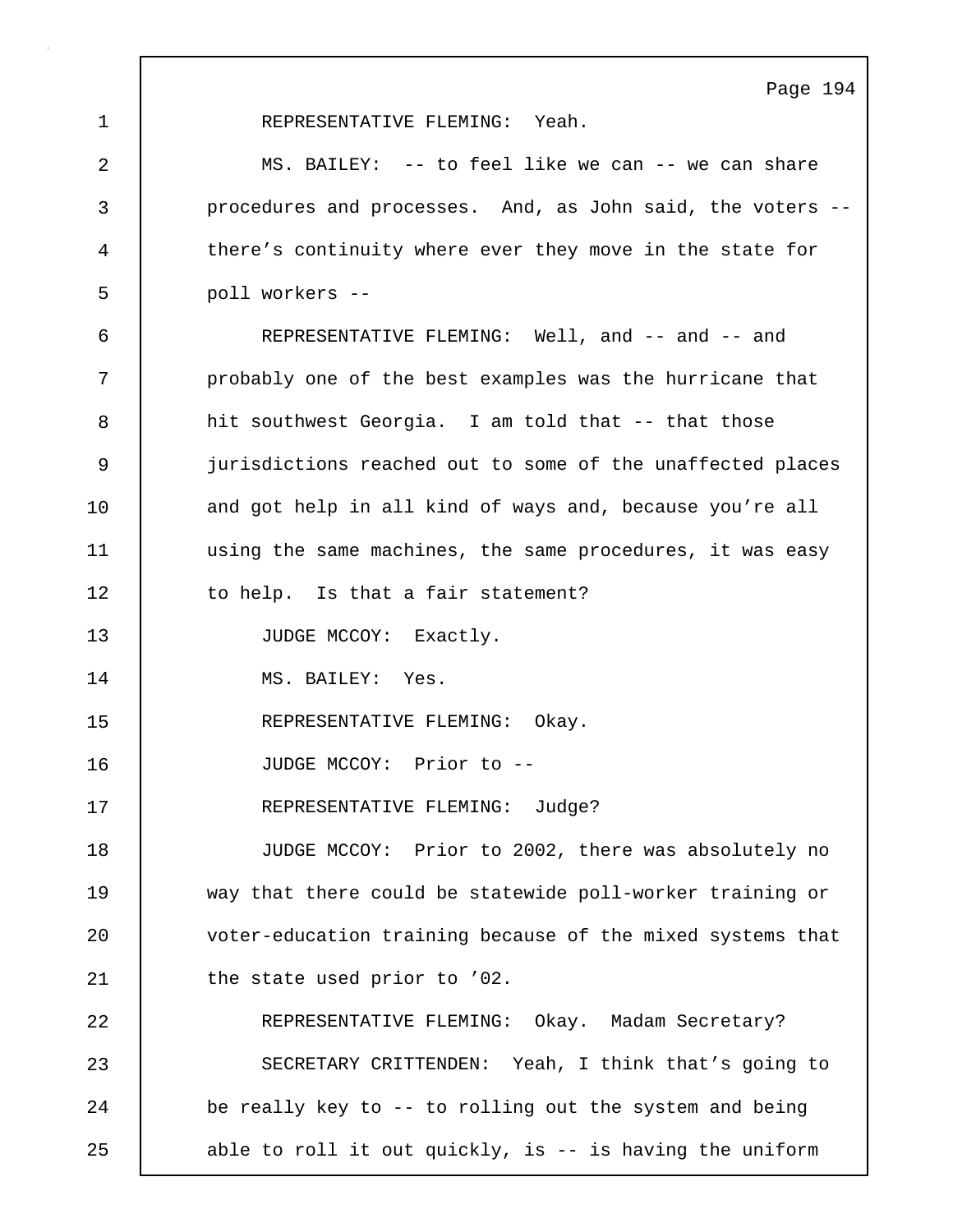1 system because of the whole education piece which several 2 of you mentioned already.

3 But it's -- it's -- in order for us, at the Secretary 4 of State's office, to be able to really assist and provide 5 the necessary training, the system really has to be the 6 same every place. And then that also recognizes that, when 7 you go around the state, Georgia's a large state and 8 different areas have different resources. And -- and so, 9 making sure that everything is consistent and the same, I 10 | -- I think adds to the integrity of the election itself, so 11 thank you. 12 REPRESENTATIVE FLEMING: Okay. Yes, Michael?

13 MR. JABLONSKI: While we're talking about uniformity, 14 | let me throw in another perspective, and that is for the 15 people outside the system. I think Sara told you we deploy 16 | hundreds of poll watchers. There is no way you can train 17 **poll watchers if it was a different election in every** 18 **county, and I think part of the integrity in the system is** 19 based upon the fact that it is uniform.

20 REPRESENTATIVE FLEMING: Okay. Good. I don't think 21 **there's much disagreement on that issue.** Judge?

22 JUDGE MCCOY: Being we're on the uniformity 23 discussion, let me throw out that the municipalities were 24 able to dodge the legislation, and the current legislation 25 | -- the current laws do not require the municipalities to --

#### Page 195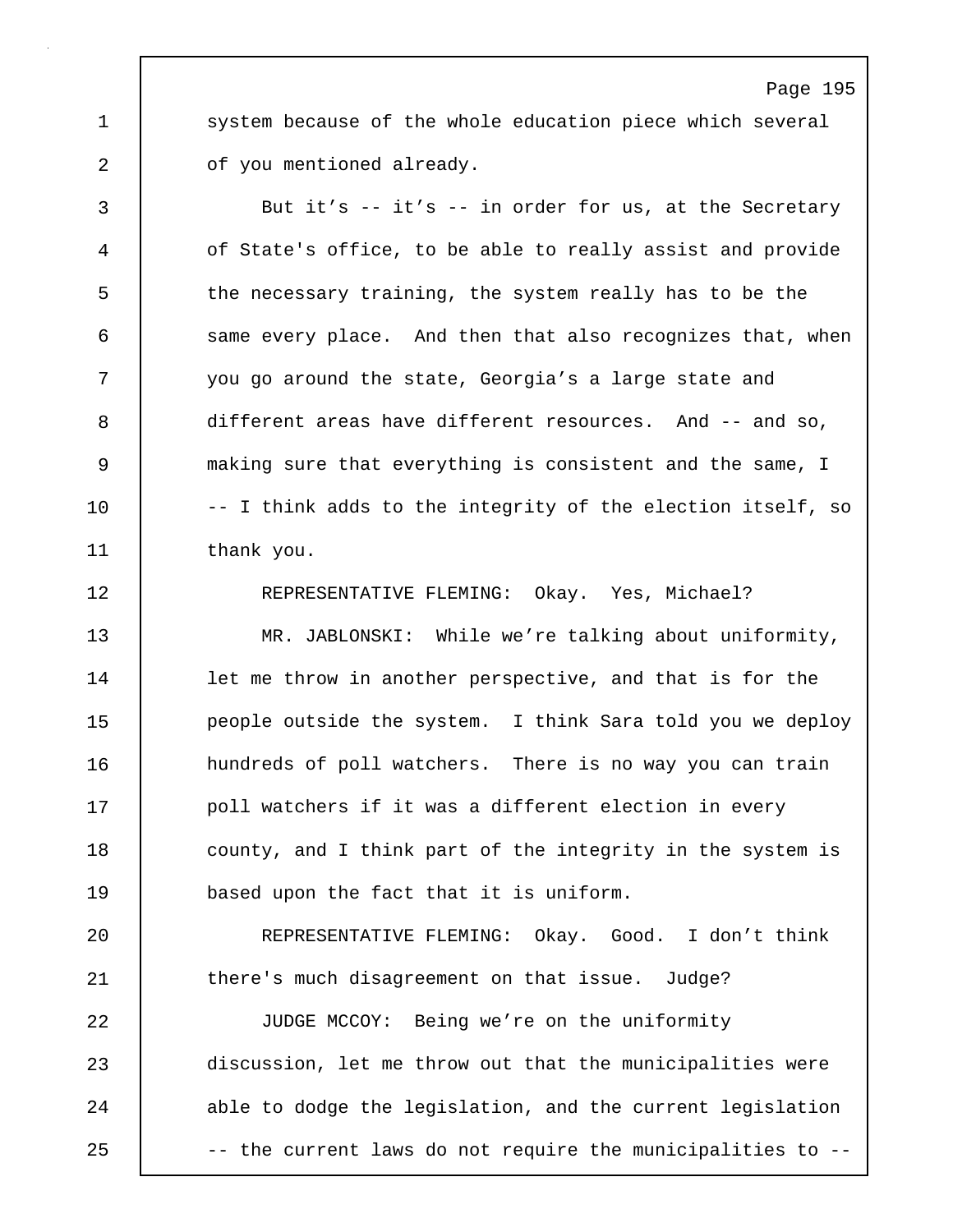1 to be uniform in their voting equipment. And that --2 that's something that needs to be considered whenever we 3 **go to rewrite the code.** 

4 REPRESENTATIVE FLEMING: And -- and -- and that might 5 be a good question. In our -- in our state structure, 6 counties are creatures of the state. There is a direct 7 connection there between the responsibility of the state 8 and the county and what is required.

9 Cities are a little different. They are created by 10 | the legislature, but they are created specifically with the 11 | idea of more independence in a lot of different ways. 12 Their terms can be different, when they have their 13 elections can be different, not having runoffs can be 14 different and they do have the ability to choose to use 15 different voting methods if they so desire.

16 I -- I do have a question, and maybe some folks in 17 | our Secretary of State's office could shed light on this: 18 Most of the municipalities I am familiar with do contract 19 with their counties to use the voting machines so they are 20 | using the same system. Is -- is that a true statement? I 21 think it's an overwhelming amount; isn't that true? It is 22 very few cities that do something different. 23 MR. HARVEY: I think -- 24 REPRESENTATIVE FLEMING: Chris? 25 MR. HARVEY: I think it's -- a large number do. I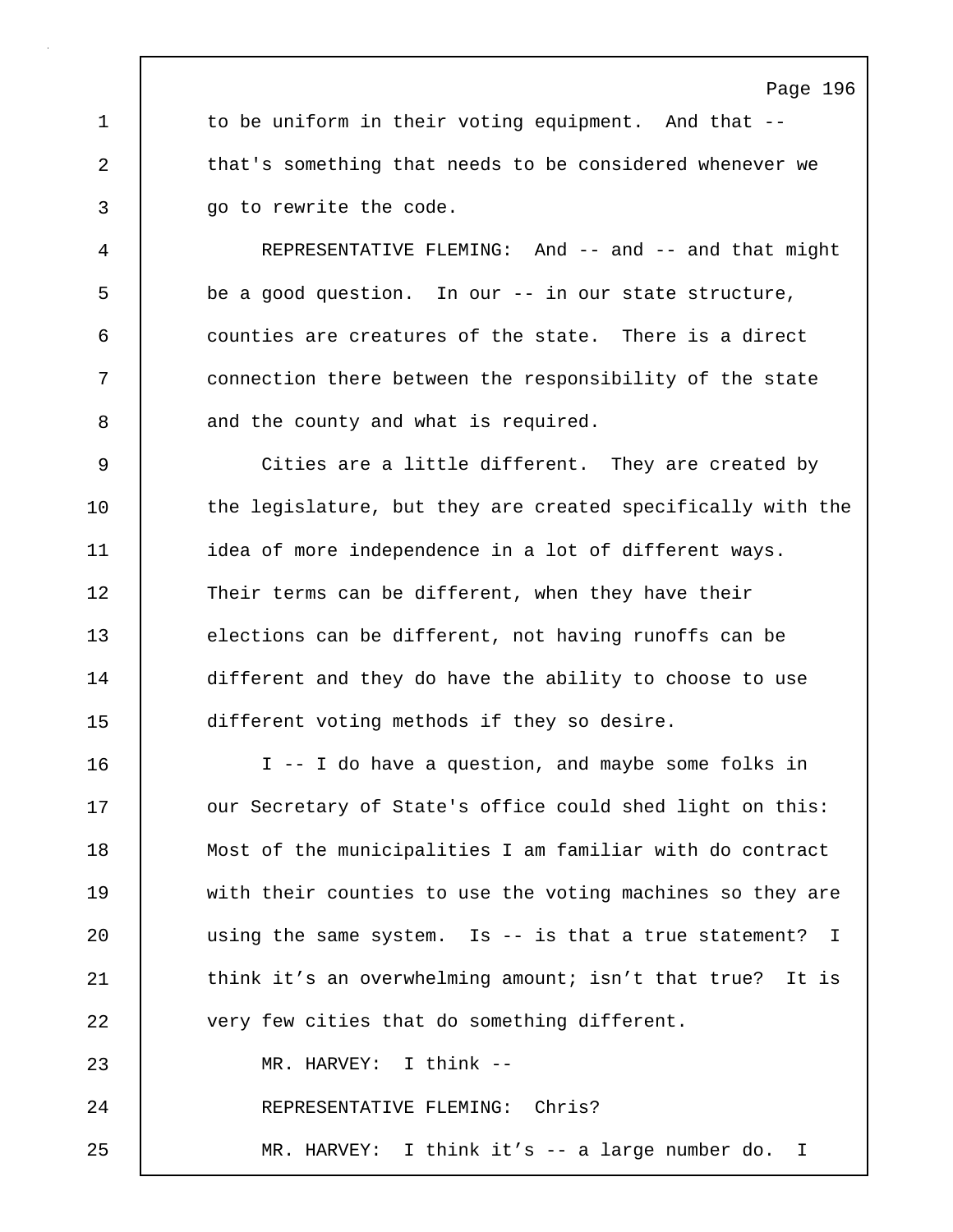Page 197 1 don't know that it -- that I'd say it's a super majority. 2 | REPRESENTATIVE FLEMING: Okav. 3 MR. HARVEY: There's still a number of cities that use 4 their own staff and use paper or use something like that. 5 REPRESENTATIVE FLEMING: Right. Particularly, smaller 6 cities with very small votes. 7 MR. HARVEY: (Nonverbal response.) 8 REPRESENTATIVE FLEMING: Yeah. Okay. All right. 9 JUDGE MCCOY: None of my four municipalities use the 10 | county equipment. 11 REPRESENTATIVE FLEMING: Okay. 12 JUDGE MCCOY: And -- and the main reason is cost. 13 REPRESENTATIVE FLEMING: Cost, because the county 14 **requires them to be reimbursed for the use of that** 15 equipment? 16 JUDGE MCCOY: Well, no -- no, there's no charge for 17 the use of the equipment, but the cost is -- is much 18 | greater when you consider the programming of the DREs and 19 | the optical-scan units. The printing of the optical-scan 20 ballots compared to the printing of regular paper ballots 21 and just ballot strips for machines. 22 REPRESENTATIVE FLEMING: Early voting and absentee 23 issue then is what that sounds like. Yeah, not day of or 24 early in person. Yeah. Okay. 25 JUDGE MCCOY: Because, I mean, they basically vote on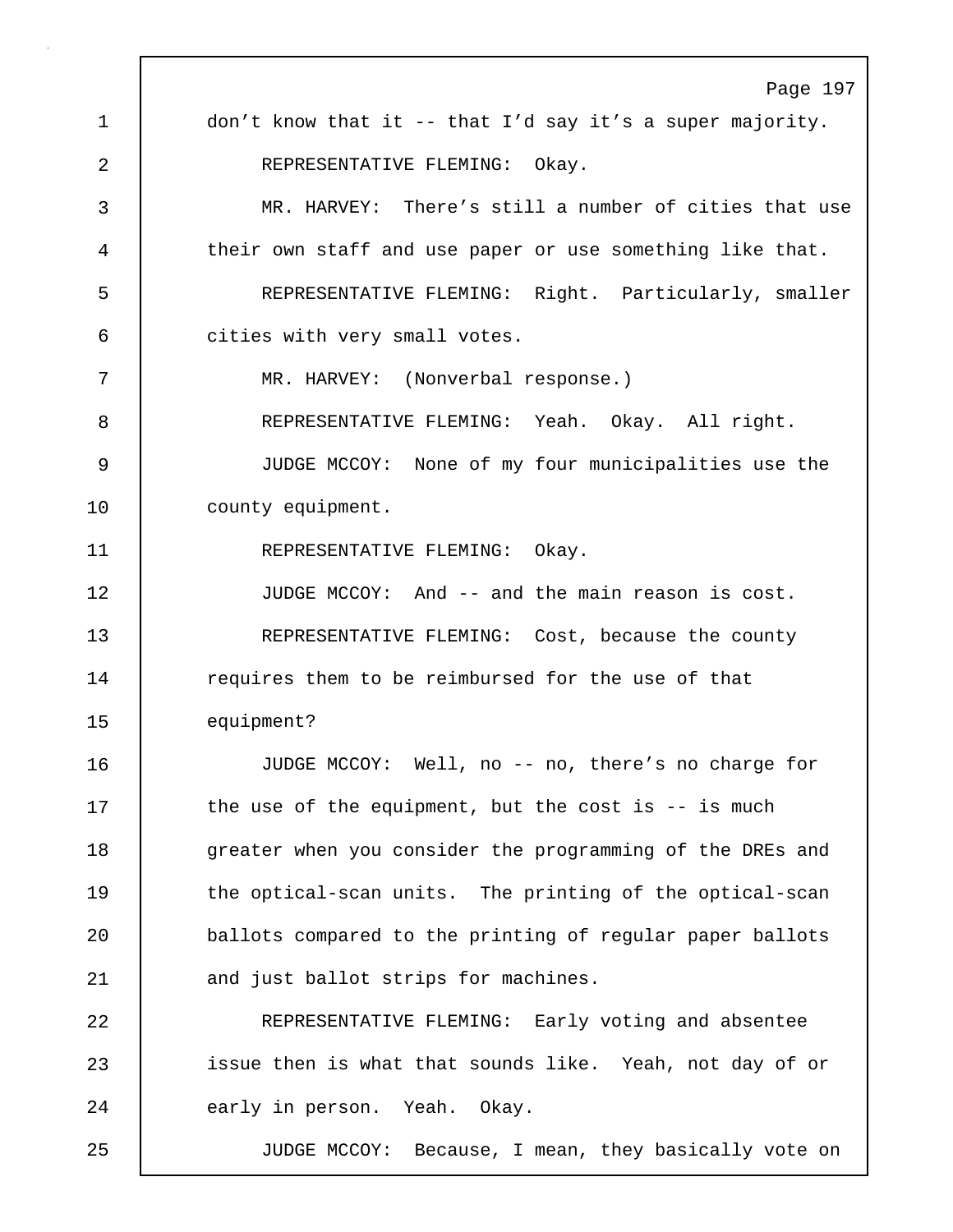Page 198 1 hand-counted paper ballots that are counted by people --2 | REPRESENTATIVE FLEMING: Yeah. 3 JUDGE MCCOY: -- for early voting and -- have a team 4 counting ballots and then let the other team count behind 5 them and see if the numbers were the same. 6 REPRESENTATIVE FLEMING: Yeah. Most folks don't 7 | realize, but we have somewhere at 4 to 500 cities in 8 Georgia, many of them very small. And -- and so, has that 9 been a problem in your county with those cities doing that? 10 JUDGE MCCOY: (Nonverbal response.) 11 REPRESENTATIVE FLEMING: They -- they've done fine. 12 | JUDGE MCCOY: They -- they've done fine. Now, they 13 contract with me to be the supervisor over their old 14 equipment. 15 REPRESENTATIVE FLEMING: So they can blame you if 16 something goes wrong? 17 | JUDGE MCCOY: Exactly. 18 | REPRESENTATIVE FLEMING: Okay. All right. 19 JUDGE MCCOY: But, I mean, I have two cities that only 20 have 100 registered voters each. 21 REPRESENTATIVE FLEMING: Yeah. 22 | JUDGE MCCOY: So... 23 REPRESENTATIVE FLEMING: Good. All right. The -- one 24 of the other things that I threw out there early on I'll 25 | bring to your attention now. I asked the question: Should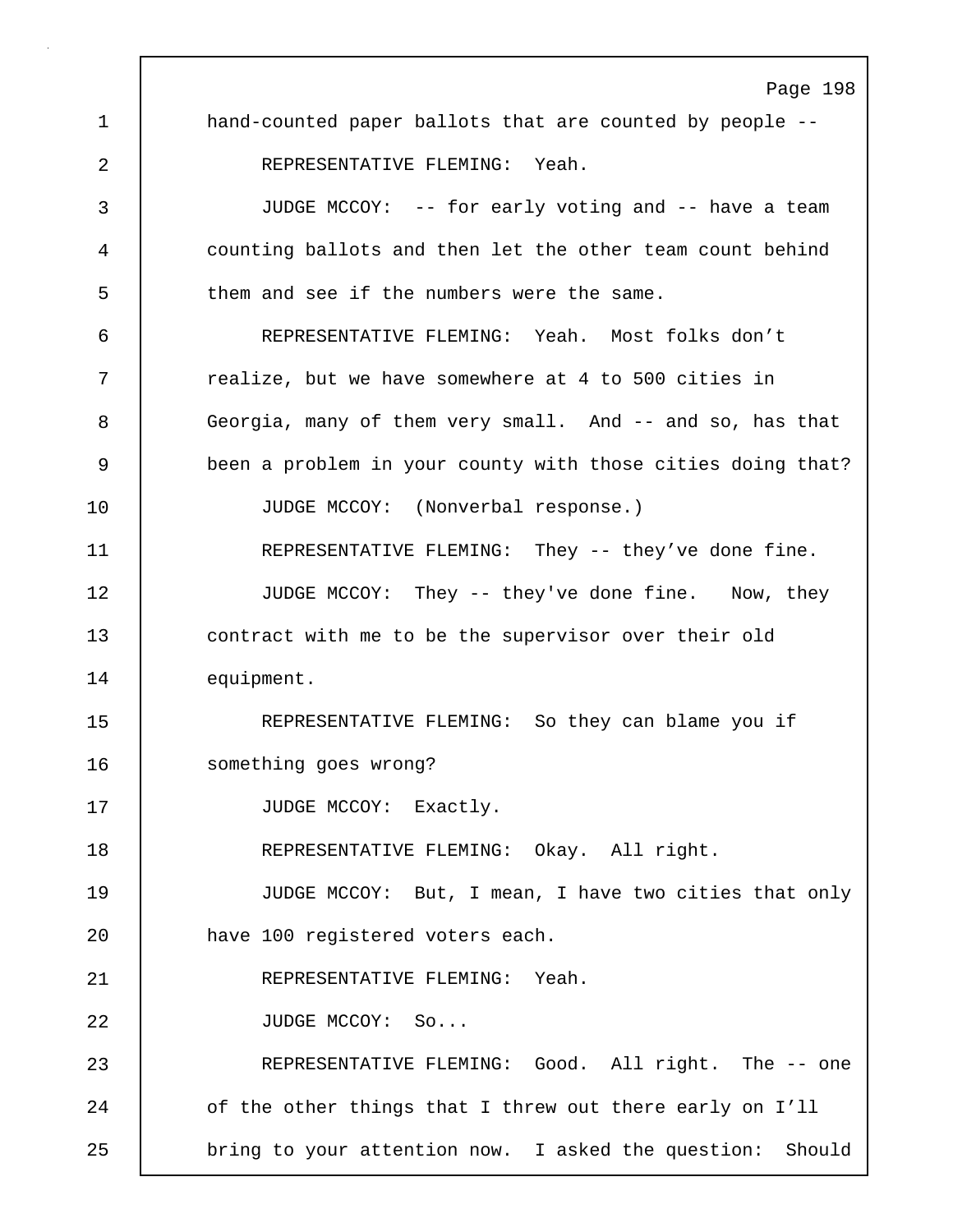Page 199 1 we be looking for a fully-integrated system? In other 2 words, should we be looking to update electronic poll books 3 and scanners in addition to vote-casting devices? 4 In other words, when -- when the layperson thinks 5 quite often of voting, they think of the machine they go 6 touch now or they -- the absentee vote -- the ballot they 7 | fill out, but there's a bunch of other things that go into 8 making that system work. When they walk in there and I 9 say, I'm Barry Fleming, they have to look up and see am I 10 | in the right place, and that means me being registered. 11 | So comments on other parts of the system besides that 12 machine, quote, unquote, that needs to be replaced. Judge? 13 JUDGE MCCOY: I am very much for the electronic -- the 14 | Express Poll like what we use today. 15 | REPRESENTATIVE FLEMING: Flesh that out for -- for --16 for us. 17 JUDGE MCCOY: The Express Poll is -- is the term for 18 our electronic poll book, and --19 REPRESENTATIVE FLEMING: When -- when I walk in there, 20 | that's where my name is --21 JUDGE MCCOY: That's where --22 REPRESENTATIVE FLEMING: -- to know I'm in the right 23 place. 24 JUDGE MCCOY: -- where your card is encoded and a 25 full-time county registrar's work is -- is what is shown in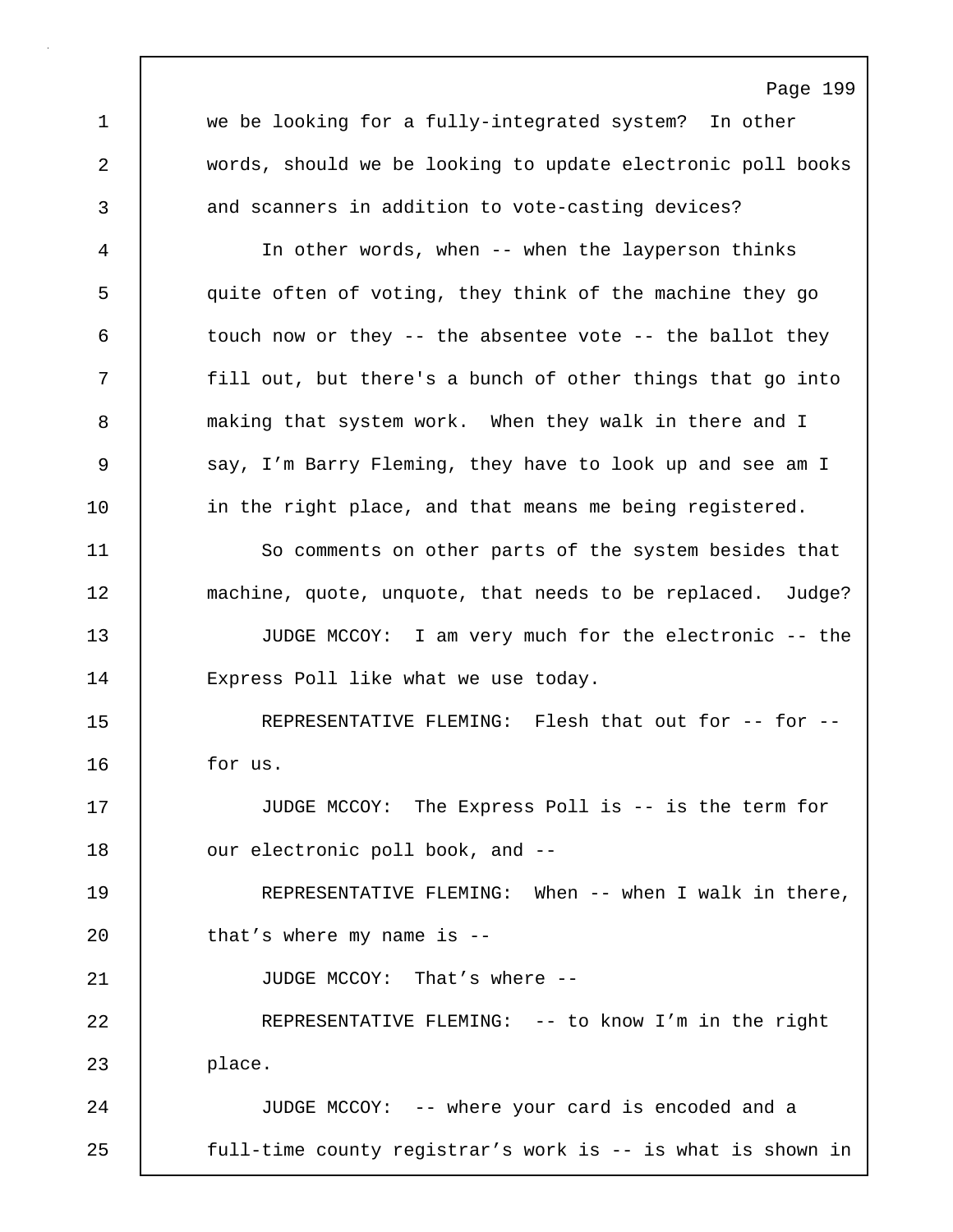1 that poll book, not a part-time temporary poll worker. And 2 that person registers you to vote -- that works at the 3 courthouse every day -- determines what district you live 4 in for legislative purposes, for county commission, for 5 S school board and you are programmed into that poll book so 6 you are given the correct ballot.

Page 200

7 That's what the yellow card is -- you're handed. That 8 card tells the machine which ballots you use. That is the 9 | only data that is used on that yellow card, is for the 10 machine to give you the correct ballot. And I -- I am very 11 | much for some sort of system similar to that to continue.

12 **REPRESENTATIVE FLEMING:** How about the scanners that 13 we currently use? No matter what system we go to, even if 14 it's similar to the current one, the scanners that we use 15 now are a little dated -- are they?

16 MS. BAILEY: Well, they --

17 REPRESENTATIVE FLEMING: Lynn?

18 MS. BAILEY: -- seem to be working fine, quite 19 frankly. They're just a --

20 REPRESENTATIVE FLEMING: Okay.

21 MS. BAILEY: -- barcode scanner. And you're talking 22 about the little handheld barcode scanner that sits up 23 beside the poll book that scans the driver's license? Is 24 that what you're talking about?

25 REPRESENTATIVE FLEMING: Tell -- tell me about that.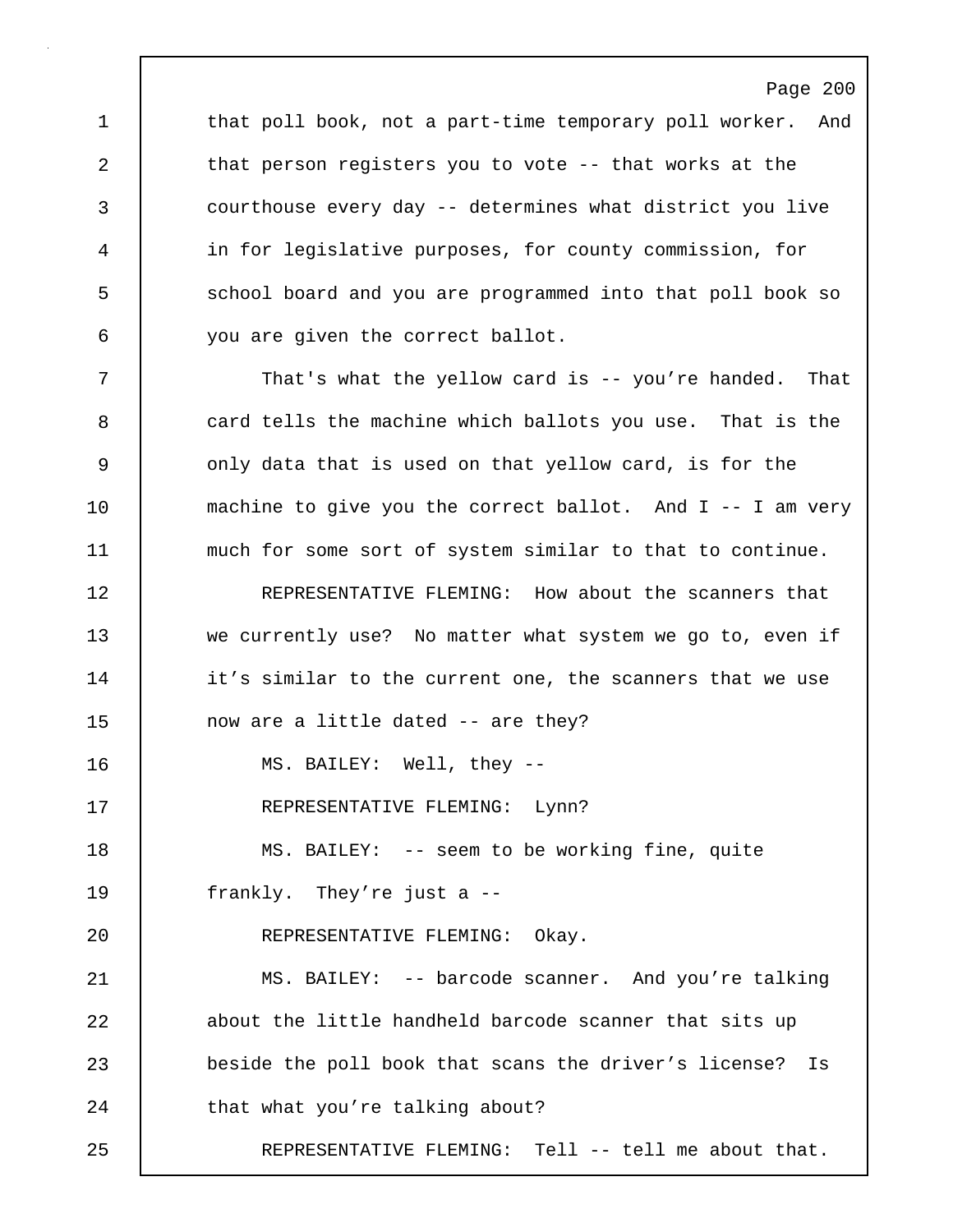Page 201 1 MS. BAILEY: Well, it's a -- it's just an attachment, 2 a critical attachment to the electronic poll book. 3 REPRESENTATIVE FLEMING: Okay. 4 MS. BAILEY: But, you know, that scanner, there's 5 nothing particularly sophisticated about it; it's a barcode 6 reader, but it does read the barcode on a Georgia driver's 7 license, and the benefit of that is it helps the voters 8 very accurately get the right voter their proper ballot 9 rather than having to depend on the manual list, as judge 10 said. 11 So, you know, back in the day, before we had the 12 electronic poll books, which were not all that long ago,

13 you know, I'm sure many of us sat there and were tortured 14 by poll workers looking down the list when we could see 15 upside down where our name was. So that's an important -- 16 an important thing to keep included in the system.

17 | Another important aspect of it, in my opinion, is to 18 **have -- is to make sure that our system continues to** 19 communicate with the election-night reporting system so we 20 **can facilitate efficient and quick election results.** Right 21 now, those -- those systems all talk amongst each other; 22 **they communicate with each other.** 

23 They're separate. You know, we -- we take information 24 | from the tabulation system to the election-night reporting 25 | system. It's done in a secure manner. There is an air gap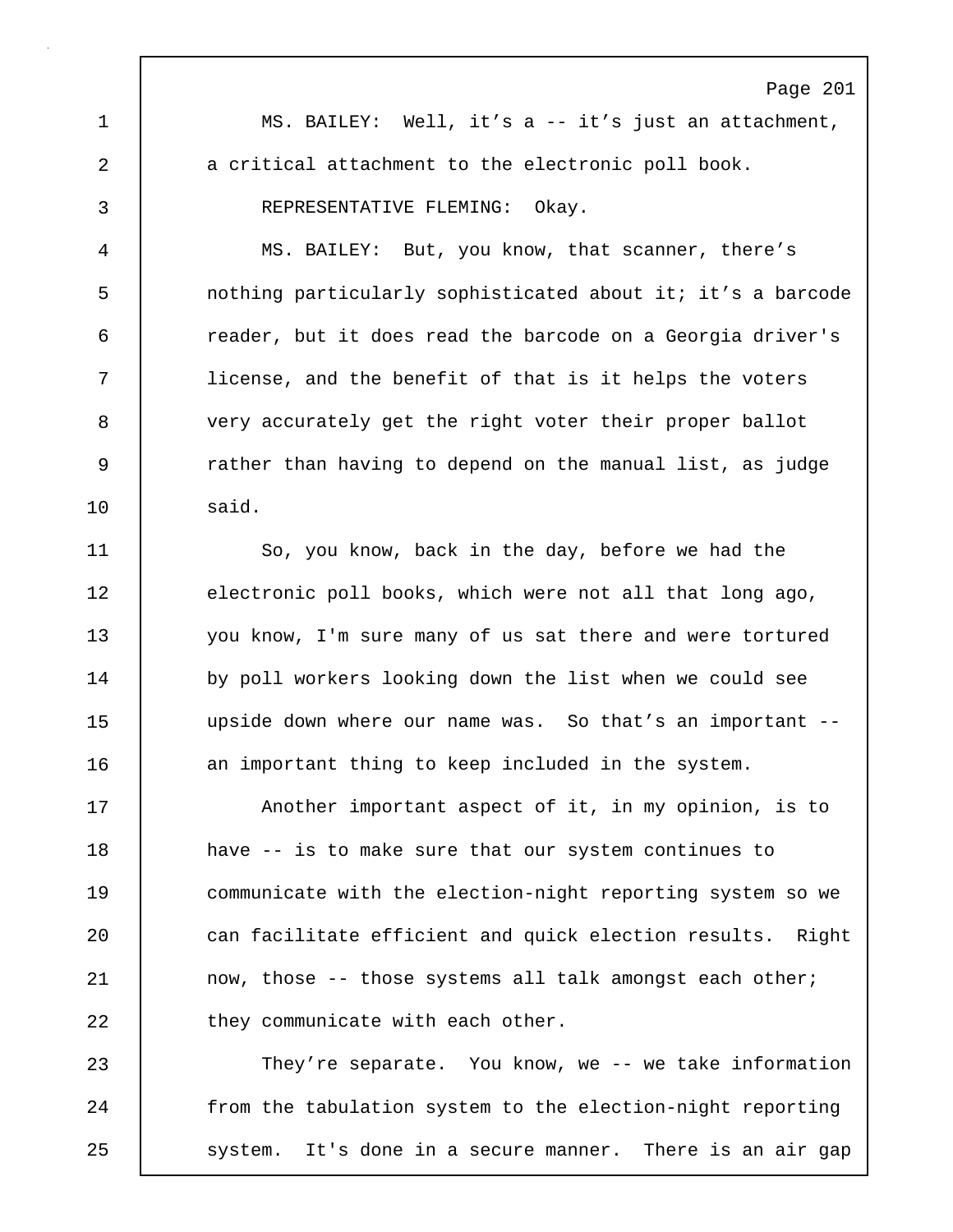Page 202 1 there, so there's no direct connection between the server 2 that tabulates votes and the server that releases votes. 3 They're two different -- two different pieces of equipment, 4 and that should certainly stay in place as well. 5 REPRESENTATIVE FLEMING: Michael? 6 MR. JABLONSKI: I want to point out that the state is 7 Tequired to maintain a centralized database of everybody 8 who's registered to vote because that is a requirement when 9 there's a federal candidate on the -- on the ballot 10 | pursuant to the Help America Vote Act. And that's why we 11 | -- we moved away from the paper system onto the electronic 12 express vote system. I don't think we can do away with 13 that. 14 REPRESENTATIVE FLEMING: Okay. Judge? 15 JUDGE MCCOY: Just as important with -- with this 16 system is the system determines the right ballot for the 17 voter -- 18 | MR. JABLONSKI: Right. 19 JUDGE MCCOY: -- and you remove the high percentage of 20 human error of that poll worker, who's part time who 21 doesn't work very often, of giving the voter the wrong 22 ballot. 23 REPRESENTATIVE FLEMING: Michael? 24 MR. JABLONSKI: The problem with the database has been 25 | that there are a lot of people -- a lot of voters we've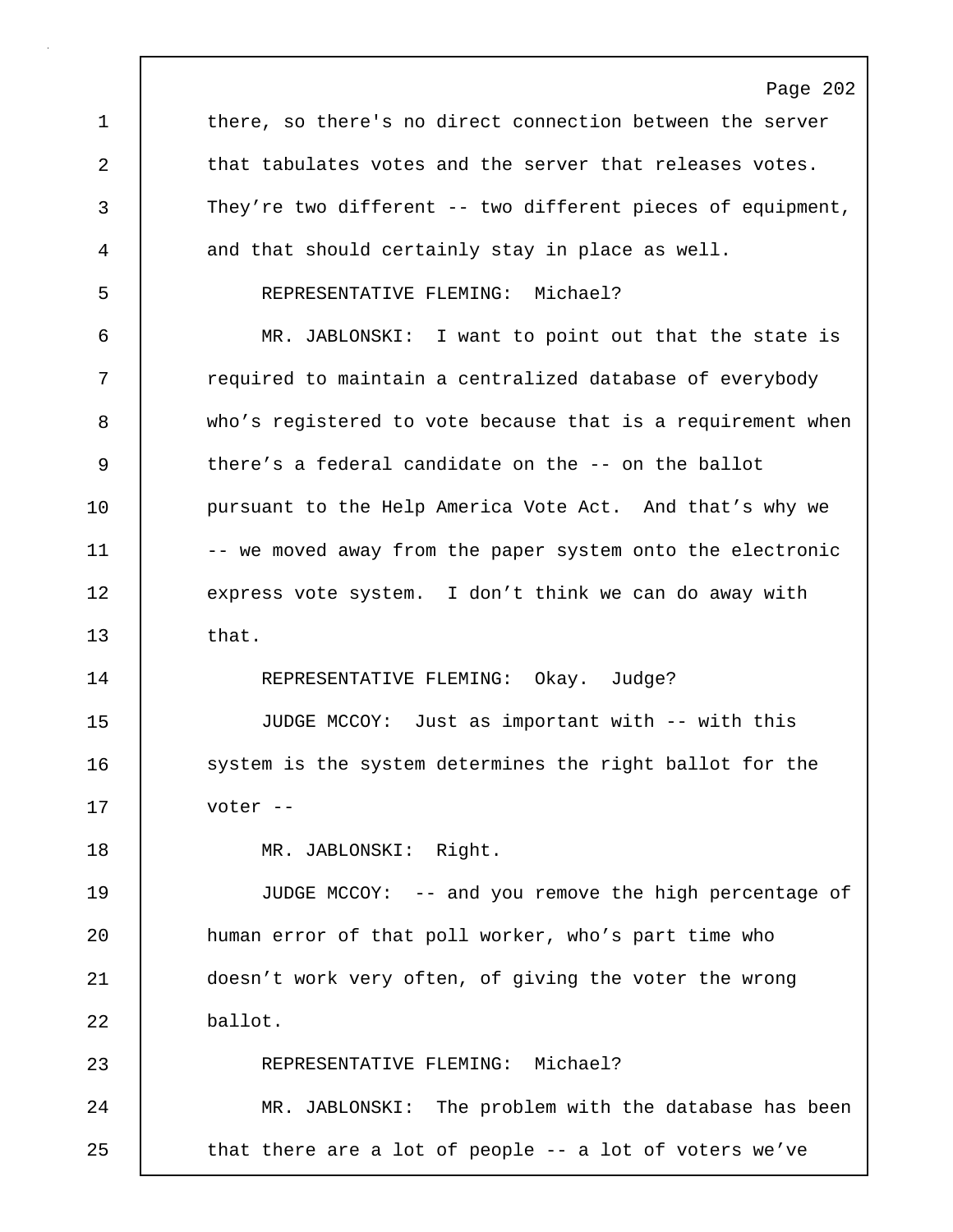1 encountered, particularly in the last election, who -- you 2 know, they were issued a precinct card and were told on the 3 system that they were entitled to vote but then, when they 4 actually showed up, they could not be found.

5 Frankly, I don't know how that could happen, and 6 that's something somebody is going to have to look into 7 actually fairly quickly. But that -- the fact that there 8 is that problem means that maybe there -- you know, there 9 Should be greater reliance on a paper backup system or some 10 way to immediately appeal any failure to appear on the --

11 REPRESENTATIVE FLEMING: So -- so if the state does go 12 | out for an RFP on a -- on a -- some sort of new system, all 13 of these things -- security requirements, how these systems 14 are going to work with one another, how do you patch them, 15 how do you update them going forward, regular testing of 16 them, the encryption that goes on between these systems --17 all of these things have to be taken into account, I would 18 think, when we go out there to any vendor for any type of 19 new system to say, How is this all going to work together.

20 Doctor -- well, hold on a second. Senator Jackson and 21 | then I'll come back to Dr. Lee.

22 SENATOR JACKSON: Mr. Chairman, I'd just like to make 23 a comment about the voting ID system. Currently, we mostly 24 assume that everybody gives a driver's license, you know, 25 so it certifies who you are. There are a number of people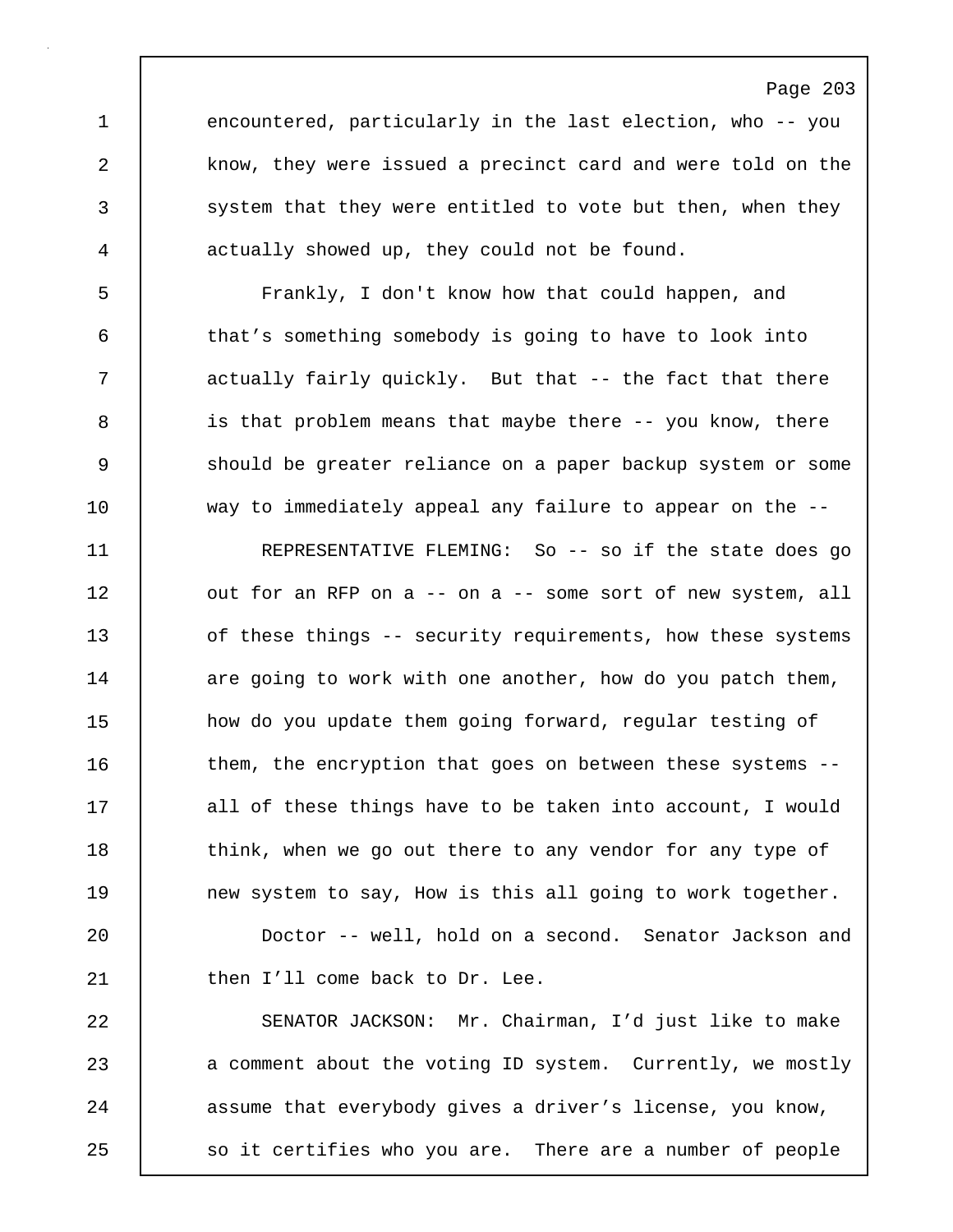Page 204 1 who don't drive and that require a ID card and, usually, 2 it's a state-issued ID card. 3 I think that we should consider that we, somehow, 4 disenfranchise a number of voters because that ID card you 5 go to the driver's license places to get, costs \$30 and I 6 think some people may be disenfranchised to pay \$30 to get 7 a ID card. 8 REPRESENTATIVE FLEMING: The voting ID is free. 9 (Crosstalk.) 10 | REPRESENTATIVE FLEMING: It's free. 11 SENATOR JACKSON: It's free? 12 MS. BOREN: Yes. 13 JUDGE MCCOY: There is legislation where they can go 14 to the voter-registration office and be provided a voter ID 15 **card for purposes of voting at no charge.** 16 | SENATOR JACKSON: At no charge. Okay. 17 JUDGE MCCOY: Right, correct. 18 | SENATOR JACKSON: All right. Thank you. 19 MS. BOREN: There's also a state election board rule 20 | that provides if a person signs that they are indigent or 21 | cannot afford the ID card from the Georgia State Department 22 | of Driver Services, but they can get for voting purposes --23 they can also get that one free. 24 | SENATOR JACKSON: Okay. I had some complaints --25 MS. BOREN: It's an opportunity that --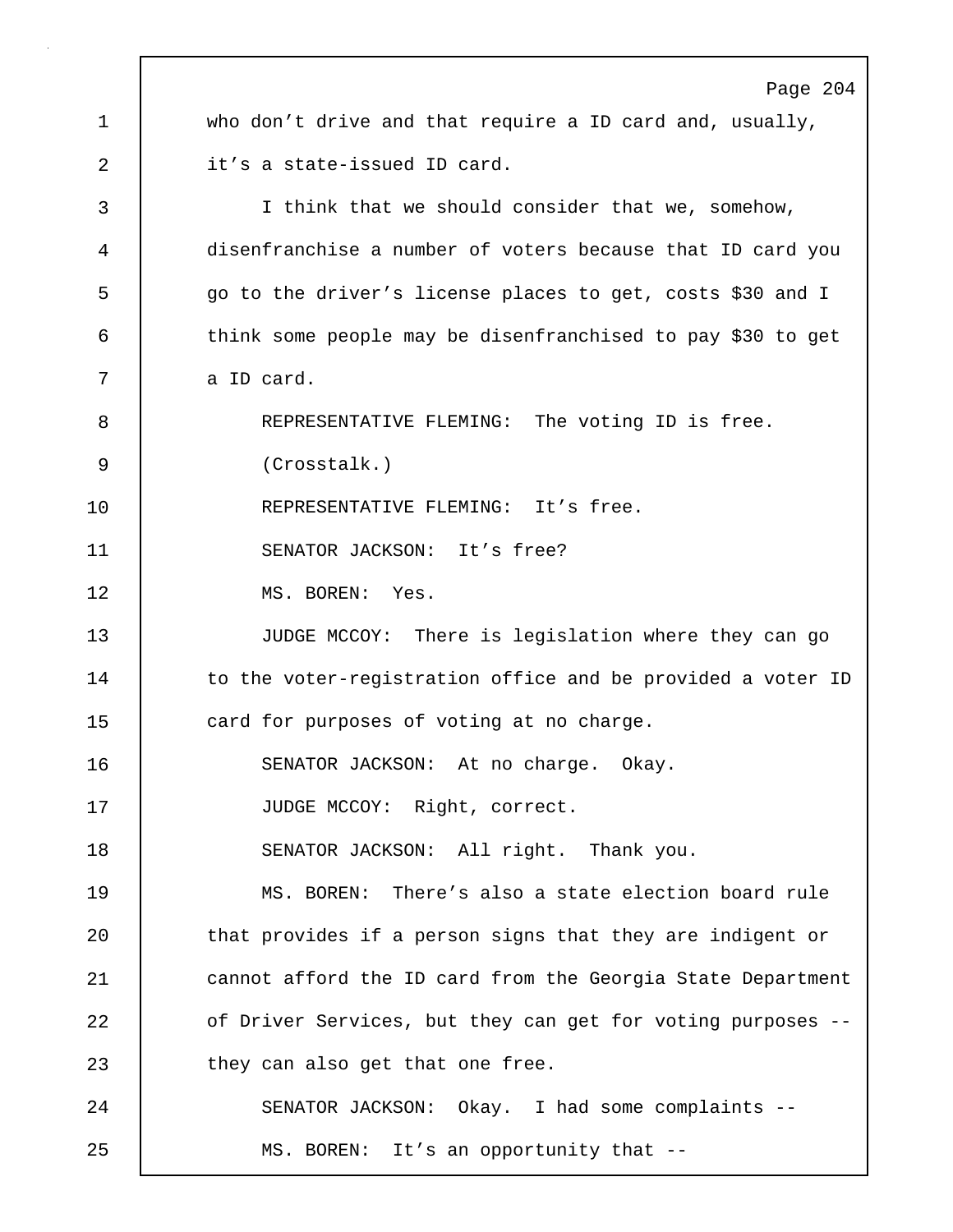Page 205 1 SENATOR JACKSON: -- that -- that they -- they didn't 2 want to vote because they had to pay \$30. Okay. Thank 3 you. 4 REPRESENTATIVE FLEMING: Dr. Lee? 5 DR. LEE: So -- 6 JUDGE MCCOY: We can work that in the education part. 7 DR. LEE: So I don't know -- I don't know if we need 8 the new system for the voter registration and the poll book 9 because my experience of checking myself online or going to 10 | polling stations seem to be working fine, but I -- I just 11 want to say that -- 12 | REPRESENTATIVE FLEMING: You know how to work that 13 computer, I bet. 14 DR. LEE: Yes. But -- but I want to make sure that, 15 you know, if we don't have it already, I think we should 16 **c** recommend to the legislature that we need to have a line-17 **item budget to maintain the cyber security and reliability** 18 | of these systems because we have heard reports about, you 19 know, these systems may not be as secure as -- as they 20 should be, so... 21 | REPRESENTATIVE FLEMING: The -- the funding is an 22 **annual thing because of all of the changes that occur** 23 exteedarly. Yeah, I think that's what you were saying 24 basically. Yeah. 25 SENATOR STRICKLAND: Mr. Co-chair, do we --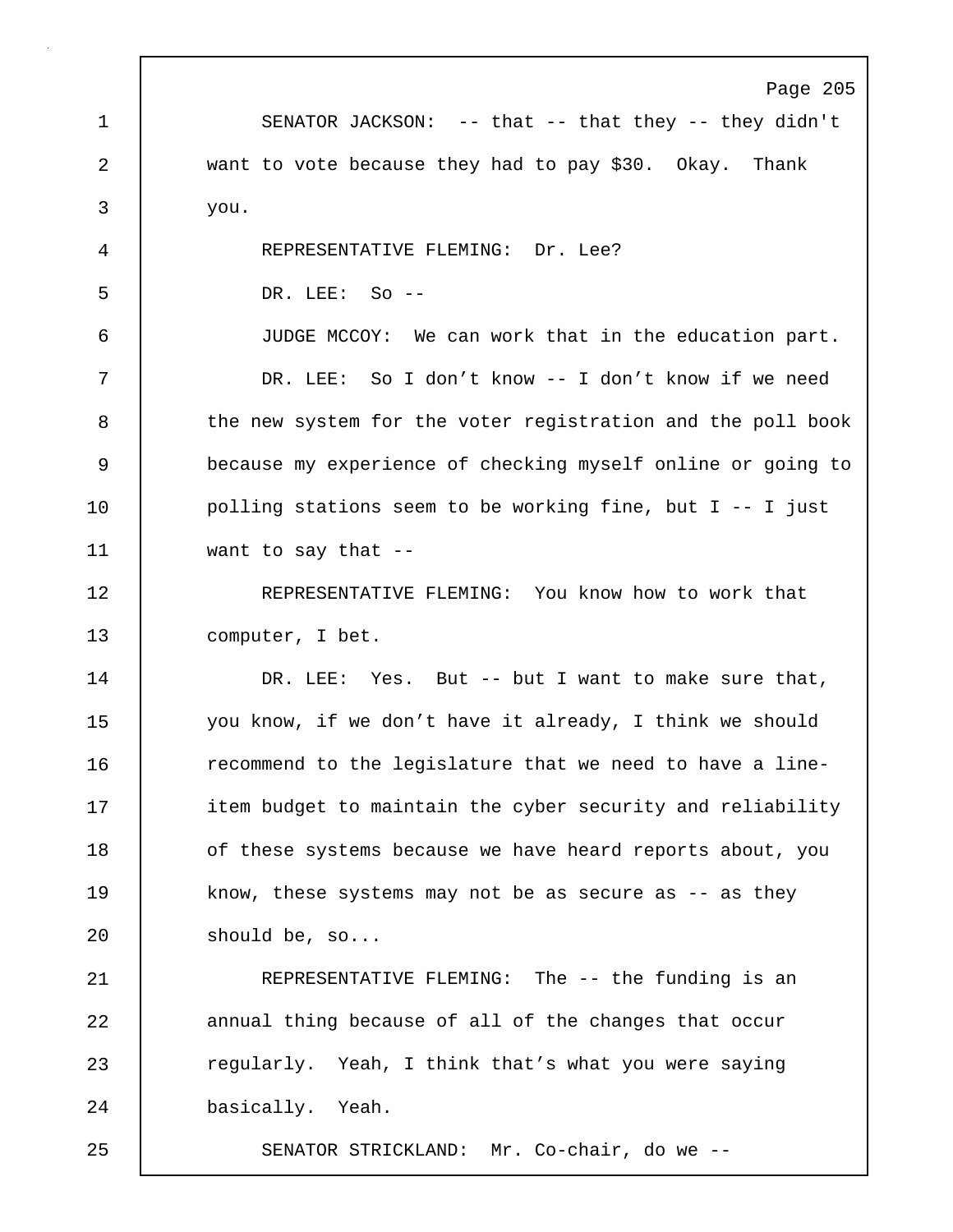1 REPRESENTATIVE FLEMING: Absolutely.

2 SENATOR STRICKLAND: Do we have any idea about what 3 the cost of new poll books would be? I don't think those 4 poll books are very -- very old. The scanners --

5 REPRESENTATIVE FLEMING: It -- now -- now, y'all 6 correct me if I'm mistaken. When we have talked to 7 different vendors about all sorts of systems, when we've 8 asked them for potential costs, we will be asking them for 9 an integrated system; right? It's -- it's top to bottom; 10 | right? Is that correct? So -- so -- yes, go ahead, Kevin.

11 MR. RAYBURN: So, from the RFI responses we received, 12 the range for like one single poll book was 900 to maybe 13 | \$1300. So you've got to figure out how many you need. It 14 might be, you know, about -- it could be a 10 million 15 dollar procurement to get, statewide, new poll books. 16 MR. RUSSO: We have, what, about 3500 precincts? 17 MR. RAYBURN: I think we have about 23 -- 2300

18 | precincts.

19 MR. HARVEY: And at least two per precinct, so about 20 7,000.

21 | REPRESENTATIVE FLEMING: Okay. But -- but what Brian 22 and I were discussing is, if we get a new system, then 23 those new poll books will have to come with it. So it 24 could be inside the cost of the whole system but, 25 certainly, a significant component of it. Judge?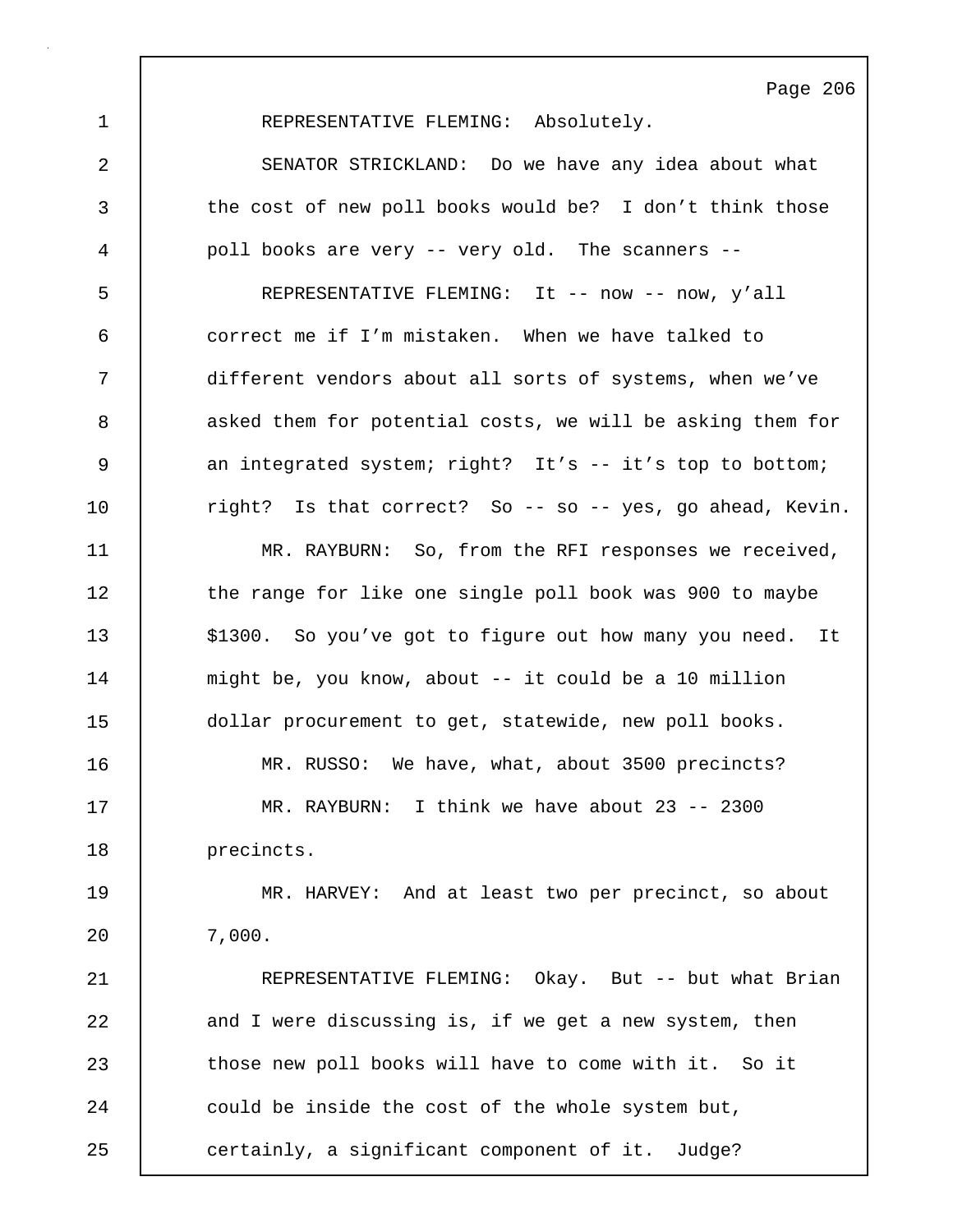1 JUDGE MCCOY: And, Mr. Chairman, that was included in 2 our information from the vendors. Some vendors can provide 3 us with the poll book and the voting equipment and then 4 some vendors -- we would have to deal with two vendors 5 depending on who -- who we choose. Some had it all; some, 6 we may have to deal with more than one vendor, but the 7 | specs were all included in -- into the information we were 8 presented.

9 REPRESENTATIVE FLEMING: The -- one of the other 10 | things that we spent a lot of time talking about was 11 | audits, and it seems to me a consensus -- and I'm -- I'm 12 | quickly to be corrected by you if I'm wrong that -- that an 13 audit is a good thing; it just depends on -- the devil's in 14 the details. How often, when, where and can it be done in 15 such a fashion that it's meaningful because you could 16 | actually do it in a timely fashion. Thoughts on audits in 17 the discussions that we've had? Lynn?

18 MS. BAILEY: Just a quick thought. The point was not 19 lost on me earlier when someone said that Georgia needs to 20 define its own audit and not to make the legislation so 21 **c** restricted that -- that we can't have it be an evolving 22 | system.

23 We heard earlier -- and I'm -- I'm going to use 24 | Colorado again as an example. It took Colorado 10 years to 25 get to where they are now through an evolving process that

Page 207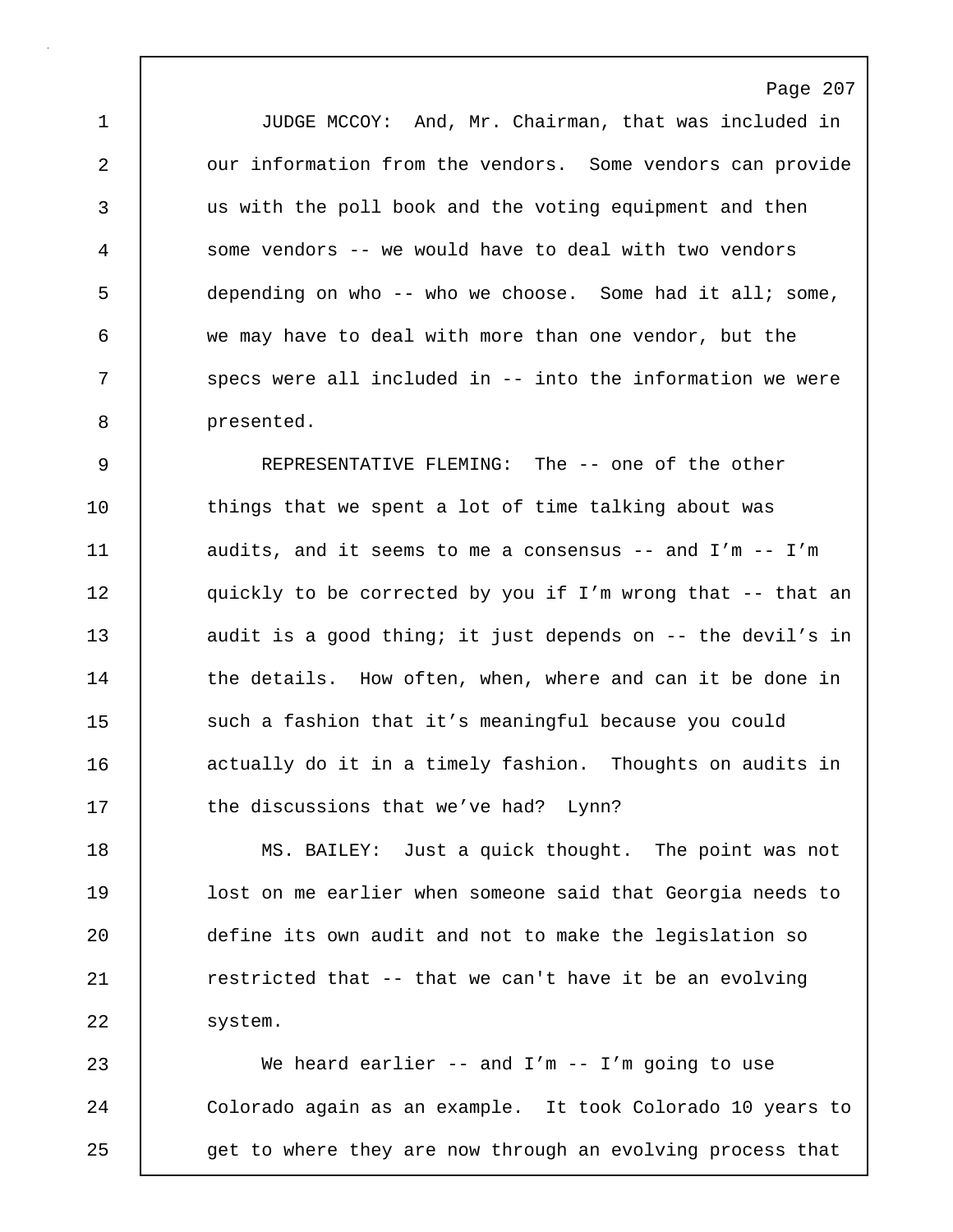1 involved assessment, and testing and input from all kinds 2 **o**f individuals to get to the point where they are now, and 3 I would expect the same could be true for the state of 4 Georgia.

5 I think, you know, we also, as I said earlier, need to 6 be very mindful of the fact that Georgia is -- is a 7 precinct-count based system, meaning we're not collecting 8 all of the ballots at one location to scan them through. 9 They're being scanned at 2300 locations around the state at 10 | the same time.

11 REPRESENTATIVE FLEMING: I watched with interest 12 | Arizona in the last elections and it -- a week later, they 13 were still telling us that somebody had pulled ahead and 14 somebody was behind --

15 MS. BAILEY: Because --

16 REPRESENTATIVE FLEMING: -- because batches of things 17 came in from the counties and were all being counted, it 18 **Seemed like, in once place.** Is that...?

19 MS. BAILEY: Well, I -- I can't speak to Arizona. 20 REPRESENTATIVE FLEMING: Yeah.

21 MS. BAILEY: I'm not familiar with that. But, you 22 know, there are -- there are states out there that are 23 all-mail jurisdictions, and the ballots come into one 24 central --

25 REPRESENTATIVE FLEMING: M-A-I-L --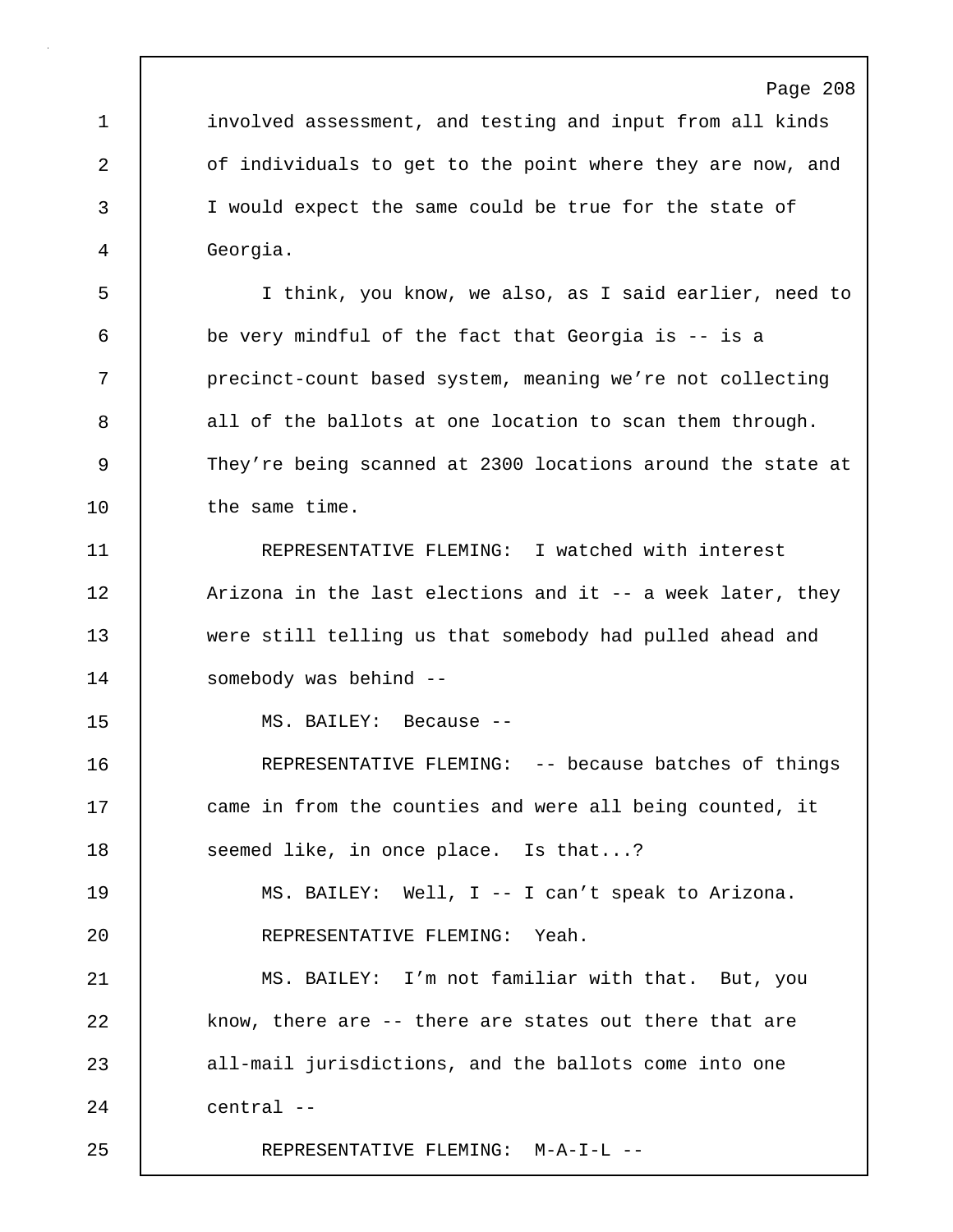Page 209 1 | MS. BAILEY: -- location --2 REPRESENTATIVE FLEMING: -- mail, right? 3 MS. BAILEY: Yes, yes. 4 REPRESENTATIVE FLEMING: I knew what you were talking 5 about. Yeah. 6 MS. BAILEY: So we just need to be mindful of that as 7 we -- as we contemplate legislation. There's no doubt that 8 we need it; we just need to figure out what's going to work 9 best for Georgia and not let the legislation drive that, 10 | but let us figure out a way that's going to work for 11 Georgia. 12 REPRESENTATIVE FLEMING: Judge? 13 JUDGE MCCOY: I think it was said earlier that the 14 legislation could require an audit and leave the 15 **particulars on when and how the audit was conducted to the** 16 state election board to put into rules, and -- and that may 17 be the -- the best move to require it and then not have to 18 **pass** legislation every time, wait a year to change it. 19 REPRESENTATIVE FLEMING: I'm sure my senators can -- 20 **can weigh in here, but that is something that we struggle** 21 | to deal with, contemplate, all of the time at the 22 | legislative level: How specific do we get in the code with 23 the instructions that we give to whoever we're regulating 24 at that time? 25 And -- and the goal is to be specific enough to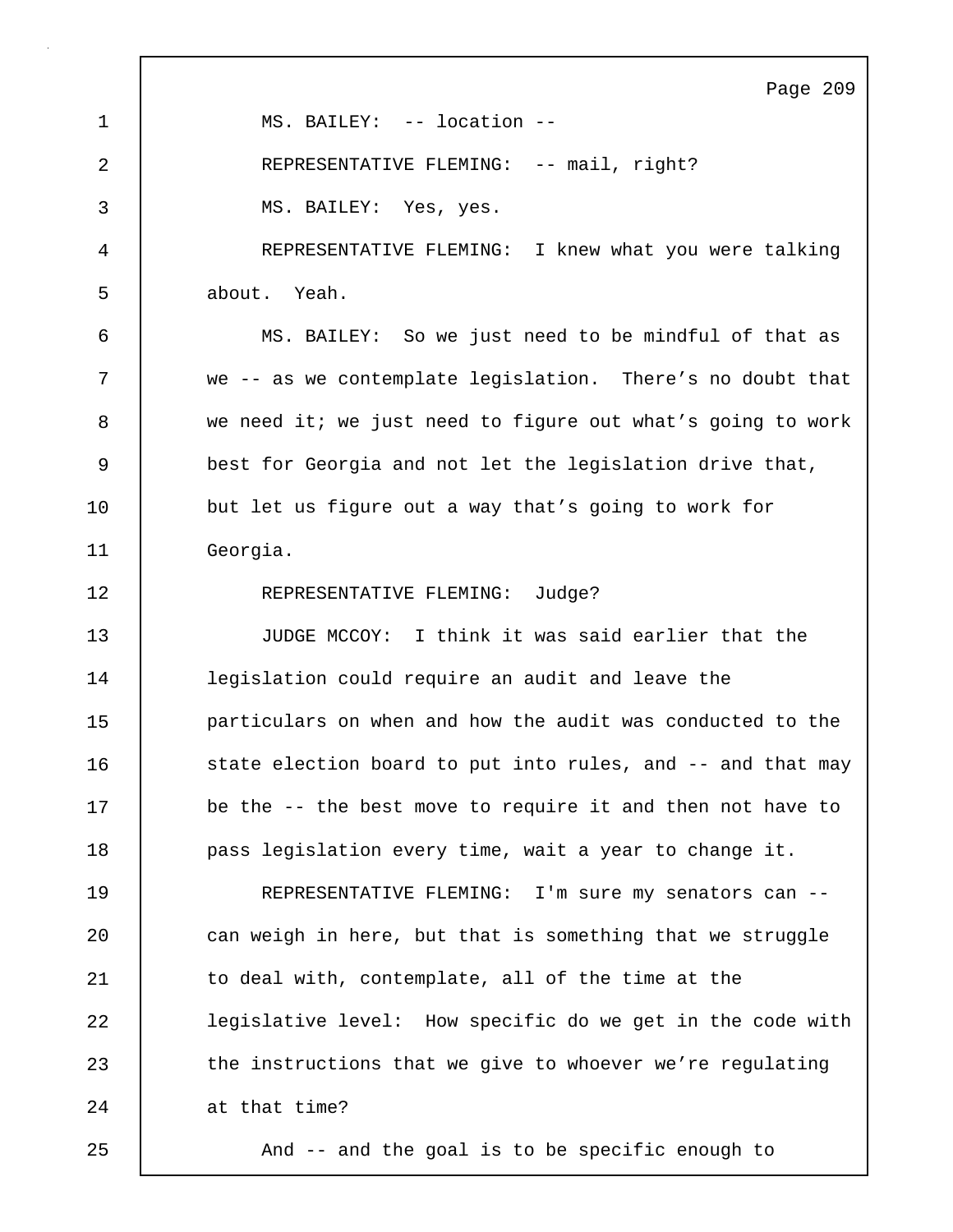Page 210 1 accomplish the task, but not so specific that you 2 micromanage it into difficulty. And where that line is, is 3 always a hard thing for us to decide, but it's a very 4 important part. Judge? 5 JUDGE MCCOY: My office deals with vital records also, 6 and a lot of the legislation that is geared toward vital 7 T records refers to as rules passed by DPH. And -- and you  $8$   $-$  that's just something that we need to consider, maybe 9 look at, to model. 10 REPRESENTATIVE FLEMING: We've talked about -- focused 11 on a lot of discussions here about the machine, or the 12 | paper or the -- the books and whatnot but, as was given to 13 us -- touched on with the -- with the update on the legal 14 aspect of it, several of the -- the lawsuits that pop up 15 that we want to try to avoid as much as possible going 16 **forward, deal with other things.** 17 The State other things in our election process that 18 we're going to need to update when we do this somewhat 19 major overhaul of the election system besides just talking 20 about machines and audits? Dr. Lee? 21 DR. LEE: So I'm trying to discuss something outside 22 **of my comfort zone and say something that may be completely** 23 -- doesn't make any sense, so -- 24 | REPRESENTATIVE FLEMING: You would be qualified to be 25 in the legislature if you did that.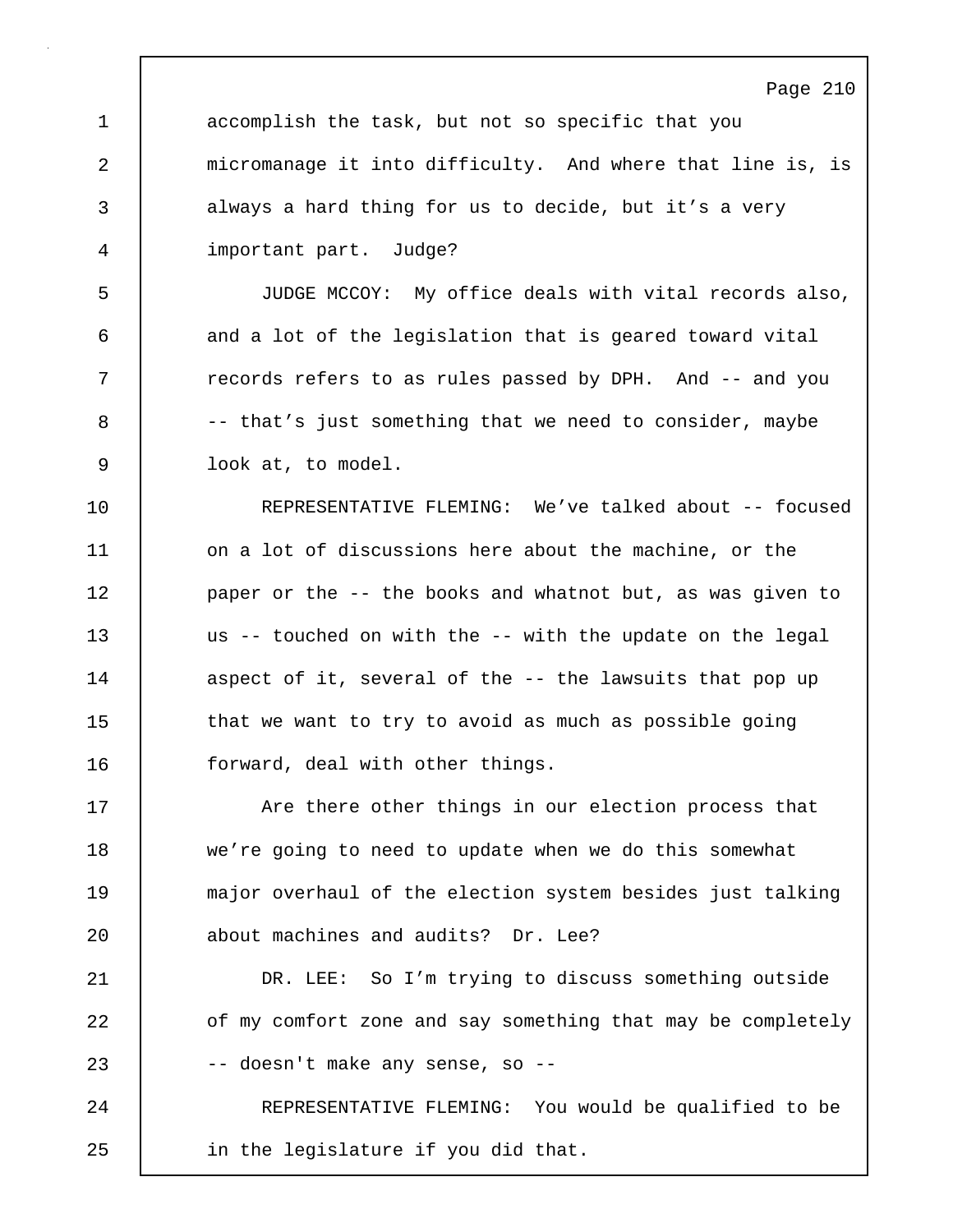Page 211 1 DR. LEE: So -- so, I mean, hearing some of the 2 concerns from the county election directors saying that, 3 when we move to a new system, their concern is that their 4 costs is going to go up. So I just don't know whether, you 5 **know, the state would reconsider the funding model.** 6 Like, for example, we go -- go into a -- a particular 7 uniform system, can the state essentially fund everything? 8 | Like, for example, the county has been saying that, Okay, 9 they have to pay the cost of paper. I don't know how much 10 paper costs but, suppose it be -- I don't know, tens of 11 millions of dollars, I doubt it, but can the -- can the 12 | state actually fund it instead of having to burden the 13 counties individually to -- to fund some of these 14 operations? 15 REPRESENTATIVE FLEMING: When my -- when my -- my son 16 is now 17 but, when he was -- I don't know -- five, you 17 | know, we -- we started trying to teach him how to manage 18 money and we gave him some money that he could spend how he 19 wanted to. And every time we went near McDonald's, he 20 wanted to get a Happy Meal. And, when I started making him 21 | pay the difference in the cost of the Happy Meal versus 22 just a hamburger and fries, he stopped wanting the Happy 23 Meal quite as much because, now, he was spending his money. 24 So one of the things that we struggle with at the 25 | state level is that, quite often, the people who are having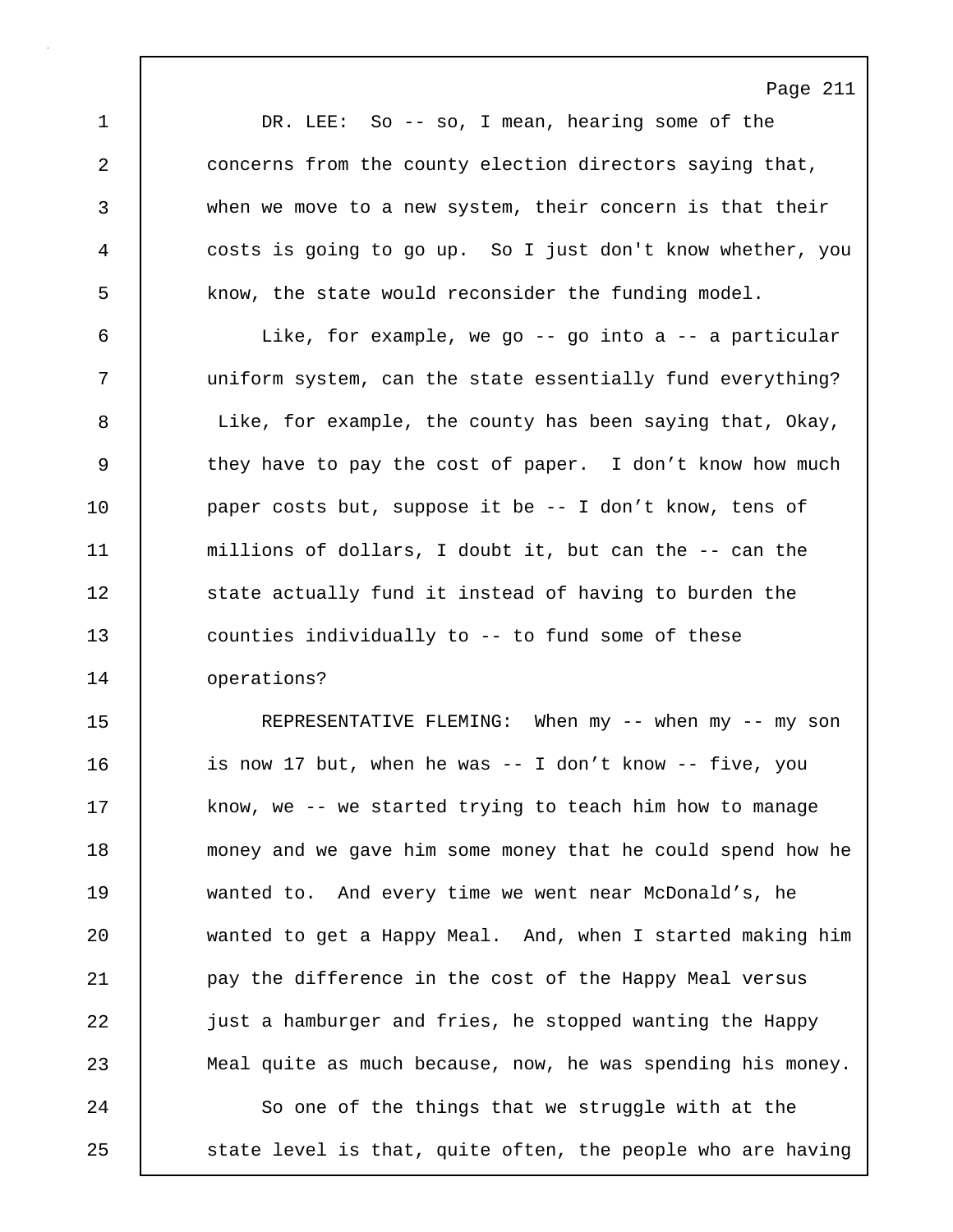1 to raise the taxes are best at making sure the money is 2 | spent wisely.

3 So this relationship between the state and the county 4 on many levels, not just voting, where we require the 5 counties to have skin in the game because they fund part of 6 it, quite often results in a second watchdog making sure 7 T the taxpayers' fund are spent wisely because those 8 commissioners will holler loudly to you when you require 9 them to do something that doesn't make sense in their 10 | jurisdiction.

11 So I hear what you're saying and -- but that is the 12 tension that we constantly deal with, this idea that good 13 **government quite often is the government that's most local** 14 | to you, and we have to have some uniformity to make the 15 system work, but we also want the local input.

16 **And, when the commissioners have to, in their county,** 17 **fund the board of elections, I think we probably get a lot** 18 more feedback on different ways to build better mousetraps. 19 | So it's -- it's a balancing act with many things. It's 20 **not** so simple that just the state pay for everything. 21 Nancy?

22 MS. BOREN: And just a little bit of an example of 23 expense, since you brought it up: We went to ballot-on-24 demand printing about six years ago, so we print them on 25 demand. But, in a primary, our typical ballot cost -- and

# Page 212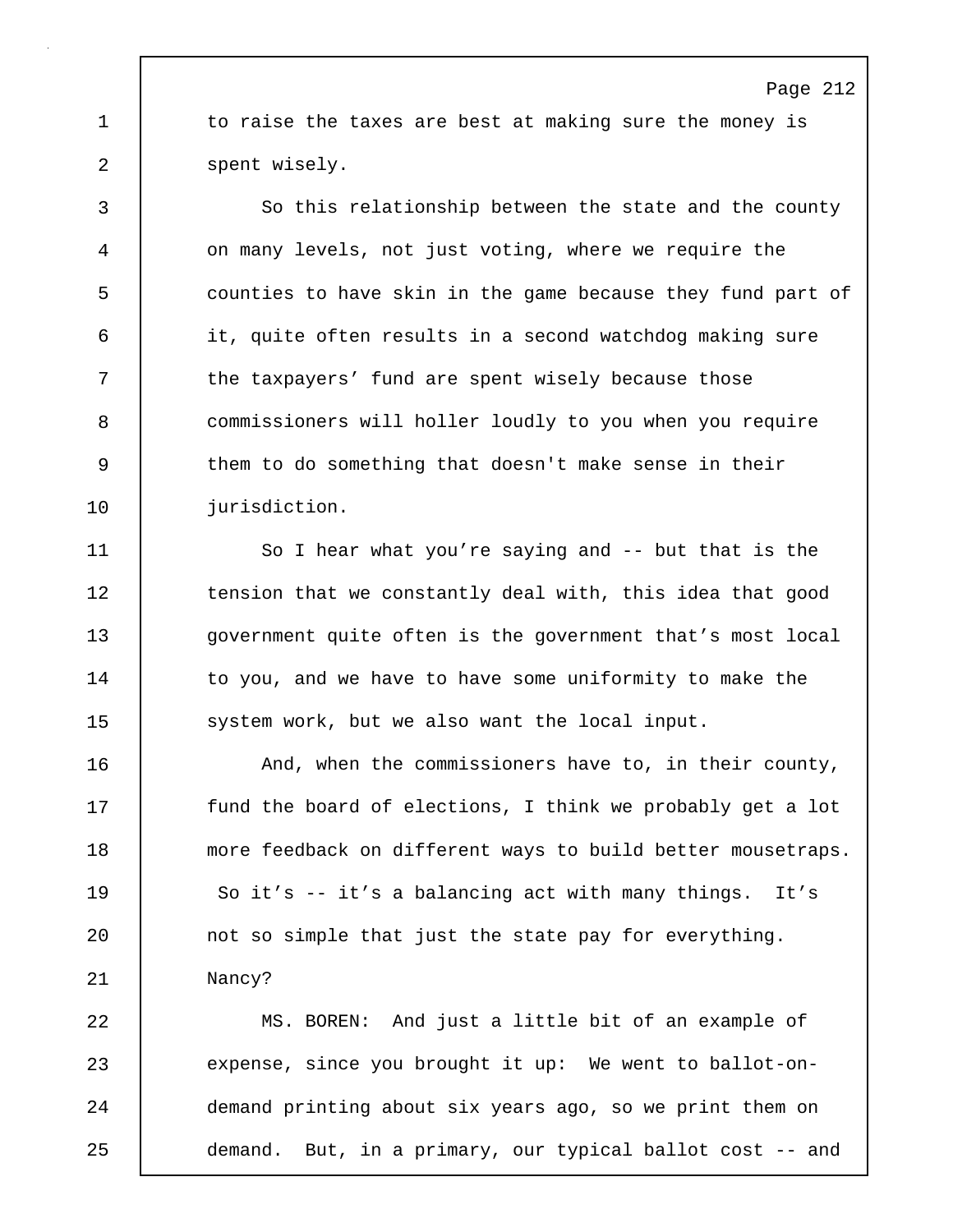Page 213 1 this is just for mail out, and absentee and provisional 2 ballots -- is about \$25,000 per primary. The reason it's 3 so expensive for our primaries, you have to have 4 republican, democratic and non-partisan ballots. 5 REPRESENTATIVE FLEMING: Three ballots. 6 MS. BOREN: Correct. And you're supposed to have a 7 ballot in each precinct for whatever a voter may choose 8 | since we don't register by party in Georgia. 9 So a primary was extremely expensive for us. When we 10 went to ballot-on-demand, we reduced our ballot cost --11 | again, just for absentees, and provisionals and challenge 12  $\vert$  -- from 25,000 to about 3 or \$4,000 in that first primary. 13 So it was a huge savings for us to go to ballot on demand 14 | in a primary. So I can only imagine, if we were printing 15 ballots for the entire election to be a paper election, how 16 expensive that would be unless we have some kind of ballot-17 on-demand component --18 | JUDGE MCCOY: What --19 | MS. BOREN: -- especially in the primary. 20 JUDGE MCCOY: What was the cost of the equipment -- 21 | the ballot-on-demand equipment? 22 MS. BOREN: The ballot-on-demand equipment was 23 | \$25,000, but we saved it in that first year in a primary. 24 We implemented it in a primary and our net expense, based 25 on previous years' expenses from primary printing, it was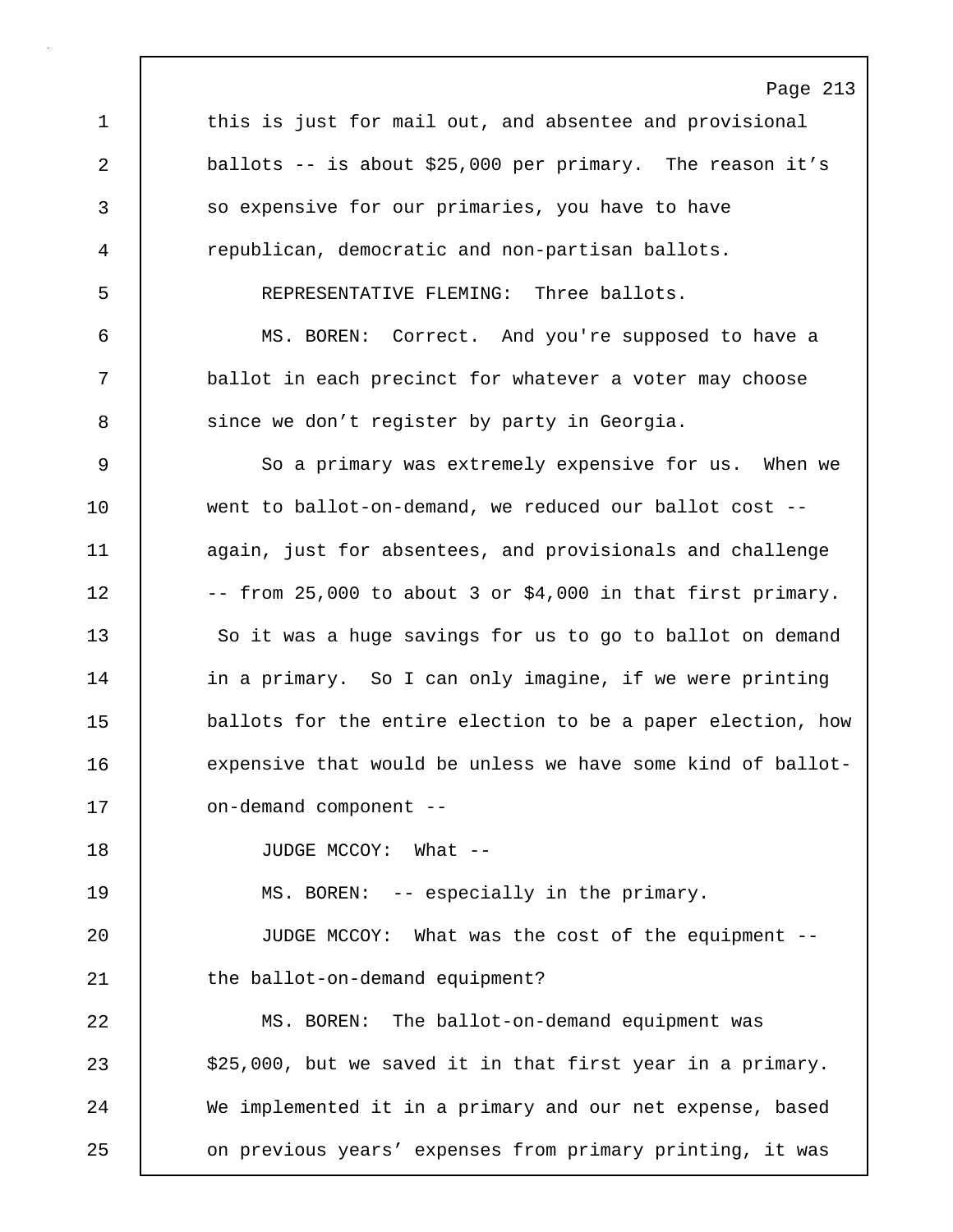Page 214 1 equal. And, now, all we've done is save money. 2 | JUDGE MCCOY: Exactly. 3 REPRESENTATIVE FLEMING: Ms. Bailey? 4 MS. BAILEY: I'm just piggybacking on Nancy's 5 comments. We've had a very similar experience with ballot 6 on demand. It -- it really kept us from having to print so 7 many -- so many unneeded ballots. 8 But the one thing that this group should think about 9 and just chew on between now and the next time we meet, is 10 advanced voting and how we can successfully administer 11 making sure that voters get their correct ballot. 12 Just in Richmond County -- and we're a medium-sized 13 county -- we have 68 different precincts in -- in our 14 county. You times that times three in a primary and you've 15 got 200 or so ballot styles out there, and we're depended 16 upon, right now, not having ballot -- if we didn't have 17 ballot on demand, we would be depended upon poll workers to 18 dig through thousands of ballots, pick the right one for 19 **each and every one of the thousands and thousands that come**  $20$  through. I see that as being a big problem. 21 Using ballot-marking devices would, of course, 22 alleviate that because you would have an electronic ballot 23 on some type of an access card that would bring up the 24 | right ballot every time.

25 Even if we had ballot on demand, we would have to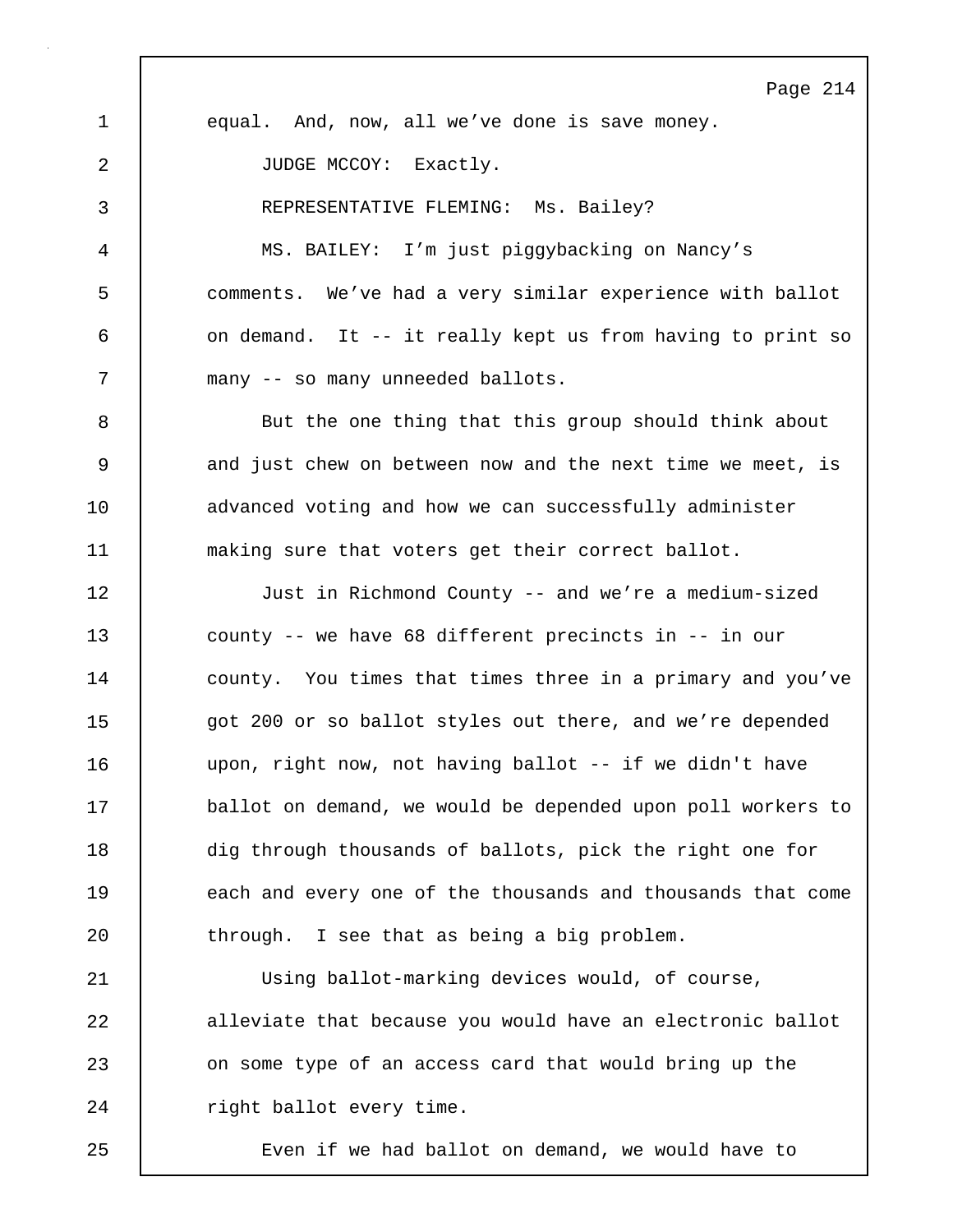Page 215 1 ensure that it did more than just print a ballot. It would 2 almost need to have the voter's name on a detachable stub 3 or some -- some way that you could be assured that the 4 voter was going to get their correct ballot, and that's -- 5 I think that's something we need to give a lot of thought  $6 \quad b \quad \text{to.}$ 

7 Coming from a county that formerly administered punch 8 card back in the day, I know. Even in -- on a -- even on 9 election day when you may only have three ballot styles and 10 even those they're color-coded by party, still, poll 11 workers are -- I mean, I can't say it was an overriding 12 **problem, but it happened even in the most** -- in a situation 13 where you couldn't conceive that somebody could make a 14 mistake like that, it's still made.

15 | And, certainly, if they're digging through generic 16 **pieces of paper that are all the same size, and the only** 17 differential between any of them is a small, little code 18 | that's down at the bottom of the card, it's fraught for 19 mistakes.

20 REPRESENTATIVE FLEMING: Some of the issues that we 21 heard after the election, absentee-ballot processing, 22 **provisional-ballot processing.** Things that we heard before 23 and after the session that the -- the HAVA match system; 24 all of these were things that -- that brought controversy 25 and, sometimes, lawsuits.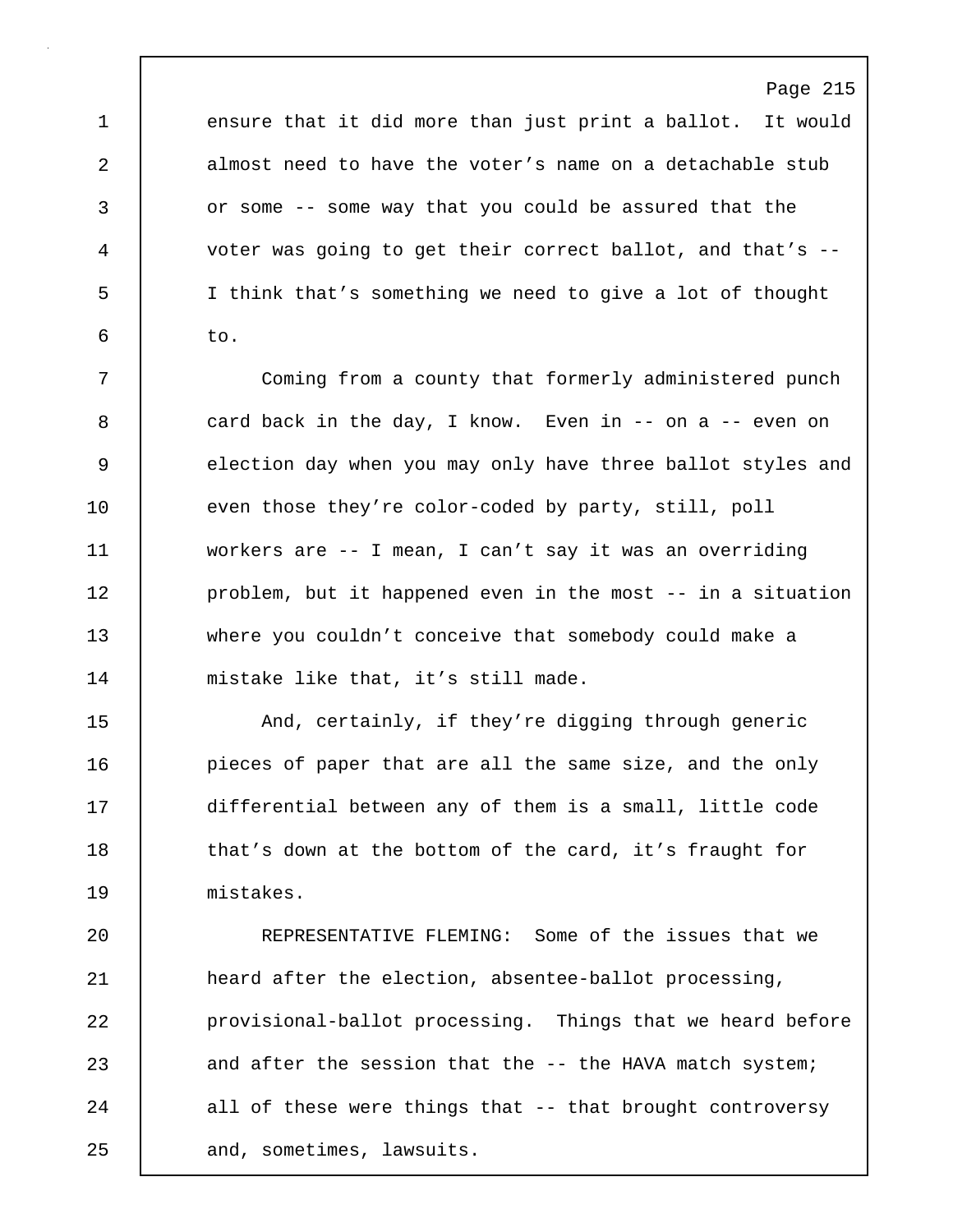1 | And -- and the -- you know, what could be or may be 2 done to try to eliminate some of those problems going 3 forward to the extent that they could be, I think is also 4 something that -- that we should -- we should think about. 5 Madam Secretary?

6 SECRETARY CRITTENDEN: Yes. Thank you. I know our 7 discussion today has -- has centered very much about the 8 equipment, but we've had a lot of discussion on some other 9 issues as well. And whatever is chosen, how -- whatever 10 way we go, they'll need to be some changes in terms of the 11 **code and SEB procedures and things.** 

12 | So with the commission's okay, I'd like our team, as 13 we're working on putting these recommendations together, to 14 also take a look at some of the law changes that are 15 **necessary while, at the same time, addressing some of what** 16 you were mentioning in terms of some areas that we had some 17 **issues with -- with the recounts, with the absentee ballots** 18 -- making sure that we're staying compliant with federal 19 laws, we're looking at things -- all of those kinds of 20 things that need to go into this and we can take a look at 21 it when we meet again and look at the recommendation so 22 **that we're looking at everything.** 23 REPRESENTATIVE FLEMING: Okay. Judge? 24 JUDGE MCCOY: Mr. Chairman, just food for thought:

25 There -- it's a house or a senate race had been ordered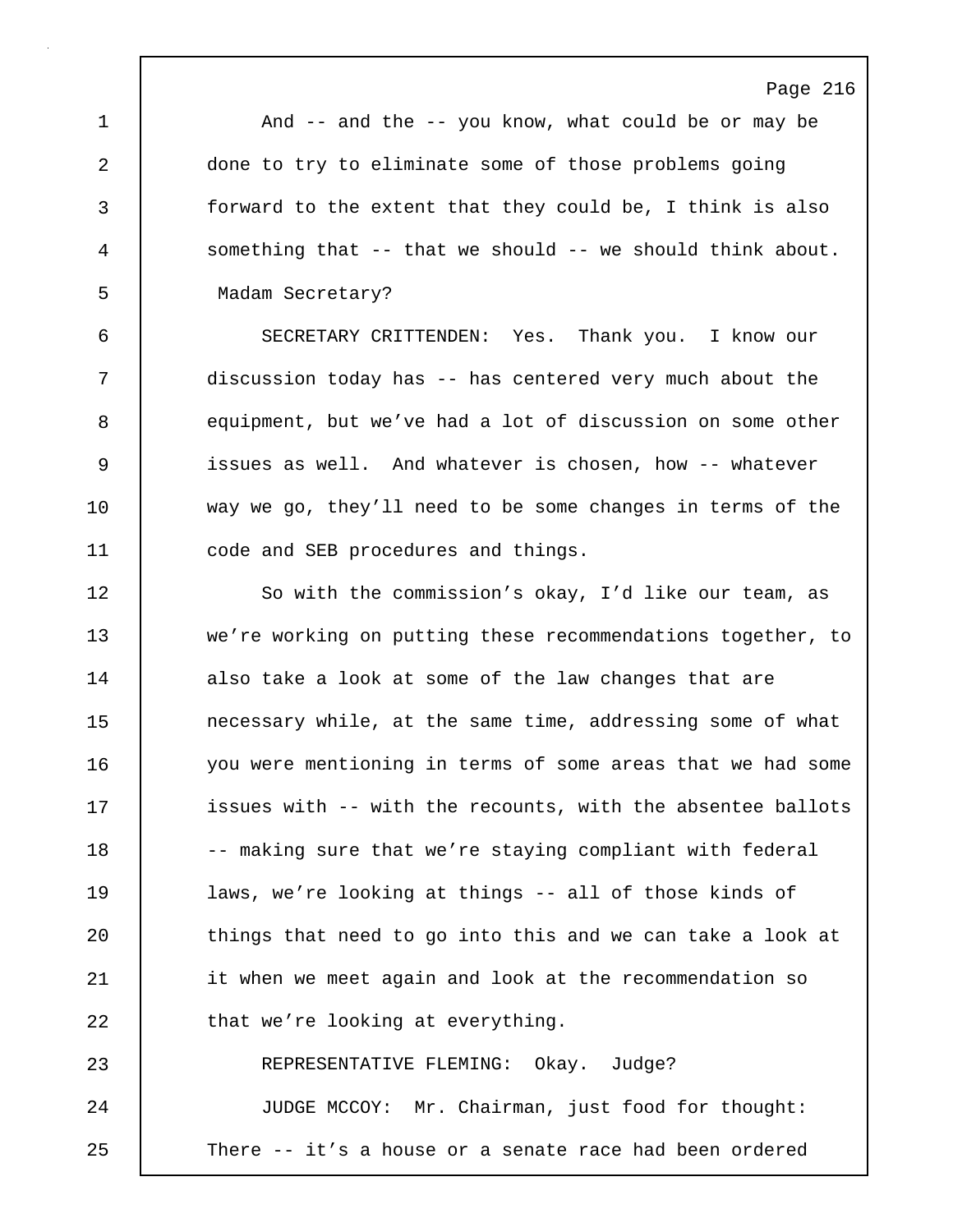|              | Page 217                                                    |
|--------------|-------------------------------------------------------------|
| $\mathbf{1}$ | $\circ$ --                                                  |
| 2            | REPRESENTATIVE FLEMING: Two votes separate out of           |
| 3            | 7,000 or something.                                         |
| 4            | SECRETARY CRITTENDEN: Uh-huh.                               |
| 5            | JUDGE MCCOY: And there were voters that were given          |
| 6            | the wrong ballot that could have made the difference in the |
| 7            | outcome and, because the voters were given the wrong        |
| 8            | ballot, that whole house race is about to be re-held.       |
| 9            | REPRESENTATIVE FLEMING: Right. And it was -- okay.          |
| 10           | You're talking about -- it was re-held.                     |
| 11           | JUDGE MCCOY: It was?                                        |
| 12           | REPRESENTATIVE FLEMING: And now there's two votes' --       |
| 13           | (Crosstalk.)                                                |
| 14           | REPRESENTATIVE FLEMING: -- difference between the           |
| 15           | two.                                                        |
| 16           | JUDGE MCCOY: Oh, wow.                                       |
| 17           | REPRESENTATIVE FLEMING: And now -- and there are            |
| 18           | additional, now, talk about people having been given the    |
| 19           | wrong ballot.                                               |
| 20           | JUDGE MCCOY: So it may have to be re-held again.            |
| 21           | REPRESENTATIVE FLEMING: We don't -- we -- we don't --       |
| 22           | we don't know. We don't know.                               |
| 23           | JUDGE MCCOY: These are the things that we lay awake         |
| 24           | at night worrying about --                                  |
| 25           | REPRESENTATIVE FLEMING: Right. Absolutely.                  |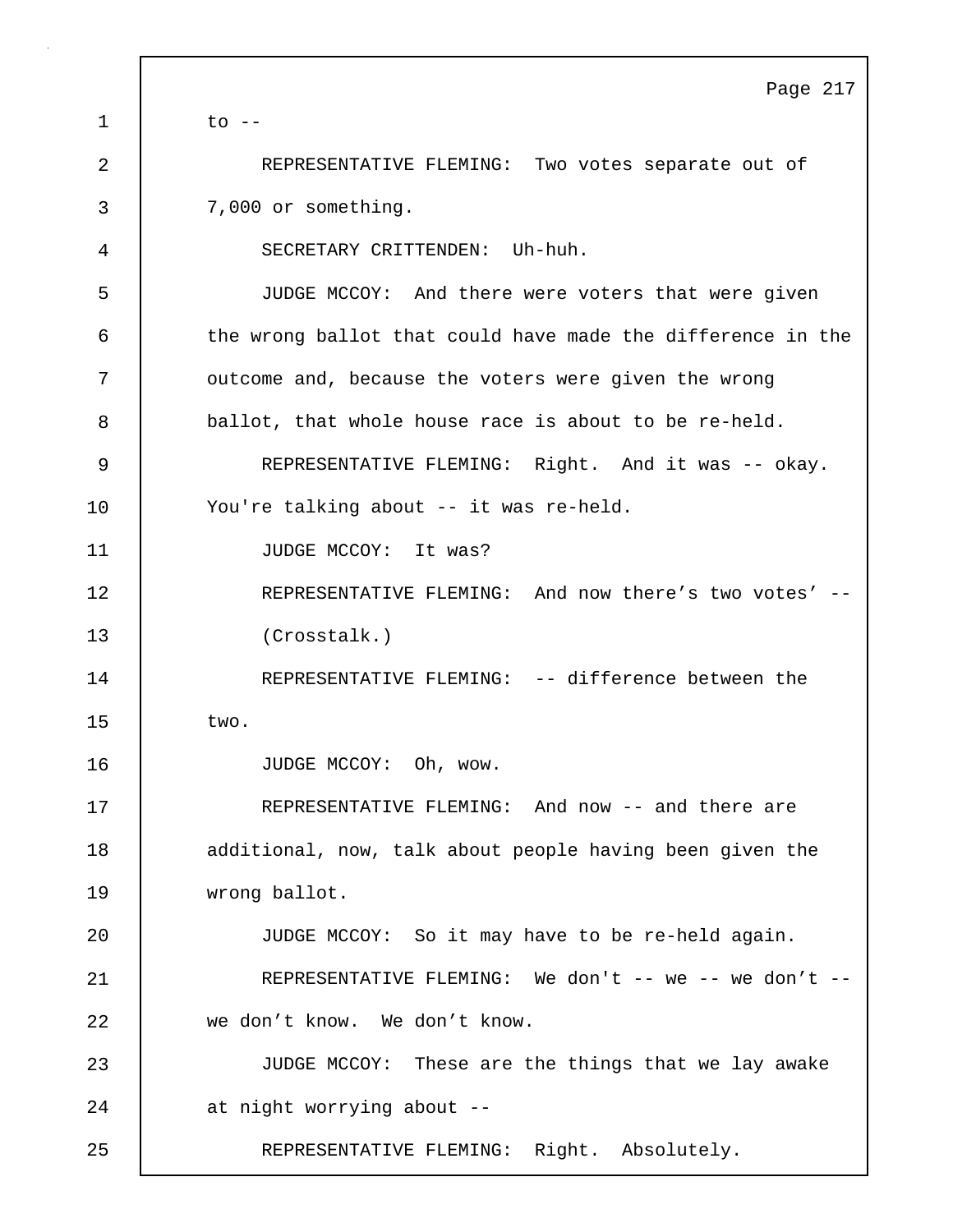1 JUDGE MCCOY: -- and that's why we speak of them. 2 | REPRESENTATIVE FLEMING: Of course, the -- the last 3 question that I'll -- I'll focus us back along, which is 4 one of the ones I brought out earlier: What should the 5 | primary means of vote casting in the new system be? Should 6 it be primary ballot-marking devices or should it be 7 hand-marked paper ballots?

8 Most of the discussion amongst the public particularly 9 | that have participated and -- has been on that -- that 10 central issue that affects many of the other questions that 11 we're talking about. Your thoughts on that big question? 12 | MS. ROSS: Can I start with a question? 13 REPRESENTATIVE FLEMING: Absolutely, Ms. Ross.

14 | MS. ROSS: How long do we anticipate this change that 15 the General Assembly approves, let's say, presumably, next 16 **SALI** session? How long do we envision using the system that we 17 decide upon?

18 | REPRESENTATIVE FLEMING: Very -- very good question. 19 I mean, obviously, the system that was used before the 20 current one evolved from paper ballots, to punch hanging 21 chads, to -- to optical scans, to lever machines in there. 22 This system's been in place now since the 2002 -- 23 | JUDGE MCCOY: 16 years. 24 REPRESENTATIVE FLEMING: 16 years, so hard -- hard to 25 say. Technology's changing faster than it used to.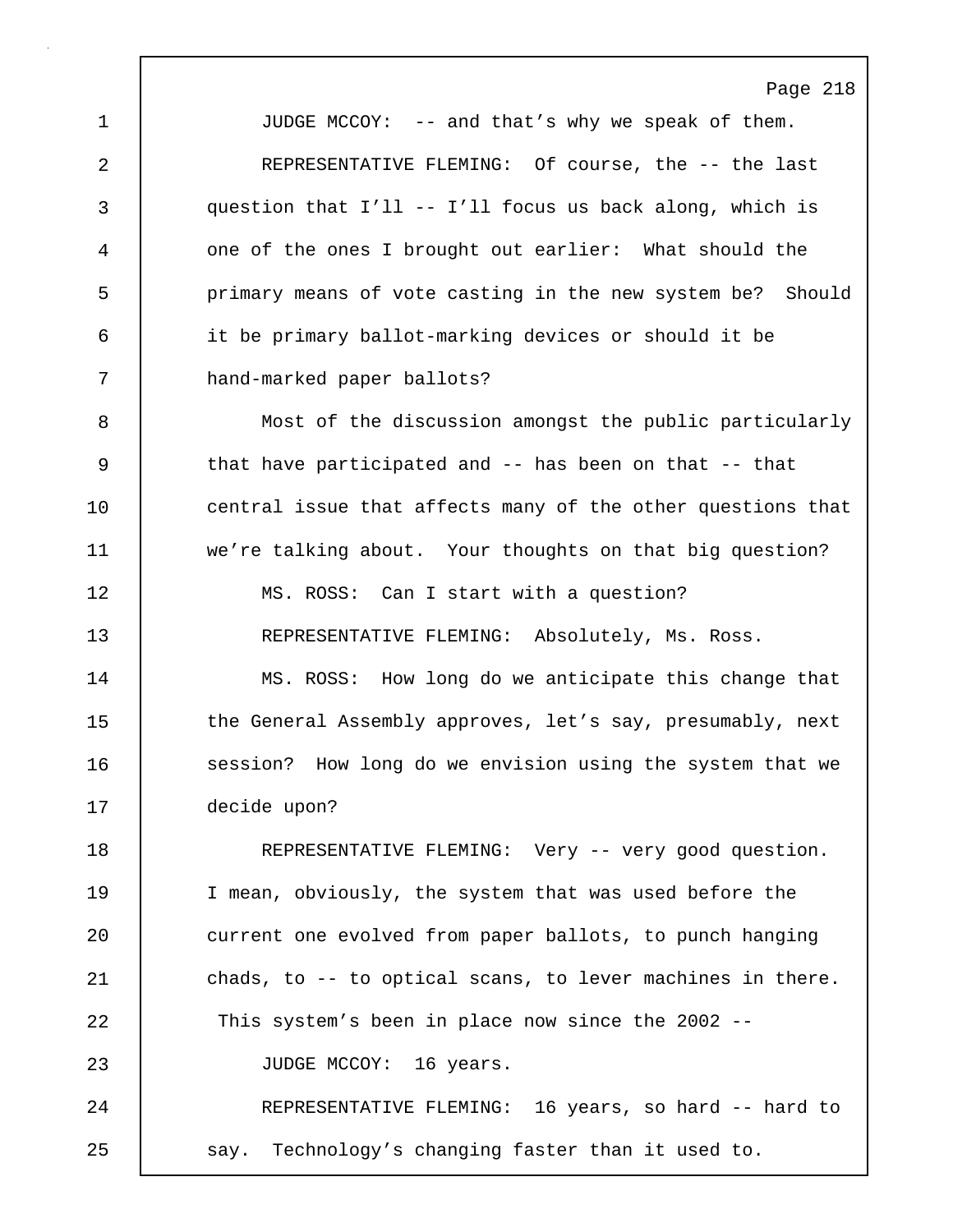1 MS. ROSS: Because when we think about the future and 2 disenfranchising voters -- potential voters, I mean, if it 3 -- it lasts as long as the current system that we have, 4 that means a child born two years from now will be voting 5 on a system that we decide on today.

6 And that is -- not expressing an opinion one way or 7 T the other on paper versus machines, and I understand the 8 | cyber-security angle, but we do -- we must balance security 9 with disenfranchising citizens and I don't know a single 10 child -- so we're talking about children. Children today 11 will be using the system that we are deciding upon.

12 Who -- who uses paper? I mean, they take all of their 13 tests on computers. Our little toddler already knows how 14 | to use an iPad or an iPhone, and I'm not saying one way or 15 another. I just think we need to consider that if this 16 system is going to last as long as the last system has 17 | lasted us. We're talking 16 to 18 years. I think we need 18 to maximize the flexibility, and that's why I was asking 19 **Dean Cox, you know, what is your biggest regret.** 

20 I think if we can envision -- and we may be looking 21 | for a unicorn, but we need to envision flexibility for our 22 future because the majority of the voters, if this system 23 lasts around 16 -- 18 years, will be young people who vote 24 very differently, take tests very differently, do things 25 very differently than most of the people in this room.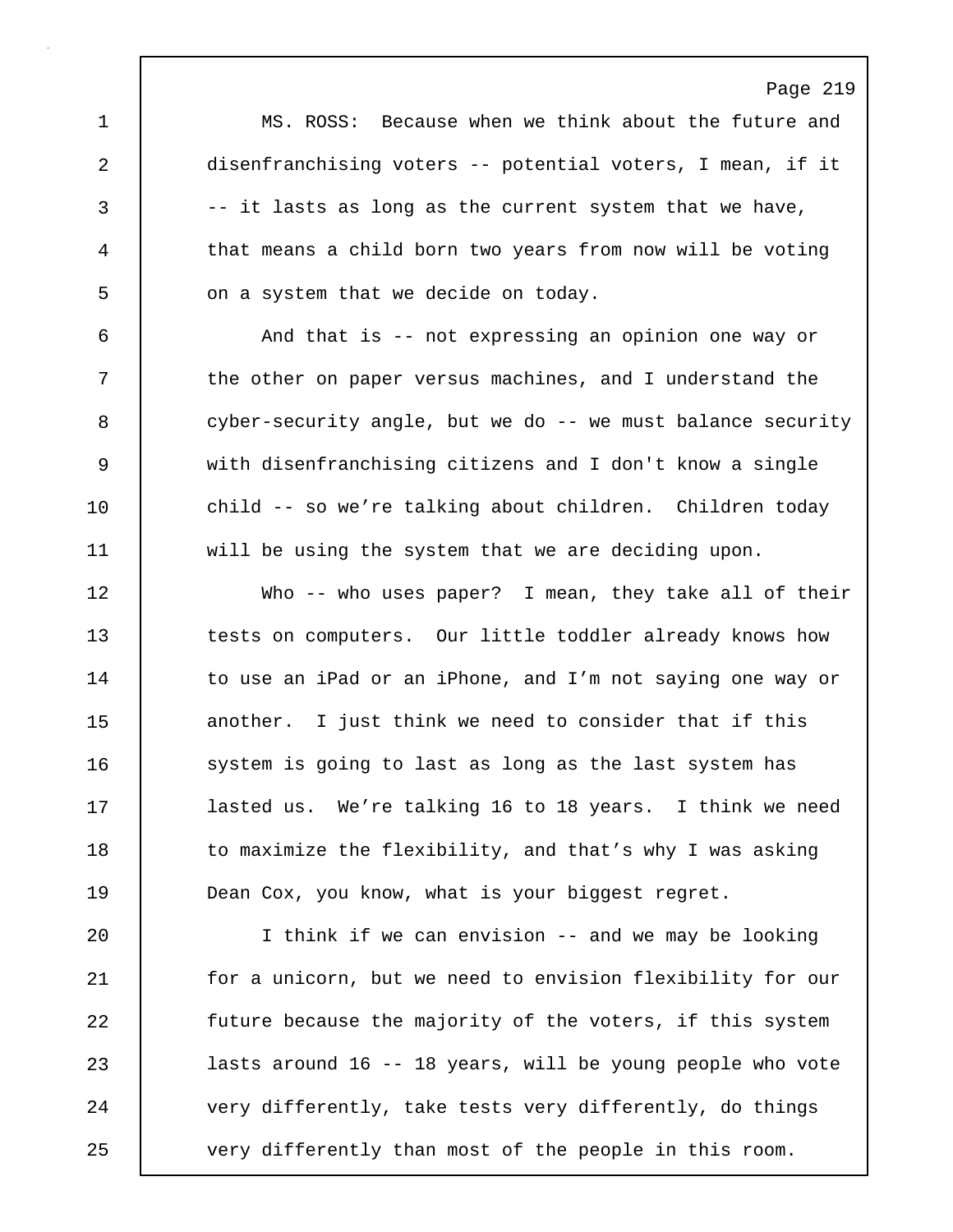Page 220 1 | REPRESENTATIVE FLEMING: Okay. 2 MR. RUSSO: Yeah, I'll -- 3 REPRESENTATIVE FLEMING: Counsel? 4 MR. RUSSO: I'll add just a comment. You know, for -- 5 we -- we obviously have a lot of folks here that do not 6 trust electronic voting systems. I hear from -- from 7 people all of the time that say, If I had to put it on 8 **paper**, I would not trust that system. 9 So I think we're going to get -- there's always going 10 to be someone out there who's not going to necessarily 11 The strust the system we're looking at, which is why it is --12 or, excuse me, the system that we're voting on. So -- so 13 that's why there's an important balance here. 14 | And I do think, you know, between the -- the 15 **dema** administration of the election, for election officials, 16 but also the -- the voter experience -- and, you know, 17 at -- at the end of the day, we do have a difficult 18 decision here to make in terms of what we're recommending, 19 but I think we also just have to keep in mind that there's 20 not going to be a perfect system. 21 | REPRESENTATIVE FLEMING: Dr. Lee? 22 DR. LEE: So I just want to say that the -- I mean, 23 the system that I recommended, as I documented in the -- in 24 the report I sent around -- so -- so it was, as you can 25 see, a consensus from the computer scientists and cyber-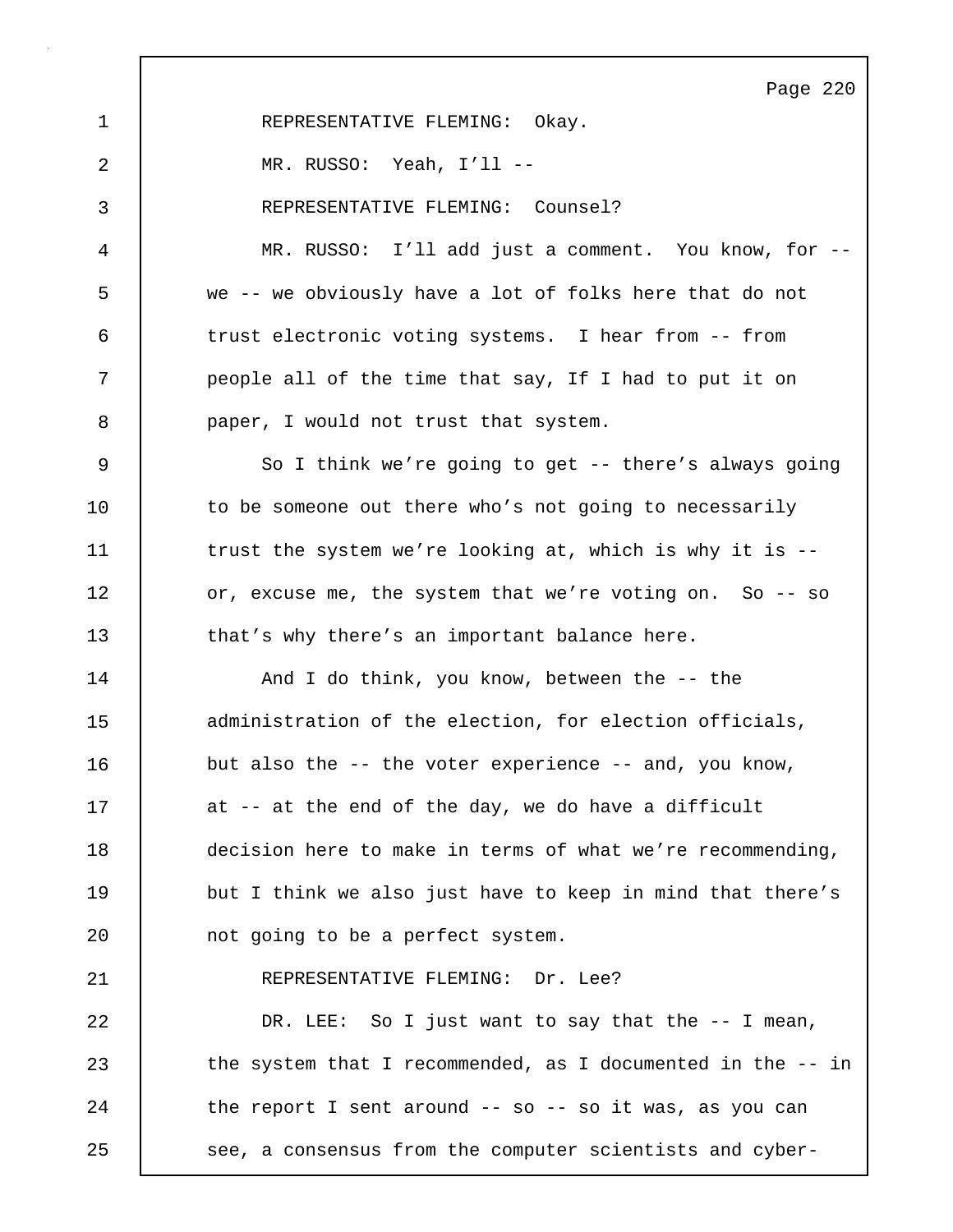Page 221 1 security experts that hand-marked paper ballot, you know, 2 is the best available approach right now.

3 And I also want to say that I didn't -- I didn't take 4 that at wholesale value when it was assigned to -- when I 5 was asked to serve on this commission. I actually took my 6 time to actually digest the study and talked to a lot of 7 computer scientists and cyber-security experts to arrive -- 8 to arrive at the same conclusion; right?

9 So what I'm saying is that, from a cyber-security 10 | point of view, that's the best available solution. Now, if 11 you say we don't want that, we want to justify why; right? 12 Justify and answer the concerns from the citizens. So 13 | that's -- so that's my -- my number one comment.

14 I think the second one, I think I -- I echo what 15 Sheila just said, is that I don't think we should -- with 16 any solution, even the solution that I had recommended, I 17 don't think we should have to find a solution and then use 18 it for the next 15 -- 20 years because that would be 19 | several generations of -- several lifetimes of computer 20 technologies.

21 | I really think that we should -- we should have this 22 **ongoing basis every couple of years to review what's** 23 **a**vailable, and what has been working for us, and what needs 24 to be improved and then have a new round of selection of 25 new systems.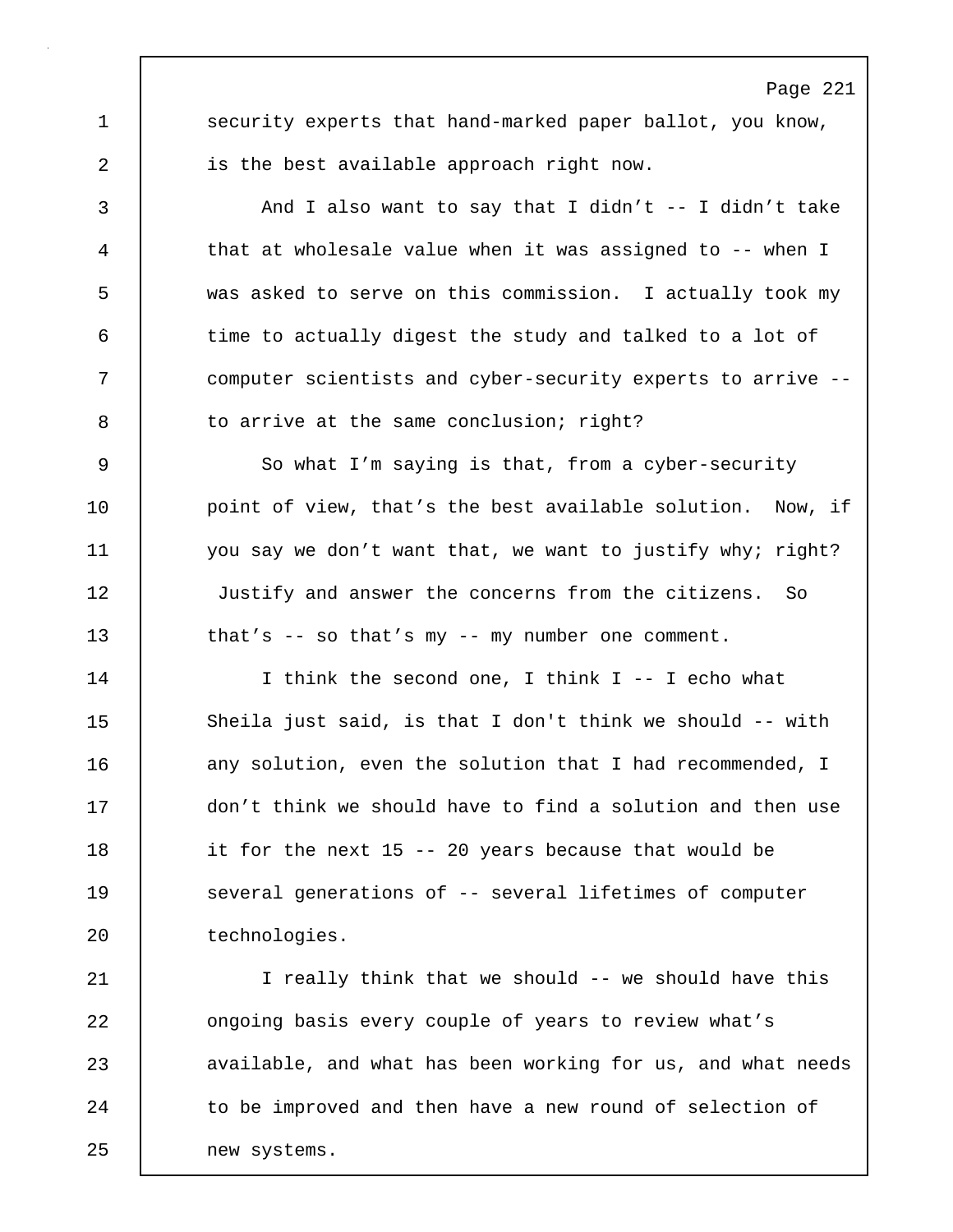1 So that may add prudence to -- to us, but I think 2 that's a cost that we should -- we should take. I mean --3 in fact, in the -- in IT -- you know, and anybody who was 4 in IT will tell you that not very rarely do we buy -- 5 actually sign a contract to buy a system. It's all based 6 on leasing; right? Subscription.

Page 222

7 I think that's something that we should also consider, 8 you know, maybe work with the legislation process and, say, 9 instead of buying something and spending 150 million 10 dollars -- when you spend that much money, you are -- you 11 are more inclined to get stuck with it; right?

12 Whereas, if we say, Hey, we're going to spend a little 13 bit of money, just lease it, and then, a couple of years 14 **later, maybe the consideration -- all of the factors will** 15 change, our calculators would change, and then say, You 16 know what? Let's select something that's a little bit -- a 17 | little bit better. So that would be my -- my second 18 comment.

19 REPRESENTATIVE FLEMING: I think that the leasing 20 | thought is a good one. The -- the complexity of doing 21 anything with the government is the limitations upon our 22 | flexibility to be flexible.

23 And -- and when we make, quite often, large purchases 24 at the state level, we bond them and we could easily, with 25 | the senators' help, do away with the requirement that --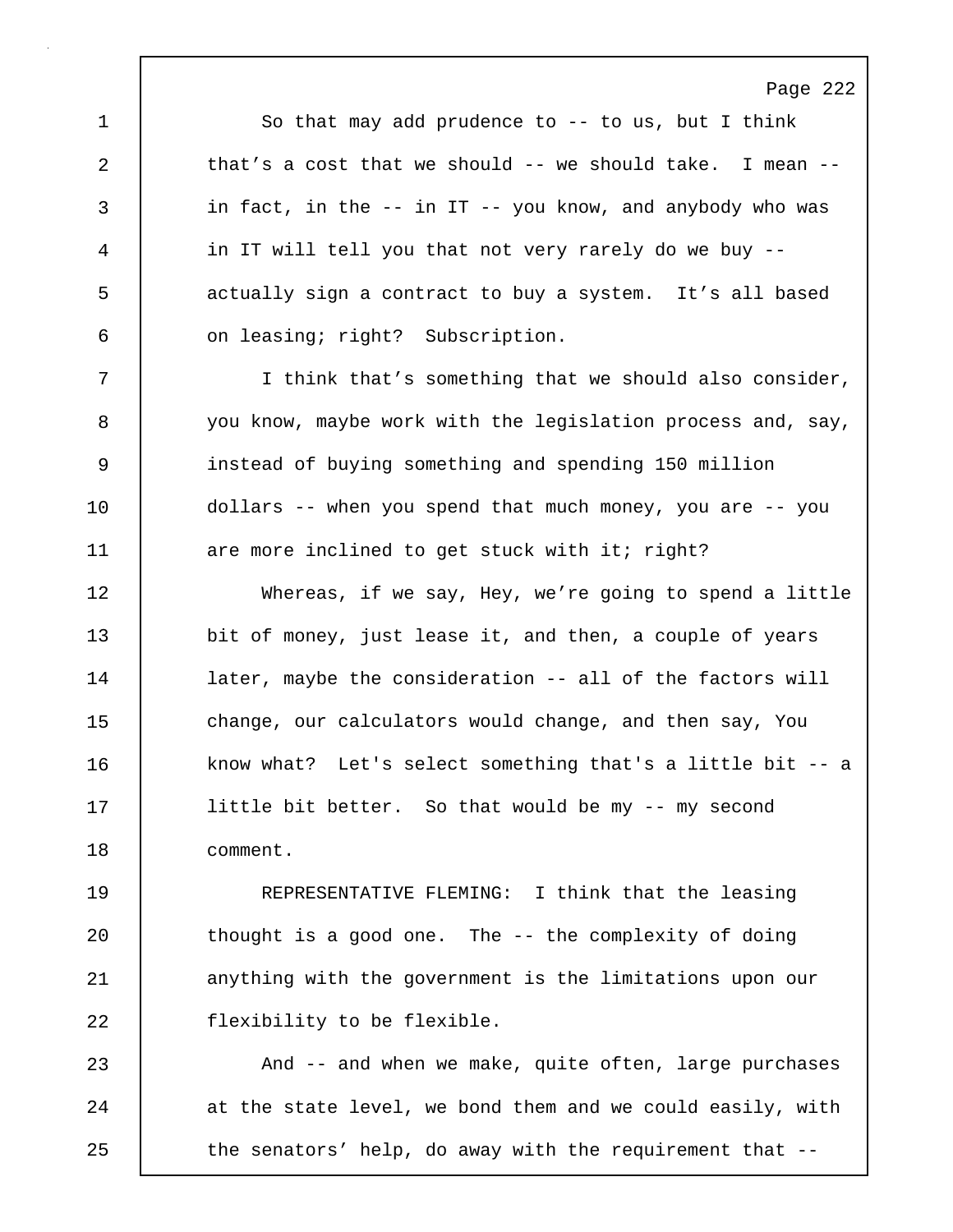1 that we not lease something when we bond it at the state 2 level.

3 But there's a bigger, more complicated picture 4 involved in that Georgia has one of the best bond ratings 5 in the nation. In other words, when we have to borrow 6 money to build roads, and bridges and -- and whatnot for 7 | taxpayers, we get an incredibly good rate because we follow 8 the best practices of bonding.

9 And the best practices of bonding in the nation, to 10 versimplify it, is -- is that you don't bond things, you 11 lease. And so -- and so, that's one of the things that 12 we'd have to -- we need to be thinking about. Because, I 13 agree with you, this concept of leasing is very -- I've 14 **leased vehicles before for -- for some of the reasons that** 15 you've just discussed, so -- Dr. Lee?

16 | DR. LEE: So then a follow up. So, I mean, if leasing 17 is not a viable option, you know, particularly speaking, 18 | then I think we should really just go with the safest --19 **Safest solution possible because we cannot afford to have** 20  $\vert$  -- to -- you know, we should should err on the safe side; 21 | right?

22 You know, even if we have a solution that we're going 23 | to get stuck with the next 20 years, I want the most secure 24 Solution possible because there's no way out.

25 You know, what if, five years from now, there was a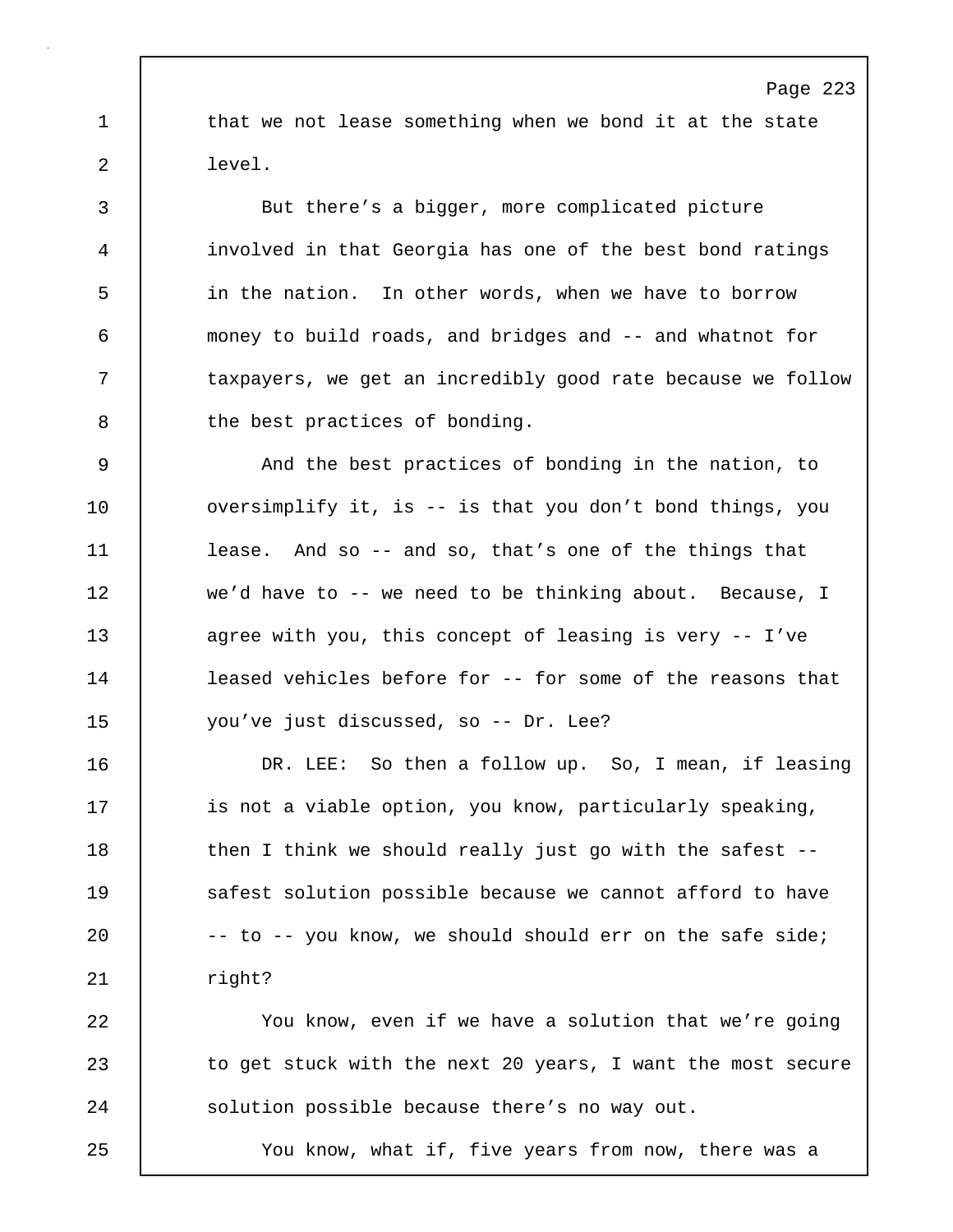1 actual hack that actually results -- you know, now it's 2 actually proved that somebody hacked the system and then 3 the outcome of the election is changed, then what do we do? 4 You -- we're stuck with this 150 million dollars system 5 that we cannot back out, then we're screwed for the next 10 6 years.

7 I -- I don't think we should restrain ourselves in 8 that situation; right? So, bottom line, either we go with 9 the best solution possible that we know from the consensus 10 | of the -- of the computer scientists or we lease so that we 11 can back out in a couple of years.

12 REPRESENTATIVE FLEMING: Other thoughts on paper, and 13 machines and differences? Lynn?

14 MS. BAILEY: I have a quick thought, and I would like 15 to go to advanced voting real fast. Yeah, I've talked 16 about the need or the concern about inaccurate ballot 17 Styles being deployed and talked about using ballot-marking 18 devices at a minimum, at least for that part of the 19 **process**, to ensure an accurate ballot is issued.

20 We know that every precinct in the state of Georgia, 21 by law and rightly so, would be equipped with a ballot-22 marking device to accommodate voters with disabilities. 23 The way the ballot-marking devices work are different from 24 the equipment that we have now.

25 The ballot-marking devices that are engineered and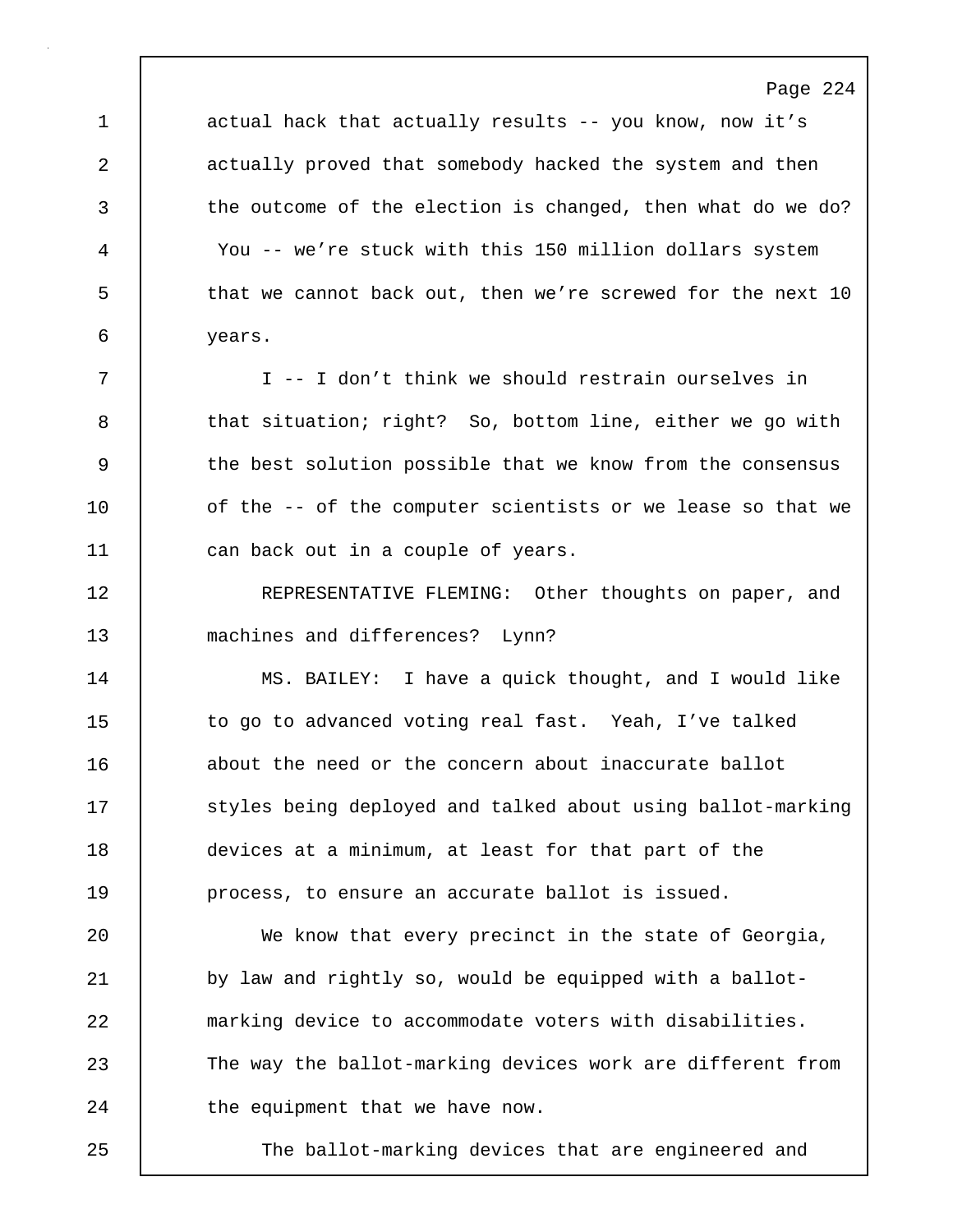1 produced now don't record votes. They're just a blank 2 slate. They put the ballot up there, you mark it, it 3 prints something -- whether that's a ballot or a -- or a 4 sheet of paper, whatever it is, it prints something and it 5 doesn't retain any votes.

6 And so, those same machines that we've used for 7 election day that we're required to have anyway, we could 8 | easily use during advanced voting and then deploy them on 9 election day, and that would be a way to use that equipment 10 | in multiple ways -- that very expensive equipment in 11 | multiple ways.

12 | So, as I look down the options, you know, Option 3 has 13 an appeal to me, Option 3 being using ballot-marking 14 devices during advanced voting with paper being used for 15 mail ballots, of course; provisional ballots, of course, 16 and possibly even on election day. But for those voters 17 who may not like to vote using paper on election day, give 18 | them the option of using the ballot-marking device if they 19 would like to do that.

20 We heard from disability groups earlier that they had 21 a concern of their privacy of their vote. If you have --22 if the only person who uses a ballot-marking device-marked 23 ballot is a disabled or sight-impaired voter, and that's 24 the only ballot then in that ballot box that looks like 25 that, then, you know, they've lost a degree of privacy with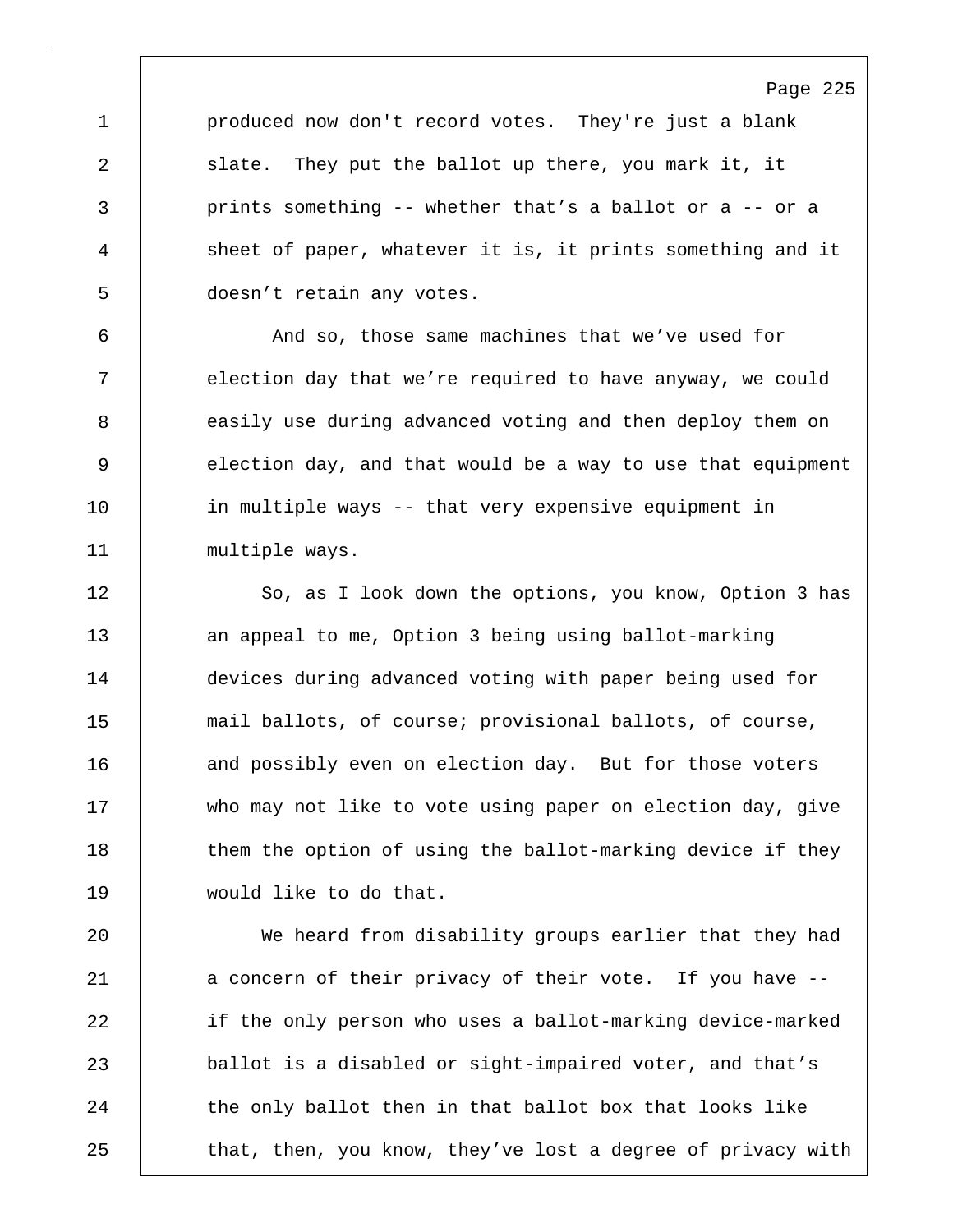Page 226 1 that. And so, you would want multiple votes in the box 2 that looked -- with -- you know, that looked different so 3 that one doesn't stand out among the others. 4 REPRESENTATIVE FLEMING: Cynthia? 5 MS. WELCH: Thank you. As -- as being one of the -- 6 well, the only county that has tested and piloted a ballot-7 marking system in Rockdale -- we did it for the City of 8 Conyers. Although it was a small city election, we also 9 elected to allow those voters that did not reside in the 10 | city, we -- we set up demo units for them to also test out 11 the system, so it was a demo ballot. 12 | And I can tell you that the feedback that I received 13 from the voters, the feedback that I received from the poll 14 workers, the feedback that I received from my staff, all 15 | loved the system. The only drawback that we had, in which 16 we have already heard, is about the barcode that's on the 17 **ballot.** The voter actually made their choice on a ballot-18 | marking system which did not record anything on the ballot-19 marking system. 20 It just electronically marked their ballot. It fed 21 | the ballot -- marked ballot back to the voter. The voter

23 **race, it -- it indicated no selection.** So, if the voter 24 wanted to go back and vote for a particular race, they 25 could get a new ballot and go back and vote for the race.

22 was able to verify the ballot. If they did not vote for a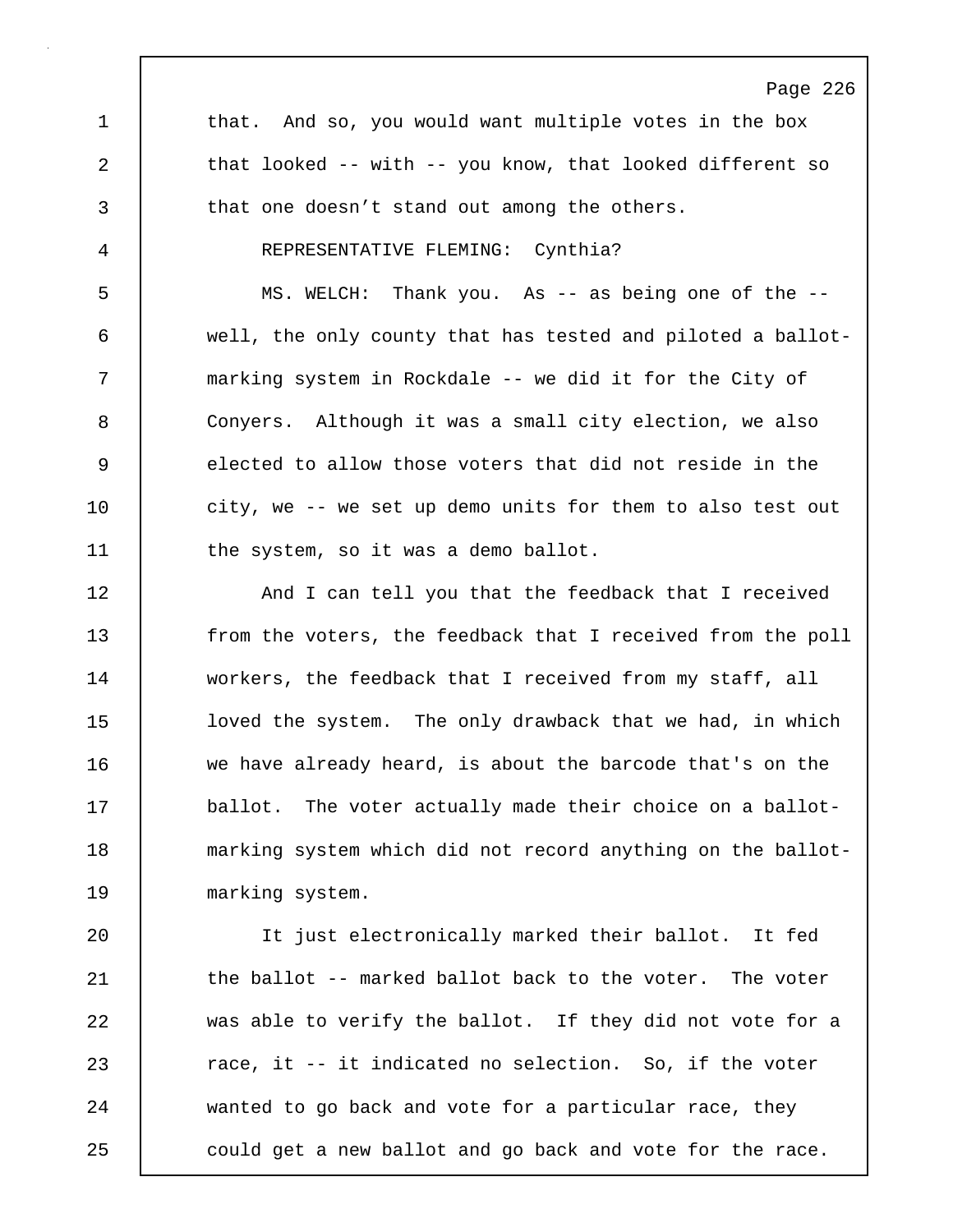1 | The tabulation side was really, really easy. We were 2 -- we was really nervous about the tabulation side because 3 that was our responsibility, but it was such a easy 4 transition for us. This was a system that was able to be 5 used by any voter -- a blind voter, a person that could not 6 read, as well as a regular voter.

7 So if you ask me what my vote would be today, I would 8 | like to see us move to a ballot-marking system, but -- and 9 it -- and it actually was a voter-verifiable paper receipt 10 that they received. The difference is it had the barcodes 11 | on it which, I believe, that's what the talk is, about 12 them.

13 I'm not sure if that's something that can change -- 14 that the vendors would change. However, in the testing 15 that we did with the system prior to using the system for 16 early voting on election day, we tested that system and the 17 The results came out just as we intended those test results to 18 come out. So on -- on election day and for early voting, 19 we felt comfortable with the results.

20 We talk about cyber security of the system. This is a 21 | system, again, that has no connection whatsoever to the 22 Internet. We were still able to use poll books; we were 23 Still able to use a lot of the equipment -- as the -- the 24 Express Polls that we have now, we was able to actually use 25 | those with this system. So I think, for me, I would like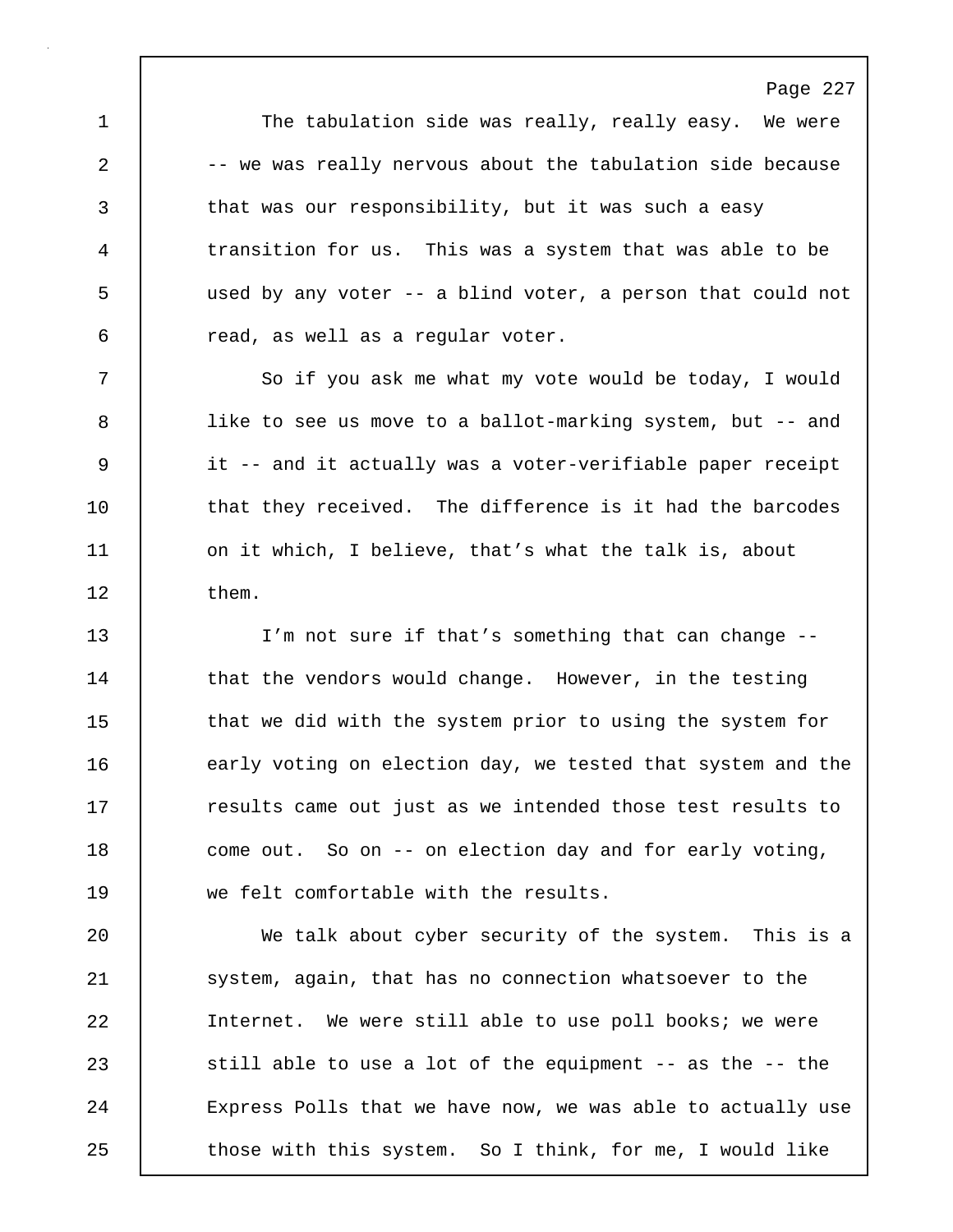1 to see us move to a ballot-marking system where all voters 2 would use the same system.

3 REPRESENTATIVE FLEMING: The Chair's intention is to 4 | -- is to begin to end this thing as we get close to the 4 5 o'clock hour. Although, I'm not going to stick close to 6 that if you're talkative, but that's my thoughts. But 7 | let's continue. So, if you want to get something in, now's 8 the time to do it. Judge?

9 JUDGE MCCOY: I believe we were told at a previous 10 meeting that some states did lease the voting equipment, 11 and I think if we were able to obtain that information from 12 the other states that would be helpful to this commission 13 and the legislature.

14 | REPRESENTATIVE FLEMING: I agree, yeah. Other 15 thoughts from members of the commission? Okay. You have 16 **been here and now it's your third meeting.** 

17 As I mentioned, I anticipate that we have asked the 18 Secretary of State's staff to begin to put together some 19 conclusions and possible recommendations from us based upon 20 the discussions that we have heard here today and at the 21 previous meetings so that we can return sometime probably 22 | that first week in January -- not the first full week, but 23 maybe the first week. We'll get back to you on that date 24 exactly. Not in stone yet, but the Secretary and I have 25 discussed the possibility of maybe doing it at the Capitol.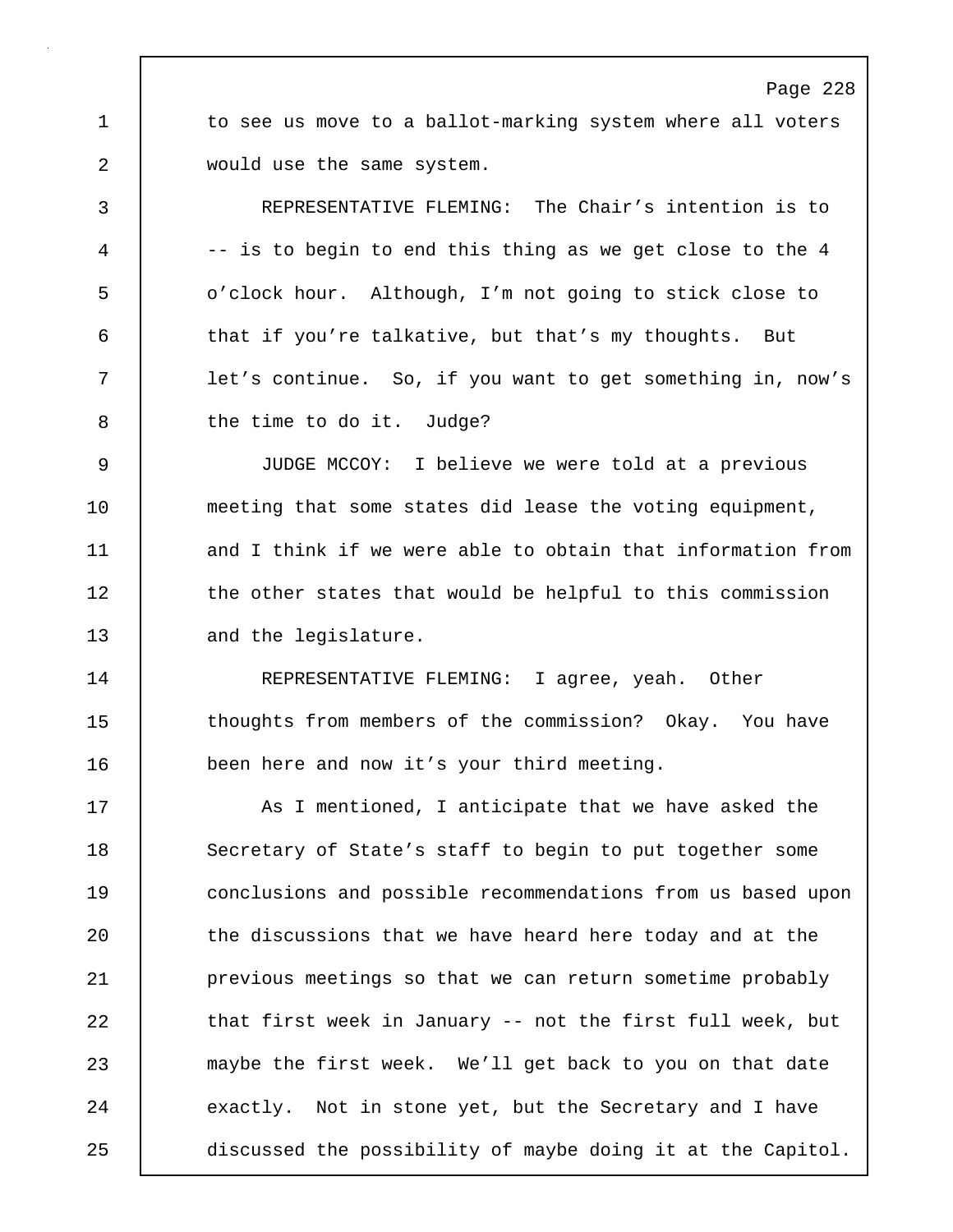1 There are large rooms set up there that would very well 2 accommodate this.

3 The -- as you have more thoughts as we go through this 4 process, please don't hesitate to communicate with the 5 Secretary and her staff. I know a lot of good thought has 6 gone into where we are now and we all want to do the same 7 thing, and that is make the best recommendation possible to 8 the legislature because they and the governor will have to 9 make -- and the next Secretary of State -- some big 10 decisions about how we're going to vote going forward in 11 Georgia.

12 Thank you again to the members of the public that have 13 come and participated in this. I never wonder if you care. 14 I know you feel strongly about this and -- and I can tell 15 you right now: If all citizens cared as much about the 16 workings of our government as I have seen expressed here, 17 we would have far less problems than we do. So thank you 18 for caring enough to be here today.

19 **Once again, to the members of the commission, thank** 20 you for your input and we look forward to talking with you 21 again. We stand adjourned.

22

23

24

25 (Whereupon, the proceedings were concluded at 3:54 p.m.)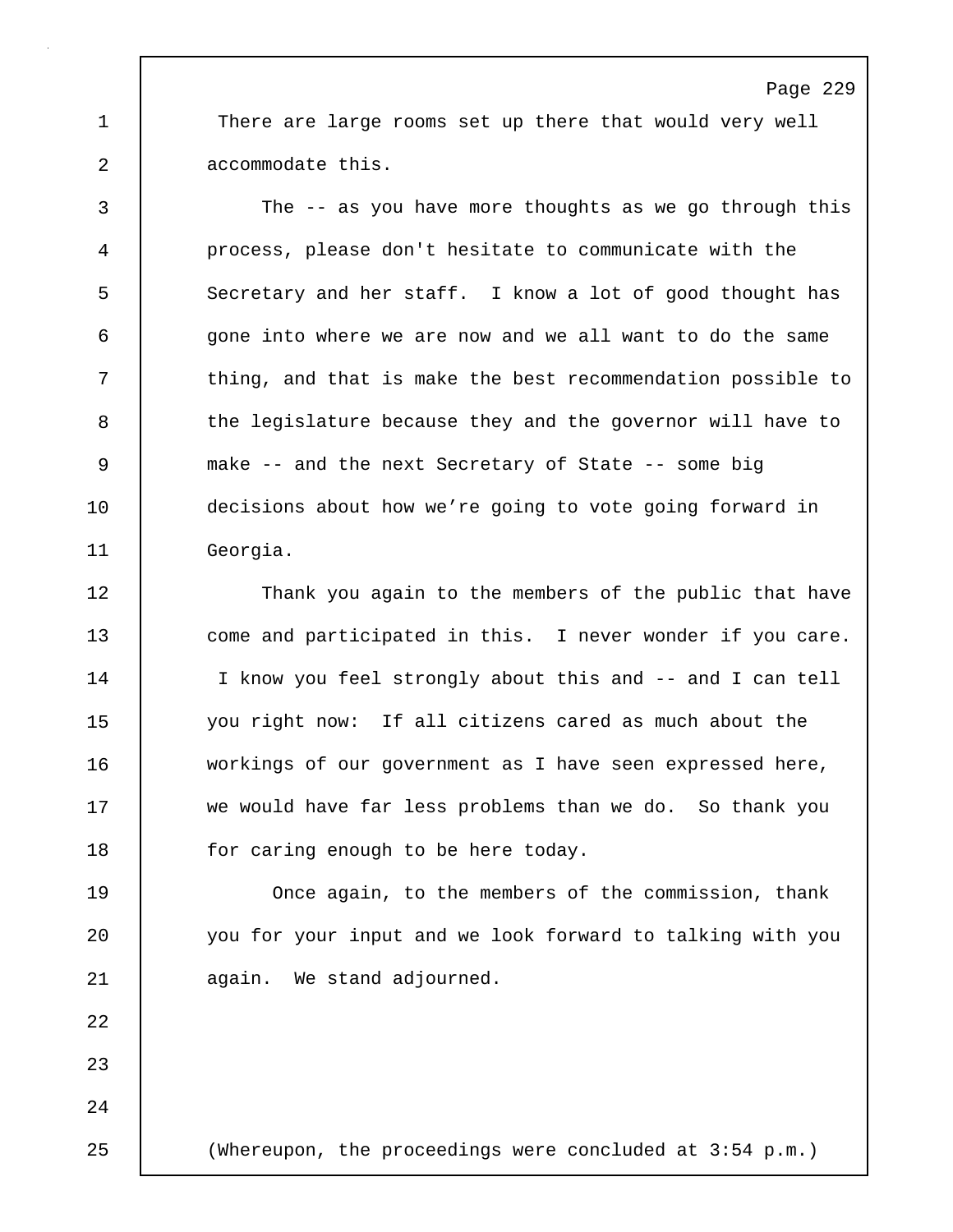|                | Page 230                                                                |
|----------------|-------------------------------------------------------------------------|
| $\mathbf{1}$   | CERTIFICATE                                                             |
| $\overline{2}$ | STATE OF GEORGIA                                                        |
| 3              | COUNTY OF GWINNETT                                                      |
| 4              |                                                                         |
| 5              | I, Patrick Stephens, hereby certify that the foregoing                  |
| 6              | record taken down by me, as a certified court reporter, is              |
| 7              | a true, correct and complete record of the above-entitled               |
| 8              | Secure, Accessible and Fair Elections Commission meeting.               |
| 9              | This certification is expressly withdrawn and denied                    |
| 10             | upon the disassembly or photocopying of the foregoing                   |
| 11             | proceedings, unless said disassembly is done by the                     |
| 12             | undersigning certified court reporter and original                      |
| 13             | signature and raised seal is attached thereto.                          |
| 14             |                                                                         |
| 15             | This the 9th day of $\qquad \qquad =$ January $\qquad \qquad =$ , 2019. |
| 16             |                                                                         |
| 17             |                                                                         |
| 18             | Patrick Stephens                                                        |
|                | PATRICK A. STEPHENS, CCR, CVR                                           |
| 19             | CERTIFICATE NO. 4672-1141-4562-4064                                     |
| 20             |                                                                         |
| 21             |                                                                         |
| 22             |                                                                         |
| 23             |                                                                         |
| 24             |                                                                         |
| 25             |                                                                         |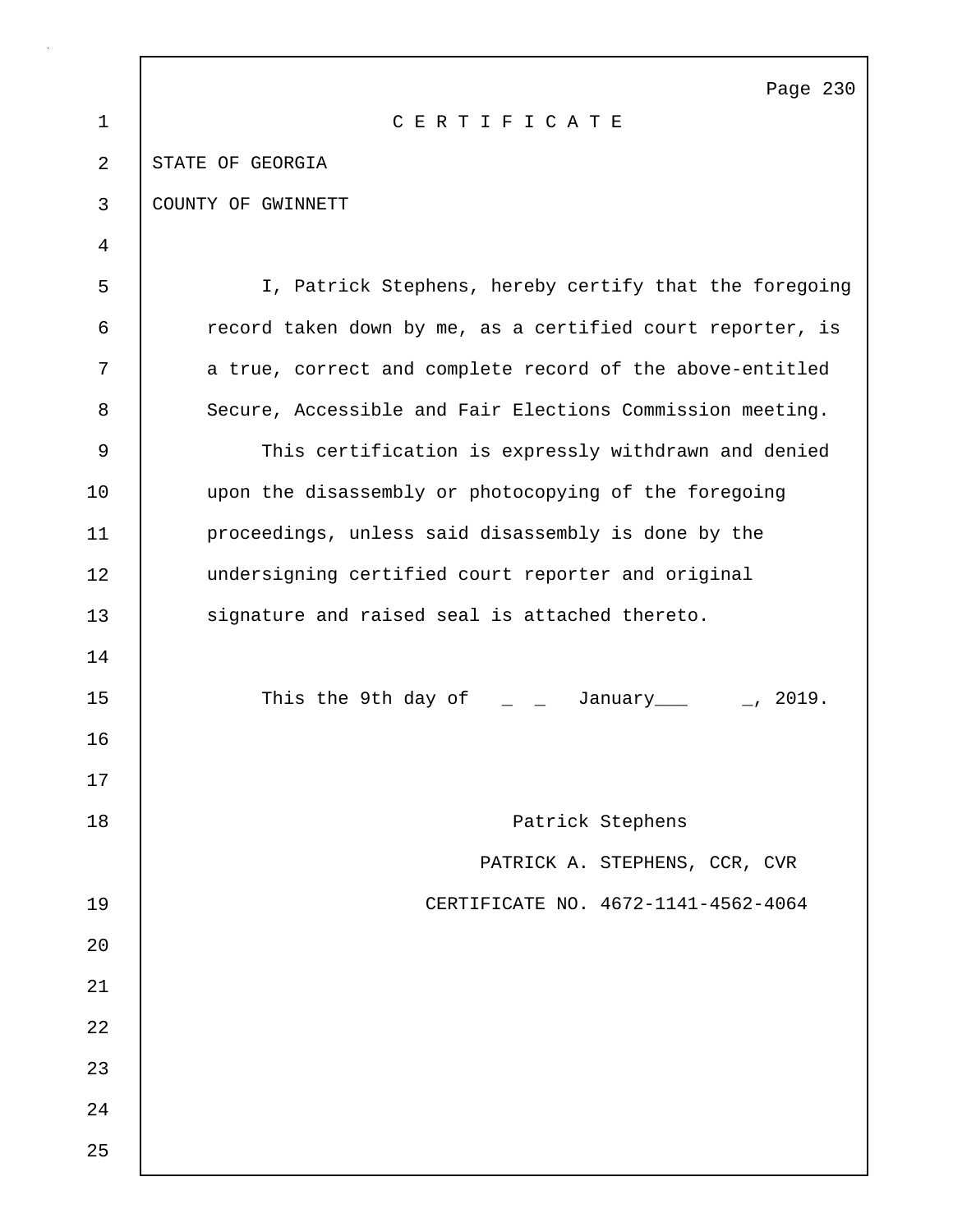|                                          | 150:12 180:7                    | 113:9 176:20                      | 127:16,18,19,22                     | <b>Alarm</b> 139:8           |
|------------------------------------------|---------------------------------|-----------------------------------|-------------------------------------|------------------------------|
| $\mathbf A$                              | 214:23                          | 178:9,13,25                       | 134:14 150:3                        | algorithms 43:25             |
| ability 21:23,25                         | accessibility 111:11            | 184:17 185:23                     | advocates 13:19                     | allege 110:12                |
| 83:14 143:12                             | accessible 1:1 2:4              | 220:4 222:1                       | 14:6                                | allegiance 2:19,21           |
| 172:6 196:14                             | 36:13 123:8                     | addition 18:21                    | affairs 163:19                      | alleviate 214:22             |
| able 5:14 30:20<br>34:3 37:22 42:22      | 127:17 230:8                    | 169:15 175:17                     | affidavits 117:15                   | allocate 93:13               |
|                                          | accidental 39:11                | 176:3 199:3                       | affiliated 141:22                   | allocated 90:2               |
| 54:6 66:2 67:8,8<br>69:12,15 70:25       | accidentally 17:11              | additional 34:1                   | <b>Affirmative 10:12</b>            | allocation 93:12             |
| 71:5 73:11 84:16                         | accommodate                     | 68:9 93:9 110:5                   | 96:17                               | allow 20:11 22:13            |
| 93:1 95:4 98:21                          | 167:13 190:2,4                  | 116:16 178:25                     | afford 67:8 93:17                   | 33:21 113:16                 |
| 104:13 106:11                            | 224:22 229:2                    | 181:8 217:18                      | 165:18 204:21                       | 145:21 151:7                 |
| 110:3 118:12                             | accompanying                    | address 135:21                    | 223:19                              | 161:4 182:1 226:9            |
| 120:9 121:22,23                          | 128:8                           | 138:13                            | affordable 67:17                    | allowed 22:14                |
| 122:3 129:6 137:1                        | accomplish 157:2                | addressed 138:14                  | affords 56:1                        | 28:20 32:15 33:15            |
| 152:23 153:2                             | 162:2 210:1                     | addressing 96:23                  | afraid 155:6,8,9                    | 183:14                       |
| 166:13,14 168:7                          | account 176:13,15               | 216:15                            | <b>African-American</b>             | allowing 155:20              |
| 168:19 170:13                            | 203:17                          | adds 195:10                       | 127:8                               | 157:21                       |
| 184:24 190:2,4                           | accumulate 17:24                | adequate 133:4                    | afternoon 60:10                     | allows 89:14                 |
| 194:25 195:4,24                          | accumulated 28:16               | 175:3                             | 151:22                              | ally 139:1                   |
| 226:22 227:4,22                          | accuracy 14:2 16:4              | adjourned 95:19                   | age 68:22 85:18                     | all-mail 208:23              |
| 227:23,24 228:11                         | 16:19 59:5 144:25               | 229:21                            | 173:5                               | all-volunteer 10:20          |
| abled 120:12,13                          | 149:6                           | adjudicating 55:20                | agenda 4:22 5:6,8                   | alterations 135:25           |
| above-entitled 1:7                       | accurate 4:2                    | adjust 7:2 41:15                  | 6:17,24 114:4                       | altered 19:16,17             |
| 230:7                                    | 127:17 135:1                    | 42:9                              | 127:11                              | 101:1                        |
| absentee 99:9                            | 156:3 162:23                    | adjustments 35:2                  | ages 70:14                          | alternatives 11:12           |
| 100:12,23 105:22                         | 188:5,7 224:19                  | administer 214:10                 | aggressive 113:12                   | 30:12                        |
| 105:22,25 152:20                         | accurately 6:12,16              | administered 215:7                |                                     |                              |
|                                          |                                 |                                   | 113:22                              | amazing $43:12$              |
| 154:23 181:4                             | 148:18,24 156:22                | administration                    | ago 29:15 91:16                     | ambiguous 107:13             |
| 197:22 199:6                             | 163:9 175:18                    | 118:7 220:15                      | 201:12 212:24                       | ambitious 112:25             |
| 213:1 216:17                             | 186:17 187:14                   | administrative                    | agree 29:19 91:6                    | amendment 110:13             |
| absentees 213:11                         | 189:17 201:8                    | 31:22 36:1,7                      | 149:14 171:15                       | amendments                   |
| absentee-ballot                          | achieve 173:17                  | admit $11:3$                      | 173:3 174:6                         | 100:17 104:5                 |
| 154:24 215:21                            | achieved 132:21                 | admitted 102:5                    | 192:15,19 223:13                    | America 2:22                 |
| absolutely 26:22                         | 164:9                           | <b>adopt</b> 132:22               | 228:14                              | 202:10                       |
| 35:13 52:25 53:20                        | <b>ACLU</b> 127:10              | advance 67:25                     | agreed 16:16 127:5                  | <b>American 20:10</b>        |
| 61:20 82:12,15,18                        | across-the-aisle                | 133:6                             | 167:18                              | 22:2,11 133:1                |
| 84:23 88:18 98:4                         | 133:19                          | advanced 41:22                    | agriculture 23:12                   | 141:24 144:7                 |
| 174:3,5 186:2                            | act 111:12 133:25               | 97:8,15,22 98:5                   | 24:22                               | 150:22 155:7                 |
| 194:18 206:1                             | 187:25 202:10                   | 98:11,21,22 99:7                  | ahead 7:17 10:4                     | <b>Americans</b> 111:11      |
| 217:25 218:13                            | 212:19                          | 99:8, 10, 12, 12, 15              | 23:1 28:22 31:20                    | 144:14,14,15,15              |
| absorbed 82:1                            | acting 112:14<br>activist 158:1 | 99:22 100:2,3,6,7<br>103:3,5,9,10 | 36:3 40:6,11,14<br>41:14 42:3 56:11 | 144:16,16<br>amount 35:16,24 |
| academics 49:23                          | activists 138:23                | 124:18 214:10                     | 63:21 75:5 76:6                     | 43:21 97:17 100:6            |
| Academy 150:20                           | actual 18:15 26:9               | 224:15 225:8,14                   | 86:25 114:5 136:2                   | 105:5 150:10                 |
| accept 17:15,19                          | 36:17 47:13 59:9                | <b>Advancing 144:6</b>            | 137:24 143:7                        | 164:11 175:3                 |
| 20:4,8,13 22:16                          | 59:12 84:1 171:10               | advantage 40:11                   | 152:10 160:24                       | 178:25 179:9                 |
| acceptable 33:20                         | 224:1                           | 43:20 54:7                        | 161:3 191:20                        | 196:21                       |
| accepted 17:7 20:6<br>access 13:25 14:12 | adage $62:22$                   | advertised 185:24                 | 206:10 208:13                       | amounts 69:10                |
| 14:18 83:13,16                           | add 24:20 49:5                  | advice 125:9 159:8                | air 201:25                          | 100:19                       |
| 120:16,18 127:2                          | 73:4 93:23 94:12                | advocate 119:9                    | aisle 171:16                        | Amy 21:15 83:10              |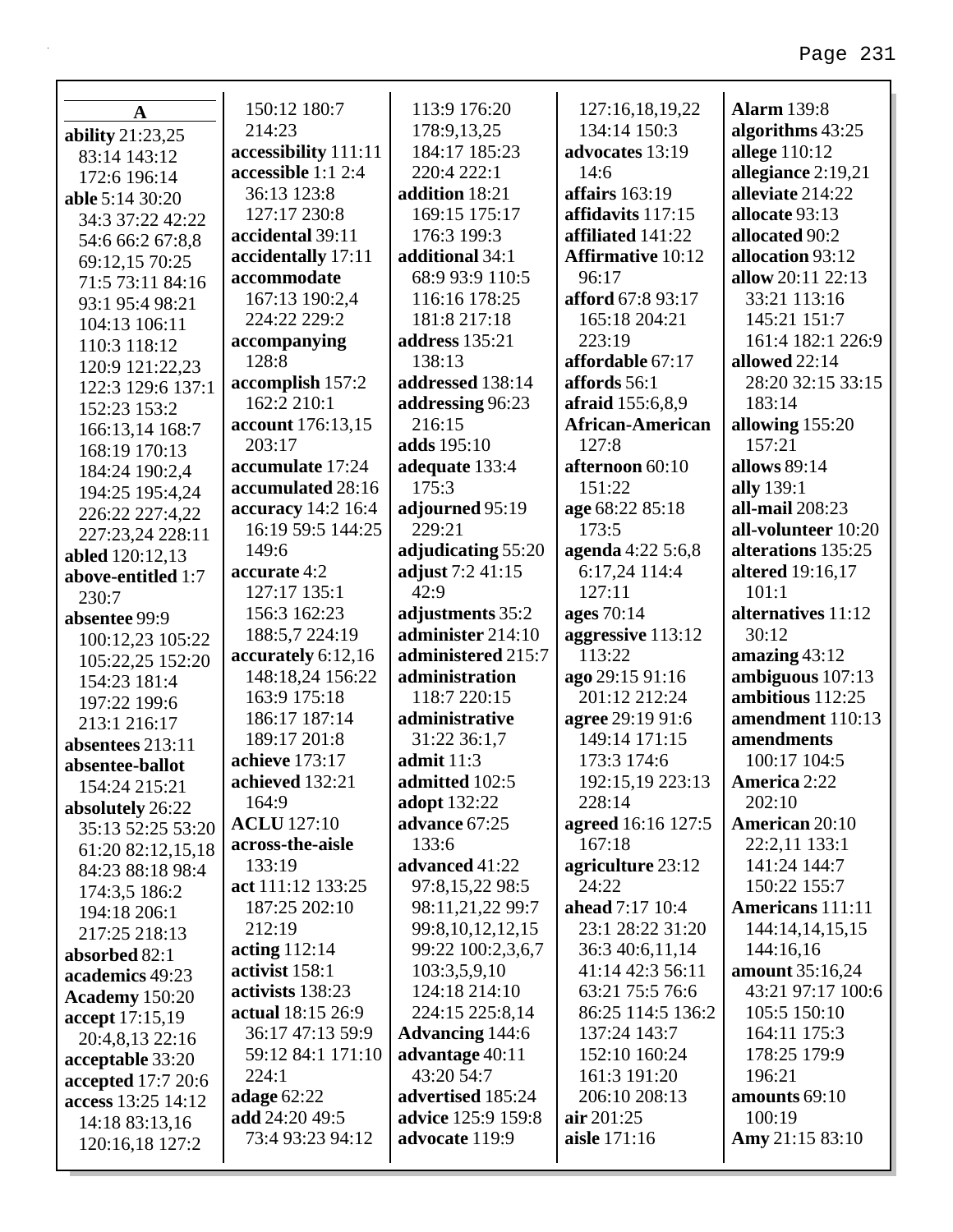|                                    |                                     | 144:3,3 145:23            | 142:5 167:11,14           | 80:15 127:19,20            |
|------------------------------------|-------------------------------------|---------------------------|---------------------------|----------------------------|
| analysis 35:15<br>analysists 150:9 | appreciate 5:15<br>9:21 10:6 37:2,3 | 146:12                    | attached 158:19           | 134:24 135:9               |
| analyze 11:9                       | 61:24 62:2,14,16                    | <b>Asian 144:6</b>        | 230:13                    | 140:18 149:17              |
| and/or 14:16 170:6                 | 62:18 75:7 76:9                     | <b>Asian-American</b>     | attachment 201:1,2        | 162:7 172:10               |
| anecdotal 84:1                     | 95:18 108:20                        | 141:25                    | <b>attack</b> 14:25,25    | 173:15,16,25               |
| anecdotes 133:10                   | 113:24 114:6                        | <b>Asian-Pacific</b>      | 15:11,22 143:8            | 174:1,17 175:2,12          |
| angle 219:8                        | 118:20 119:10,21                    | 141:24                    | attacker 13:25            | 175:18 176:5               |
| Anita 151:22,22,22                 | 121:1 122:12                        | aside 4:11 180:2          | <b>Attaining 133:3</b>    | 177:2 178:4,9,23           |
| 151:25 153:5                       | 123:17 126:10                       | asked 18:9 71:11          | attendees 3:19            | 181:2, 10, 14, 15, 17      |
| Ann 146:14,14,14                   | 130:20 131:8                        | 89:20 96:25 98:16         | attention 12:7            | 182:2,6,6,7                |
| 147:23                             | 132:7 134:5                         | 102:24 103:14             | 13:16 15:17 16:21         | 183:13,24 184:16           |
| announce 7:13                      | 135:12 137:12                       | 169:19 198:25             | 20:18 30:8 34:9           | 184:18 185:1               |
| announced 42:6,8                   | 139:6 141:11                        | 206:8 221:5               | 50:6 68:16 99:3           | 187:17 188:4,5             |
| annual $205:22$                    | 143:22 146:13                       | 228:17                    | 106:13 142:18             | 190:8,10,14                |
| anonymity 32:11                    | 149:24 151:21                       | asking 23:3 25:17         | 161:1 198:25              | 207:13,20 209:14           |
| answer 75:9 79:10                  | 153:6 166:7,11                      | 30:10 114:14              | attesting 117:16          | 209:15                     |
| 80:7 106:23 113:4                  | 172:25                              | 206:8 219:18              | attorney 6:8              | auditable 12:10            |
| 113:5 149:2 172:7                  | approach 158:12                     | <b>Askins</b> 153:20,20   | atypical 105:9            | 13:17 118:15               |
| 172:8 175:10                       | 221:2                               | 153:21,25,25              | audible 122:6,6           | 120:9 140:5,9              |
| 221:12                             | appropriate 16:23                   | 154:4                     | <b>audience</b> 5:10 6:14 | 141:1 142:15               |
| answered 44:19                     | 93:14                               | aspect 4:3 180:25         | 9:7,11,13,14,18           | 143:18 145:1               |
| 46:2 47:12 78:14                   | appropriated 51:9                   | 201:17 210:14             | 10:9, 10, 12, 14, 16      | 153:17 186:21              |
| 108:17                             | 77:15                               | aspects 36:5              | 21:18 37:11 75:17         | 187:3                      |
| answers 44:22                      | appropriation                       | <b>Assembly 4:15</b>      | 76:2 96:8,17              | audited 12:20              |
| anticipate 36:2                    | 69:15                               | 66:7 218:15               | 114:20 115:11             | 52:14 54:20 57:1           |
| 62:10 105:18                       | approve 115:11                      | assessed 18:18            | 119:12,14 155:23          | 134:20 140:21,22           |
| 218:14 228:17                      | 166:15                              | assessment 208:1          | 186:19 188:17             | 149:3,16 156:25            |
| anticipated 78:21                  | approves 218:15                     | asset 128:1               | audit 4:9 11:21           | 172:6                      |
| 78:24 105:5                        | <b>April 51:9</b>                   | assigned 18:18            | 12:1 13:2,2,6             | <b>auditing 33:1 34:13</b> |
| anticipation 7:12                  | architect 163:18                    | 78:2 221:4                | 16:22,23 19:18            | 47:8 50:19 53:9            |
| antithetical 133:12                | archives 66:4                       | assist $195:4$            | 26:7,12,12 30:19          | 58:18 80:22,23             |
| anybody 5:25 7:23                  | area 60:23 97:17                    | assistant 37:13           | 34:3 38:2,8,12,16         | 161:17,21 162:1,5          |
| 22:6,21 106:12                     | 104:11 106:9                        | assisted 117:1            | 38:23 39:3,10             | 176:20,21,24               |
| 114:8 115:23                       | 107:9,12                            | associated 35:11          | 40:1,2,2,3,12,16          | 177:3,24 178:23            |
| 128:16 222:3                       | areas 2:14 71:22                    | 51:4 76:19 77:5           | 40:22 41:20,21            | 179:10 181:24              |
| anybody's 147:13                   | 87:3 97:21 195:8                    | 135:7,7                   | 42:1,3,17,25              | 182:22 187:14,15           |
| anymore 76:18                      | 216:16                              | <b>Association 141:24</b> | 43:17,20 44:12,17         | 188:6                      |
| 163:11                             | arena 93:10                         | <b>assume 51:12 52:7</b>  | 44:20 45:3,4,8,13         | auditors 46:1              |
| anyway $14:2$                      | aren't 6:20,21                      | 88:14 203:24              | 45:18,19,23 46:8          | <b>audits</b> 33:2 37:18   |
| 123:15 157:20                      | 162:6 165:6                         | assuming $34:12$          | 46:17,19,19,20,20         | 37:19 39:17,25             |
| 167:15 225:7                       | argument 110:16                     | 52:21 53:2                | 46:25 47:5,13             | 41:19 42:20,24             |
| apologize 109:11                   | 190:23                              | assumption 169:11         | 48:1,1,3,11,21            | 43:12 44:18 45:10          |
| apparently 28:10                   | arguments 13:21                     | 193:14                    | 49:1,6,13,13,15           | 45:24 46:4 48:15           |
| appeal 110:15                      | <b>Arizona</b> 208:12,19            | assurances 41:24          | 49:15,19,19 50:5          | 48:25 49:2,5,10            |
| 203:10 225:13                      | armed 39:17                         | assure 74:12              | 50:23,24 51:25            | 49:16,18,24 51:2           |
| appear $117:17,20$                 | arrive 221:7,8                      | assured 163:18            | 52:4, 12, 13 53:2         | 51:18 53:7 54:6            |
| 203:10                             | arrow 86:4,5,7,11                   | 215:3                     | 53:19,19,23,24            | 54:13 80:13 81:10          |
| appeared 117:20                    | 89:1,7                              | <b>Athens</b> 150:3       | 54:12 55:13 56:9          | 125:9 127:24               |
| appearing 117:9                    | art 4:5 143:1,4                     | 161:12                    | 56:18,19 58:2,3,4         | 130:16 134:18              |
| appointed 2:7                      | <b>Ashling</b> 143:22,25            | <b>Atlanta</b> 121:12     | 58:11,16 59:5             | 137:7 169:24               |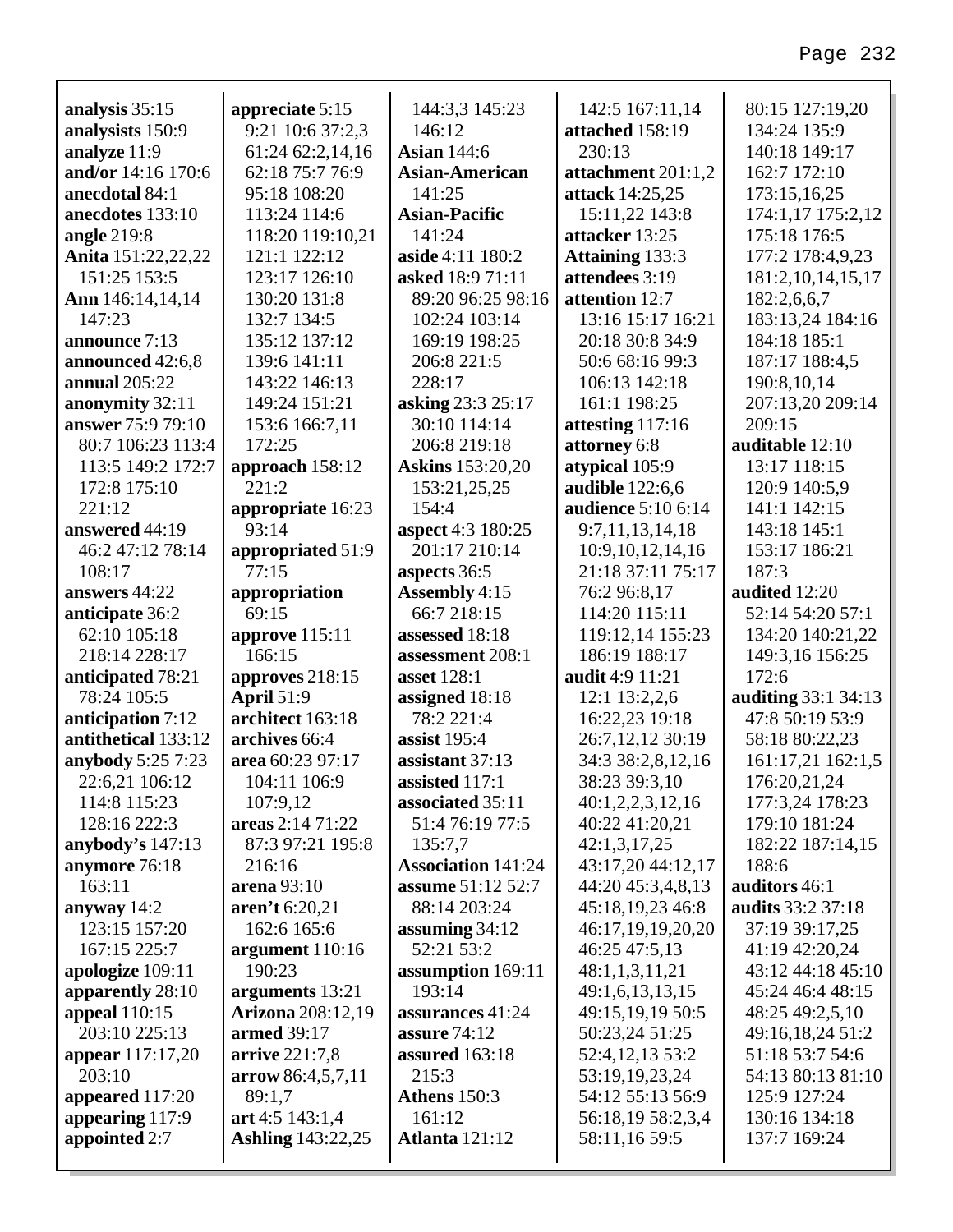| 177:24 178:21                          | 174:8 178:10              | 84:15,17,18,19,21     | 82:13,24 83:5           | 42:25 43:23              |
|----------------------------------------|---------------------------|-----------------------|-------------------------|--------------------------|
| 179:3,6,9,11                           | 184:21 201:11             | 85:22 88:2 89:10      | 85:16 89:4 100:12       | <b>ban</b> 30:9          |
| 181:1 207:11,16                        | 203:21 215:8              | 89:12,15 93:13        | 100:12,24 101:9         | <b>bank</b> 39:16        |
| 210:20                                 | 218:3 224:5,11            | 104:2,9,10 122:4      | 105:22,22,25            | bar 86:6 141:24          |
| audit-trail 81:8                       | 226:21,24,25              | 124:19 135:3          | 117:9 120:8,21          | barcode 29:13,13         |
| <b>August 123:19</b>                   | 228:23                    | 136:1 143:12          | 121:18 122:1            | 29:16,22,24 135:4        |
| 150:21                                 | backgrounds 70:15         | 145:4 148:20,22       | 123:14 125:1,8          | 135:6,6 147:3,5          |
| Augusta 126:2                          | backup 203:9              | 149:5,6 152:21        | 127:20,23 130:4         | 148:23 163:1,3,12        |
| authority 56:21                        | backwards 140:23          | 154:9 155:13          | 131:15,24 135:3         | 163:15 164:4             |
| authorize 51:23                        | <b>bad</b> 27:16 28:3     | 156:18 158:18         | 137:6 138:6,20,21       | 200:21,22 201:5,6        |
| 53:21                                  | 86:12                     | 159:3 163:21,21       | 140:6,25 141:7          | 226:16                   |
| authorized 51:10                       | <b>Bailey</b> 26:16,17,17 | 164:2 165:17          | 145:12 146:5            | barcoded 29:12           |
| 66:8                                   | 26:23 27:2,7 55:8         | 171:5 179:23          | 147:6,9 148:11,16       | barcodes $30:6,16$       |
| automatically                          | 55:8 58:14,15             | 180:7,14 187:2,7      | 149:9,10,15             | 134:23 149:4             |
| 25:12                                  | 59:14 66:10 90:14         | 187:20,21,22          | 150:19 151:3,15         | 160:7,9,14 162:21        |
| available 149:17                       | 90:14 91:9 112:5          | 188:11 190:1          | 153:16 154:19,19        | 162:23,24 227:10         |
| 167:12 221:2,10                        | 112:6,6 113:8             | 197:21 199:6          | 154:24 156:16           | barriers 133:21          |
| 221:23                                 | 173:2,2 174:19,21         | 200:6,10 201:8        | 157:2 158:13,16         | <b>Barron</b> 102:5      |
| average 85:18                          | 174:23 175:25             | 202:9,16,22           | 158:16 160:3,6,14       | Barry 4:21 163:19        |
| 104:7 151:11                           | 191:11 193:25             | 212:25 213:7,10       | 160:17,22 169:22        | 199:9                    |
| 159:4                                  | 194:2,14 200:16           | 213:13,16 214:5       | 174:25 176:14,14        | <b>Bartow</b> 134:9      |
| avoid 210:15                           | 200:18,21 201:1,4         | 214:11,15,16,17       | 176:16,18,19,23         | based 27:13 40:17        |
| avoided 148:15                         | 207:18 208:15,19          | 214:22,24,25          | 176:24 177:4,17         | 41:1,7,15 56:10          |
| awake 217:23                           | 208:21 209:1,3,6          | 215:1,4,9 217:6,8     | 178:3,6 179:9           | 95:12 127:20             |
| aware 27:21 56:17                      | 214:3,4 224:14            | 217:19 221:1          | 181:4 190:7             | 133:9 144:21             |
| awful 166:22                           | <b>Bainbridge 60:23</b>   | 224:16,19,21          | 197:20,20 198:1,4       | 173:12 188:5             |
| awfully 54:4                           | balance 92:13             | 225:2,3,23,24,24      | 200:8 208:8,23          | 195:19 208:7             |
| a.m 1:9 2:1                            | 219:8 220:13              | 226:6, 11, 17, 17, 18 | 213:2,4,5,15            | 213:24 222:5             |
| B                                      | balances 81:2             | 226:20,21,21,22       | 214:7,18 216:17         | 228:19                   |
|                                        | 178:8                     | 226:25                | 218:7,20 225:15         | baseline 118:11          |
| <b>baby</b> 69:4<br>back 7:2 8:7,20,22 | balancing 81:7            | balloting 63:25       | 225:15                  | <b>basic 50:3 127:15</b> |
|                                        | 212:19                    | 73:8                  | ballot-building         | 140:12 158:11            |
| 11:18 12:5,5,13<br>15:16 18:1 19:7,9   | <b>Balbona</b> 162:12,15  | ballots $18:5,15$     | 15:10,14                | basically $7:18$ 11:6    |
| 20:1 21:22 24:17                       | 162:15,16,18,21           | 23:17 24:3,14,17      | ballot-inspection       | 30:13 34:18 36:23        |
| 26:6,9 28:18                           | <b>Ballbona</b> 162:11    | 26:9,10,18,20,25      | 33:14                   | 43:4 46:24 47:17         |
|                                        | <b>ballot</b> 15:4 18:5,6 | 27:2,5,6,12 31:14     | ballot-marking          | 47:21 48:12 54:24        |
| 37:16 38:7 40:7<br>40:10 52:24 53:25   | 19:1 24:4,5,7             | 31:20 33:8,15,20      | 29:3,10 30:2,10         | 56:20 138:5 180:5        |
| 60:6 62:24 66:18                       | 25:22,24 29:5,12          | 33:22 35:11,12,17     | 30:23 79:5 134:14       | 187:25 197:25            |
| 67:23 68:5 70:21                       | 30:5 31:1,6,9,16          | 36:3 39:7,20          | 140:8 141:6 149:1       | 205:24                   |
| 71:13,19 74:15,21                      | 31:19 32:3,4,5,9          | 40:21 41:23 42:11     | 149:2 151:6,9           | basis 53:25 67:3         |
| 75:8,24 76:4,15                        | 32:10 33:22 35:18         | 43:4,13,15,19,21      | 169:21 186:12,13        | 221:22                   |
| 89:4 93:2 94:13                        | 35:23 36:8,18,19          | 43:25 46:3,5          | 187:1 214:21            | <b>batches</b> 208:16    |
| 95:22 98:9 105:23                      | 43:3,5,6,7,8,14,16        | 48:19 55:5,20,25      | 218:6 224:17,23         | bathwater 69:5           |
| 108:2 110:21                           | 45:15,20 46:7             | 55:25 56:2 64:11      | 224:25 225:13,18        | <b>Bazine</b> 41:21      |
| 130:5 135:8                            | 47:18,25 48:5,7           | 64:16,19,22,22        | 225:22 227:8            | <b>bear</b> 48:22        |
| 140:12 154:5                           | 48:18 63:24 65:2          | 65:6,18,19,25         | 228:1                   | becoming $68:11$         |
| 158:23 160:18                          | 65:5,13 70:21,25          | 66:1 72:3,6,10,21     | <b>ballot-on</b> 212:23 | <b>bed</b> 19:20         |
| 166:5 167:15,22                        | 71:1,10 72:11,15          | 73:4 74:17,19         | ballot-on-demand        | bedsheet-sized           |
|                                        |                           |                       |                         |                          |
|                                        | 73:1,2,17,22,24           | 76:20,22 77:1         | 213:10,21,22            | 63:24                    |
| 168:7,19 170:18                        | 74:22 83:8 84:6           | 81:17,20,23,24,25     | ballot-polling          | <b>began</b> 3:22 97:8   |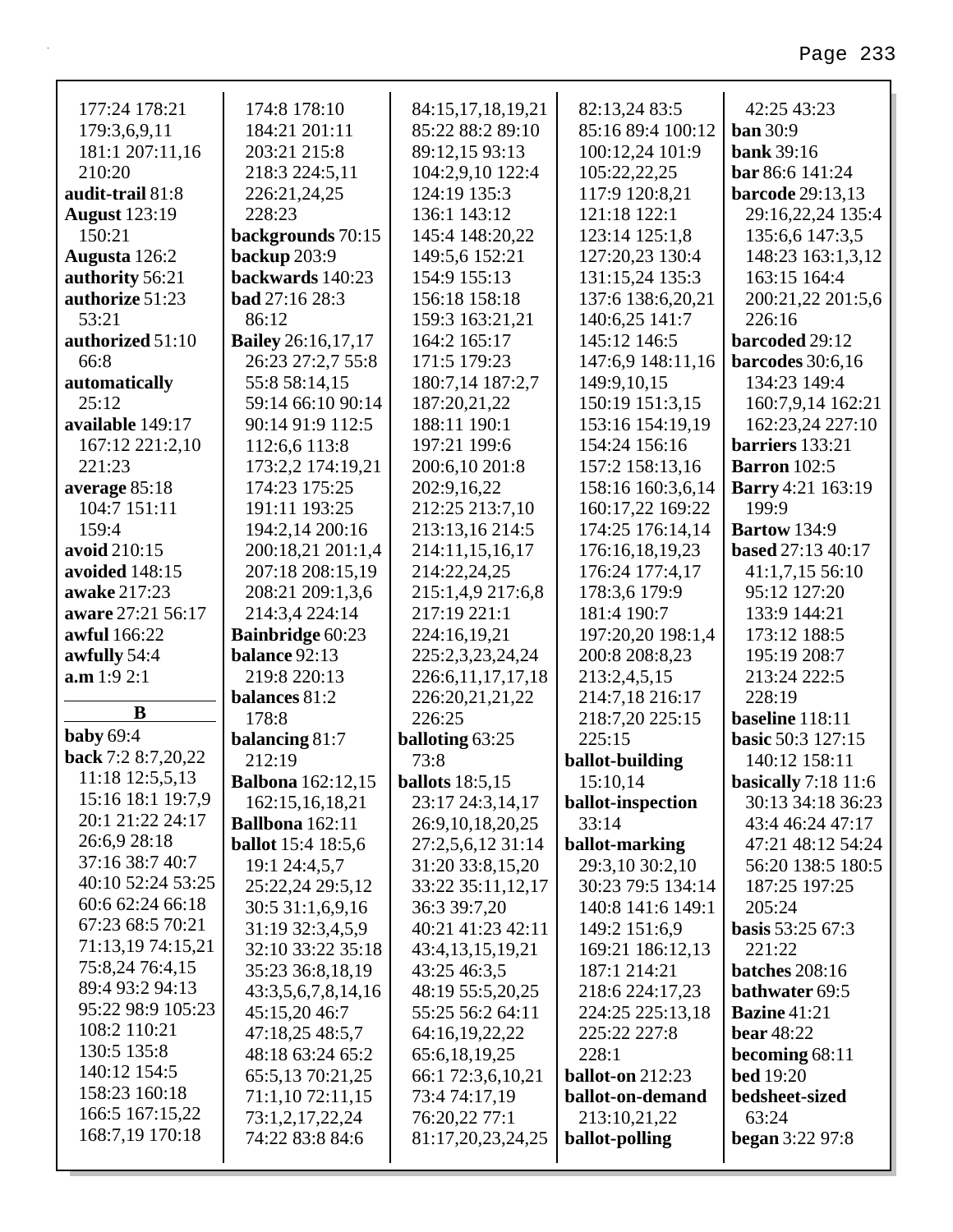| 98:23,23                      | 155:24 182:6                | <b>bond</b> 222:24 223:1  | bridges $223:6$            | 222:4,5                   |
|-------------------------------|-----------------------------|---------------------------|----------------------------|---------------------------|
| beginning $127:14$            | 214:20 218:11               | 223:4,10                  | brief 96:25 106:22         | <b>buying 93:8 140:13</b> |
| 191:15,15                     | 229:9                       | bonding $223:8,9$         | 109:3,7 110:8              | 173:7 222:9               |
| begins $4:14$                 | <b>bigger</b> 79:6 223:3    | book 199:18 200:1         | briefly $110:25$           | <b>Bye-bye</b> 139:10     |
| <b>behalf</b> 155:21          | biggest $91:15$             | 200:5,23 201:2            | 111:7                      |                           |
| behavior $159:1,2$            | 219:19                      | 205:8 206:12              | brilliant 49:23            | $\mathbf C$               |
| beings $159:6$                | <b>bill</b> 168:16          | 207:3                     | <b>bring</b> 12:7 13:15    | $C$ 2:1 230:1,1           |
| <b>believe</b> 16:13 19:17    | billion 18:18               | books 169:15 199:2        | 15:17 16:21 20:18          | calculated 39:9           |
| 20:23 23:2 28:13              | bipartisan 66:9             | 201:12 206:3,4,15         | 30:8 34:9 62:20            | calculating 102:6         |
| 42:18 60:17 77:22             | 91:22,23 92:7               | 206:23 210:12             | 62:21 68:13,16             | calculators 222:15        |
| 78:13 83:18 120:8             | 145:3                       | 227:22                    | 75:8 81:15 82:10           | calibrated 107:10         |
| 121:21 130:3                  | <b>bit</b> 6:23 9:2,14 10:7 | boost $9:2$               | 132:2 142:24               | 108:7,12                  |
| 163:8 172:12                  | 31:9 34:6,7,7               | booth $153:3$             | 168:7 198:25               | call 5:25 14:24           |
| 179:1 227:11                  | 42:23 85:8 97:21            | <b>booths 64:25</b>       | 214:23                     | 29:11,22 30:14            |
| 228:9                         | 103:12 105:24               | 117:21                    | brings $160:18$            | 114:15 139:2              |
| believed 12:14                | 120:11 156:13               | <b>bored</b> 49:20        | broadening 132:23          | 182:20 193:22,24          |
| believes 187:13               | 190:17 212:22               | <b>Boren 22:7,7 88:23</b> | broadest 132:17            | called 11:5 30:17         |
| <b>bell</b> 141:2             | 222:13,16,17                | 88:25 174:4,6             | <b>BROCHE 96:13</b>        | 30:17 42:2 64:20          |
| benefit 201:7                 | <b>bite 76:3</b>            | 183:12 184:1,8            | <b>broke</b> 118:4         | 82:8 99:10 110:9          |
| benefiting 143:15             | black 65:17,25 85:7         | 185:4,8,21 204:12         | broken 11:17 20:20         | 111:1 150:22              |
| <b>benefits</b> 39:10         | 86:16                       | 204:19,25 212:22          | <b>brought</b> 7:4 94:14   | calling $140:10$          |
| 171:12                        | blackout 192:3              | 213:6,19,22               | 94:18 97:16 114:6          | 182:23                    |
| best 7:19 8:4 31:2            | <b>blame</b> 123:23,25      | born 142:2 219:4          | 212:23 215:24              | calls 99:13 116:13        |
| 49:14 73:18,21                | 198:15                      | <b>borrow</b> 223:5       | 218:4                      | 116:15,16,20              |
| 101:4 105:25                  | <b>blank</b> 23:7,21        | bottleneck 151:13         | <b>Broward</b> 28:12       | Cam 143:22,22,23          |
| 112:23 122:1                  | 24:17 26:18 86:5            | <b>bottom</b> 15:19 48:8  | browser 76:23              | 144:3 145:21              |
| 124:10,10 137:8,9             | 86:10 225:1                 | 74:23 118:5 206:9         | <b>Bruce</b> 164:6         | 146:11                    |
| 149:17 158:12                 | blanket 78:3                | 215:18 224:8              | <b>bubble</b> 65:7 74:4    | <b>Cameron</b> 132:7,8,8  |
| 159:7 168:21                  | blank-voted 18:4,5          | <b>bought</b> 63:21 69:8  | 85:23 86:2                 | 134:4                     |
| 180:20 190:18                 | 18:15 26:24                 | 140:19                    | buckets 41:6,14            | campaigning 129:9         |
| 191:17 194:7                  | <b>Blassingame</b>          | <b>bounce</b> 107:14      | <b>budget</b> 40:14 78:4   | campaigns 87:15           |
| 209:9,17 212:1                | 122:13,15                   | bouncing 107:18           | 78:6 190:24                | campus 95:4               |
| 221:2,10 223:4,8              | blessed 158:6               | box $43:1571:1$           | 205:17                     | Candace 96:12             |
| 223:9 224:9 229:7             | <b>blind</b> 22:24 227:5    | 73:25 89:9 158:14         | <b>build</b> 39:22 53:13   | candidate 33:16           |
| <b>bet</b> 172:24 205:13      | <b>blowout</b> 40:19,23     | 188:16 225:24             | 53:15 162:8 176:2          | 65:7 89:11 106:5          |
| <b>better</b> 9:4, 10, 12, 16 | <b>board</b> 19:20,21       | 226:1                     | 212:18 223:6               | 106:7 107:5,6             |
| 30:3,5 32:11,23               | 38:1 45:24 50:4             | boxes 47:25 74:19         | building 15:4              | 135:18 182:16             |
| 54:22 55:1 56:12              | 53:23 80:25 81:9            | 74:22 77:1 154:10         | buildings 99:25            | 202:9                     |
| 63:8 130:8 134:3              | 124:10 126:20               | 158:18                    | <b>built</b> 55:16         | candidates 23:13          |
| 212:18 222:17                 | 128:6 141:23                | <b>Brad</b> 3:6           | bunch $103:24$             | 40:20 41:11 89:8          |
| <b>Beverly</b> 35:8,9,14      | 145:24 170:3,6              | $\frac{124:9,12}{2}$      | 147:5 199:7                | candidate's 86:4          |
| 50:13 59:16,17                | 200:5 204:19                | bragging $172:21$         | <b>burden</b> 15:23 34:5   | cannibalize 64:7          |
| Beverly's $50:12$             | 209:16 212:17               | brazen $164:16$           | 48:22 93:1 129:23          | can't 8:20,23 10:10       |
| bias $145:3$                  | <b>boards</b> 1:11 80:2     | <b>break</b> 7:1 75:20    | 211:12                     | 15:19 29:15 43:19         |
| <b>Bibb</b> 17:22 24:3        | 165:8                       | 165:23                    | <b>buses</b> 90:7          | 71:1 95:6 119:12          |
| 27:11                         | <b>Bobby 92:4</b>           | <b>breath</b> 156:19      | <b>business</b> 11:3 154:5 | 119:14 122:6              |
| big 11:8 17:9 34:20           | <b>body</b> $45:150:4$      | <b>Brewer</b> 126:12,13   | businesses 98:7            | 123:23 130:12             |
| 36:4 43:11 46:16              | 118:8                       | 126:16,17,18,19           | button $73:23$             | 144:18 161:16,21          |
| 46:17,18 53:11                | <b>Bogart</b> 131:3         | 128:10,11                 | buttoned 192:6             | 172:4 188:16              |
| 61:16 75:5 130:17             | <b>Boldly</b> 132:24        | <b>Brian</b> 206:21       | buy $93:2,1895:6$          | 208:19 215:11             |
|                               |                             |                           |                            |                           |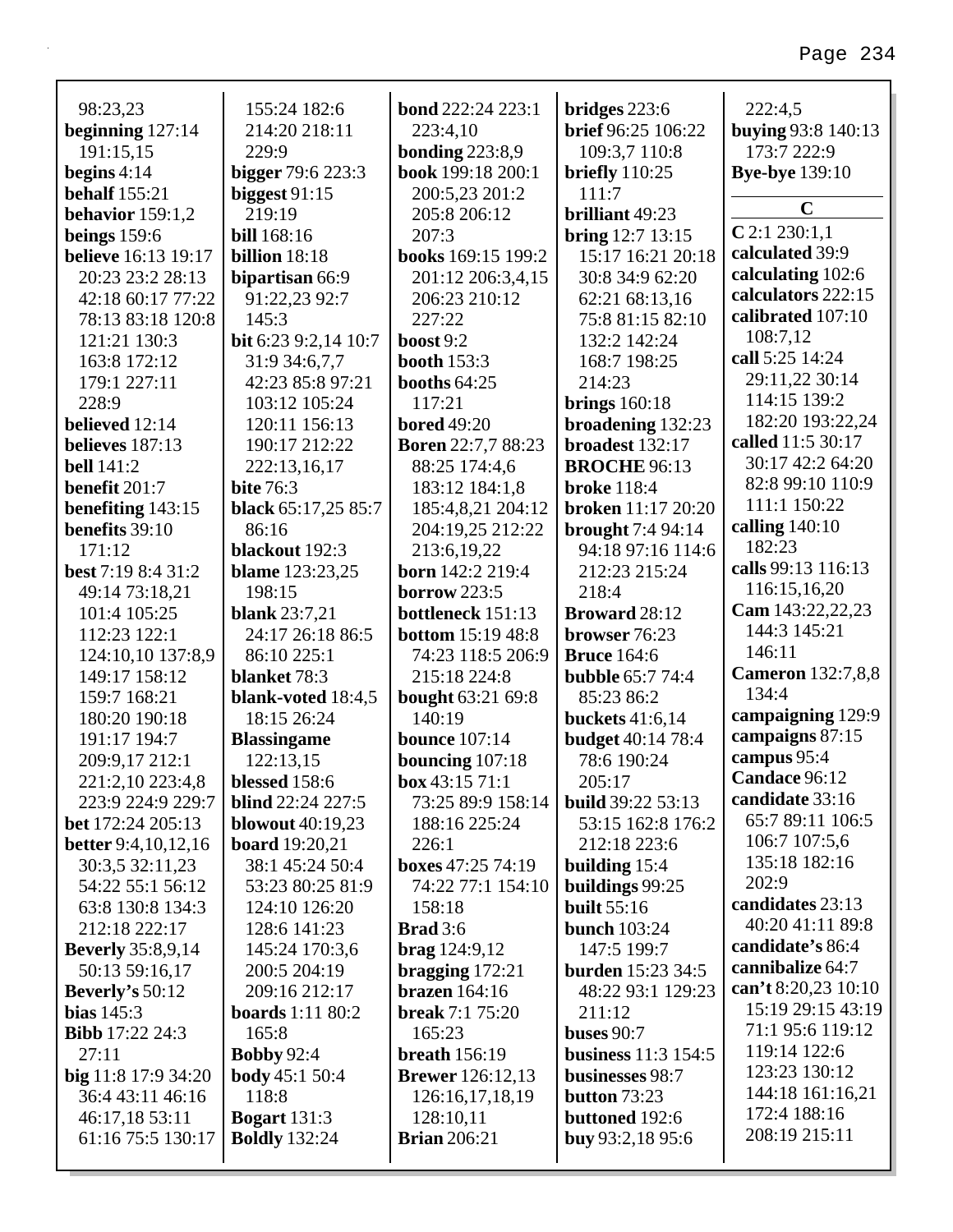| capabilities 52:3     | 83:14 99:8 100:5          | 46:20,21,23 47:9     | 77:4 100:23 117:3       | choose 45:17 46:23  |
|-----------------------|---------------------------|----------------------|-------------------------|---------------------|
| capability 22:4       | 101:9 120:18              | 47:10 55:9 58:17     | 177:13 191:18           | 48:15 92:12 94:7    |
| capacity 2:10 116:8   | 121:18 143:12             | 59:1 134:19,22       | 209:18 218:14           | 108:1 125:2         |
| 141:20                | 147:20 149:10             | 174:18 176:9         | 222:15,15 227:13        | 169:16 196:14       |
| <b>Capitol</b> 167:11 | 163:8 187:5               | 181:2 230:9          | 227:14                  | 207:5 213:7         |
| 228:25                | casted 22:1               | certified 1:8 17:4   | changed 19:23           | chosen 46:22 216:9  |
| captured 74:13        | casting $120:15$          | 105:15 174:15        | 89:14 100:24            | Chris 95:24,25      |
| 148:24                | 169:20 218:5              | 230:6,12             | 129:21 224:3            | 96:1,5,10,15,21     |
| car 89:19             | cast-ballot 12:23         | certifies 203:25     | changes 41:6 47:2       | 107:1 108:19,19     |
| card 17:12 18:11      | catcalls 189:4            | certify 13:3 55:19   | 92:23 100:18,22         | 125:14 141:11,11    |
| 27:15,16,19,22        | catch 20:7 41:25          | 58:4 174:1,10        | 101:5 170:13            | 141:12,16 143:21    |
| 28:2,3,4,10,15,18     | 42:7                      | 176:1 184:15         | 205:22 216:10,14        | 196:24              |
| 63:22 81:5 149:6      | categories 39:24          | 230:5                | changing $47:4$         | Christmas 5:2       |
| 156:7 172:2           | 40:9                      | certifying 105:18    | 100:20 218:25           | churches 70:7       |
| 199:24 200:7,8,9      | Cathy 60:6                | 170:1 183:24         | chaos 72:9 73:5         | circle 65:6         |
| 203:2 204:1,2,4,7     | caucuses 91:25            | 184:7,9              | characteristics         | circled 74:4        |
| 204:15,21 214:23      | caught 17:5,14            | <b>CFP</b> 144:20    | 128:4                   | Circuit 110:16,19   |
| 215:8,18              | 172:21                    | chads 63:5,23        | characterize            | circulating $5:10$  |
| cards 12:15 64:9,10   | cause 59:7 127:9          | 218:21               | 109:10                  | cities 196:9,22     |
| 117:19 159:3          | 137:16                    | chain 127:23 177:8   | charge 69:3 75:5        | 197:3,6 198:7,9     |
| care 156:2 229:13     | <b>CCR 230:18</b>         | 177:17               | 109:6 197:16            | 198:19              |
| cared 229:15          | center 15:3 133:8         | chairman $8:5$ 10:5  | 204:15,16               | citizen 119:20      |
| career 2:12 154:5     | centered 216:7            | 19:19 26:17 35:9     | Charlotte 139:21        | 121:12 122:22       |
| careful 6:15          | centers 70:6              | 36:12 37:3 58:1      | charter 183:6,8         | 132:14,23 133:2     |
| carefully 131:19      | central 16:3 81:6         | 58:14 78:13,21       | cheap 164:25            | 133:10,23 147:13    |
| 149:18                | 120:6 132:22              | 83:11 91:11 96:4     | cheaper 44:14 79:2      | 153:15 162:18       |
| caring $229:18$       | 208:24 218:10             | 107:3 108:4,25       | cheapest $31:10$        | citizenry 143:2     |
| Carolina 81:22        | centralization            | 112:6 133:7          | check 9:6,6 10:1        | citizens 5:19       |
| 139:21,22             | 15:20 32:18               | 163:17 171:2         | 26:6 37:9 38:8          | 124:20 129:25       |
| <b>Carr</b> 17:24     | centralized 14:23         | 173:21 183:21        | 41:7 49:6 136:13        | 133:17 141:19       |
| carried 90:8          | 15:25 32:24 202:7         | 203:22 207:1         | 159:5                   | 142:17 143:16       |
| carry 3:7 51:13       | centrally 56:1            | 216:24               | checking 96:12          | 147:15 155:7        |
| case 23:18 24:20      | cents 46:7 48:17          | chairs 8:13 120:15   | 205:9                   | 164:12 219:9        |
| 35:3 57:24 58:2       | <b>Century 66:8 80:20</b> | <b>Chair's 228:3</b> | checks 81:2             | 221:12 229:15       |
| 76:2 107:25           | 91:22                     | challenge 43:11      | check-in 75:23          | citizenship 100:13  |
| 110:14,16,20,24       | certain 41:24 47:22       | 110:11 111:4         | chew 214:9              | 127:24              |
| 110:24 117:5          | 51:10 71:22 108:7         | 213:11               | chief 56:22 97:23       | citizen/voter 134:2 |
| 176:25                | 109:10 179:9              | challenges 182:18    | child 219:4,10          | city 53:10 183:7    |
| cases 30:20 98:7      | 180:15,19                 | challenging 98:25    | children 219:10,10      | 226:7,8,10          |
| 102:10 103:18         | certainly 5:7 49:19       | Chan 141:11,13,16    | chilling $83:16$        | civic 70:6 132:18   |
| 106:21 108:23         | 56:9 61:23 69:2           | 141:16               | chime 113:7             | civic-engagement    |
| 110:7 111:8,9,14      | 80:3 91:5 166:7           | chance 26:19 42:5    | chiming 139:8           | 126:22              |
| 117:1,10,18 177:7     | 166:20,23 167:19          | 42:7 44:8 87:3       | <b>Chinese-American</b> | civil 5:21 6:1      |
| 182:5                 | 173:17,22 174:19          | 88:7 164:9 189:3     | 142:2                   | 115:18 164:25       |
| cast 11:21 20:9,15    | 190:22 202:4              | chances 188:21       | choice 48:14 117:4      | claims 110:7,20     |
| 22:10 27:6 33:5       | 206:25 215:15             | change 40:17 41:1    | 117:7,12 144:22         | clap 166:16         |
| 33:18 38:5,7,10       | certainty 41:25           | 54:4,5 56:19         | 160:4 183:17            | clarification 1:18  |
| 38:15 43:5 44:14      | <b>CERTIFICATE</b>        | 59:10,10,11,13       | 226:17                  | 27:9,11 28:6        |
| 46:16 47:18 52:15     | 230:19                    | 61:25 68:17,18       | choices 43:6 71:13      | clarifications      |
| 70:25 71:9 73:24      | certification 46:19       | 69:21 70:16 73:11    | 71:19 73:23             | 100:14              |
|                       |                           |                      |                         |                     |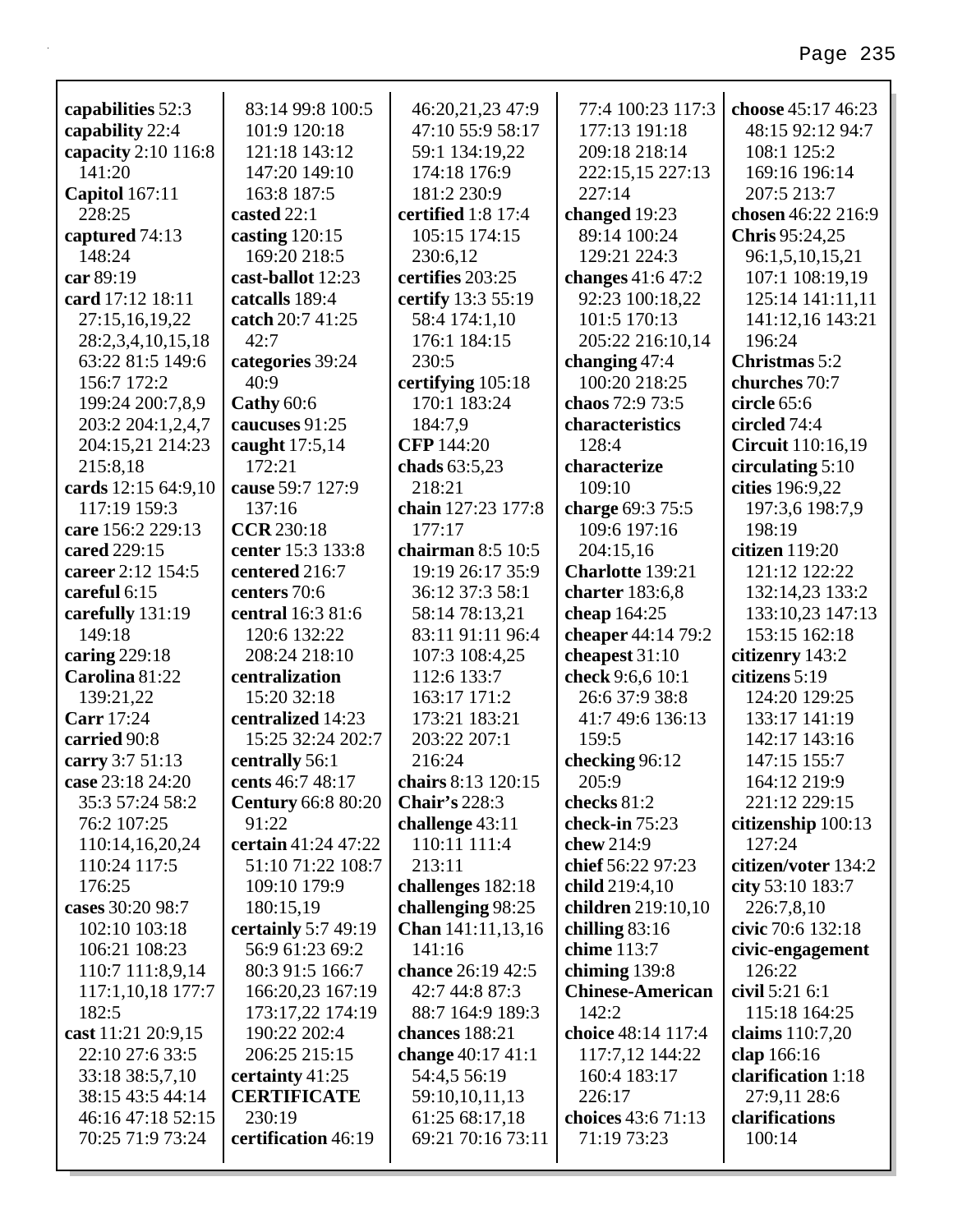| clarify $54:11$        | collaboration          | 153:6 155:18      | commissioners      | complexity 45:22   |
|------------------------|------------------------|-------------------|--------------------|--------------------|
| 186:12                 | 126:21                 | 164:21 166:7      | 94:2 212:8,16      | 73:4,5,13 222:20   |
| clarifying 24:11       | colleague 171:15       | 167:14,23 172:24  | commissioner's     | compliance 2:11    |
| clarity 132:18         | 173:24 177:22          | 215:7             | 23:12              | compliant 216:18   |
| <b>Clarke</b> 161:13   | colleagues 89:18       | commencing 1:9    | commissions 34:11  | complicated 79:6   |
| 164:24                 | 168:19 190:23          | comment 3:2 5:9   | 73:19              | 80:7 109:21,23,24  |
| clean 4:2              | collecting 136:21      | 7:8 24:13 76:8    | commission's       | 223:3              |
| clear 30:5 41:13       | 208:7                  | 83:1 90:14,18     | 13:15 20:18        | Complies 114:20    |
| 44:12 89:10            | <b>Collective 2:20</b> | 114:4 132:15      | commission's 4:17  | component 4:4      |
| 110:22 114:13          | 184:13                 | 164:6 166:17      | 216:12             | 80:6 89:23 90:17   |
| 123:3 149:1 177:3      | Colorado 42:13         | 179:19 184:17     | commitment 93:20   | 191:8 192:6        |
| clearly 115:6 125:9    | 50:17 55:23 147:9      | 189:8 191:12      | committee 155:21   | 206:25 213:17      |
| 187:4                  | 207:24,24              | 193:17 203:23     | 163:18,19          | components 191:13  |
| clever 16:12           | color-coded 215:10     | 220:4 221:13      | committees 116:9   | composed 66:12     |
| clicked 120:4          | combination 66:12      | 222:18            | 131:6              | comprehensive      |
| climate 81:19          | 142:14                 | commenters 160:4  | common 127:9       | 169:9              |
| climates 82:17         | come 7:1 8:2,2 10:6    | comments 3:11     | 137:16 142:7,13    | compromise 15:1    |
| clock 98:15,16         | 37:16 53:25 62:11      | 5:22 7:6 21:10    | 143:15             | compromised        |
| close 40:17,23 41:1    | 68:2 69:1 75:24        | 55:9 75:15 76:10  | communicate        | 15:10              |
| 41:7,12,15 42:10       | 90:24 93:18 94:20      | 81:12 90:18       | 101:4 201:19,22    | computer 8:8 14:6  |
| 49:3 57:13 111:15      | 95:22,25 97:9,11       | 115:18 170:25     | 229:4              | 39:8 43:4 49:7     |
| 162:12,13 182:7        | 97:11,12 99:20         | 172:25 173:1,19   | communicated       | 74:9 76:11 87:24   |
| 228:4,5                | 104:25 114:15          | 173:23 181:22     | 101:3              | 118:16 134:10      |
| closer 9:1 112:21      | 119:1 121:2            | 191:7 199:11      | communities        | 135:25 136:17      |
| 119:18 155:23          | 126:20 130:9           | 214:5             | 130:18             | 142:11,14 145:7    |
| 190:17                 | 136:19,22 138:20       | commission 1:1,7  | community 119:9    | 146:3,5 149:14     |
| closet 177:18          | 140:12 145:2,19        | 2:5,15 3:18 7:4,9 | 144:7 173:12       | 150:11 184:22      |
| closing 130:2 137:5    | 166:5 171:20           | 7:22 12:8 15:18   | commute 146:21     | 205:13 220:25      |
| cloud 61:16            | 179:2,12 181:15        | 16:22 30:9 32:17  | company 59:20      | 221:7,19 224:10    |
| clubs 70:7             | 185:25 192:18          | 34:22,25 36:13    | compare 48:9       | computerized       |
| <b>Coalition 111:2</b> | 203:21 206:23          | 37:16,24 59:25    | 54:20              | 165:3              |
| 127:11 139:17          | 208:23 214:19          | 66:9,9,11,12      | compared 56:25     | computers 38:25    |
| Cobb 17:4,5 18:3       | 227:18 229:13          | 67:19,23 72:19    | 103:9 197:20       | 219:13             |
| 18:19 24:5 26:19       | comes 18:16 31:18      | 75:22 80:20 91:23 | comparison 42:25   | computer-progr     |
| 116:6 135:17           | 135:8                  | 95:21 96:5,21     | 43:2,12,18 100:4   | 150:9              |
| 162:19                 | comfort 210:22         | 106:24 109:1,12   | 103:19             | computer-tabula    |
| code 95:10 170:4,6     | comfortable 40:20      | 112:3,5 113:11    | compelling 33:19   | 39:6               |
| 170:8 196:3            | 42:9,16 47:23          | 114:2 127:7 128:5 | complaint 105:21   | computing 158:24   |
| 209:22 215:17          | 55:4 70:1,15           | 134:1 139:2 140:2 | complaints 106:1   | con 174:12         |
| 216:11                 | 87:11,17 90:22,23      | 140:11 141:18     | 108:10 204:24      | conceivably 15:1   |
| codes 160:7            | 227:19                 | 142:6 157:20      | complete 1:19 4:6  | 160:6              |
| codified 48:12         | coming 2:13 5:15       | 158:9 164:16      | 86:7 89:1,7 230:7  | conceive 215:13    |
| 50:24                  | 9:21 56:14 61:18       | 165:22 166:4,20   | completely 23:17   | concept 77:9 84:20 |
| codify $51:25$         | 62:2,14 76:9 92:1      | 168:10 171:17     | 56:10 66:9 119:24  | 223:13             |
| codifying 51:18        | 123:17 128:24          | 172:14 173:1      | 120:20 134:22      | concern $15:15$    |
| coffee 163:13          | 131:1 132:7 134:4      | 184:13 200:4      | 192:16 210:22      | 53:18 76:17        |
| cofounder 10:8,19      | 134:6 135:12,13        | 221:5 228:12,15   | completeness 149:6 | 121:18,21 152:18   |
| cognizant 179:25       | 139:6 141:11           | 229:19 230:8      | completion 4:16    | 187:12,18 211:3    |
| 180:17                 | 143:22 146:13,15       | commissioner 2:16 | complex 58:12 75:3 | 224:16 225:21      |
| Coliseum 1:12          | 149:24 151:18          | 24:22             | 104:2,10           | concerned 14:20    |
|                        |                        |                   |                    |                    |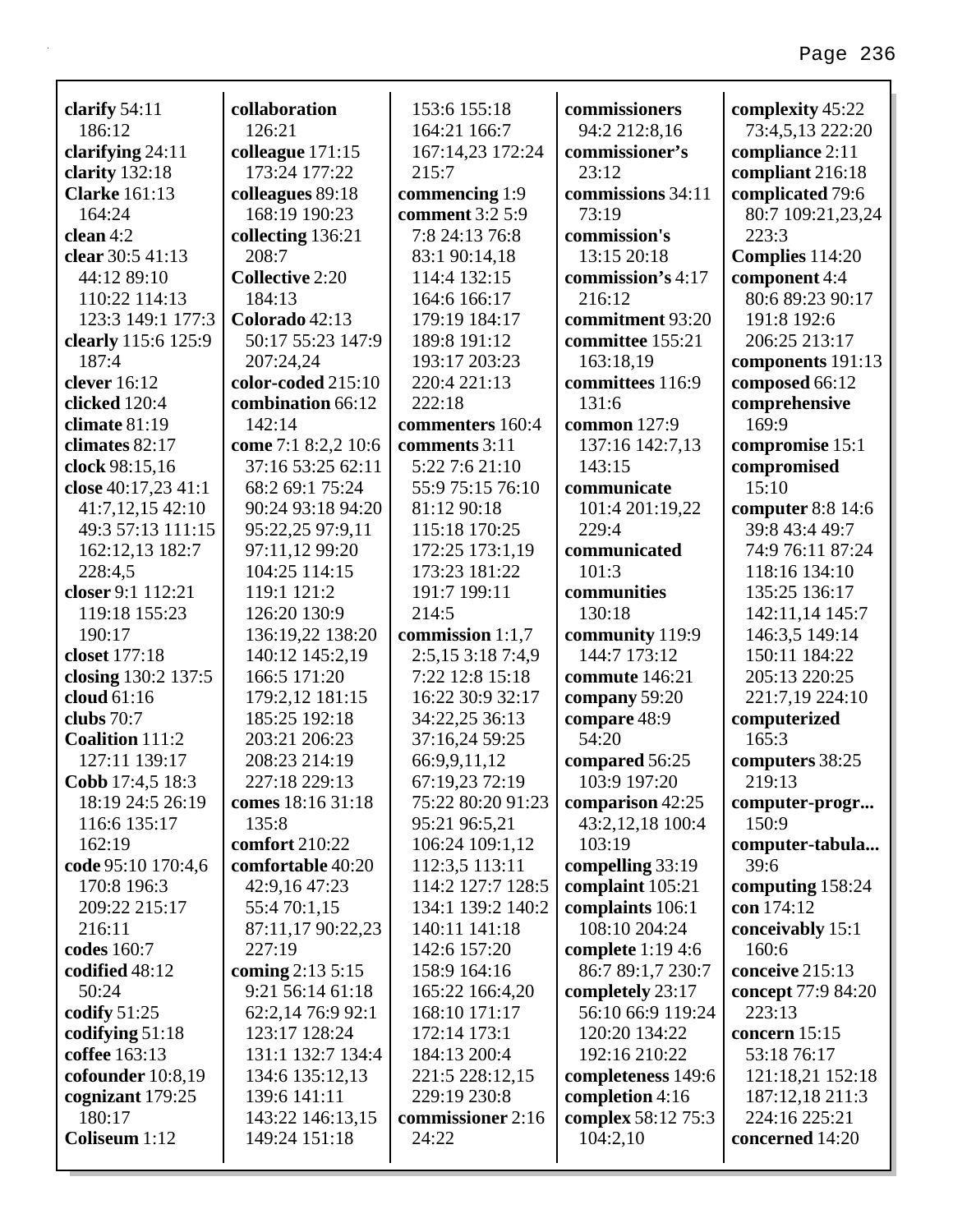| 14:21 19:8 119:19                | 220:25 224:9                       | 143:5 173:11                               | 44:11 49:8 117:4                       | 208:17                                 |
|----------------------------------|------------------------------------|--------------------------------------------|----------------------------------------|----------------------------------------|
| 119:22 122:22                    |                                    | 193:8 200:11                               | 117:7 157:16                           | counties 14:1 15:24                    |
| 131:4 146:23                     | consequences 47:7<br>110:4         | 228:7                                      |                                        | 16:2 32:22,22                          |
| 148:12 162:18                    | consider 12:16                     | continued 97:5                             | cost 31:3,14 34:7                      | 34:2 46:11 58:17                       |
| concerns 120:11                  | 15:20 17:2 20:19                   | 148:12,13                                  | 35:11,15,20,21,22<br>35:24,25 36:5,6,7 | 63:20,22,23 64:7                       |
| 158:8 211:2                      | 20:21 29:14 30:12                  | continues 201:18                           | 41:23 45:10,22                         |                                        |
| 221:12                           | 32:18 49:11 62:8                   |                                            |                                        | 64:13,16 65:15,16                      |
| concluded 229:25                 | 62:13 69:2 71:3                    | continuing $3:780:3$<br>110:5              | 46:6,7 48:17,18<br>48:20 51:4 72:5,6   | 65:24 67:6,7,8                         |
| conclusion 133:23                | 73:6 74:7,8,11                     |                                            |                                        | 68:10,11 79:18,24                      |
| 145:2 221:8                      |                                    | continuity 194:4                           | 73:5,13 76:19                          | 83:1,7 92:24 93:1                      |
| conclusions 62:12                | 82:4,23 109:19                     | continuous 68:8,9<br>contract 12:4 94:1    | 77:8 78:19,21<br>79:3,23 83:4          | 93:1,3,5,6,15,16                       |
| 132:17 228:19                    | 111:20 125:13,25                   | 94:3 196:18                                |                                        | 93:16,17,25 94:2<br>97:19 98:1,2,20    |
|                                  | 129:22 131:15                      |                                            | 144:24 145:6,24                        |                                        |
| concur 129:19                    | 145:24 147:8                       | 198:13 222:5                               | 145:25 151:12                          | 98:22 99:23                            |
| 173:15 174:4<br>189:24           | 149:18 174:25                      | control 33:22 81:19<br>controversial 46:18 | 154:21 162:22                          | 100:18 103:6,16                        |
|                                  | 175:5 178:4                        |                                            | 163:3,5 197:12,13                      | 104:11,21 105:1                        |
| condensed 13:21                  | 179:11 197:18                      | 47:11 191:17                               | 197:17 206:3,24                        | 105:21,24 125:14                       |
| conditions 82:25<br>187:3        | 204:3 210:8<br>219:15 222:7        | controversy 215:24<br>conveniences 142:8   | 211:9,21 212:25                        | 125:15,17 126:4,6<br>130:17 136:8,17   |
|                                  |                                    | conventional 86:14                         | 213:10,20 222:2                        |                                        |
| conduct 45:23                    | consideration 31:3<br>122:8 149:21 |                                            | costs 46:6 48:19                       | 174:9 193:22                           |
| 82:21 184:15                     | 175:9 222:14                       | conversations<br>166:12 193:13             | 72:1,4 77:5,10                         | 196:6,19 208:17                        |
| conducted 115:2                  |                                    |                                            | 78:24 80:1,3 83:1                      | 211:13 212:5                           |
| 127:20 209:15                    | considerations                     | convey 129:6                               | 83:2 134:16                            | counting 198:4                         |
| conducting 83:3,7                | 120:22                             | conviction 132:19                          | 136:19,21 162:24                       | countries 144:10                       |
| 149:17                           | considered 27:3,5                  | convincingly                               | 162:25 204:5                           | country 154:7                          |
| confidence 38:18                 | 73:18 92:17 196:2                  | 144:18                                     | 206:8 211:4,10                         | 173:9                                  |
|                                  |                                    |                                            |                                        |                                        |
| 39:22 49:6,14                    | considering 23:4                   | Conyers 226:8                              | couldn't 84:3 89:11                    | counts 38:16                           |
| 51:4 53:13 95:9                  | 31:8 68:25 131:24                  | copies 5:7                                 | 215:13                                 | county 14:8,15                         |
| 118:6,16 122:6,8                 | 148:21                             | copy 34:23 59:18                           | counsel 37:14                          | 15:5,8 17:4,5,8,11                     |
| 145:1 161:15,16                  | consistent 18:25,25                | 153:16                                     | 52:10 108:21                           | 17:18,22 18:3,8                        |
| 161:18 162:6,9                   | 123:22 195:9                       | core 133:2                                 | 109:2 129:20                           | 18:19 19:19,21                         |
| 177:11 189:9,11                  | constant 97:19                     | <b>Corporations</b>                        | 220:3                                  | 24:4,14 26:18,19                       |
| confidence-build                 | constantly 212:12                  | 142:23                                     | count 16:10,18                         | 27:12 28:12,13                         |
| 174:16                           | constitutional                     | correct 13:7 16:13                         | 38:9,13,15 52:20                       | 33:23 34:5,8,10                        |
| confident 189:22                 | 104:5 110:11                       | 20:7 26:15 38:11                           | 52:20 54:14,16,24                      | 45:23,24,25 46:11                      |
| confirm 118:13                   | constitutionally-s                 | 39:9 51:19 58:5                            | 58:25 64:22 82:5                       | 46:12,14,17 48:20                      |
| confused 125:21                  | 133:1                              | 58:22 73:1 105:13                          | 89:12,16 125:13                        | 53:11,12 55:8                          |
| confusion 143:11                 | contact 78:1 97:19                 | 106:15 108:2                               | 129:11 138:5                           | 58:15 59:4 63:14                       |
| <b>Congratulations</b>           | contemplate 175:4                  | 113:13 117:11                              | 145:18 152:2,19                        | 64:20,21,23 65:20                      |
| 62:17                            | 209:7,21                           | 130:24 180:9                               | 152:25 153:4                           | 66:1,24 67:2 72:2                      |
| congress $69:9,13$               | contend $12:19$                    | 185:17,19 186:14                           | 154:24 155:7,8,9                       | 72:12,18 82:8                          |
| congressional                    | content 149:5                      | 187:1 200:6,10                             | 156:17 176:11                          | 83:3,4,8 85:14                         |
| 69:14                            | contentious 172:14                 | 204:17 206:6,10                            | 178:7 198:4                            | 87:12 88:25,25                         |
| connect 86:6,10                  | contest 47:5 57:21                 | 213:6 214:11                               | counted 24:7 33:9                      | 89:3,5 90:15 94:2                      |
| connected 13:23                  | 58:25 110:25                       | 215:4 230:7                                | 33:10 38:10,18                         | 94:24 97:13,13,14                      |
| 14:14,17                         | 181:14,16,25                       | correctable 107:24                         | 44:6 56:1 59:20                        | 97:14,14 98:2,12                       |
| connection 196:7                 | 182:1                              | corrected 28:18                            | 59:20 73:3 124:19                      | 98:21 99:11                            |
| 202:1 227:21                     | contests 57:18                     | 130:13 207:12                              | 144:19 148:5,5                         | 100:15,17,19,21                        |
| cons 174:13                      | continue 3:3 15:25                 | corrections 102:8                          | 149:15 152:22                          | 101:2,8,15 102:3                       |
| consensus 38:21<br>171:17 207:11 | 93:14 109:15<br>118:17 129:21      | correctly 33:13<br>38:10,18 39:4,9         | 156:9,22 172:2,19<br>177:25 198:1      | 102:4 103:3 106:8<br>111:3 112:7 116:6 |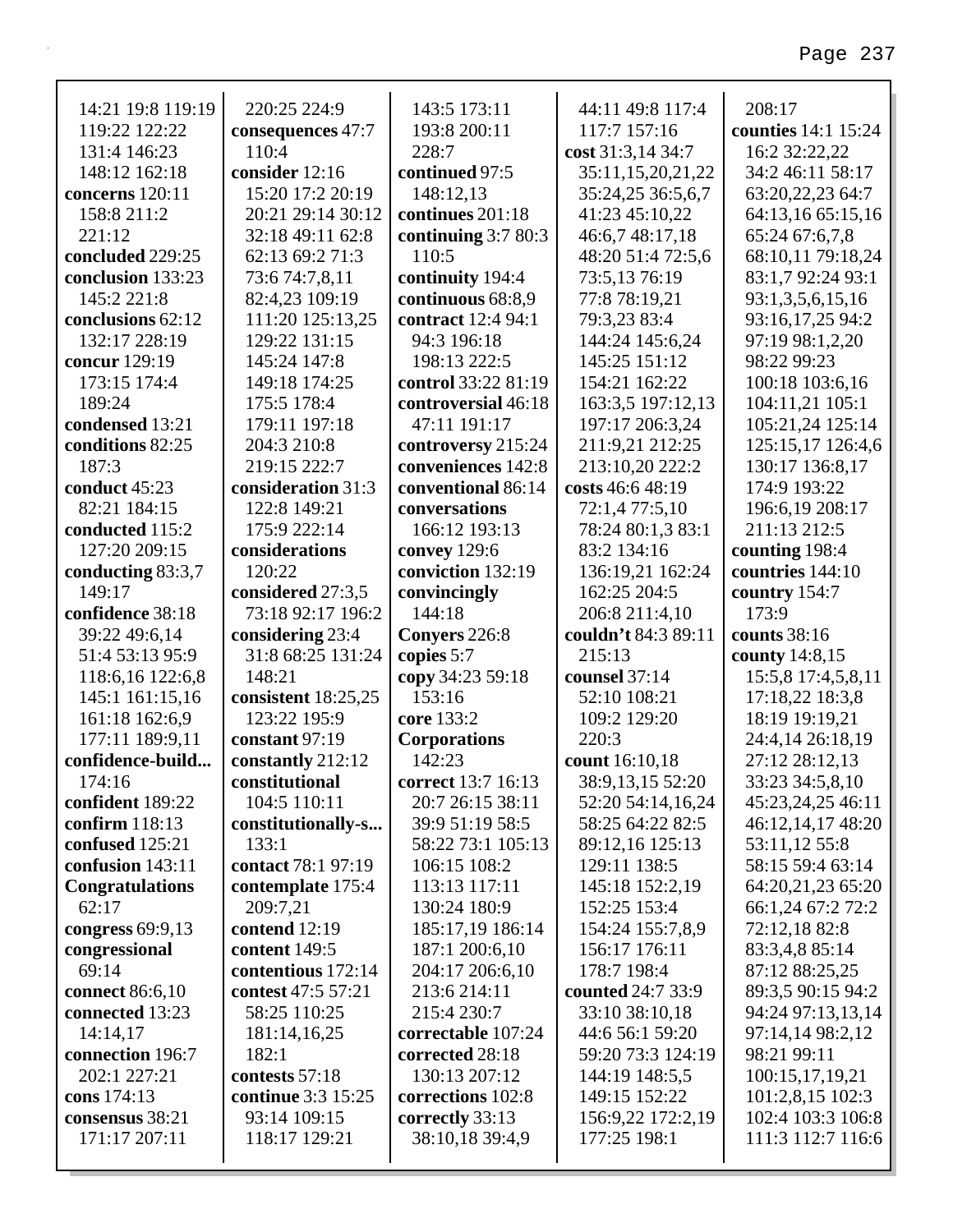| 117:5 118:3 119:8  | 154:8                  | 194:23 216:6            | damaged 98:7,7,8                        | 83:12 84:11 85:3    |
|--------------------|------------------------|-------------------------|-----------------------------------------|---------------------|
| 124:7,15 125:5,6   | covering 6:6 178:4     | 217:4                   | 98:9                                    | 86:23 88:6,23       |
| 125:18 126:19      | Covi 130:23,24         | Crittenden's 5:12       | dampness 82:1                           | 91:12 94:8 95:13    |
| 129:1 134:9        | 131:3,23 132:4         | Crosstalk 9:13          | Darin 24:13 183:15                      | 131:12 192:22       |
| 135:18 137:20,21   | $\cos 60:6, 8, 10, 13$ | 184:5,10 204:9          | data 17:16,16 38:4                      | 219:19              |
| 137:22 139:20      | 60:16,19,22,25         | 217:13                  | 38:5 39:12 60:1                         | $dear 6:8$          |
| 141:17 144:4,7     | 61:3,5,9,12,15,18      | cryptographic           | 127:21 156:3                            | death $49:21$       |
| 148:3 152:1,14,16  | 61:22 62:15 75:11      | 47:18                   | 188:5 200:9                             | debate 168:20       |
| 153:14 154:1,23    | 75:19 77:9,14,17       | <b>Curling</b> 110:9,10 | database 15:5                           | debt 139:4          |
| 155:19 159:13,22   | 77:19,22,25 78:8       | 110:10 120:2            | 120:6 150:14,15                         | debunk $150:5$      |
| 161:13 162:19      | 78:10,14,16 80:9       | current 10:22           | 202:7,24                                | debunked 150:8      |
| 164:24 165:7       | 80:17 81:14 82:6       | 11:10,13 23:22,23       | databases 138:4,12                      | decade 4:7 67:24    |
| 169:10 173:3       | 82:13,16 83:12,18      | 25:5 36:21,21           | date 174:10 228:23                      | decades 91:16       |
| 177:22 186:3       | 84:13 85:3,10          | 47:15,18 70:5           | <b>dated</b> 200:15                     | 138:25              |
| 193:7 195:18       | 87:6 88:9,12,16        | 71:12,18 96:24          | dates $11:4$                            | Decatur 97:14       |
| 196:8 197:10,13    | 88:18,23,24 91:12      | 109:14 110:5            | day 1:10 14:19 16:9                     | 122:21 157:24       |
| 198:9 199:25       | 91:20 94:10,12         | 134:13 141:23           | 32:6 33:10 68:5                         | deceive 16:12       |
| 200:4 211:2,8      | 95:15,17 130:10        | 150:6 182:16            | 81:25 82:20 90:24                       | December 1:10       |
| 212:3,16 214:12    | 131:12 136:11          | 191:1 193:15            | 91:21 98:10,22,23                       | 116:14              |
| 214:13,14 215:7    | 169:6 192:22           | 195:24,25 200:14        | 99:12 101:9,10,11                       | decentralization    |
| 226:6 230:3        | 219:19                 | 218:20 219:3            | 101:13,19,21                            | 15:20,21 32:18      |
| county-party 116:9 | co-chair 3:17 133:8    | currently 33:6          | 103:14,17 104:19                        | decentralizing      |
| couple 31:16 45:7  | 173:2 191:11           | 37:19 39:25 48:24       | 116:14,18 124:13                        | 120:7               |
| 52:23 68:15 71:7   | 205:25                 | 60:6 71:22 80:1         | 125:19 126:7                            | decide 20:22 23:14  |
| 81:12,22 102:3,4   | create 47:17,21        | 110:15 111:9,16         | 130:8 135:5 148:9                       | 48:15 58:8 70:12    |
| 102:16 103:23      | 84:17 118:12           | 200:13 203:23           | 167:4 176:11                            | 161:20 210:3        |
| 107:13 127:6       | 142:14                 | curve 85:8 143:3        | 177:25 197:23                           | 218:17 219:5        |
| 129:17 130:2       | created 45:7 84:22     | custodian 33:22         | 200:3 201:11                            | decided 18:4,12,14  |
| 167:7 179:5        | 89:9 136:9 196:9       | custody 127:22,23       | 215:8,9 220:17                          | 48:23 63:8 67:5     |
| 221:22 222:13      | 196:10                 | 177:8,17                | 225:7,9,16,17                           | 67:19 80:14         |
| 224:11             | creating 47:4          | custom $76:22$          | 227:16,18 230:15                        | decides 44:18       |
| courage $133:25$   | creation 66:8          | cut 53:20 55:5          | days 52:17,23                           | 162:3               |
| course 6:13 13:25  | creatures 196:6        | <b>CVR</b> 230:18       | 61:21 73:8 106:10 <b>deciding</b> 66:22 |                     |
| 15:15 62:3 77:3    | credible 110:20        | cyber 125:9,10          | 175:22 176:1,3                          | 219:11              |
| 89:13 93:6 116:12  | credit 100:16          | 146:23 158:13           | 177:2                                   | decimal 21:24       |
| 121:16 168:6,12    | 150:24                 | 205:17 220:25           | DC $69:14$                              | decipher 23:24,25   |
| 168:15 169:4,18    | crimes 14:4            | 227:20                  | dead 172:25                             | decision 59:1 68:17 |
| 214:21 218:2       | crisis 118:6,16        | cyber-security          | deal 2:7 3:3 82:21                      | 73:10 91:14,16      |
| 225:15,15          | critical $3:64:18$     | 118:14 136:4            | 161:24 207:4,6                          | 92:17 112:11,13     |
| court 1:8 6:4,8,10 | 33:3,3 118:8           | 149:14 219:8            | 209:21 210:16                           | 128:7 131:5         |
| 100:8 102:10       | 122:9 123:4            | 221:7,9                 | 212:12                                  | 132:16 139:3        |
| 105:10,15 111:3    | 132:21 188:4           | cycle 66:6 93:5         | dealing 81:24 82:3                      | 157:4 220:18        |
| 113:20 138:7,9     | 191:13 201:2           | 113:12 142:19           | 82:25 111:9                             | decisions 44:24     |
| 182:1 230:6,12     | Crittenden 2:2,6       | cycles $11:6$           | deals 114:4 210:5                       | 63:16 118:9         |
| courthouse 98:14   | 3:13,15,17,20          | Cynthia 226:4           | dealt 100:11                            | 130:17 144:21       |
| 98:16,18 200:3     | 4:20 62:16 110:10      |                         | 105:20 131:13                           | 229:10              |
| courtroom 120:2    | 111:2 167:17           | D                       | 177:14                                  | decrease 104:20     |
| cover 168:6        | 178:13,15,17,20        | D2:1                    | dean 60:6,8,9,13                        | dedication 99:1     |
| coverage 99:4      | 184:4 186:10,16        | <b>damage</b> 97:16,20  | 61:2, 10, 23 75:11                      | deep 43:16 63:10    |
| covered $21:10$    | 186:20,23 188:8        | 97:25                   | 75:19 78:14 80:9                        | 182:6               |
|                    |                        |                         |                                         |                     |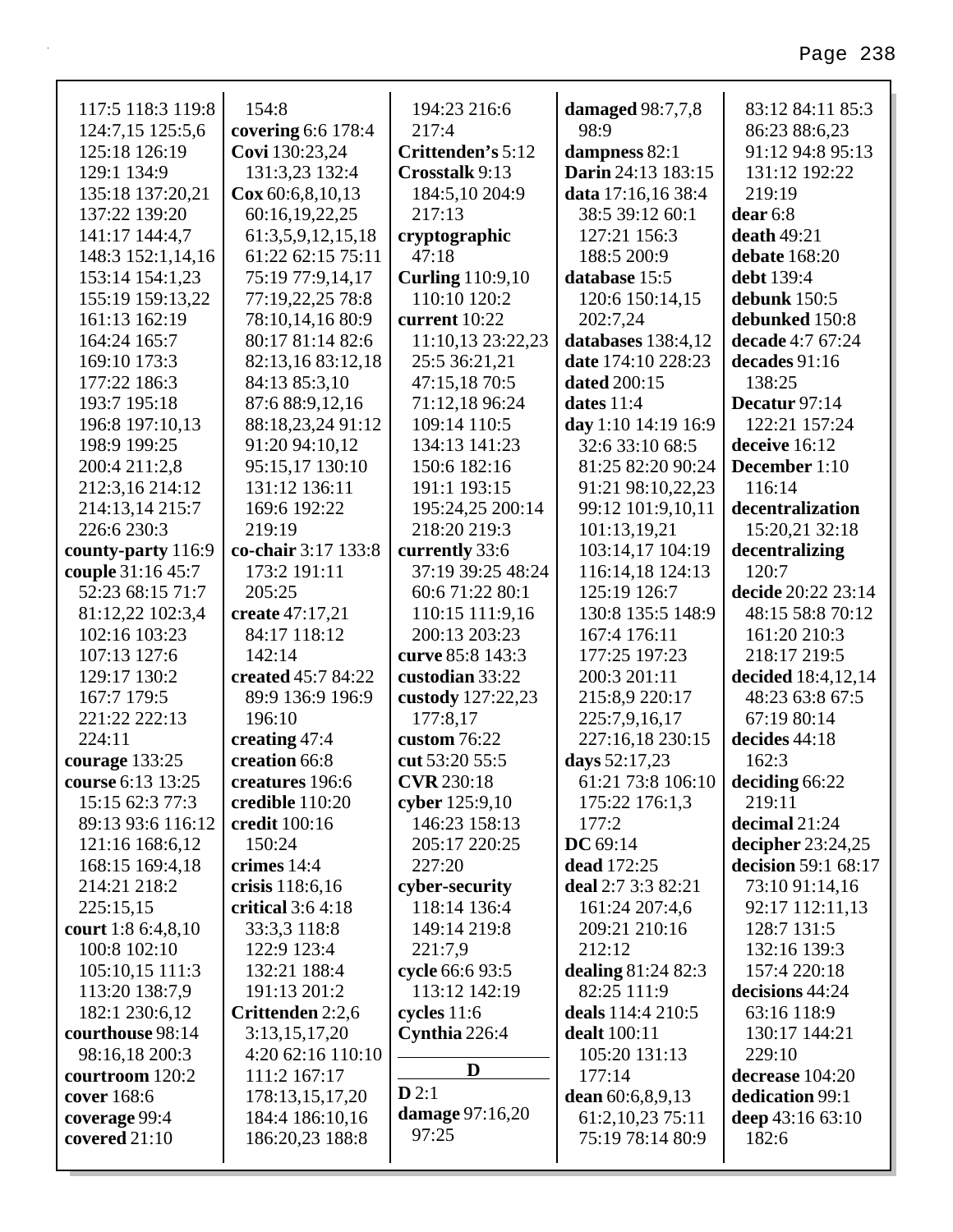| deeper 181:14            | 137:2,2              | devices 29:3,6,10    | 214:13 224:23          | <b>disabled</b> 29:2 32:7 |
|--------------------------|----------------------|----------------------|------------------------|---------------------------|
| deeper-dive 182:2        | depending 52:20      | 30:10,23 63:16       | 226:2                  | 32:8,10 111:15,22         |
| defied 86:8              | 57:13 80:4 175:14    | 106:20 107:15        | differential 215:17    | 120:22 190:3              |
| define 11:10 34:17       | 176:4 207:5          | 134:14 141:6         | differently 16:10      | 225:23                    |
| 52:4 207:20              | depends 52:13 57:9   | 148:21 149:1,3       | 16:18 113:7            | disagreement              |
| defining $11:15$         | 112:13 175:19        | 151:6,10 169:15      | 120:12,13 219:24       | 195:21                    |
| definitely 55:5,21       | 187:3 207:13         | 169:21 186:12        | 219:24,25              | disappeared 74:20         |
| 82:23 84:17 89:23        | deploy $104:13$      | 187:1 199:3          | differently-abled      | disapprove 115:11         |
| 90:9 94:5 177:1          | 195:15 225:8         | 214:21 218:6         | 120:22                 | 166:15                    |
| 189:23,25 190:11         | deployed 224:17      | 224:18,23,25         | difficult 49:9         | disassembly 230:10        |
| 193:10                   | depth 179:11         | 225:14               | 101:23 220:17          | 230:11                    |
| definition 38:2          | deputy $37:13$       | device-marked        | difficulty 101:6       | disbanded 192:10          |
| 80:23 157:5              | derailed 164:8       | 225:22               | 104:22 106:13          | discern $160:16$          |
| degraded 121:19          | describe 39:24       | devil's 207:13       | 107:22 108:7,15        | disclosure 124:24         |
| degree 41:24             | description 147:17   | dictate $42:10,46:5$ | 131:17 210:2           | discomforts 187:8         |
| 134:10,10 225:25         | design $76:22$       | 48:1                 | dig $39:1943:15$       | <b>discord</b> 143:10     |
| <b>DeKalb</b> 126:19     | designed 16:12       | dictates 46:4        | 44:4 214:18            | discrepancies 47:6        |
| 153:25 154:23            | 135:23               | didn't $67:1683:24$  | digest $221:6$         | 56:23 59:6,7              |
| 155:19 159:13            | desire 196:15        | 83:25 84:2 87:24     | digging $215:15$       | 120:17                    |
| delay $17:9$             | desired 147:22       | 92:20 98:17 102:7    | digit $86:15$          | discrepancy 57:19         |
| delayed 101:17           | desperately 153:2    | 105:3 108:1,1        | digital $47:14$        | 85:5 86:15,20             |
| delegation 69:14         | despite 101:6 150:7  | 125:14 155:5         | 160:11                 | 163:20,24 182:25          |
| deliberate 37:24         | detachable 215:2     | 159:2 172:23         | digitally 47:20        | discretion 182:18         |
| 110:3                    | detail $43:1,17$     | 174:13 189:3         | digitize $47:17$       | 182:22 183:5              |
| delighted 123:2          | 161:25,25            | 221:3,3              | digitized $59:18,20$   | discriminatory            |
| demand 154:20            | details 49:22 50:5   | difference 23:24     | digits $21:24$         | 180:14                    |
| 164:8 212:24,25          | 190:6 207:14         | 24:1 43:2 57:1,3     | dilemma 46:9           | discuss $168:20$          |
| 213:13 214:6,17          | detail-rich 132:16   | 59:19,22 85:11,12    | diligence 133:21       | 174:12 210:21             |
| 214:25                   | detect 12:10 14:2    | 182:9 187:20         | diligent 129:17        | discussed 55:12           |
| demands 3:23             | 16:6,17              | 188:3 189:10         | direct 75:23 196:6     | 223:15 228:25             |
| <b>DeMillo</b> 158:23    | detection 145:9      | 211:21 217:6,14      | 202:1                  | discussing $179:22$       |
| demo 226:10,11           | determine 16:10      | 227:10               | directed 51:10         | 206:22                    |
| democracy 130:1          | 23:21 53:24          | differences 86:16    | directly 193:12        | discussion $3:47:8$       |
| 143:8 144:9 148:4        | 140:18,19            | 224:13               | director 17:24         | 67:11 70:18 80:12         |
| 150:22 155:1,10          | determined 20:13     | different $2:14$ 3:1 | 25:23 37:13 96:6       | 80:15 92:15 132:2         |
| 163:5                    | 181:12 183:15        | 10:7 25:4 26:2       | 96:22 99:16 102:5      | 165:25 166:6,21           |
| democrat 152:16          | determines 200:3     | 46:4 48:6 51:2       | 116:7 124:10,21        | 167:17,24 168:8           |
| democratic 116:1,7       | 202:16               | 58:7 71:23 72:3,7    | 137:16 139:17          | 168:18 169:23             |
| 121:14 133:2             | deterrent 39:15,20   | 72:11,21,25 83:21    | directors 14:8         | 170:19 186:11             |
| 143:11 213:4             | detriment 93:19      | 85:25 116:25         | 31:17,22 33:23         | 188:24 189:2,5            |
| democrats 91:24          | devastation 98:12    | 126:23 131:11        | 34:6 36:2 103:4        | 190:9 195:23              |
| 92:8 123:7               | develop 49:14        | 134:12 135:10        | 124:11 211:2           | 216:7,8 218:8             |
| demonstrate 89:22        | 52:23 118:8          | 157:7 171:15         | disabilities $71:6,17$ | discussions 6:14          |
| <b>denied 94:3 230:9</b> | developed $41:18,21$ | 179:5 180:12,13      | 83:17 120:11           | 112:17 160:3              |
| department 2:17          | 50:23,25             | 181:22,23 191:3      | 151:6 180:8            | 170:14,16 207:17          |
| 4:15 204:21              | development 11:6     | 192:24 193:5,9,19    | 224:22                 | 210:11 228:20             |
| depend $201:9$           | device 15:7 26:21    | 195:8,8,17 196:9     | disability $71:3$      | disenfranchise            |
| depended 214:15          | 135:4 140:8          | 196:11,12,13,14      | 83:13,19 111:12        | 125:1 179:24              |
| 214:17                   | 186:13 224:22        | 196:15,22 202:3,3    | 120:20 180:10          | 204:4                     |
| dependent 65:1           | 225:18               | 206:7 212:18         | 225:20                 | disenfranchised           |
|                          |                      |                      |                        |                           |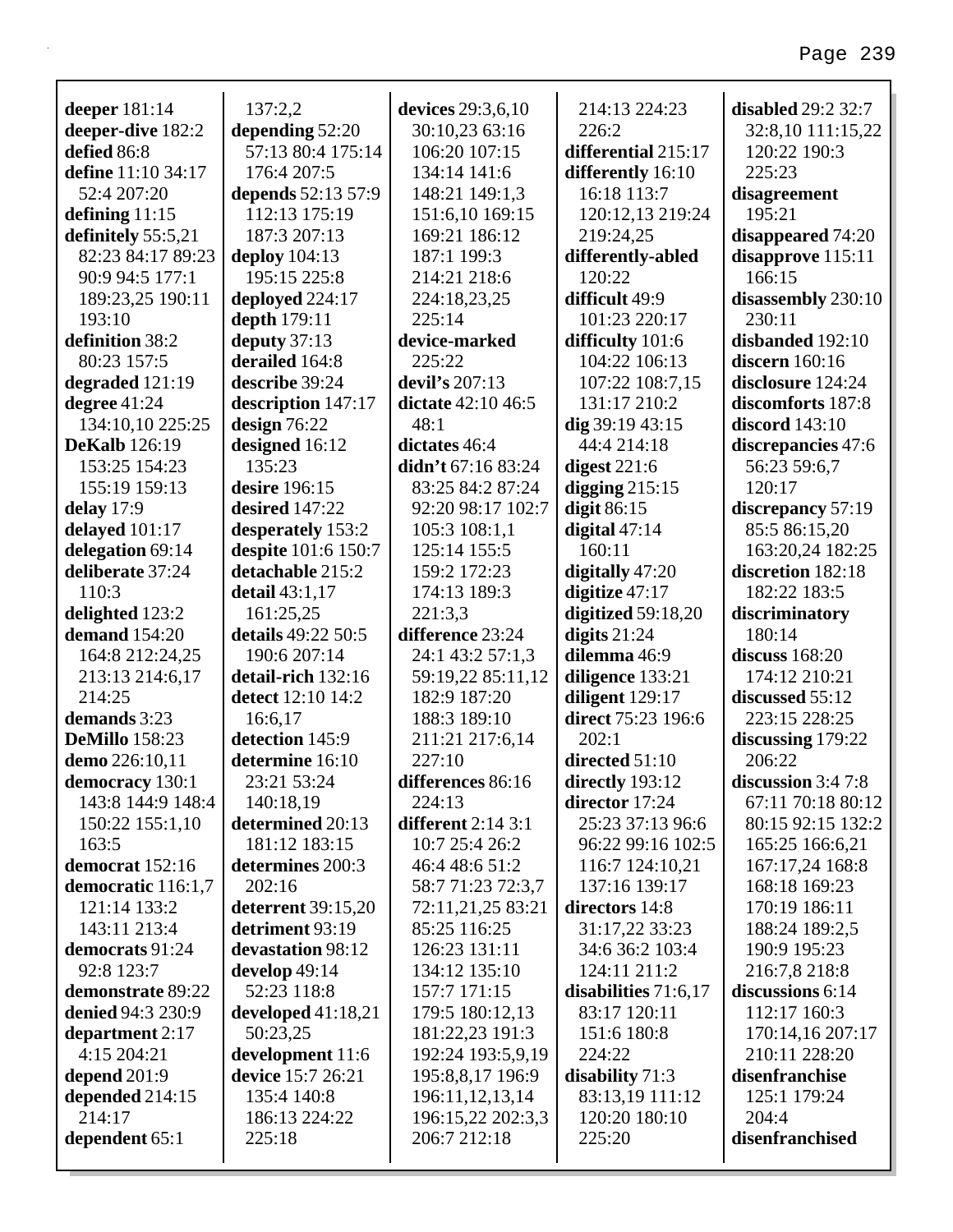| 204:6                    | 165:5,21 211:11           | 78:9,11,14 183:21       | E                  | efficient 201:20    |
|--------------------------|---------------------------|-------------------------|--------------------|---------------------|
| disenfranchising         | 222:10 224:4              | 183:22,23 184:7         | E 2:1,1 230:1,1    | effort 4:19 41:23   |
| 124:22 219:2,9           | don't $5:119:512:8$       | 184:11,17 185:7         | eager 192:11       | 70:13 91:22 92:8    |
| disparity $65:16,25$     | 13:5,10 20:14             | 185:13 186:10,15        | earlier 7:7 56:6   | 105:1 154:25        |
| 67:7                     | 21:25 23:13 25:3          | 186:22,25 203:21        | 62:10 85:4 102:22  | efforts 3:7 131:8   |
| disproportionate         | 25:24,25 26:2,14          | 205:4,5,7,14            | 140:17 169:5       | eight 98:24         |
| 180:18                   | 28:11 30:18 32:9          | 210:20,21 211:1         | 171:18 190:9       | either 23:13 26:23  |
| dispute $125:11$         | 32:9 33:6 36:9            | 220:21,22 223:15        | 191:12 207:19,23   | 27:1 33:2 43:15     |
| distinguish 55:22        | 44:22 49:18 50:22         | 223:16                  | 208:5 209:13       | 56:21 83:22 224:8   |
| distinguished            | 58:9 59:23 70:1           | dramatically 25:4       | 218:4 225:20       | elderly 125:4,6     |
| 158:24                   | 72:12 76:25 87:20         | 26:1                    | early 7:14 14:19   | 144:16              |
| distress 123:6           | 88:4 90:25 99:2,3         | draw 86:6               | 16:9 27:1 32:6     | elect 143:13        |
| distribute 59:24         | 109:9 111:25              | drawback 226:15         | 51:9 75:21 89:3    | elected 128:5 154:8 |
| distribution 44:7        | 113:19 125:16             | DRE 110:12 111:8        | 97:13 101:23       | 154:13 162:8        |
| district 38:14,15        | 129:11 135:9              | <b>DREs</b> 13:10 30:14 | 116:19 177:6       | 164:13 226:9        |
| 45:21 110:15             | 138:1 147:12              | 30:14,23 31:6           | 181:5 197:22,24    | election 4:3 10:7   |
| 152:9 200:3              | 155:11,25 156:12          | 102:8 104:12,13         | 198:3,24 227:16    | 13:1 14:19 15:1,3   |
| districts 72:19          | 160:21 164:7              | 148:10,17 160:23        | 227:18             | 16:8,9,11,18        |
| distrust $186:5,6$       | 165:8 167:3               | 197:18                  | earpiece 71:13     | 18:14,22 22:15      |
| 189:9                    | 171:22,25 177:12          | drill 65:21 85:17       | ease 91:3          | 24:15 25:5 29:25    |
| dive 63:10 181:15        | 178:16 183:6,7,16         | 86:19                   | easier 40:14 49:13 | 32:6 33:10,18       |
| <b>Division</b> 1:11 2:3 | 184:18 186:2              | drilled $65:15$         | 50:1 130:9 193:21  | 34:4 36:23 38:1     |
| <b>Doctor</b> 203:20     | 195:20 197:1              | drink 163:14            | easily 88:1 222:24 | 38:11 39:2,7,18     |
| documentation            | 198:6 202:12              | drive 1:12 204:1        | 225:8              | 39:20,22,23 40:18   |
| 156:23                   | 204:1 205:7,7,15          | 209:9                   | easy 87:25 170:25  | 40:19,21,23 41:2    |
| documented               | 206:3 211:9,10,16         | <b>Driver</b> 204:22    | 175:4 194:11       | 41:8,12,16 42:10    |
| 220:23                   | 213:8 217:21,22           | driver's 201:6          | 227:1,3            | 44:10 45:3,14,19    |
| dodge 195:24             | 217:22 221:11,17          | driver's $72:14$        | eat 7:5            | 46:11,20,24,25      |
| doesn't 40:17 41:1       | 223:10 224:7              | 200:23 203:24           | echo 221:14        | 47:8 48:6,7 50:4    |
| 97:17 108:13             | doomed 62:23              | 204:5                   | economical 165:19  | 51:2 52:13,14       |
| 146:4 187:17             | door 39:17                | drop 188:16             | Ed 163:17          | 53:9,10,12,12,23    |
| 202:21 225:5             | doors 152:3,18            | dropped 158:14          | educate 87:14      | 56:19,22 57:7,13    |
| 226:3                    | <b>double</b> 74:10 100:6 | drops 158:21            | 89:20 90:10        | 57:14,18,22,24      |
| doing 5:3 13:12          | double-digit 86:16        | drove 18:10             | 138:17             | 58:22 59:12 63:2    |
| 39:14 40:11 42:9         | doubt 55:15 84:6          | dry 82:13               | educating 192:25   | 63:11,13 64:20,21   |
| 48:21 54:6 64:14         | 147:21 173:5              | dude 165:2              | 193:1              | 66:6,13 67:2 68:8   |
| 77:13 99:5,15            | 174:12 191:16             | due 45:6 104:12         | education 66:25    | 69:10 72:9 73:7     |
| 100:15 129:4             | 209:7 211:11              | 105:15 133:20           | 77:5,13 78:3,5,20  | 73:19 74:20 80:25   |
| 131:21 134:24            | doubted 172:2             | 143:5                   | 88:3 89:17,23      | 81:6,9,21,25        |
| 137:7 154:25             | Douglas 19:19             | due's 10:21             | 92:14 126:25       | 82:20 87:12 89:17   |
| 155:21 157:6             | download 27:18            | <b>Dufort</b> 123:18,22 | 145:10 169:9       | 93:5 96:6,21,25     |
| 166:18 179:6             | <b>downside</b> 40:16,25  | 123:24 124:2,2,3        | 191:2,9,13 192:5   | 97:1,6 98:1,3       |
| 185:1 186:8              | down-ballot 24:21         | 124:4,7,9               | 192:25 195:1       | 99:14,16,20 100:4   |
| 190:14 192:4             | 25:6                      | durable 32:4            | 205:6              | 100:7,9,9,15,19     |
| 198:9 222:20             | dozen 77:23               | <b>DuVal</b> 135:12,12  | educational 65:4   | 100:21 101:9,10     |
| 228:25                   | dozens $154:8$            | 135:14,17,17            | 65:22 87:2 90:17   | 101:11,13,19,21     |
| dollar 79:7 206:15       | <b>DPH</b> 210:7          | dynamics 103:25         | effect 12:4 83:16  | 102:5, 19, 24 103:3 |
| dollars 18:18 77:15      | Dr $54:10,11,22$          | dysfunctional           | 180:18             | 103:4, 14, 17, 20   |
| 78:18,19,20 87:2         | 76:7,9 77:11,16           | 136:10                  | effective 129:24   | 105:9,16,23         |
| 139:4 142:7 163:5        | 77:18,21,24 78:6          |                         | effectively 127:3  | 106:19 108:24       |
|                          |                           |                         |                    |                     |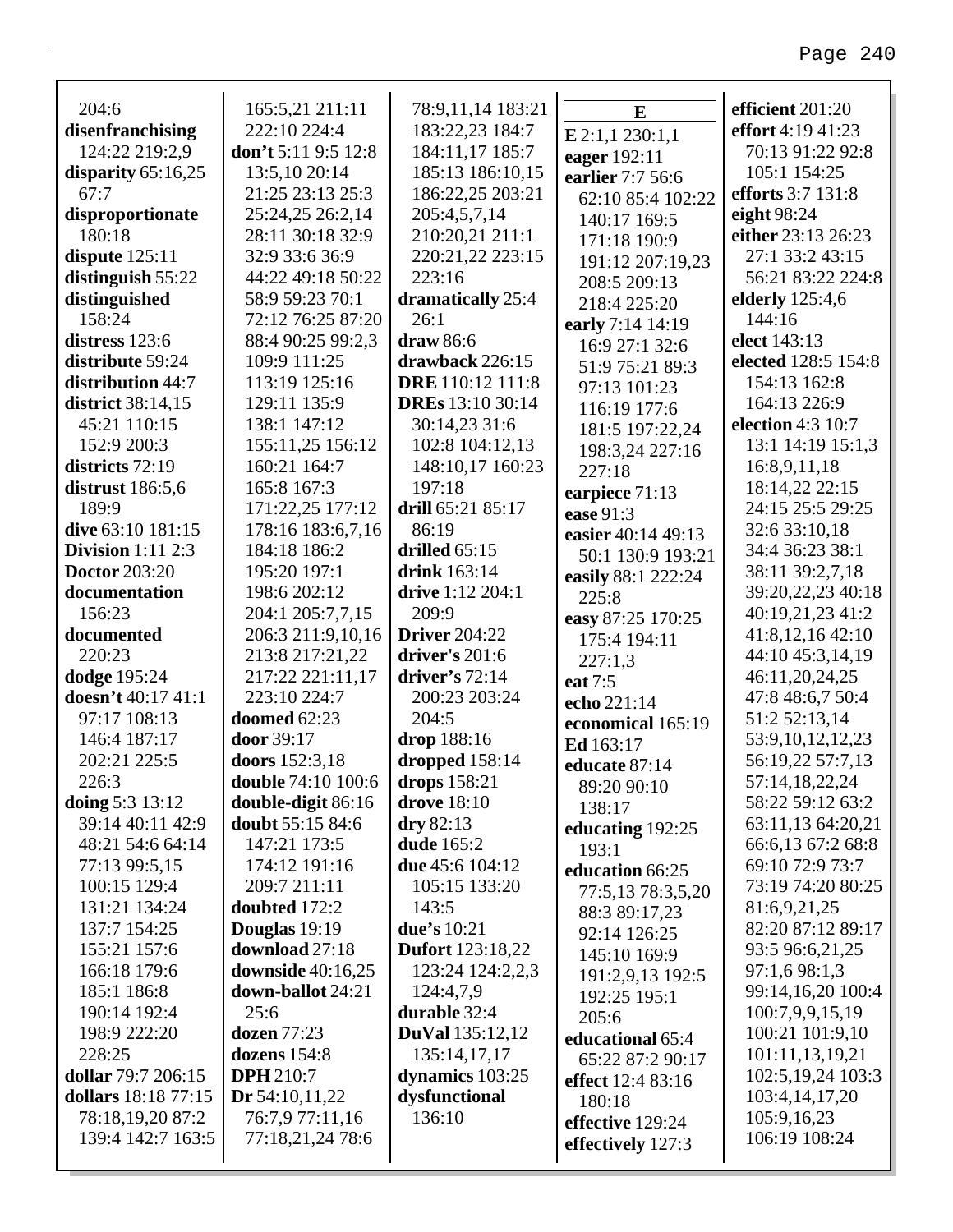### 111:3 113:12 116:9,12,14,18,22 117:10,13 121:19 122:9 124:10,10 124:11,21 125:19 126:7 128:2 130:16 136:14 137:1,8 142:19 143:4 148:9,9 150:6,11,15,23 151:4 155:5 156:14 169:10,12 170:6,6,12 171:10 172:15,18 173:6 174:2,23 175:5 176:1,7,8,11 177:25 178:5,10 181:5,13,15,25 184:8,9 189:13 191:17,22 192:2,3 195:10,17 201:20 203:1 204:19 209:16 210:17,19 211:2 213:15,15 215:9,21 220:15 220:15 224:3 225:7,9,16,17 226:8 227:16,18 **elections** 1:1 2:5 4:1,2 11:17 13:3 14:8 15:5 17:5 18:8 20:6,10,16 22:2,11 28:16 31:17,22 33:23 34:1,6 36:2,13 37:13 39:13 42:16 42:21 44:14,15 45:4,6,11,11 47:1 53:4,5,8,11 58:9 63:10,17 80:12 82:19,21 83:3,7 90:5 99:1 102:23 112:19 113:15,17 123:9,24 127:1,23 128:6,6,9 129:8 130:16,17 134:9 165:8 170:1,3,12 174:9,15 179:4 181:6 182:3,19 183:7 191:5 196:13 208:12 212:17 230:8 **election-contest** 181:18 **election-day** 16:24 27:1 **election-integrity** 12:19 13:19 14:6 138:23 **election-night** 201:19,24 **Election-prep** 32:16 **electoral** 127:8 132:16,18 **electoral-reform** 133:9 **electorates** 142:15 143:19 **electronic** 26:20,25 30:18 67:12 72:5 117:9 118:14 119:22 140:13 141:3,6 149:2 150:25 156:5 157:5 163:20 169:14 185:14 199:2,13,18 201:2 201:12 202:11 214:22 220:6 **electronically** 226:20 **electronics** 87:23 **electronic-based** 73:12 **element** 106:19 **eliminate** 158:18 216:2 **Ellington** 123:17 123:18,18 **eloquently** 136:11 **else's** 146:8 **emphasize** 143:6 **empirical** 163:1 **employees** 104:24 **enacted** 50:18 **encoded** 199:24 **encountered** 203:1 **encounters** 106:13 **encourage** 106:12 147:15 **encryption** 203:16 **ended** 69:18 74:22 102:6 **ends** 86:11 **engage** 145:14 **engaged** 63:9 127:7 145:17 **engaging** 127:8 **engineer** 142:4 **engineered** 224:25 **Engineering** 150:20 **English** 144:16 **enhancements** 100:14 **enlarge** 71:18 **enormous** 65:12 69:10 73:4 **ensure** 13:16 16:22 32:23 163:25 185:9 215:1 224:19 **entails** 189:25 190:5 **enter** 19:22 **entered** 122:4 **entire** 24:3,5,7 71:15 91:2 130:18 213:15 **entirely** 148:15 162:23 164:3 **entitled** 158:10 203:3 **entity** 171:7 **environment** 56:13 87:18 **envision** 68:3 190:22 218:16 **equally** 90:1,22 92:17 **equated** 64:2 **equipment** 38:8 59:10 66:18,24 67:5,9,20 68:5,8 68:10,20 69:8,12 69:17 70:5,8,10 70:16 71:5,12,18 73:16 77:9,20 80:19,21,25 82:7 83:20,21 89:21,22 90:9,12,25 93:2,9 93:13,18,24 94:1 94:4,6,16,19 95:4 95:7,10 112:20 125:21 126:2 128:8 140:19,24 140:25 143:6,18 147:3 185:8 196:1 197:10,15,17 198:14 202:3 207:3 213:20,21 213:22 216:8 224:24 225:9,10 227:23 228:10 **equipment-type** 81:10 **equipped** 224:21 **equitable** 86:21 **equivalent** 181:17 **era** 87:8 130:6 **Eric** 122:16,16,17 122:19 123:16 **err** 223:20 **erroneous** 148:11 **error** 17:5,13,14 52:7 64:15 65:19 142:11 144:25 146:5 183:14 202:20 **errors** 13:15 20:7 39:11,11,12 65:9 86:11 106:15 145:7,9 149:8 **especially** 104:11 133:12 **essentially** 13:12 41:6 100:14 107:11 110:8 211:7 **establish** 118:11 **estimate** 77:8 79:8 **estimations** 79:1 **evaluate** 11:11,20 **evaluation** 11:25 **Evans** 24:14 **event** 97:9 **everybody** 29:5 32:6 64:8,9 79:22 82:10 85:1 87:3,9 87:10,11 100:1 114:17,17 115:17 115:24 154:18 166:13 186:3 202:7 203:24 **everybody's** 165:1 **everybody's** 152:18 184:19 **everyone's** 160:23 **everything's** 95:11 **evidence** 57:23 102:17,17 135:8 184:24 **evolved** 218:20 **evolving** 207:21,25 **exacerbate** 104:19 **exact** 20:5 161:25 172:16 **exactly** 27:4 34:16 51:17 60:16 61:22 113:10 122:5 160:16 163:15 175:10 177:18 178:22 182:10 194:13 198:17 214:2 228:24 **example** 33:7 42:2 42:4 48:2 55:21 58:16 85:18 91:21 185:18 189:10 207:24 211:6,8 212:22

219:20,21 **envisioned** 68:7 **equal** 214:1

150:13 160:25

**examples** 59:3 194:7 **exams** 61:15

213:19 **essence** 109:19 **essential** 132:19

134:11 140:4,5,5 140:16,21 142:22 149:18 154:9 163:23 164:1

**Elsner** 164:20,22

**embarrassed** 69:25

164:24

87:21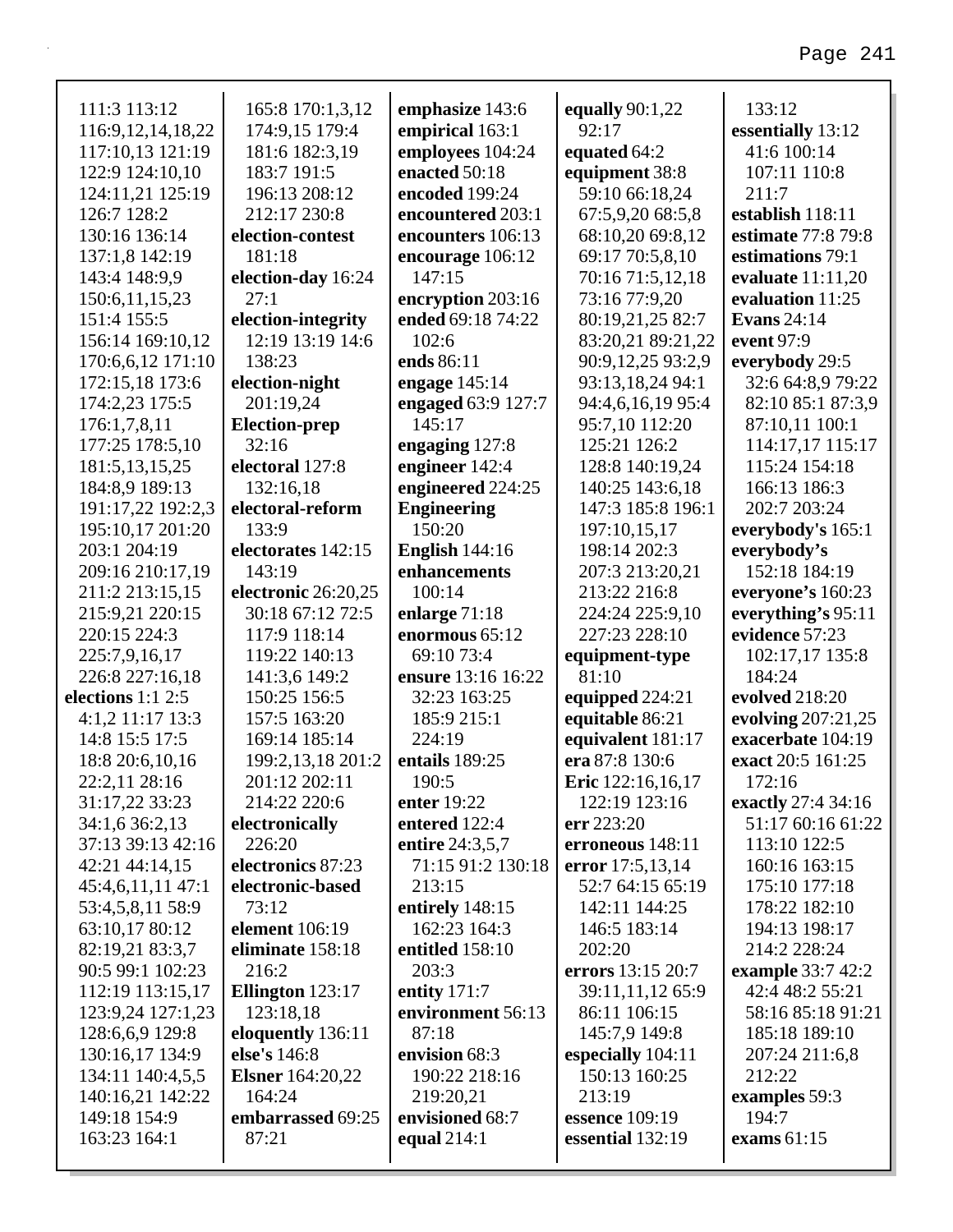| exceeded 85:12      | experiment 87:17   | faced 46:10            | 154:7                      | <b>figure</b> 44:1,19 59:9 |
|---------------------|--------------------|------------------------|----------------------------|----------------------------|
| excellent 75:12     | experimental 53:24 | faces 5:18 9:19        | fault 50:12                | 63:8 66:19 118:4           |
| 95:16 160:18        | expert 125:10      | 115:1                  | favor 147:6                | 140:20 206:13              |
| exception 98:20     | 156:4              | facilitate 201:20      | <b>Favorito</b> 7:25 8:1,5 | 209:8,10                   |
| 122:25              | expertise 65:21    | facing 109:4           | 8:7,12,15 9:5,8,12         | figured 97:6               |
| exceptionally 104:2 | 73:9 75:6 94:15    | 120:19                 | 9:15,23 10:1,4,11          | <b>figures</b> 35:20 178:8 |
| 104:10              | 95:3,8 166:22      | fact 13:6 15:12        | 10:13,15 21:2,5,8          | filed 25:3 138:2,3         |
| excited 3:3         | experts 14:24      | 16:3 20:22 25:2        | 21:13,20 22:9              | fill 2:7 85:22 199:7       |
| excitement 153:1    | 16:15 49:17 74:9   | 32:25 69:18 90:1       | 23:6,8,25 24:11            | <b>filled</b> 74:4 86:2    |
| exciting 49:4       | 119:23 125:10,12   | 94:19 117:16           | 24:19 25:10,14,16          | filling $65:7$             |
| exclusively 56:1    | 149:14,19 158:5    | 138:16 149:7           | 26:22,24 27:4,8            | final $33:2461:15$         |
| excuse 73:19        | 159:7 221:1,7      | 163:2 172:21           | 27:21 28:9,13,24           | 166:1,6 168:8,16           |
| 220:12              | expired 93:25      | 174:15 175:6           | 35:13,19 36:15             | <b>finally</b> 16:25 33:14 |
| executed 101:7      | explain $21:16$    | 181:21 187:6           | 37:3 110:24                | 39:21 48:24 84:8           |
| executive 137:16    | 91:25 183:23       | 195:19 203:7           | 138:23 158:7               | 170:5                      |
| 139:17              | explained 25:9     | 208:6 222:3            | 160:8                      | Finance 2:15               |
| exhaustive 66:17    | 35:21              | factor 71:20 132:15    | <b>Fayette</b> 137:21,22   | financial 165:14           |
| 97:3                | explains 19:25     | 154:21                 | fear 133:7                 | financially 140:15         |
| exist 40:1 72:12    | explanation 18:13  | factors 222:14         | feared 87:22               | find $5:11$ 16:1 25:1      |
| existed 66:15,18    | 24:25              | fails $47:6$           | feature 132:22             | 30:20 39:10 42:8           |
| existing 80:19,20   | exponentially      | failure 151:14         | fed 226:20                 | 43:7,7,16 50:15            |
| exists 163:25       | 102:2              | 203:10                 | federal 71:22 73:19        | 56:5,8 63:11               |
| exit 43:24          | exposed 15:13      | fair 1:1 2:5 123:9     | 83:3,6 113:20              | 72:23,24,25 74:22          |
| expand 49:12,16     | express 199:14,17  | 133:6 143:2            | 138:2,7 142:22             | 117:6 156:7 157:4          |
| expect 97:10        | 202:12 227:24      | 194:12 230:8           | 180:6 202:9                | 184:24 190:12              |
| 101:10 208:3        | expressed 121:17   | fairly 174:16 192:6    | 216:18                     | 221:17                     |
| expected 75:12      | 122:5 229:16       | 203:7                  | federally 192:14           | finding 43:8 173:6         |
| expecting 157:7     | expressing 219:6   | fairness 133:14        | feds 78:18                 | fine 3:15 14:17            |
| expedite 129:23     | expression 163:22  | faith 175:19           | fee 79:23                  | 49:19 181:3                |
| expense 79:17       | expressly 230:9    | fall 64:5 127:5        | feedback 6:18 9:7,8        | 198:11,12 200:18           |
| 212:23 213:24       | ExpressPoll 101:16 | fallible 154:12        | 34:25 212:18               | 205:10                     |
| expenses 79:18      | 101:17             | familiar 9:18 85:21    | 226:12,13,14               | <b>finger</b> 107:19       |
| 213:25              | extended 97:20,20  | 89:2 196:18            | feel 40:20 70:1            | finish 51:15 75:18         |
| expensive 31:15     | 105:11             | 208:21                 | 83:15 87:11,16             | 143:14                     |
| 44:15 46:8 140:14   | extending 102:11   | families 98:8          | 90:22,23 91:3              | fire 60:19 140:20          |
| 164:4 165:1 213:3   | extensive 14:1     | family 83:24           | 114:16 122:3               | firm 141:21                |
| 213:9,16 225:10     | extent 216:3       | fantastic 101:21       | 127:25 129:16              | first $6:7$ 10:5 14:10     |
| experience 53:25    | external 13:24     | fantastically 99:4     | 146:25 147:13              | 29:11 32:3 37:15           |
| 54:4,5 58:21        | 179:2,4            | far 6:1 7:16 38:21     | 161:18 168:3               | 38:19 42:17 45:3           |
| 64:10 65:4,23       | extra 165:5,9      | 42:12 68:2 85:14       | 194:2 229:14               | 66:23 67:6 76:10           |
| 73:16 74:12 77:7    | extraordinarily    | 89:17 145:4            | feeling $91:13$            | 76:21 94:21 95:23          |
| 77:11 84:7 91:17    | 136:22             | 147:19 166:18          | 189:22                     | 96:24 98:21 99:12          |
| 99:19 111:14,16     | extremely 137:1    | 167:3 175:14           | <b>fellow</b> 113:6        | 122:14 123:2,20            |
| 111:21 134:15       | 177:11 181:6       | 188:19 229:17          | <b>felt</b> 55:4 62:21     | 129:2 131:6 133:3          |
| 152:20,23 156:5     | 213:9              | fashion 207:15,16      | 69:20 73:21                | 146:23 160:20              |
| 166:22 205:9        |                    | fast 10:24 16:25       | 152:21 227:19              | 167:8 171:22               |
| 214:5 220:16        | F                  | 68:2 107:16            | fess $11:5$                | 191:20 213:12,23           |
| experienced 24:16   | $F$ 230:1          | 224:15                 | fewer $40:20$              | 228:22,22,23               |
| 93:5 124:15         | fabulous 124:12    | faster 4:10 218:25     | field $93:16$ 121:13       | fit $58:11$                |
| experiences 84:2    | facade 98:15,18    | <b>father</b> 60:18,20 | 185:5,10,12                | five 98:1 117:3            |
|                     |                    |                        |                            |                            |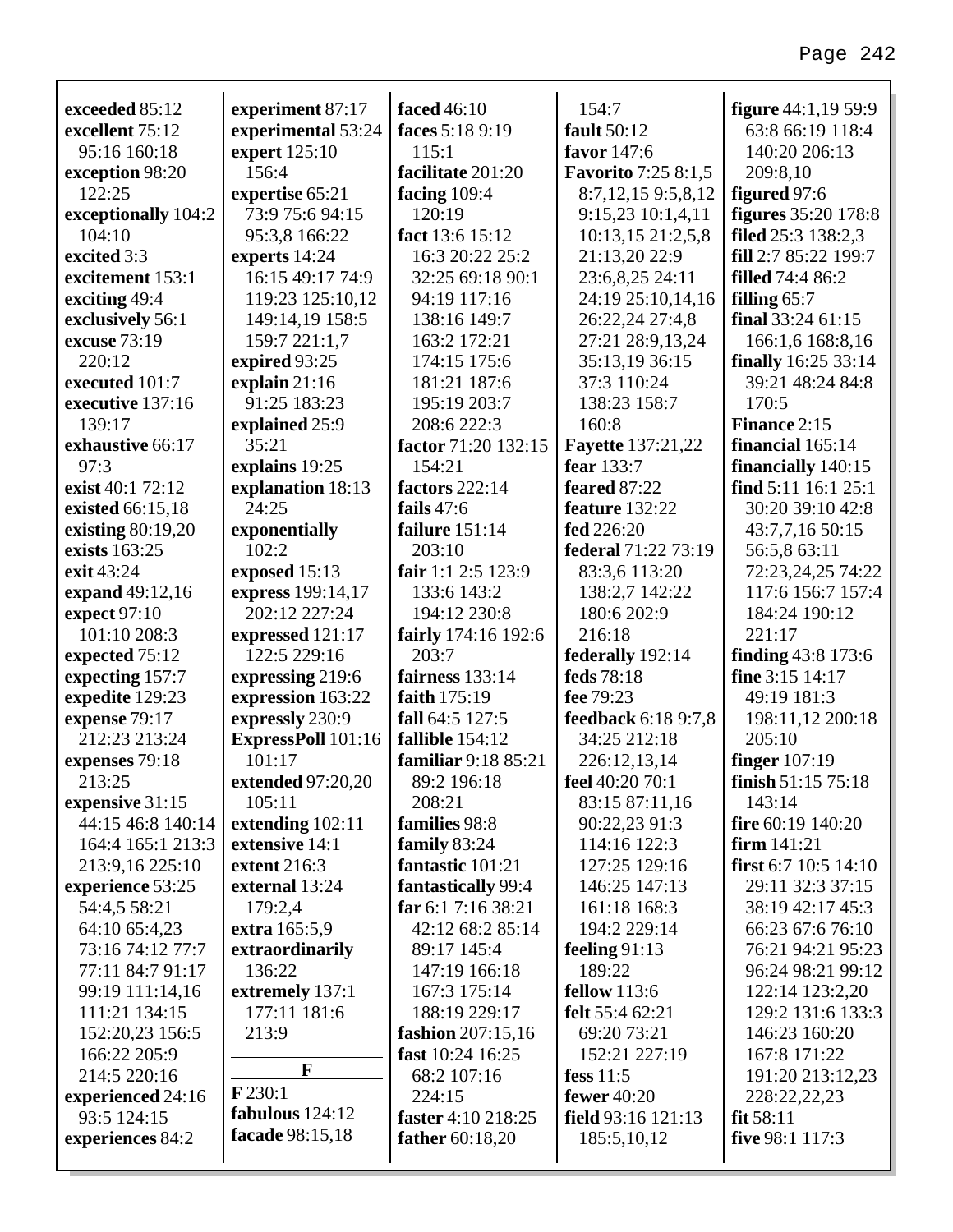| 167:21 177:1                          | 130:22,25 131:22                  | 213:5 214:3                 | food 216:24                             | franchise 4:1                               |
|---------------------------------------|-----------------------------------|-----------------------------|-----------------------------------------|---------------------------------------------|
| 211:16 223:25                         | 132:1,6,11 134:4                  | 215:20 216:23               | <b>foolproof</b> 36:23,24               | Franklin 92:4                               |
| five-vote $57:14$                     | 135:11,15 137:11                  | 217:2,9,12,14,17            | foot $11:18$                            | <b>frankly</b> 97:19 99:2                   |
| fix 18:192:9                          | 137:18,20,22,24                   | 217:21,25 218:2             | <b>force</b> 164:3                      | 105:4 106:18                                |
| 145:11 146:5                          | 139:5, 10, 12, 14, 19             | 218:13,18,24                | forces 133:15 188:1                     | 109:16 200:19                               |
| <b>fixed</b> 17:6 28:18               | 139:22 141:8,10                   | 220:1,3,21 222:19           | forcing 188:1                           | 203:5                                       |
| 40:22,25 41:4                         | 141:14 143:21                     | 224:12 226:4                | foregoing $230:5,10$                    | fraud 12:11 13:14                           |
| 48:3,25 131:17                        | 144:1 145:21                      | 228:3,14                    | foreign 143:9                           | 36:16 39:15,21                              |
| fixed-percentage                      | 146:11,13,17,20                   | <b>Flesh 199:15</b>         | foresight 43:12                         | 74:16,25                                    |
| 40:1,3,16,22                          | 147:23 149:20,23                  | flew 97:24                  | forget 99:9                             | fraught $215:18$                            |
| fixing $131:20$                       | 151:7,18,21 152:4                 | flexibility 50:2            | form $1:20$ 134:25                      | free 4:2 10:21                              |
| flag $2:21$                           | 152:6, 10, 12 153:5               | 219:18,21 222:22            | 135:2                                   | 145:2,7 168:3                               |
| <b>Fleming 3:17 4:22</b>              | 153:9, 11, 19, 22                 | flexible 222:22             | formalize 7:15                          | 204:8, 10, 11, 23                           |
| 4:24 6:21 8:2,6,10                    | 154:3 155:15,18                   | flip $28:24$ 57:6,12        | former 60:5 135:18                      | freeze $64:5$                               |
| 8:13,17,22,25                         | 157:8, 10, 13, 15, 18             | flipped $57:15,20$          | 169:5                                   | free-flowing                                |
| 9:16,24 10:2 21:1                     | 157:22,25 159:9                   | flipping $116:23$           | formerly 215:7                          | 166:21 170:20                               |
| 21:3,6,9,14 22:6                      | 159:12, 14, 17, 19                | 148:11                      | formulate 7:10                          | <b>French 124:4</b>                         |
| 22:21,24 23:1                         | 159:22,24 161:3,6                 | floor 92:2 171:1            | <b>Forsyth</b> 152:1,14                 | frequently 65:18                            |
| 24:12 25:7 26:16                      | 161:10 162:10,13                  | <b>Florida</b> 20:5 22:14   | 152:15                                  | <b>Friday 34:24 35:2</b>                    |
| 27:10 28:5,12,21                      | 162:16,20 164:19                  | 28:8,9 52:18 59:3           | forth 79:20 176:15                      | 176:19,24                                   |
| 35:8 36:11 37:1,5                     | 164:23 165:22                     | 59:4 63:4,4,6               | <b>Fortuin</b> 149:24                   | <b>friends</b> 120:12                       |
| 50:7,11,14,21                         | 166:4 171:13                      | 64:10                       | 150:2,2 151:9,20                        | fries $211:22$                              |
| 51:6,20,22 52:6,9                     | 172:20,23 173:19                  | flows $54:10$               | fortunate 69:8                          | front $9:179:2,7$                           |
| 52:25 53:17 54:8                      | 173:22 174:7,20                   | fluctuate 40:17             | 192:9                                   | 109:21 110:14                               |
| 55:7 56:14,16                         | 174:22 175:21                     | 41:1                        | forward 3:7 4:16                        | 136:21 166:5                                |
| 57:23 58:13 59:15                     | 176:6 177:5                       | fly $102:9$                 | 110:6 166:21                            | full 38:19 44:13                            |
| 60:2,4,11,13,17                       | 178:12,14,16,18                   | focal $4:1$                 | 168:21 203:15                           | 59:25 66:13 74:19                           |
| 60:20,23 61:1,4,6                     | 179:14 180:5                      | focus 2:10 49:24            | 210:16 216:3                            | 124:24 133:16                               |
| 61:10,13,17,20,23                     | 181:19 182:8,11                   | 63:5 133:9 161:1            | 229:10,20                               | 167:8 228:22                                |
| 75:11 78:12,23                        | 182:14 183:1,11                   | 177:13,21 178:9             | found 18:12 28:18                       | <b>fuller</b> 133:23                        |
| 79:12,16,25 81:11                     | 183:22 184:2,14                   | 218:3                       | 30:15,21 59:6                           | fully 87:13                                 |
| 83:10 84:10,23                        | 185:3,14,18,20,22                 | <b>focused</b> 63:4 74:10   | 64:15,25 65:3,14                        | fully-integrated                            |
| 85:2 86:23,25                         | 185:25 186:9<br>188:9,18 190:19   | 169:19 177:19               | 98:2 110:19                             | 169:13 199:1<br>full-time 199:25            |
| 88:6,11,13,17,19<br>88:21 89:25 90:13 |                                   | 179:16 210:10               | 117:18 162:7                            |                                             |
|                                       | 192:20 193:11<br>194:1,6,15,17,22 | focuses 127:7<br>folk 156:2 | 176:15 203:4<br><b>foundation</b> 148:4 | <b>Fulton</b> 17:11,18<br>102:4 111:3 119:8 |
| 91:10,18 94:8,11<br>95:13,16,18,21    | 195:12,20 196:4                   | <b>folks</b> 10:16 17:22    | founder 144:5                           | 141:17 144:3                                |
| 96:10,14,19 107:1                     | 196:24 197:2,5,8                  | 98:6 99:2 113:1             | four 13:22 28:25                        | 148:3                                       |
| 108:5, 16, 18 112:4                   | 197:11,13,22                      | 114:22 121:17               | 63:25 165:10                            | function 84:16                              |
| 112:12 113:23                         | 198:2,6,11,15,18                  | 151:6 167:14                | 168:13,14 175:7                         | functional 136:23                           |
| 114:2,21 117:22                       | 198:21,23 199:9                   | 196:16 198:6                | 175:22 176:1,3                          | functions 185:9                             |
| 117:25 118:18,20                      | 199:15,19,22                      | 220:5                       | 177:1 197:9                             | fund 53:21 93:25                            |
| 118:23 119:1,4,6                      | 200:12,17,20,25                   | <b>follow</b> 79:16         | four-day $55:19$                        | 211:7,12,13 212:5                           |
| 119:15,17 120:23                      | 201:3 202:5,14,23                 | 115:23 129:15               | 175:17                                  | 212:7,17                                    |
| 121:1,6,9 122:11                      | 203:11 204:8,10                   | 223:7,16                    | <b>four-hour</b> 125:20                 | fundamental 45:9                            |
| 122:19 123:16,23                      | 205:4,12,21 206:1                 | following $2:8,9$           | fraction $151:12$                       | 125:23                                      |
| 123:25 124:3,5,8                      | 206:5,21 207:9                    | 9:21 98:24 129:3            | fractional $20:12,13$                   | fundamentally                               |
| 126:9,14,18                           | 208:11,16,20,25                   | 181:21                      | 20:16 21:16,21                          | 136:9                                       |
| 128:10,12,15,19                       | 209:2,4,12,19                     | follow-up 58:15             | 22:1 146:2 156:16                       | <b>funded</b> 192:14,17                     |
| 128:21,24 130:19                      | 210:10,24 211:15                  | fondly 61:21                | framework 11:14                         | <b>funding</b> 34:7 83:6                    |
|                                       |                                   |                             |                                         |                                             |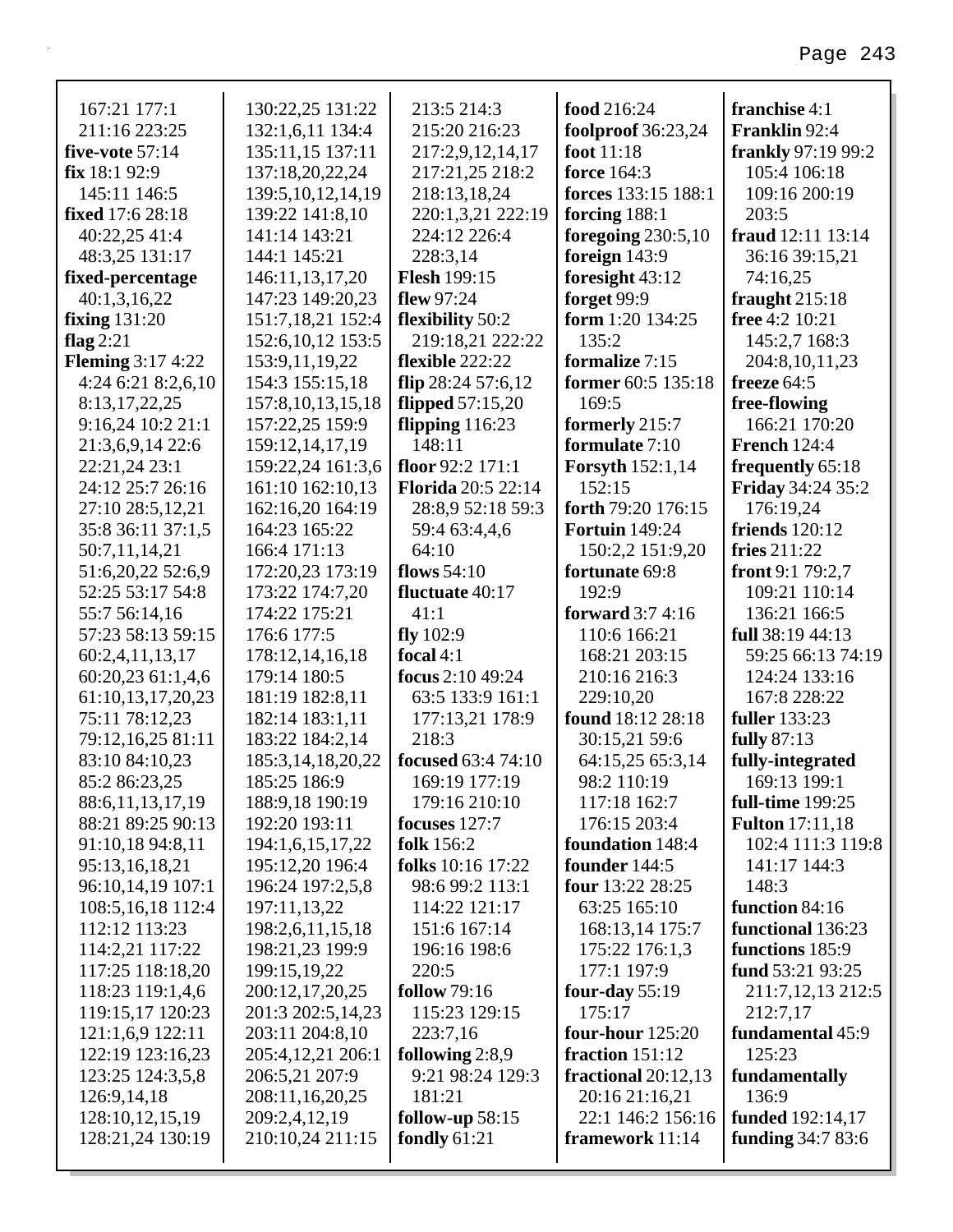| 90:10 93:14 94:3            | gently $5:23$                      | 230:2                             | 28:22 40:7,10                  | 29:3 31:3,4,5 34:1              |
|-----------------------------|------------------------------------|-----------------------------------|--------------------------------|---------------------------------|
| 169:9 205:21                | George 162:11,14                   | Georgians 16:24                   | 43:1,7 44:21 56:3              | 34:5,6,12 35:1,17               |
| 211:5                       | 162:16,20 164:19                   | 164:4                             | 56:8 62:8 64:9                 | 37:8,17 39:8,18                 |
| funds 93:12                 | <b>Georgia</b> 1:2,9,12            | <b>Georgia's 129:13</b>           | 66:19 67:3,17                  | 39:19,20,24 40:7                |
| further $65:22$             | 2:15 5:4 7:17                      | 142:19 150:4                      | 69:22 70:21 71:12              | 40:24,24 42:25                  |
| 86:19 111:21                | 11:1,16,22 13:9                    | 175:5                             | 71:25 72:1,13                  | 44:20,21 45:4                   |
| <b>future</b> 20:22 22:19   | 14:22 16:16 17:1                   | Georgia-based                     | 74:15,21,25 76:6               | 46:22,25 47:7                   |
| 38:1 39:13 47:1             | 18:22 19:6 20:14                   | 139:18                            | 79:9,13 84:2                   | 48:9,13,15,20,21                |
| 59:8 145:24 219:1<br>219:22 | 20:16 22:3,12<br>29:18 32:15 33:25 | Georgia's 127:13<br>140:21 143:17 | 86:25 87:18,20                 | 48:22 49:9 53:11                |
| <b>FYI</b> 109:12           | 37:14,20 44:18                     | 195:7                             | 89:22 101:6<br>104:18 108:2,19 | 55:13,18 56:11<br>57:7,21 58:11 |
|                             | 46:9 47:23 48:16                   | Germany 100:9                     | 114:5,12 117:5                 | 64:1 70:12 71:24                |
| G                           | 54:17 56:6 58:9                    | 108:21,25 109:1                   | 118:3 124:5 128:7              | 73:12 74:3,12,13                |
| G2:1                        | 61:25 62:9 63:1                    | 113:9,24 114:1                    | 136:2,13 137:24                | 75:18 79:25 80:5                |
| GA 10:8,19 146:1            | 63:10 64:1,12                      | getting 6:17 15:6                 | 140:1 144:10                   | 80:5,24 92:12                   |
| gain 172:10                 | 66:7,15,20,22                      | 72:24 75:13 91:3                  | 152:10,24 153:3                | 95:1,2,22,24 97:2               |
| <b>Gambell</b> 153:6,7      | 69:16 70:6,14                      | 93:2 98:4,10                      | 155:14 159:19,24               | 97:3,25 100:9                   |
| <b>Gamble</b> 153:8,9,10    | 72:2 74:16,25                      | 101:22 104:22                     | 161:3 165:18                   | 102:1 104:18                    |
| 153:11,14                   | 75:2 82:4,19 88:8                  | 129:12 131:17                     | 167:22 168:19                  | 105:6 110:6,18                  |
| game 100:20 212:5           | 91:4 92:9 96:6,22                  | 155:5 163:8 181:4                 | 170:18 172:5                   | 114:3,10,11,11,14               |
| gap 14:5,9 201:25           | 97:10,17,24 98:3                   | 181:5                             | 175:14 177:9                   | 114:15,23,25                    |
| <b>GAPABA</b> 141:24        | 99:2,6,24 110:15                   | Ghazal 116:5 141:4                | 184:21,23 190:10               | 115:6,9,23,25                   |
| <b>Garland</b> 7:24 10:2    | 111:10 116:1,8                     | giddy 99:14                       | 190:25 195:7                   | 118:1 121:6,7                   |
| 21:1,3,4 28:21,22           | 121:12,14 124:7                    | gist $111:14$                     | 196:3 199:5,7                  | 129:20 130:5,6,7                |
| 37:1 138:23 160:8           | 125:3,15 126:19                    | give 3:11 10:7                    | 200:13 203:11,18               | 130:13 131:11                   |
| gate 101:20                 | 127:10,10,11,11                    | 13:17 32:22 38:18                 | 204:5,13 206:10                | 134:24 135:4                    |
| gathered 70:9               | 128:1 129:2,7,24                   | 57:10 62:24 73:1                  | 211:4,6,6 213:13               | 136:15,19,21,22                 |
| gathering 89:20             | 131:3 132:14                       | 73:17 74:5 85:10                  | 216:10,20 223:18               | 136:25 137:3                    |
| geared 210:6                | 133:16,19 134:9                    | 96:11,25 100:16                   | 224:8,15 226:24                | 140:5,11 145:15                 |
| gears $21:7$                | 134:11 135:19                      | 108:22 109:3                      | 226:25 229:3                   | 145:21 146:9,9                  |
| general 4:15 37:13          | 137:6,9,16 138:22                  | 110:8 123:9                       | goal 5:25 75:24                | 151:7 152:19                    |
| 45:4,11,11 66:7             | 140:6,14 141:24                    | 163:16 167:21,25                  | 112:24 113:5,12                | 155:9,10 156:9                  |
| 81:21 97:1 100:4            | 142:1,2,4,18,24                    | 200:10 209:23                     | 113:13,22 132:18               | 160:17,22 161:3                 |
| 108:21 109:2,11             | 142:24 143:16                      | 215:5 225:17                      | 133:5,13 161:15                | 162:6,8 165:6,23                |
| 116:14,22 117:9             | 144:5 145:13                       | given 3:24 15:1                   | 166:25 168:6                   | 165:24 166:17                   |
| 167:18 174:1                | 148:3 149:22                       | 34:16 36:21 71:16                 | 172:16 209:25                  | 168:17 169:25                   |
| 180:9 218:15                | 150:3 155:22                       | 110:21 120:15                     | <b>goals</b> 133:4             | 170:8,18 175:23                 |
| generally 32:1              | 156:6 158:6,25                     | 142:20 159:5                      | God 2:23 92:5                  | 176:17,22,23                    |
| 115:14 178:2                | 162:18 164:1,12                    | 169:25 200:6                      | 144:11                         | 177:1 178:20                    |
| 180:6                       | 164:17 165:4,12                    | 210:12 217:5,7,18                 | goes 7:20 25:22                | 180:19 181:10,13                |
| general's 19:25             | 168:23 169:3,24                    | gives 15:4 203:24                 | 27:16 28:3 53:3                | 183:12 188:24                   |
| general-election            | 170:7,22 173:4                     | giving $81:18$                    | 91:4 94:13 110:21              | 189:1 190:18                    |
| 45:15 95:23                 | 180:20 183:18                      | 202:21                            | 155:11 167:1,3                 | 191:18 192:2,7                  |
| generated 26:20             | 190:18 191:18                      | glad 35:6 75:6                    | 178:18,19 190:20               | 194:23 203:6,14                 |
| generation 142:2            | 192:12 193:3,3                     | Glass 98:19                       | 198:16 203:16                  | 203:15,19 205:9                 |
| generations 221:19          | 194:8 198:8 201:6                  | glasses 107:22,23                 | going $3:64:21,22$             | 207:23 209:8,10                 |
| generator 99:24             | 204:21 207:19                      | glossed 169:4                     | 5:8 7:24 8:7,8,10              | 210:15,18 211:4                 |
| generic 215:15              | 208:4,6 209:9,11                   | go 6:22 10:4 11:7                 | 9:17 10:23 11:4                | 215:4 216:2                     |
| generous 115:8              | 213:8 223:4                        | 21:22 23:1 25:22                  | 12:9 15:25 20:3                | 219:16 220:9,9,10               |
| gentleman 179:19            | 224:20 229:11                      | 25:24 26:6,9                      | 20:24 28:24 29:2               | 220:20 222:12                   |
|                             |                                    |                                   |                                |                                 |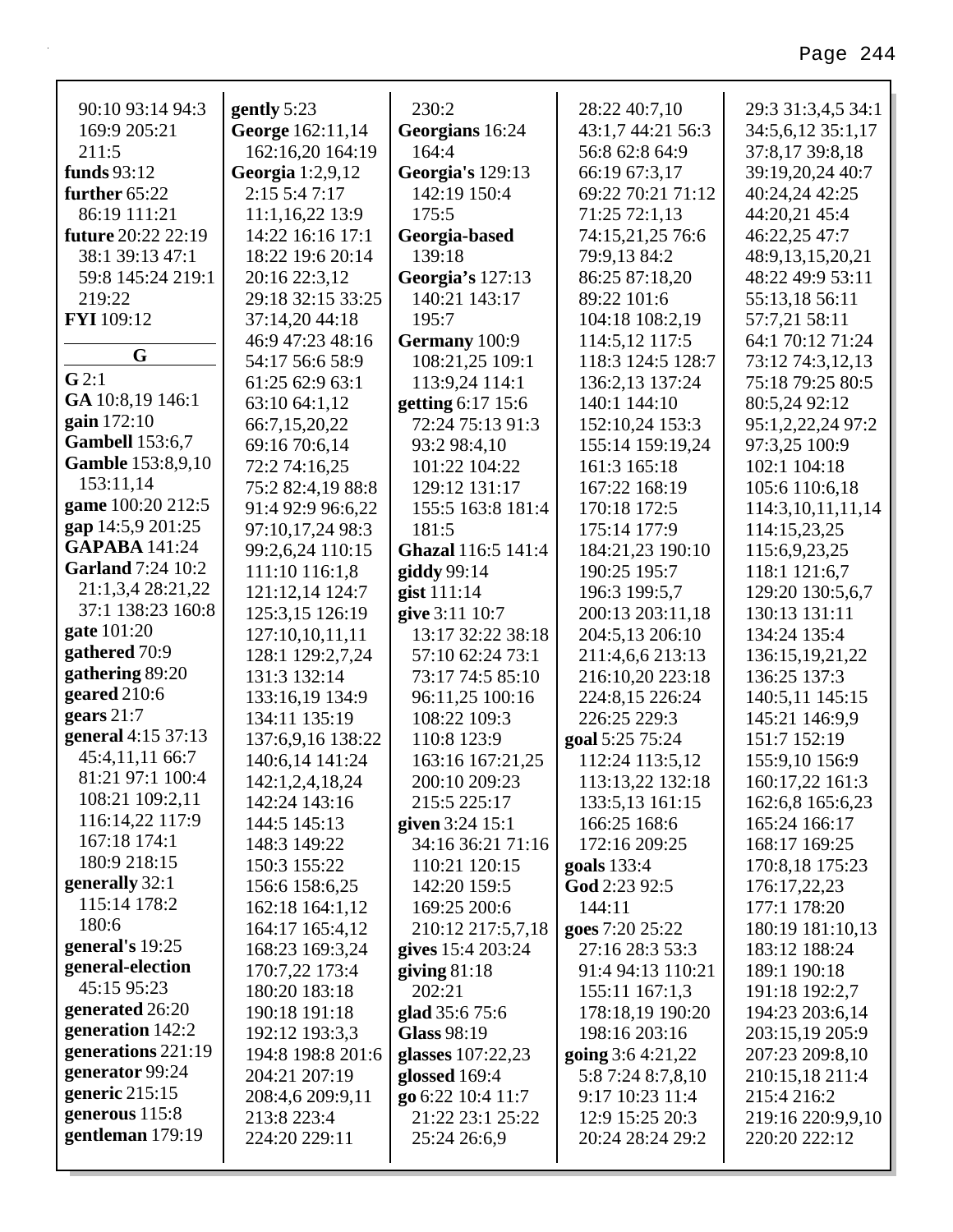| 223:22 228:5                       | governor 2:7 7:16                 | guess 58:20 92:19                | 147:7 155:13                   | 50:11 74:16                          |
|------------------------------------|-----------------------------------|----------------------------------|--------------------------------|--------------------------------------|
| 229:10,10                          | 45:19 112:15                      | 162:7 176:1                      | handmade 130:3                 | 101:11 122:2                         |
| gold 103:16 123:13                 | 167:5 168:15                      | 177:12 190:5,11                  | handout 20:25                  | 158:15 165:15                        |
| 145:12                             | 229:8                             | guidelines 177:17                | 28:25                          | <b>happier</b> 99:16,20              |
| good 2:2 3:14 4:25                 | governor's 18:22                  | guides 128:5                     | hands 87:16 91:4               | happy 75:9 102:19                    |
| 4:25 5:17 8:2                      | 24:16,21,24 111:1                 | 134:15                           | 94:23 113:21                   | 106:23 112:2                         |
| 9:20,22 10:13,15                   | 111:5                             | guiding $147:14$                 | handwriting 125:4              | 129:5 147:25                         |
| 28:14 29:24 35:19                  | Governor-elect 2:8                | guy 11:2 162:7                   | 125:6                          | 150:1 151:23                         |
| 37:6 44:2,5,5                      | 3:962:7                           | guys 35:15 96:23<br>109:3 135:21 | handwritten<br>120:21          | 153:12,23 170:19                     |
| 56:14 60:2,8,9,10                  | governor's 23:18                  |                                  |                                | 211:20,21,22                         |
| 61:1 76:21 80:7                    | 45:19 141:5                       | 136:14 137:2                     | hand-counted 39:2              | hard 49:25 54:4                      |
| 81:12 84:11,11,13                  | governs 183:8                     | Gwinnett 101:15                  | 39:4 198:1                     | 68:21,21,21 104:8                    |
| 86:20 88:23 90:15                  | grab 76:3 95:22                   | 102:3 117:5                      | hand-mark $130:14$             | 104:24 124:16,17                     |
| 91:11 104:16                       | gracious 3:21                     | 124:25 144:7                     | 158:12 188:1                   | 125:16,20 127:1                      |
| 105:6 111:2 113:5                  | grad 142:4                        | 153:14 230:3                     | hand-marked 31:5               | 144:13 153:16                        |
| 115:13,18 116:2                    | graduated 136:2                   | H                                | 31:9 32:19 120:8               | 157:15 160:16                        |
| 119:1 121:2,8                      | Grady 97:14                       | H 159:18                         | 122:1 125:8 130:4              | 161:22 210:3                         |
| 122:19,19 124:1,8<br>128:21 129:25 | granted 168:24<br>grateful 3:24   | hack 14:1,2 16:6,12              | 135:2 137:6                    | 218:24,24<br>Harris 61:8             |
| 130:1 131:20                       | great 3:3 11:18,21                | 224:1                            | 138:20 140:6,25<br>141:7 147:6 | Harvey 95:24 96:4                    |
|                                    | 11:21 15:15 22:9                  | <b>hacked</b> 154:11             | 149:15 150:19                  |                                      |
| 132:8,11,12<br>135:13 137:13       |                                   | 184:23 224:2                     | 151:2 154:19                   | 96:5,9,16,18,20<br>96:21 107:7 108:9 |
|                                    | 22:9 25:16,16                     | hacker 14:12                     |                                |                                      |
| 139:7,14,17<br>141:12 143:23       | 36:9 60:14,14                     | hacking 13:24                    | 160:3,6 169:22                 | 125:14 196:23,25                     |
|                                    | 62:15,17 68:24                    | 14:11 69:1 119:25                | 171:5 187:20,22                | 197:3,7 206:19<br>hash $47:21$       |
| 149:25,25 151:22<br>151:22 152:15  | 70:19 87:3 95:13<br>112:18 141:18 | 130:7 135:24                     | 190:1,7 218:7<br>221:1         | hasn't 6:1 114:9                     |
| 153:11,22 154:9                    | 174:13,17                         | 142:12                           |                                | hate 11:3 50:10                      |
| 155:16 157:19                      | greater 57:2 85:14                | hadn't 102:21,22                 | hand-marking<br>151:15         | hats 136:5,5                         |
| 159:6,21 160:2,3                   | 133:10,13 197:18                  | hair 140:20                      | hand-to-eye 48:13              | hauled 70:7                          |
| 161:7 164:23,23                    | 203:9                             | hairdryers 82:10                 | hanging $63:5,23$              | <b>HAVA</b> 215:23                   |
| 166:9,18,24                        | greatest 144:23,24                | 82:11                            | 218:20                         | haven't 14:3 30:21                   |
| 169:11 173:15,16                   | greatness $164:7,9$               | Halderman 120:1                  | happen $15:13$                 | haystack 43:9 56:8                   |
| 174:8 176:2 177:6                  | grew 68:10 87:8                   | half 57:2 146:2,4                | 25:17 28:20 59:17              | heading 93:7                         |
| 188:19 195:20                      | 154:7                             | 159:2,3 173:13                   | 64:6 107:23                    | headquarters                         |
| 196:5 198:23                       | grid 107:11,11                    | 179:18                           | 108:13 129:18                  | 142:24                               |
| 207:13 212:12                      | ground 115:6,22,24                | hallmark 132:23                  | 141:6 146:4                    | <b>heads</b> 168:2                   |
| 218:18 222:20                      | 116:17                            | 134:2                            | 183:17 203:5                   | healthcare 156:1                     |
| 223:7 229:5                        | group 3:1 10:21                   | hamburger 211:22                 | happened $6:1$ 17:8            | hear $8:21,23,249:9$                 |
| goodness 155:1                     | 129:3,4,5 172:15                  | hand 33:3,12 44:4                | 18:13,24 19:13,18              | 9:14,25 10:9,10                      |
| good-looking                       | 214:8                             | 52:20 54:14,24                   | 22:12 28:9 63:9                | 13:21,22 19:5                        |
| 172:24                             | groups 3:1 126:23                 | 67:3,3 69:22,22                  | 64:3 66:15 68:12               | 37:9 49:24 96:3                      |
| gotten 94:23                       | 127:1,4,4,7                       | 123:13 130:10                    | 68:13 97:12                    | 116:3 119:7,12,14                    |
| 108:10                             | 138:13 179:24                     | 148:16 153:15                    | 101:13 105:17                  | 124:14 126:15                        |
| Governance 111:2                   | 180:11,12,19,23                   | 156:6 187:25                     | 106:16,22 118:4                | 128:25 131:1                         |
| 139:17                             | 180:24 192:13                     | <b>handed</b> 127:14             | 154:13 160:19                  | 141:2,14 148:1                       |
| government 2:14                    | 225:20                            | 172:2 200:7                      | 177:25 215:12                  | 150:1 151:24                         |
| 83:6 163:18                        | grow 85:20                        | handful 53:11                    | happening 12:24                | 153:13,24 163:3                      |
| 212:13,13 222:21                   | growth 68:11 92:25                | handheld 200:22                  | 25:18 26:4 63:3                | 166:13,14 169:11                     |
| 229:16                             | guaranteed 135:24                 | <b>handle</b> 114:14,23          | 68:3,4                         | 176:14 186:4                         |
| governments 79:4                   | guard 39:17                       | 114:25 115:6                     | happens 15:9 50:10             | 212:11 220:6                         |
|                                    |                                   |                                  |                                |                                      |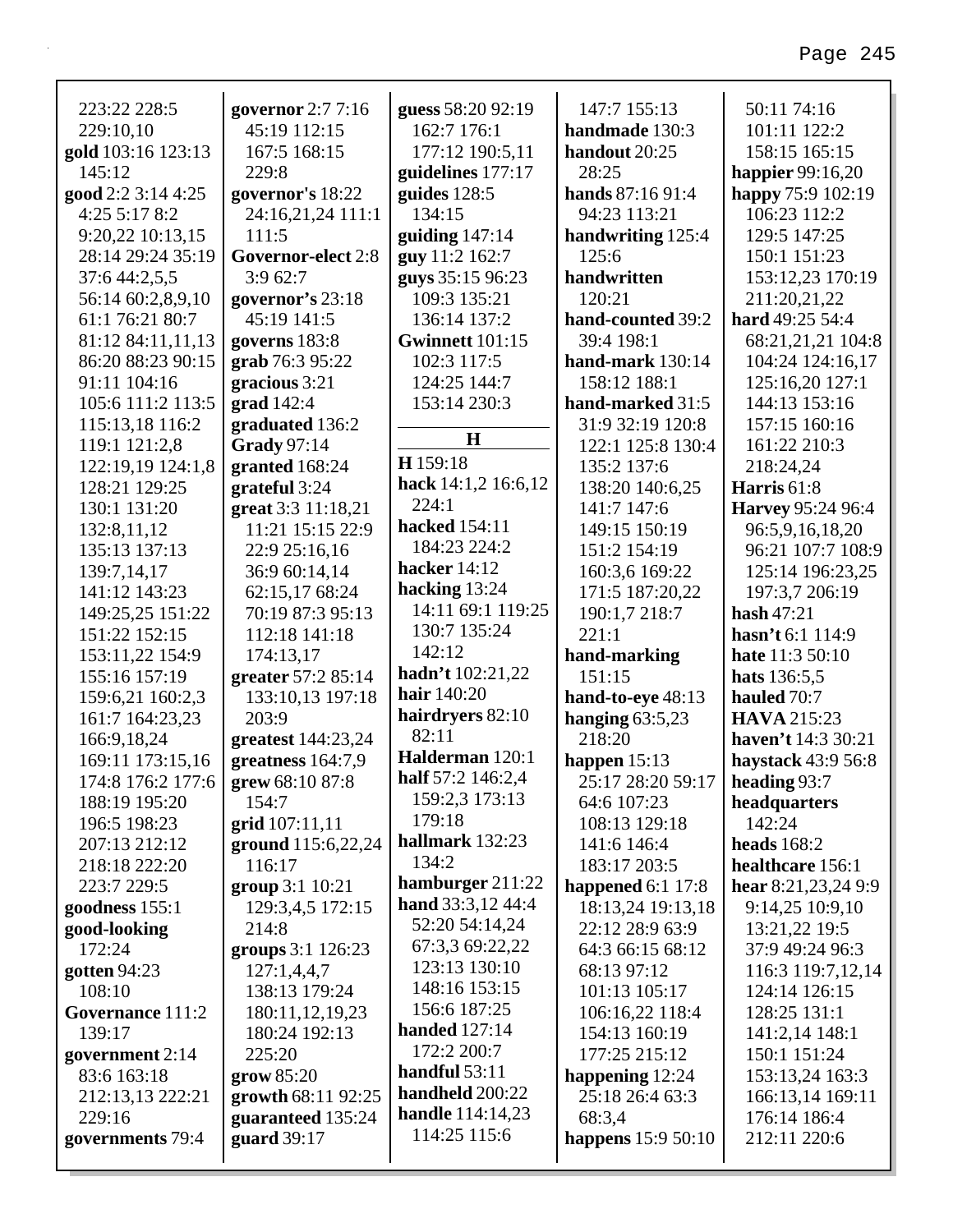| <b>heard</b> 3:1 13:24 | 137:15,15,19,21                           | <b>honest</b> 21:22      | hurricane 97:9,12          | importance 38:24          |
|------------------------|-------------------------------------------|--------------------------|----------------------------|---------------------------|
| 21:11 41:19 70:18      | 137:23,25                                 | honestly 67:23           | 97:15 98:10 194:7          | 83:13 90:17 143:7         |
| 72:9 74:9 83:18        | herculean 154:25                          | 172:1                    | hurricanes 97:11           | 191:7                     |
| 83:22 84:9 112:17      | here's 114:12,22,25                       | honor 10:17 37:15        | hurried $175:1,3$          | important 3:4 4:17        |
| 120:13 123:2,12        | 174:11,11                                 | 154:22                   | husband 71:9               | 5:4 8:15 31:2             |
| 127:12 140:17          | heroically 98:4                           | honored 2:9              | hypocrisy 164:16           | 32:2,7,17 44:23           |
| 141:3 148:9            | hesitant 90:24                            | hope 6:7 7:10 13:16      | I                          | 55:18,22 69:20            |
| 154:14 155:3           | hesitate 229:4                            | 73:10 122:7 123:9        |                            | 70:11 71:2 73:20          |
| 156:12,16 158:7        | Hey 76:14 81:14                           | 129:5 131:14             | ID 29:25,25 203:23         | 89:23 90:1,21,23          |
| 158:16,17,17           | 107:25 188:1                              | 171:16,18 172:13         | 204:1,2,4,7,8,14           | 124:13,14 131:5,9         |
| 160:1,8,19 169:5       | 190:17 222:12                             | 192:11                   | 204:21                     | 138:22 141:19             |
| 172:1 173:3,12         | he's 4:22 6:6                             | hopefully $7:158:18$     | idea 35:10 46:16           | 142:17 144:8              |
| 179:18 180:22,23       | 158:23,24                                 | 113:15                   | 52:19 154:20               | 160:5,7,12,25             |
| 184:11 185:11          | Hi 116:5 135:14                           | horrible 86:3            | 160:18 172:10              | 163:6 169:12,18           |
| 189:18 193:20          | 150:2 151:25                              | horrified 63:11          | 174:17 196:11              | 171:20 172:5,9            |
| 205:18 207:23          | 159:11,13                                 | <b>hotline</b> 116:10,13 | 206:2 212:12               | 174:25 175:2              |
| 215:21,22 225:20       | hiccups $102:1$                           | hour 7:2 228:5           | <b>ideas</b> 174:13        | 177:11 179:18             |
| 226:16 228:20          | 104:18                                    | hours 98:24 102:11       | identified 56:12           | 181:6 192:5,16,22         |
| hearing $120:2$        | high $43:21,22$                           | 105:11 125:19            | <b>identify</b> 11:13 56:3 | 193:10 201:15,16          |
| 121:1 141:19           | 81:25 104:17                              | house 38:14,15           | <b>image</b> 47:14,17      | 201:17 202:15             |
| 211:1                  | 109:7 111:25                              | 55:10 60:15 61:3         | images 47:20,22,24         | 210:4 220:13              |
| <b>heart</b> 149:19    | 202:19                                    | 61:4 92:2 152:8,8        | 48:5,7                     | importantly 39:21         |
| heartening 71:4        | higher 31:14 65:19                        | 163:17 168:14            | imagine 97:3               | 127:25                    |
| heaviest 101:19        | highest 64:15 123:9                       | 216:25 217:8             | 103:25 213:14              | impossible 149:8          |
| Heidi 121:2,2,3,7      | highlight 60:1                            | <b>houses</b> 98:7,9     | imagined $131:14$          | 173:6                     |
| 121:11 122:12          | 127:15                                    | <b>HOWELL 21:16</b>      | immediate 107:17           |                           |
|                        |                                           |                          |                            | improve 39:13             |
| heightened 152:2       | highlighting 83:12                        | 83:11                    | immediately                | 49:12 66:16               |
| heights $120:17$       | highlights 97:4                           | huge 14:5 40:19          | 203:10                     | improved 70:24            |
| held 1:8 55:11         | <b>Hill 69:13</b>                         | 79:23 85:7 91:5          | <b>impact</b> 45:10 46:24  | 132:25 221:24             |
| 81:21 134:13           | hired 70:4 77:22,22                       | 140:14 144:17            | 59:12 145:8                | improvement               |
| hell 164:2             | historical $25:5,19$                      | 145:7 154:21             | 180:15                     | 10:22 11:10,13            |
| Hello 134:8 165:2      | <b>Historically 83:15</b>                 | 213:13                   | impairment 71:8            | improvements 54:7         |
| helm $91:15$           | history $18:25\ 20:10$   human 2:17 17:13 |                          | <b>imperative</b> 4:6      | <b>improves</b> 54:6      |
| help $5:14,246:22$     | 20:16 22:2,11                             | 87:19 106:19,20          | 148:7                      | inaccurate 224:16         |
| 11:13 39:12 43:25      | 62:23 74:16,22,24                         | 145:9 149:7,12           | implement 20:14            | inaugurated 167:6         |
| 49:6 55:3 60:1         | 75:191:12,13                              | 159:6 202:20             | 34:12 49:9 110:2           | inception 129:4           |
| 67:2 83:23 84:4        | hit $97:398:10$                           | humans $49:7$            | 143:18 169:25              | incident 82:6,6           |
| 87:13 90:3 91:8        | 107:13 194:8                              | 142:14                   | 171:11 174:14              | <b>inclined</b> 222:11    |
| 92:21,23 93:21         | hodgepodge 63:13                          | human-readable           | 191:22                     | include $37:23$           |
| 97:24 127:2 172:4      | hold 9:9 21:1,3                           | 29:23 32:13              | implementation             | 44:25 127:24              |
| 188:16 192:8,11        | 96:10,14 134:9                            | human-verifiable         | 3:8 14:4 112:8             | 129:11 169:8              |
| 192:13 193:22,24       | 159:14,14,14                              | 127:21                   | 192:15                     | 176:23 177:4              |
| 194:10,12 202:10       | 178:18 181:3                              | humid $82:17$            | implemented 12:13          | 190:10                    |
| 222:25                 | 188:18,18 203:20                          | humidity 81:25           | 22:3 47:19 67:12           | <b>included</b> 17:4 78:9 |
| helped $82:14$         | <b>Holden</b> 99:10                       | 82:4,9,22 147:7          | 89:3 213:24                | 201:16 207:1,7            |
| helpful $120:8$        | holding $34:23$                           | 147:10                   | implementing               | includes $118:12$         |
| 193:25 228:12          | <b>holler</b> 212:8                       | hundred 39:2             | 80:15 125:25               | 148:23                    |
| helps 32:8 39:21       | hollered 189:4                            | hundreds 116:19          | 191:14                     | including $2:15\,94:2$    |
| 172:10 201:7           | home 19:22 82:10                          | 116:22 145:8             | <b>implore</b> 130:14      | 134:12 141:4              |
| Henderson 137:12       | hometown 142:5                            | 195:16                   | 149:18                     | inclusion 132:25          |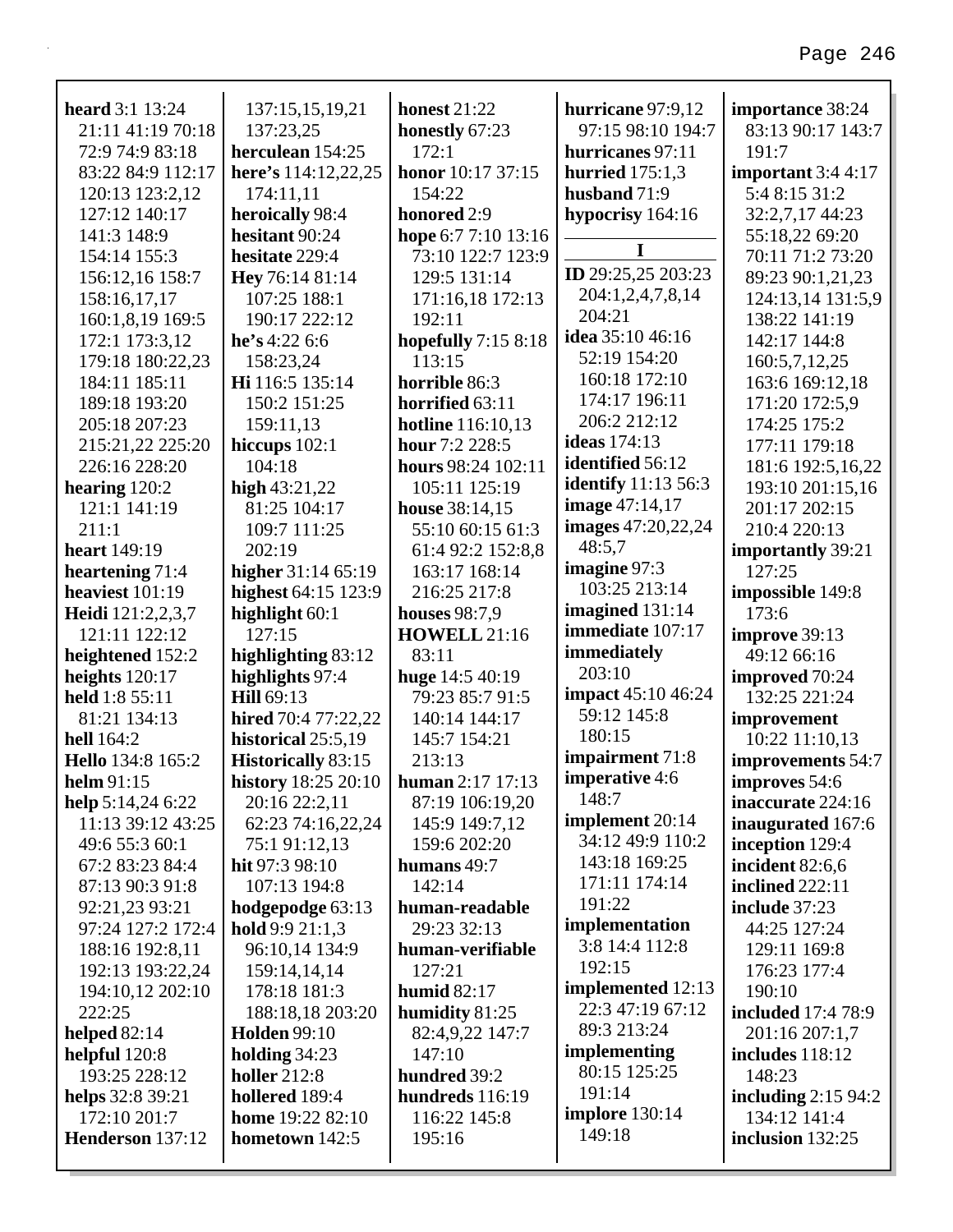| 133:1,5,10,13,15           | 167:19,24 168:8            | interface 69:6            | 219:14                     | 78:25 79:6 81:12        |
|----------------------------|----------------------------|---------------------------|----------------------------|-------------------------|
| 133:22 134:2               | 168:18 188:21              | 74:11 76:22 92:15         | <i>irregularities</i>      | 87:19,25 90:21          |
| 179:20                     | 208:1 212:15               | 106:20 135:25             | 181:16                     | 91:1 92:16 97:2         |
| incorrect 27:25            | 229:20                     | interfacing 108:15        | irregularity 182:20        | 102:1 107:11,11         |
| incorrectly 33:10          | <b>inputs</b> 136:14       | Interjection 1:18         | Island $42:18$             | 108:13 109:7,11         |
| 33:11                      | insanity 157:6             | intermediary              | $\sin$ 't 27:13 164:17     | 110:11 111:2            |
| increase 45:22             | inside 12:25 206:24        | 136:13                    | 196:21                     | 113:13 114:21,21        |
| 88:13 152:25               | insisting $133:22$         | internal 80:17            | isolated 145:9             | 115:19 118:1            |
| <b>increased</b> 30:1 34:5 | <b>inspect</b> 33:21 159:2 | internally 28:3           | <b>issue</b> 32:16 82:9    | 124:4 125:13            |
| 134:15                     | inspected 159:3            | 66:14                     | 84:21 102:11               | 129:15 130:4            |
| incredibly 43:21           | inspector 19:25            | internationally           | 106:3,17,17                | 131:7,9 135:2,7         |
| 99:7 223:7                 | instance 150:19            | 123:13                    | 109:24 113:11              | 138:22 139:25           |
| independence               | instances 142:12           | Internet 13:23            | 123:4 141:19               | 140:10,11 144:17        |
| 71:14,17 84:8              | instantly 145:8            | 14:11,15,18 15:7          | 142:17 147:2               | 145:6,7 146:2           |
| 196:11                     | institutions 123:6         | 15:14 68:1 227:22         | 155:4 163:6,7              | 147:5,17 155:1          |
| independent 11:20          | <b>instruct</b> 143:16     | interpreted 31:1          | 170:9 195:21               | 158:3,4 159:11,23       |
| 12:1                       | instructions 30:2          | interrupt 189:3           | 197:23 218:10              | 160:5, 12, 13, 23, 24   |
| independently 38:3         | 53:14 59:11                | <b>Interruption</b> 1:18  | <b>issued</b> 110:18       | 164:25 165:1,2          |
| 38:6 83:14 84:3            | 209:23                     | intervention              | 203:2 224:19               | 168:18 171:19           |
| 118:15                     | integral $62:1$            | 118:15                    | <b>issues</b> 14:10 30:23  | 172:3,3,9 173:10        |
| independents               | integrated 206:9           | intimately 175:11         | 31:22 64:18 69:1           | 173:10 175:1,4          |
| 123:8                      | integrity $2:10$ 10:8      | introduce 142:11          | 71:25 72:8 75:7            | 176:3,4 184:25          |
| indicate $76:7,14$         | 137:8 140:15               | 160:11                    | 82:22 101:12               | 185:14,15,24            |
| indicated 226:23           | 145:13 150:4               | introduced 94:22          | 102:13,15 105:2            | 188:3 189:21            |
| indicating $110:19$        | 161:2 195:10,18            | 94:24 136:8 149:9         | 105:20 120:20              | 191:2 192:16            |
| indication 104:16          | <b>intend</b> 166:20       | introduces 158:21         | 122:23 123:6               | 193:21,25 195:3,3       |
| 108:12,14 110:22           | 185:10                     | introducing 53:7          | 138:6,8,11,12              | 196:21,25 197:1         |
| indigent 204:20            | intended 121:25            | intrusions 146:25         | 139:24 142:6               | 200:14 201:1,1,5        |
| individual 81:4            | 156:24 227:17              | intuitive 43:24           | 149:12 215:20              | 204:2,10,11,25          |
| 106:3,21 108:14            | <b>intends</b> 110:22      | intuitively 40:18         | 216:9,17                   | 206:9,9 207:15          |
| individually 106:7         | intensive 154:22           | <b>invalid</b> 17:3,7,16  | item 163:12 205:17         | 210:3 212:19,19         |
| 211:13                     | <b>intent</b> 44:11 74:13  | 17:19                     | items $59:9$               | 212:19 213:2            |
| individuals 19:24          | 89:10 153:17               | investigating 106:1       | <b>iterate</b> 39:14 49:12 | 215:14,18 216:25        |
| 83:13 114:7 208:2          | intention 163:22           | investigator 97:23        | it'll 8:18                 | 222:5 224:1             |
| indivisible 2:23           | 191:21 228:3               | investment 126:5          | it's 2:8 4:25,25           | 228:16                  |
| industry 156:1             | intentional 39:11          | 144:20                    | 10:17 14:15,15,17          | I'd 2:18 33:24 35:5     |
| information 16:2           | intentionally 16:12        | invitation 62:16          | 16:10,18 18:24             | 114:12 164:16           |
| 26:15 32:24 39:12          | intentions $148:6,24$      | <b>invite</b> 170:19      | 22:12,25 23:22             | 167:20,20 171:24        |
| 150:7 151:1                | interact 107:8             | inviting $180:3$          | 30:3 31:2 34:1,6           | 197:1 203:22            |
| 163:20 190:12              | interacted 106:4           | 181:8                     | 35:25 37:20,22,23          | 216:12                  |
| 201:23 207:2,7             | interacting 107:20         | involve 160:7             | 40:22,23 41:12,12          | I'll 62:1 109:9         |
| 228:11                     | interaction 106:20         | involved $49:7,22$        | 41:17,18 43:21             | 115:20,20,24            |
| informative 158:8          | interactions 99:19         | 129:12 134:11             | 44:23 46:23 47:1           | 122:13 127:15           |
| infrastructure             | <b>interest</b> 5:16 166:8 | 150:11,23 155:4,6         | 49:3,9 50:1,11             | 171:1,22 191:12         |
| 97:18 143:1                | 180:24 208:11              | 175:11 177:10             | 51:16 52:3,17              | 191:12 198:24           |
| <b>initial</b> 181:17      | interesting 46:9           | 208:1 223:4               | 53:9,9,11 54:2,2           | 203:21 218:3,3          |
| initially 5:24             | 48:14 50:15 88:21          | involving $111:6,6$       | 54:12 57:6,7 58:7          | 220:2,4                 |
| 170:22                     | 190:8                      | in-house 95:4,8           | 58:12,25 59:9              | $\Gamma$ m 2:6 3:23 8:7 |
| ink 65:1 74:3              | interestingly 65:14        | <b>iPad</b> 107:16 219:14 | 60:8 61:24 62:15           | 9:20 10:8,19,23         |
| <b>input</b> 136:1,21      | interests 141:25           | <b>iPhone</b> 107:16      | 72:17 73:8 78:25           | 11:2,4 20:24 21:5       |
|                            |                            |                           |                            |                         |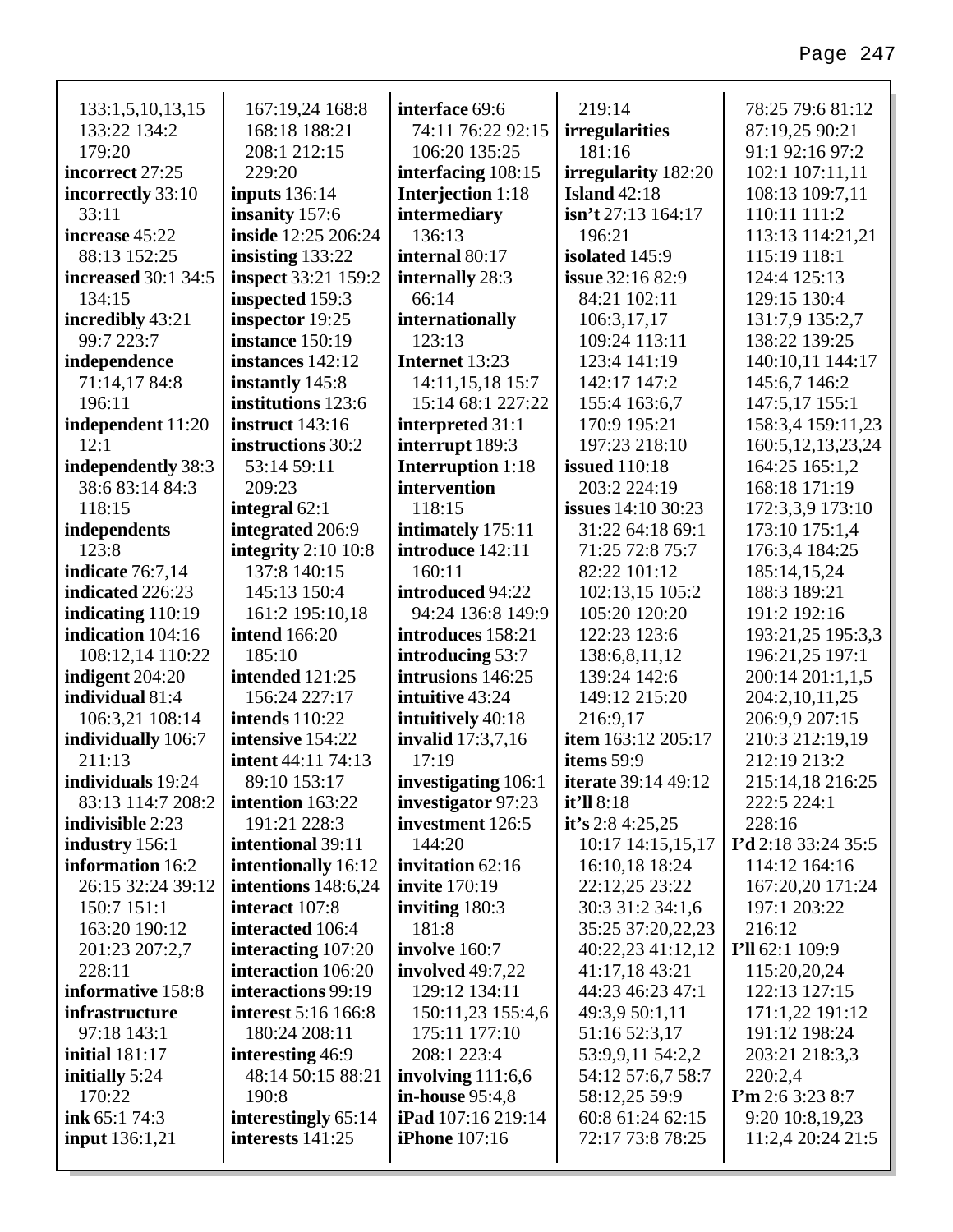| 22:21,23 23:8                     | 155:3 158:1 160:8            | join $2:19$                         | 136:11 161:7,7,12                       | <b>KISS 151:10</b>                  |
|-----------------------------------|------------------------------|-------------------------------------|-----------------------------------------|-------------------------------------|
| 24:6 27:21 28:24                  | 165:16 168:22                | joined 3:5 125:2,7                  | 169:6                                   | 154:15,16                           |
| 29:2,10 35:4                      | 172:1,1,3,13                 | joining 147:24                      | keep 5:25 6:2 56:2                      | knew 64:8 86:12                     |
| 37:13,17 42:25                    | 173:3 175:12,12              | joke 115:13                         | 64:8 68:10,11                           | 87:23 92:25 209:4                   |
| 44:21 49:20 51:14                 | 189:11 193:20                | <b>Joseph 134:5,6,6,8</b>           | 71:20 72:23,24,25                       | knocked 152:3,18                    |
| 51:14 57:8 59:23                  | 223:13 224:15                | 135:11                              | 92:14,23 93:1,4                         | know 3:25 4:15 5:6                  |
| 61:12 62:4 74:9                   | ${\bf J}$                    | journey 42:15                       | 93:11,15 104:15                         | 5:9,18,19 6:14 8:3                  |
| 75:9,14 77:11                     | <b>JABLONSKI</b>             | judge 24:12,13                      | 111:19 115:12,14                        | 10:19 11:2 13:1,9                   |
| 79:9 89:1,2,17                    | 53:18 80:9 181:21            | 27:25 33:18 57:21                   | 154:17 177:17                           | 18:7, 17, 17, 24                    |
| 91:5,13 96:5,21                   | 182:10 195:13                | 81:11,12,14,15                      | 179:13 180:21,21                        | 19:4, 13, 24 20:4                   |
| 97:2,3,5 102:21                   | 202:6,18,24                  | 82:12,15,18 88:20                   | 201:16 220:19                           | 21:11,21,22,25                      |
| 102:25 109:8,9                    | <b>Jackson</b> 8:20,24       | 89:25 90:1 91:7                     | <b>keeps</b> 134:16                     | 22:2,12,13 23:13                    |
| 113:6 114:14,15                   | 36:11,12 58:1                | 93:23 98:14                         | <b>Kemp</b> 3:9 62:7,7                  | 25:3,23 26:1,2,14                   |
| 119:8,9 121:6,7                   | 78:12,13,17 79:11            | 104:23 110:14,18<br>110:21 120:1    | 94:14 97:23 110:9<br>120:2              | 26:19,23 27:19                      |
| 121:12 122:21,21                  | 79:13,21 85:2,3              |                                     |                                         | 28:11 31:15,17                      |
| 123:11,14 124:2,2                 | 86:24 87:1 88:5              | 174:3,5 175:24                      | <b>Kemp's</b> $2:8$                     | 33:11 34:20,21                      |
| 124:4,24 126:19<br>129:5,12 131:3 | 107:2,3 108:3,6              | 177:20,21 182:13<br>182:14,15 183:2 | Kennesaw $15:2,13$<br>17:18 94:13,17,17 | 35:16 36:15,25<br>38:20 39:16,17,18 |
| 132:13 134:8,22                   | 171:2 173:21,23              | 184:3,6,9,15                        | 94:21 136:12                            |                                     |
| 135:17,19 137:15                  | 203:20,22 204:11             | 185:17,19,23                        | 146:24 150:13                           | 40:6,11,12,14,24<br>41:13,25 43:5   |
| 137:19,25 139:16                  | 204:16,18,24                 | 186:2 188:9,10                      | Kentucky 50:16                          | 46:11 48:4,10,17                    |
| 139:16,18,23                      | 205:1                        | 192:19 194:13,16                    | <b>kept</b> 71:1 89:19                  | 49:4,9,12 50:16                     |
| 141:16,19 142:1,3                 | Jacqueline 164:20            | 194:17,18 195:21                    | 184:22,22 214:6                         | 51:17 52:3,17,21                    |
| 144:3,4 145:21                    | 164:20,20                    | 195:22 197:9,12                     | <b>Kevin</b> 37:5,6,12                  | 53:8 54:17 55:18                    |
| 146:9,9 147:2,13                  | <b>Janine</b> 123:18,19      | 197:16,25 198:3                     | 50:7 58:15 60:2                         | 56:22 57:10 59:21                   |
| 148:2 150:2 151:7                 | 123:19                       | 198:10,12,17,19                     | 179:1 206:10                            | 59:23 60:13 62:6                    |
| 151:25 152:13                     | <b>January</b> 4:14 7:13     | 198:22 199:12,13                    | key 4:4 194:24                          | 62:8 68:1 69:25                     |
| 153:14,14,25                      | 7:14 51:7 110:17             | 199:17,21,24                        | kick 143:14                             | 71:16,18 73:7                       |
| 155:19 156:4,16                   | 167:9 228:22                 | 201:9 202:14,15                     | kicks $80:6$                            | 74:2,3,21 75:17                     |
| 157:18,24 158:1,2                 | 230:15                       | 202:19 204:13,17                    | kind 11:4 26:8                          | 76:4,23 77:1,25                     |
| 161:3,12 164:24                   | $\ar{44:5,7}$                | 205:6 206:25                        | 31:23 40:11,14                          | 78:25 79:8,22                       |
| 165:16,24 166:17                  | <b>Jeanne</b> 124:2,3,5      | 207:1 209:12,13                     | 43:16,19,21 44:4                        | 80:24 82:24,25                      |
| 167:8,25 170:18                   | 126:9                        | 210:4,5 213:18,20                   | 46:16 47:25 49:3                        | 85:10,22 86:17,19                   |
| 170:19 183:15                     | jellybeans 44:5              | 214:2 216:23,24                     | 51:1,17 52:17,18                        | 87:10,13,23 92:5                    |
| 188:24 199:9,22                   | <b>Jen</b> 118:24,24,24      | 217:5,11,16,20,23                   | 54:8 70:13,15                           | 92:7,10 99:17                       |
| 206:6 207:11,11                   | 120:23                       | 218:1,23 228:8,9                    | 71:16 76:23 81:8                        | 101:22 102:12,16                    |
| 207:12,23,23                      | <b>jingo</b> 165:20          | <b>judges</b> 102:10                | 107:21 109:12                           | 104:7,15,23                         |
| 208:21 210:21                     | job $44:560:2$               | judge's 90:18                       | 114:16 140:19,24                        | 106:14 107:9,14                     |
| 214:4 219:14                      | 115:18 121:8                 | jump 166:16 168:4                   | 140:24 144:11                           | 109:9 110:21                        |
| 221:9 227:13                      | 129:14 131:20                | jurisdiction 174:24                 | 154:22 156:13,19                        | 111:12,24 112:24                    |
| 228:5                             | 147:17 159:6                 | 192:9 212:10                        | 156:19 158:3                            | 113:13,16 114:4                     |
| I've 11:2 28:25                   | 164:15 165:7                 | jurisdictions 81:22                 | 165:12 168:2,18                         | 122:3,23 123:5,11                   |
| 46:6 49:17,20,21                  | 166:18 189:14                | 134:17 173:9                        | 169:16 187:9,15                         | 123:14 125:22                       |
| 70:18 91:20                       | <b>jobs</b> $58:20$ $142:24$ | 193:24 194:9                        | 191:3 194:10                            | 129:5 130:17                        |
| 122:23,24,25                      | <b>John</b> 149:24,24,24     | 208:23                              | 213:16                                  | 131:6,8,18 138:2                    |
| 123:12,12 129:3                   | 150:2 151:7,18               | justice 2:24                        | kinds 20:21 86:11                       | 138:25 140:2                        |
| 131:6 134:11,12                   | 153:19,20,22,25              | justify $221:11,12$                 | 165:9 179:5 208:1                       | 142:9,9,25 144:8                    |
| 134:20 146:22                     | 155:15 189:7                 |                                     | 216:19                                  | 144:10,13,14,20                     |
| 147:18 150:3                      | 192:20 193:11                | K                                   | <b>kinks</b> $101:22,23$                | 145:4,7,14 146:1                    |
| 153:18 154:7,8                    | 194:3                        | <b>Kathy</b> 130:10                 | <b>Kirk</b> 134:5,6,8,8                 | 146:21 147:4,6,11                   |
|                                   |                              |                                     |                                         |                                     |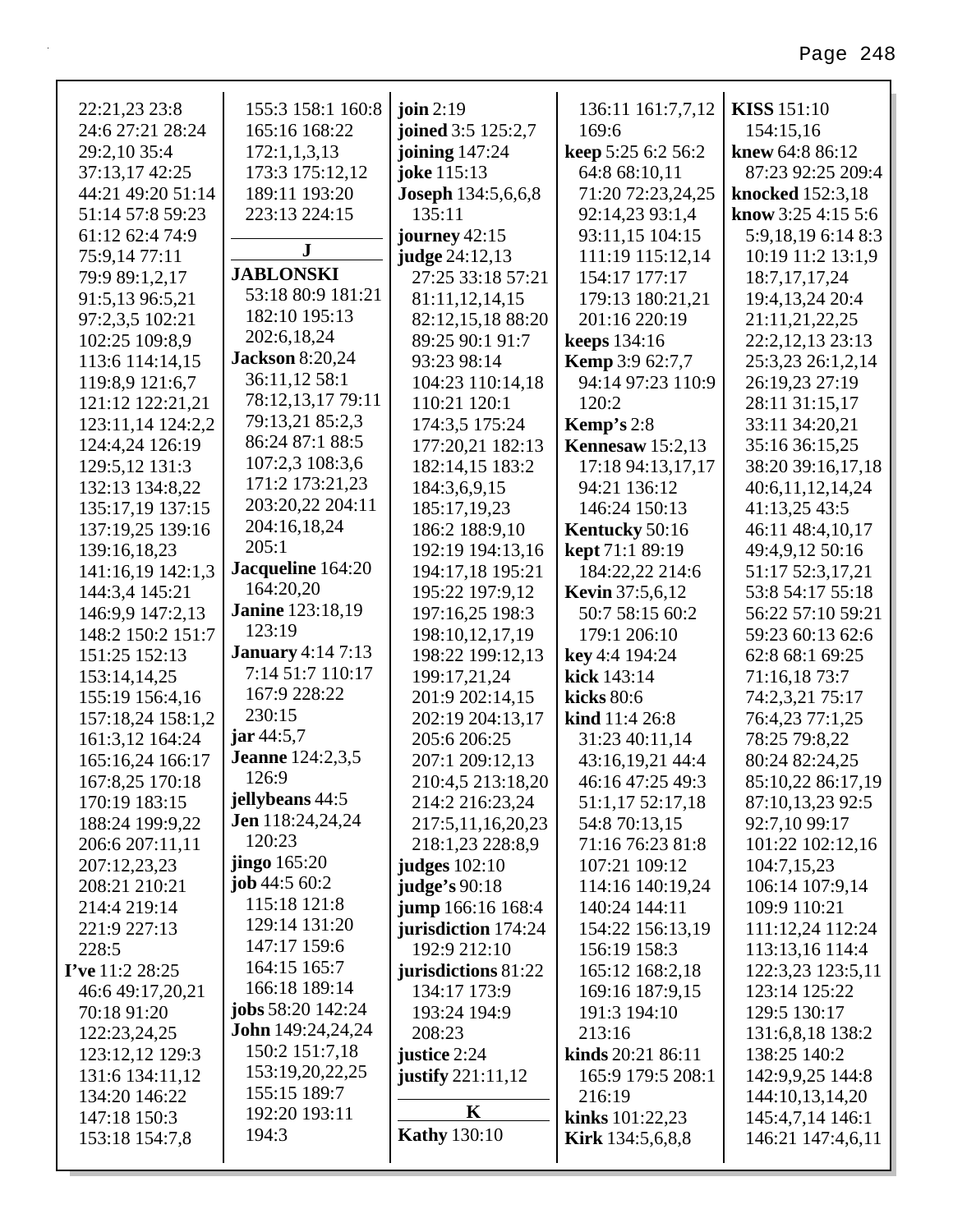| 148:18 150:12                  | 128:18,18,19,20                     | 111:23 180:4                         | 211:1 220:21,22                | 54:23 59:1 77:11              |
|--------------------------------|-------------------------------------|--------------------------------------|--------------------------------|-------------------------------|
| 152:11 156:18                  | 128:20,23 129:1,1                   | 210:14 215:25                        | 223:15,16                      | 143:4 218:15                  |
| 160:21,23 161:22               | 130:21                              | lawyer 129:19                        | left 5:13 29:1 63:16           | 228:7                         |
| 163:13,24 164:17               | KSU 120:5 136:3                     | 142:3                                | 120:15 179:22                  | level 19:17 34:8              |
| 165:5,7 167:23                 |                                     | lawyers 142:1                        | legal 104:7 108:23             | 42:13 43:18 54:18             |
| 168:18 172:7,8                 | L                                   | lay 217:23                           | 110:4 177:7                    | 56:8 65:15,23,23              |
| 173:9 174:21                   | labor 48:18 154:22                  | layperson 189:10                     | 210:13                         | 71:14 83:3 93:15              |
| 175:10,12,13,16                | lack 83:15 110:13                   | 199:4                                | legalize $12:10$               | 94:15,24 95:2,9               |
| 175:25 176:14                  | 124:14 156:14                       | lead $2:18$                          | legally 30:9                   | 101:8 109:7                   |
| 177:16 178:6,7,20              | 171:25 172:4                        | <b>leaders</b> 143:13                | LEGEND 1:17                    | 111:25 140:21                 |
| 179:15 180:1,11                | 189:8                               | leadership 144:11                    | legislate 49:18                | 149:5 150:13                  |
| 180:11,22 181:10               | lagging $133:20$                    | leading $100:8$                      | legislated 51:5                | 164:10 170:2                  |
| 181:12,12,14                   | laid 7:20 112:23                    | 133:20                               | legislates 50:8                | 181:2,23 190:10               |
| 182:11,13,17,21                | lakes 74:23                         | <b>League</b> 127:9,10               | legislation 34:19              | 209:22 211:25                 |
| 183:5,16 186:2,5               | language 29:20<br>72:4 104:7        | 192:9                                | 54:3 192:17                    | 222:24 223:2                  |
| 186:11 187:16,22               |                                     | leaning $157:4$                      | 195:24,24 204:13               | <b>levels</b> 181:24 212:4    |
| 189:10,14,16,17                | languages $71:21,23$<br>72:7 180:12 | learn 46:24 47:1                     | 207:20 209:7,9,14              | lever 63:19 218:21            |
| 189:19,25 190:5,6              |                                     | 57:11 59:2 91:13                     | 209:18 210:6                   | <b>Lewis</b> 97:24            |
| 190:9,11,12,13,13              | large 44:2 190:13<br>195:7 196:25   | 91:17 122:22                         | 222:8                          | libertarian 135:18            |
| 190:15,16,17                   | 222:23 229:1                        | 193:4                                | legislative 4:14               | 135:20,22 137:5               |
| 191:11,19,23                   | larger $63:22$                      | learned 15:12                        | 50:1 51:22,24                  | libertarians 123:8            |
| 192:1,8,14,23                  | 133:13                              | 39:14 122:24,24                      | 91:24 142:21                   | liberty 2:23                  |
| 193:2,3,4,6,9,24               | largest $125:18$                    | 123:12 129:3,10                      | 200:4 209:22                   | license $72:14$               |
| 197:1 199:22                   | Las $153:8$                         | 129:12 170:11                        | legislators 66:13              | 200:23 201:7                  |
| 201:4,11,13,23                 |                                     | 189:23                               | 113:6 170:3                    | 203:24 204:5                  |
|                                |                                     |                                      |                                |                               |
| 203:2,5,8,24                   | <b>lasted</b> 219:17                | <b>learning 58:21 85:7</b>           | legislature $3:87:14$          | Licensing $1:11$ 2:3          |
| 205:7,7,12,15,19               | lastly 13:8 164:13                  | 123:11,15                            | 7:16 12:3 37:25                | lieu 36:25                    |
| 206:14 208:5,22                | 164:15                              | lease 222:13 223:1                   | 44:25 48:12 50:3               | lieutenant 18:22              |
| 211:4,5,9,10,16                | lasts 219:3,23                      | 223:11 224:10                        | 50:8,24 51:7,9                 | 23:18 24:21,24                |
| 211:17 215:8                   | late 92:4 167:2                     | 228:10                               | 53:3,18,21 54:1                | 110:25 111:5                  |
| 216:1,6 217:22,22              | latest 76:13,20                     | <b>leased</b> 223:14                 | 62:12 66:5 72:18               | 141:5                         |
| 219:9,19 220:4,14              | laugh $115:13$                      | leasing $222:6,19$                   | 88:10 89:13 91:19              | life 11:6 49:24               |
| 220:16 221:1                   | laughingstock                       | 223:13,16                            | 92:20,21 94:5                  | 70:14 71:15 142:8             |
| 222:3,8,16 223:17              | 143:5 156:13                        | leave 29:1 33:24                     | 110:2 112:14                   | 171:25                        |
| 223:20,22,25                   | <b>launch</b> 113:17                | 53:23 115:20                         | 143:16 161:20                  | lifetimes 76:11               |
| 224:1,9,20 225:12              | law 2:11 11:19,21                   | 182:22 188:22                        | 162:3 165:19                   | 221:19                        |
| 225:25 226:2                   | 11:24 12:2,3                        | 209:14                               | 167:1,2 168:11,13              | light 196:17                  |
| 229:5,14                       | 13:11 41:4 56:19                    | leaves 13:14 14:23                   | 170:9 171:19                   | lights $125:16$               |
| knowing 84:8                   | 60:7 61:11,14,19                    | 16:20                                | 190:23 196:10                  | liked 67:20 104:14            |
| 95:12 148:23                   | 112:15 141:21                       | led 66:21 93:4                       | 205:16 210:25                  | 105:4                         |
| 189:22                         | 142:1,4 177:2                       | Lee $54:10,11,22$                    | 228:13 229:8                   | limit $42:2,3,4,9$            |
| knowledge 56:11                | 182:16,18 183:7                     | 76:7,9 77:11,16                      | legitimate $23:11,14$          | limitations 149:7             |
| <b>known</b> 119:24            | 216:14 224:21                       | 77:18,21,24 78:6                     | 24:1,9 25:25                   | 149:12 222:21                 |
| 172:3                          | laws $42:19$ 183:4<br>183:10 195:25 | 78:9,11,14 158:9                     | legitimately 26:11             | <b>limited</b> 117:13         |
| knows 29:5 64:9                | 216:19                              | 165:2 183:21,22                      | lesser 93:17 133:3             | 144:16                        |
| 87:9 144:11                    | lawsuit 25:2 124:25                 | 183:23 184:7,11                      | lessons $170:11$               | limiting $167:24$             |
| 219:13                         | 138:2,3                             | 184:17 185:7,13                      | <b>letting</b> 37:16 87:16     | limits $5:23$                 |
| <b>Krista</b> 126:12,12        | lawsuits 16:15                      | 186:10,15,22,25                      | let's 7:24 14:8                | line $4:10$ 18:10 86:6        |
| 126:16,16,18<br>Krugman 128:17 | 109:8 111:11,13                     | 203:21 205:4,5,7<br>205:14 210:20,21 | 222:16<br>let's 6:2 33:7 51:15 | 104:15 118:5<br>125:17 177:23 |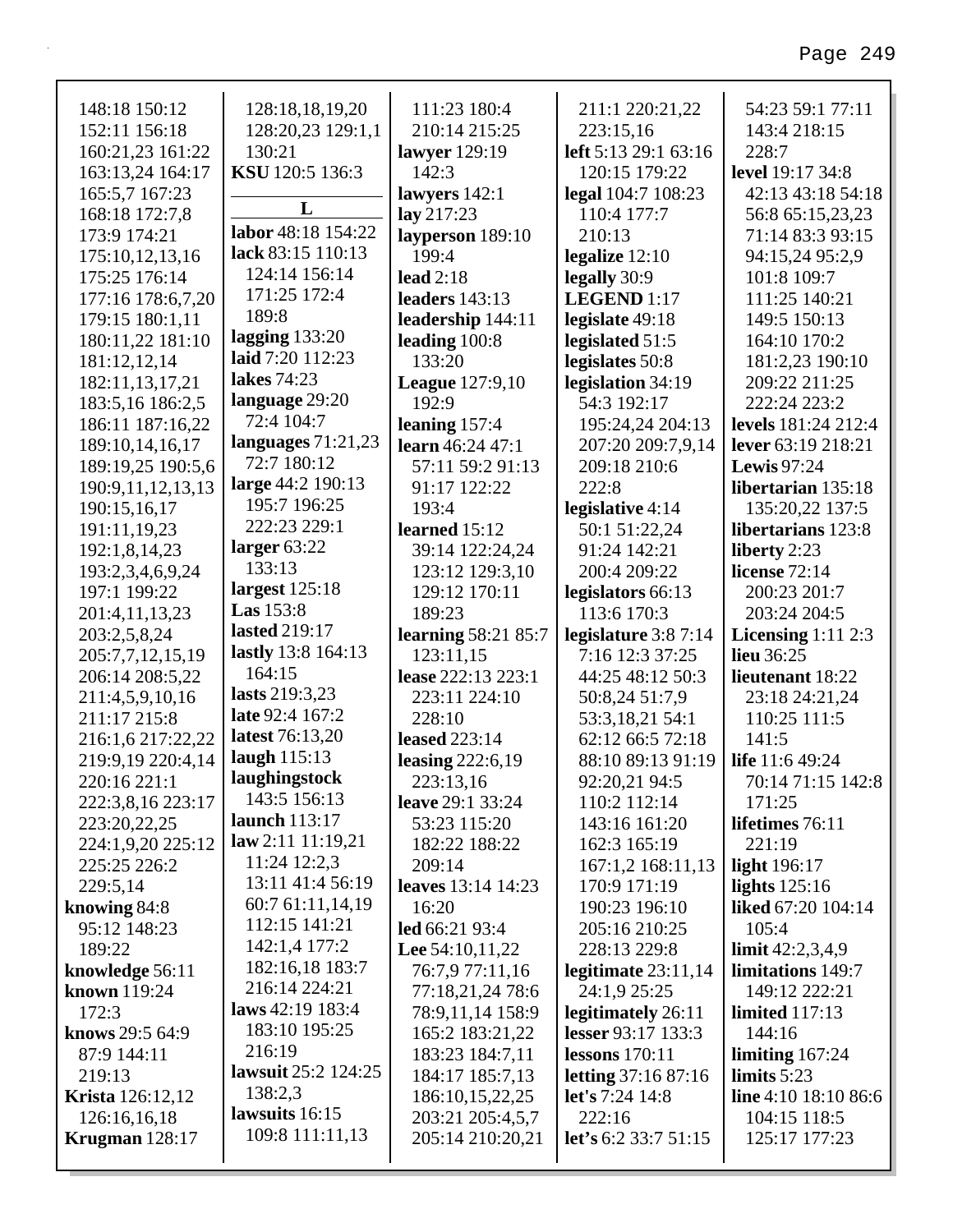| 205:16 210:2                | 193:2                    | 160:17,22 170:7          | 129:10 131:7,13          | 108:15 111:8            |
|-----------------------------|--------------------------|--------------------------|--------------------------|-------------------------|
| 224:8                       | living 72:15 92:4        | 183:19 186:16            | 132:17 136:23            | 116:21,24 117:6         |
| lined $101:20$              | Liz $159:10,10,11,25$    | 188:12 190:16            | 152:3,5,18 154:22        | 117:11 163:12           |
| 104:18                      | 161:4,6                  | 192:25 199:9             | 160:1,2 166:22           | 185:15 199:5,12         |
| lines 68:11 72:17           | loaded 90:7              | 203:6 210:9              | 169:19,22 173:5          | 200:8,10 210:11         |
| 84:18,22 86:10              | <b>lobbied</b> 89:13     | 216:14,20,21             | 175:12 179:16            | machinery 138:11        |
| 93:4 99:17 102:15           | lobbying $69:12$         | 225:12 229:20            | 186:11 189:18,19         | machines $4:5,5,13$     |
| 102:16,21,22,25             | local 55:15 58:19        | looked 35:16 98:14       | 191:3 196:11             | 7:17 12:2 13:23         |
| 103:1,5,6,10,11             | 66:12 72:19 73:7         | 101:18 103:1             | 202:25,25 207:10         | 16:7 17:7,13,19         |
| 103:14,17,20,23             | 78:1 79:3 98:3           | 131:19 160:15            | 210:6,11 212:17          | 17:23 19:5,12           |
| 103:24 104:20               | 100:16 102:23            | 226:2,2                  | 215:5 216:8 220:5        | 20:3,4,8,13,14          |
| 106:1 125:15,20             | 134:17 171:10            | looking 4:16 27:19       | 221:6 227:23             | 22:3, 12, 20 26: 25     |
| 147:5 162:22                | 173:6 212:13,15          | 29:2,3 38:7 47:25        | 229:5                    | 30:18 36:22,25          |
| 174:7                       | locale 72:2              | 55:20 112:8 140:9        | lots 106:16 156:12       | 40:5 48:10 54:5         |
| list $81:3,7$ 115:25        | localized 53:10          | 140:22 167:9             | loud 21:15 23:2          | 63:19 64:4,8            |
| 201:9,14                    | 101:14 106:3,8           | 169:13,14 199:1,2        | loudly $212:8$           | 79:19 80:1,14           |
| <b>listen</b> 49:25 138:22  | locally 129:7            | 201:14 216:19,22         | love 76:2 96:3           | 82:3 101:16 107:4       |
| 158:5 159:7                 | 189:14                   | 219:20 220:11            | 116:3 119:6              | 108:7 110:9,12          |
| <b>listened</b> 165:16      | local-election 171:7     | looks 135:19 172:7       | 126:15 128:25            | 111:6 117:2,6,13        |
| 189:2                       | location 103:7           | 172:8 191:19             | 131:1 141:14             | 120:4 142:10            |
| listening 51:14             | 208:8 209:1              | 225:24                   | 154:20 172:15            | 162:24 163:2,4          |
| 165:6                       | locations 103:8          | lose 18:16 128:3         | loved 84:7,7 226:15      | 164:5, 13, 14 165:5     |
| lists $117:20$              | 105:11 208:9             | 182:16                   | low 79:4                 | 179:7 194:11            |
| <b>literally</b> 64:7 98:18 | <b>locked</b> 15:9 74:21 | losing $158:16$          | <b>lower</b> 133:21      | 196:19 197:21           |
| 124:18                      | logged $116:13$          | lost $17:23$ $18:1,3,20$ | 134:16                   | 210:20 218:21           |
| litigation $100:10,11$      | logic 14:2 16:4,19       | 19:3, 12, 24 23:2, 3     | lower-down 19:1          | 219:7 224:13            |
| 104:12 109:3,4,14           | 86:9                     | 23:16,17 24:3,3,5        | <b>lowest</b> 145:5      | 225:6                   |
| 109:15,18 110:5,6           | logical 24:25 145:2      | 24:6 27:13,13            | lowest-tech 147:19       | <b>Macon</b> 1:12 2:4   |
| 111:8 112:1                 | logistically 31:25       | 63:12 64:2 66:3          | <b>Lowndes</b> 17:8      | 60:7 61:16 97:21        |
| 145:25 180:2                | logistics 31:13          | 102:13 129:13            | luck 134:21              | 146:19                  |
| 181:8                       | long 42:14 52:11,19      | 134:21 207:19            | lunch $7:1,460:5$        | <b>Macon-Bibb</b>       |
| <b>little</b> 6:18,23 9:2,4 | 61:1,11 68:12            | 225:25                   | 75:20,22 95:19           | 132:13                  |
| 9:14 10:7 31:9              | 84:17,22 98:17           | lot 5:18 8:20,22         | <b>Lynn</b> 26:17 55:7,8 | $\mathbf{mad} 6:10$     |
| 34:6,7,7 42:23              | 104:2,5,10 129:18        | 9:18 15:16 17:3          | 58:13,15 66:10           | <b>Madam</b> 4:24 109:1 |
| 79:6 84:5 85:8              | 146:20 154:5             | 17:17,22 31:12,17        | 90:13,14 112:6           | 168:1 178:14            |
| 97:21 103:12                | 181:3 201:12             | 42:15 43:18 45:15        | 113:9 173:1,2            | 186:9 194:22            |
| 105:23 119:17               | 218:14,16 219:3          | 46:10 49:22,22           | 191:10 193:23            | 216:5                   |
| 120:10,14 156:6,8           | 219:16                   | 58:9 65:3 69:13          | 200:17 207:17            | Madison 124:7           |
| 156:13 160:15               | longer 93:4 103:5,7      | 70:18,19 72:5            | 224:13                   | mail 15:6 32:6          |
| 178:21 190:17               | 103:11,12,15,17          | 73:9,11,12 74:9          | <b>Lynne</b> 161:7,7,12  | 36:14,17,20,22,24       |
| 196:9 200:15,22             | 103:21,22                | 75:2,3,3,5 76:19         | M                        | 209:2 213:1             |
| 212:22 215:17               | look $14:822:19$         | 77:4,13 79:18            | machine 12:25            | 225:15                  |
| 219:13 222:12,16            | 25:18 31:24 33:19        | 81:1 83:2,19             | 14:1,14,14 17:16         | mail-in 24:14,17        |
| 222:17                      | 39:19 40:13 43:3         | 92:13,14 97:5            | 18:11 20:5 21:23         | 27:2,5 33:7 55:25       |
| live 121:11 123:5           | 53:6 55:21 76:7          | 99:3,3 101:21            | 22:13 26:5,6,12          | 131:15,24 147:8         |
| 125:3 137:18,21             | 76:14 85:18 87:2         | 104:8 110:19             | 26:13,14 28:19           | main 39:24 68:15        |
| 139:15,19,20,21             | 89:15 94:6 103:24        | 113:2 115:1 118:1        |                          | 68:15 164:6             |
| 159:13 162:19               |                          |                          |                          |                         |
|                             | 103:24 118:3             | 120:12,19 121:17         | 30:3 52:20 53:22         | 187:18 197:12           |
| 193:3 200:3                 | 125:22 130:14            | 121:21 122:24            | 78:18,22 81:4            | maintain $32:880:1$     |
| <b>lived</b> 142:2 147:9    | 144:22 147:4             | 126:4 129:3,9,9          | 85:4 106:5 108:12        | 193:16 202:7            |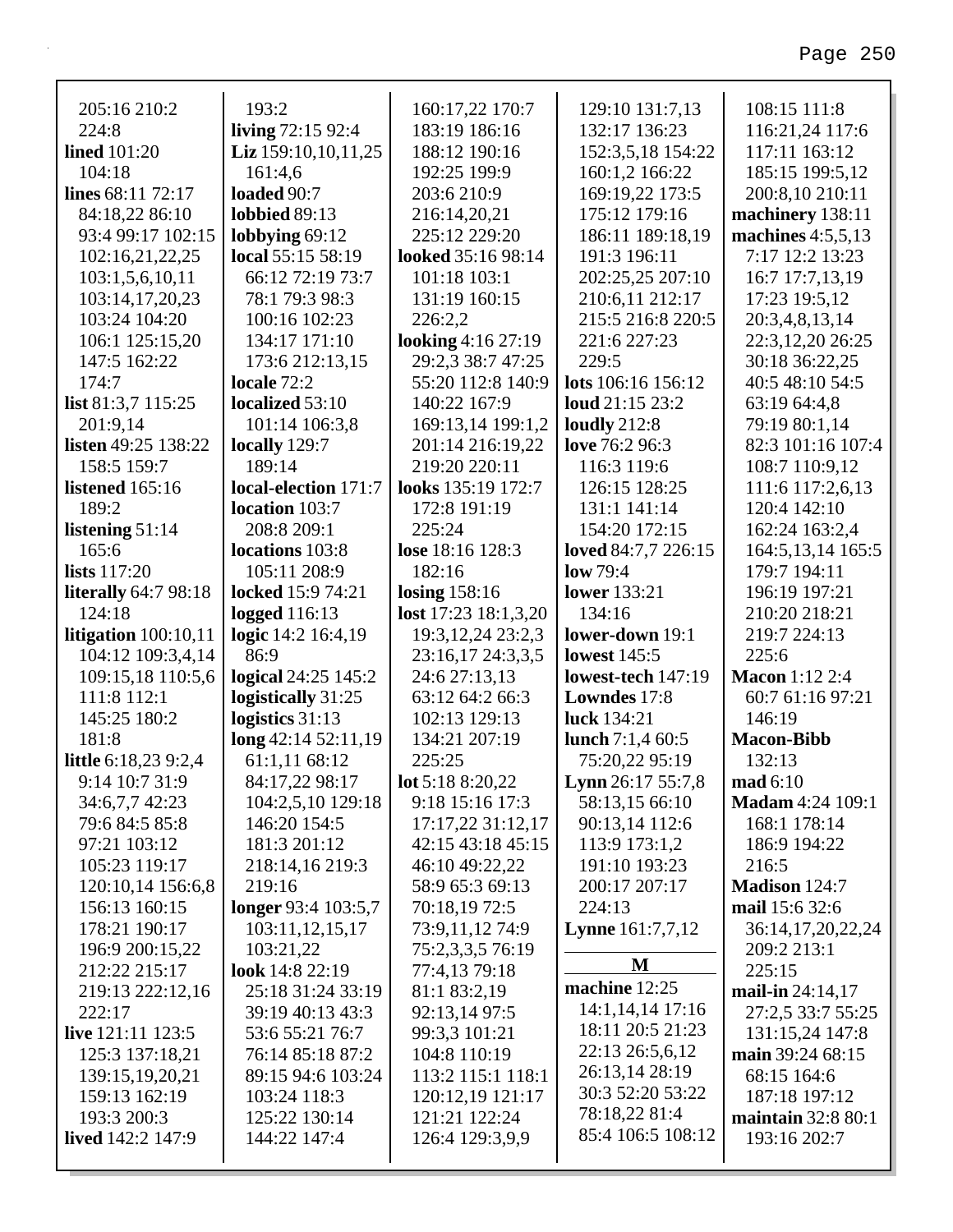| 205:17                                 | manual 32:9 44:13         | 142:6 200:13                    | 208:7                            | 184:13 186:19            |
|----------------------------------------|---------------------------|---------------------------------|----------------------------------|--------------------------|
| maintaining 94:6                       | 48:13 130:15              | maximize 219:18                 | meaningful 134:18                | 188:17,25 228:15         |
| 127:22 192:21                          | 163:21 201:9              | ma'am 176:6                     | 134:24 207:15                    | 229:12,19                |
| maintenance 31:13                      | manufactured              | McCoy 24:13,13                  | means 31:17 40:4                 | memories 63:3            |
| 94:1,3                                 | 63:19                     | 25:23 27:25 81:12               | 42:5 110:20                      | memorize 149:4           |
| major 61:25 187:8                      | manufacturers             | 81:15 82:12,15,18               | 133:14 148:8                     | memory 27:15,16          |
| 187:12,19,20                           | 147:3                     | 88:20 90:1 91:7                 | 169:20 183:24                    | 27:18,22 28:2,2,4        |
| 191:16 210:19                          | <b>March 51:8,16</b>      | 93:23 104:23                    | 199:10 203:8                     | 28:10,15 81:5            |
| majority $65:16,25$                    | 191:21                    | 174:3,5 175:24                  | 218:5 219:4                      | 149:7                    |
| 86:16 94:1 150:9                       | margin 40:19 41:9         | 177:21 182:13,15                | meant 97:3 109:7                 | men 7:20 112:23          |
| 187:10 197:1                           | 41:10 85:11               | 183:2 184:3,6,9                 | 109:11 111:25                    | <b>mention</b> 19:10,15  |
| 219:22                                 | 183:14                    | 184:15 185:17,19                | measure 144:25                   | 20:2 29:9 72:6           |
| majority-black                         | <b>Marilyn</b> 139:6,6,7  | 185:23 186:2                    | 145:1                            | 76:1 138:16              |
| 65:18 85:13,15                         | 139:12,16 141:10          | 188:10 192:19                   | mechanical 64:3,5                | mentioned 7:7            |
| majority-vote                          | <b>Marjory</b> 155:15,16  | 194:13,16,18                    | mechanism 67:13                  | 50:16,17,18 56:6         |
| 58:11                                  | 155:16 157:8              | 195:22 197:9,12                 | 67:15 81:8                       | 58:17 62:10 75:21        |
| majority-white                         | mark 29:12 85:23          | 197:16,25 198:3                 | media 87:15                      | 78:17 81:16,19           |
| 65:17,20 85:13,15                      | 130:11 133:3,10           | 198:10,12,17,19                 | 122:24                           | 85:3 104:17,23           |
| making $34:11$                         | 148:16 187:24             | 198:22 199:13,17                | Medicine 150:20                  | 105:10 107:4             |
| 43:13 58:19 68:17                      | 225:2                     | 199:21,24 202:15                | medium-sized                     | 110:24 166:24            |
| 77:25 91:16 92:18                      | marked 71:10 74:4         | 202:19 204:13,17                | 214:12                           | 168:22 170:21            |
| 115:8,19,19                            | 76:14,15,15 84:6          | 205:6 207:1                     | meet 214:9 216:21                | 177:6 179:1              |
| 118:12 129:18                          | 86:2 123:14               | 209:13 210:5                    | meeting $1:72:5$                 | 190:20 195:2             |
| 132:16 157:3                           | 149:11 153:16             | 213:18,20 214:2                 | 4:21 7:8,13 37:16                | 228:17                   |
| 190:3 195:9 199:8                      | 226:20,21                 | 216:24 217:5,11                 | 62:6,11 96:24                    | mentioning 22:5          |
| 211:20 212:1,6                         | marker 30:5               | 217:16,20,23                    | 129:18 160:20                    | 216:16                   |
| 214:11 216:18                          | markers 31:6              | 218:1,23 228:9                  | 165:25 166:9,10                  | <b>Mercer</b> 60:7 61:11 |
| malfunctioned                          | market 173:7              | McDonald's                      | 167:1,10,12                      | mere 151:12 175:7        |
| 64:4                                   | marketing 148:20          | 211:19                          | 188:20 190:2                     | merely 163:4             |
| malfunctioning                         | marking 29:6              | McWealthy 157:11                | 228:10,16 230:8                  | met 6:7 11:24            |
| 117:2                                  | 135:4 148:20,21           | <b>McWethy</b> 157:12           | meetings $5:18$                  | 98:13 129:16             |
| malware 16:24                          | 224:22 226:7,18           | 157:12,13,14,14                 | 47:16 115:1,3                    | method 134:23            |
| 94:22 160:11                           | 226:19                    | 157:16,20,24                    | 167:16 228:21                    | 144:22 149:17            |
| 184:23                                 | marks 32:13 65:10         | 158:1                           | meets 7:14 51:7                  | 151:1                    |
| manage $211:17$                        | 139:6,9,11,13,16          | Meal 211:20,21,23               | 90:20 133:3                      | methods $41:22$          |
| manager 106:14                         | 139:16,21,23              | mean 12:18,21                   | <b>member</b> 6:19 9:7           | 47:19 151:5              |
| 108:11 136:4                           | 141:9                     | 17:14 23:10 25:15               | 9:14 10:9,10,21                  | 196:15                   |
| managers $101:24$                      | married 71:6              | 25:24 50:20 58:4                | 19:21,21 21:18                   | metro 104:11             |
| mandate 56:18                          | <b>Martin</b> 147:24      | 58:7,20 76:9,10                 | 37:11 96:8 119:12                | metropolis 131:3         |
| 130:15                                 | 148:2,2 149:21            | 76:10,20 82:14                  | 119:14 141:23                    | mic 9:24 10:2 96:8       |
| mandated 161:17                        | <b>Maryland 48:2</b>      | 87:19 91:20                     | 155:23                           | 96:11 114:16             |
| 165:13                                 | 50:20,21,21 59:3          | 101:20 175:22                   | members 3:18 6:13                | 155:23                   |
| mandating 53:19                        | 59:18,24 111:12           | 186:25 187:17,18                | 7:4,9,22 10:12,14                | mice 7:20 112:23         |
| 53:22                                  | massive 66:25             | 187:19,22 197:25                | 21:9 62:4 75:22                  | <b>Michael 54:9 80:8</b> |
| maneuvering                            | 69:22 87:15 88:3          | 198:19 211:1                    | 95:21 96:4,17,20                 | 97:15 181:20             |
| 163:25                                 | match 111:15,17           | 215:11 218:19                   | 106:24 108:25                    | 195:12 202:5,23          |
| manifest 43:14                         | 136:16 183:13             | 219:2,12 220:22                 | 112:2,5 114:3,20                 | Michigan 59:3            |
| manipulate 150:15<br>manner 56:3 181:7 | 215:23<br>matches 95:7    | 222:2 223:16                    | 115:11 132:2                     | micromanage<br>210:2     |
| 201:25                                 | <b>matter 91:1 113:20</b> | meaning $23:23$<br>25:12 109:10 | 139:18 165:23<br>166:5,20 168:13 | microphone 8:3,18        |
|                                        |                           |                                 |                                  |                          |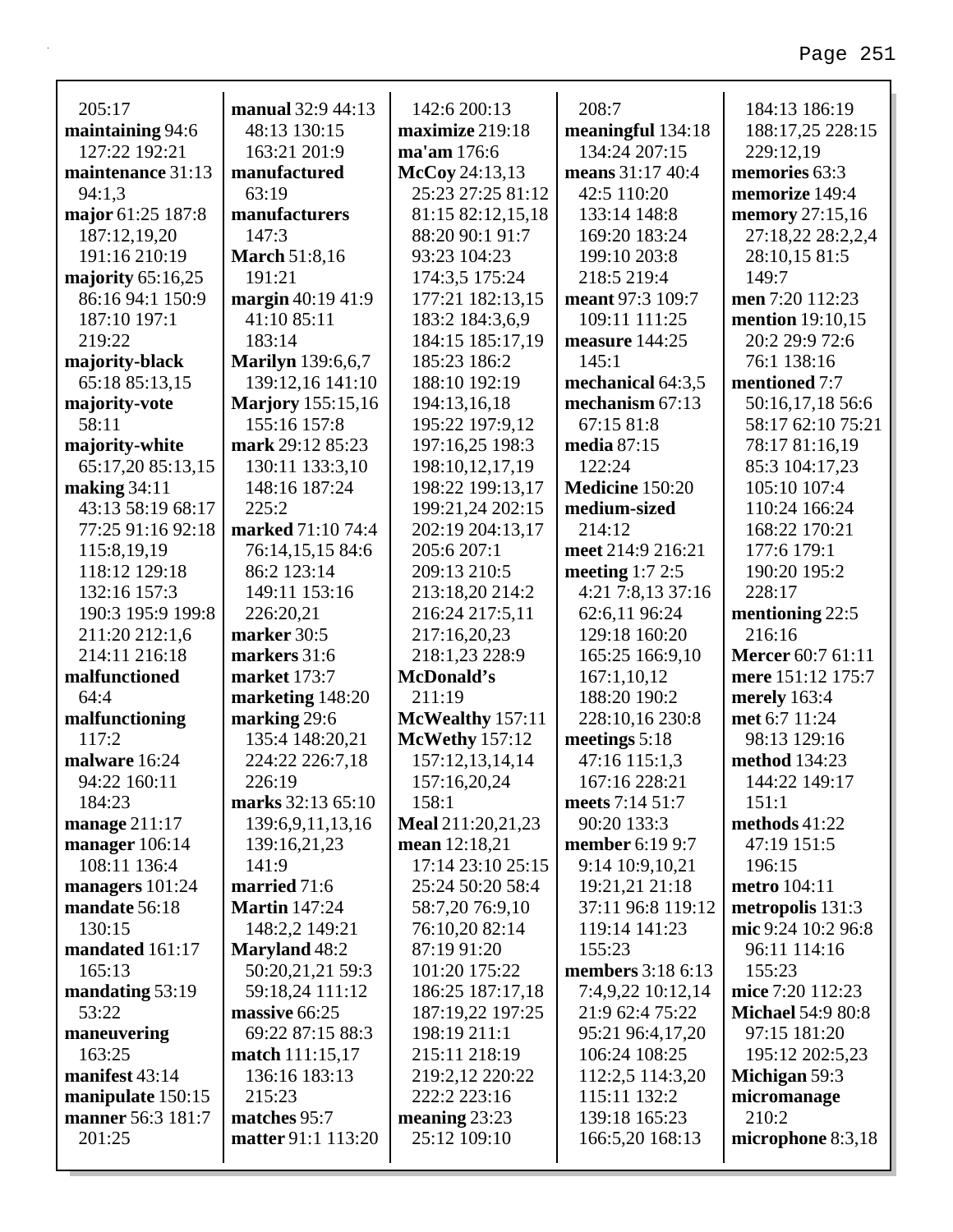| 9:3 21:18 155:25          | missing $51:25$                | <b>motion</b> 182:19               | Nancy 22:7 88:22                 | 170:15 171:3                     |
|---------------------------|--------------------------------|------------------------------------|----------------------------------|----------------------------------|
| 178:19                    | 141:4 154:9                    | mousetraps 212:18                  | 146:6 183:11                     | 173:4,14 175:16                  |
| microphones 6:19          | missions $126:24,24$           | mouth 6:6                          | 185:3 212:21                     | 177:1,2,13,19                    |
| microphone's              | mistake 12:9 54:2              | move 9:1 20:3                      | Nancy's 214:4                    | 179:12,25 180:17                 |
| 119:15                    | 102:6 117:11                   | 28:22 34:12 37:20                  | nation 2:23 17:10                | 180:21 182:6,21                  |
| mic'd 37:9 60:9           | 140:13,14 215:14               | 66:23 109:15,16                    | 223:5,9                          | 183:4,14,16                      |
| middle 61:15 86:5         | mistaken 206:6                 | 111:20 114:3,15                    | national 150:20                  | 189:24 190:12                    |
| 100:20 172:14             | mistakes 65:12                 | 142:23 160:24                      | 154:6 161:1                      | 191:19,23 192:5,7                |
| midterm 105:9             | 106:15 215:19                  | 166:21 167:23                      | nationally 129:8                 | 192:8 205:7,16                   |
| mid-January 167:4         | mix 43:19                      | 168:21 193:18                      | nationwide 142:18                | 206:13 208:5                     |
| military 176:23           | mixed 47:9 72:25               | 194:4 209:17                       | nation's $143:9$                 | 209:6,8,8 210:8                  |
| <b>Miller 97:13 98:20</b> | 194:20                         | 211:3 227:8 228:1                  | native 126:19                    | 210:18 215:2,5                   |
| 98:22                     | mobilization                   | moved 64:13 93:10                  | <b>Natkin</b> 121:2,5,8          | 216:10,20 219:15                 |
| million 43:9 69:16        | 126:25                         | 193:3,7 202:11                     | 121:11,11                        | 219:17,21 223:12                 |
| 77:15,19 78:9,18          | mode 16:7,8,10,11              | moves 4:10 133:19                  | naturalized 144:15               | 224:16                           |
| 78:19,19 79:5,7           | 16:11,17,18,19                 | 133:19                             | nature 87:19                     | needed 64:9 86:19                |
| 99:8 100:2,5              | model 43:12,23                 | moving 7:17 63:21                  | near 211:19                      | 101:3 132:4 133:8                |
| 101:9 139:4 145:6         | 67:18 79:17 210:9              | 67:11 71:15,15                     | nearly 116:17                    | 140:24,25 149:5                  |
| 145:6 163:5 165:5         | 211:5                          | 132:24                             | 174:24                           | 190:21                           |
| 165:21 206:14             | models 158:20                  | multiple 52:19                     | necessarily 14:20                | needing $31:12$                  |
| 222:9 224:4               | modified 47:22                 | 104:4,4 107:18                     | 94:18 141:21                     | needle 43:9 56:8                 |
| millions $211:11$         | modify 80:6                    | 108:10 117:8,15                    | 180:19 189:20                    | needs 13:25 34:10                |
| mind 6:3 62:3             | <b>moment</b> 71:15            | 225:10,11 226:1                    | 220:10                           | 48:23 90:10 94:5                 |
| 71:20 104:15              | 96:11                          | municipal 112:19                   | necessary 53:20                  | 147:1 165:11,18                  |
| 111:19 138:8              | <b>Monds</b> 28:5,6            | 113:14,17 171:10                   | 54:1 143:17 195:5                | 175:1,8 181:17                   |
| 170:17 172:9,16           | 189:8 192:21                   | municipalities                     | 216:15                           | 192:16,17 196:2                  |
| 179:13 180:21             | money 69:10,18                 | 183:5 195:23,25                    | need 4:8 5:11 7:3                | 199:12 207:19                    |
| 220:19                    | 77:13 79:15 90:2               | 196:18 197:9                       | 14:12 16:1 17:2                  | 221:23                           |
| mindful $68:17$           | 90:6 93:8 138:15               | Muscogee 88:25                     | 22:18 31:4,6,11                  | nefarious 30:2                   |
| 70:17 73:15 86:22         | 143:17 165:4,8,12              | 89:3                               | 31:20,24,25 34:16                | negates $16:19$                  |
| 208:6 209:6               | 211:18,18,23                   | <b>MVP</b> 117:17                  | 34:17 35:22 36:3                 | negative 20:4,6,8,9              |
| mine 94:2 138:14          | 212:1 214:1                    | M-A-I-L 208:25                     | 40:7 43:16 44:1                  | 22:8, 10, 13, 14, 17             |
| minimal $72:4$            | 222:10,13 223:6                | N                                  | 44:19,24 46:1                    | 28:7,11,15 146:7                 |
| 132:21                    | monitoring 127:25              |                                    | 47:6 51:18 55:16                 | 146:7,10 156:18                  |
| minimize 88:4             | month 2:7 138:9                | N2:1                               | 55:21 59:10 66:5                 | 156:18                           |
| 150:10 151:15             | months 45:7                    | <b>NAACP</b> 180:24                | 68:9,22 73:16                    | neighborhoods                    |
| minimizing $150:22$       | 121:13,17                      | name 37:12 65:6,8<br>65:11,11 86:4 | 76:3 82:23 84:18                 | 98:8                             |
| minimum 224:18            | month-or-so 192:2              | 89:8 96:5,21                       | 84:19,24 87:13                   | <b>Nelson</b> 118:24,25          |
| minutes $10:21$           | moot 149:13                    | 109:1 114:15                       | 88:4 90:4 92:22                  | 119:3,5,8,13,16                  |
| 62:19,24 103:5,7          | Morgan $124:7$                 | 116:5 118:24                       | 94:15 95:2 109:24                | 119:19 120:25                    |
| 103:15,17 115:7           | 125:18                         | 121:3 122:14,17                    | 109:24 110:1                     | nervous $227:2$                  |
| 117:23 166:1              | morning $2:2$ 4:25             | 123:20 126:16                      | 120:21 122:3                     | net 213:24                       |
| misinformation            | 5:6 6:17 19:23                 | 130:23 132:9                       | 125:25 129:7                     | <b>Nettles</b> 146:14,16         |
| 150:5                     | 84:11,13 91:11<br>104:17 158:7 | 134:8 141:16                       | 130:3,15 134:18<br>134:21 138:21 | 146:19,21<br>never 29:20 33:11   |
| misplaced 133:5           |                                | 144:3 148:2 150:2                  |                                  |                                  |
| mispronounce<br>123:21    | 160:2,8 163:14<br>169:6        | 153:25 164:16                      | 139:25 140:2,4,22                | 50:9 69:23 71:14<br>134:19 143:8 |
| mispronounced             | mortified 69:9                 | 199:20 201:15                      | 147:8,20 149:11<br>152:2 153:2   | 147:10 156:10                    |
| 123:20                    | most-unexpected                | 215:2                              | 154:15,17 155:12                 | 162:23 172:1                     |
| missed 98:24 168:1        | 97:10                          | name's 121:11                      | 164:3 168:9                      | 175:11 189:11                    |
|                           |                                |                                    |                                  |                                  |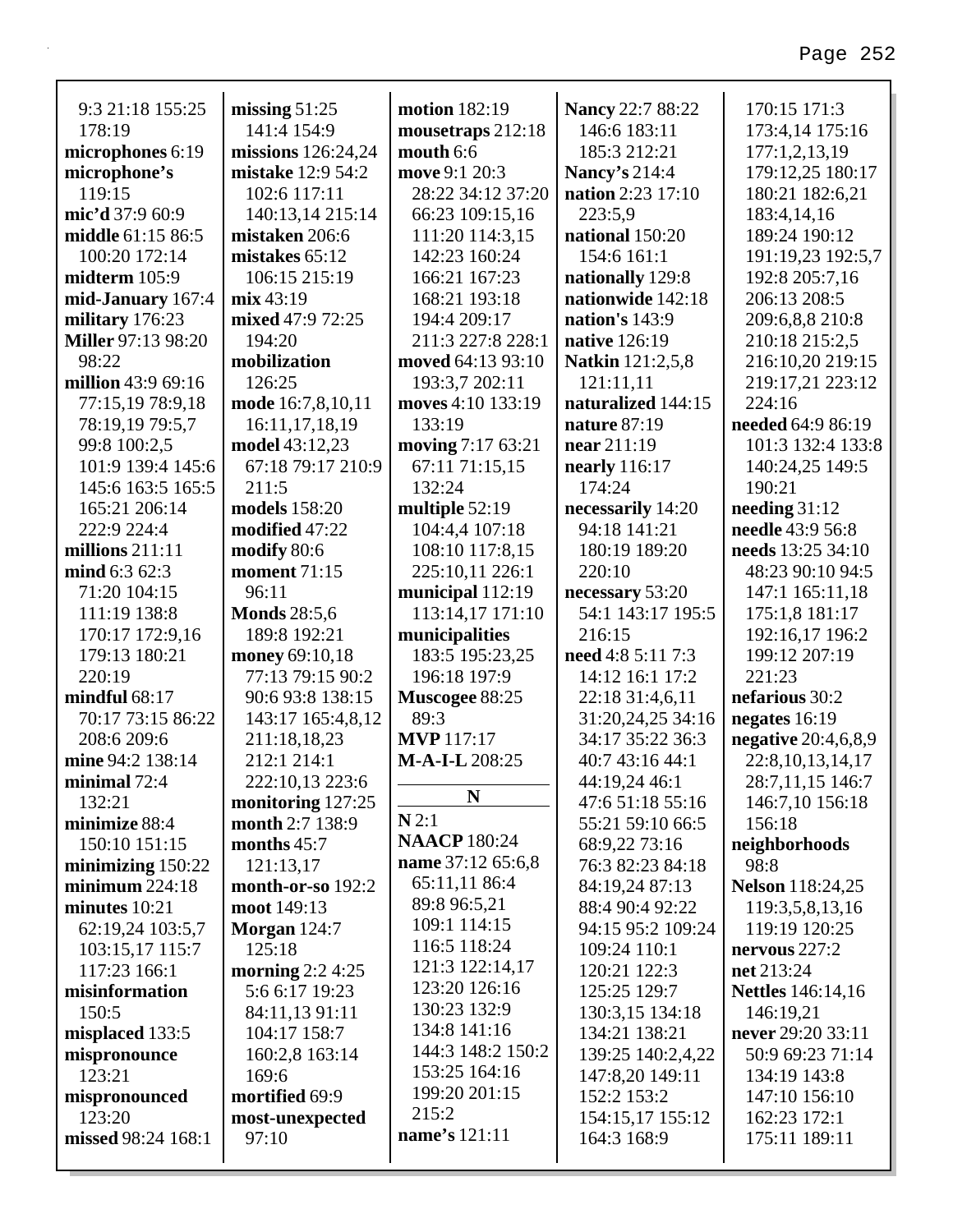| 229:13            | north 81:22 97:21      | 177:23 181:4            | 137:21 155:24       | 93:24 114:10,11     |
|-------------------|------------------------|-------------------------|---------------------|---------------------|
| new 10:23 11:11   | 139:21,22 193:3        | 191:2,3 218:19          | 157:24 159:19       | 115:17 129:16       |
| 12:13 20:3 34:12  | <b>Northern</b> 110:15 | 220:5                   | 162:6 178:18,20     | 157:22 167:22,24    |
| 35:6 37:21 45:24  | note 75:16 172:4       | occur 205:22            | 217:16              | 188:24 208:18       |
| 49:10 51:23 53:22 | <b>Notice 137:2</b>    | occurred 85:9           | <b>Ohio</b> 111:12  | 229:19              |
| 54:5 56:24 57:22  | noticed 18:21          | occurring 164:9         | oil 163:3           | ones 6:21 45:16     |
| 57:24 67:9 68:25  | 101:18                 | <b>Oconee 129:1</b>     | okay 8:10,14 9:3,15 | 48:21 218:4         |
| 70:15 78:21 80:14 | notorious 63:1         | <b>October 158:10</b>   | 10:4,11,15 14:12    | one-ballot 84:25    |
| 82:7 85:4 91:14   | November 81:21         | odd 53:4                | 21:5 22:25 23:25    | one's 9:5 22:1 55:1 |
| 93:2,7,13,18 95:5 | 97:1 105:16            | offensive 115:20        | 24:19 26:10 28:24   | ongoing 92:22       |
| 102:20,22 109:15  | 106:23 113:14          | <b>offer</b> 149:3      | 37:10 57:6 59:14    | 93:11,20 109:13     |
| 109:16 112:8,20   | 116:15,15 138:2        | offered 154:2           | 59:15 61:1 77:16    | 134:16 221:22       |
| 122:23 144:14     | 174:24 175:7           | offering 4:18 156:7     | 77:18,21 78:6,11    | online 117:19       |
| 148:7 168:23      | 191:24,24              | offhand 25:1            | 78:12 79:21 88:17   | 205:9               |
| 169:1,20 170:7,22 | now's 228:7            | office 2:4,13 3:22      | 88:21 91:10 94:8    | on-demand 31:16     |
| 170:23 171:3      | number $18:15$         | 3:25 34:10 37:6         | 95:21 96:14 105:7   | 35:10,23 213:17     |
| 173:4 180:25      | 23:22 30:15 35:18      | 37:14 51:13 64:18       | 108:3,18,19         | open 13:14 170:8    |
| 189:24 190:6,14   | 41:22 43:25 44:19      | 80:11 81:6 94:14        | 113:23 114:11,12    | 170:10 171:1        |
| 191:4,6 193:5     | 48:4 53:5 55:5         | 95:2,24 96:2,7,22       | 115:13,24 116:1     | opening 47:24       |
| 203:12,19 205:8   | 56:4 65:24 93:13       | 97:18 106:1             | 121:7 122:11,13     | operate 16:7 90:8   |
| 206:3,15,22,23    | 99:13,15 102:7         | 108:22 109:2,5          | 122:16 123:18       | 107:15              |
| 211:3 218:5       | 104:13 107:7           | 113:3 138:18            | 124:1,3 126:11,18   | operated 15:2       |
| 221:24,25 226:25  | 111:4 121:17           | 139:1 146:25            | 128:15 130:22,25    | operates 18:7       |
| newest 41:18      | 131:16 160:10          | 147:14,15 150:25        | 134:22 135:11       | 185:9               |
| newly 144:14      | 176:10,12,13           | 152:1,6 195:4           | 145:23 148:2        | operations 211:14   |
| news 154:5,6,6    | 179:22 180:13          | 196:17 204:14           | 149:20 153:22       | opinion $25:12$     |
| next-generation   | 190:13 196:25          | 210:5                   | 156:17 157:10,18    | 36:14 53:1,3 87:1   |
| 4:13              | 197:3 203:25           | <b>officer</b> 106:11   | 159:19 161:6        | 110:18 113:6        |
| night 64:21,23    | 204:4 221:13           | offices 14:16 99:25     | 165:17 166:1,4      | 201:17 219:6        |
| 74:20 136:3       | numbered 81:7          | official 32:4 56:23     | 173:10,19 176:6     | opportunities       |
| 176:11 178:5,10   | numbers 27:3 36:9      | 99:20 100:19            | 178:12,20 183:1     | 10:22 11:10,14      |
| 217:24            | 44:2 101:18            | 154:8 163:22            | 185:7,13,20 186:9   | 65:12 102:12        |
| noble $4:19$      | 104:17 198:5           | officials $13:1$ $20:7$ | 188:8 189:3,7       | 105:13              |
| nondisabled       |                        | 28:16 45:24,25          | 194:15,22 195:12    | opportunity 3:18    |
| 111:16,22         | $\mathbf 0$            | 46:11 48:21 55:15       | 195:20 197:2,8,11   | 10:6,17 56:2        |
| nonpartisan 10:20 | Q2:1                   | 58:19,20 66:13          | 197:24 198:18       | 62:18 73:17 74:2    |
| 126:22 150:3      | objective 10:25        | 67:2 73:7 87:12         | 200:20 201:3        | 74:10 75:7 87:5     |
| 171:17 172:15     | objectives 11:15       | 98:1,4 99:14            | 202:14 204:16,24    | 105:14 113:14       |
| nonpartisanship   | 34:15,18,19            | 100:15,17,22            | 205:2 206:21        | 133:18 155:20       |
| 133:18            | observe 186:7          | 102:19,24 116:9         | 211:8 216:12,23     | 204:25              |
| nonprofit 10:20   | observer $154:23$      | 118:7 128:5 150:7       | 217:9 220:1         | opposed 147:2       |
| nontransparent    | observers 116:17       | 154:13 164:13           | 228:15              | opposing 133:15     |
| 145:16            | obsolete 64:10         | 169:10,12 173:6         | old $62:2263:18$    | optical $64:12,13$  |

176:8 189:13

192:4 220:15

Oh 23:6 26:22 87:9

88:18 119:13

offset 36:7

off-year 53:4

of-age 133:2

64:7 80:19 160:24

198:13 206:4

older 85:19 87:24

omissions 149:8

once 5:3 7:21 38:23

44:15 52:2 62:13

 $107:15$ 

obtain 228:11

obvious  $61:24$ 

140:24

**Obtaining 133:5** 

obviously  $4:45:13$ 

45:10 64:24 68:13

76:10 160:3 172:4

Nonverbal 131:22

non-partisan 213:4

non-verifiable 30:4

noon 6:25 75:20,24

normal 26:7

normally 167:3

197:7 198:10

Page 253

82:8 86:14 126:1

136:18 145:5

149:16 158:19

179:7,8 218:21

optical-mark 157:1

optically 151:3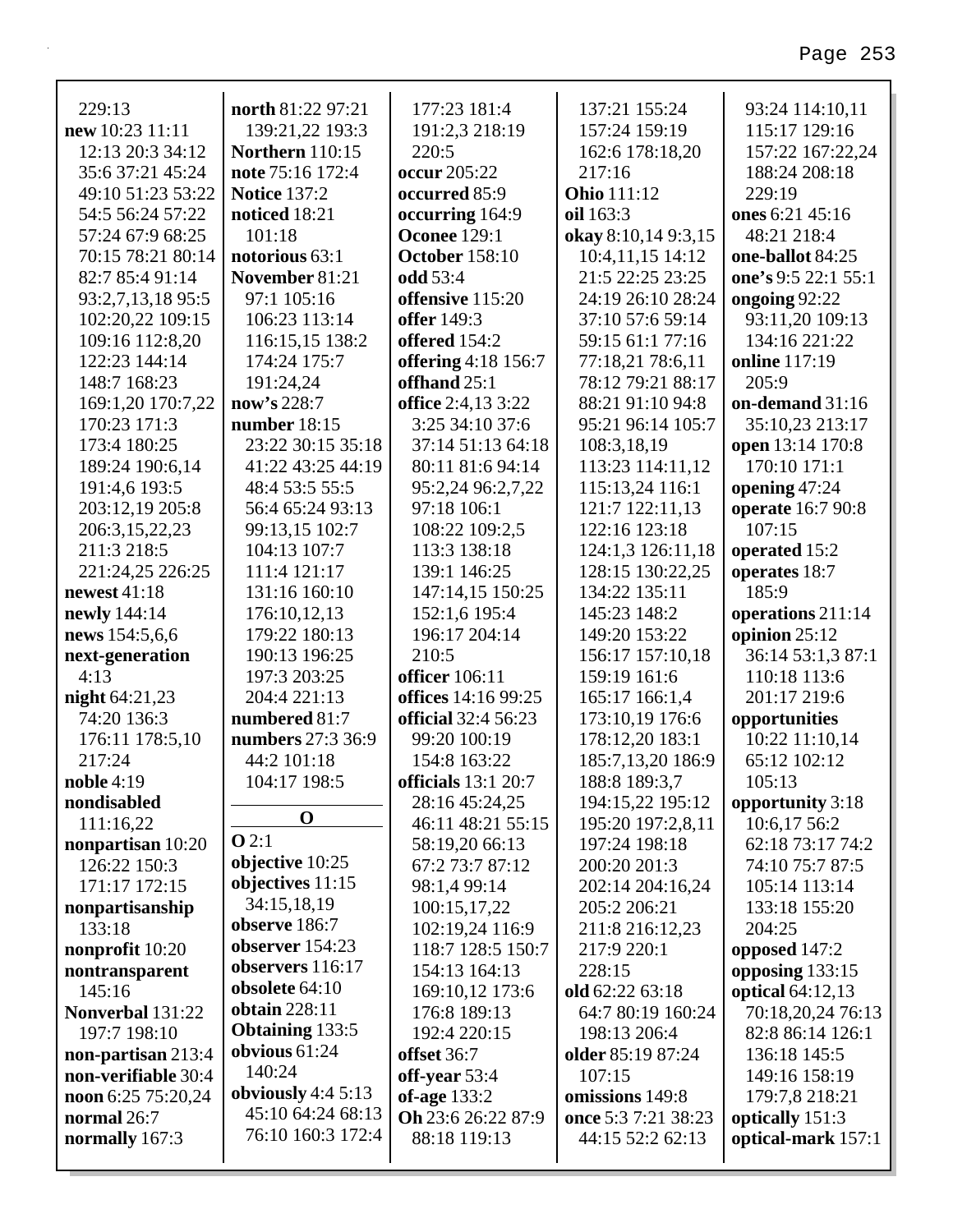| optical-scan 12:15   | 223:10             | 160:3,6 164:2,25   | 56:4 72:2,15              | 55:3 64:12 70:10        |
|----------------------|--------------------|--------------------|---------------------------|-------------------------|
| 63:21 64:16,19,21    | overtime 49:12     | 165:17 169:22      | 119:10,20 173:13          | 72:10,17 73:2           |
| 65:13,16,17,19,24    | overview 110:8     | 171:5 177:10,10    | 179:24 182:23             | 75:3 76:1,19 80:2       |
| 66:1 70:21 73:25     | overwhelmed        | 177:15 179:23      | 211:6 226:24              | 83:2,17 86:9            |
| 74:19 81:17,23       | 105:21             | 180:14 184:19      | particularly 32:7         | 87:15,20 94:18          |
| 85:16,22 86:1        | overwhelming       | 185:2 186:14,17    | 119:22,25 191:4           | 99:11,15,17,17,17       |
| 88:2 197:19,19       | 196:21             | 187:2,7,20 188:10  | 193:22 197:5              | 99:18,18,20 100:3       |
| option 30:15,22      | o'clock 7:2 101:20 | 188:14 189:16      | 201:5 203:1 218:8         | 102:10,15,18            |
| 31:8 67:21 74:6      | O-O-P 159:17       | 190:1,7 197:4,20   | 223:17                    | 104:15,17 105:3,8       |
| 165:1 223:17         | o'clock 104:17     | 198:1 202:11       | particulars 209:15        | 105:14 106:4,12         |
| 225:12,13,18         | 228:5              | 203:9 210:12       | partisan 123:7            | 107:18 112:25           |
| options 45:21        | ${\bf P}$          | 211:9,10 213:15    | 163:6 171:19              | 115:15 120:14,16        |
| 225:12               |                    | 215:16 218:7,20    | partisanship 91:21        | 120:22 124:21           |
| oral 110:16          | P2:1               | 219:7,12 220:8     | parts 71:4 193:19         | 125:1,22 129:10         |
| order 5:25 12:2      | PAC 144:6,13       | 221:1 224:12       | 199:11                    | 129:13,25 130:5         |
| 34:2 56:2,23 57:7    | pace 67:25         | 225:4,14,17 227:9  | party 46:1 88:15          | 131:7,9 140:22          |
| 57:7,9,16,21,24      | package 162:2      | papers 150:18      | 116:1,7,8 121:14          | 144:18 145:19           |
| 138:17 175:18        | page 184:19        | 186:24             | 124:24 135:20,22          | 148:4 152:5,17          |
| 182:2 187:2 195:3    | paid 142:18        | paperwork 53:14    | 137:5 179:12              | 155:6,21 156:12         |
| ordered 57:25        | panel 6:13 21:9    | paper-ballot 31:5  | 213:8 215:10              | 158:6 162:5,21          |
| 216:25               | 52:9 62:4,7 89:14  | 74:24 148:22       | part-time 200:1           | 167:13 176:13           |
| <b>orders</b> 100:17 | 89:15 166:6        | 179:24             | pass 75:22 128:14         | 180:8 185:25            |
| 102:11 105:11,15     | 188:25 189:4       | paper-based 71:24  | 128:15,16 168:25          | 186:7 189:19            |
| <b>Oregon</b> 131:18 | panic $64:21$      | 72:5,20 79:1       | 187:24 209:18             | 191:5 195:15            |
| organization 10:20   | paper 4:9 26:10,23 | 185:16             | passed 42:19 92:3         | 198:1 202:25            |
| 119:10,20 141:22     | 27:2 29:7 30:19    | paper-trail 67:13  | 117:22 135:22             | 203:25 204:6            |
| organizations 78:1   | 31:9,21 32:4       | 67:15,21           | 210:7                     | 211:25 217:18           |
| 83:19 126:22         | 35:25 36:6 37:21   | paper-vote 169:1   | pasting 81:4              | 219:23,25 220:7         |
| 150:17,18            | 39:7 47:13,14      | 170:23             | patch 203:14              | <b>People's 127:11</b>  |
| organizer 121:13     | 49:5 55:25 63:24   | parameters 175:19  | patent 142:4              | <b>percent</b> 12:14,16 |
| origin $26:19$       | 64:11 72:21 73:4   | parroted 150:6     | path 173:18 175:15        | 18:23 19:1 24:23        |
| original 1:20 47:13  | 73:8 74:14,16,19   | part 11:25 14:21   | <b>Patrick</b> 1:8 6:5,7  | 24:24 25:20,21          |
| 54:21 57:1 66:3      | 81:18,20 82:2,3,5  | 20:20 23:17 62:1   | 230:5,18,18               | 26:13 30:25 39:2        |
| 93:24 230:12         | 82:24 110:13       | 86:5 90:1 92:15    | Paulding 99:11            | 40:8,8,8,9,9 41:9       |
| ought 22:18 54:6     | 120:8 122:1,6      | 111:21 126:24      | pay 48:20,22 69:16        | 41:10,11,12,13          |
| 66:19 93:11          | 123:13,14 124:18   | 154:6 192:16,17    | 204:6 205:2 211:9         | 42:5,5,7 46:14,15       |
| outcome 4:12         | 125:1,8 127:18     | 195:18 202:20      | 211:21 212:20             | 48:18 54:24,25          |
| 39:22 46:25 182:5    | 130:10 135:3       | 205:6 210:4 212:5  | pays 83:4                 | 56:4,4 57:2 85:12       |
| 217:7 224:3          | 136:17 137:6       | 224:18             | peak 104:16               | 103:3,6,9,11,12         |
| outlawed 29:19       | 138:20,21 139:3    | partial 13:11      | <b>pen</b> 64:24          | 103:16,18,20,21         |
| outline 7:19         | 140:6,25 141:7     | participated 218:9 | pencil 64:24              | 103:22 152:15           |
| outside 98:14        | 142:15,16 143:18   | 229:13             | pencils $151:11$          | 182:9, 12, 17           |
| 195:15 210:21        | 143:19 145:4,12    | participation 5:17 | Pennybacker 132:7         | percentage 33:4         |
| overall 128:8        | 146:5 147:6,8      | 83:16 85:6,6       | 132:10,13                 | 40:2,4,6,12,25          |
| overcome 88:4        | 148:15,17 149:2,3  | 127:24 132:24      | <b>pens</b> 151:11        | 41:4,5 48:3 54:13       |
| overhaul 210:19      | 149:10,15 150:19   | 133:16,24 153:1    | pension 156:3             | 54:15,23 55:4           |
| overriding $215:11$  | 150:21 151:3,15    | 166:19             | <b>people</b> 6:9 8:20,22 | 56:10 59:21,21          |
| oversee 3:8 116:10   | 153:16 154:18,19   | particular 24:20   | 17:5 18:19 25:23          | 202:19                  |
|                      |                    |                    |                           |                         |
| oversight 127:23     | 155:13 157:2       | 25:4 26:1 36:22    | 25:23 36:20 38:25         | percentages 40:10       |
| oversimplify         | 158:10,12,16       | 36:23 38:14,17     | 39:3 53:15 54:25          | percentage-based        |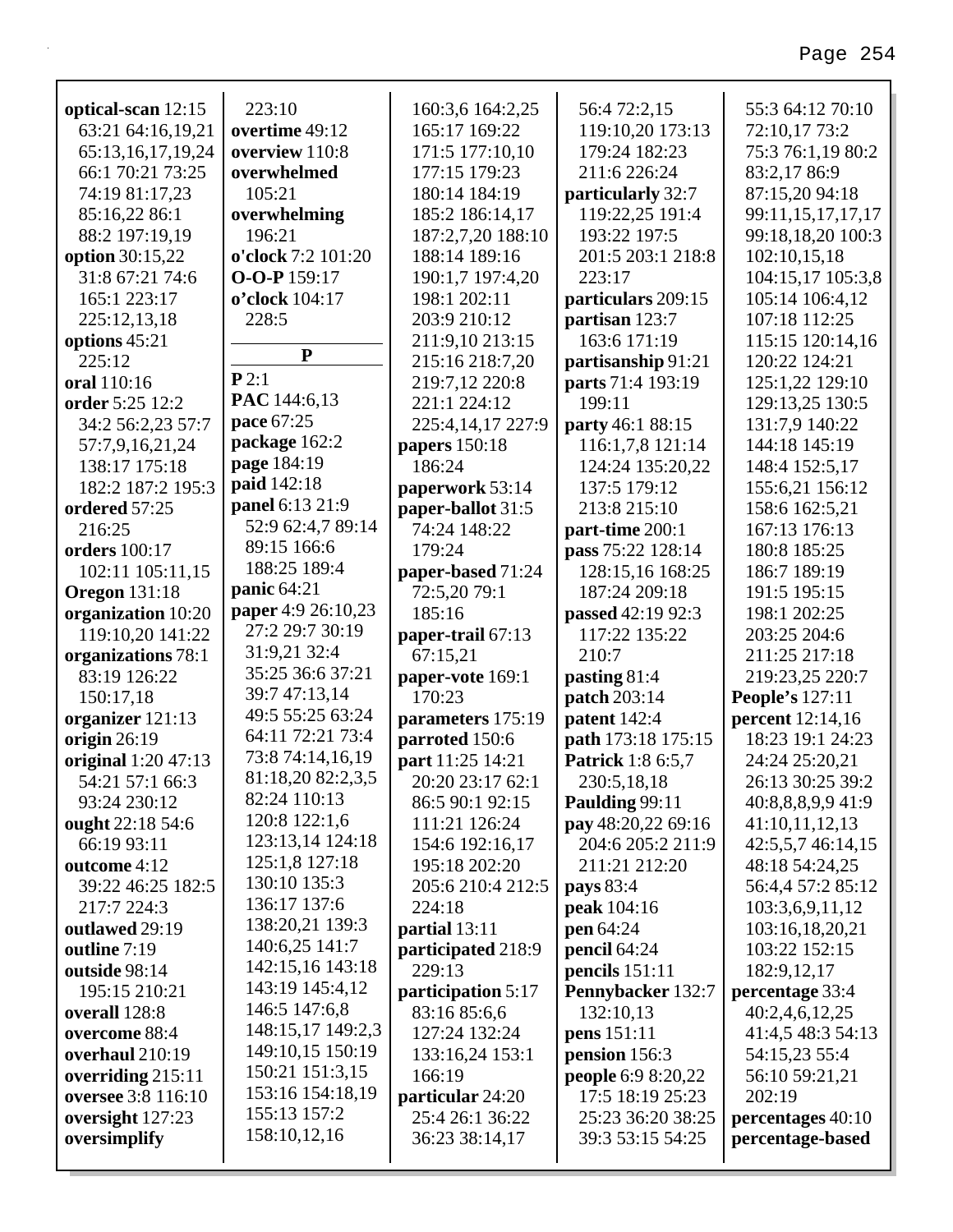| 54:12                                  | 14:12,18 26:9                         | 75:19 155:5                              | 90:19,21 100:1                     | 154:12,17 176:4                      |
|----------------------------------------|---------------------------------------|------------------------------------------|------------------------------------|--------------------------------------|
| perfect 30:4 38:25                     | 36:17 43:8 120:5                      | 171:21                                   | 101:24,25 102:11                   | 180:7 210:15                         |
| 38:25 39:1 44:10                       | pick 43:15 45:20,21                   | planning $3:22$                          | 102:25 104:22,22                   | 223:19,24 224:9                      |
| 92:10,12 132:25                        | 214:18                                | 34:23 43:13                              | 106:11,14,14                       | 228:19 229:7                         |
| 164:8,11,11                            | picked 48:5 79:17                     | plans 112:23                             | 108:11 116:17                      | possibly 23:18                       |
| 220:20                                 | picture 86:4 223:3                    | plausible 18:13                          | 117:1 129:2 156:7                  | 47:11 112:18                         |
| perfectly 49:19                        | piece 67:3 69:20,20                   | playing 93:15                            | 158:2 169:10,15                    | 180:14 225:16                        |
| 101:11 154:16                          | 69:22,25 70:2                         | pleasantly 122:25                        | 193:1,6 194:5                      | postelection 37:18                   |
| perform 14:1                           | 74:14 77:17 92:16                     | please 5:22 12:9                         | 195:16,17 199:2                    | 37:19 39:25 55:12                    |
| 175:18                                 | 92:19 94:19 95:7                      | 21:19 94:11 108:5                        | 199:14,17,18                       | 120:10,13 125:9                      |
| performed 98:4                         | 130:10 151:12                         | 115:12,14 116:3                          | 200:1,1,5,23                       | 137:6 169:24                         |
| 99:5                                   | 186:14,17 195:1                       | 122:20 129:22                            | 201:2,12,14                        | 173:16 175:11                        |
| performing 80:13                       | pieces 68:20 70:8                     | 131:1 134:7                              | 202:20 205:8                       | 186:8                                |
| period 53:21 55:9                      | 202:3 215:16                          | 135:15 137:13                            | 206:3,4,12,15,23                   | post-Vietnam                         |
| 55:19 58:25                            | piggybacking                          | 139:14 143:15                            | 207:3 214:17                       | 144:4                                |
| 100:11 132:2                           | 214:4                                 | 146:17 147:25                            | 215:10 226:13                      | potential 19:3                       |
| 167:15 176:21,25                       | pillars 143:11                        | 149:25 151:23                            | 227:22                             | 36:16 73:5 151:13                    |
| 192:3                                  | <b>pilot</b> 11:20,23 48:2            | 153:12 155:23                            | polling 68:12 69:24                | 170:12 206:8                         |
| periods $116:19$                       | 59:25 83:20                           | 159:6 161:10                             | 78:6 81:5 83:23                    | 219:2                                |
| permanently 33:16                      | piloted 226:6                         | 166:17 174:22                            | 87:18 94:20                        | potentially 13:15                    |
| persist 148:14                         | piloting $191:25$                     | 229:4                                    | 101:15 102:3,6,7                   | 46:15 47:4 49:4                      |
| person 17:14 84:4                      | pilots 42:15,20 53:8                  | pledge 2:18,20,21                        | 103:14 105:1,11                    | 75:14 112:21                         |
| 99:9 163:1 171:24                      | 59:25                                 | plus 48:12 146:8                         | 108:11 117:21                      | power 98:19 99:24                    |
| 181:11,11 197:24                       | place 11:23 13:2                      | 147:11                                   | 120:14 205:10                      | 151:14                               |
| 200:2 204:20                           | 44:21 56:18 59:19                     | point 4:1 14:24,25                       | polling-station                    | powers $143:9$                       |
| 225:22 227:5                           | 67:20 68:6 69:24                      | 15:11,22 20:24                           | 77:6                               | <b>practice</b> 39:2 142:4           |
| personal 141:20                        | 73:3 81:1,5,9 82:7                    | 27:9,11 28:6,19                          | polls 100:13 102:20                | practices 49:14                      |
| personally 3:20                        | 83:23 86:22 87:18                     | 50:14 55:24 61:7                         | 102:25 127:2                       | 73:18 100:14,25                      |
| 70:7 152:20                            | 88:9 89:19 94:20                      | 82:8 105:21                              | 227:24                             | 223:8,9                              |
| 153:15 183:9<br>190:16                 | 97:10 102:14<br>108:10,11 112:9       | 109:13,22 112:20                         | poll-watching<br>116:10            | practitioners 49:23                  |
| person's 172:18                        |                                       | 113:18 115:19<br>150:13 152:17           |                                    | prayer 156:8                         |
|                                        | 113:15,19 158:22                      |                                          | poll-worker 67:2                   | pre 47:10 184:11<br>precertification |
| perspective 10:7,8                     | 168:23 169:2<br>170:22,25 171:4       | 174:8 178:5,7                            | 194:19                             |                                      |
| 12:20 13:20,20<br>14:5 15:5,8 25:5     | 179:10 188:25                         | 186:1 187:12,14<br>188:4 192:6 202:6     | pop 210:14                         | 47:3 55:14,15                        |
| 25:19 30:13 62:20                      |                                       | 207:18 208:2                             | popped 107:5                       | 57:12 58:2,3<br>162:5 184:3,4,12     |
|                                        | 192:24 195:6                          |                                          | popping 177:18                     |                                      |
| 179:21 195:14                          | 199:10,23 202:4                       | 221:10                                   | popular 160:4                      | 184:13,14                            |
| ph 1:19 97:3 135:8                     | 208:18 218:22                         | points 68:15 73:21                       | population 71:23<br>94:25          | precinct 29:25                       |
| 145:16 153:6<br>157:11 159:10          | places 21:24 68:12                    | 75:8 127:15 146:1                        |                                    | 31:11,18 35:23                       |
|                                        | 82:20 89:21                           | 177:6                                    | portion 38:16                      | 36:8 46:12,14,17                     |
| 162:11 164:10                          | 101:15 102:3,4,6                      | poison 163:14                            | 48:22 114:3                        | 54:17,18,19,24                       |
| pharmacies 70:7                        | 102:7 103:14                          | polarization 123:5                       | 165:25 166:1                       | 55:4 65:15 72:2                      |
| <b>phase</b> 79:13                     | 104:25 105:2                          | policies 140:3                           | portions 71:23                     | 72:11,13,22 84:15                    |
| phases $11:7$<br>phone 9:20            | 120:14 192:12<br>194:9 204:5          | political 86:18<br>133:24 163:10,25      | position 96:2<br>134:13            | 84:25 106:8<br>125:18 126:7          |
|                                        |                                       |                                          |                                    |                                      |
| <b>Phonetically</b> 1:19               | <b>PLAINTIFF 60:12</b>                | politicians 163:8<br>163:10              | positive 124:25                    | 151:3 160:10                         |
| photocopying<br>230:10                 | plaintiffs 109:8                      |                                          | possibility 166:25<br>179:2 228:25 | 193:7 203:2                          |
|                                        | 110:12                                | politics 154:7 156:4<br>poll 18:10 43:24 |                                    | 206:19 213:7                         |
| <b>phrase</b> 179:20<br>physical 13:25 | plaintiff's 110:20<br>plan 7:20 54:12 | 83:4,23 90:2,3,10                        | possible $101:5$<br>105:2 111:15   | 224:20                               |
|                                        |                                       |                                          |                                    | precincts 14:16                      |
|                                        |                                       |                                          |                                    |                                      |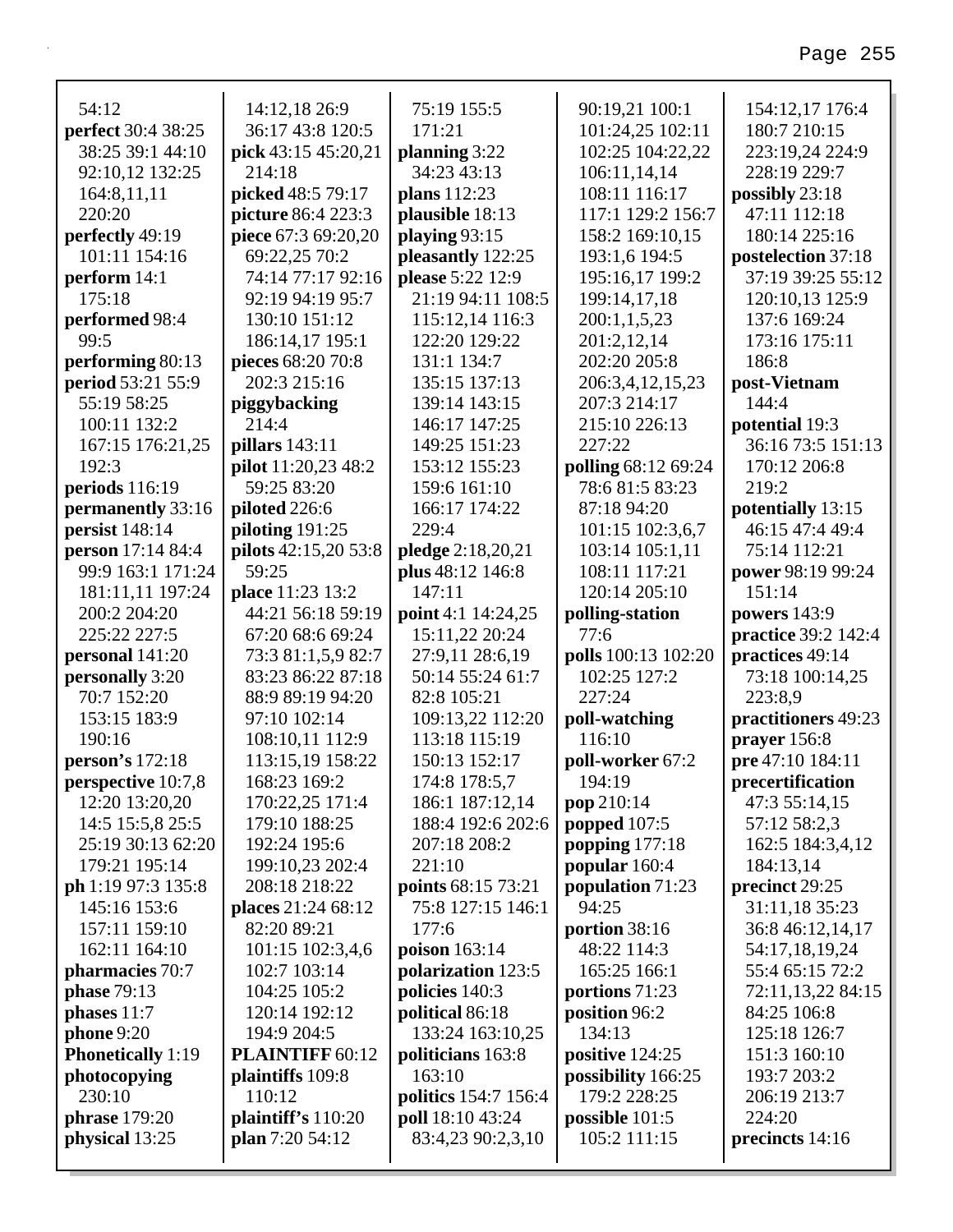٦

| 40:5,6,13 41:7,10   | presidential-pref        | principles 127:6,14 | 190:20 194:7      | 126:4 127:9               |
|---------------------|--------------------------|---------------------|-------------------|---------------------------|
| 41:13 46:5,13,13    | 112:22                   | 128:4 140:12        | 212:17 228:21     | 132:16 134:16             |
| 46:15 48:4 49:15    | press 99:3 161:1         | print 29:6 31:20    | probate 98:13     | 139:25 142:19             |
| 54:13,14,23 56:11   | pressed 125:17           | 72:3,6 76:24,25     | probate-judge     | 150:11 172:18             |
| 65:17,18,20 66:1    | pressing 107:9           | 76:25 154:20        | 74:21             | 176:9,25 177:3            |
| 82:20 85:13,15,15   | pressure 91:14           | 187:1,4 212:24      | problem 17:19     | 181:3,7,13 190:8          |
| 86:17 151:16        | 99:18 101:24             | 214:6 215:1         | 18:1 19:7 24:2    | 207:25 210:17             |
| 206:16,18 214:13    | 107:10                   | printed 31:19       | 26:5 28:19 75:1   | 222:8 224:19              |
| precinct-based      | presumably 218:15        | 35:11,18 71:21      | 86:20 92:9 105:7  | 229:4                     |
| 56:7.9              | pretty 47:22 63:10       | 76:20 117:19        | 141:7 144:17      | processes 53:14           |
| precinct-count      | 110:22 123:3             | 135:3               | 147:10 158:19,22  | 81:1 101:22 194:3         |
| 208:7               | 152:15 170:25,25         | printer 12:15 31:16 | 198:9 202:24      | processing 126:6          |
| precinct-level 33:2 | 188:19                   | 35:23 36:8 84:15    | 203:8 214:20      | 215:21,22                 |
| predetermined       | prevent 20:21            | 84:17,20,21,25      | 215:12            | procure 51:16             |
| 4:12 40:4           | 22:19 26:3 59:8          | printers 79:3       | problematic       | procurement               |
| predicated 132:25   | preventions 50:18        | printing 83:5       | 102:16 106:21     | 206:15                    |
| preeminent 163:22   | previous 47:16           | 197:19,20 212:24    | problems $17:1,2$ | produce 148:21            |
| prep 32:19 52:22    | 115:1 190:1              | 213:14,25           | 19:11 20:22,23    | 186:13                    |
| preparation 14:22   | 213:25 228:9,21          | printout 187:13,16  | 31:24 59:6,7      | produced 225:1            |
| 14:22,23            | previously 13:13         | 187:21              | 70:19 73:11 75:2  | production 136:1          |
| preparations 97:7   | 37:15                    | prints 187:2 225:3  | 80:11,18 91:25    | productive 7:6            |
| prepare 34:18       | previously-owned         | 225:4               | 101:14,16 102:1,1 | professional 1:11         |
| prepared 35:2 36:9  | 173:8                    | prior 2:13 5:17     | 104:18,19 105:12  | 2:3 144:20 150:18         |
| prepping 32:22      | pre-audit 185:6,11       | 80:12 82:7 109:17   | 105:12 116:21     | professionals             |
| preprinted 31:14    | <b>Pre-certification</b> | 110:18 112:9        | 117:13,14 118:2   | 150:10                    |
| 35:12,16            | 184:1                    | 138:9 149:9         | 124:21 125:15,23  | professor 120:1           |
| presence 120:5      | pre-certified            | 177:25 178:10       | 126:3 129:20      | 158:24                    |
| present $8:7,11$    | 173:25                   | 181:2 185:4,11      | 130:7 131:13,16   | ProGeorgia 126:12         |
| 10:18 120:1 128:4   | pre-election 173:15      | 191:15 192:2        | 131:20 136:7      | 126:21                    |
| 165:20              | 173:16 183:24            | 194:16,18,21        | 138:13,14 141:3,5 | program 7:23              |
| presentation 10:25  | 184:11 186:8             | 227:15              | 148:10,14 193:23  | 116:11 127:15             |
| 11:12 28:23 35:1    | price 135:6,7            | prioritize 134:1    | 216:2 229:17      | 136:3                     |
| 95:16 192:22        | priceless 4:1            | priority 123:10     | procedure 33:21   | programmed 39:8           |
| presentations 5:23  | primacy 133:4            | privacy 225:21,25   | 50:24 51:25       | 71:21 72:14 73:14         |
| 6:25 75:25 160:2    | primaries 45:5,12        | private 121:12      | procedures 13:2   | 200:5                     |
| 160:19 179:23       | 112:22 213:3             | 124:20              | 16:22,23 27:15,17 | programming               |
| presented 47:15     | primarily 100:11         | privately 83:15     | 28:3 33:2,3 38:9  | 197:18                    |
| 179:1 207:8         | 127:8 133:24             | privilege 96:23     | 39:4 58:19 59:11  | <b>progress</b> 3:3 144:6 |
| presenting 37:15    | 169:21                   | pro 174:11          | 80:15 100:23,25   | prohibit 23:3             |
| 76:13               | primary $70:20$          | probably $7:1,12$   | 143:4,6 170:5     | project 11:8              |
| preserve 142:16     | 105:20 112:10            | 8:8 18:10 19:5      | 194:3,11 216:11   | project-manager           |
| 143:19              | 132:18 133:5,24          | 22:18 29:18 31:3    | proceeding 181:18 | 136:5                     |
| president 61:7      | 134:23 169:20            | 31:8,12 39:16       | proceedings 5:16  | promptly 165:24           |
| 141:23 144:5        | 183:3 191:20             | 43:23 45:7 51:12    | 229:25 230:11     | pronounce 118:24          |
| presidential 19:7   | 212:25 213:2,9,12        | 51:24 61:18 62:11   | process 4:3 14:21 | 121:3 122:17              |
| 22:15 45:18,18      | 213:14,19,23,24          | 68:1,18 88:3,12     | 14:22,23 16:1     | 130:23 132:8              |
| 63:2 69:10 112:10   | 213:25 214:14            | 93:7,11 108:6       | 34:4 39:13 49:7   | 143:23 153:7              |
| 142:21 191:20       | 218:5,6                  | 109:17,18 110:5     | 50:1,2 51:10,12   | pronounced 159:23         |
| presidential-elect  | principle 151:10         | 111:23 152:22       | 52:12 53:2 55:24  | proof 124:25 187:9        |
| 191:16              | 154:15,16                | 167:8 168:9         | 83:17 91:2 108:24 | proper $201:8$            |
|                     |                          |                     |                   |                           |

Г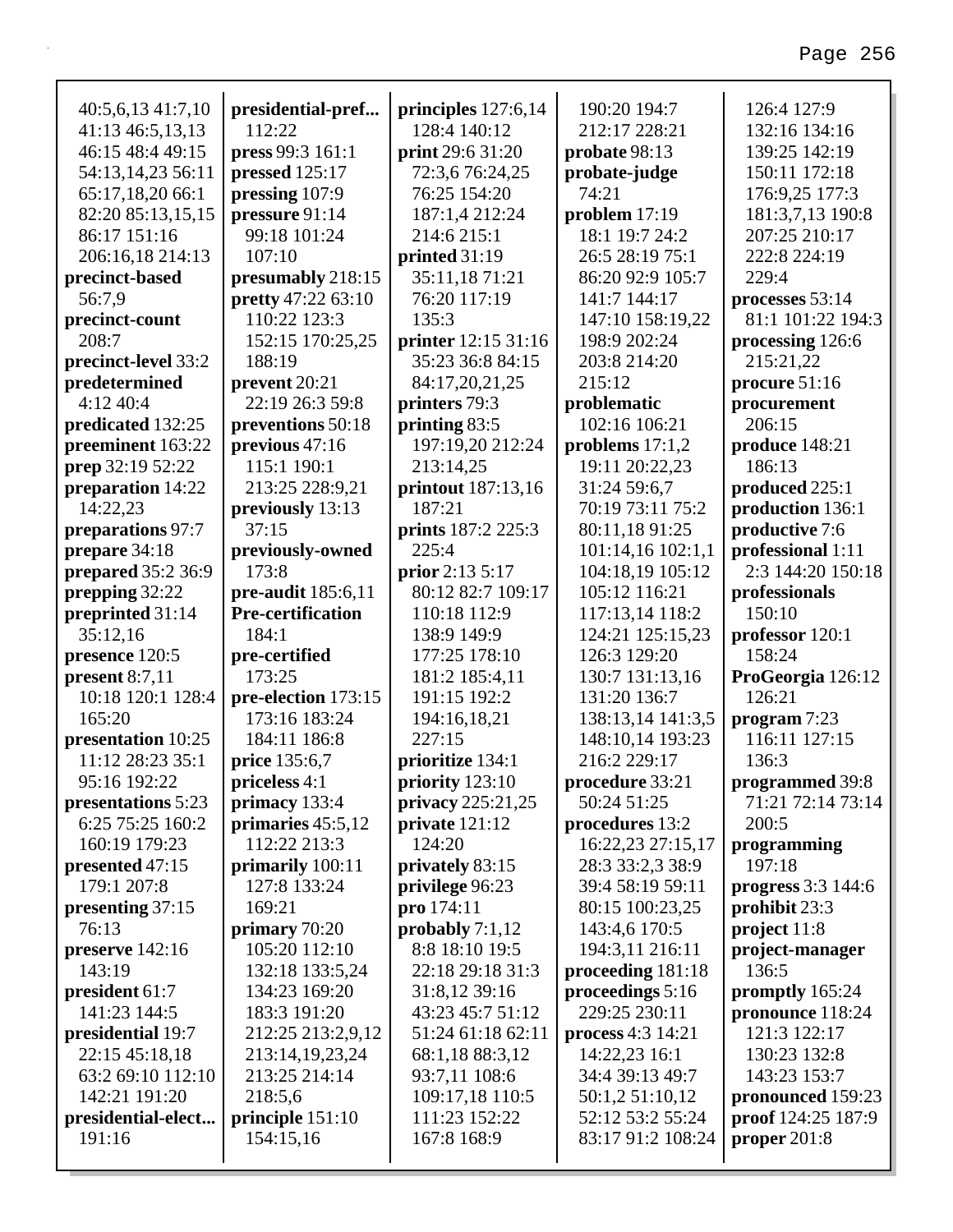| properly 12:21             | 5:17 7:7 33:15,21       | 101:24 154:16       | 203:7 207:12             | rarely 222:4               |
|----------------------------|-------------------------|---------------------|--------------------------|----------------------------|
| 31:1 43:14 58:21           | 39:22 87:20 93:20       | putting 13:4 36:8   | quieter $139:11$         | rat 163:14                 |
| 74:4 90:11 108:13          | 101:4 114:4             | 65:7 69:19 71:4     | quit 140:10              | rate 18:23 19:2            |
| proponent 91:5             | 132:15 138:17           | 86:22 87:2 180:1    | quite 13:21 15:19        | 85:14 223:7                |
| proportion 73:1            | 160:4 166:19            | 185:5 216:13        | 17:2 29:20 65:18         | rates 64:15 65:19          |
| proposal 160:21            | 179:19 185:24           | p.m 95:20,20 166:3  | 107:15 156:10            | ratings 223:4              |
| proposals 151:2            | 186:4 188:21            | 166:3 229:25        | 163:9 199:5              | <b>Rayburn</b> 37:6,8,12   |
| 160:13,16                  | 218:8 229:12            |                     | 200:18 211:23,25         | 37:12 50:9,20              |
| proposed 55:13             | publicity 15:16         | $\mathbf 0$         | 212:6,13 222:23          | 51:1,19,21 52:2,8          |
| 163:4                      | publicly 185:24         | <b>QR</b> 160:7     | quote 158:10,11          | 52:16 53:6 54:16           |
| protect 16:23              | public-input 166:9      | qualified 156:21    | 163:19 164:6             | 55:2 56:20 57:9            |
| 144:10                     | pulled 208:13           | 210:24              | 199:12                   | 57:18 58:6,23              |
| Protecting 150:22          | punch 12:15 63:22       | quarter 25:20       |                          | 59:23 60:3 206:11          |
| protection 11:22           | 64:9,10 215:7           | question 18:9,16    | $\mathbf R$              | 206:17                     |
| 116:13                     | 218:20                  | 20:10 21:20,21      | <b>R</b> 2:1 230:1       | reach 124:21 176:9         |
| protects 15:22             | purchase 51:23          | 22:7,9,16 23:9      | race 17:10 18:6,22       | reached 194:9              |
| proud 91:8 99:5            | 67:5,5,7,8 68:9         | 25:16 28:14 35:10   | 19:7,20 23:5,13          | reaction 107:17            |
| 152:14 172:13              | 69:19 79:7              | 35:19 36:9 45:9     | 23:14,18 24:4,8          | read 52:16 64:25           |
| prove 13:6                 | purchased 12:5,5        | 45:13 46:18 47:11   | 24:15,16,21,22,24        | 71:13,19 125:11            |
| proved $224:2$             | 29:18 69:17 80:14       | 56:15 57:17 58:15   | 25:4 26:1,13             | 130:12 163:1               |
| proven 119:23              | 80:25 95:5              | 76:8 77:6 78:14     | 38:14,17 45:18           | 175:12 201:6               |
| 140:9                      | purchases 222:23        | 78:20 79:21 80:7    | 48:9 52:14 55:10         | 227:6                      |
| proves 106:21              | pure 73:24              | 87:6 108:17         | 83:8 111:1,5             | readable 147:4             |
| provide 44:22 69:3         | purpose 11:12           | 131:11,21,23        | 141:5 216:25             | reader 201:6               |
| 69:5 95:9,25               | 132:18                  | 133:25 146:1,6      | 217:8 226:23,24          | reading $107:22$           |
| 121:23 148:8               | purposes 200:4          | 158:3,4 170:21,25   | 226:25                   | ready 96:18 98:4           |
| 169:1 170:23               | 204:15,22               | 182:4 186:10        | races 19:1,24 24:21      | 98:10 101:20               |
| 188:10,13 195:4            | pursuant 202:10         | 189:17 196:5,16     | 25:6 27:6 45:13          | 104:18 112:21              |
| 207:2                      | <b>pursues</b> 133:16   | 198:25 218:3,11     | 45:15,22 49:15           | 192:13                     |
| provided 64:24             | pursuit 164:7           | 218:12,18           | 54:18 117:8              | real 53:8,9 92:8           |
| 75:21 101:2                | push 73:23 161:21       | questioning 103:2   | 178:23 182:23            | 102:13 125:23              |
| 120:16 150:5               | <b>pushed</b> 100:18    | questions $7:11,22$ | racial 180:11            | 128:1 139:24               |
| 204:14                     | put 9:19 16:8 17:11     | 21:10 35:3,6 43:1   | <b>Raffensperger</b> 3:6 | 182:4 224:15               |
| provides 178:19            | 28:10,14 30:16          | 44:19,22 46:1       | 3:10,12,14,16            | realize 3:23 52:12         |
| 204:20                     | 44:21 54:3 62:8         | 52:9 54:10 58:13    | 62:17 110:11             | 83:2 90:4 98:17            |
| providing 91:12            | 65:10 66:10 67:20       | 62:4 75:9,15        | <b>raise</b> 212:1       | 154:21 198:7               |
| 148:15                     | 68:5 69:10 70:25        | 102:24 104:5,10     | <b>raised</b> 102:15     | realized 28:17             |
| provisional 32:6           | 71:12 73:25 81:1        | 106:24 107:1        | 230:13                   | <b>really</b> 10:6,24 13:5 |
| 55:20 72:10                | 81:8 82:7 86:9          | 108:18 109:21       | ran 48:6 81:3 152:1      | 13:11,11 14:3,21           |
| 100:12 138:5               | 87:22 90:6 92:2         | 112:2,4 113:23      | 152:6,8,16               | 16:6 18:24 19:13           |
| 174:25 176:18              | 92:19,25 100:22         | 167:21 168:3,22     | <b>Randall</b> 126:11,11 | 24:6 25:3,15,25            |
| 178:9 213:1                | 112:14 129:24           | 169:18 170:18       | 126:11                   | 29:18 30:19 32:17          |
| 225:15                     | 131:8 136:2,5           | 190:20 218:10       | random 33:2 56:10        | 34:16 35:22 38:1           |
| provisionals               | 156:8 163:13            | quick 35:10 90:14   | randomly 43:6,24         | 50:4 51:14 52:4            |
| 176:22 178:1,3,6           | 167:16 168:2,23         | 201:20 207:18       | 45:20                    | 58:4 62:22 63:1            |
| 213:11                     | 170:22 182:22           | 224:14              | range 79:5,7             | 63:16 66:5 67:15           |
| provisional-ballot         | 183:5 209:16            | quickly 16:25       | 206:12                   | 67:16,21 68:2              |
| 215:22                     | 220:7 225:2             | 75:17 101:25        | rank 183:16              | 69:19 78:3,20              |
| prudence 222:1             | 228:18                  | 109:25 161:14       | rapid $67:25$            | 84:8 86:3 87:25            |
| <b>public</b> 2:12 3:2 5:9 | <b>puts</b> 15:23 29:12 | 174:16 194:25       | <b>rare</b> 30:7         | 93:21 101:24               |

**public** 2:12 3:2 5:9 **puts** 15:23 29:12

93:21 101:24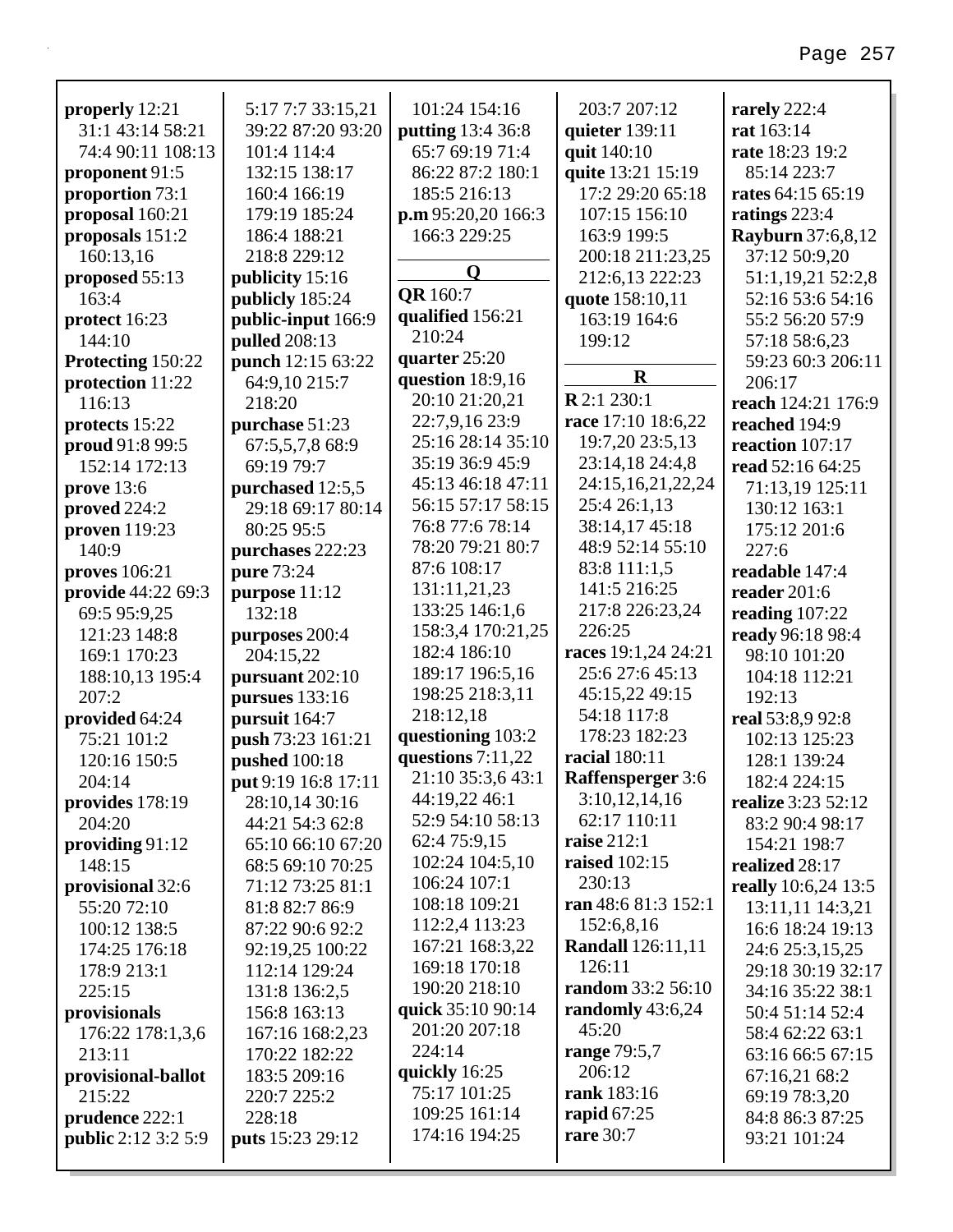#### $92:3$ 52:21 regulating 209:23 replaced 68:23 recounts  $33:6.6.12$  regulations  $81:10$ recommend 25:8 36:20.24 148:8  $182:$ reduce 169:8 205:16 reduce recommendation 7:15 30:11 34:22 reestal refer 1 82:9 110:1 113:11 referer 143:15 168:7,11

136:14 147:1,16 148:18 152:19,24 152:25 155:5,24 158:6,8,8 161:14 165:6 175:7 168:13.17 216:21 177:12 179:5 229:7 183:9 187:13 recommendations 4:16 12:12 37:24 188:3,12 189:11 189:21 194:24 44:25 62:12 195:4,5 214:6 109:20 111:20 221:21 223:18 149:19 216:13  $227:1,1,2$  $228:19$ reason 5:11 12:7 recommended 16:21 19:5 20:8 73:18 220:23 33:19 38:24 68:24  $221:16$ 70:21 85:11.19 recommending 94:13 104:9 107:6 25:8 220:18  $147:21$  160:12 **reconcile** 176:12.12 163:2 197:12 reconciliation  $213:2$  $176:10$ reasons  $64:366:2$ reconsider 183:4 103:23 106:16  $211:5$ 107:7 136:7 **record** 21:24 32:9 180:13 223:14 36:18 37:21 38:23 rebuild  $121:22$ 47:13 136:2 142:16 143:19 recanvas 13:9 recap 58:21 95:23  $169:1170:24$ 96:25 225:1 226:18 receipt  $135:9$ 230:6.7 188:14 227:9 recorded 116:21 **receipts** 81:18 82:2 117:12 147:22 82:24 148:18,25 189:17 receive 16:3 176:24 records 21:23 47:5 received 78:17 210:5.7 **recount** 13:8,10,11 116:15,16 117:8 206:11 226:12.13 33:7,11 34:3 226:14 227:10 38:12,13,14,19 recertify 57:5 40:7 44:13 46:7 recess 95:20 166:1 47:7 52:18 54:19  $166:3$ 56:9,24,24 57:3,4 recognition 157:1 57:7,12,14,14,17 57:20 63:5 74:20 recognize  $5:18,22$ 115:1,2 149:8 182:16 recognizes 195:6 recountable 127:17 recollection 67:14 recounted 12:21 77:14 78:4 80:21 recounting  $34:13$ 

102:21 119:10

122:7 123:3 126:1

127:25 129:16.24

130:14 131:14.20

| 182:18 216:17         | <b>Reid</b> 128:13,14     | replacement         |
|-----------------------|---------------------------|---------------------|
| reduce 4:11 41:22     | reimbursed 197:14         | 169:17              |
| <b>reduced</b> 213:10 | rejected 17:17            | report 19:25 34:22  |
| reestablish 173:14    | 89:10                     | 52:24,24 57:11      |
| refer 170:8 177:7     | related 90:18 138:6       | 59:4,24 80:11       |
| referenda 104:4       | relationship 136:10       | 187:19 192:18       |
| referring 54:9        | 136:23 212:3              | 220:24              |
| refers $210:7$        | relatively 102:20         | reported 14:3       |
| refine $34:15$        | 102:22 142:20             | 104:21 105:3,12     |
| refined 55:23         | 167:2 182:7               | 106:7,18,18 117:3   |
| reflect 107:10        | relearn 193:9             | reporter $1:86:4,8$ |
| 116:25 117:7,12       | release 34:24 35:2        | 6:10 230:6,12       |
| 141:21 187:14         | released 150:21           | reporting 201:19    |
| reflected 117:4       | releases 202:2            | 201:24              |
| reflects 118:13       | relegate 151:5            | reports 106:4       |
| 186:17                | relevant 109:5            | 116:20,21 117:8     |
| refrain $166:17$      | reliability 205:17        | 148:10 205:18       |
| refrigerator-sized    | reliable 147:20           | <b>REPRENSETA</b>   |
| 63:18 64:4            | 148:8 156:3               | 128:10              |
| refugee 144:4         | reliance 203:9            | represent 28:8 35:8 |
| regain $129:7$        | rely 57:4 71:9            | 113:1 141:25        |
| 130:13 172:11         | 73:10 95:6 142:7          | 148:6               |
| regard $181:1$        | 142:10,13 187:6           | representation      |
| regarding 106:24      | remain $148:23$           | 133:6               |
| 146:2,6 181:10        | 164:1 169:3               | representative 3:5  |
| regionally 90:6       | remainder 2:8             | 3:10 4:21,24 6:21   |
| regions 78:2          | remarks 137:5             | 8:2,6,10,13,17,22   |
| register 64:23 74:5   | remedies 182:1            | 8:25 9:16,19,24     |
| 147:15 213:8          | remember 17:9             | 10:2 21:1,3,6,9,14  |
|                       |                           |                     |
| registered 107:10     | 61:21 62:23 71:7          | 22:6,21,24 23:1     |
| 116:6 119:9           | 73:7 80:9 82:6            | 24:12 25:7 26:16    |
| 121:25 141:17         | 88:6 89:18 90:6           | 27:10 28:5,12,21    |
| 198:20 199:10         | 123:19 157:5              | 35:8,9,14 36:11     |
| 202:8                 | 171:22                    | 37:1,5 44:3 50:7    |
| registers 200:2       | remembered 104:1          | 50:11,12,13,14,21   |
| registrars 98:2       | <b>remind</b> 5:24 6:13   | 51:6,20,22 52:6,9   |
| registrar's 199:25    | 96:1 138:1                | 52:25 53:17 54:8    |
| registration 117:14   | <b>remove</b> 202:19      | 55:7 56:14,16       |
| 117:19 126:24         | renew $94:3$              | 57:23 58:13 59:15   |
| 205:8                 | repair $68:21$            | 59:15,17 60:2,4     |
| registrations         | repeal $12:3$             | 60:11,13,17,20,23   |
| 117:19                | repealed 12:3             | 61:1,4,6,10,13,17   |
| regret 91:15 92:10    | <b>repeat</b> 62:23 158:3 | 61:20,23 75:11      |
| 92:21 219:19          | 170:18                    | 78:12,23 79:12,16   |
| regular 5:2 197:20    | repeating 6:6             | 79:25 81:11 83:10   |
| 203:15 227:6          | <b>replace</b> 30:14,22   | 84:10,23 85:2       |
| regularly 193:24      | 31:6 68:21 79:19          | 86:23,25 88:6,11    |
| 205:23                | 173:7                     | 88:13,17,19,21      |

151:11 199:12 **lacement** 69:17 ort 19:25 34:22 2:24,24 57:11 9:4,24 80:11 87:19 192:18 20:24 orted  $14:3$ 04:21 105:3.12 06:7,18,18 117:3 **orter** 1:8 6:4.8  $:10230:6,12$ orting  $201:19$ 01:24 **orts** 106:4 16:20,21 117:8 48:10 205:18 PRENSETA... 28:10 resent 28:8 35:8 13:1 141:25 48:6 resentation 33:6 resentative 3:5 :10 4:21,24 6:21  $:2.6.10.13.17.22$  $:259:16,19,24$  $0:221:1,3,6,9,14$ 2:6,21,24 23:1 4:12 25:7 26:16 7:10 28:5,12,21 5:8,9,14 36:11 7:1,5 44:3 50:7  $0:11,12,13,14,21$  $1:6,20,22$  52:6,9 2:25 53:17 54:8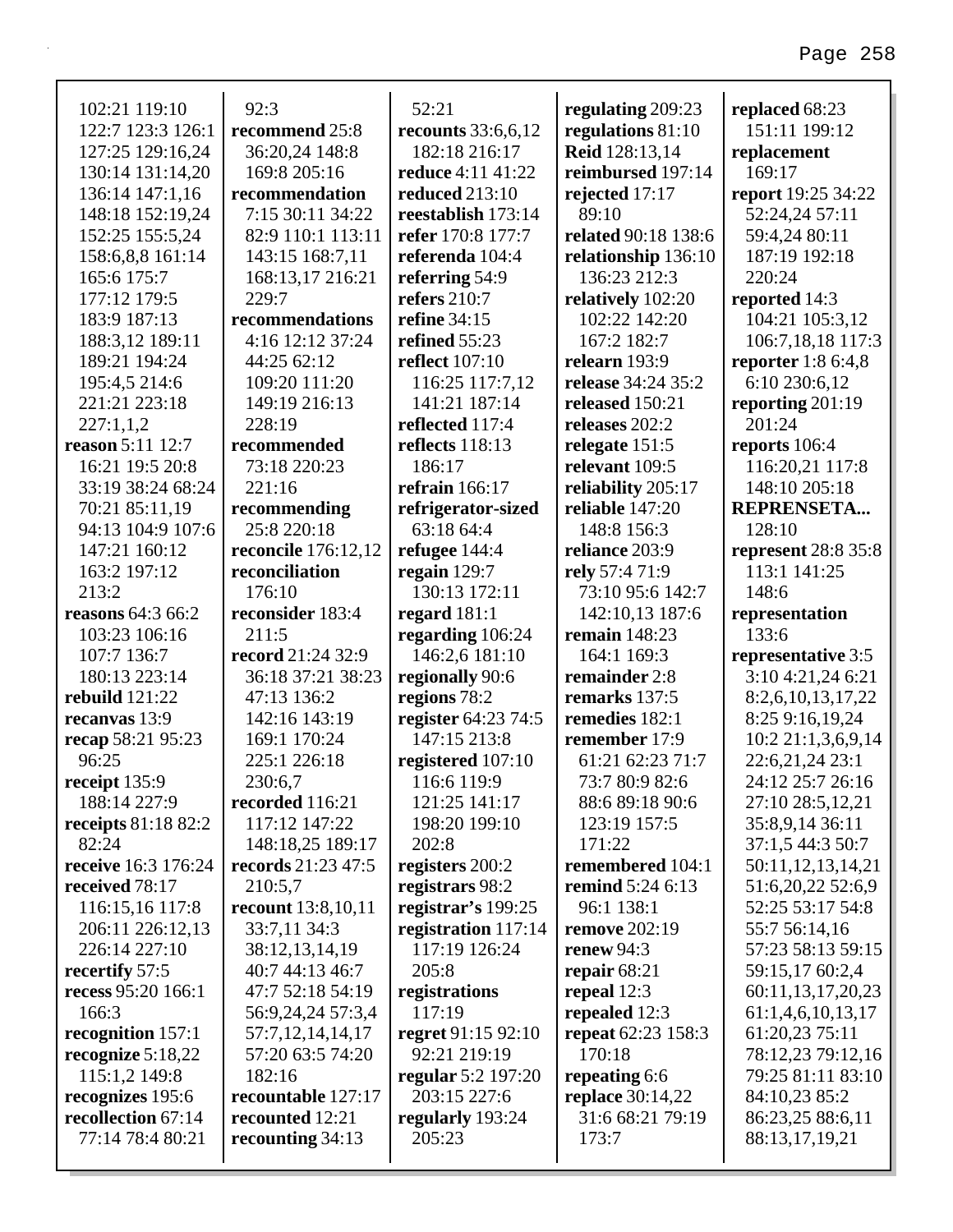| 89:25 90:13 91:10     | 192:20 193:11        | 41:3 71:22 74:11     | 54:20,21 56:24            | rhetorical 158:4        |
|-----------------------|----------------------|----------------------|---------------------------|-------------------------|
| 91:18 94:8,11         | 194:1,6,15,17,22     | 202:8 222:25         | 57:1,1,5 66:21            | <b>Rhode 42:18</b>      |
| 95:13,16,18,21        | 195:12,20 196:4      | requirements         | 67:9 116:25 188:6         | <b>Rhonda</b> 147:23,24 |
| 96:10,14,19 107:1     | 196:24 197:2,5,8     | 10:23 11:11,15       | resulted 105:16           | 147:24 148:2            |
| 108:5,16,18 112:4     | 197:11,13,22         | 20:21 22:19 34:17    | results 13:3,7,13         | 149:20,23               |
| 112:12 113:23         | 198:2,6,11,15,18     | 49:1 50:3 51:11      | 17:4,12,24 19:22          | <b>Rice 30:24</b>       |
| 114:2,21 117:22       | 198:21,23 199:15     | 140:18 158:11        | 19:23 28:16 38:4          | rich 74:24              |
| 117:25 118:18,20      | 199:19,22 200:12     | 180:6 203:13         | 38:6,20 39:19             | Richmond 26:18          |
| 118:23 119:1,4,6      | 200:17,20,25         | requires $4:2$ 13:12 | 46:21 47:4 48:8           | 55:8 58:15 90:15        |
| 119:15,17 120:23      | 201:3 202:5,14,23    | 197:14               | 48:11 54:18 56:19         | 112:7 173:3             |
| 121:1,6,9 122:11      | 203:11 204:8,10      | requiring $42:19$    | 57:13,20 59:12            | 214:12                  |
| 122:19 123:16,23      | 205:4,12,21 206:1    | research 4:6         | 89:6 157:7 201:20         | <b>Rick 102:5</b>       |
| 123:25 124:3,5,8      | 206:5,21 207:9       | 102:23 118:2         | 212:6 224:1               | ridiculously 164:3      |
| 126:9,14,18           | 208:11,16,20,25      | 158:25               | 227:17,17,19              | riding 132:17           |
| 128:12,15,19,21       | 209:2,4,12,19        | reside 226:9         | retain $225:5$            | right $5:7,12$ 6:5,23   |
| 128:24 130:19,22      | 210:10,24 211:15     | residence 72:16      | <b>retire</b> 154:4       | 7:24,25 8:3,11,17       |
| 130:25 131:22         | 213:5 214:3          | resident 132:14      | retired 156:1             | 8:25 10:3 17:6,17       |
| 132:1,6,11 134:4      | 215:20 216:23        | 148:3                | retrieve 27:17            | 17:22 21:8,13           |
| 135:11,15 137:11      | 217:2,9,12,14,17     | resignation 2:9      | return 165:24             | 23:4,9,10 27:4          |
| 137:18,20,22,24       | 217:21,25 218:2      | resolution 135:22    | 228:21                    | 31:19 33:18 35:19       |
| 139:5, 10, 12, 14, 19 | 218:13,18,24         | resolutions 126:8    | review 39:14,19           | 36:24 37:12 41:5        |
| 139:22 141:8,10       | 220:1,3,21 222:19    | resources 34:8       | 40:10 41:10,11,12         | 44:20 50:25 51:18       |
| 141:14 143:21         | 224:12 226:4         | 65:21 85:17 93:3     | 41:23 42:11 47:12         | 52:1,2 57:16            |
| 144:1 145:21          | 228:3,14             | 138:15,17 195:8      | 47:13,14 48:13            | 58:23 59:10 60:7        |
| 146:11,13,17,20       | representatives      | respect 189:6        | 55:6 58:22 70:25          | 60:16,22,24,25          |
| 147:23 149:20,23      | 60:15 152:9          | respectful 115:15    | 73:17,22 74:2,6           | 61:9,16,17 64:14        |
| 151:7,18,21 152:4     | 163:11               | 189:1                | 74:14 75:12 126:3         | 72:12 73:2,2,3,5        |
| 152:6, 10, 12 153:5   | represented 130:1    | respectfully 134:1   | 151:5 178:7               | 74:1 77:4,24            |
| 153:9, 11, 19, 22     | 148:18               | respecting 166:11    | 180:25 183:9              | 78:11 93:6 95:11        |
| 154:3 155:15,18       | representing 60:21   | respond 105:25       | 221:22                    | 96:18,20 108:21         |
| 157:8, 10, 13, 15, 18 | 135:20 139:18        | responded 100:22     | <b>reviewed</b> 54:1 89:4 | 112:1 113:10,22         |
| 157:22,25 159:9       | 146:22 153:16        | 101:2                | reviewing 40:20           | 114:2, 12, 18, 21, 22   |
| 159:12,14,17,19       | reprinting 13:13     | responding 122:14    | 47:24                     | 118:6,24 119:24         |
| 159:22,24 161:3,6     | <b>Republic 2:22</b> | response 96:17       | revisited 183:16          | 120:19 121:4,7          |
| 161:10 162:10,13      | republican 213:4     | 131:22 197:7         | revolutionized            | 122:17 124:1,16         |
| 162:16,20 164:19      | republicans 91:24    | 198:10               | 80:10                     | 124:16 125:3,7,19       |
| 164:23 165:22         | 92:8 123:7           | responses 10:12      | reward $43:22$            | 126:8 130:6,23          |
| 166:4 171:13          | request $105:22$     | 47:16 206:11         | 144:22,24 145:2           | 132:4,9 133:21          |
| 172:20,23 173:19      | 114:20 151:1         | responsibility       | rewrite 196:3             | 135:17 136:25           |
| 173:22 174:7,20       | requesting $151:2$   | 17:15 165:15         | re-banded $192:10$        | 139:3 143:23            |
| 174:22 175:21         | require $34:1,6$     | 188:13 196:7         | re-countable 13:17        | 144:8,22 146:3          |
| 176:6 177:5           | 49:19 70:12          | 227:3                | re-create $38:3,6$        | 148:4,17 151:9          |
| 178:12,14,16,18       | 158:12 169:24        | rest 28:22 92:5      | re-creating $75:1$        | 153:7,21 159:20         |
| 179:14 180:5          | 191:5 195:25         | restore 10:25 33:25  | re-creation 38:20         | 160:25 161:5            |
| 181:19 182:8,11       | 204:1 209:14,17      | restored 122:7       | re-download 28:4          | 162:13 165:21           |
| 182:14 183:1,11       | 212:4,8              | restoring $11:16$    | re-held 217:8,10,20       | 170:25 173:18           |
| 183:22 184:2,14       | required 72:3        | 150:4                | re-tabulate 40:7          | 175:25 178:17           |
| 185:3,14,18,20,22     | 93:25 196:8 202:7    | restrain 224:7       | 58:24                     | 179:10 181:11           |
| 185:25 186:9          | 225:7                | restricted 207:21    | RFI 47:16 206:11          | 184:20,25 185:13        |
| 188:9,18 190:19       | requirement 11:24    | result 38:11 42:6,8  | RFP 51:12 203:12          | 185:22 187:3,5          |
|                       |                      |                      |                           |                         |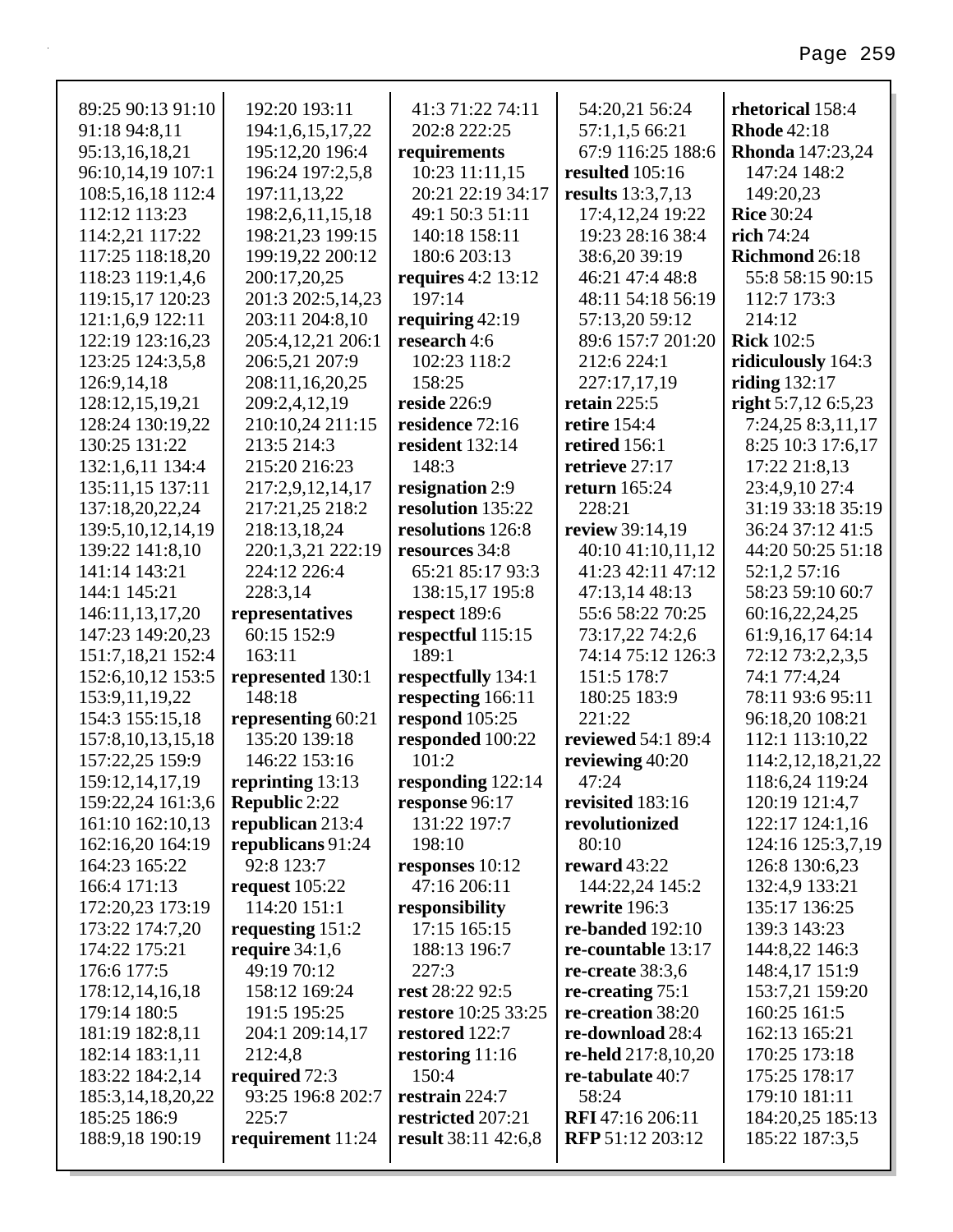| 188:18 189:12           | 56:15,16,17 57:6         | S2:1                 | 162:6 165:2            | 120:17                |
|-------------------------|--------------------------|----------------------|------------------------|-----------------------|
| 197:5,8 198:18,23       | 57:16 91:10,11           | sacrificed 100:1     | say-so 168:16          | screwed 224:5         |
| 199:10,22 201:8         | 93:22 218:12,13          | saddle 139:3         | scale 126:7            | seal 230:13           |
| 201:20 202:16,18        | 218:14 219:1             | safe 1:7 2:5 34:22   | scam 164:11            | sealed 33:15          |
| 204:17,18 206:9         | Roswell 17:12            | 87:17 96:4,20        | scan 29:7 36:18        | season $116:12$       |
| 206:10 209:2            | round 67:6 221:24        | 123:8 135:24         | 64:12,13 70:18,20      | seasonal 104:24       |
| 214:16,18,24            | route 53:2               | 145:18 157:20        | 70:24 74:3 81:24       | seat 95:22            |
| 217:9,25 221:2,8        | <b>rubber</b> 90:20      | 158:14 164:16,17     | 82:1,8 86:14           | <b>SEB</b> 216:11     |
| 221:11 222:6,11         | rule 110:23 148:19       | 172:17 223:20        | 208:8                  | second 9:1 21:4       |
| 223:21 224:8            | 204:19                   | safest 165:3 223:18  | scanned 29:23          | 33:9 61:12,13         |
| 229:15                  | rulemaking 50:2          | 223:19               | 151:3 158:13           | 76:18,18 96:10,14     |
| rightly $224:21$        | rules 6:3 81:9           | sake 73:13           | 208:9                  | 106:3 108:1 136:6     |
| right-hand $14:13$      | 100:20 115:6,23          | <b>Sam</b> 9:19,20   | scanner 31:11 33:9     | 141:2 159:15          |
| risk 13:24 15:11        | 115:24 124:17,22         | sample 38:16 43:24   | 64:25 130:11,12        | 176:17 203:20         |
| 30:1 39:1 42:2,3,4      | 170:6 177:16             | 44:3,6               | 136:18 185:16          | 212:6 221:14          |
| 42:9 43:22 44:7         | 209:16 210:7             | sanctity 163:7       | 200:21,22 201:4        | 222:17                |
| 44:12 136:4             | rule-making 45:1         | Sanderson 161:7,9    | scanners 31:12         | secondhand 173:7      |
| 142:11,12 144:23        | run 20:24 33:8           | 161:12,12            | 76:13 126:1 145:5      | secondly 80:13        |
| 144:24,25 145:5         | 35:15 63:16              | Sara 116:1,2,2,2,5   | 147:7 149:16           | 183:15                |
| risk-and 144:21         | 113:16 130:11            | 117:22 118:18        | 158:20 169:15          | seconds 159:4         |
| risk-limited 49:2       | 137:1 171:6,7            | 137:12,13,13,15      | 199:3 200:12,14        | secrecy 32:9          |
| risk-limiting $41:20$   | 174:9 191:4              | 137:18 139:5         | 206:4                  | secretary $1:10$ 2:2  |
| 42:17,19,24 43:11       | <b>rundown</b> 106:22    | 141:3 195:15         | scanning 39:7          | $2:3,6,13$ 3:12,13    |
| 43:17 44:12 48:3        | running $10:24$          | sat 201:13           | 179:8                  | 3:14,15,16,16,20      |
| 127:19 130:15           | 95:10 129:18             | Saturday 97:22       | scans 135:6 200:23     | 3:21,25 4:20,24       |
| risk/reward 44:16       | runoff 17:12 58:9        | <b>Savage 126:11</b> | 218:21                 | 5:12 24:22 34:10      |
| <b>RLA</b> 33:2         | 58:10 83:9 116:18        | Savannah 97:11       | schedule 76:5          | 37:6,14 51:13         |
| road 90:21 143:15       | 116:22 117:10            | save 35:25 36:1      | 112:25 175:5           | 56:22 60:5 61:5,6     |
| <b>roads</b> 223:6      | 181:5,6 183:3,4,9        | 41:23 214:1          | schedules 5:2          | 62:7,16,17 63:7       |
| roaring $105:23$        | 183:19                   | saved 153:18         | scheduling 75:16       | 64:17 67:1 74:18      |
| rob 39:16               | runoffs 45:5             | 165:21 213:23        | 167:3                  | 77:7,7 80:11          |
| <b>Robert</b> 130:23,23 | 105:17 175:6             | saves 31:12          | school 60:7 61:11      | 94:14 95:1,24         |
| 130:25 132:6            | 183:2,6,10,16            | savings 35:17,22     | 61:14,19 85:20         | 96:2,6,22 97:23       |
| Robyn 2:6               | 196:13                   | 213:13               | 200:5                  | 108:22 109:1,2,4      |
| Rockdale 177:22         | runs 14:22 25:20         | saw 9:18 45:14       | schools 90:7           | 112:15 113:3          |
| 226:7                   | 42:15 53:8 112:20        | 52:18 65:6,9,23      | science 134:10         | 135:19 138:18         |
| roger $23:9,9$          | rural $82:20$            | 84:1 85:11,11        | 150:17 163:17          | 139:1 146:24          |
| roll 165:8 191:21       | rush $183:3$             | 86:14 89:6 126:2     | <b>Sciences</b> 150:20 | 147:14 150:14,25      |
| 194:25                  | rushed $175:1,3$         | 144:9 154:24         | scientific 150:17      | 167:17 168:2          |
| <b>rolled</b> 193:15    | <b>Russell 97:24</b>     | saying $22:1,10$     | scientifically 165:3   | 169:5,5 170:14        |
| rolling $194:24$        | <b>Russo 52:11,11</b>    | 23:16 57:8 59:5      | scientists 14:6        | 178:13,14,15,17       |
| room 75:22 114:22       | 53:1,16 108:16,17        | 108:3,6 125:12       | 86:18,18 149:14        | 178:20 184:4          |
| 120:5 188:23            | 179:14,15 180:10         | 129:11 130:5         | 150:8,17 220:25        | 186:9, 10, 16, 20, 23 |
| 219:25                  | 206:16 220:2,4           | 141:2 165:1,16       | 221:7 224:10           | 188:8 193:21          |
| <b>rooms</b> 167:12     | <b>Russo's</b> 55:9      | 177:22,23 189:20     | scope $40:12,15$       | 194:22,23 195:3       |
| 229:1                   | <b>Ryan</b> 108:21,22,24 | 190:21 205:23        | 52:21                  | 196:17 216:5,6        |
| Ross 22:23,25 23:2      | 109:1 112:4              | 211:2,8 212:11       | scramble 36:4          | 217:4 228:18,24       |
| 23:7,20 24:10           | 113:24                   | 219:14 221:9         | screen 12:24 31:10     | 229:5,9               |
| 25:7,8,11,15 27:9       | S                        | says 43:5 47:21      | 107:8,21,24            | Secretary's 7:11      |
| 27:10,11,24 28:1        |                          | 115:12 129:20        | screens $107:9$        | section 151:1 166:9   |
|                         |                          |                      |                        |                       |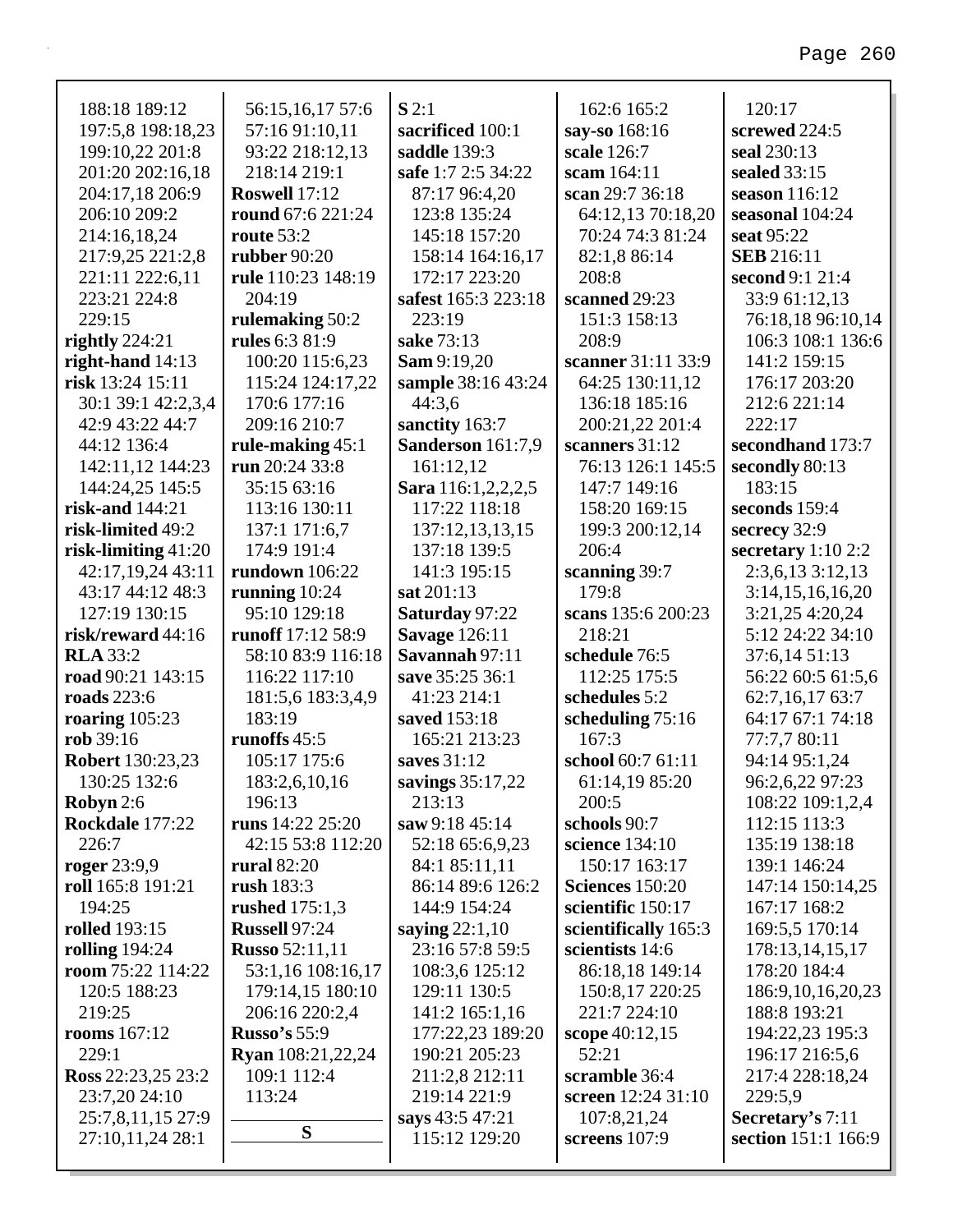| 170:8                            | 220:25 227:8                | sent 24:17 59:19                      | 114:18 225:4                  | signs $204:20$                       |
|----------------------------------|-----------------------------|---------------------------------------|-------------------------------|--------------------------------------|
| secure 1:1 2:4 4:4,8             | 228:1                       | 220:24                                | sheets 5:9 114:5              | sign-up $5:9$ 114:5                  |
| 14:15 15:4,21                    | seeing 41:17 99:16          | sentiment 189:19                      | <b>Sheila</b> 221:15          | 114:17                               |
| 16:3 32:21,25                    | 99:20 111:13                | separate 116:21                       | shelf $95:6$                  | silent 159:18<br>similar 99:13 180:7 |
| 36:13 69:3,5                     | 123:19                      | 117:6 149:12                          | shenanigans                   |                                      |
| 70:17 72:23                      | seek 133:15 169:2<br>170:24 | 201:23 217:2                          | 154:12<br>sheriff-elect 19:19 | 191:1 200:11,14<br>214:5             |
| 119:24 120:5,10<br>127:16 135:24 | seeking $142:23$            | sequential 56:3                       | she'd 71:8                    | <b>Simonia</b> 122:14                |
| 145:18 158:21                    | seen 46:6 76:12             | sequestered 104:12<br>serious 129:14  | she's 60:14 110:21            |                                      |
| 172:17 180:2,18                  | 102:22 111:10               |                                       | shifted 63:6                  | simple 74:1 154:17<br>160:10 212:20  |
| 201:25 205:19                    | 115:7 154:8                 | 130:7 138:8,11,12<br>seriously 131:23 | shop 135:5                    | simplified 73:25                     |
| 223:23 230:8                     | 158:20 229:16               | 132:15 183:3                          | shopping $5:2$                | simply $17:23$                       |
| Securing 150:21                  | segment 166:6               | seriousness 78:25                     | short 113:4 129:19            | 118:16 163:10                        |
| security 4:7 14:24               | select 43:6 45:14,20        | serve 2:10 221:5                      | 142:20 146:21                 | 165:12                               |
| 15:6 30:1 32:16                  | 87:7 106:5,6                | served 60:20 66:10                    | shortages 97:20               | single $14:24,25$                    |
| 32:23 74:8 92:16                 | 222:16                      | server 15:10,10,14                    | shorter $113:5$               | 15:11,22 38:13                       |
| 132:20,21 133:11                 | selected 165:19             | 19:17 202:1,2                         | short-term 149:7              | 44:11 46:7 47:18                     |
| 133:12,13,14,22                  | selection 116:24            | serves 39:15                          | show $69:2470:2,10$           | 48:8 54:14 72:21                     |
| 137:9 138:8                      | 221:24 226:23               | service 2:12 4:18                     | 72:14 87:15 90:11             | 86:15 98:9 152:2                     |
| 146:24 150:10                    | selections 12:23            | 149:22 193:8                          | 107:25                        | 172:18 187:4,7                       |
| 151:4 158:11                     | 29:7 148:16                 | Services 2:17                         | showed 94:20                  | 206:12 219:9                         |
| 164:15 179:16,20                 | selective 33:4              | 204:22                                | 120:2,14 203:4                | single-ballot 42:24                  |
| 203:13 205:17                    | self-reported 106:9         | serving $2:1663:7$                    | showing $146:4$               | 43:2                                 |
| 219:8 221:1                      | selling $73:21$             | 126:20 141:18                         | 148:10 166:8                  | $\sin 8:136:14,15$                   |
| 227:20                           | Seminole 97:13              | session 4:14 29:21                    | 186:7                         | 53:17 79:12 80:7                     |
| see 4:25 6:17,24                 | 98:12,20,22                 | 51:22,24 55:11                        | shown 199:25                  | 132:10 145:23                        |
| 7:20 8:3,8,16 9:2                | senate 29:19 55:10          | 62:13 112:14                          | shows 30:25 47:6              | 172:22 179:15                        |
| 9:19,20,22 12:24                 | 168:15 173:24               | 142:21 161:22                         | 183:13 186:4                  | 181:20                               |
| 14:13 15:19 21:7                 | 216:25                      | 167:2 215:23                          | sic 1:20 16:9 58:22           | sit 115:24 171:15                    |
| 21:14 25:24 26:10                | senator 8:19,20,24          | 218:16                                | 84:5 131:17 135:6             | 175:4                                |
| 27:3 29:15 33:15                 | 36:11,12 57:25              | set 11:14 20:15                       | 163:15 164:15                 | sits 200:22                          |
| 33:16,17 34:16                   | 58:1 78:12,13,17            | 40:25 42:3,4                          | 173:24                        | sitting 22:22 73:9                   |
| 35:22 37:6 40:8                  | 79:11,13,21 85:2            | 46:21 54:12 94:13   sick 156:2        |                               | 124:11 138:24                        |
| 41:14 45:7 50:10                 | 85:3 86:24,25               | 110:16 112:24                         | side 14:13 168:15             | 165:6                                |
| 51:2 53:7,14                     | 87:1 88:5 107:2,3           | 118:8,11 122:23                       | 168:15 223:20                 | situation $13:9$ $18:2$              |
| 56:21,25 57:8                    | 108:3,6 164:6               | 123:6 127:13                          | 227:1,2                       | 19:16 20:12 26:8                     |
| 60:6,9 62:15,17                  | 171:1,2,13,13,14            | 140:20 160:19                         | sided 138:7,9                 | 36:21 87:22 98:25                    |
| 76:24 81:13 82:20                | 171:14 172:20,22            | 167:10 226:10                         | sides 171:16                  | 148:23 163:16                        |
| 84:11 87:25 88:13                | 173:20,21,23                | 229:1                                 | sight-impaired                | 215:12 224:8                         |
| 88:23 90:15 96:11                | 203:20,22 204:11            | sets 173:17                           | 225:23                        | situations 17:21                     |
| 97:25 102:25                     | 204:16,18,24                | <b>Setting 132:17</b>                 | sign $5:11\,47:20$            | 191:17                               |
| 109:18 110:4                     | 205:1,25 206:2              | <b>Setzler</b> 163:17                 | 114:8 129:12                  | six 167:21 177:1                     |
| 111:23 122:3                     | senators 209:19             | 164:1                                 | 168:16 222:5                  | 212:24                               |
| 130:11 134:20                    | 222:25                      | seven 11:24 31:24                     | signature $230:13$            | sixth-district 17:10                 |
| 135:5,9 141:12                   | send 59:4 82:9              | shaky 125:5,6                         | signed $114:7,9$              | 17:12                                |
| 143:23 152:23                    | senior 70:6                 | share 118:2 127:6                     | significant $86:16$           | size 52:13,13 64:11                  |
| 156:20 171:11                    | sense 49:11 52:4            | 171:25 194:2                          | 121:17 206:25                 | 167:13 215:16                        |
| 175:21 186:17                    | 53:1,4 142:7,7,13           | <b>shared</b> 130:10                  | significantly                 | <b>skill</b> 136:20                  |
| 198:5 199:9                      | 143:15 152:2                | shed 196:17                           | 121:20                        | skills 136:16                        |
| 201:14 214:20                    | 210:23 212:9                | sheet 5:12 114:9,10                   | signifying $160:10$           | skin 212:5                           |
|                                  |                             |                                       |                               |                                      |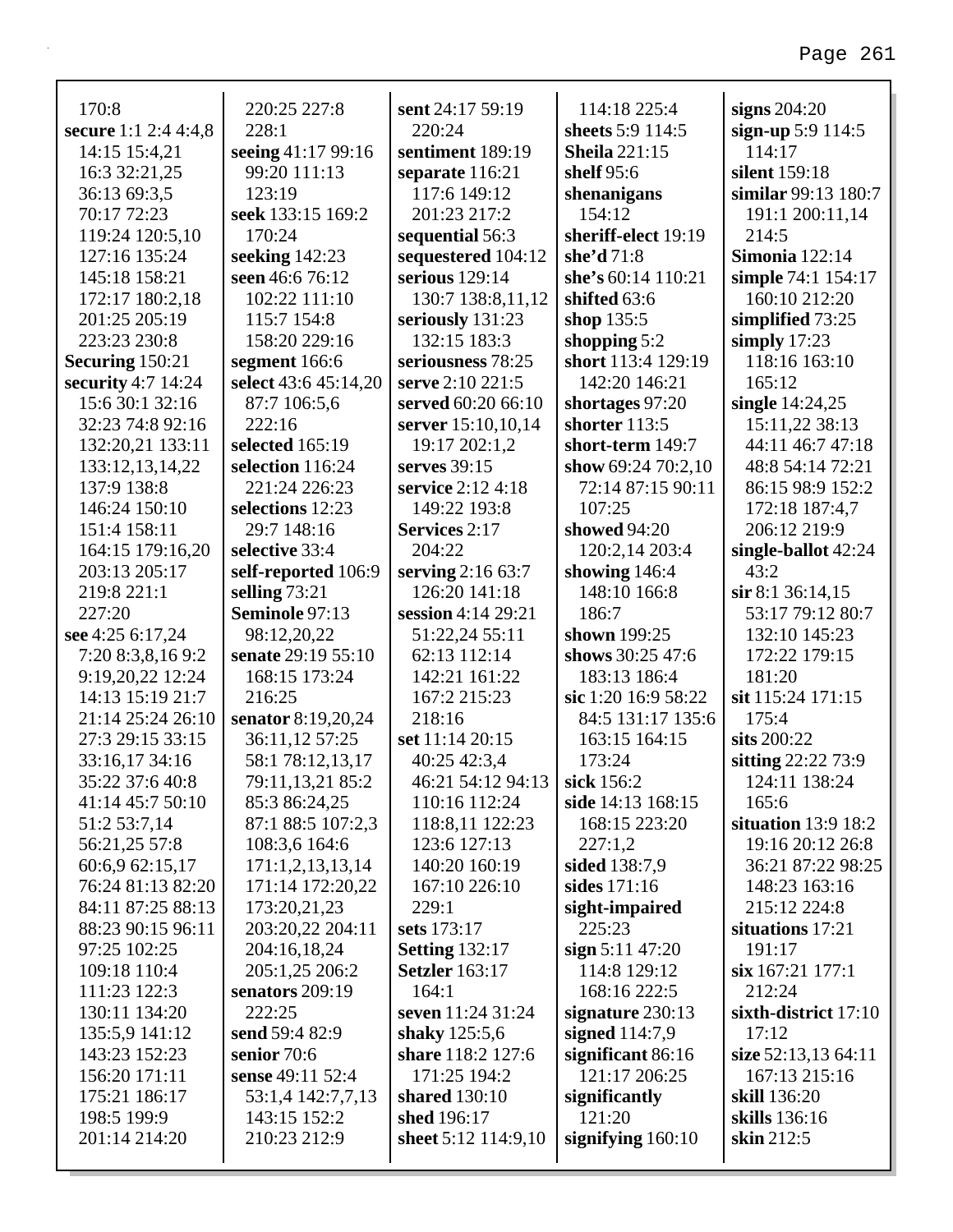| skip 23:14              | somewhat 210:18     | 181:24 209:22,25     | standpoint 180:11    | 170:3,6,14 171:12    |
|-------------------------|---------------------|----------------------|----------------------|----------------------|
| slate 225:2             | some-odd 114:7      | 210:1                | stands 2:23 85:19    | 180:20 182:4         |
| slew 150:18             | some's 80:5,5       | specifically 100:10  | start 10:4 37:9 38:2 | 183:4,18 193:14      |
| slide 15:19 20:20       | son $211:15$        | 196:10               | 44:23 49:13,16       | 193:19 194:4,21      |
| slides 8:9,15 10:24     | soon 110:10         | specifics 112:1      | 53:2,475:18          | 195:7,7 196:5,6,7    |
| 28:25                   | sophisticated       | specs 207:7          | 80:19 82:3 97:7      | 202:6 203:11         |
| slim 133:9              | 127:19 201:5        | speed 110:3          | 114:10 115:24        | 204:19,21 208:3,9    |
| slip $76:3$             | sorry 20:19 21:5    | speeds 126:3         | 167:3,22 172:9       | 209:16 211:5,7,12    |
| slippage $116:23$       | 22:22,23 23:8       | spelling $124:4$     | 176:25 177:3         | 211:25 212:3,20      |
| slow 174:17             | 31:9 102:21,25      | spend 10:21 138:15   | 178:10 181:7         | 222:24 223:1         |
| small 43:21 49:16       | 119:13 134:20       | 143:17 211:18        | 218:12               | 224:20 229:9         |
| 142:20 197:6            | 137:19 145:23       | 222:10,12            | started 7:23 11:18   | 230:2                |
| 198:8 215:17            | 160:20              | spending $69:13$     | 63:1,4 95:23         | stated 27:12 91:7    |
| 226:8                   | sort 35:16 83:20    | 211:23 222:9         | 98:25 129:16         | 132:24 158:3         |
| smaller $42:21$         | 85:19 103:15        | spent 2:14 77:12,20  | 166:24 181:5         | 164:2                |
| 193:22,23 197:5         | 105:22 112:1        | 77:25 100:8          | 211:17,20            | statement 84:14      |
| smart 126:1 142:8       | 151:14 170:24       | 121:13 207:10        | starting $6:25$ 17:3 | 115:9 180:9          |
| 142:9 158:6             | 171:5 187:10        | 212:2,7              | 64:22                | 194:12 196:20        |
| smart-scanning          | 200:11 203:12       | <b>SPLOST</b> 18:3,7 | starts 62:22 136:18  | statements 130:3     |
| 125:25                  | sorts 65:9 206:7    | spoke 26:18 121:16   | 167:2                | states 2:22 14:7     |
| <b>Smythe 135:12,17</b> | soul 92:5           | 190:1                | state 1:2,9 2:6,14   | 37:22 40:3.3 41:3    |
| snake 163:3             | sound 52:1 175:21   | spot 22:22,24        | 4:5 5:5,12 15:2,13   | 41:5 42:18 45:11     |
| social 86:18            | sounds 38:21 43:8   | spreadsheet 19:22    | 16:16 37:25 42:12    | 45:17 46:10,23       |
| soft 113:16             | 70:19 86:8 123:12   | stability 122:9      | 45:25 48:22 50:4     | 47:9,9,10 48:20      |
| software 16:9,17        | 174:17 197:23       | stack 102:1          | 50:16,17 52:24       | 48:24,24,25 49:1     |
| 59:11 95:11             | source 16:3 32:24   | stacked 43:13        | 53:23 56:19,22       | 49:1 53:6 55:23      |
| 142:11                  | south 82:4,19 193:2 | staff 5:12 6:19 7:11 | 58:20 59:5,9 60:5    | 56:17,20 57:10       |
| solely 142:10           | southwest 97:16,24  | 9:2 17:25 75:23      | 61:5,6 62:1,9 63:7   | 58:18 59:13 69:11    |
| solution 26:2 30:4      | 98:3 99:2,6,23      | 94:17 95:12 105:1    | 64:11 66:4,25        | 81:17 111:10,18      |
| 30:5 31:5,10            | 194:8               | 179:4 193:21         | 67:1,4,4 68:25       | 131:18 134:12        |
| 32:19 142:13            | sow 143:10          | 197:4 226:14         | 69:18 70:6 71:16     | 143:5 145:13         |
| 187:9 221:10,16         | space 86:10 126:23  | 228:18 229:5         | 74:18 77:7,14        | 151:16 161:2         |
| 221:16,17 223:19        | spatial 107:22      | staffing 95:3        | 78:1,2,3,19 79:14    | 173:8 190:13,15      |
| 223:22,24 224:9         | speak 3:18 6:9 10:3 | stages $52:19$       | 79:15,17,23 80:6     | 208:22 228:10,12     |
| solutions 92:1          | 23:2 45:1 71:23     | stake 155:2          | 80:25 81:9 83:3,6    | statewide $42:13,17$ |
| 183:18,20               | 111:7 115:15        | stakeholders 3:2     | 87:3 93:10,11,11     | 42:22 45:21 53:12    |
| solve 19:6 31:25        | 120:10 141:20       | stand 2:19 95:19     | 93:14,21,25 94:13    | 83:9 105:17          |
| 73:11 74:25 75:1        | 155:20 157:21       | 114:18,19 166:1      | 94:17,17,21,21       | 112:19 150:16        |
| 109:24,25 124:21        | 179:19 180:12       | 191:12 226:3         | 95:8 99:14 100:21    | 171:11 191:22        |
| 131:16 141:7            | 208:19 218:1        | 229:21               | 102:14 103:1         | 194:19 206:15        |
| solves 158:22           | speaker 60:5        | standard 103:16      | 105:5,16 110:4       | state's 2:13 34:10   |
| somebody 28:10,14       | 161:24              | 123:13 132:21        | 112:16 113:2         | 64:18 80:11 95:2     |
| 70:2 77:1 94:23         | speaking 32:1 55:8  | 133:6 145:12         | 116:8,18 128:2       | 95:24 96:2,6,22      |
| 96:12 106:6,15          | 89:5 115:14 180:6   | standardize 32:3     | 129:6 130:1,18       | 109:2,5 138:18       |
| 115:12 146:8            | 183:2 223:17        | standardized 65:5    | 133:20 135:19        | 139:1 142:25         |
| 153:17 162:4            | special $45:6$      | 65:5 85:21 87:9      | 136:12 137:9         | 146:25 147:14        |
| 166:16 179:4            | specialists 70:5    | 187:23               | 138:10,21 141:18     | 150:25 195:4         |
| 203:6 208:13,14         | 77:23               | standards $118:9,10$ | 142:22 143:1,3       | 196:17               |
| 215:13 224:2            | specific $43:3$     | 118:14 161:25        | 146:24 150:13        | state-issued 204:2   |
| somebody's 106:13       | 107:10 160:5        | standing 114:23,24   | 163:23 169:3,5,8     | state-local 154:6    |
|                         |                     |                      |                      |                      |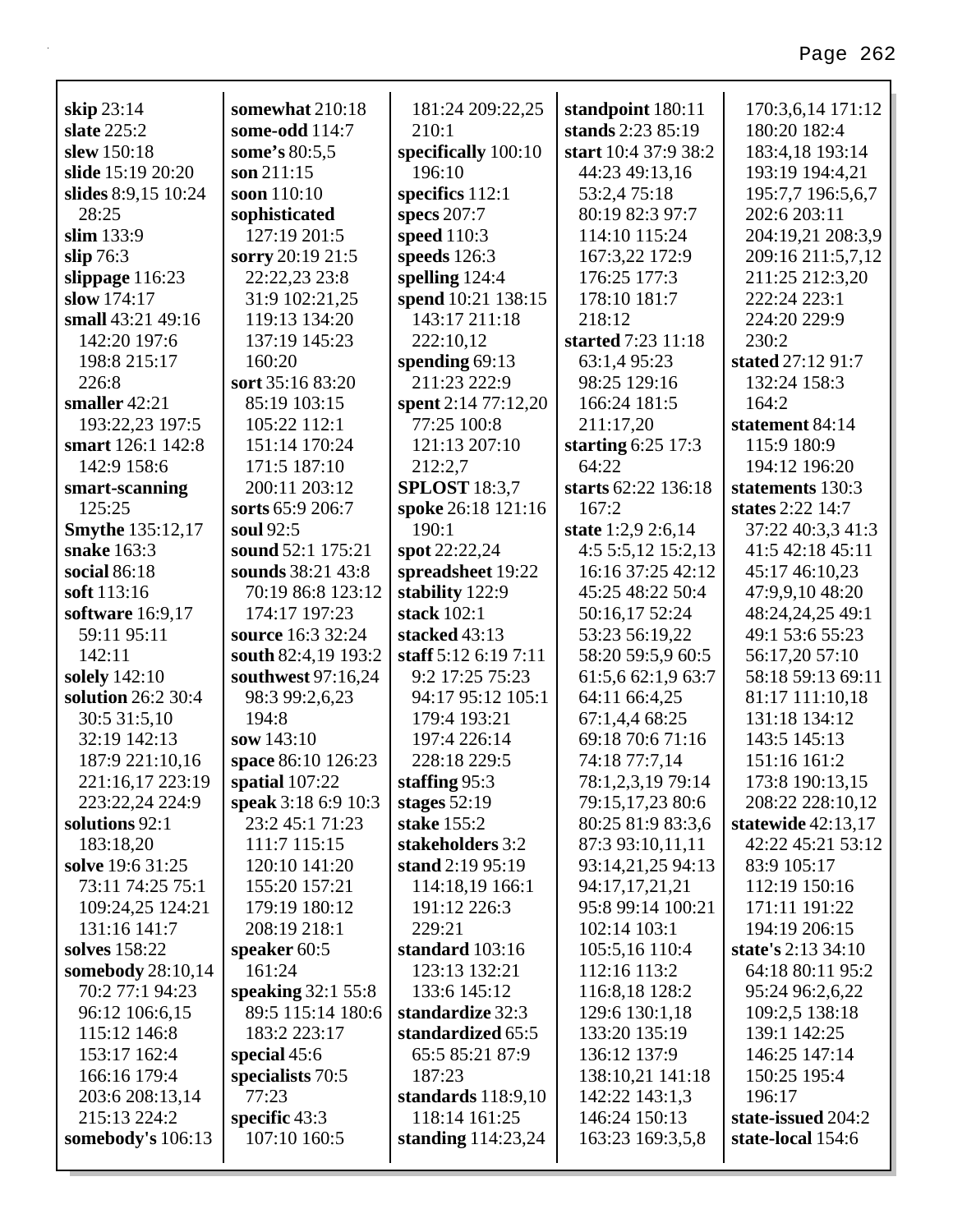| state-of-the 143:3              | straight-ticket 88:8             | success 122:9                      | 91:5 94:21 96:4         | 51:11,16,17,21,23              |
|---------------------------------|----------------------------------|------------------------------------|-------------------------|--------------------------------|
| state's 1:11 2:3 3:4            | strange 26:8                     | successful 99:7                    | 97:5 100:1 105:4        | 52:3,5 53:22 56:7              |
| 3:22,25 13:20                   | strengthened 147:1               | successfully 69:12                 | 113:4 114:13            | 56:18 58:10,11                 |
| 24:22 37:6,14                   | stress 61:18 188:20              | 101:8 214:10                       | 118:12 119:8            | 62:1,9 63:15,23                |
| 51:13 108:22                    | stretch 97:2                     | sucked 98:15,18                    | 120:7 122:2             | 66:23 67:10,16                 |
| 113:3 134:2                     | stretches 178:16                 | sucks 164:11                       | 124:17 134:25           | 68:20 69:4,5,21                |
| 139:24 150:15                   | <b>STRICKLAND</b>                | sudden 165:10                      | 164:17 167:25           | 70:17 71:25 72:5               |
| 181:17 193:21                   | 171:14 205:25                    | sue 138:14                         | 171:7,11 172:17         | 72:6,20 73:12,22               |
| 228:18                          | 206:2                            | sues 33:18                         | 178:8,22 181:11         | 73:25 74:2 79:1                |
| station 75:23 78:7              | strips $197:21$                  | sugar 163:14                       | 184:25 190:3            | 80:4,5,10 85:20                |
| 84:20 93:13                     | strong $92:6$                    | suggest 32:2 34:15                 | 195:9 201:13,18         | 85:24 86:9,12,12               |
| stations 84:18,19               | strongly 62:21                   | 50:9 151:4                         | 205:14 209:19           | 86:21 87:7,8 89:2              |
| 84:24 205:10                    | 151:4 161:18                     | suggesting 50:7                    | 212:1,6 214:11          | 96:24 109:14,16                |
| statistical 41:22               | 229:14                           | 154:16                             | 216:18 227:13           | 109:16 110:2                   |
| 42:3                            | structure 196:5                  | suggestion 23:20                   | surely 64:14 67:24      | 111:17 112:8                   |
| statistically-based             | structured 176:5                 | suggestions 8:25                   | surface 70:19 75:4      | 117:14 118:4,6,7               |
| 40:2 44:17                      | struggle $209:20$                | suggests $187:10$                  | surprise 64:15          | 118:9,13 119:23                |
| statistically-valid             | 211:24                           | suit 125:2,7                       | 125:14 148:16           | 119:24 120:10                  |
| 149:16                          | stub $215:2$                     | suits $72:15$                      | surprised 122:25        | 121:19 122:5,10                |
| statistical-based               | stuck 18:11 54:3                 | summary $20:25$                    | surrounded 193:23       | 127:16,16,22                   |
| 41:19                           | 222:11 223:23                    | 107:24 148:22,22                   | survey $97:25$          | 128:2,8 129:14                 |
| statistician 55:2               | 224:4                            | 158:8 159:5                        | surveyed 9:18           | 130:15 132:22,23               |
| statistics 44:2                 | Student 2:15                     | 170:15                             | 80:20                   | 133:3,11,15                    |
| 59:18 125:22                    | students 142:1                   | summer $127:5$                     | <b>Susan</b> 153:6,7,11 | 135:23 136:14,18               |
| statutory 50:18                 | studied 66:13                    | super $197:1$                      | 153:11,19 157:11        | 140:7 141:1                    |
| stay 76:2 87:21                 | 76:21                            | superfluous 164:3                  | 157:14,15,23            | 142:12 145:16,19               |
| 114:23,24 202:4                 | study 30:24 54:25                | superintendent                     | 159:9                   | 147:19 148:7                   |
| stayed 35:5 97:18               | 63:8 65:3 66:3,4                 | 182:19,23                          | <b>Susan's 34:23</b>    | 150:4,6,12,23                  |
| staying $216:18$                | 66:14,15,17,21                   | Superior 111:3                     | 154:1                   | 151:5,13,17                    |
| steal 77:2                      | 68:8 80:18 92:22                 | supervisor 134:9                   | suspect 19:9 25:12      | 152:21 154:11,12               |
| step 53:11 149:12               | 139:24 187:10                    | 198:13                             | 182:20                  | 156:11 157:1,5                 |
| 164:4                           | 221:6                            | supervisors 128:6                  | sustain $173:11$        | 158:13 160:11                  |
| Stephens 1:8 6:5                | studying 75:7                    | supply $12:1$                      | swapping 16:24          | 161:16,17,19,21                |
| 230:5,18,18                     | 80:18                            | support 3:24 92:7                  | swear 117:15            | 161:25 162:1,3,6               |
| steps 34:14 149:10              | stuff 101:7 104:8                | 135:23 143:9                       | switch 21:7 77:8,12     | 163:15 164:10                  |
| stick 5:8 114:10                | 106:25 126:1                     | supportable 129:25                 | switched 57:15          | 168:24 169:1,8,13              |
| 115:10 228:5                    | 155:6 160:25                     | supporting 150:19                  | 81:23 85:4              | 169:16,17,20                   |
| <b>STICKLAND</b>                | stuffing $158:18$                | suppose $211:10$                   | sworn 46:22 167:5       | 170:7,23,23 171:3              |
| 172:22                          | style 72:15                      | supposed 72:18                     | 167:5                   | 171:4,5,11,25                  |
| stone 167:10                    | styles 72:11 73:1                | 160:9 213:6                        | symptom $82:17$         | 172:5,7,11 173:4               |
| 228:24                          | 214:15 215:9                     | sure 3:12 12:11                    | system 3:4 4:10,12      | 173:4 177:9,12,14              |
| stools 120:15                   | 224:17                           | 16:1 17:15 18:17                   | 9:3,25 10:22,23         | 179:17,24 180:3                |
| stop $125:16$ 155:10            | submitted 47:16                  | 19:13 21:15 29:3                   | 11:10,11,13,25          | 180:18,20,25                   |
| 155:10 188:19                   | 124:19                           | 29:4 33:12 34:3                    | 12:5, 13, 17, 18, 22    | 183:25 184:21,22               |
| stopped $211:22$                | submitting $122:4$               | 34:11 35:4 39:3,8                  | 13:4,7,18 14:11         | 185:15,16 189:11               |
| store 162:22                    | <b>Subscription 222:6</b>        | 43:13 49:6,20                      | 19:17 20:3 23:22        | 189:24 190:3,7,25              |
| stored 27:14,22                 | subset 38:17                     | 50:22 51:1 58:19                   | 23:23 27:13 32:1        | 191:1,4,6,15,22                |
| stores $135:5$<br>stories 186:5 | substitute 133:4<br>subtle 188:3 | 62:4 69:23 70:13                   | 34:12 35:6 36:18        | 192:15 193:9,15                |
|                                 |                                  | 73:2 74:9 75:14<br>79:9 85:1 89:17 | 37:21 38:22,25          | 193:20 194:24<br>195:1,5,15,18 |
| straight $88:15$                | subtract 146:10                  |                                    | 49:7,10 50:23           |                                |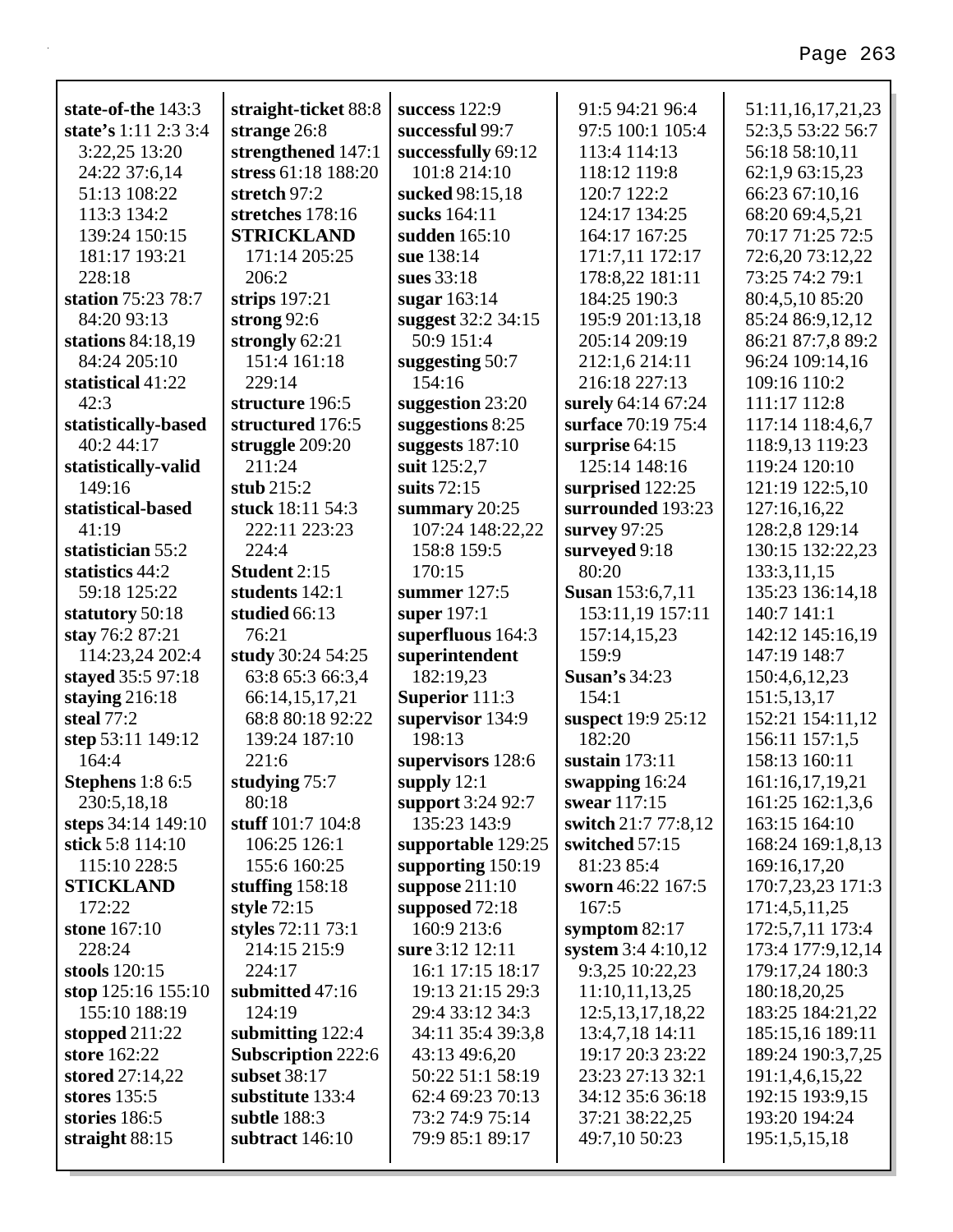| 196:20 199:1,8,11            | 48:9,10             | talked 28:7 32:12     | 77:4 221:20         | terms 29:11 61:3,4   |
|------------------------------|---------------------|-----------------------|---------------------|----------------------|
| 200:11,13 201:16             | tabulates 29:13     | 46:3 48:17 49:17      | technology 4:7,9    | 103:3 105:19         |
| 201:18,19,24,25              | 202:2               | 49:21 50:15 55:10     | 47:19 67:22,25      | 110:4 111:22         |
| 202:11,12,16,16              | tabulating 33:13    | 98:1 152:5,17         | 68:2,4,5,19,19,25   | 129:17 136:23        |
| 203:3,9,12,19,23             | tabulation 39:25    | 192:23 193:19         | 69:7 70:1,3,23      | 140:15,23 196:12     |
| 205:8 206:9,22,24            | 134:23,25 201:24    | 206:6 210:10          | 71:2 87:24 92:11    | 216:10,16 220:18     |
| 207:22 208:7                 | 227:1,2             | 221:6 224:15,17       | 92:23 134:12        | test 16:7,11,18 17:4 |
| 210:19 211:3,7               | tabulator 30:3 33:9 | talking 9:20 21:11    | 136:8 142:8,10,14   | 42:15 53:8 95:4      |
| 212:15 215:23                | 33:13               | 21:12 23:15,16        | 143:4 148:13,14     | 96:9,9,9,9,9,16,16   |
| 218:5,16,19 219:3            | tabulators 32:12    | 24:7 47:3 58:16       | 150:11,23 151:12    | 112:20 113:16        |
| 219:5,11,16,16,22            | 32:13,20 33:1       | 77:11 96:24 111:4     | 163:18              | 134:24 171:6,9,10    |
| 220:8,11,12,20,23            | take 6:11 12:4      | 112:7 129:10          | Technology's        | 185:4,8,15,16,21     |
| 222:5 224:2,4                | 14:10 16:14 33:7    | 131:12 138:25         | 218:25              | 187:23 226:10        |
| 226:7,11,15,18,19            | 33:8 35:6 52:12     | 154:10 185:6          | tell 78:23,24 91:15 | 227:17               |
| 227:4,8,15,15,16             | 52:22 54:6 62:24    | 191:14,24 195:13      | 99:4 116:3 119:7    | tested 94:21 226:6   |
| 227:20,21,25                 | 70:5 87:14,15       | 200:21,24 207:10      | 121:9,15 122:20     | 227:16               |
| 228:1,2                      | 112:2 113:20        | 209:4 210:19          | 126:14 128:24       | tester $16:13$       |
| systematic 101:12            | 118:1 120:21        | 217:10 218:11         | 130:12 131:1        | testing 9:6,6,8,8,23 |
| 101:12 102:13                | 122:7 124:17        | 219:10,17 229:20      | 132:11 134:7,19     | 9:23 10:1,1,11       |
| 106:17                       | 129:23 130:10       | talks 122:24          | 135:15 137:3,13     | 16:4,8,20 31:13      |
| systemic 101:12              | 133:20 139:23       | <b>tallied</b> 158:13 | 139:15,19 141:14    | 52:7 65:5 83:20      |
| 106:17                       | 140:11 146:7,9      | tallies 33:3          | 144:1,18 145:17     | 85:21 173:16         |
| systems 11:5,19,24           | 149:18 165:23       | tally 33:12 39:9      | 146:17 147:25       | 203:15 208:1         |
| 15:3 30:13 47:15             | 175:13,13 179:10    | 163:21                | 149:25 151:23       | 227:14               |
| 47:20 53:7 63:13             | 188:11,15 201:23    | tangentially 133:9    | 152:4,6,12,20       | tests 87:9 219:13    |
| 63:21 65:1 66:16             | 216:14,20 219:12    | tap 166:23            | 153:12,23 156:5     | 219:24               |
| 66:22 74:1,5 79:5            | 219:24 221:3        | tapes $81:3$          | 157:22 161:10       | thank $2:253:10,16$  |
| 86:1,13 95:10                | 222:2               | task 34:20 75:3       | 162:22,23,24        | 3:17,20 4:17,20      |
| 140:8,14 158:11              | takeaways 49:3      | 133:23 143:7          | 165:19 169:6        | 4:24 5:1,19 6:2      |
| 171:23 186:13                | taken 6:16 95:20    | 210:1                 | 172:23 174:9        | 7:21 10:5,15,15      |
| 191:18 192:24                | 147:22 156:2        | tasked 36:13          | 200:25,25 222:4     | 10:16 21:13 23:8     |
| 194:20 201:21                | 166:3 168:24        | tasks $11:7$          | 226:12 229:14       | 24:10,11 26:17       |
| 203:13,16 205:18             | 175:8 187:23        | taught 90:8           | telling $26:15$     | 27:7,8 28:21 35:5    |
| 205:19 206:7                 | 203:17 230:6        | tawdry 74:24          | 208:13              | 35:9 36:10,12        |
| 220:6 221:25                 | takes 43:18 156:19  | taxes 18:18 212:1     | tells 11:7 163:12   | 37:1,3,4,8,16 50:5   |
| system's $218:22$            | talk 5:4 6:15 9:4   | taxpayer 138:15       | 200:8               | 52:11 56:13 58:1     |
| T                            | 11:17 17:1 24:2     | taxpayers 139:3       | temporary 90:4      | 58:14 60:2,3,4,12    |
|                              | 31:23 35:3 37:17    | 145:25 212:7          | 99:24,25 104:23     | 62:13,15 75:8        |
| T $159:12$ $230:1,1$         | 42:23 49:17 62:2    | 223:7                 | 200:1               | 78:11,13,15,16       |
| table 69:11 73:9             | 70:9 76:19 80:21    | teach 211:17          | tempted $133:7,8$   | 83:11,11,12 85:1     |
| 75:6,8 76:7 87:12            | 84:15 85:8 97:4     | team 70:4 77:22       | tend 30:24          | 88:5 91:11,12        |
| 89:18 90:16 91:6             | 99:17,18,18         | 159:1 198:3,4         | <b>tended</b> 29:19 | 93:22 94:8 95:13     |
| 94:18 108:19                 | 100:10 106:11       | 216:12                | 104:20              | 95:15,17,19 107:1    |
| 113:1 131:25                 | 109:8 137:17        | Teasley 9:19          | tens $211:10$       | 107:3,3 108:19,20    |
| 166:12,14,23                 | 141:4 161:13        | Tech 142:4 158:25     | tension $61:17$     | 108:24,25 112:4,6    |
| 168:7<br>tabulate 29:7 32:13 | 176:7,20 178:21     | technical 84:21       | 212:12              | 113:8,24 115:3,21    |
|                              | 189:3 193:13        | 90:7                  | tentative 7:19      | 115:25 117:24        |
| 48:8 66:2<br>tabulated 12:22 | 201:21 217:18       | technical-capacity    | tenure $81:16$      | 118:18,19,22,23      |
| 13:5 38:6 44:11              | 227:11,20           | 133:25                | term 2:8 169:4      | 119:3,3,4 120:23     |
|                              | talkative 228:6     | technologies 76:12    | 199:17              | 120:25 121:5,8       |
|                              |                     |                       |                     |                      |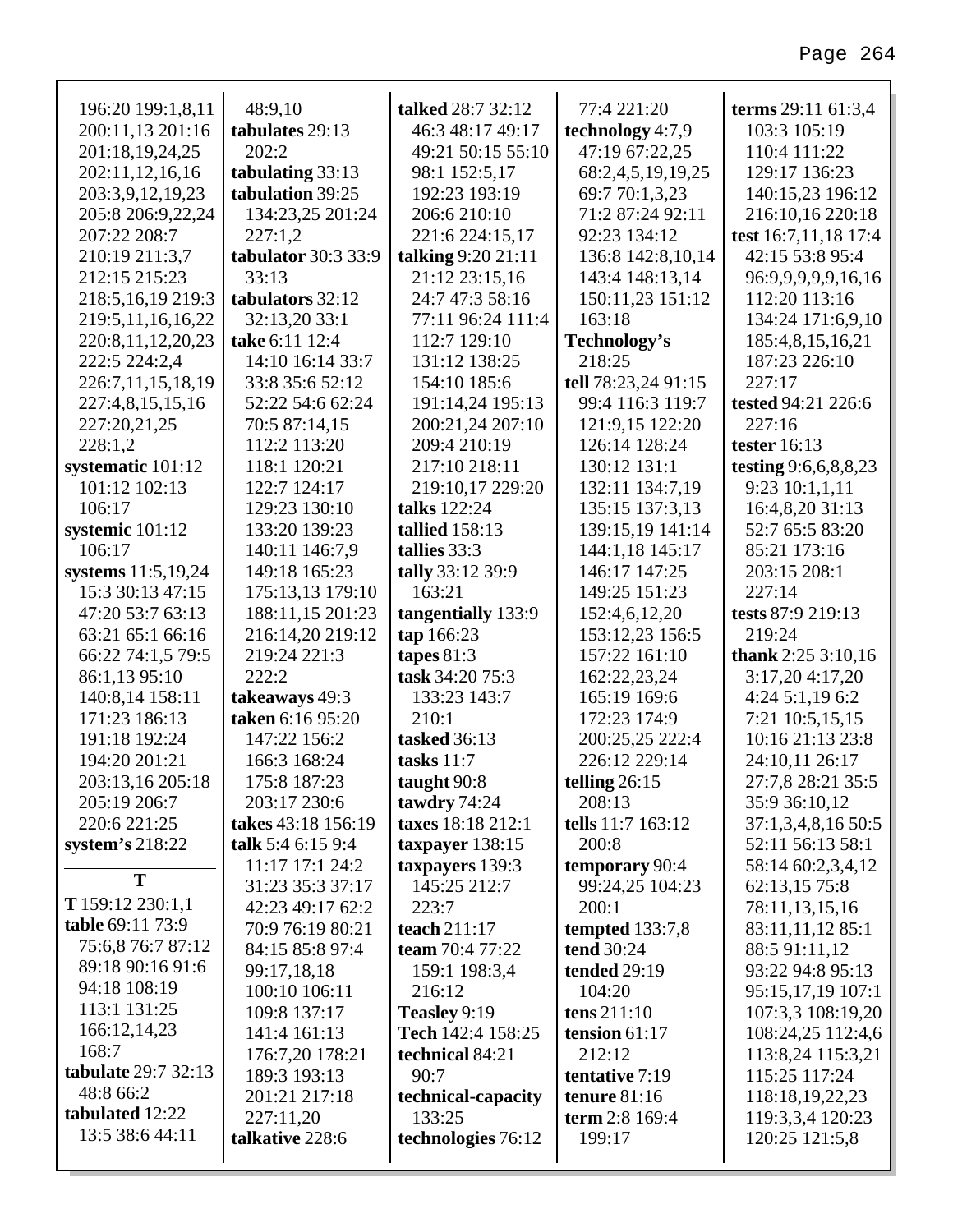| 122:11,21 123:15          | 79:21 87:7,22            | 187:9,10 190:11    | 129:18 130:2        | 167:20 168:8,18           |
|---------------------------|--------------------------|--------------------|---------------------|---------------------------|
| 123:16 126:8,9,13         | 90:9,20 93:19            | 190:14 194:4       | 160:5,8 161:23      | 168:23,25 169:10          |
| 128:10,11,12,16           | 102:18 103:19            | 197:3,16 201:4     | 162:22 165:10       | 171:2,3,4,6,9,9,23        |
| 128:23,24 130:19          | 104:9 105:7,7            | 202:9 204:19       | 168:5 170:17        | 171:23 172:5,9,25         |
| 130:21,22 132:5,6         | 111:1,1,3,24,24          | 209:7 217:12       | 176:8 181:23,24     | 173:3, 12, 25, 25         |
| 132:6, 13, 14 134:4       | 123:15 125:2,3           | 220:9,13,19 223:3  | 182:20 183:12       | 174:16 175:25             |
| 135:10,11,14              | 138:17,21,23             | 223:24             | 186:4 190:14        | 177:5,5,7,16              |
| 137:9,11,15,24            | 141:1 146:5 147:4        | they'd 100:25      | 198:24 199:7        | 178:4,16,17 179:6         |
| 139:5, 12, 13, 16, 22     | 147:16 150:22            | they'd $132:3$     | 203:13,17 207:10    | 179:16,17,18,21           |
| 141:8,9,10,13,17          | 151:13 154:13,15         | they'll 87:21      | 208:16 210:16,17    | 179:25 180:13,16          |
| 143:20,21 146:11          | 154:18,18,19,21          | 145:19 216:10      | 211:24 212:19       | 180:20,22 181:1           |
| 146:12,14,15,16           | 154:21 155:2             | they're 28:2 30:17 | 215:22,24 216:11    | 181:16 182:15             |
| 147:22,23 149:21          | 156:19 157:15            | 30:17 33:15 35:14  | 216:19,20 217:23    | 183:9,15 184:18           |
| 149:23 151:18,20          | 161:17 162:8,8,9         | 42:21 48:13 55:25  | 219:24 223:10,11    | 185:5,16 186:25           |
| 153:4,5,10 155:14         | 167:4 169:16             | 91:1 102:17,17     | think 8:15 9:5 11:2 | 187:1 189:14,18           |
| 155:15,17,19,20           | 171:17,17 172:16         | 104:23,24,24       | 19:4 22:18 25:1     | 189:23,24 191:13          |
| 157:8,9,20,25             | 172:24 173:9             | 107:20,22,23       | 27:21 29:5,17       | 191:23 192:21             |
| 159:9,24 161:5,6          | 174:16,25 176:25         | 122:4 130:7 138:6  | 30:24 31:25 32:2    | 193:10 194:23             |
| 161:9 162:10,16           | 178:17,25 180:9          | 145:15 160:24      | 32:17 33:20 34:9    | 195:10,15,18,20           |
| 162:20 164:19,22          | 180:16 185:5,19          | 172:25 180:8       | 34:14,16,17 36:7    | 196:21,23,25              |
| 165:21,22 166:2           | 187:12,18,18,19          | 200:19 201:23      | 37:8 40:18 49:10    | 199:5 202:12              |
| 166:19 171:13             | 188:3,5,13,25            | 202:3 208:9        | 51:18,19 52:2,2     | 203:18 204:3,6            |
| 172:20 173:2              | 190:21 192:2,4,11        | 215:10,15          | 53:19,19,20 54:2    | 205:15,23 206:3           |
| 178:15 179:15             | 194:23 199:20,21         | they've 92:17      | 54:2 55:2,14,22     | 206:17 208:5              |
| 181:19 188:8              | 201:15 202:10            | 122:5 182:24       | 56:7 58:3 62:6      | 209:13 212:17             |
| 189:7 191:11              | 203:6 205:23             | 188:11 198:11      | 66:10 67:13,16,23   | 214:8 215:5 216:3         |
| 195:11 204:18             | 209:10 210:8             | 225:25             | 68:7,18,24 69:3     | 216:4 219:1,15,17         |
| 205:2 216:6 226:5         | 212:13 215:4,5,18        | thing $6:5$ 18:13  | 71:24,25 72:8,11    | 219:20 220:9,14           |
| 229:12,17,19              | 218:1 219:18             | 24:19 29:4,9,24    | 76:17,19,20 78:2    | 220:19 221:14,14          |
| Thanking 4:17             | 220:13 221:10,13         | 32:3 33:24 39:6    | 78:10,25 84:1,20    | 221:15,17,21              |
| <b>thanks</b> 53:16 114:1 | 221:13 222:2,7           | 49:18 56:25 76:18  | 85:9,25 88:2,3,9    | 222:1,7,19 223:18         |
| 130:25 134:6              | 223:11 225:3,23          | 81:15,18 82:2      | 88:10 90:25 92:7    | 224:7 227:25              |
| 135:12 145:23             | 227:11,13 228:6          | 87:19 94:12        | 92:11,11 93:6,20    | 228:11                    |
| 147:24 155:18             | theory 54:5              | 103:25 104:16      | 95:7 99:9 101:6,7   | thinking 19:20            |
| 164:20                    | <b>thereto</b> 230:13    | 105:7 111:7,9      | 109:5,22 110:4      | 43:9 44:23 51:6           |
| that'll 110:10            | <b>there's 8:17 14:3</b> | 123:1,7 135:3      | 111:19 112:12,12    | 51:15 79:10 82:3          |
| that's $3:157:19,19$      | 18:6,8 25:19             | 147:12,20 157:3,6  | 112:17 113:7,9,10   | 165:17 167:8              |
| 13:19 14:20 22:4          | 26:12 29:22 36:5         | 161:13 165:3,14    | 113:12,13,19,21     | 177:23 178:22             |
| 22:5 24:6 25:17           | 36:18 40:19 41:20        | 165:20 172:3,13    | 113:21 114:6        | 223:12                    |
| 25:21 29:23,23,24         | 42:7,24 46:6             | 174:16 176:17      | 115:2 123:20        | <b>thinks</b> 199:4       |
| 30:1 31:9,10,15           | 49:22,22 50:17           | 191:14 193:6,12    | 125:3 126:7,8       | <b>third</b> 2:4 31:8     |
| 31:21 32:4,7              | 51:19 61:16 80:1         | 193:19 201:16      | 130:15 131:7,9,15   | 41:17 44:16 45:25         |
| 35:24 40:25 41:18         | 86:19 110:25             | 205:22 207:13      | 144:23 147:12,16    | 62:6 142:1 179:12         |
| 42:2 43:16 44:16          | 111:8 113:13             | 210:3 214:8 228:4  | 147:17,19 152:23    | 193:12 228:16             |
| 44:16 45:9 46:12          | 119:23 130:12            | 229:7              | 153:1 154:15,16     | <b>Thompson's</b> $164:6$ |
| 48:14,23 53:2             | 154:21 161:17            | things 19:15 20:2  | 155:7,11,12,13,25   | thoroughly 150:8          |
| 54:8 55:13 58:12          | 163:20 174:11,12         | 22:18 29:25 55:11  | 156:8,20 157:1      | thought 1:18,18,19        |
| 58:16 59:13 60:1          | 174:14 181:13            | 55:18 56:21 60:14  | 158:18,22 159:7     | 34:25 63:20 64:12         |
| 60:16,22,25 61:9          | 182:4,9,17 184:18        | 61:13 64:14 68:3   | 160:5,12 162:21     | 64:13 67:23 75:13         |
| 74:6 78:9 79:8,8          | 184:19 186:11            | 68:22 97:4 107:23  | 166:24,25 167:11    | 131:14 139:11             |
|                           |                          |                    |                     |                           |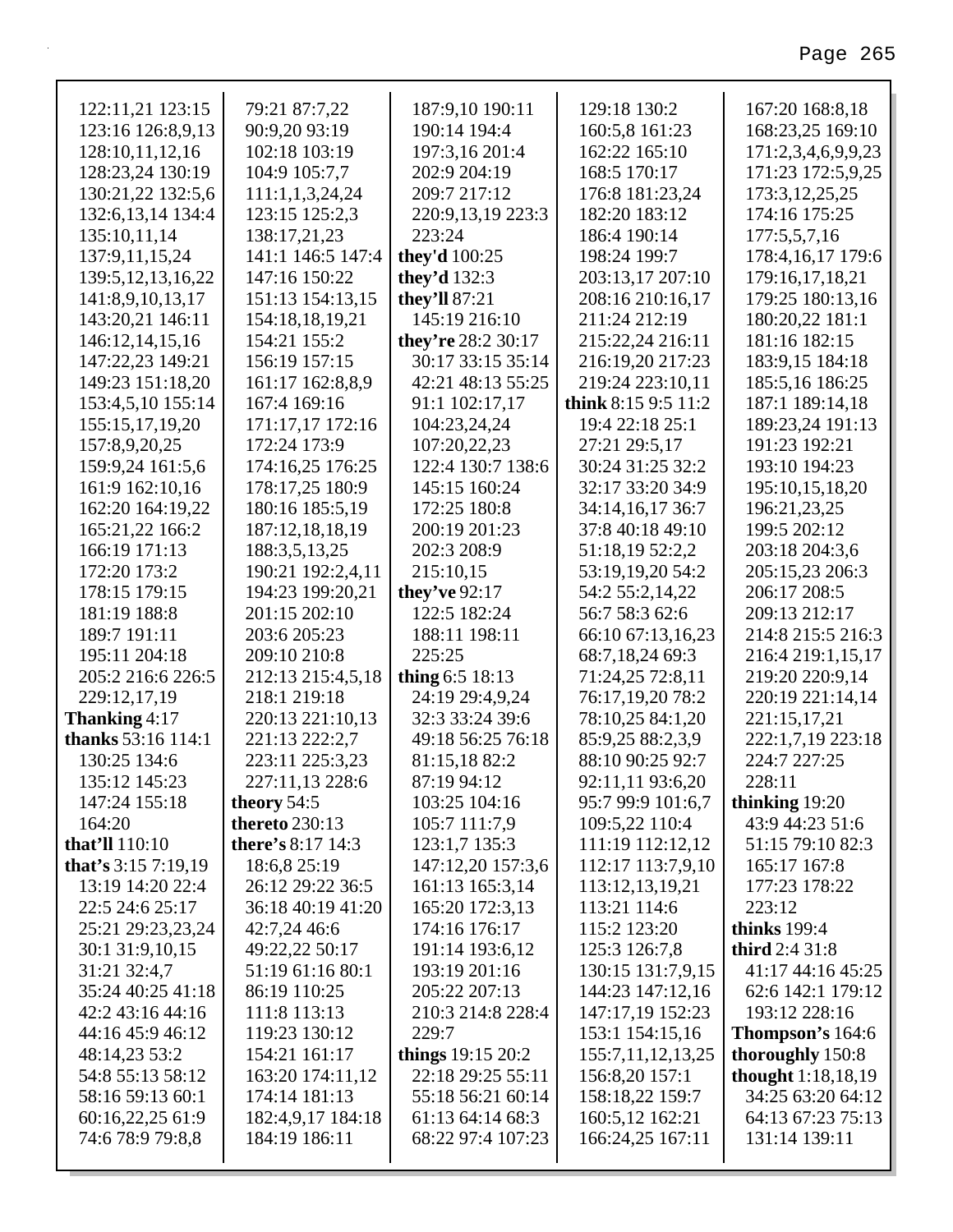| 140:17 169:1        | 35:5 36:3 38:19           | 117:24 118:1,19           | topic 37:17             | 33:14 34:4,13             |
|---------------------|---------------------------|---------------------------|-------------------------|---------------------------|
| 177:19,24 182:21    | 40:6,11,14 41:14          | 118:22                    | <b>topple</b> 143:11    | 145:1                     |
| 207:18 215:5        | 41:24 42:4 49:16          | tinge $84:6$              | top-of-the-head         | transparent 127:18        |
| 216:24 222:20       | 50:6,13 53:20,22          | <b>tired</b> 160:23       | 78:4                    | transparently             |
| 224:14 229:5        | 55:16 56:11 58:10         | <b>titled</b> 150:21      | top-to-bottom           | 163:9                     |
| thoughtful 139:25   | 61:25 63:3,7,10           | today 3:5 4:6,23          | 169:17                  | transporting 81:6         |
| thoughts $7:10,16$  | 63:13,14 64:1             | 5:16,23 6:4 7:20          | tortured 201:13         | trash $176:15$            |
| 167:18 170:14       | 66:23 67:11,13,14         | 9:21 10:6,18              | total 27:5 33:4         | treated $125:4,5$         |
| 178:12 191:9        | 67:22 68:18 69:13         | 11:12 12:17 13:2          | 38:17 52:15             | treatment 143:1           |
| 207:16 218:11       | 74:20 76:4 80:13          | 33:6 37:2,7,17,25         | 104:13 140:23           | trees 98:19               |
| 224:12 228:6,15     | 80:16,24 85:17,20         | 41:4 42:14 60:8           | 146:10                  | tremendous 11:19          |
| 229:3               | 85:24 87:15 89:19         | 61:24 62:2,14,19          | totally $147:2$         | 35:24 97:16,17            |
| thousands $121:15$  | 100:8,11 101:19           | 62:21,21,25 68:3          | Totenberg 110:14        | 98:13                     |
| 178:2,3,3 214:18    | 102:13 104:6,8            | 68:4, 14, 17 71:5         | 110:18,21               | tremendously              |
| 214:19,19           | 109:19 112:10             | 75:8 77:10 81:16          | Totenberg's 120:1       | 100:22                    |
| threat $69:1$       | 118:1 119:11,21           | 92:12 95:19 96:25         | touch 87:16 107:12      | trenches 192:4            |
| threats $68:4$      | 123:5,20,21 126:2         | 107:4 116:2               | 107:17 199:6            | trial $52:660:19$         |
| three 6:25 28:25    | 129:3 132:3               | 118:21 119:2              | <b>touched</b> 147:13   | 110:13 143:19             |
| 29:10 39:24 49:1    | 133:20 139:24             | 120:24 121:3              | 193:11 210:13           | 171:7                     |
| 51:2 55:19 59:3     | 140:1,10 141:18           | 122:12,24 123:17          | touches $177:10$        | tried 33:16 57:24         |
| 59:25 85:25 90:5    | 142:20 149:21             | 126:10,20 128:13          | touching $107:18$       | 115:8,9 125:17            |
| 117:6 121:16        | 150:7 153:18,18           | 128:22 130:20             | touchscreen 29:6        | trigger 57:3 181:23       |
| 125:20 165:10       | 154:1 161:19,20           | 131:1 132:7,8             | 148:12,13 149:5         | 181:24                    |
| 175:17,22 176:8     | 167:9,14,16 169:7         | 134:5,6 135:13,20         | tough 128:7 144:21      | tripled $31:4$            |
| 213:5 214:14        | 171:23 175:4,13           | 137:12,13,17,25           | track 17:18             | <b>Troop 159:22</b>       |
| 215:9               | 175:13 176:21             | 139:6,7,18 140:17         | tracked 28:17           | trouble 84:3              |
| threshold 57:2      | 178:24,25 188:11          | 141:11 143:22             | traditional 48:25       | true 10:17 16:17          |
| 170:21              | 188:15 190:24             | 146:14,15 147:24          | 170:1                   | 27:13 44:8 192:11         |
| <b>threw</b> 193:12 | 202:20 207:10             | 149:15,24,25              | trail 4:9 11:21 12:1    | 196:20,21 208:3           |
| 198:24              | 208:10 209:18,21          | 151:19 153:6              | 19:18 26:7 30:19        | 230:7                     |
| Throop 159:11,11    | 209:24 211:19             | 155:3,16 156:16           | 49:5 122:6 127:18       | trust $11:1,16,17$        |
| 159:11,12,13,16     | 214:9,24 216:15           | 160:19,21 162:17          | 142:15 148:17           | 33:25 83:22 87:10         |
| 159:18,20,21,23     | 220:7 221:6 228:8         | 164:21 166:6,7,11         | 149:2,3 185:2           | 121:19,22 123:2           |
| 160:1 161:5         | timeframe 112:7           | 166:24 168:14             | 189:16                  | 124:14 129:7,13           |
| <b>Throp</b> 159:10 | timeframes 170:1          | 169:23 171:18             | Trailing 1:19           | 130:13 145:19             |
| throw 65:10 69:4    | <b>timeline</b> 51:7 54:9 | 172:1 199:14              | train $80:290:2$        | 152:21 156:12,15          |
| 165:4 167:21        | 55:16 129:15,19           | 216:7 219:5,10            | 195:16                  | 171:20 172:1,5,11         |
| 168:22 193:18       | timelines 129:22          | 227:7 228:20              | trained 6:9             | 172:11 173:14             |
| 195:14,23           | timely $181:7$            | 229:18                    | training $60:14$ $67:1$ | 189:13 220:6,8,11         |
| throwing $31:21$    | 207:16                    | <b>toddler</b> 219:13     | 67:3 77:5 78:7          | <b>trusted</b> 71:9 83:24 |
| ticket 45:17        | times 4:11 74:22          | told 6:7 13:4,7 18:9      | 79:13,20 90:2,19        | 84:4,5 156:10             |
| tiered 40:1 41:4    | 83:7 104:16               | 114:6 194:8               | 165:9 190:22,25         | trusts $186:3$            |
| 49:1                | 107:13,18 117:4           | 195:15 203:2              | 191:5,8 194:19,20       | trustworthy 165:20        |
| tight 15:8 40:21    | 129:17 151:15             | 228:9                     | 195:5                   | 172:17                    |
| 175:8               | 155:3 193:20              | <b>Tom</b> $123:17,17,17$ | transcript $1:17$       | try 5:8 6:19 9:3          |
| tilt 107:21         | 214:14,14                 | 123:18                    | 6:16                    | 36:2 41:22 42:16          |
| time $2:14,183:23$  | timetables 100:24         | ton $102:22$              | transferred 30:2        | 51:2 62:11 74:25          |
| 4:205:1,8,237:6     | <b>Timmer</b> 155:16,17   | Toni 128:13,16            | transition 3:22         | 83:21 89:7 92:9           |
| 7:7 15:23 17:24     | 155:19,24 157:9           | top $45:177:19$           | 227:4                   | 112:24 119:17             |
| 20:24 31:21 33:9    | <b>Tindall</b> 116:1,5,5  | 157:10 206:9              | transparency $2:11$     | 121:6 122:13              |
|                     |                           |                           |                         |                           |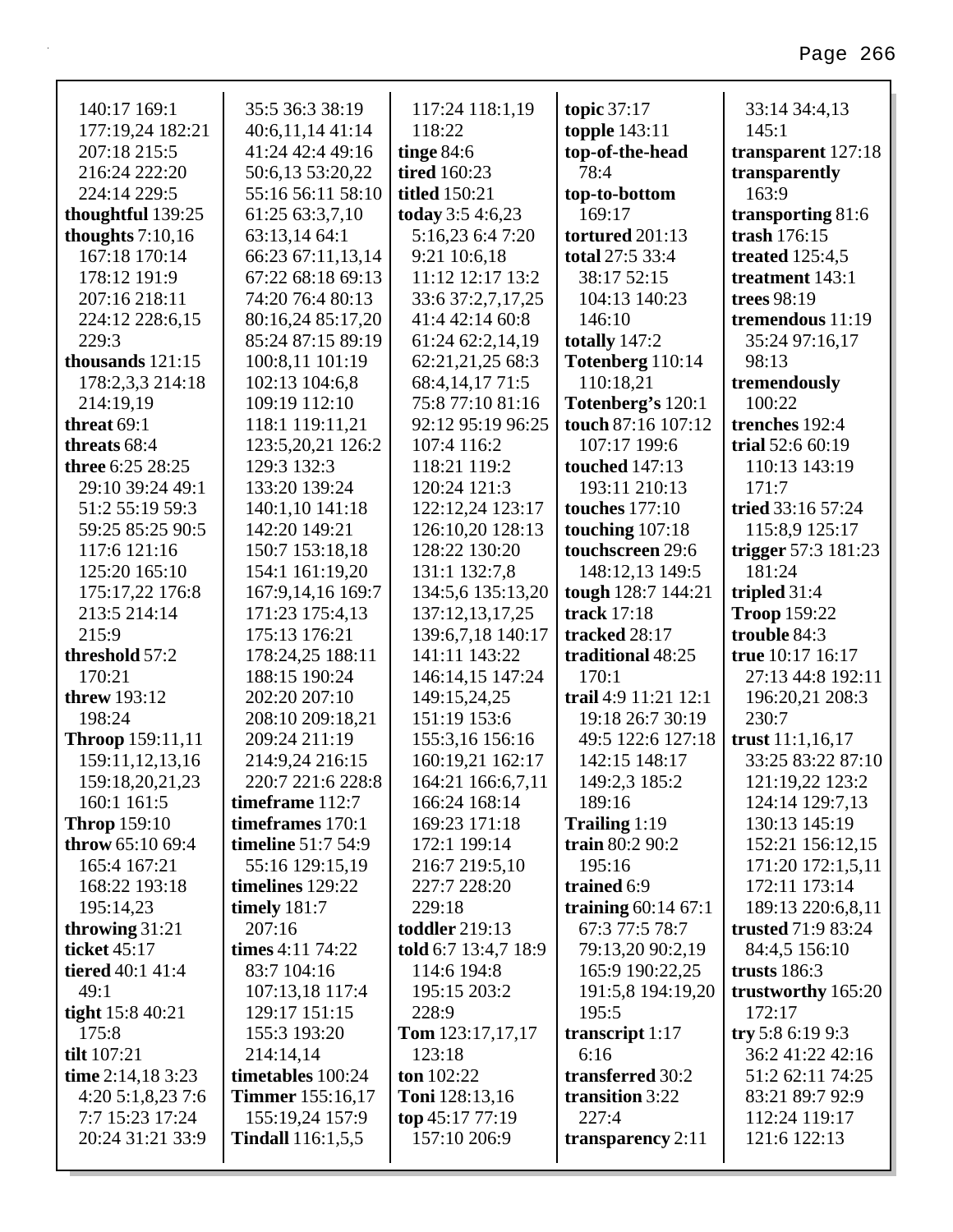| 190:12 210:15         | 203:18 214:23                      | 109:23 148:22        | upkeep 80:3                         | vehicles 223:14           |
|-----------------------|------------------------------------|----------------------|-------------------------------------|---------------------------|
| 216:2                 | types 20:5 29:10                   | unheard 18:23        | upside $201:15$                     | vendor 4:12 48:5,6        |
| trying $6:11$ 19:6    | 39:25 42:23 46:4                   | unicorn 219:21       | urge 134:1 139:23                   | 67:14 94:22               |
| 38:3,6 56:8           | 51:11 63:25 83:21                  | unified 67:3 93:10   | 140:12                              | 136:10,24 137:2,3         |
| 113:18 115:15         | 86:1 140:3,8                       | uniform $128:2$      | <b>USA</b> 156:14                   | 150:6 203:18              |
| 145:14 150:5          | 141:3,5 180:4                      | 169:3 193:14         | usable $67:17$                      | 207:6                     |
| 190:15 210:21         | typical 25:21 105:8                | 194:25 195:19        | use 11:5 21:18                      | vendors 30:7 76:12        |
| 211:17                | 212:25                             | 196:1 211:7          | 31:15 41:21 66:24                   | 76:20 160:13              |
| Tucker 151:22,25      | typically $11:9$ 15:6              | uniformity 192:21    | 69:25 70:2,10                       | 206:7 207:2,2,4,4         |
| 151:25 152:5,8,11     | 19:1 20:7 24:23                    | 193:2, 10, 14, 16    | 87:10 89:24 90:11                   | 227:14                    |
| 152:13                | 25:19,20 52:12                     | 195:13,22 212:14     | 90:11,12,25                         | verifiability 12:15       |
| Tuesday 98:23         | $T-H-R$ 159:15                     | uniform-voting       | 110:12 131:15,24                    | 31:2 140:3,23             |
| 99:10                 | U                                  | 134:15               | 134:22 135:25                       | verifiable $4:9$ 12:10    |
| turn 4:21 6:21 8:13   |                                    | unify 66:22          | 138:16 139:3                        | 13:17 29:22,23            |
| 15:4 74:14 105:6      | <b>Uh-huh 96:19</b>                | union 132:25         | 145:13 148:12,13                    | 120:9 130:4 140:5         |
| 145:10                | 217:4                              | unit 27:14,18,24     | 149:15 159:1                        | 140:7,10,11               |
| <b>turned</b> 17:6,11 | ultimately 67:19                   | 28:1 144:23,24       | 179:20 191:6                        | 142:15 143:12,18          |
| 69:23 99:1 131:12     | 92:2 168:9                         | United 2:21          | 196:14,19 197:3,4                   | 163:2 164:14              |
| 145:15                | unable 117:11                      | units 173:8 197:19   | 197:4,9,14,17                       | 179:17,17                 |
| turning $6:19$        | unaffected 194:9                   | 226:10               | 199:14 200:8,13                     | verifiably 163:9          |
| <b>turnout</b> 144:18 | unambiguous                        | university 30:25     | 200:14 207:23                       | verification 100:13       |
| twice 114:11          | 160:13                             | 95:4 134:10          | 219:14 221:17                       | 149:10,12                 |
| two 8:25 14:10,10     | unauditable 145:16                 | 136:12 150:14        | 225:8,9 227:22,23                   | verified 12:20            |
| 14:12 17:22 19:24     | uncomfortable                      | unlucky 44:9         | 227:24 228:2                        | 32:14 49:5 187:17         |
| 20:2 21:24 30:7       | 91:2                               | unneeded 214:7       | useful $126:4$                      | verify 12:22 16:2         |
| 30:23 36:5,5,7        | underlying 38:4,5                  | unquote 163:23       | uses 219:12 225:22                  | 29:15 31:1 33:1           |
| 41:5,11 42:18,23      | underscore 90:16                   | 164:8 199:12         | usually $40:5,8,9$                  | 38:3 82:25 121:23         |
| 49:1 56:21 61:3,4     | undersigning                       | unsavory 89:21       | 46:6 50:11 51:8                     | 135:4 149:4,5             |
| 63:23 67:24 70:8      | 230:12                             | unused 176:14,16     | 52:17 56:21 57:4                    | 187:7,24 188:1,12         |
| 89:20 90:5 91:16      | understand 2:25                    | unusual 97:9         | 97:10 108:13                        | 226:22                    |
| 105:16 110:7,7        | 29:5 34:11 69:6                    | unverifiability      | 144:21 155:24                       | verifying $159:1,2$       |
| 134:12 146:1          | 70:23 75:3 77:3                    | 164:10               | 204:1                               | versions 72:21            |
| 164:15 167:8          | 87:4,13,24 89:24                   | unverifiable 12:16   | utilized 169:21                     | <b>versus</b> 15:20 32:18 |
| 183:12 192:1          | 92:9,22 94:19                      | 12:18 13:13 29:12    | $\mathbf{V}$                        | 93:17 120:2 145:9         |
| 193:17 198:19         | 115:5,22 136:9                     | 29:14 30:9 164:1     |                                     | 180:15 187:21             |
| 202:3,3 206:19        | 138:24 148:20                      | unwieldy 64:11       | v 110:9,10,10 111:2                 | 189:9 211:21              |
| 207:4 217:2,12,15     | 154:11 185:1                       | <b>UOCAVA</b> 176:19 | vacancies 45:6                      | 219:7                     |
| 219:4                 | 219:7                              | 178:3                | valid 17:16                         | viable 223:17             |
| type 22:4,14 36:22    | understandably                     | upcoming $142:21$    | validated 176:22                    | <b>Vicki</b> 128:17,17,21 |
| 36:24 41:17,18        | 120:20                             | <b>update</b> 108:23 | validating 176:18                   | 129:1 130:19              |
| 43:20 44:16,20        | understanding<br>79:18 80:4 92:14  | 109:3 143:17         | valuable 168:19                     | Vietnam 144:9             |
| 52:4 53:19,24         |                                    | 165:14 169:14        | value 47:21 58:8                    | view 48:19 105:21         |
| 55:12 56:9 65:1,2     | 114:13 132:20                      | 170:7 199:2          | 133:2 137:8 221:4                   | 109:14 221:10             |
| 67:13,15,19 71:19     | understood 50:22<br>85:1 86:9 93:7 | 203:15 210:13,18     | values 143:9,12                     | views 141:19,20,21        |
| 73:16 86:3 89:2       |                                    | updated 4:8          | vans 90:7                           | <b>Vincent 52:11</b>      |
| 108:14 127:19         | under-vote 18:23                   | upgrade 68:19        | <b>variety</b> 17:21 64:3<br>126:23 | 181:19                    |
| 128:7 141:1 147:3     | 19:2,7<br>uneducated 90:3          | 69:11 165:9          | vast 150:9                          | <b>Vincent's 181:21</b>   |
| 147:19 177:13         | unexplained 25:11                  | upgraded 68:23       | vaults 74:21                        | violation $110:13$        |
| 180:2 189:25          | unfortunately                      | 147:6                | <b>Vegas</b> 153:8                  | 151:10                    |
| 190:14 193:9          |                                    | upgrading $165:11$   |                                     | Virginia 42:19            |
|                       |                                    |                      |                                     |                           |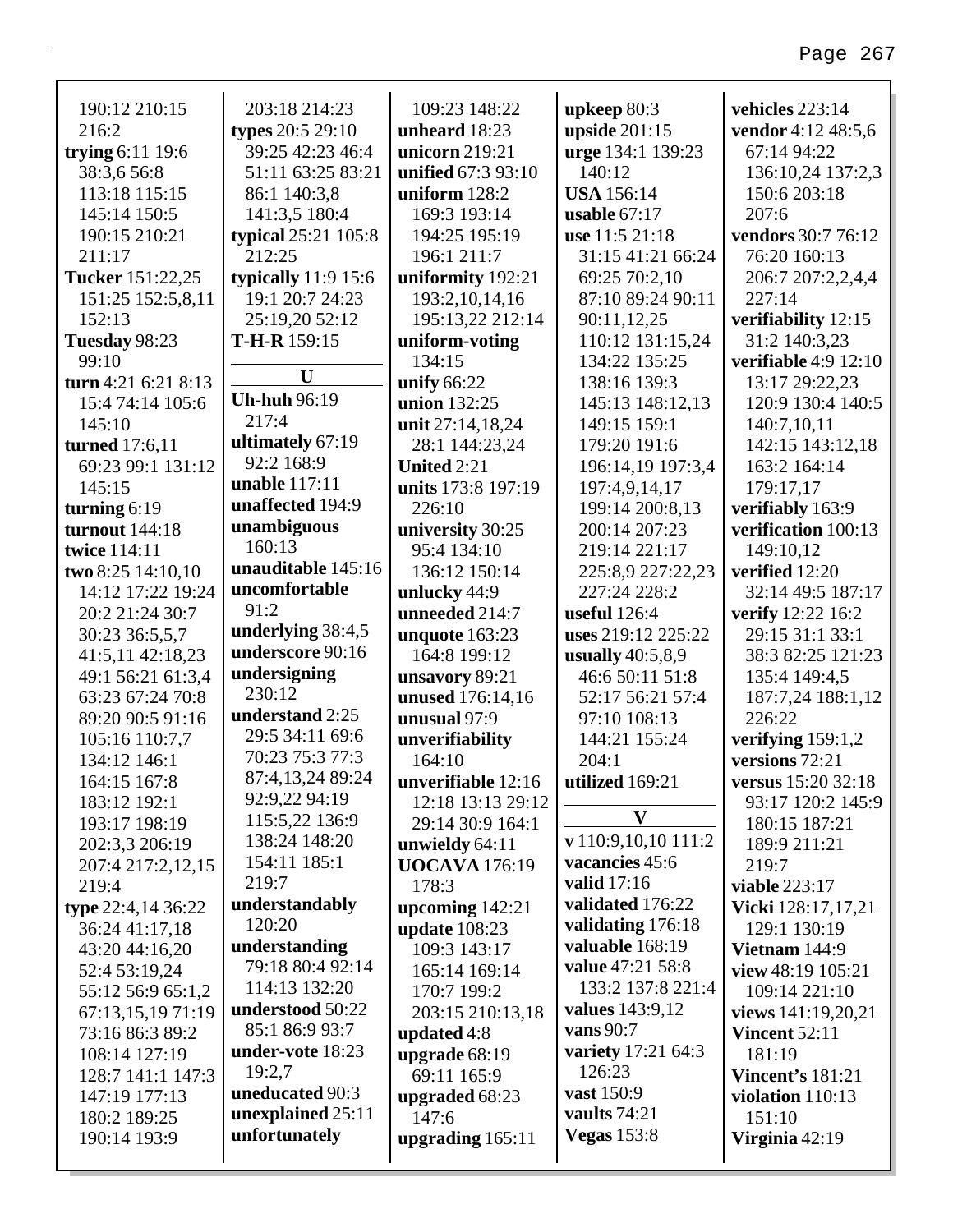| virtually 16:15          | 172:2,18 187:5,7                      | voters 4:10 11:22<br>18:10 23:4 24:16 | 127:18                              | 66:8,9,18,22,24                   |
|--------------------------|---------------------------------------|---------------------------------------|-------------------------------------|-----------------------------------|
| 69:16<br>virtue $68:22$  | 187:14 188:2                          | 29:2 30:24,25                         | voter's 73:15 81:2<br>117:12 188:13 | 67:12 68:1,25                     |
| visit $82:19$            | 189:16,17 197:25<br>199:6 200:2 202:8 | 32:7,8 65:4,6,12                      | 215:2                               | 69:4,11,21,23<br>70:9,10,16 71:14 |
| visited $81:16$          | 202:10,12 203:3                       | 66:25 69:23 70:14                     | votes 12:20,23                      | 73:19 74:16 78:18                 |
| visiting $75:19$         | 205:2 218:5                           | 71:3,6,17,19                          | 13:10 17:3,4,7,20                   | 78:22 80:10 81:4                  |
| visual $71:6,8$          | 219:23 225:17,21                      | 74:11 76:14 81:7                      | 17:23 18:1,3,4,14                   | 82:2 83:16 84:3                   |
| vital 210:5,6            | 226:22,24,25                          | 83:19,21,22 84:2                      | 18:16,19 19:4,9                     | 86:21 88:8,14                     |
| vitally $142:17$         | 227:7 229:10                          | 84:5 85:7,7,18,19                     | 19:12,16 20:4,6,9                   | 89:2 90:25 91:23                  |
| voice 84:8 155:25        | voted 24:15 26:11                     | 87:14,16,24 89:7                      | 21:23,24 22:13,14                   | 93:20,24 94:19,24                 |
| voices 148:9             | 26:13 32:5 86:5                       | 89:24 90:3,11,23                      | 23:3,3,10,16 24:2                   | 96:24 97:8,15,22                  |
| <b>volume</b> 9:2 101:19 | 92:5 104:1,2                          | 90:24 91:3 93:14                      | 24:3,6 25:9 27:12                   | 98:5,11,21,22                     |
| 119:12                   | 106:10,10 107:5                       | 93:21 99:6,19                         | 27:13,14,17,19,22                   | 99:7,9,10,12,13                   |
| volunteer 192:12         | 117:16,17 142:3                       | 102:12 106:9                          | 28:4,11,15,15                       | 99:15,17,22 100:2                 |
| Volusia 28:13            | 156:22,23 161:19                      | 111:15,16,22                          | 29:13 30:16 33:4                    | 100:3,6,7 101:16                  |
| vote 4:2 11:21           | 171:23,24 176:13                      | 116:13 117:1,10                       | 33:17,17 38:5,7,9                   | 101:17,19 102:18                  |
| 16:24 18:12 20:9         | 186:18                                | 117:15,18 118:5                       | 38:10,18 43:10                      | 103:3,5,9,11                      |
| 20:16 21:17,21           | voter 10:8,19 12:22                   | 118:12 121:15,23                      | 46:8,15 52:15                       | 104:15,19 105:8                   |
| 22:1,8,11,17 23:5        | 25:13 29:15 31:18                     | 124:17,23 125:19                      | 54:25 57:15 58:25                   | 106:5 107:4                       |
| 23:7,11,11,15,19         | 32:11,14 36:17                        | 127:2,9,10 129:6                      | 63:12 64:2,3 66:3                   | 111:22 116:19                     |
| 23:21,21 24:1,8          | 44:11 49:4 65:9                       | 129:10,21,24                          | 85:12 89:6 99:8                     | 118:6 124:15                      |
| 24:17,23,24 25:11        | 66:25 69:6 70:2                       | 134:15,15 139:25                      | 100:5 111:4                         | 129:13 132:20,23                  |
| 25:20,21,24,25,25        | 70:24 73:17 74:2                      | 140:4 145:15                          | 117:17 118:13,15                    | 133:3,11 134:12                   |
| 28:7 29:23 32:5          | 74:6 76:16 77:5                       | 148:8, 15, 24 149:8                   | 121:24 126:6                        | 135:23 140:13                     |
| 32:10,10,13 36:14        | 77:13 78:3,4,20                       | 149:11,22 153:2                       | 141:4 142:15,16                     | 141:3 142:19                      |
| 36:16,20,24 38:13        | 85:5,6 86:20 88:3                     | 154:18 158:12                         | 143:19,20 145:8                     | 143:4,6,17 145:13                 |
| 38:15,17,22 39:9         | 89:17,22 92:13,15                     | 159:2 161:15                          | 146:2 148:5,6,11                    | 145:16 147:3,19                   |
| 44:11,14 46:7            | 104:7 108:14                          | 164:18 169:9                          | 148:18 149:10                       | 148:7 150:4                       |
| 54:14,17 65:10,11        | 111:14,16 116:6                       | 179:25 180:15                         | 156:24 163:7,8                      | 151:13 152:21                     |
| 71:9 72:18 73:24         | 116:12,24 117:3,5                     | 181:4 186:7                           | 176:10,11,12,12                     | 153:3 155:10,10                   |
| 83:14,25 84:3            | 119:9 122:8                           | 187:11,17 191:9                       | 187:15 197:6                        | 156:4,6 158:2,11                  |
| 85:14 87:4,5 89:9        | 126:24,25,25                          | 192:9 193:1 194:3                     | 202:2,2 217:2,12                    | 161:2, 16, 19 163:4               |
| 89:11 99:12,21           | 130:9 132:14                          | 198:20 201:7                          | 225:1,5 226:1                       | 163:15 164:4,14                   |
| 100:3 101:21             | 136:1 138:4                           | 202:25 204:4                          | vote-casting 169:15                 | 168:24 170:22,23                  |
| 105:14 116:23,23         | 141:17 144:17,25                      | 214:11 217:5,7                        | 199:3                               | 171:3,3 178:11                    |
| 117:3,11 120:16          | 145:10,17 146:1                       | 219:2,2,22 224:22                     | vote-review 89:14                   | 179:17 180:2,18                   |
| 120:18 121:24            | 146:22 148:3,19                       | 225:16 226:9,13                       | 89:15                               | 180:20 181:5                      |
| 124:17 127:2             | 151:11 152:25                         | 228:1                                 | vote's 24:8 152:19                  | 183:17 191:18                     |
| 129:11 133:2             | 153:17 156:21                         | voter-education                       | 155:9                               | 196:1,15,19                       |
| 143:12 144:8,14          | 158:21 159:1                          | 69:19,22 70:4,13                      | voting 3:4 4:4,9,13                 | 197:22 198:3                      |
| 144:15,15,16,17          | 163:22 173:14                         | 77:17,23 190:21                       | 5:5 7:17 11:1,19                    | 199:5 203:23                      |
| 144:18 145:18            | 186:16 187:5,6,6                      | 194:20                                | 12:10,18 14:13,14                   | 204:8,15,22 207:3                 |
| 146:2,3,4,7,7,8,9        | 187:13 188:10                         | voter-protection                      | 14:20 16:7,9 17:1                   | 212:4 214:10                      |
| 147:15,16,21             | 191:2 193:2 201:8                     | 116:7,10                              | 20:12,13 23:12                      | 219:4 220:6,12                    |
| 148:5 150:21             | 202:17,21 204:14                      | voter-registration                    | 25:15 26:20,25                      | 224:15 225:8,14                   |
| 152:2,15,22,24,24        | 205:8 213:7 215:4                     | 138:6,12 204:14                       | 27:1,1,14,24 28:1                   | 227:16,18 228:10                  |
| 153:3 155:6,8            | 220:16 225:23                         | voter-verifiable                      | 30:18 32:1,6                        | vulnerability 120:3               |
| 156:17,21,24             | 226:17,21,21,23                       | 38:22 227:9                           | 36:23,25 38:24                      | vulnerable 14:11                  |
| 159:2 160:21             | 227:5,5,6                             | voter-verified                        | 40:5 51:11 61:25                    | 14:11,24 16:20                    |
| 168:10 169:20            | VoterGA 34:22                         | 30:17,19 37:21                        | 62:9 63:14 64:25                    | 119:25                            |
|                          |                                       |                                       |                                     |                                   |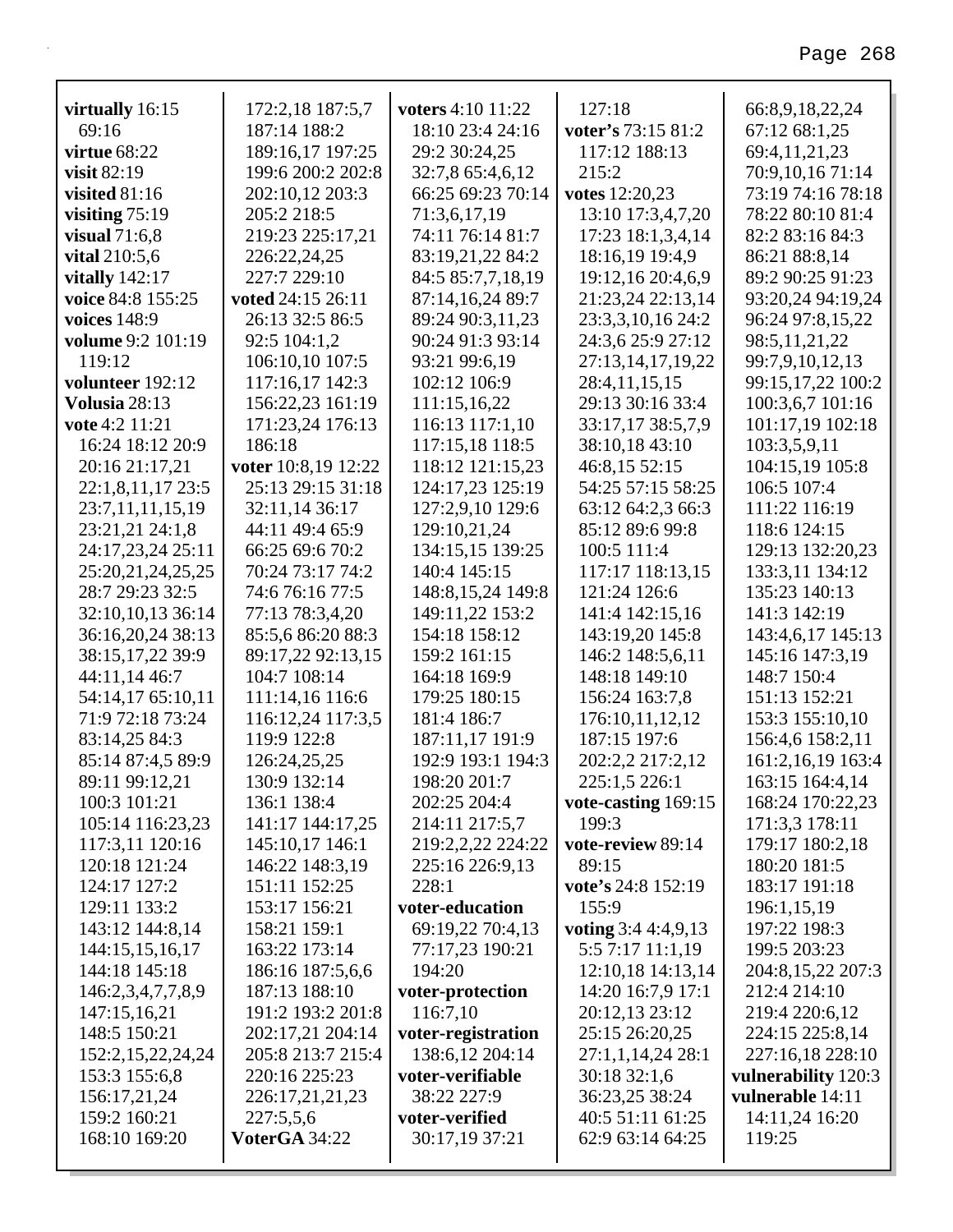| <b>VVPAT 30:14</b>                     | 220:22 221:3,11    | 209:10 215:3       | 96:11              | 19:10 34:15,21     |
|----------------------------------------|--------------------|--------------------|--------------------|--------------------|
|                                        | 221:11 223:23      | 216:10 219:6,14    | we're 3:5 178:20   | 35:20 58:10 59:6   |
| W                                      | 226:1 228:7 229:6  | 223:24 224:23      | we've 5:16 76:21   | 76:11 136:7        |
| wait 4:11 107:25                       | wanted 19:15 20:2  | 225:9              | 169:4 189:18       | 146:25 147:1       |
| 151:15 176:22                          | 34:24 35:4 57:4    | ways 102:16 129:25 | we'd 20:20 31:23   | 156:11 158:16,17   |
| 209:18                                 | 62:20 63:15,17     | 194:10 196:11      | 67:25 76:2 96:2    | 168:24 173:12      |
| waited 18:10                           | 68:16 76:1,4       | 212:18 225:10,11   | 116:3 119:6        | 179:15,16 180:22   |
| waiting $9:17$                         | 83:12 87:25 89:11  | wayside 144:11     | 126:15 128:25      | 202:25 206:7       |
| 176:19                                 | 90:15 94:12        | wealthy 93:16      | 147:25 151:23      | 207:17 210:10      |
| walk 4:22 106:14                       | 102:25 110:7       | wearing $107:22$   | 153:12,23 174:13   | 214:1,5 216:8      |
| 153:2 199:8,19                         | 120:10 127:6       | weather 82:25      | 223:12             | 225:6              |
| walked 98:14                           | 152:24 162:4       | week 3:21 97:8,15  | we'll 6:24 7:2,5,8 | whatnot 52:7       |
| walks 70:14                            | 178:22 193:8       | 98:24 105:17,18    | 7:20 9:3 10:4      | 190:22 210:12      |
| wane 105:24                            | 211:19,20 226:24   | 167:8 191:21       | 16:23 21:22 37:5   | 223:6              |
| want 6:15 7:11,25                      | wanting $211:22$   | 208:12 228:22,22   | 37:9 38:2 45:7,18  | whatsoever 61:17   |
| 8:8,12 10:5,16,21                      | wants 114:8        | 228:23             | 95:19 109:17,17    | 184:24 227:21      |
| 12:8,11 14:10                          | War 144:4          | weekend 176:2      | 132:1,1 150:1      | what's 12:24 23:21 |
| 15:19 16:25 19:10                      | warranty 93:24     | weeks 167:7,8      | 165:25 166:1       | 38:23 77:8 118:8   |
| 21:6,7,14,15                           | wasn't 67:21,22    | 175:7,23           | 167:7 179:21       | 137:3 144:23,23    |
| 25:12 29:1,4,9                         | 108:12             | weigh 58:10 209:20 | 188:21 228:23      | 156:9 167:23       |
| 31:23 32:17 34:8                       | wasted 31:21 35:12 | Weir 122:16,18,21  | we're 3:5 5:7 9:17 | 179:22 187:14      |
| 37:23 39:8 45:1                        | 35:17              | weird 86:8         | 12:9 14:20,21      | 190:17 209:8       |
| 49:11 50:22,22                         | watch 63:9 66:6    | Welch 84:10,11,14  | 15:25 20:3 23:16   | 221:22             |
| 54:11 58:2 69:24                       | 185:25             | 84:24 176:7 226:5  | 25:16 27:19 30:10  | wheelchairs 120:16 |
| 74:25 76:3 79:22                       | watchdog 212:6     | welcome 2:2 3:21   | 34:12 37:8 41:17   | wheels $64:5$      |
| 81:15 84:14,25                         | watched 208:11     | 60:11 113:6 116:2  | 48:9,15 54:3       | white 65:25 85:7   |
| 87:20 92:19 95:25                      | watcher 129:2      | 121:2 122:19       | 55:13 58:11 61:15  | 86:17              |
| 97:7 109:3,9,13<br>109:22 110:7        | watchers 116:17    | 124:6 126:12       | 75:18 93:7 95:22   | wholeheartedly     |
| 111:7,25 114:18                        | 195:16,17          | 134:6 137:13,25    | 111:24 114:3,10    | 173:15             |
| 115:3 117:23                           | watching 17:10     | 141:11 143:22      | 114:10,14,23,25    | wholesale 221:4    |
|                                        | 142:25             | 161:7 167:19       | 115:6 130:5,5,6    | who's 48:20 114:17 |
| 122:13 123:8,24<br>124:9 128:3,16      | way 5:7 13:5 14:19 | welcomed 91:24     | 130:13 134:24,24   | 202:8,20 220:10    |
|                                        | 16:1 26:6,12,14    | well-designed      | 135:4 138:25       | wide 65:16         |
| 129:6,12 134:19<br>136:2,14 137:6      | 41:15 42:21 44:15  | 125:8              | 167:4,9 173:6      | wife 6:8 71:7      |
| 139:1 141:17                           | 53:13,15 63:17     | well-funded 192:7  | 176:18,19 177:1    | willing $117:15$   |
| 142:25 150:10,24                       | 66:16 72:23,24,25  | well-intended 5:19 | 178:22 179:6,21    | win 152:13 182:8   |
|                                        | 84:16 86:5 104:6   | well-to-do 93:17   | 180:3 181:8,8      | window 76:23 81:4  |
| 152:11,12 154:1<br>155:11 156:20       | 109:10 115:19,20   | went 12:14 18:11   | 184:9 185:1 186:8  | 142:20 175:7,17    |
| 160:24 161:13                          | 120:9 121:22,23    | 19:20,22 66:15,17  | 191:14,18,24       | 192:2              |
| 162:1 164:14,24                        | 121:25 122:1       | 70:6 75:13 79:19   | 192:4,7,8,8        | winner $46:21$     |
| 166:13,13,15,16                        | 125:4,5 134:1      | 89:4,18,21 97:25   | 193:14 195:13,22   | winning $182:11$   |
| 166:18,23 167:25                       | 136:15,19,25       | 98:13 99:22,23     | 208:7 209:23       | wisely 212:2,7     |
| 175:14,14 177:21                       | 140:4 143:3,24     | 100:2 101:10       | 210:18 214:12,15   | wished 84:6        |
| 179:11,11 182:15                       | 146:20 148:17      | 102:10 104:19      | 216:13,18,19,22    | withdrawn 230:9    |
| 184:17,25 185:1                        | 152:24 155:13      | 108:23 154:25      | 218:11 219:10,17   | witnessed 24:14    |
| 186:12 188:5,15                        | 157:2 161:23       | 156:24 211:19      | 220:9,11,12,18     | 82:19              |
|                                        | 165:18 168:21      | 212:23 213:10      | 222:12 223:22      | witnesses $117:16$ |
| 188:20,22 189:6,8<br>202:6 205:2,11,14 | 173:17 178:10      | weren't 104:13     | 224:4,5 225:7      | <b>WMAZ</b> 126:11 |
| 210:15 212:15                          | 184:24 194:19      | 117:13             | 229:10             | women 127:7,8,9    |
|                                        | 195:16 203:10      | we'll 7:1 9:1 60:8 | we've 15:2 17:21   | 127:10 192:9       |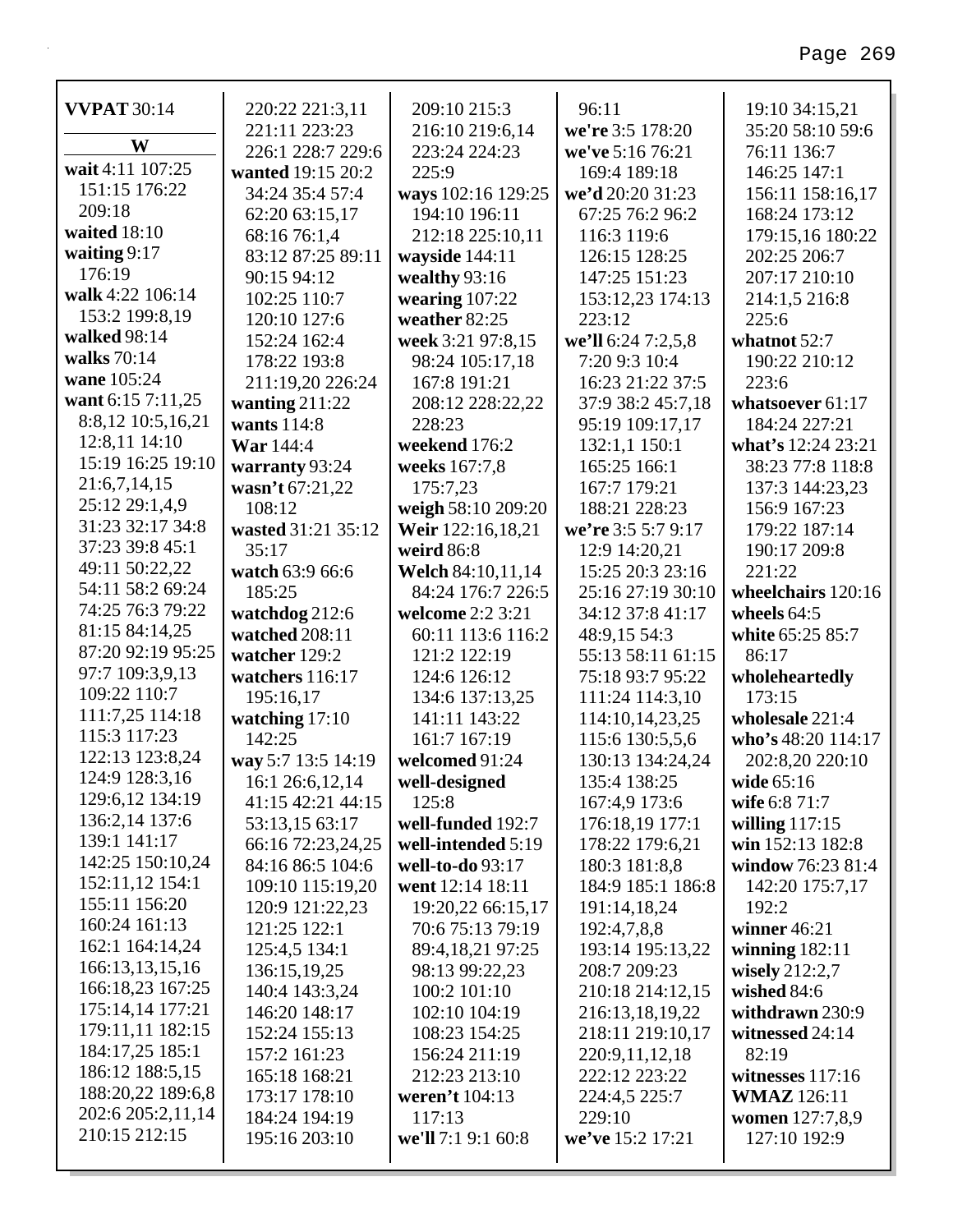| won 19:20 59:13    | 10:2 42:21 64:8    | 61:20 80:7 88:19   | you-all 21:2 63:2    | \$                        |
|--------------------|--------------------|--------------------|----------------------|---------------------------|
| 181:12             | 69:14 91:18 99:25  | 90:20 117:25       | 138:1 139:2          | \$1300 206:13             |
| wonder 186:6       | 101:23 104:8       | 119:17,19 121:11   | you'll 31:12 62:23   | \$278:9                   |
| 229:13             | 112:15 121:13      | 152:16 153:3       | 128:15 140:18        | \$25,000 213:2,23         |
| wonderful 189:14   | 176:1,3 193:7      | 159:16,18 160:1    | 167:23 188:6         | \$30 204:5,6 205:2        |
| wondering 156:17   | 200:18 205:10      | 174:20 179:15      | you're 8:8,10 15:5   | \$4,000 213:12            |
| won't 44:22 46:24  | 216:13 221:23      | 182:12,12 184:17   | 21:6 22:22,24        | \$5069:15                 |
| 99:9 105:19        | workings 229:16    | 194:1,23 197:8,23  | 23:3 29:2,3 31:4,5   |                           |
| 145:20 174:17      | works 14:19 51:3   | 197:24 198:2,6,21  | 38:3,5 39:7 40:24    | $\boldsymbol{0}$          |
| 184:23,24          | 95:12 124:16       | 205:23,24 208:20   | 40:24 42:9 43:9      | 02 194:21                 |
| word 16:14 123:2   | 171:8,8,12 200:2   | 209:5 220:2        | 46:25 57:20 95:1     |                           |
| words 164:15       | world 38:4 63:4,5  | 224:15 228:14      | 107:9,9 108:3,6      | 1                         |
| 169:14,17 199:2,4  | 66:16              | year 42:20 45:18   | 114:9 115:8 116:3    | 17:2 19:1 30:15           |
| 223:5              | worry 31:20 72:13  | 53:5 61:12,13      | 121:9 122:14,20      | 40:8 41:10 56:4           |
| work 3:8 4:17 7:12 | 77:1 175:22        | 66:14 77:25 88:7   | 123:22 125:4,5       | 57:2 151:2 156:17         |
| 17:1834:1,10       | worrying $217:24$  | 88:20 90:5 97:1    | 126:6,14 128:25      | 156:18 176:10             |
| 36:1 38:1 43:18    | worst 161:2        | 97:12 99:7 103:22  | 132:12 134:7,21      | 182:17                    |
| 52:22 53:13,15     | worth 155:1 193:17 | 104:3 113:14       | 135:15 136:15,25     | 10 10:23 40:9 41:9        |
| 55:3,3 56:12 58:8  | worthy 132:22      | 124:15 129:2,9     | 137:14,25 139:10     | 42:4,5,13 55:24           |
| 71:5 90:5 98:9     | wouldn't 16:6 26:7 | 138:3 152:1 167:2  | 141:15 144:1         | 84:19 125:16              |
| 104:6 113:2 116:8  | 58:7 59:11,12      | 172:15 173:13,13   | 146:17 147:25        | 147:9 206:14              |
| 124:22 126:22      | 163:14 193:4,4     | 191:16 209:18      | 150:1 151:23         | 207:24 224:5              |
| 131:7 133:19       | wow 217:16         | 213:23             | 153:12,23 155:9      | 10th 105:16 116:14        |
| 140:23 144:6,13    | wrap 115:9 117:23  | years 11:3 15:2    | 155:10,21 157:3,3    | 10:00 1:9 2:1             |
| 155:21 170:15      | 125:24 145:22      | 19:11 29:15 42:14  | 157:23 165:2         | 100 48:18 163:4           |
| 174:25 175:2       | 151:8 161:4        | 55:24 63:20 64:17  | 172:21,21 186:25     | 165:5,21 198:20           |
| 178:24 191:5       | wrapping $81:5$    | 68:8,13 69:2       | 193:23 194:10        | 100,000 52:14             |
| 192:5 199:8,25     | write 89:8         | 74:18 79:19 93:18  | 200:7,21,24          | 141:4                     |
| 202:21 203:14,19   | write-in 89:9      | 127:2 136:4        | 212:11 228:6         | <b>100-percent</b> 180:17 |
| 205:6,12 209:8,10  | writing $170:4$    | 138:19 142:3,3     | you've 3:24 39:14    | 11th 110:16,19            |
| 212:15 222:8       | written 97:5 104:6 | 147:9 154:5 156:2  | 53:13 72:9,23,24     | 114 18:4                  |
| 224:23             | 150:18             | 156:11,11 158:2    | 72:25 91:7 92:13     | 12 125:19                 |
| worked 38:9 39:5   | wrong 22:22 28:17  | 158:17 165:10      | 95:8 117:22          | 12th $1:10$               |
| 49:8 81:1 83:19    | 42:6,8 76:15       | 170:11 192:10      | 125:10 129:4,16      | 12:11 95:20               |
| 124:16,20,20       | 108:8 162:7        | 207:24 212:24      | 129:17 131:8         | 12:30 75:25               |
| 127:1 138:24       | 187:15,15,16       | 213:25 218:23,24   | 140:1 154:14         | 12:49 95:20               |
| 173:10             | 189:21 198:16      | 219:4,17,23        | 157:16 166:18        | 14th 4:14 110:13          |
| worker 78:7 83:23  | 202:21 207:12      | 221:18,22 222:13   | 169:5 188:19         | 167:4                     |
| 106:14 156:7       | 217:6,7,19         | 223:23,25 224:6    | 206:13 214:14        | 15 10:21 46:6 48:17       |
| 158:2 193:6 200:1  |                    | 224:11             | 223:15               | 48:24 221:18              |
| 202:20             | X                  | yell 166:15        | y'all 9:9 10:19 25:1 | 150 79:7 145:6            |
| workers 77:6 83:4  | X 48:4 65:7 74:4   | yellow 156:7 200:7 | 51:16 109:19         | 163:4 222:9 224:4         |
| 90:2,3,4,11,19,21  | 85:23 86:2,10      | 200:9              | 111:19 165:6         | 15892:3                   |
| 100:1 101:25       | 93:13              | Yep 37:11 121:5    | 206:5                | 159 46:12 113:1           |
| 104:22,22 117:2    |                    | 122:18 141:16      | <b>y'all's</b> 109:6 | 16 19:11 29:14            |
| 169:10 191:9       | Y                  | yielded 38:11      |                      | 218:23,24 219:17          |
| 193:1 194:5        | yeah 3:13,15 8:6   | young 61:8 172:21  | Z                    | 219:23                    |
| 201:14 214:17      | 9:11, 14, 16 22: 9 | 219:23             | zero 12:16           | 16,000 20:6 22:14         |
| 215:11 226:14      | 26:11 28:9,14      | younger 144:15     | <b>zone</b> 210:22   | 28:8,10,14                |
| working 2:15 9:24  | 53:6 54:9 61:20    | 145:15             |                      | 168 116:18                |
|                    |                    |                    |                      |                           |